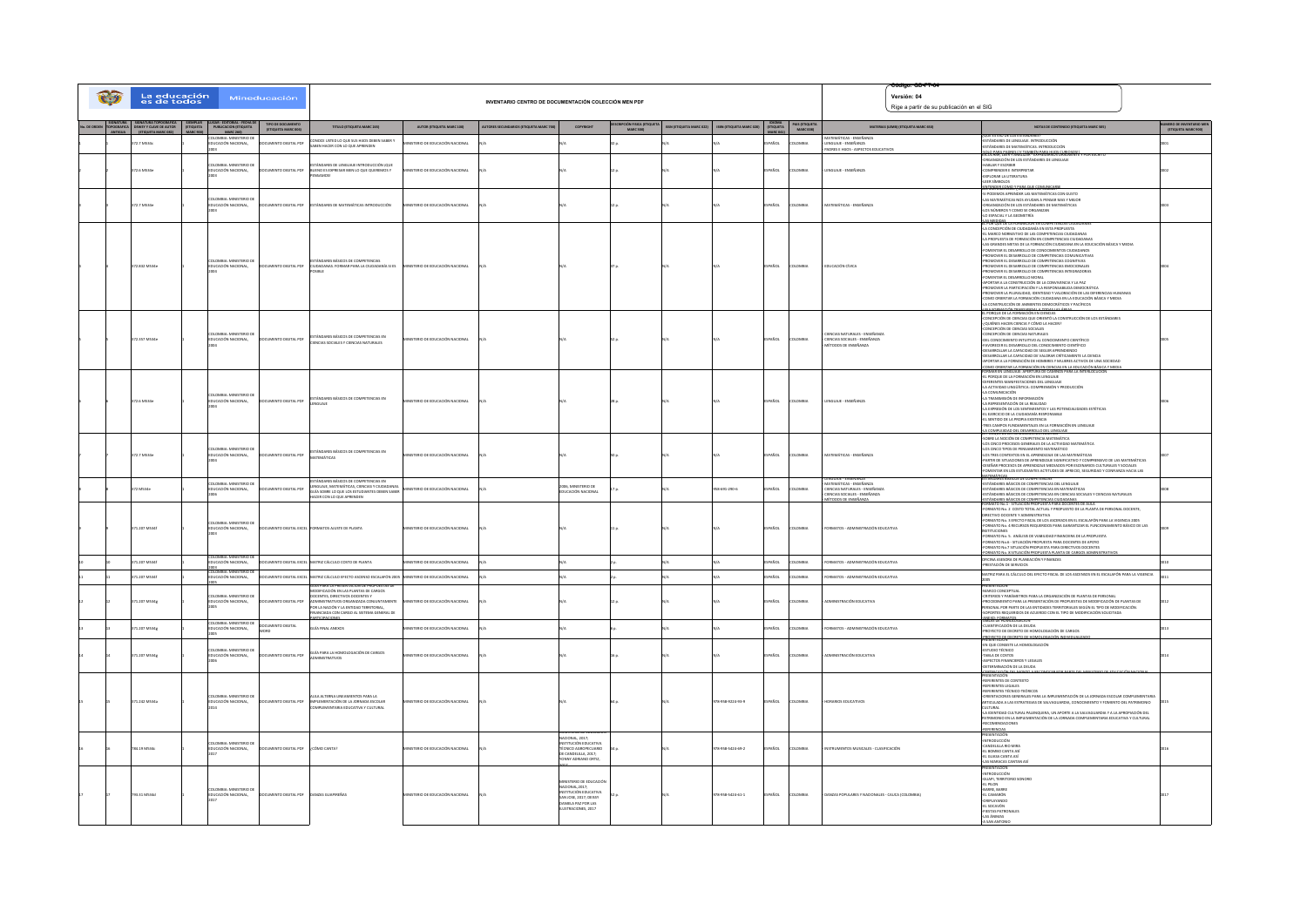|  | 1.91 M534d     | OMBIA: MINISTERIO DI<br><b>CACIÓN NACIONAL</b>       | TO DIGITAL PD             | <b>CUMENTO DE ORIENTACIONES TÉCNICAS.</b><br>MINISTRATIVAS Y PEDAGÓGICAS PARA LA<br>FENCIÓN EDUCATIVA A ESTUDIANTES CON<br>ISCAPACIDAD EN EL MARCO DE LA EDUCACIÓN<br>CLUSIVA  | TERIO DE EDUCACIÓN NACIONAL          |                                                                                                                                               |       | 8-958-5424-50-0   | AÑOL   |                | EDUCACIÓN ESPECIAL - ESTUDIANTES CON DISCAPACIDADES                                                | UNA PRIMERA APROXIMACIÓN A LA DISCAPACIDAD<br>-ATENCIÓN EDUCATIVA A ESTUDIANTES CON DISCAPACIDAD<br>-NECESIDADES DE APOYO E INVERSIÓN EDUCATIVA PARA LOS ESTUDIANTES CON DISCAPACIDAD<br>"INCLUSIONED EN TOTO INVESTIGATION EN EN TRANSISTENTI DE L'ORDEN DE L'ORDEN DE L'ORDEN DE L'ORDEN DE L'ORDEN D<br>-ROPCETOS DE ARTICULACIÓN INTERSECTORIAL E INTRASECTORIAL PARA LA GARANTÍA DEL DERECHO A<br>LA EDUCACIÓN DE LOS ES<br>-ANEXO, HERRAMIENTAS PEDAGÓGICAS PARA LA CARACTERIZACIÓN DE ESTUDIANTES CON                       |  |
|--|----------------|------------------------------------------------------|---------------------------|--------------------------------------------------------------------------------------------------------------------------------------------------------------------------------|--------------------------------------|-----------------------------------------------------------------------------------------------------------------------------------------------|-------|-------------------|--------|----------------|----------------------------------------------------------------------------------------------------|------------------------------------------------------------------------------------------------------------------------------------------------------------------------------------------------------------------------------------------------------------------------------------------------------------------------------------------------------------------------------------------------------------------------------------------------------------------------------------------------------------------------------------|--|
|  | 11 59 M 534f   | LOMBIA: MINISTERIO DI<br>FOUCACIÓN NACIONAL          | NUMERITO DIGITAL PDF      | <b>EL FOGÓN</b>                                                                                                                                                                | ISTERIO DE EDUCACIÓN NACIONAL        | STERIO DE EDUCACIO<br>(ACIONAL, 2017;<br>INSTITUCIÓN EDUCATIVA<br>ALCOHOLD IAMAC<br>MACULADA, 2017: MIL<br>LACIOS POR LAS<br>STRACIONES, 2017 |       | 078.058.5424.57.0 | JORAGE | OLOMRIA        | OONA FINICA                                                                                        | NECARAGIONAL<br>PRESENTACIÓN<br>-INTRODUCCIÓN<br>-BARBACOAS, LINDA SELVA DE ORO Y SOL<br>-EL PUSANDAO<br>-ENCOCAO DE PESCADO<br>Tapan<br>-IAPAU<br>-LA BALA<br>-EL CASABE<br>-BIENMESABE<br>CABECINEGRO                                                                                                                                                                                                                                                                                                                            |  |
|  | 98.20986 M534t | LOMBIA: MINISTERIO DE<br>EDUCACIÓN NACIONAL,         | OCUMENTO DIGITAL PDF      | EL TESORO DE QUILCACE                                                                                                                                                          | NISTERIO DE EDUCACIÓN NACIONAL       | STERIO DE EDUCACIÓ<br>NACIONAL, 2017;<br>INSTITUCIÓN EDUCATIVA<br>AGROINDUSTRIAL DE<br>OUILCACE 2017-HELMA<br>IRIO HURTADO, 2017              |       | 978-958-5424-65-4 | SPAÑOL | <b>OLOMBIA</b> | CULTURA POPULAR<br>LUENTOS COLOMBIANOS                                                             | -INTRODUCCIÓN<br>QUILCACE EL TAMBO<br>-EL TESORO DE MARCHAN<br>-CHARCO EL INFIERNITO<br>-CHARGO DE MINISTRITO<br>-CHARGO E PERRO<br>-CHARGO DE LOS DOS PUENTES<br>-CHARCO EL ENCIERRO<br>CHARCO EL ARCO<br>EL CERRO DE GALION<br>-EL CERRO DE GA<br>-LAS LAGUNAS<br>-JUAN CAICEDO<br>EL GUANDO<br><b>LAS BRUJAS</b><br>OMO DESCUBRIR A UNA BRUJA                                                                                                                                                                                   |  |
|  | 171.21 M534e   | EDUCACIÓN NACIONAL,                                  | OCUMENTO DIGITAL PDF      | STABLECIMIENTOS EDUCATIVOS NO OFICIALES QUE<br>PERAN PERCENTIL 30                                                                                                              | MINISTERIO DE EDUCACIÓN NACIONAL     |                                                                                                                                               |       |                   | SPAÑOL | OLOMBIA        | <b>ESTADÍSTICAS EDUCATIVAS</b>                                                                     | DGOTÁ, OCTUBRE 7 DE 2016<br>-ESTABLECIMIENTOS EDUCATIVOS NO OFICIALES QUE SUPERAN EL PERCENTIL 30                                                                                                                                                                                                                                                                                                                                                                                                                                  |  |
|  | 71.21 M534e    | NARIA-MINISTERIO<br>EDUCACIÓN NACIONAL,              | CUMENTO DIGITAL PDR       | ESTABLECIMIENTOS EDUCATIVOS NO OFICIALES QUE<br>SUPERAN PERCENTIL 35                                                                                                           | NISTERIO DE EDUCACIÓN NACIONAL       |                                                                                                                                               | 13c   |                   | PAÑOL  | LOMBIA         | <b>ESTADÍSTICAS EDUCATIVAS</b>                                                                     | STABLECIMIENTOS EDUCATIVOS NO OFICIALES QUE SUPERAN EL PERCENTIL 35                                                                                                                                                                                                                                                                                                                                                                                                                                                                |  |
|  | 1.206 MS34g    | I OMRIA: MINISTERIO DI<br>EDUCACIÓN NACIONAL,        | MENTO DIGITAL PDF         | IÑA PARA LA ADMINISTRACIÓN DE LOS RECURSOS<br>IOIA PARA LA ADMINISTRACION DE LOS<br>INANCIEROS DEL SECTOR EDUCATIVO.<br>ICTUALIZACIÓN GUÍA NÚMERO 8                            | STERIO DE EDUCACIÓN NACIONAL         |                                                                                                                                               |       |                   | AÑOL   |                | DMINISTRACIÓN FINANCIERA - SECTOR EDUCATIVO                                                        | -ASPECTOS GENERALES DEL SISTEMA PRESUPUESTAL<br>PRESUPUESTO DEL SECTOR EDUCATIVO<br>-MESOPOESIO DEL SELTOR EDOCA<br>-TESORERÍA Y CUENTAS MAESTRAS<br>-MONITOREO DEL USO DE RECURSO<br>-DESCRIPCIÓN DE GASTOS DE PERSONAL FINANCIADOS CON SGP<br>-ANEXO 1: PREGUNTAS FRECUENTES<br><b>MEXO 2: CALENDARIO</b>                                                                                                                                                                                                                        |  |
|  | <b>M534</b>    | <b>DLOMBIA: MINISTERIO DE</b><br>UCACIÓN NACIONAL,   | TO DIGITAL PDF            | A CULTURA DEL EMPRENDIMIENTO EN LOS<br>TABLECIMIENTOS EDUCATIVOS. ORIENTACIONES<br>ALES                                                                                        | <b>STERIO DE EDUCACIÓN NACIONA</b>   |                                                                                                                                               |       | 78-958-691-402-4  | PAÑOL  |                | MPRENDIMIENTO - ASPECTOS EDUCATIVOS - COLOMBIA                                                     | -PRESENTACIÓN<br>JEN OLIÉ CONSISTE LA CLILTURA DEL EMPRENDIMIENTO EN LOS ESTARLECIMIENTOS EDUCATIVOS?<br>CÓMO FOMENTAR LA CULTURA DEL EMPRENDIMIENTO EN LOS ESTABLECIMIENTOS EDUCATIVOS<br>-<br>QUÉ PUEDEN HACER LOS ESTABLECIMIENTOS EDUCATIVOS PARA FOMENTAR LA CULTURA DEL<br>MORENDIMENTO Y LA FAMORESALIFIYAT                                                                                                                                                                                                                 |  |
|  | 79.122 MS34    | COLOMBIA: MINISTERIO DE<br>EDUCACIÓN NACIONAL        | <b>UMENTO DIGITAL PDF</b> | EAMIENTOS PARA LA FORMULACIÓN DE PLANES<br>SCOLARES PARA LA GESTIÓN DEL RIESGO                                                                                                 | NISTERIO DE EDUCACIÓN NACIONAL       |                                                                                                                                               |       |                   | AÑOL   | LOMBIA         | POLÍTICA EDUCATIVA - COLOMBIA<br>EDUCACIÓN Y ESTADO - COLOMBIA<br>FRECHO A LA EDUCACIÓN - COLOMBIA | -PRESENTACIÓN<br>CONCEPTOS CENTRALES PARA LA FORMAULACIÓN DE LOS PLANES ESCOLARES PARA LA GESTIÓN DE<br>A EDUCACIÓN BABA LA GESTIÓN DE BIESGI                                                                                                                                                                                                                                                                                                                                                                                      |  |
|  | 179.1 MS34g    | OLOMBIA: MINISTERIO DI<br>EDUCACIÓN NACIONAL,        | UMENTO DIGITAL PDR        | UÍA FONDO DE SERVICIOS EDUCATIVOS PAPEL DE<br>LAS SECRETARÍAS DE EDUCACIÓN DE LAS ENTIDADES<br><b>FERRITORIALES CERTIFICADAS FRENTE A LOS</b><br>INDOS DE SERVICIOS EDUCATIVOS | ISTERIO DE EDUCACIÓN NACIONAL        |                                                                                                                                               |       |                   | AÑOL   | LOMBIA         | DMINISTRACIÓN FINANCIERA - SECTOR EDUCATIVO                                                        | FUNDOS DE SERVICIOS EDUCATIVOS<br>-DEFINICIÓN DE FONDOS DE SERVICIOS EDUCATIVOS<br>-CREACIÓN Y ADMINISTRACIÓN DE FONDOS EDUCATIVOS DE SERVICIOS EN LOS ESTABLECIMIENTOS<br>EDUCATIVOS<br>-ACTORES Y RESPONSABILIDADES FRENTE A LA ADMINISTRACIÓN DEL FONDO DE SERVICIOS<br>EDUCATIVOS<br>SISTEMA PRESUPUESTAL                                                                                                                                                                                                                      |  |
|  | 1.207 MS34g    | COLOMBIA: MINISTERIO DI<br>EDUCACIÓN NACIONAL,       | UMENTO DIGITAL PDR        | GUÍA METODOLÓGICA PARA LA ELABORACIÓN DEL<br><b>ILAN SECTORIAL DE EDUCACIÓN</b>                                                                                                | STERIO DE EDUCACIÓN NACIONAL         |                                                                                                                                               |       |                   | AÑOL   |                | LANIFICACIÓN EDUCATIVA                                                                             | INTRODUCCIÓN<br>-MARCO CONCEPTUAL<br>IMPOSAMAS DEL GOBERNO NACIONAL<br>-<br>CRITERIOS PARA ARMONIZAR LA POLÍTICA EDUCATIVA NACIONAL CON LOS PROGRAMAS Y PROYECTO<br>EDUCATIVOS TERRITORIALES<br>-ETAPAS A CONSIDERAR PARA INCLUIR LA POLÍTICA EDUCATIVA EN LOS PLANES DE DESARROLLO<br>TERRITORIALES<br>-REALIZAR EL DIAGNÓSTICO DEL SECTOR EDUCATIVO CONTEXTUALIZADO CON LAS POLÍTICAS<br>------------- MAGUINALES<br>-PASOS PARA PREPARAR EL PLAN ESTRATÉGICO DEL SECTOR EDUCATIVO EN LA ENTIDAD TERRITORIAI<br>IGUIA: NUMERO 50 |  |
|  | 21.26 M534m    | OMRIA: MINISTERIO D<br><b>DUCACIÓN NACIONAL,</b>     | UMENTO DIGITAL PDF        | DALIDADES Y CONDICIONES DE CALIDAD PARA LA<br>MUUNLONALL                                                                                                                       | INSTERIO DE EDUCACIÓN NACIONAL       |                                                                                                                                               |       | 78-958-6916-41-7  | SPAÑOL | <b>OLOMBIA</b> | .<br>CALIDAD DE LA EDUCACIÓN                                                                       | -BASES CONCEPTUALES DE LA ATENCIÓN INTEGRAL A LA PRIMERA INFANCIA<br>-LA NIÑA Y EL NIÑO EN LA PRIMERA INFANCIA<br>DESARROLLO INTEGRAL<br>-ROL DE LA FAMILIA<br>-ROL DE LA FAMILIA<br>-ROLDRAD EN LOS QUE SE DESARROLLAN LAS NIÑAS Y LOS NIÑOS<br>-MODALIDAD DE EDUCACIÓN INICIAL<br>-MODALIDAD DE EDUCACIÓN INICIAL INSTITUCIONAL - CDI<br>-MODALIDAD DE EDUCACIÓN INICIAL FAMILIAR<br>-SISTEMA DE GESTIÓN DE CALIDAD PARA LAS MODALIDADES DE EDUCACIÓN INICIAL EN EL MARCO DE<br>A ATENCIÓN INTEGRAL                              |  |
|  | 1.26 MS34g     | <b>DLOMBIA: MINISTERIO DE</b><br>EDUCACIÓN NACIONAL. | CUMENTO DIGITAL PDF       | ENTACIONES PARA EL CUMPLIMIENTO DE LAS<br>CONDICIONES DE CALIDAD EN LA MODALIDAD<br>TTUCIONAL DE EDUCACIÓN INICIAL                                                             | NISTERIO DE EDUCACIÓN NACIONAL       |                                                                                                                                               |       | 78-958-6916-43-1  | PAÑOL  | OLOMBIA        | ALIDAD DE LA EDUCACIÓN                                                                             | COMPONENTES DEL SERVICIO DE EDUCACIÓN INICIAL EN EL MARCO DE LA ATENCIÓN IN<br>-COMPONENTE FAMILIA, COMUNIDAD Y REDES SOCIALES<br>COMPONENTE SALUD Y NUTRICIÓN<br>COMPONENTE SALOUT NOTHCLON<br>COMPONENTE PROCESO PEDAGÓGICO<br>COMPONENTE TALENTO HUMANO<br>COMPONENTE AMBIENTES EDUCATIVOS Y PROTECTORES<br>CONFIDENTE PROCESO A                                                                                                                                                                                                |  |
|  | 1.26 M534g     | OLOMBIA: MINISTERIO DE<br>EDUCACIÓN NACIONAL,        | UMENTO DIGITAL PDF        | ENTACIONES PARA EL CUMPLIMIENTO DE LAS<br>CONDICIONES DE CALIDAD EN LA MODALIDAD<br>MILIAR DE EDUCACIÓN INICIAL                                                                | STERIO DE EDUCACIÓN NACIONAL         |                                                                                                                                               | 32c   | 078-058-6016-45-5 | AÑOL   | OLOMBIA        | ALIDAD DE LA EDUCACIÓN<br><b>EDUCACIÓN FAMILIAR</b>                                                | COMPONENTE FAMILIA, COMUNIDAD Y REDES SOCIALES<br>COMPONENTE SALUD Y NUTRICIÓN<br>COMPONENTE PROCESO PEDAGÓGICO<br>COMPONENTE TALENTO HI IMANO<br>MPONENTE AMBIENTES EDUCATIVOS Y PROTECTORES                                                                                                                                                                                                                                                                                                                                      |  |
|  | 71.26 M534a    | OMBIA: MINISTERIO DE<br>EDUCACIÓN NACIONAL,          | CUMENTO DIGITAL PDF       | IENTACIONES PARA EL CUMPLIMIENTO DE LAS<br>CONDICIONES DE CALIDAD EN LA MODALIDAD DE<br>DUCACIÓN INICIAL                                                                       | ISTERIO DE EDUCACIÓN NACIONAL        |                                                                                                                                               |       | 078-058-6016-47-9 | PAÑOL  | OLOMBIA        | ALIDAD DE LA EDUCACIÓN                                                                             | GUÍA TÉCNICA DEL ESCUEMA DE VACUNACIÓN<br>-GOIA TECNICA DEL ESQUEMA DE VACONACION<br>-GUÍA TÉCNICA DE ENFERMEDADES PREVALENTES EN LA PRIMERA INFANCIA<br>-GUÍA TÉCNICA DE MINUTAS PATRÓN ICBF<br>-GUÍA TÉCNICA DE VALORACIÓN NUTRICIONAL DE NIÑOS Y NIÑAS EN PRIMERA INFANCIA<br>-GUÍA TÉCNICA DE SUPLEMENTACIÓN CON MICRONUTRIENTES<br>-GUÍA TÉCNICA DE BUENAS PRÁCTICAS DE MANOFACTURA<br>-GUÍA TÉCNICA PARA LA ELABORACIÓN DEL PLAN DE SANEAMIENTO BÁSICO<br>GUÍA TÉCNICA PARA EL BUEN TRATO<br>GOIA NÓMERO SA CO               |  |
|  | 1.90472 M534o  | OMRIA: MINISTERIO DI<br>EDUCACIÓN NACIONAL,          | CUMENTO DIGITAL PDF       | FORTALECIMIENTO INSTITUCIONAL PARA LAS<br>AUDADES DE EDUCACIÓN INICIAL                                                                                                         | ISTERIO DE EDUCACIÓN NACIONAL        |                                                                                                                                               | 112 o | 978-958-6916-39-4 | SPAÑOL | OLOMBIA        | DUCACIÓN INICIAL                                                                                   | - A QUÉ ES EL FORTALECIMIENTO INSTITUCIONAL?<br>-CUDE ES EL FORTALECIMIENTO INSTITUCIONAL?<br>-CPARA QUÉ EL FORTALECIMIENTO INSTITUCIONAL?<br>-CEN DÓNDE Y QUIENES HACEN EL FORTALECIMIENTO INSTITUCIONAL?<br>-¿CÓMO SE MATERIALIZA EL FORTALECIMIENTO INSTITUCIONAL?<br>ANEXOS                                                                                                                                                                                                                                                    |  |
|  | 1.7 M534g      | LOMBIA: MINISTERIO DI<br>EDUCACIÓN NACIONAL,         | UMENTO DIGITAL PDF        | UÍA DE RECURSOS PARA LA IMPLEMENTACIÓN DE<br>DUCACIÓN DE EMERGENCIAS                                                                                                           | <b>ISTERIO DE EDUCACIÓN NACIONAL</b> |                                                                                                                                               |       | 78-958-99335-2-7  | SPAÑOL | LOMBIA         | EGURIDAD ESCOLAR - PROGRAMAS DE EMERGENCIAS                                                        | MÓDULO 3 HERRAMIENTAS DE APLICACIÓN Y TALLERES DE INTERVENCIÓN<br>-PRESENTACIÓN<br><b>INTRODUCCIÓN</b><br>-INTRODUCCIÓN<br>-RECURSOS PARA LA PREVENCIÓN Y GESTIÓN DEL RIESGO<br>-RECURSOS PARA SITUACIONES DE CRISIS Y EMERGENCIAS<br>-RECURSOS PARA POST EMERGENCIA<br>-RECURSOS DE AUTO AYUDA PARA DOCENTES                                                                                                                                                                                                                      |  |
|  | 11.7 MSR4h     | <b>COLOMBIA: MINISTERIO DE</b><br>EDUCACIÓN NACIONAL | <b>IMENTO DIGITAL PDF</b> | HERRAMIENTAS ESCOLARES DE EDUCACIÓN EN<br>WERGENCIAS                                                                                                                           | STERIO DE EDUCACIÓN NACIONAL         |                                                                                                                                               |       | 178.058.00335.2.7 | SPAÑOL | <b>U OMRIA</b> | FGURIDAD FSCOUAR - PROGRAMAS DE FMERGENCIAS                                                        | MÓDULO 2 DIRIGIDO A LA COMUNIDAD EDUCATIVA<br>-PRESENTACIÓN<br>MÓIDDUCCIÓN<br>-PRINCIPALES RESPONSABILIDADES DE LA COMUNIDAD EDUCATIVA<br>-FOUR HACER EN POST EMERGENCIA?<br>-FOUR HACER PARA LA PREVENCIÓN Y GESTIÓN DEL RIESGO<br>-FOUR HACER EN SITUACIONES DE CRISIS Y EMERGENCIAS?<br>-FOUR HACER EN POST EMERGENCIA?<br>-REFERENCIAS BIBLIOGRÁFICAS                                                                                                                                                                          |  |
|  | 1.7 MS34m      | OMBIA: MINISTERIO DE<br>EDUCACIÓN NACIONAL,          | LUMENTO DIGITAL PDF       | 50 MIL NIÑOS ESTUDIANTES VUELVEN AL AULA.<br>EXPERIENCIAS SIGNIFICATIVAS DEL MEN DURANTE EL<br>NÓMENO DE LA NIÑA 2010-2011                                                     | NISTERIO DE EDUCACIÓN NACIONAL       |                                                                                                                                               |       |                   | AÑOL   | OLOMBIA        | EGURIDAD ESCOLAR - PROGRAMAS DE EMERGENCIAS                                                        | -EL DERECHO A LA EDUCACIÓN EN SITUACIONES DE EMERGENCIA<br>-ENFOQUE Y METODOLOGÍA<br>CONTEXTO: EL FENÓMENO DE LA NIÑA 2010 - 2011 POR TODO EL PAÍS<br><b>EXPERIENCIAS SIGNIFICATIVAS</b><br><b>APRENDIZAJES EN CLAVE DE FUTURO</b>                                                                                                                                                                                                                                                                                                 |  |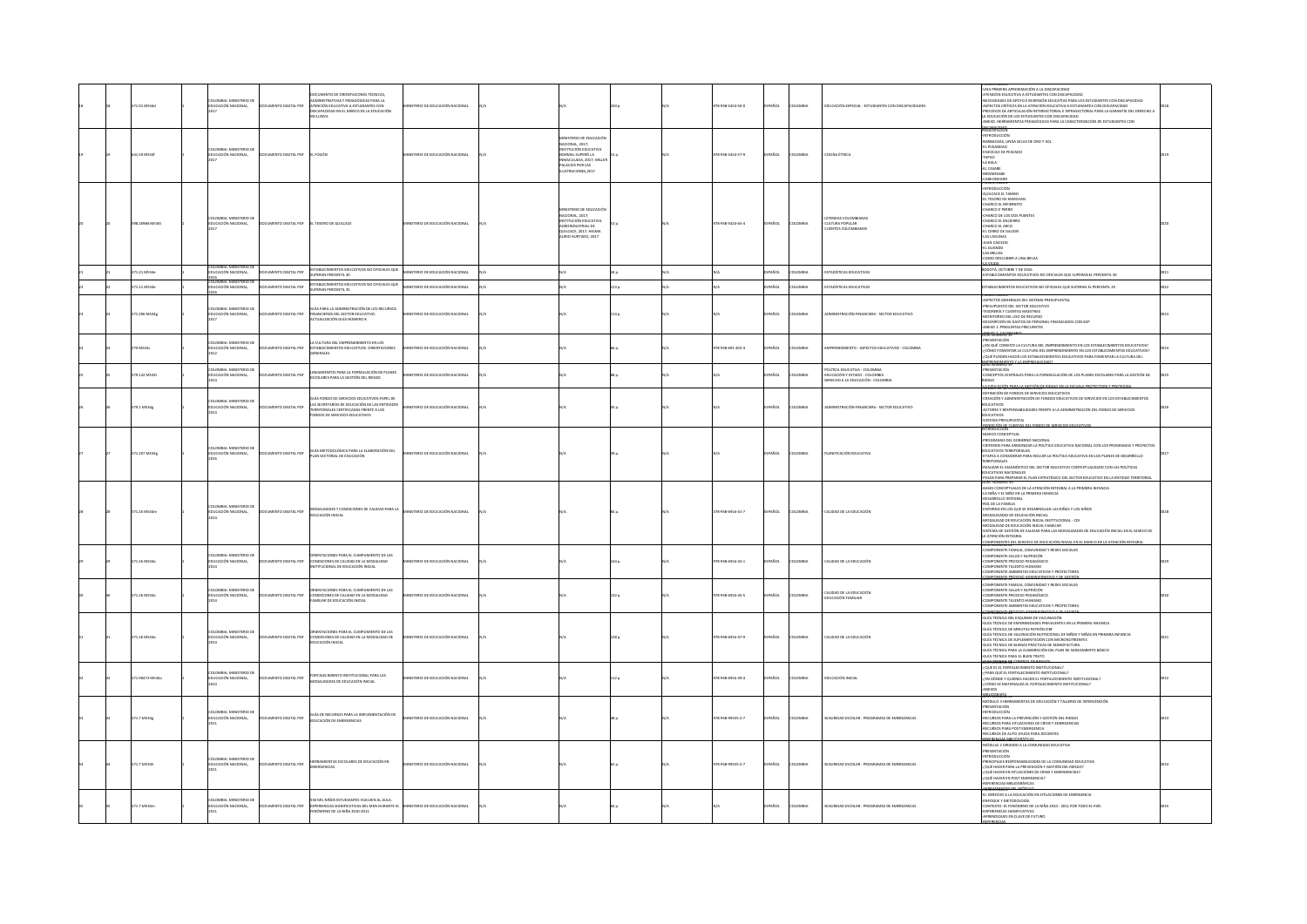|  | 371.7 MS34d     | OMBIA: MINISTERIO DE<br>EDUCACIÓN NACIONAL       | DOCUMENTO DIGITAL PDF       | ECISIONES ACERTADAS DE EDUCACIÓN EN<br>MERGENCIAS                                                                                                                          | NISTERIO DE EDUCACIÓN NACIONAL       |                                         |  | 78-958-99335-1-0 | PAÑOL        | <b>QLOMBIA</b> | SEGURIDAD ESCOLAR - PROGRAMAS DE EMERGENCIAS                                                                                                                                                                                        | -<br>PRESENTACIÓN<br>-INTRODUCCIÓN<br>PRINCIPALES RESPONSABILIDADES PARA LOS TOMADORES DE DECISIÓN<br>MARCO TEÓRICO<br>FASE DE PREVENCIÓN Y GESTIÓN DEL RIESGO<br>FASE DE ATENCIÓN DE CRISIS Y EMERGENCIAS<br>FASE DE POST - EMERGENCIA                                                                                                                                                                                                                                                                                                                                                                                                                                                                                                           |  |
|--|-----------------|--------------------------------------------------|-----------------------------|----------------------------------------------------------------------------------------------------------------------------------------------------------------------------|--------------------------------------|-----------------------------------------|--|------------------|--------------|----------------|-------------------------------------------------------------------------------------------------------------------------------------------------------------------------------------------------------------------------------------|---------------------------------------------------------------------------------------------------------------------------------------------------------------------------------------------------------------------------------------------------------------------------------------------------------------------------------------------------------------------------------------------------------------------------------------------------------------------------------------------------------------------------------------------------------------------------------------------------------------------------------------------------------------------------------------------------------------------------------------------------|--|
|  | 370.09861 MS34e | LOMBIA: MINISTERIO DE<br>EDUCACIÓN NACIONAL      | HMENTO DIGITAL PDF          | UÍA PARA EL MEJORAMIENTO INSTITUCIONAL DE<br>A AUTOEVALUACIÓN AL PLAN DE MEJORAMIENTO                                                                                      | ISTERIO DE EDUCACIÓN NACIONAL        |                                         |  | 78-958-691-306-5 | <b>PAÑOL</b> |                | CALIDAD DE LA EDUCACIÓN - COLOMBIA<br>ALITOEVALLIACIÓN - EDUCACIÓN - COLOMBIA<br>DUCACIÓN Y ESTADO - COLOMBIA                                                                                                                       | EL MEJORAMIENTO DEL MARCO INSTITUCIONAL<br>LA RUTA PARA EL MEJORAMIENTO INSTITUCIONAL<br>ANEXO 1: GUÍA PARA LA REALIZACIÓN DE LA AUTOEVALUACIÓN INSTITUCIONAL EN CADA UNA DE LAS<br>AREAS DE GESTIÓN<br>ANHALIO - MATINIA<br>- ANEXO 3: MATINIZ PARA EL RIESGO DE LOS RESULTADOS DE LA AUTOEVALLIACIÓN INSTITUCIONAL<br>-ANEXO 3: EJEMPLO DE MATRIZ DE RIESGO DE LOS RESULTADOS DE LA AUTOEVALUACIÓN<br>INSTITUCIONAL DILIGENCIADA<br>-ANEXO 4: EJEMPLO DE UN CUADRO SÍNTESIS DE UN PLAN DE MEJORAMIENTO                                                                                                                                                                                                                                          |  |
|  | 171.2 MS34      | LOMBIA: MINISTERIO DE<br>FOUCACIÓN NACIONAL      | 200 IATOM OTHER DOC         | CÓMO ENTENDER LAS PRUEBAS SABER Y QUÉ                                                                                                                                      | NISTERIO DE EDUCACIÓN NACIONAL       |                                         |  |                  | 10849        | <b>TIOMRIA</b> | PLANIFICACIÓN EDUCATIVA - COLOMBIA<br>ADMINISTRACIÓN ESCOLAR - COLOMBIA<br>- REFORMA EDUCATIVA - COLOMBIA<br>CALIDAD DE LA EDUCACIÓN - COLOMBIA<br>CALIDAD DE LA EDUCACIÓN - COLOMBIA<br>MEDICIONES Y PRUEBAS EDUCATIVAS - COLOMBIA | <b>CEREF GUILAS NUMERO 2</b><br>-EL CICLO DE LA CALIDAD<br>-EL CICLO DE LA CALIDAD<br>-EN QUÉ ESTAMOS HOY?<br>PARA DÓNDE VAMOS?<br>.<br>EVALUAR: PUNTO DE PARTIDA PARA MEIORAR<br>-EVALUAR: PUNTO DE PARTIDA P<br>-¿A QUIÉNES HEMOS EVALUADO?<br>-¿POR QUÉ QUINTO Y NOVENO?<br>-¿QUÉ SE EVALÚA EN LOS ESTUDIANTES?<br>JOUÉ MIDEN LAS PRUEBAS SABER?<br>OUF SEMIDE EN LENGUAIE?<br>QUÉ SE MIDE EN MATEMÁTI                                                                                                                                                                                                                                                                                                                                         |  |
|  | 371.144 MS34m   | I OMRIA: MINISTERIO DE<br>EDUCACIÓN NACIONAL,    | UMENTO DIGITAL PDF          | MNUAL DE EVALUACIÓN DEL DESEMPEÑO DE<br>OCENTES Y DIRECTIVOS DOCENTES                                                                                                      | NISTERIO DE EDUCACIÓN NACIONAL       |                                         |  |                  | AÑOL         | OMBIA          | VALUACIÓN DOCENTE                                                                                                                                                                                                                   | EVALUAR PARA MEJORAR<br>EVALUACIÓN DE DESEMPEÑO. PORQUE LA META ES PROGRESAR<br>"-Franco Legal, Las Normas Comprendidas con la calidad y la Evaluación<br>-Marco Legal, Las Normas Comprendidas con la calidad y la Evaluación<br>-Marco Lonceptual, precisiones que nos ayudan a entender<br>PROCESO DE EVALUACIÓN DE DESEMPEÑO: LA EVALUACIÓN NO ES ACCIÓN DE UN DÍA. TOMA TIEMPO<br>OBSERVAR LOGROS Y FUARSE METAS                                                                                                                                                                                                                                                                                                                             |  |
|  | 71.02 M534r     | I OMRIA: MINISTERIO DE<br>DUCACIÓN NACIONAL,     | MENTO DIGITAL PDF           | IANUAL DE EVALUACIÓN Y CLASIFICACIÓN DE<br>STABLECIMIENTOS EDUCATIVOS PRIVADOS                                                                                             | STERIO DE EDUCACIÓN NACIONAL         |                                         |  |                  | AÑOL         |                | ESCUELAS PRIVADAS - EVALUACIÓN - AUTOMATIZACIÓN                                                                                                                                                                                     | OUIENCE ADARRUETRAM EL BRO<br>GUÍA NÚMERO 4<br>MANUAL DE AUTOEVALUACIÓN INSTITUCIONAL<br>CLASIFICACIÓN DE RÉGIMEN EN LIBERTAD REGULADA<br>INCREMENTO ANUAL DE TARIFAS DE LIBERTAD REGULADA<br>-INASIFICACIÓN EN RÉGIMEN DE LIBERTAD VIGILADA<br>-CLASIFICACIÓN EN RÉGIMEN DE LIBERTAD VIGILADA<br>-CLASIFICACIÓN EN RÉGIMEN CONTROLADO<br>AÑO RASE DE LAS PRUERAS SARER 11 PARA INCREMENTOS<br>MO BASE DE DAS PROEBAS SABER 11 PARA INC<br>RETENCIÓN DE CERTIFICADOS DE EVALUACIÓN<br>EDUCACIÓN DE ADULTOS<br>RANSITORIO<br>IKIE GUIAS NUMERU S                                                                                                                                                                                                   |  |
|  | 371.26 M534a    | LOMBIA: MINISTERIO DE<br>EDUCACIÓN NACIONAL,     | CUMENTO DIGITAL PDF         | AHORA ¿CÓMO MEJORAMOS?                                                                                                                                                     | NISTERIO DE EDUCACIÓN NACIONAL       |                                         |  |                  | PAÑOL        |                | CALIDAD DE LA EDUCACIÓN - EVALUACIÓN - COLOMBIA                                                                                                                                                                                     | JPOR OUF FLMEIORAMENTO DE LA FOUCACIÓN?<br>EL CICLO DE LA CALIDAD QUE HEMOS EMPRENDIDO<br>LOS PLANES Y PROCESO DE MEJORAMIENTO<br>EL DIAGNÓSTICO PARA MEJORAR<br>.<br>FI MEIORAMENTO EN PIAN OUESE CUMPLE                                                                                                                                                                                                                                                                                                                                                                                                                                                                                                                                         |  |
|  | 370.115 MS34e   | MBIA: MINISTERIO D<br>EDUCACIÓN NACIONAL,        | UMENTO DIGITAL PDF          | <b>STÁNDARES BÁSICOS DE COMPETENCIAS</b><br>IUDADANAS. FORMAR PARA LA CIUDADANÍA (SI<br>S POSIBLEI LO QUE NECESITAMOS SABER Y SABER<br>ACER                                | NISTERIO DE EDUCACIÓN NACIONAL       |                                         |  |                  | <b>PAÑOL</b> | <b>OLOMBIA</b> | EDUCACIÓN - COMPETENCIAS CIUDADANAS                                                                                                                                                                                                 | SERIE GUÍAS NÚMERO 6<br>-EL DESAFÍO HARÁ FORMAR PARA LA CIUDADANÍA<br>-LE MARCO DE LA FORMACIÓN CIUDADAMA: EL RESPETO, LA DEFENSA Y LA PROMOCIÓN DE LOS<br>-EL MARCO DE LA FORMACIÓN CIUDADAMA: EL RESPETO, LA DEFENSA Y LA PROMOCIÓN DE LOS<br>-LA FORMACIÓN CIUDADAMA: COMPETENCIAS Y ESTÁNDARES<br>¿QUÉ SON LAS COMPETENCIAS CIUDADANAS?<br>JOUÉ RELACIÓN TIENEN LAS COMPETENCIAS CON EL DESARROLLO MORAL?<br>-CUUE MEDICION TIENEN DIS COMPETENCIAS CUI<br>- CSE PUEDEN EVALUAR LAS COMPETENCIAS CIUE<br>- ESPACIOS PARA LA FORMACIÓN CIUDADANA<br>-PRESENTACIÓN Y ESTRUCTURA DE LOS ESTÁNDARES DE COMPETENCIAS CIUDADANAS<br>SERIE GUÍAS NÚMERO 7                                                                                            |  |
|  | 372.357 MS34f   | MBIA: MINISTERIO DE<br>EDUCACIÓN NACIONAL,       | UMENTO DIGITAL PDF          | ORMAR EN CIENCIAS (EL DESAFÍOI LO QUE<br>ECESITAMOS SABER Y SABER HACER                                                                                                    | <b>ASTERIO DE EDUCACIÓN NACIONAL</b> | INISTERIO DE EDUCACIÓN<br><b>CIONAL</b> |  |                  | PAÑOL        |                | CIENCIAS NATURALES - ENSEÑANZA<br>CIENCIAS SOCIALES - ENSEÑANZA                                                                                                                                                                     | -EL CONTEXTO DE LA CARTILLA<br>-LE DONTONO DO DA DANILIDA<br>-EL DESAFÍO: FORMAR EN CIENCIAS NATURALES Y EN CIENCIAS SOCIALES:<br>-LA PROPUESTA DE CIENCIAS NATURALES Y CIENCIAS SOCIALES: PUNTOS EN COMÚN<br>-COMO ESTÁN ESTRUCTURADOS LOS ESTÁNDARES: CLAVES GENERAL<br>-LOS ESTÁNDARES DE CIENCIAS NATURALES: UN DERROTERO<br>COMO LEFR LOS ESTÁNDARES DE CIENCIAS NATURALES, CLAVES ESPECÍFICAS<br>COMO DEM LOS ESTANDARES DE CIENCIAS NATURALES: CLAVES ESPECÍFICAS<br>-LOS ESTÁNDARES DE CIENCIAS SOCIALES: UN DERROTERO<br>-COMO LEER LOS ESTÁNDARES DE CIENCIAS SOCIALES: CLAVES ESPECÍFICAS<br>EQUIPAJE INDISPENSABLE  PARA GENTE DE CIENCIA DE TODOS LOS TAMAÑOS<br><b>NSTAS PARA EDUCADORES DE GENTE DE CIENCIA</b>                    |  |
|  | 371.206 MS34e   | LOMBIA: MINISTERIO DE<br>EDUCACIÓN NACIONAL      | CUMENTO DIGITAL PDF         | LUÍA PARA LA ADMINISTRACIÓN DE LOS RECURSOS<br><b>EL SECTOR EDUCATIVO</b>                                                                                                  | NISTERIO DE EDUCACIÓN NACIONAL       |                                         |  |                  | <b>PAÑOL</b> | ILOMBIA        | <b>IDMINISTRACIÓN FINANCIERA - SECTOR EDUCATIVO</b>                                                                                                                                                                                 | PRESENTACIÓN<br>ASPECTOS GENERALES DEL SISTEMA PRESUPUESTAL<br>PRESIDUESTO DE INGRESOS: FUENTES Y USOS DEL SECTOR EDUCATIVO<br>-PRESUPUESTO DE INVIRENDO: FOERIES TI DOUS DEL SECTOR EDUCATIVO<br>-PRESUPUESTO DE GASTOS DEL SECTOR EDUCATIVO<br>-ANEXO 1: DESCRIPCIÓN DE GASTOS DE PERSONAL FINANCIADOS CON EL SISTEMA GENERAL DE<br><u>PARTICIPACIONES S</u><br>SUIA NUMERO 9                                                                                                                                                                                                                                                                                                                                                                   |  |
|  | 371.006 MS34g   | LOMBIA: MINISTERIO DE<br>EDUCACIÓN NACIONAL      | <b>OCUMENTO DIGITAL PDF</b> | GUÍA CERTIFICACIÓN DE MUNICIPIOS MENORES DE<br>.<br>IEN MIL HABITANTES                                                                                                     | NISTERIO DE EDUCACIÓN NACIONAL       |                                         |  |                  | PAÑOL        | <b>QLOMBIA</b> | - DESCENTRAUZACIÓN EDUCATIVA - COLOMBIA                                                                                                                                                                                             | PRESENTACIÓN<br>-<br>YAL PROCESO DE DESCENTRALIZACIÓN EN EL SECTOR EDUCATIVO<br>RESPONSABILIDADES DE CADA NIVEL DE GOBIERNO EN EL ESQUEMA DE LA CERTIFICACIÓN DE LOS<br>MUNICIPIOS MENORES DE CIEN MIL HABITANTES<br>COMPETENCIAS DEL SECTOR EDUCATIVO QUE DEBEN ASUMIR LOS MUNICIPIOS UNA VEZ SEAN<br>CERTIFICATION<br><b>REOCFDIMIENTOS PARA APLICAR A LA CERTIFICACIÓN</b><br>REQUISITOS PARA OBTENER LA CERTIFICACIÓN<br>-ANEXO 1: ESTRUCTURACIÓN DEL PLAN DE DESARROLLO EDUCATIVO<br>-ANEXO 2: FORMATO PARA EL SEGUIMIENTO Y EVALUACIÓN DE LA EJECUCIÓN DEL PLAN DE<br>DESARROLLO MUNCIPAL - SECTOR EDUCATIVO<br>ANEXO 3: FORMATO PARA LA EVALUACIÓN DEL PLAN DE DESARROLLO EDUCATIVO<br>ANEXO 4: MACROPROCESOS DE LA GESTIÓN E              |  |
|  | 1.144 MS34e     | LOMBIA: MINISTERIO DE<br><b>JCACIÓN NACIONAL</b> | <b>MENTO DIGITAL PDF</b>    | VALUACIÓN DE PERÍODO DE PRUEBA DE DOCENTES<br>DIRECTIVOS DOCENTES                                                                                                          | STERIO DE EDUCACIÓN NACIONAL         |                                         |  |                  | AÑOL         |                | <b>ILLIACIÓN DE PROFESORES - COLOMBIA</b>                                                                                                                                                                                           | EVALUAR PARA MEJORAR<br>MARCO CONCERTI IAI<br>LA EVALUACIÓN DE LOS PROFESIONALES DE LA EDUCACIÓN<br>LA EVALUACIÓN DEL PERÍODO DE PRUEBA<br>ANEXO 1: RESOLUCIÓN 2015 DE 2 DE JUNIO DE 2005                                                                                                                                                                                                                                                                                                                                                                                                                                                                                                                                                         |  |
|  | 371.207 MS34o   | LOMBIA: MINISTERIO DE<br>EDUCACIÓN NACIONAL,     | JMENTO DIGITAL PDF          | RGANIZACIÓN Y ADMINISTRACIÓN DE BIENES<br>MUEBLES E INMUEBLES DE LOS ESTABLECIMIENTOS<br>EDUCATIVOS                                                                        | NISTERIO DE EDUCACIÓN NACIONAL       |                                         |  |                  | AÑOL         | OMRIA          | <b>IDMINISTRACIÓN ESCOLAR - ESTABLECIMIENTOS EDUCATIVOS</b>                                                                                                                                                                         | PRESENTACIÓN<br>MARCO NORMATIVO<br>ORGANIZACIÓN Y ADMINISTRACIÓN DE RIENES INMUERLES<br>-UNGANIZACION 1 ADMINISTRACION DE BIENES INMOEBLES<br>-ORGANIZACIÓN Y ADMINISTRACIÓN DE BIENES MUEBLES<br>-CONTROL DE LA ADMINISTRACIÓN DE LOS BIENES<br>ANEXO 1: CÓDIGOS DE CLASIFICACIÓN CONTABLE<br>AMEXO 2: CLASES DE RIENES N                                                                                                                                                                                                                                                                                                                                                                                                                        |  |
|  | 0.113 MS34      | LOMBIA: MINISTERIO DE<br><b>UCACIÓN NACIONAL</b> | ENTO DIGITAL PDF            | RTICULACIÓN DE LA EDUCACIÓN CON EL MUNDO<br>RODUCTIVO. COMPETENCIAS LABORALES<br>RALES                                                                                     | STERIO DE EDUCACIÓN NACIONAL         |                                         |  | 68-691-262-0     | AÑOL         |                | DUCACIÓN Y EMPLEO - COLOMBIA                                                                                                                                                                                                        | LOS JÓVENES COLOMBIANOS SE EDUCAN PARA LA VIDA PRODUCTIVA<br>COMPETENCIAS: SABER HACER PARA MEJORAR LA CALIDAD DE LA EDUCACIÓN<br>-JOUÉ SON LAS COMPETENCIAS LABORALES GENERALES (CLG1?<br>-RAZONES PARA DESARROLLAR LAS COMPETENCIAS LABORALES GENERALES<br>FORDING TYPING DESIGNATION OF COUNTY ENFORCES OF THE CONSTRUCTION OF CONSTRUCTION OF CONSTRUCTION OF CONSTRUCT<br>CARACTERIZACIÓN DE LAS COMPETENCIAS LABORALES GENERALES<br>INCORPORAR LAS COMPETENCIAS LABORALES A LA EDUCACIÓN, U<br>JOUIENES SON LOS RESPONSABLES DEL DESARROLLO DE LAS COMPETENCIAS LABORALES GENERALES<br>CÓMO ARTICULAR LAS COMPETENCIAS LABORALES GENERALES AL CURRÍCULO?<br>MPLOS QUE GUÍAN<br>-<br>RECOMENDACIÓNES PARA LA ACCIÓN<br>SERIE GUIAS NUMERO 22 |  |
|  | 372.65 M534e    | MBIA: MINISTERIO DE<br>EDUCACIÓN NACIONAL,       | UMENTO DIGITAL PDF          | <b>TÁNDARFS RÁSICOS DE COMPETENCIAS EN</b><br><b>ENGUAS EXTRANJERAS INGLÉS PARTE 1. FORMAR E</b><br>ENGUAS EXTRANJERAS: (EL RETO) LO QUE<br>ECESITAMOS SABER Y SABER HACER | STERIO DE EDUCACIÓN NACIONAL         |                                         |  | 78-958-691-292-1 | PAÑOL        |                | INGLÉS - ENSEÑANZA                                                                                                                                                                                                                  | ALGUNOS CONCEPTOS CLAVE EN EL PROGRAMA NACIONAL DE BILINGÜÍSMO<br>-LOS ESTÁNDARES EN EL CONTEXTO DEL PROGRMA NACIONAL DE BILINGÜÍSMO<br>-/POR QUÉ ENSEÑAR INGLÉS EN COLOMBIA?<br>UNDAMENTOS QUE SUBYECEN A LA ORGANIZACIÓN DE LOS ESTÁNDARES<br>LA ESTRUCTURA DE LOS ESTÁNDARE<br>STÁNDARES BÁSICOS DE INGLÉS DE PRIMERO A TERCERO<br>ESTÁNDARES BÁSICOS DE INGLÉS DE CUARTO A QUINTO<br>ESTÁNDARES BÁSICOS DE INGLÉS DE SEXTO A SÉPTIMO<br><b>TÁNDARES BÁSICOS DE INGLÉS DE OCTAVO A NOVENO</b><br>ESTANDARES BASICOS DE INGLES DE OCTAVO A NOVENO<br>ESTÁNDARES BÁSICOS DE INGLÉS DE DÉCIMO A UNDÉCIMO<br>RECOMENDACIONES PARA LA APROPIACIÓN DE LOS ESTÁNDARES<br>LOS ESTÁNDARES EN LA PRÁCTICA COTIDIANA<br>BIBLIOGRAFÍA DE APOYO             |  |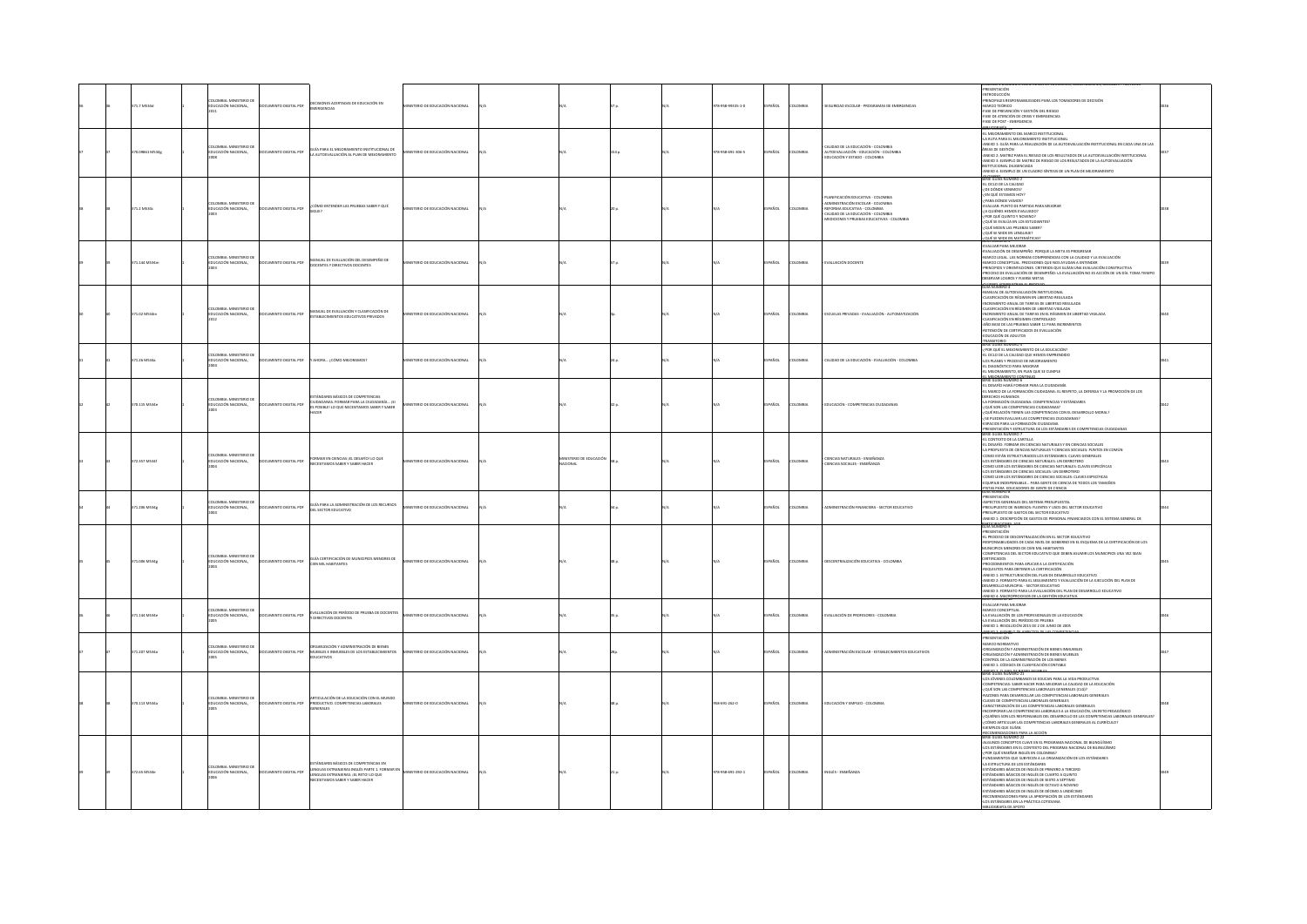|               |                                                    |                             |                                                                                                                                                                                    |                                      |                                       |     |                   |              |                |                                                                                                    | <b>RADOS 6 A 7 BASICA SECUN</b>                                                                                                                                                                                                                                                                                                                                                                                                                                                                                                                                                                                                                                                                                                                                                                                                              |  |
|---------------|----------------------------------------------------|-----------------------------|------------------------------------------------------------------------------------------------------------------------------------------------------------------------------------|--------------------------------------|---------------------------------------|-----|-------------------|--------------|----------------|----------------------------------------------------------------------------------------------------|----------------------------------------------------------------------------------------------------------------------------------------------------------------------------------------------------------------------------------------------------------------------------------------------------------------------------------------------------------------------------------------------------------------------------------------------------------------------------------------------------------------------------------------------------------------------------------------------------------------------------------------------------------------------------------------------------------------------------------------------------------------------------------------------------------------------------------------------|--|
| 372.65 M534e  | OLOMBIA: MINISTERIO DE<br>EDUCACIÓN NACIONAL       | <b>OCUMENTO DIGITAL PDF</b> | ÁNDARES BÁSICOS DE COMPETENCIAS EN<br>LENGUAS EXTRANJERAS INGLÉS PARTE 2. FORMAR I<br>LENGUAS EXTRANJERAS: JEL RETOI LO QUE<br>ESITAMOS SABER Y SABER HACER                        | INISTERIO DE EDUCACIÓN NACIONAL      |                                       |     |                   | AÑOL         | <b>OLOMBIA</b> | INGLÉS - ENSEÑANZA                                                                                 | SCUCHA<br>LECTURA<br>COMPETENCIA LINGÜÍSTICA<br>COMPETENCIA PRAGMÁTICA<br>MPETENCIA SOCIOLINGÜÍSTICA<br><b>ESCRITURA</b><br>MONÓLOGOS<br>ONVERSACIÓN<br>SRADOS 8 A 9 BÁSICA SECUNDARIA<br>GRADOS 10 A 11 BÁSICA SECUNDARIA<br>RECOMENDACIONES PARA LA APROPIACIÓN DE LOS ESTÁNDARES<br>LLOUNLINNEN HAR MON DE MARINHAN DE LOS EJIMIDADES<br>EL PROCESO DE APRENDIZAJE DE UNA LENGUA EXTRANJERA<br>A RELACIÓN ENTRE EL DESARROLLO COGNITIVO Y EL APRENDIZAJE DE UNA LENGUA EXTRANJERA<br>TIEMPO DE CONTACTO CON LA LENGUA EN LA ESCUEL<br>INTRODUCCIÓN                                                                                                                                                                                                                                                                                        |  |
| 49.68 M534c   | OMBIA: MINISTERIO D<br>EDUCACIÓN NACIONAL,         | CUMENTO DIGITAL PDF         | CÓMO PARTICIPAR EN LOS PROCESOS EDUCATIVOS<br>E LA ESCUELA? CARTILLA PARA PADRES DE FAMILIA                                                                                        | NISTERIO DE EDUCACIÓN NACIONAL       |                                       |     | 78-958-97482-2-0  | PAÑOL        | AISMOJC        | EDUCACIÓN EN EL HOGAR<br>AMILIA - ASPECTOS SOCIALES                                                | NPORTANCIA DE RECIRIR UNA FORMACIÓN COMO PADRES<br>-INFUNITION DE RECIBIN UNO FOUNDACIÓN COMO PARMES<br>-UNA PROPUESTA DE APRENDIZAIE<br>-EL PAPEL DE LOS PADRES COMO EDUCADORES EN LA VIDA FAMILIAR Y EN LA COMUNIDAD<br>LA PARTICIPACIÓN DE LA FAMILIA EN EL PROCESO FORMATIVO DE LOS HUOS<br>LOS PADRES Y LA FORMA DE ABORDAR SITUACIONES DIFÍCILES EN EL CRECIMIENTO DE LOS HIJOS<br>AS ORGANIZACIONES DE LOS PADRES EN LAS INSTITUCIONES EDUCATIVAS                                                                                                                                                                                                                                                                                                                                                                                     |  |
| 379.861 MS34g | <b>DLOMBIA: MINISTERIO DE</b><br>UCACIÓN NACIONAL, | OCUMENTO DIGITAL PDF        | SESTIÓN ESTRATÉGICA DEL SECTOR. ORIENTACIONES<br>INSTRUMENTOS                                                                                                                      | MINISTERIO DE EDUCACIÓN NACIONAL     | NISTERIO DE EDUCACIÓN<br>IONAL        |     | 78-958-691-296-2  | PAÑOL        | <b>TLOMBIA</b> | POLÍTICA EDUCATIVA - COLOMBIA<br>ANIFICACIÓN EDUCATIVA                                             | <b>INTRODUCCIÓN</b><br>A GESTIÓN PÚBLICA INTEGRAL ORIENTADA A RESULTADOS<br>LA GESTIÓN ESTRATÉGICA<br>EVALUACIÓN POR RESULTADOS: PROCESO FUNDAMENTAL DE LA GESTIÓN<br>INFORME DE GESTIÓN DE LAS SECRETARÍAS DE EDUCACIÓN: BASE PARA LA RENDICIÓN DE CUENTAS Y<br>CONTROL SOCIAL<br>EL EMPALME ENTRE ADMINISTRACIONES<br>RECOMENDACIONES FINALES<br>BIBLIOGRAFÍA SUGERIDA<br>WEXOS                                                                                                                                                                                                                                                                                                                                                                                                                                                            |  |
| 379.861 MS34a | OMBIA: MINISTERIO DE<br>EDUCACIÓN NACIONAL,        | CUMENTO DIGITAL PDF         | APRENDIZAJES PARA MEJORAR. GUÍA PARA LA<br>GESTIÓN DE BUENAS PRÁCTICAS                                                                                                             | <b>WSTERIO DE EDUCACIÓN NACIONAL</b> | NISTERIO DE EDUCACIÓN<br>ACIONAL      |     | 178-958-691-295-2 | PAÑOL        | AISMOJC        | POLÍTICA EDUCATIVA - COLOMBIA<br>PLANIFICACIÓN EDUCATIVA                                           | PRESENTACIÓN<br><b>APRENDER PARA MEJORAR</b><br>EL CICLO DE GESTIÓN DE BUENAS PRÁCTICAS<br>REFERENCIAS BIBLIOGRÁFICAS<br>SRÁFICOS<br>ECUADROS                                                                                                                                                                                                                                                                                                                                                                                                                                                                                                                                                                                                                                                                                                |  |
| 370.113 M534e | LOMBIA: MINISTERIO DE<br>EDUCACIÓN NACIONAL,       | UMENTO DIGITAL PDF          | DUCACIÓN PARA EL TRABAJO Y EL DESARROLLO<br>MANO, VERIFICACIÓN DE LOS REQUISITOS<br><b>BÁSICOS DE FUNCIONAMIENTO DE PROGRAM</b><br>RMACIÓN PARA EL TRABAJO Y EL DESARROLLO<br>MANO | STERIO DE EDUCACIÓN NACIONAL         | <b>ISTERIO DE EDUCACIÓN</b><br>CIONAL |     | 78-958-691-299-0  | <b>PAÑOL</b> | <b>ILOMBIA</b> | EDUCACIÓN Y EMPLEO - COLOMBIA                                                                      | <b>ORMATOERO 29</b><br>-PRESENTACIÓN<br>-malian milion.<br>- El sistema educativo y su sistema de calidad de la formación para el trabajo - scaft<br>- Requisitos básicos para la creación y funcionamiento de los programas de educación.<br>Para el trabajo y el desarrollo h<br><b>VORMATIVIDAE</b><br>DECRETO 3616 DE 2005<br>DECRETO 2020 DE 2006<br>-DECRETO 3870 DE 2006<br>-<br>-DECRETO 2888 DE 2007<br>-LEY 10 64 DE 2006<br>LOSARIO DE TERMINOS<br><b>BIBLIOGRAFÍA</b><br>NEXO: PROGR<br>CITRARADVO DESARROLIO MIN<br>FN FI ÁRFA D                                                                                                                                                                                                                                                                                                |  |
| 07 861 MS34c  | LOMBIA: MINISTERIO DE<br>EDUCACIÓN NACIONAL,       | 209 IATOD OTHERS OF         | SER COMPETENTE EN TECNOLOGÍA IUNA NECESIDAD<br>PARA EL DESARROLLO!                                                                                                                 | IN STERIO DE EDUCACIÓN NACIONAL      | NISTERIO DE EDUCACIÓN<br>CIONAL, 2008 | 32n | 0.305.093.920.07  | PAÑOL        | 11 OMRIA       | EDUCACIÓN TECNOLÓGICA - COLOMBIA<br>ADIESTRAMIENTO OCUPACIONAL                                     | LA TECNOLOGÍA: CONCEPTOS BÁSICOS<br>LA ALFABETIZACIÓN EN TECNOLOGÍA<br>LA ESTRUCTURA GENERAL DE LAS TARLAS<br>LUGERENCIAS PARA TRABAJAR ESTAS ORIENTACIONES EN LAS INSTITUCIONES<br><b>BIBLIOGRAFÍA</b><br>20TO 381                                                                                                                                                                                                                                                                                                                                                                                                                                                                                                                                                                                                                          |  |
| 71.12 M534g   | OMBIA: MINISTERIO DE<br>EDUCACIÓN NACIONAL,        | MENTO DIGITAL PDF           | GUÍA METODOLÓGICA EVALUACIÓN ANUAL DE<br>SEMPEÑO LABORAL                                                                                                                           | ISTERIO DE EDUCACIÓN NACIONAL        |                                       |     |                   | AÑOL         | <b>OLOMBI</b>  | FRSONAL DOCENTE - LEGISLACIÓN - COLOMBIA<br>VALUACIÓN DOCENTE                                      | -DOCENTES Y DIRECTIVOS DOCENTES DEL ESTATUTO DE PROFESIONALIZACIÓN - - DOCENTE DECRETO<br>EY 1278 DE 2002<br>CONTEXTO LEGAL Y CONCEPTUAL<br>METODOLOGÍA DE EVALUACIÓN<br><b>INSTRUMENTOS</b><br>PROCESOS DE EVALUACIÓN                                                                                                                                                                                                                                                                                                                                                                                                                                                                                                                                                                                                                       |  |
| 378.861 MS34e | OLOMBIA: MINISTERIO DE<br>EDUCACIÓN NACIONAL       | IMENTO DIGITAL PDF          | EDUCACIÓN TÉCNICA Y TECNOLÓGICA PARA LA<br>OMPETITWIDAD                                                                                                                            | STERIO DE EDUCACIÓN NACIONAL         |                                       |     |                   | AÑOL         | <b>ILOMARI</b> | EDUCACIÓN TECNOLÓGICA - COLOMBIA<br>FOUCACIÓN SUPERIOR - COLOMBIA<br>POLÍTICA EDUCATIVA - COLOMBIA | <b>NEWS</b><br>HA NUMERO<br>RESENTACIÓN<br>APROXIMACIÓN A LA FOLICACIÓN TÉCNICA Y TECNOLÓGICA EN COLOMBIA<br>APMANINAULIN A LA EUGA ALOUN TECNICA T TECNOLOGICA EN COLUMBIA<br>COMO IDENTIFICAR UN SECTOR PRODUCTIVO ESTRATÉGICO PARA LA EDUCACIÓN TÉCNICA.<br>PROFESIONAL Y TECNOLÓGICA<br>-PREPARAR A LA INSTITUCIÓN DE EDUCACIÓN SUPERIOR PARA FORTALECER LA EDUCACIÓN TÉCNICA<br>OFFSIONAL Y TECNOLÓGICA<br>PRUFESIONNE T TECNNEUGIEN<br>-FORMAR UNA ALIANZA PARA FORTALECER LA EDUCACIÓN TÉCNICA PROFESIONAL Y TECNOLÓGICA<br>-QUE HACE UNA ALIANZA PARA GENERAR OFERTA PERTINENTE EN EDUCACIÓN TÉCNICA PROFESIONA<br>TECNOLÓGICA<br>OISEÑOS CURRICULARES POR CICLOS Y BASADOS EN COMPETENCIAS PARA FORTALECER LA<br>UCACIÓN TÉCNICA PROFESIONAL Y TECNOLÓGICA<br>SOSTENIBILIDAD Y CONSOLIDACIÓN DE ALIANZAS PARA FORT<br>UIA NUMERO 33 |  |
| 70 MS34o      | OLOMBIA: MINISTERIO DE<br>EDUCACIÓN NACIONAL.      |                             | GANIZACIÓN DEL SISTEMA EDUCATIVO -<br>DOCUMENTO DIGITAL PDF CONCEPTOS GENERALES DE LA EDUCACIÓN<br>EESCOLAR, BÁSICA Y MEDIA                                                        | INSTERIO DE EDUCACIÓN NACIONAL       | NISTERIO DE EDUCACIÓN<br>CIONAL       |     | 08-958-691-9      | PAÑOL        | <b>OLOMBIA</b> | DUCACIÓN PREESCOLAR<br>EDUCACIÓN BÁSICA<br>DUCACIÓN MEDIA                                          | NTRODUCCIÓN<br>EL SECTOR EDUCATIVO FUNCIONA DE MANERA DESCENTRALIZADA Y SU OBJETIVO ES HACER EFECTIVO<br>DERECHO FUNDAMENTAL A LA EDUCACIÓN DE LOS NIÑOS, NIÑAS Y JÓVENES COLOMBIANOS<br>L DERECHO FONDAMENTAL A DI EDUCACION DE LO<br>LA DESCENTRAUZACIÓN DEL SERVICIO EDUCATIVO<br>ORGANIZACIÓN SECTORIAL<br>COMPETENCIAS EN LAS ENTIDADES TERRITORIALES<br>-NIVELES EDUCATIVOS Y PRESTADORES DEL SERVICIO<br>-EL CENTRO DE SERVICIO EDUCATIVO SON LOS NIÑOS, NIÑAS Y JÓVENES<br>LA EDUCACIÓN COMO DERECHO FUNDAMENTAL<br>EL SERVICIO PÚBLICO EDUCATIVO<br>- ANNICONES DE LA PRESTACIÓN DEL SERVICIO<br>CONDICIONES DE LA PRESTACIÓN DEL SERVICIO<br>A LABOR DEL SECRETARIO DE EDUCACIÓN, CLAVE PARA LOGRAR UNA EFECTIVA PRESTACIÓN DEL<br><b><i>ERVICIO EDUCATIVO</i></b><br>SUIA NUMERO 35                                               |  |
| 372.21 MS34e  | LOMBIA: MINISTERIO DE<br>EDUCACIÓN NACIONAL        | <b>OCUMENTO DIGITAL PDF</b> | GUÍA OPERATIVA PARA LA PRESTACIÓN DEL SERVICIO<br>DE ATENCIÓN INTEGRAL A LA PRIMERA INFANCIA                                                                                       | INISTERIO DE EDUCACIÓN NACIONAL      |                                       |     | 78-958-691-307-2  | PAÑOL        | <b>OLOMBIA</b> | DUCACIÓN PREESCOLAR<br>EDUCACIÓN PRIMARIA<br>DUCACIÓN DE NIÑOS                                     | PRESENTACIÓN<br>PRESENTACIÓN<br>ACLARACIÓN GENERAL<br>-REFERENTES CONCEPTUALES<br><b>REFERENTES OPERATIVOS</b><br>REFERENTES OPERATIVOS<br>MODALIDAD DE ENTORNO FAMILIAR<br>MODALIDAD DE ENTORNO COMUNITARIO<br>MODALIDAD DE ENTORNO INSTITUCIONAL<br>ANEXO 1: MODALIDAD DE ATENCIÓN INTEGRAL EN EL ENTORNO FAMILIAR<br>-ANEXO 2: MODALIDAD DE ATENCIÓN INTEGRAL EN EL ENTORNO COMUNITABIO<br>-ANEXO 2: MODALIDAD DE ATENCIÓN INTEGRAL EN EL ENTORNO COMUNITABIO<br>-ANEXO 3: MODALIDAD DE ATENCIÓN INTEGRAL EN EL ENTORNO INSTITUCIONAL<br><b>SIGLAS</b><br>OFFINIOON OF TERMINOS<br>BLIOGRAFÍA                                                                                                                                                                                                                                             |  |
| 71.206 MS34f  | OMRIA: MINISTERIO DE<br>EDUCACIÓN NACIONAL,        | OCUMENTO DIGITAL PDF        | MULACIÓN DE PROYECTOS DEL SECTOR<br>EDUCATIVO EN EL MARCO DEL SISTEMA GENERAL DE<br><b>GALÍAS</b>                                                                                  | MINISTERIO DE EDUCACIÓN NACIONAL     |                                       |     |                   | AÑOL         | LOMBIA         | NVERSIÓN - EDUCACIÓN                                                                               | INE AMENTO TECNIC<br>HA LA PRESTACIÓN DEL SERVICIO DE ATENCIÓN I<br>INTRODUCCIÓN<br>ORGANOS DEL SISTEMA GENERAL DE REGALÍAS - SGR<br>-UNUARUS DEL SISTEMA GENERAL DE REGALIAS - SOR<br>-CICLO DE LOS PROYECTOS DE INVERSIÓN PÚBLICA DEL SGR<br>-PROYECTOS DE EDUCACIÓN ESCOLAR, BÁSICA Y MEDIA<br>-PROYECTOS DE EDUCACIÓN SUPERIOR<br>ANEXO: MARCO NORMATIVO SGR PARA LA VIALIZACIÓN Y APROBACIÓN DE PROYECTOS<br>GLOSABIO con 20                                                                                                                                                                                                                                                                                                                                                                                                            |  |
| 372.832 MS34r | LOMBIA: MINISTERIO DE<br>EDUCACIÓN NACIONAL,       |                             | OCUMENTO DIGITAL PDF RUTA DE GESTIÓN PARA ALIANZAS EN EL                                                                                                                           | <b>NSTERIO DE EDUCACIÓN NACIONAL</b> |                                       |     |                   | PAÑOL        | LOMBIA         | EDUCACIÓN CÍVICA - COLOMBIA                                                                        | RESENTACIÓN<br>-PASO 1: SABER<br>-PASO 2: DECIR<br>-PASO 2: DECIR<br>-PASO 3: HACER<br>-PASO 4: REVISAR Y AJUSTAR<br>-ANEXO 1: CARACTERIZACIÓN DE LOS ESTABLECIMIENTOS EDUCATIVOS<br>-ANEXO 2: METODOLOGÍA PARA LA GESTIÓN DE ALIANZAS<br>MEXO 3: CRITERIOS - ESTRATEGIA DE MOVILIZACIÓN SOCIAL<br>ANEXO 4: INSTRUMENTO DE OBSERVACIÓN<br>-ANEXO 5: REGISTRO ACOMPAÑAMIENTO VIRTUAL<br>ROPUESTA PARA LA APROPIACIÓN DEL ENFOQUE DE COMPETENCIAS CIUDADANAS<br>-PRUPULSTA PARA LA APRIUPINGIUN DEL ENTOLIDE DE COMPETENCIAS CIUDADANAS<br>-APROPIACIÓN CONCEPTUAL<br>-CRITERIOS PARA LA INCORPORACIÓN DEL ENFOQUE DE COMPETENCIAS CIUDADANAS<br>INTAC COCCI ICNT                                                                                                                                                                              |  |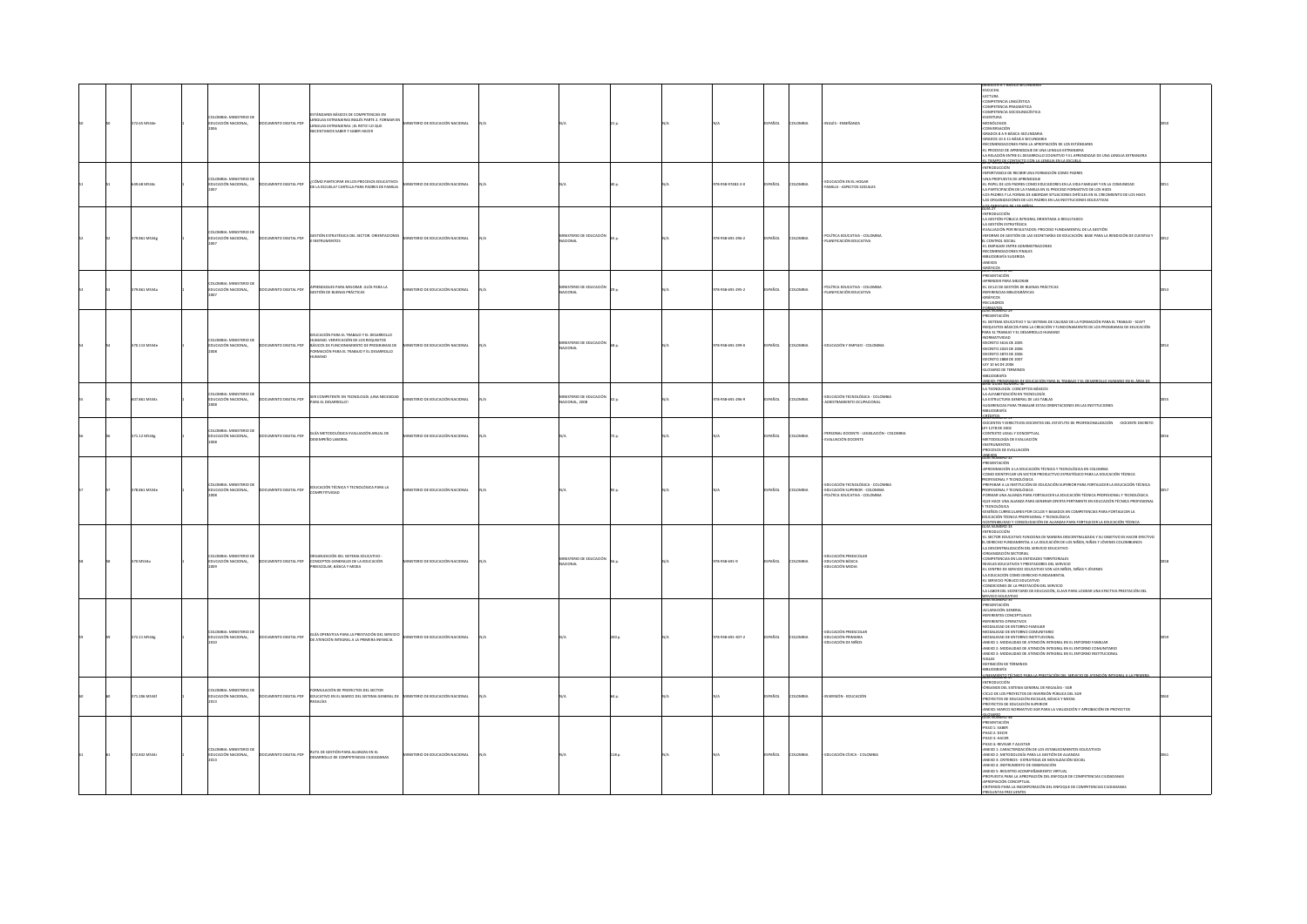|  | 1.782 MS34g      | CACIÓN NACIONAL                                   | IMENTO DIGITAL PDF         | GUÍAS PEDAGÓGICAS PARA LA CONVIVENCIA<br>ESCOLAR: LEY 1620 DE 2013 - DECRETO 1965 DE 2013                                                                                       | TERIO DE EDUCACIÓN NACIONAL          |                                                                                                                                                                                     |      | 78-958-99482-5-5  | AÑOL         |                | CONVIVENCIA ESTUDIANTIL - COLOMBIA - GUÍAS<br>DISCIPLINA ESCOLAR - COLOMBIA - GUÍAS                                                                                  | -SIGLAS Y ACRÓNIMOS<br>-LA ESCUELA ES<br>-ANTES DE EMPEZAR.<br>"MITRODUCCIÓN<br>- INTRODUCCIÓN<br>- CONVIVENCIA ESCOLAR Y MAUAL DE CONVIVENCIA<br>- ACTUALIZANDO EL MANUAL DE CONVIVENCIA<br>- ACONTECIMINETO PEDAGÓGICO<br>ANEXOS<br>REFERENCIAS<br><b>USTADO DE TABLA</b>                                                                                                                                                                                                                                                                                                                                                             |  |
|--|------------------|---------------------------------------------------|----------------------------|---------------------------------------------------------------------------------------------------------------------------------------------------------------------------------|--------------------------------------|-------------------------------------------------------------------------------------------------------------------------------------------------------------------------------------|------|-------------------|--------------|----------------|----------------------------------------------------------------------------------------------------------------------------------------------------------------------|-----------------------------------------------------------------------------------------------------------------------------------------------------------------------------------------------------------------------------------------------------------------------------------------------------------------------------------------------------------------------------------------------------------------------------------------------------------------------------------------------------------------------------------------------------------------------------------------------------------------------------------------|--|
|  | 79.11 M534e      | LOMBIA: MINISTERIO DI<br>DUCACIÓN NACIONAL        | 309 IATION OTHERS          | UÍA PARA LA ADMINISTRACIÓN DE LOS RECURSOS<br>ANCIEROS DEL SECTOR EDUCATIVO                                                                                                     | INSTERIO DE EDUCACIÓN NACIONAL       |                                                                                                                                                                                     |      |                   | PAÑOL        | I OMRIA        | LOMINISTRACIÓN FINANCIERA - SECTOR EDUCATIVO                                                                                                                         | <b>STARO DE GRÁFI</b><br>RESENTACIÓN<br>PRESENTIALIUM<br>ASPECTOS GENERALES DEL SISTEMA PRESUPUESTAL<br>PRESUPUESTO DEL SECTOR EDUCATIVO<br>MONITOREO AL USO DE RECURSOS<br>ARÉNDICE: DESCRIPCIÓN DE GAS                                                                                                                                                                                                                                                                                                                                                                                                                                |  |
|  | PR.11 M534e      | I OMRIA: MINISTERIO DI<br>UCACIÓN NACIONAL        | MENTO DIGITAL PDF          | <b>JUÍA PARA LA ADMINISTRACIÓN DE LOS RECURSOS</b><br>NANCIEROS DEL SECTOR EDUCATIVO                                                                                            | STERIO DE EDUCACIÓN NACIONAL         |                                                                                                                                                                                     |      | 7-958-691-475-    | JORAS        | OMRIA          | MINISTRACIÓN FINANCIFRA - SECTOR FOLICATIVO                                                                                                                          | ASPECTOS GENERALES DEL SISTEMA PRESIDUESTAL<br><b>ESUPLIESTO DEL SECTOR EDUCATIVO</b><br><b>IONITOREO AL USO DE RECURSO</b><br>APÉNDICE: DESCRIPCIÓN DE GASTOS DE E                                                                                                                                                                                                                                                                                                                                                                                                                                                                     |  |
|  | 71.15 M534g      | OMBIA: MINISTERIO DI<br>DUCACIÓN NACIONAL         | <b>CUMENTO DIGITAL PDF</b> | UÍA PARA LA CONTRATACIÓN DEL SERVICIO<br>EDUCATIVO                                                                                                                              | ISTERIO DE EDUCACIÓN NACIONAL        |                                                                                                                                                                                     |      |                   | PAÑOL        | ILOMBIA        | CONTRATACIÓN - EDUCACIÓN                                                                                                                                             | INTRODUCCIÓN<br>REQUISITOS GENERALES<br>-PLAN ANUAL DE CONTRATACIÓN DEL SERVICIO EDUCATIVO<br>-LISTADO DE ESTUDIANTES A ATENDER<br>CANASTA FINICATIVA<br>TIPOS DE CONTRATOS                                                                                                                                                                                                                                                                                                                                                                                                                                                             |  |
|  | 0 M534g          | MBIA: MINISTERIO DI<br>DUCACIÓN NACIONAL,         | UMENTO DIGITAL PDF         | IUÍA PARA LA DEPURACIÓN DE LA INFORMACIÓN DE<br>PLANTAS DE PERSONAL DOCENTE, DIRECTIVO<br>DOCENTE Y ADMINISTRATIVO EN LAS ENTIDADES<br>RRITORIALES                              | INSTERIO DE EDUCACIÓN NACIONAL       |                                                                                                                                                                                     |      |                   | PAÑOL        | LOMBIA         | DOCENTES - ENTIDADES TERRITORIALES                                                                                                                                   | -DEPURACIÓN DE LA INFORMACIÓN DE PLANTAS DE PERSONAL DOCENTE, DIRECTIVO DOCENTE Y<br><b><i>MINISTRATIVO</i></b><br>-PROCEDIMIENTO PARA LA DEPURACIÓN DE LA INFORMACIÓN DE PLANTAS DE PERSONAL DOCENTE.<br>DIRECTIVO DOCENTE Y ADMINISTRATIVA EN LAS ENTIDADES TERRITORIALES<br>INTENIMENTO DE LA PLANTA DE PERSONAL ACTUALIZADA<br>chewa pe ru                                                                                                                                                                                                                                                                                          |  |
|  | 371.23 M534g     | MRIA: MINISTERIO D<br>EDUCACIÓN NACIONAL,         | LUMENTO DIGITAL PDR        | GUÍA PARA LA IMPLEMENTACIÓN DE LA JORNADA<br>SCOLAR COMPLEMENTARIA                                                                                                              | INSTERIO DE EDUCACIÓN NACIONAL       | <b>INDACIÓN CARVAIAL</b>                                                                                                                                                            | 48 p | 78-958-9224-92-2  | SPAÑOL       | <b>ILOMBIA</b> | ORNADA ESCOLAR                                                                                                                                                       | INTRODUCTION<br>-OBJETIVO DE LA GUÍA<br>-¿QUÉ ES LA JORNADA E<br>.<br>4 FSCOLAR COMPLEMENTARIA?<br>IMPLEMENTACIÓN DE LA JORNADA ESCOLAR COMPLEMENTARIA<br>-ANEXOS<br>-ANEXO 1: EJEMPLOS DE PLANEACIÓN DE TALLERES                                                                                                                                                                                                                                                                                                                                                                                                                       |  |
|  | 1.59 M534        | MRIA: MINISTERIO E<br>UCACIÓN NACIONAL            | UMENTO DIGITAL PDF         | EROES DE MI PUEBLO                                                                                                                                                              | STERIO DE EDUCACIÓN NACIONAL         | ACIONAL, 2017:<br><b>TUDIANTES DE LAS IE:</b><br>MÓN ROLÍVAR TÉCNICO<br>OPECUARIO DE<br>NDELILLA, LAS MARIAS,<br>OINDUSTRIAL DE<br><b>UILCACE, SAN JOSE Y NS L</b><br>14454-404 IDA |      | 8-958-5424-67-8   | AÑOL         |                | TIENTOS GRÁFICOS COLOMBIANOS<br>LUENTOS GRAFICOS CULOMBIANOS<br>FIRAS CÓMICAS, HISTORIETAS<br>PERSONAIES COLOMBIANOS - CUENTOS GRÁFICOS<br>HEROES - CUENTOS GRÁFICOS | <b>EXO 2: PROPLIESTA DE CANASTA EDUCATI</b><br>SERIE RÍO DE LETRAS TERRITORIOS NARRADOS<br>-PRESENTACIÓN<br>-DOÑA AMERICA<br>-DONA AMERICA<br>-LA INCREIBLE HISTORIA DE LUIS EL CURANDERO<br>-CHEVO LA MONA<br>EL CAMINAR DE JESUS LOPEZ<br>-EL MARIMBERO DE MI PUEBLO<br>EL GRAN ABUELO                                                                                                                                                                                                                                                                                                                                                |  |
|  | 71.21 M534m      | OMBIA: MINISTERIO DI<br>DUCACIÓN NACIONAL         | NO IATION OTHER            | A MATRÍCULA FÁCIL. EFICIENTE Y NECESARIA<br>ARTILLA 1 EL PROCESO DE MATRÍCULA                                                                                                   | ISTERIO DE EDUCACIÓN NACIONAL        |                                                                                                                                                                                     |      |                   | PAÑOL        | I OMRIA        | MATRÍCULAS - FOUCACIÓN                                                                                                                                               | PRESENTACIÓN<br>r no actor molton<br>-UNA NUEVA CONCEPCIÓN DE MATRÍCULA<br>-EL MODELO DE GESTIÓN DE COBERTURA<br>PREPARACIÓN Y ORGANIZACIÓN<br>EIECUCIÓN<br>DETERMINACIÓN DE LA OFERTA EDUCATIVA PARA EL SIGUIENTE AÑO ESCOLAR<br>-LA CONTINUIDAD DE LOS ALUMINOS MATRICULADOS<br>-LA CONTINUIDAD DE LOS PARA ALUMINOS ANTIGUOS<br>-RESERVA DE CUPO DE LOS PARA ALUMINOS ANTIGUOS<br>-RESERVA DE CUPO DE LOS ALUMINOS MATRICULADOS<br>-RE ACCESO DE ALUMINOS NUEVOS AL SISTE<br>LIBERACIÓN DE RESERVAS DE CUPOS ESCOLARES<br>-REGISTRO DE MATRÍCULA<br>LO QUE NECESITA SABER PARA QUE SUS HUOS PERM<br><b>2014 NO ACCEDAN AL SISTEM</b> |  |
|  | 71.21 M534m      | OMBIA: MINISTERIO DE<br>DUCACIÓN NACIONAL         | <b>CUMENTO DIGITAL PDF</b> | A MATRÍCULA FÁCIL, EFICIENTE Y NECESARIA<br>CARTILLA 2 GUÍA PARA PADRES DE FAMILIA Y<br><b>LUDIENTES</b>                                                                        | NISTERIO DE EDUCACIÓN NACIONAL       |                                                                                                                                                                                     |      |                   | PAÑOL        | LOMBIA         | <b>MATRÍCULAS - EDUCACIÓN</b>                                                                                                                                        | OFICIAL<br>OPICIAL<br>-PADRE DE FAMILIA O ACUDIENTI<br>-ALUMNOS ANTIGUOS<br>-¿QUÉ ES?<br>¿CÓMO SE REALIZAT<br>ALLIMNOS NUEVOS<br>ALUMNOS NOEVOS<br>¿CÓMO PROCEDER?<br>¿CÓMO ES LA ASIGNACIÓN DE CUPOS?<br>-INFORMACIÓN SOBRE LOS RESULTADO<br>PRESENTACIÓN                                                                                                                                                                                                                                                                                                                                                                              |  |
|  | 63.7 MS34m       | OMBIA: MINISTERIO D<br>UCACIÓN NACIONAL,          | CUMENTO DIGITAL PDF        | LAS MARÍAS. COMUNIDAD EDUCATIVA DE LAS<br>RÍAS (NARIÑO)                                                                                                                         | <b>ESTERIO DE EDUCACIÓN NACIONAL</b> | NISTERIO DE EDUCACIÓ<br>MNUSICINO DE EDUCACIO<br>IACIONAL, 2017;<br>NSTITUCIÓN EDUCATIVA<br>AS MARÍAS, 2017;<br><b>SICELA VALENCIA RIVER</b>                                        |      | 78-958-5424-63-0  | AÑOL         |                | VOVELÍSTICA COLOMBIANA (NARIÑO) - COLOMBIA                                                                                                                           | <b>NTRODUCCIÓN</b><br>LAS MARÍAS<br>-CAMINO A LAS MARÍAS<br>SITIOS SAGRADOS<br><b>MIFRODI ES MIEDOSO</b><br>-MIERCOLES MIEDOSO<br>-RUGIR DEL BOSQUE<br>-EL MENTIDERO<br>-LA PRIMERA ESCUELA<br><b>UNA NUEVA ESCUELA</b><br>EL MONTE<br>SUSPIROS DE HORNO<br>CELEBRARI<br>LA COMUNIDAD<br>POTRILLOS EN EL RÍO<br>LOS INVASORES                                                                                                                                                                                                                                                                                                           |  |
|  | 79.23 M534       | LOMBIA: MINISTERIO DE<br><b>DUCACIÓN NACIONAL</b> | UMENTO DIGITAL PDF         | NEAMIENTOS GENERALES PARA LA ATENCIÓN<br>EDUCATIVA A POBLACIÓN VULNERABLE Y VÍCTIMA<br>DEL CONFUCTO ARMADO INTERNO                                                              | ISTERIO DE EDUCACIÓN NACIONAL        |                                                                                                                                                                                     |      | 78-958-58531-2-6  | PAÑOL        | LOMBIA         | DERECHO A LA EDUCACIÓN - VÍCTIMAS - CONFLICTO ARMADO                                                                                                                 | MARCO NORMATIVO Y DE CONTEXTO<br>EL DERECHO A LA EDUCACIÓN<br>ATENCIÓN A LA POBLACIÓN VULNERABLE Y VÍCTIMA DEL CONFLICTO ARMADO INTERNO DESDE EL<br>INFOQUE DE LA EDUCACIÓN INCLUSIVA, UNA APROXIMACIÓN CONCEPTUAL<br>ENFOLIOE DE LA EDUCACION INCLUSIVA, I<br>-ARTICULACIÓN DEL SECTOR EDUCATIVO<br>-LA ESCUELA PROTECTORA Y PROTEGIDA<br>POBLACIONES VULNERABLES<br>-LA POBLACIÓN VÍCTIMA DE CONFLICTO ARMADO INTERNO                                                                                                                                                                                                                 |  |
|  | <b>INFPARING</b> | OMBIA: MINISTERIO DI<br>DUCACIÓN NACIONAL         | HAFNTO DIGITAL PDF         | VEAMIENTOS PARA LA PRESTACIÓN DEL SERVICIO<br>EDUCATIVO EN EL MARCO DEL SISTEMA DE<br>ABILIDAD PENAL PARA ADOLESCENTES                                                          | ISTERIO DE EDUCACIÓN NACIONAL        |                                                                                                                                                                                     |      | 78-958-691-883-1  | <b>JORAS</b> | <b>TIOMRIA</b> | RESPONSABILIDAD PENAL - ADOLESCENTES - COLOMBIA                                                                                                                      | MARCO CONTEXTUAL Y NORMATIVO DEL SISTEMA DE RESPONSABILIDAD PENAL PARA ADOLESCENTES<br>EL DERECHO A LA EDUCACIÓN<br>-SISTEMA DE RESPONSABILIDAD PENAL PARA ADOLESCENTES<br>-LA EDUCACIÓN EN EL SISTEMA DE RESPONSABILIDAD PENAL PARA ADOLESCENTES<br>-DI EDUCACIÓN EN EL SISTEMA D<br>-CONTRATACIÓN<br>-BIBLIOGRAFÍA                                                                                                                                                                                                                                                                                                                    |  |
|  | 581.634 M534m    | OMBIA: MINISTERIO DI<br>EDUCACIÓN NACIONAL,       | CUMENTO DIGITAL PDF        | MÉDICOS NATURALES. COMUNIDAD EDUCATIVA EL<br>ORDO (CAUCA)                                                                                                                       | INSTERIO DE EDUCACIÓN NACIONAL       | STERIO DE EDUCACIÓ<br>ONAL, 2017;<br>STITUCIÓN EDUCATIVA<br>IMÓN BOLÍVAR, 2017:<br><b>RANCISCO JAVIER</b><br>LENCIA, 2017                                                           |      | 178-958-5424-59-3 | <b>JORAS</b> | <b>JLOMBIA</b> | LANTAS MEDICINALES - MEDICINA - INDÍGENAS                                                                                                                            | SERIE RIO DE LETRAS T<br>-PRESENTACIÓN<br><b>INTRODUCCIÓN</b><br>INTRODUCION<br>PATIA<br>FRANCISCA PINO<br>LIBIA CASTRO<br>-OSCAR EDUARDO IBARRA TORRES<br>-TERESA LEDESMAN<br>EDUCLINA CAICEDO<br>VIRGILIO LLANOS<br>LOS CUATRO MALES<br><b>PLANTAS MEDICINALES</b><br>YIMO LITILIZAR FL CONTENIDO DE ESTE DOCUMENT                                                                                                                                                                                                                                                                                                                    |  |
|  | 171.91 M534o     | UCACIÓN NACIONAL,                                 | CUMENTO DIGITAL PDR        | ENTACIONES GENERALES PARA LA ESCUELA Y LA<br>AMILIA EN LA ATENCIÓN EDUCATIVA A<br><b>STUDIANTES CON CAPACIDADES Y TALENTOS</b><br>CEPCIONALES                                   | ANTERIO DE EDUCACIÓN NACIONAL        |                                                                                                                                                                                     |      | 8-958-691-981-4   | PAÑOL        | <b>JLOMBIA</b> | ESTUDIANTES CON DISCAPACIDADES - INVESTIGACIONES - COLOMBIA                                                                                                          | -UNA BREVE INTRODUCCIÓN PARA LOS EDUCADORES Y LAS FAMILIAS<br>-RECONOCIENDO A LAS FAMILIAS<br>EXPLORANDO NUESTRAS CREENCIAS E IMAGINARIOS SOBRE LAS CAPACIDADES Y TALENTOS<br>-DA LOOMING MULTIMAL CRECHENGE E BRASILMARIOS SOBRE DO CAPACIDADES Y TALENTOS EXCEPCIONALES<br>-COMPRENDIENDO LAS DEFINICIONES ORIENTADORAS DE CAPACIDADES Y TALENTOS EXCEPCIONALES<br>-CREANDO CONDICIONES PARA INCLUIR EL TALENTO<br>SCUELA<br>-CONSTRUYENDO OPORTUNIDADES DE RECONOCIMIENTO Y DESARROLLO COMPRENDIENDO LOS<br>DESAFÍOS DE LAS FAMILIAS<br>LA IMPORTANCIA DE LA CONFIGURACIÓN DE REDES<br><b>IBLIOGRAFÍA</b>                            |  |
|  | 1.91 M534o       | LOMBIA: MINISTERIO DI<br>UCACIÓN NACIONAL,        | MENTO DIGITAL PDF          | <b>IRIENTACIONES PARA LA TRANSICIÓN EDUCATIVA</b><br>DE LOS ESTUDIANTES CON DISCAPACIDAD Y CON<br>APACIDADES O TALENTOS EXCEPCIONALES EN LA<br>DUCACIÓN INICIAL, BÁSICA Y MEDIA | STERIO DE EDUCACIÓN NACIONAL         | NISTERIO DE EDUCACIÓ<br>NUTENO DE EDOCACIO<br>CIONAL DE COLOMBIA;<br>NDACIÓN CARVAIAL                                                                                               |      | 8-958-5424-52-4   | AÑOL         |                | STUDIANTES CON DISCAPACIDADES - INVESTIGACIONES - COLOMBIA                                                                                                           | PONGÁMONOS DE ACUERDO<br>JOUÉ ES LA EDUCACIÓN INCLUSIVA?<br>JOUR SON LAS TRANSICIONES EDUCATIVAS?<br>-CULO SUN LAS TRANSICIONES EUGA-TINAS?<br>-{CUÁL ES EL ROL DE LOS ACTORES INVOLUCINDOS EN LAS TRANSCISIONES EDUCATIVAS DE LOS<br>ESTUDIANTES CON DISCAPACIDAD Y CON CAPACIDADES O TALENTOS EXCEPCIONALES?<br>-QUE ESTRATEGIAS SE PUEDEN                                                                                                                                                                                                                                                                                            |  |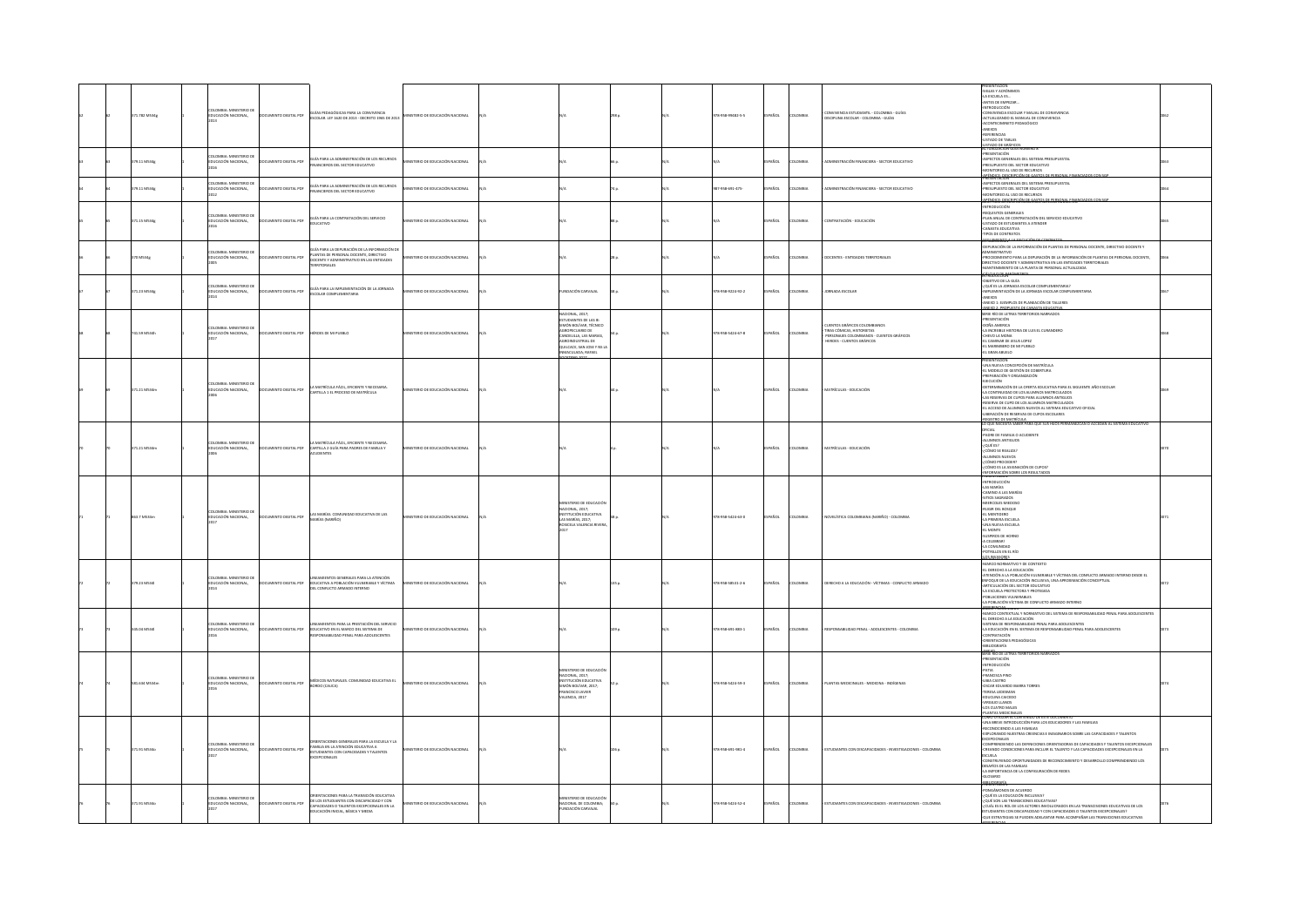|  | 0.19346 MS34o   | OMBIA: MINISTERIO DI<br>JUCACIÓN NACIONAL           | CUMENTO DIGITAL PDF             | ROYECTOS PEDAGÓGICOS PRODUCTIVOS, MANUAL<br>DE FORMACIÓN DE AGENTES EDUCATIVOS PARTE 1                                                                                                                | ISTERIO DE EDUCACIÓN NACIONAL        | INISTERIO DE EDUCACIÓ<br><b>IACIONAL VICEMINISTERIO</b><br>DE EDUCACIÓN<br>REESCOLAR, BÁSICA Y<br><b>EDIA</b>                |  | 78-958-691-400-0  | SPAÑOL        | OMRIA   | ROYECTOS EDUCATIVOS - EDUCACIÓN RURAL                                                                                                                                                                        | -<br>PREPARÁNDONOS PARA PLANEAR, EJECUTAR Y EVALUAR UN PROYECTO PEDAGÓGICO PRODUCTIVO E<br>NUESTRA INSTITUCIÓN EDUCATIVA<br>-<br>PLANEANDO UN PPP EN NUESTRA INSTITUCIÓN EDUCATIVA<br>FOUTANDO UN PRE FN NUFSTRA INSTITUCIÓN FDUCATIVA<br>LUANDO UN PPP EN NUESTRA INSTITUCIÓN EDUCATIVA                                                                                                                                                                                                                                                                                                                                                                                                |  |
|--|-----------------|-----------------------------------------------------|---------------------------------|-------------------------------------------------------------------------------------------------------------------------------------------------------------------------------------------------------|--------------------------------------|------------------------------------------------------------------------------------------------------------------------------|--|-------------------|---------------|---------|--------------------------------------------------------------------------------------------------------------------------------------------------------------------------------------------------------------|-----------------------------------------------------------------------------------------------------------------------------------------------------------------------------------------------------------------------------------------------------------------------------------------------------------------------------------------------------------------------------------------------------------------------------------------------------------------------------------------------------------------------------------------------------------------------------------------------------------------------------------------------------------------------------------------|--|
|  | 370.19346 MS34o | LOMBIA: MINISTERIO DI<br><b>UCACIÓN NACIONAL</b>    | OCUMENTO DIGITAL PDF            | PROYECTOS PEDAGÓGICOS PRODUCTIVOS. MANUAL<br>DE FORMACIÓN DE AGENTES EDUCATIVOS PARTE 2                                                                                                               | <b>NSTERIO DE EDUCACIÓN NACIONAL</b> | NISTERIO DE EDUCACIÓ<br>.<br>«ACIONAL VICEMINISTER<br>»E EDUCACIÓN<br>REESCOLAR, BÁSICA Y                                    |  | 78-958-691-400-0  | SPAÑOL        | I OMRIA | ROYECTOS EDUCATIVOS - EDUCACIÓN RURA                                                                                                                                                                         | <b>GRADECIMENTOS</b><br>IDENTIFICACIÓN DE IDEAS<br>COMO LO HAGO<br>INSTALACIÓN DEL TALLER<br>-INSILIANAIS DE IMPORTANCIA Y CAPACIDAD INSTITUCIONAL PARA CONVERTIR LAS IDEAS EN PPP DE LA IE<br>-LOUÁLISS DE IMPORTANCIA Y CAPACIDAD INSTITUCIONAL PARA CONVERTIR LAS IDEAS EN PPP DE LA IE<br>-LOUÉ HADO CON ILO SANTOS?<br>-LEN QUÉ<br>-¿CÓMO LEER LA GRÁFICA?<br>-VOUÉ PUDO CONCLUIR EL RECTOR DE LA GRÁFICA?<br>OBJETIVO GENERAL                                                                                                                                                                                                                                                     |  |
|  | 70.19346 MS34p  | .<br>DLOMBIA: MINISTERIO DE<br>DUCACIÓN NACIONAL,   | OCUMENTO DIGITAL PDF            | PROYECTOS PEDAGÓGICOS PRODUCTIVOS. MANUAL<br>DE FORMACIÓN DE AGENTES EDUCATIVOS PARTE 3                                                                                                               | INISTERIO DE EDUCACIÓN NACIONAL      | <b>STERIO DE EDUCACIÓ</b><br>NACIONAL VICEMINISTERIO<br>DE EDUCACIÓN<br>REESCOLAR, BÁSICA Y<br><b>FOIA</b>                   |  | 178-958-691-400-0 | ESPAÑOL       | LOMBIA  | PROYECTOS EDUCATIVOS - EDUCACIÓN RURAL                                                                                                                                                                       | <b>QAJETIVOS ESPECÍFICO</b><br>USAI IVIOS MISITUOJEMAS<br>- ANÁLISIS DE VIABILIDAD TÉCNICA<br>- ANÁLISIS DE VIABILIDAD FRANCOERA E IDENTIFICACIÓN DE ALTERNATIVAS DE FINANCIACIÓN<br>- ANÁLISIS DE VIABILIDAD RAMBIENTAL<br>- ANÁLISIS DE VIABILIDAD AMBIENTAL<br>SOCIALIZAR EL PROYECTO Y SENSIBILIZAR A LA COMUNIDAD<br>-EJECUCIÓN DE ACTIVIDADES PRODUCTIVAS Y PEDAGÓGICAS DEFINIDAS EN EL PLAN OPERATIVO<br>ASESORÍA Y SEGUIMIENTO<br><b>WHISK DECUMPUMENTO DE LAS METAS TRAZADAS EN EL PPP</b>                                                                                                                                                                                     |  |
|  | 007266 MSS40    | LOMBIA: MINISTERIO DI<br>IMPOUNDED IN VEHICLE       | NUMENTO DIGITAL PDF             | ROYECTOS PEDAGÓGICOS PRODUCTIVOS, MANUAL<br>DE FORMACIÓN DE AGENTES EDUCATIVOS PARTE 4                                                                                                                | ISTERIO DE EDUCACIÓN NACIONAL        | <b>ISTERIO DE EDUCACIÓ</b><br>NACIONAL VICEMINISTERIO<br>DE EDUCACIÓN<br><b>EESCOLAR, BÁSICA Y</b>                           |  | 0.008.691.400.0   | <b>IORAGE</b> | I OMRIA | ROYFCTOS EDUCATIVOS - EDUCACIÓN RURAL                                                                                                                                                                        | OCCHOOST OF HATH AFOLOGICAL<br>RMANTO PARA LA INSCRIPCIÓN DE PROPUESTAS DE MEJORAMIENTO DEL PPP<br>RTICULAR LAS ACCCIONES DE MEJORAMIENTO EN EL PLAN DE MEJORAMIENTO INSTITUCIONAL<br>-ANEXOS<br>-ANEXO 1: FORMATO: DIAGNÓSTICO DEL CONTEXTO Y RECURSOS DE LA IE<br>-ANEXO 2: FORMATO: VOCACIÓN DEL HORIZONTE INSTITUCIONAL Y LA GESTIÓN ACADÉMICA FRENTE<br>LOS PROYECTOS PEDAGÓGICOS PRODUCTIVOS<br>A NOS FRONTECLO F CONSULTANT FRONT CONTROL EST DE MONDERNATION DE ACTIVIDADES<br>-ANEXO 3: FORMATO: CRONOGRAMA DE EJECUCIÓN DE ACTIVIDADES<br>-ANEXO 5: FORMATO: REQUERIMIENTOS DEL PPP SEGÚN ACTIVIDADES TÉCNICAS Y PEDAGÓGICAS<br>-ANEXO 6: FORMATO: FLUJO DE CAJA DEL PROYECTO |  |
|  | 70.19346 MS34p  | LOMBIA: MINISTERIO DI<br>UCACIÓN NACIONAL,          | CUMENTO DIGITAL PDF             | WECTOS REDAGÓGICOS RRODUCTIVOS LINA<br>PROTECTOS PEDRIQUITOS PRODUCTIVOS: ONA<br>ESTRATEGIA PARA EL APRENDIZAJE ESCOLAR Y EL                                                                          | <b>ISTERIO DE EDUCACIÓN NACIONAL</b> | NISTERIO DE EDUCACIÓ<br>WINSTERIO DE EDOCACI<br>VACIONAL VICEMINISTEI<br>DE EDUCACIÓN<br>PREESCOLAR, BÁSICA Y<br><b>EDIA</b> |  | 178-958-691-399-7 | SPAÑOL        | LOMBIA  | ROYECTOS EDUCATIVOS - EDUCACIÓN RURA                                                                                                                                                                         | RESENTACIÓN<br>-HACIA UNA COMPRENSIÓN DE LOS PROYECTOS PEDAGÓGICOS PRODUCTIVOS<br>-JOUÉ ES UN PROYECTO PEDAGÓGICO PRODUCTIVO PPP?<br>EL ENFOQUE AMBIENTAL DE LOS PROYECTOS PEDAGÓGICOS PRODUCTIVOS<br>- EL BIPOLOGIC AMMIENTAL LE ELLO TRULPOLOGICO PRODUCTIVOS DEBEN SER AMMIENTALMENTE SOSTENIBLES?<br>- L'UDA QUÈ LOS PROYECTOS PEDAGÓGICOS PRODUCTIVOS DEBEN SER AMMIENTALMENTE SOSTENIBLES?<br>- L'UDAL ES EL COMPROMISO Y EL ALCANEZ<br>CÓMO SE ARTICULAN LOS PROYECTOS PEDAGÓGICOS PRODUCTIVOS A LAS PRÁCTICAS DE GESTIÓN<br>NSTITUCIONAL?<br>FOOCRIADEROS                                                                                                                       |  |
|  | 70.19346 M534p  | LOMBIA: MINISTERIO DE<br>UCACIÓN NACIONAL,          | DOCUMENTO DIGITAL PDF           | COS PRODUCTIVOS. UNA<br>PROYECTOS PEDAGÓGICOS PRODUCTIVOS. UNA<br>ESTRATEGIA PARA EL APRENDIZAJE ESCOLAR Y EL<br>OYECTO DE VIDA PARTE 2                                                               | <b>WSTERIO DE EDUCACIÓN NACIONAL</b> | STERIO DE EDUCACIÓ<br>NACIONAL VICEMINISTERIO<br>DE EDUCACIÓN<br>REESCOLAR, BÁSICA Y<br><b>EDIA</b>                          |  | 178-958-691-399-7 | SPAÑOL        | OLOMBIA | ROYECTOS EDUCATIVOS - EDUCACIÓN RURAL                                                                                                                                                                        | ACCIONES TÉCNICAS PRODUCTIVAS<br>-RECORD TECHNOLY MODE<br>-ACCIONES PEDAGÓGICAS<br>-ECOTURISMO<br>AGRICULTURA SOSTENIBLE<br>AGINEDE FUIR SOSTENIDE.<br>¿CÓMO SE ARTICULAN LOS PROYECTOS PEDAGÓGICOS PRODUCTIVOS A LAS PRÁCTICAS DE GESTIÓN<br>TITUCIONAL?<br>-EL DESARROLLO DE LAS COMPETENCIAS A TRAVÉS DE LOS PROYECTOS PEDAGÓGICOS PRODUCTIVOS<br>CICLO DE LOS PROYECTOS PEDAGÓGICOS PRODUCTIVOS<br>VIARI IZACIÓN DE LOS PRR<br>LA PARTICIPACIÓN DE LOS ACTORES EN EL DESARROLLO DE LOS PROYECTOS PED                                                                                                                                                                                |  |
|  | 20 3 M S &      | LOMBIA: MINISTERIO DE<br>UCACIÓN NACIONAL,          | MENTO DIGITAL PDF               | ERSIÓN VIGENTE DEL MANUAL DE EVALUACIÓN Y<br>LASIFICACIÓN DE ESTABLECIMIENTOS EDUCATIVOS<br>ADOS                                                                                                      | STERIO DE EDUCACIÓN NACIONAL         |                                                                                                                              |  |                   | <b>IOBA</b>   | OMRIA   | DUCACIÓN PRIVADA                                                                                                                                                                                             | <b>INTRODUCCIÓN</b><br>-<br>-ASPECTOS GENERALES DEL PROCESO DE AUTOEVALUACIÓN Y CLASIFICACIÓN DEL SERVICIO EDUCATIVO<br><b>FUACIÓN DE TARIFAS</b>                                                                                                                                                                                                                                                                                                                                                                                                                                                                                                                                       |  |
|  | 0.71 M534v      | .<br>COLOMBIA: MINISTERIO DE<br>EDUCACIÓN NACIONAL, | MENTO DIGITAL PDF               | VOLUMEN I BALANCE GENERAL SOBRE EXPERIENCIAS<br>NACIONALES E INTERNACIONALES APLICADAS A LA<br>EVALUACIÓN DOCENTE CON ÉNFASIS EN<br><b>IOPUESTAS DE FORMACIÓN</b>                                     | STERIO DE EDUCACI                    |                                                                                                                              |  | 78-958-691-887-9  | PAÑOL         |         | EDUCACIÓN - INVESTIGACIONES - AMÉRICA LATINA<br>EDUCACIÓN - INVESTIGACIONES - AMÉRICA<br>FORMACIÓN PROFESIONAL DE MAESTROS                                                                                   | RODUCCIÓN<br>ONTEXTO DE LAS REFORMAS DE LA FORMACIÓN DOCENTE A PARTIR DE LA DÉCADA DE 1990<br>-LOMITERIA DE LAS REACTIONAIS DE LA FUTAMMAJON DUCENTIE A PARTIT DE LA DELSIAN DE 2010<br>- DE LAS BUERAS PRÁCTICAS AL ANÁLISIS DE PRÁCTICAS COMO OBJETO DE INVESTIGACIÓN<br>- RELACIONES ENTRE POLÍTICAS DE EVALUACIÓN DE POLÍTICAS<br>-EXPERIENCIAS INTERNACIONALES DE EVALUACIÓN DOCENTE Y RELACIÓN CON LA FORMACIÓN<br>CONTINUA: ESTUDIOS DE CASO<br>-BALANCE: CONTRASTACIÓN Y VALORACIÓN CRÍTICA<br>CONCLUSIONES Y PROSPECTIVAS                                                                                                                                                      |  |
|  | 0.7 MS34v       | LOMBIA: MINISTERIO DE<br>UCACIÓN NACIONAL           | UMENTO DIGITAL PDF              | VOLUMEN II SUBSISTEMA DE FORMACIÓN DE<br>DUCADORES EN SERVICIO LINEAMIENTOS PARA LA<br>MMACIÓN EN EL CONTEXTO DE LA EVALUACIÓN<br>OCENTE                                                              | <b>NSTERIO DE EDUCACIÓN NACIONAL</b> |                                                                                                                              |  | 78-958-691-889-3  | PAÑOL         | OMRIA   | ALORACIÓN EDUCATIVA<br>EDUCACIÓN-METAS Y OBJETIVOS<br>- EVALUACIÓN EDUCATIVA<br>MARSTROS ENTRENAMENTO                                                                                                        | REFERENCIAS<br>PRINCIPIOS DEL SUBSISTEMA<br>-LA IDEA DE SISTEMA<br>-CRITERIOS, COMPONENTES Y ASPECTOS DE LA FORMACIÓN EN SERVICIO<br>REFERENCIAS                                                                                                                                                                                                                                                                                                                                                                                                                                                                                                                                        |  |
|  | 7 MS34          | )<br>LOMBIA: MINISTERIO DE<br>JUCACIÓN NACIONAL,    | <b><i>MENTO DIGITAL PDR</i></b> | VOLUMEN III ORIENTACIONES PARA EL DISEÑO DE<br>CURSOS DE FORMACIÓN PARA EDUCADORES<br>ARTICIPANTES DE LA EVALUACIÓN DIAGNÓSTICA<br>AVITAMS                                                            | TERIO DE EDUCACIÓN NACIONAL          |                                                                                                                              |  | 8-958-691-935-7   | AÑOL          |         | RIENTACIÓN PROFESIONAL<br>INOVACIONES EDUCATIVAS<br>PEDAGOGÍA<br>PEDAGOGÍA<br>PLANIFICACIÓN EDUCATIVA<br>EDUCACIÓN METODOLOGÍA<br>ENSEÑANZA APRENDIZAJE<br>MAESTROS - ENTRENAMIENTO<br>EDUCACIÓN LEGISLACIÓN | <b>TROOLOOD</b><br>INTRODUCIÓN<br>-ANTECEDENTES<br>-CONCEPTOS BÁSICOS<br>-ECDF Y GENERALIDADES DE LA FORMACIÓN EN SERVICIO<br>CONDICIONES DE DISEÑO PARA LA CONFIGURACIÓN DE LOS CURSOS<br>GRÁFICOS Y TABLAS                                                                                                                                                                                                                                                                                                                                                                                                                                                                            |  |
|  | 374.013 MS34e   | LOMBIA: MINISTERIO DE<br>DUCACIÓN NACIONAL          | CUMENTO DIGITAL PDF             | DUCACIÓN PARA EL TRABAJO Y EL DESARROLLO<br>HUMANO, APLICACIÓN DE LAS NORMAS TÉCNICAS<br>COLOMBIANAS PARA LA CERTIFICACIÓN DE CALIDAD<br>DE INSTITUCIONES Y PROGRAMAS DE FORMACIÓN<br>PARA EL TRABAJO | INSTERIO DE EDUCACIÓN NACIONAL       |                                                                                                                              |  | 78-958-691-297-6  | SPAÑOL        | LOMBIA  | ADIESTRAMIENTO OCUPACIONAL - EDUCACIÓN PARA EL TRABAJO                                                                                                                                                       | -PRESENTACIÓN<br>EL ASEGURAMIENTO DE LA CALIDAD<br>EL SISTEMA DE GESTIÓN DE CAUDAD DE LAS INSTITUCIONES DE FORMACIÓN PARA EL TRABAJO<br>-LA CALIDAD DE LOS PROGRAMAS DE FORMACIÓN PARA EL TRABAJO<br>CERTIFICACIÓN DE CALIDAD<br>.<br>ARACTERÍSTICAS DE LAS NORMAS DE CALIDAD DE LA FORMACIÓN PARA EL TRABAJO<br>-PASOS PARA LA CERTIFICACIÓN DE CALIDAD<br>-RECOMENDACIONES<br>PROLOGO                                                                                                                                                                                                                                                                                                 |  |
|  | IC15n           | MBIA: ICONTEC, 2007                                 | MENTO DIGITAL PDF               | <b>DRMA TÉCNICA COLO</b><br>WA NTC 5555                                                                                                                                                               |                                      |                                                                                                                              |  |                   |               |         | ALIDAD DE LA EDUCACIÓN - NORMAS TÉCNICAS                                                                                                                                                                     | INTRODUCCIÓN<br>-OBJETO Y CAMPO DE APLICACIÓN<br>-JAEFERENCIAS NORMATIVAS<br>-REFERENCIAS NORMATIVAS<br>-TÉRMINOS Y DEFINICIONES APLICABLES A ESTA NORMA<br>-SISTEMA DE GESTIÓN DE CALIDAD<br>-RESPONSABILIDAD DE LA DIRECCIÓN<br><b>GESTIÓN DE LOS RECURSOS</b><br>-REAUZACIÓN DEL SERVICIO EDUCATIVO DE LA FORMACIÓN PARA EL TRABAJO<br><b>JEDICIÓN, ANÁLISIS Y MEJORA</b><br>BIBLIOGRAFÍA                                                                                                                                                                                                                                                                                            |  |
|  | 78 (C15n)       | DLOMBIA: ICONTEC. 2007                              | DOCUMENTO DIGITAL PDF           | NORMA TÉCNICA COLOMBIANA NTC 5580                                                                                                                                                                     | ONTEC                                |                                                                                                                              |  |                   | AÑOL          | LOMBIA  | CALIDAD DE LA EDUCACIÓN - NORMAS TÉCNICAS                                                                                                                                                                    | INTRODUCCIÓN<br>OBJETO Y CAMPO DE APLICACIÓN<br>TÉRMINOS Y DEFINICIONES<br>FOUNTOS DE LA CALIDAD                                                                                                                                                                                                                                                                                                                                                                                                                                                                                                                                                                                        |  |
|  | B IC15n         | OMBIA: ICONTEC, 2007                                | POCUMENTO DIGITAL PDF           | ORMA TÉCNICA COLOMBIANA NTC 5581                                                                                                                                                                      |                                      |                                                                                                                              |  |                   |               |         | .<br>CALIDAD DE LA EDUCACIÓN - NORMAS TÉCNICAS                                                                                                                                                               | <b>INTRODUCCIÓN</b><br>-INTRODUCTION<br>- GEFERENCIAS NORMATIVAS<br>- REFERENCIAS NORMATIVAS<br>- TÉRMINOS Y DEFINICIONES<br>- REQUISITOS<br>-GENERALIDADES<br><b>ARABOUSBB</b>                                                                                                                                                                                                                                                                                                                                                                                                                                                                                                         |  |
|  | 71.207 MS34c    | )LOMBIA: MINISTERIO DE<br>JUCACIÓN NACIONAL,        | OCUMENTO DIGITAL PDF            | .<br>COLOMBIA, LA MEJOR EDUCADA EN EL 2025. LÍNEAS<br>ESTRATÉGICAS DE LA POLÍTICA EDUCATIVA DEL<br>INISTERIO DE EDUCACIÓN NACIONAL                                                                    | INISTERIO DE EDUCACIÓN NACIONAL      |                                                                                                                              |  |                   | <b>Viol</b>   |         | LANIFICACIÓN EDUCATIVA                                                                                                                                                                                       | JORNADA ÚNICA<br>-EXCELENCIA DOCENTE - PROGRAMA DE BECAS DOCENTES<br>EXCELENCIA DOCENTE - PROGRAMA TODOS A APRENDER (PTA)<br>-EALELENCIA DOCENTE - PROGRAMA TODOS A APRENDER  <br>-EXCELENCIA DOCENTE - ACOMPAÑAMIENTO AL DOCENTE<br>- POLÍTICA DE EXCELENCIA DOCENTE<br>-EVALUACIÓN DOCENTE<br>-INCENTIVOS POR LA CALIDAD EDUCATIVA<br>-COLOMBIA APRENDE Y RED MAESTROS, CONEXIÓN TOTAL CON DOCENTES<br>COLOMBIA BILINGÜE<br>COLOMBIA LIBRE DE ANALEARETISMO<br>-COLOMBIA LIBRE DE AMALFABETISMO<br>-EDUCACIÓN INICIAL<br>-MODERNIZACIÓN DE LA EDUCACIÓN MEDIA<br>-PLAN NACIONAL DE LECTURA "LEER ES MI CUENTO"<br>INDOS ICETEX, UNA EDUCACIÓN SUPERIOR, UNA APUE                      |  |
|  | 71.33 M534c     | LOMBIA: MINISTERIO DI<br>UCACIÓN NACIONAL           | <b>OCUMENTO DIGITAL PDF</b>     | COMPETENCIAS TIC PARA EL DESARROLLO<br><b>IDFESIONAL DOCENTE</b>                                                                                                                                      | ISTERIO DE EDUCACIÓN NACIONAL        | INISTERIO DE EDUCACIÓN<br>CIONAL, 2013                                                                                       |  | 78-958-750-762    | PAÑOL         | LOMBIA  | NNOVACIONES EDUCATIVAS                                                                                                                                                                                       | MARCO DE REFERENCIA<br>COMPETENCIAS TIC PARA EL DESARROLLO PROFESIONAL DOCENTE<br>-COMPETENCION<br>-ORIENTACIONES<br>-REFERENCIAS                                                                                                                                                                                                                                                                                                                                                                                                                                                                                                                                                       |  |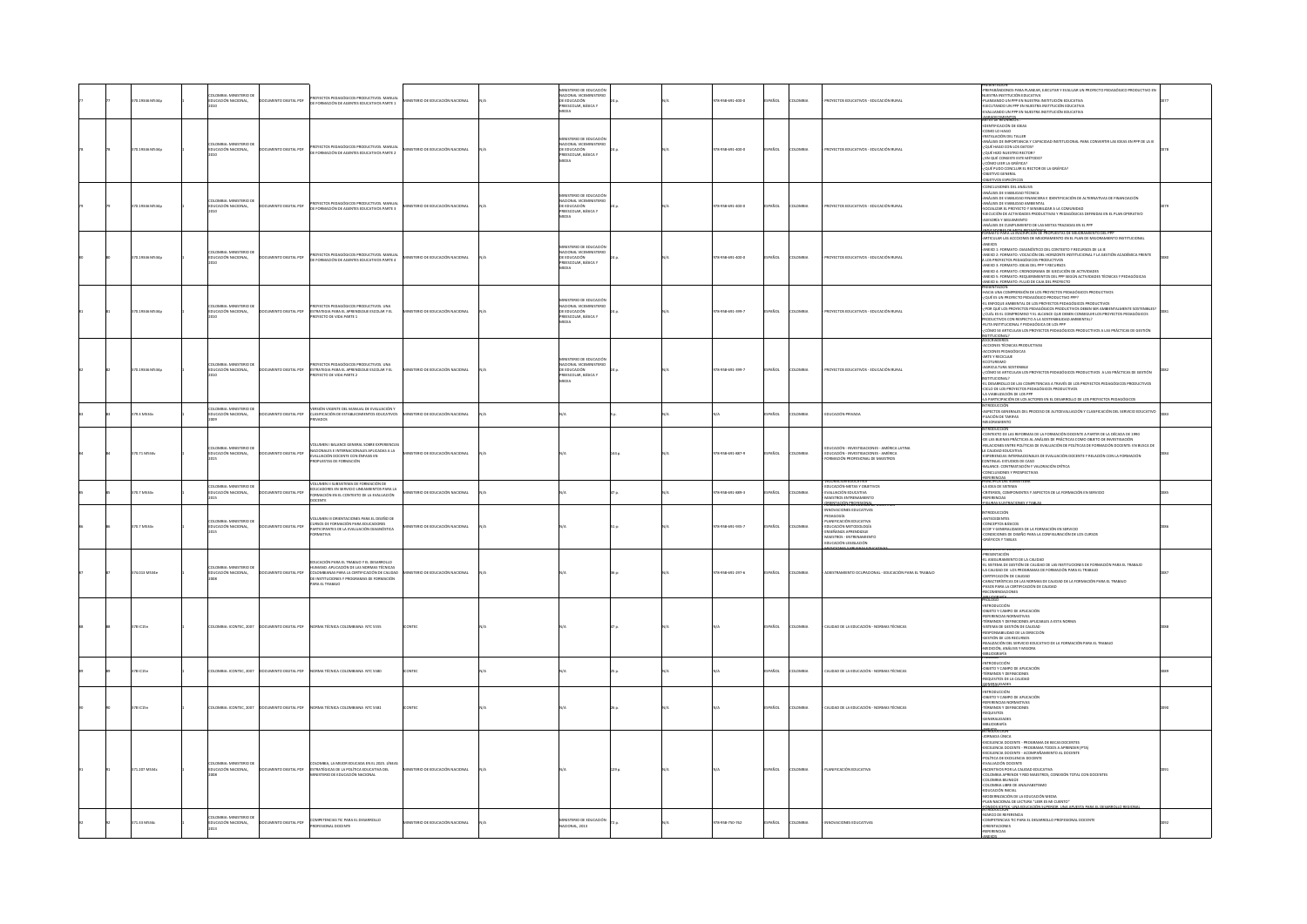|  |                |                                                    |                              |                                                                                                                                      |                                       |                                         |        |                   |                |                |                                                              | -SERIE DE ORIENTACIONES PEDAGÓGICAS PARA LA EDUCACIÓN INICIAL EN EL MARCO DE LA ATENCIÓN                                                                                                                                                                                                                                                                                                                                                                                                                                                                                                                                                                                                                     |  |
|--|----------------|----------------------------------------------------|------------------------------|--------------------------------------------------------------------------------------------------------------------------------------|---------------------------------------|-----------------------------------------|--------|-------------------|----------------|----------------|--------------------------------------------------------------|--------------------------------------------------------------------------------------------------------------------------------------------------------------------------------------------------------------------------------------------------------------------------------------------------------------------------------------------------------------------------------------------------------------------------------------------------------------------------------------------------------------------------------------------------------------------------------------------------------------------------------------------------------------------------------------------------------------|--|
|  | 370.7122 MS34c | <b>DMBIA: MINISTERIO DE</b><br>UCACIÓN NACIONAL    | <b>OCUMENTO DIGITAL PDF</b>  | UALIFICACIÓN DEL TALENTO HUMANO QUE<br>ABAJA CON PRIMERA INFANCIA                                                                    | <b>NSTERIO DE EDUCACIÓN NACIONAL</b>  |                                         |        | 078-058-601-638-7 | SPAÑOL         | <b>OLOMBIA</b> | RIMERA INFANCIA - CAPACITACIÓN DOCENTE                       | NTEGRAL<br>IMPORTANCIA DE LA CUALIFICACIÓN DEL TALENTO HUMANO QUE TRABAJA CON PRIMERA INFANCIA<br>ELEMENTOS PRÁCTICOS PARA EL DISEÑO, IMPLEMENTACIÓN, ACOMPAÑAMIENTO, MONITOREO.<br>GUIMIENTO Y EVALUACIÓN DE LOS PROCESOS DE CUALIFICACIÓN<br><b>PARA TERMINAR</b>                                                                                                                                                                                                                                                                                                                                                                                                                                          |  |
|  | 370.7122 M534s | LOMBIA: MINISTERIO DE<br>EDUCACIÓN NACIONAL,       | OCUMENTO DIGITAL PDF         | L SENTIDO DE LA EDUCACIÓN INICIAL                                                                                                    | <b>NSTERIO DE EDUCACIÓN NACIONAL</b>  |                                         |        | 178-958-691-625-7 | ESPAÑOL        | LOMBIA         | RIMERA INFANCIA - EDUCACIÓN INICIAL                          | <b>OLUMENTÓ NUMENO 20</b><br>-SERIE DE ORIENTACIONES PEDAGÓGICAS PARA LA EDUCACIÓN INICIAL EN EL MARCO DE LA ATENCIÓN<br><b>INTEGRAL</b><br>UN RECORRIDO POR LA HISTORIA DE LA EDUCACIÓN DE LA PRIMERA INFANCIA<br>-LA EDUCACIÓN INICIAL: MARCO GENERAL<br>PARA TERMINAR                                                                                                                                                                                                                                                                                                                                                                                                                                     |  |
|  | 370.7122 M534a | LOMBIA: MINISTERIO DE<br>EDUCACIÓN NACIONAL        | <b>OCUMENTO DIGITAL PDF</b>  | LARTE EN LA EDUCACIÓN INICIAL                                                                                                        | NISTERIO DE EDUCACIÓN NACIONAL        |                                         |        | 078-058-601-627-1 | <b>ESPAÑOL</b> | <b>OLOMBIA</b> | RIMERA INFANCIA - EDUCACIÓN INICIAL - ARTE                   | -SERIE DE ORIENTACIONES PEDAGÓGICAS PARA LA EDUCACIÓN INICIAL EN EL MARCO DE LA ATENCIÓN<br>-EL ARTE EN LA EDUCACIÓN INICIAL<br>-LA EXPRESIÓN DRAMÁTICA<br>LA EXPRESIÓN MUSICAL<br>LAS ARTES PLÁSTICAS Y VISUALES<br>-CRECER COMO PÚBLICO A TRAVÉS DE LAS EXPRESIONES ARTÍSTICAS                                                                                                                                                                                                                                                                                                                                                                                                                             |  |
|  | 370.7122 MS34i | LOMBIA: MINISTERIO DE<br>EDUCACIÓN NACIONAL        | OCUMENTO DIGITAL PDF         | LJUEGO EN LA EDUCACIÓN INICIAL                                                                                                       | NISTERIO DE EDUCACIÓN NACIONAL        |                                         |        | 78-958-691-631-8  | SPAÑOL         | OMRIA          | RIMERA INFANCIA - EDUCACIÓN INICIAL - JUEGOS INFANTILES      | -<br>SERIE DE ORIENTACIONES PEDAGÓGICAS PARA LA EDUCACIÓN INICIAL EN EL MARCO DE LA ATENCIÓN<br>NTEGRAL<br>-<br>-UNA VENTANA PARA OBSERVAR EL JUEGO<br>-GIRANDO ALREDEDOR DEL JUEGO COMO EL TROMPO SOBRE SI MISMO<br>-LA PUESTA EN ESCENA DEL JUEGO<br>JUICES CÁMARA ACCIÓN PEDAGÓGICA                                                                                                                                                                                                                                                                                                                                                                                                                       |  |
|  | 370.7122 MS34  | MBIA: MINISTERIO DE<br>EDUCACIÓN NACIONAL,         | OCUMENTO DIGITAL PDF         | LITERATURA EN LA EDUCACIÓN INICIAL                                                                                                   | NISTERIO DE EDUCACIÓN NACIONAL        |                                         |        | 178-958-691-633-2 | <b>SPAÑOL</b>  | LOMBIA         | RIMERA INFANCIA - EDUCACIÓN INICIAL - LITERATURA             | <b>SLUMENTO NUMERU 2:</b><br>-SERIE DE ORIENTACIONES PEDAGÓGICAS PARA LA EDUCACIÓN INICIAL EN EL MARCO DE LA ATENCIÓN<br>-EL LUGAR DE LA LITERATURA EN LA EDUCACIÓN INICIAL<br>PROPIESTAS PARA VIVIR LA LITERATURA EN LA FOLICACIÓN INICIAL<br>-RUTA DE POSIBILIDADES LITERARIAS PARA CRECER LEYENDO                                                                                                                                                                                                                                                                                                                                                                                                         |  |
|  | 370.7122 M534e | LOMBIA: MINISTERIO DE<br>EDUCACIÓN NACIONAL        | CUMENTO DIGITAL PDF          | A EXPLORACIÓN DEL MEDIO EN LA EDUCACIÓN                                                                                              | <b>NSTERIO DE EDUCACIÓN NACIONAL</b>  |                                         |        | 078-058-601-620-5 | SPAÑOL         | LOMBIA         | RIMERA INFANCIA - EDUCACIÓN INICIAL                          | DOCUMENTO NUMERO 24<br>-<br>SERIE DE ORIENTACIONES PEDAGÓGICAS PARA LA EDUCACIÓN INICIAL EN EL MARCO DE LA ATENCIÓN<br>NTEGRAL<br>-<br>¿POR QUÉ SE HABLA DE EXPLORACIÓN DEL MEDIO COMO ACTIVIDAD PROPIA DE LA PRIMERA<br>(FANCIA)<br>-LOUE SE EXPLORA?<br>-¿CÓMO SE EXPLORA?<br>JOE OUE MANERA LA MAESTRA. EL MAESTRO Y LOS AGENTES EDUCATIVOS ACOMPAÑAN LA<br>KPLORACIÓN DEL MEDIO?<br>UN RECORRIDO DE PROPUESTAS PEDAGÓGICAS PARA CRECER EXPLORANDO                                                                                                                                                                                                                                                        |  |
|  | 370.7122 M534s | OMBIA: MINISTERIO D<br>EDUCACIÓN NACIONAL,         | OCUMENTO DIGITAL PDF         | GUIMIENTO AL DESARROLLO INTEGRAL DE LAS<br>HÑAS Y LOS NIÑOS EN LA EDUCACIÓN INICIAL                                                  | <b>ASTERIO DE EDUCACIÓN NACIONAL</b>  |                                         |        | 078-058-601-635-6 | JORAGE         | LOMBIA         | RIMERA INFANCIA - EDUCACIÓN INICIAL                          | -SERIE DE ORIENTACIONES PEDAGÓGICAS PARA LA EDUCACIÓN INICIAL EN EL MARCO DE LA ATENCIÓN<br><b>ITEGRAL</b><br>-EL SEGUIMIENTO AL DESARROLLO INTEGRAL EN LA EDUCACIÓN INICIAL<br>MECANISMOS PARA REALIZAR SEGUIMIENTO EN LA EDUCACIÓN INICIAL<br>DEL MISMO LADO: UNA TAREA QUE SE HACE CON LA FAMILIA<br><b>BIBLIOGRAFÍA</b> MARINETT                                                                                                                                                                                                                                                                                                                                                                         |  |
|  | 379.2 MS34p    | LOMBIA: MINISTERIO DE<br>EDUCACIÓN NACIONAL,       | CUMENTO DIGITAL PDF          | LAN SECTORIAL 2002-2006                                                                                                              | <b>VISTERIO DE EDUCACIÓN NACIONAL</b> |                                         |        |                   | PAÑOL          | OMRIA          | OLÍTICA EDUCATIVA - COLOMBIA<br>DUCACIÓN Y ESTADO - COLOMBIA | INTRODUCCIÓN<br>-COBERTURA EDUCATIVA Y POLÍTICA DE AMPLIACIÓN DE COBERTURA<br>-CALIDAD EDUCATIVA Y POLÍTICA DE MEJORAMIENTO DE LA CALIDAD<br>-EFICIENCIA DEL SECTOR EDUCATIVO Y POLÍTICA DE MEJORAMIENTO                                                                                                                                                                                                                                                                                                                                                                                                                                                                                                     |  |
|  | 379.2 MS34I    | OMBIA: MINISTERIO DE<br>EDUCACIÓN NACIONAL,        | OCUMENTO DIGITAL PDF         | UNEAMIENTOS DE POLÍTICA PARA LA ATENCIÓN<br>DUCATIVA A POBLACIONES VULNERABLES                                                       | <b>USTERIO DE EDUCACIÓN NACIONAL</b>  |                                         |        |                   | SPAÑOL         | LOMBIA         | POLÍTICA EDUCATIVA - POBLACIÓN VULNERABLE                    | <b>ANEXAZATO NUME</b><br>DOCUMENTO NOMENO 2<br>-PRESENTACIÓN<br>-ATENCIÓN EDUCATIVA A POBLACIONES VULNERABLES<br>EL DERECHO A LA EDUCACIÓN<br>-LA VULNERABILIDAD, PRINCIPIOS PARA SUPERARLA<br>-UN VULKINDINING / FIRINT INDIANA UN LINNIA<br>-ARTICULACIÓN DEL SECTOR EDUCATIVO<br>-LINEAMIENTOS DE POLÍTICA PARA LA ATENCIÓN EDUCATIVA A LAS POBLACIONES VULNERABLES<br>POBLACIONES ÉTNICAS<br><b>JOBI ACIÓN CON NECESIDADES EDUCATIVAS ESPECIALES</b><br>-POBLACIÓN AFECTADA POR LA VIOLENCIA<br>-POBLACIÓN AFECTADA POR LA VIOLENCIA<br>-NIÑOS, NIÑAS Y JÓVENES TRABAJADORES<br>ADOLESCENTES EN CONFLICTO CON LA LEY PENAL<br>-NIÑOS, NIÑAS Y ADOLESCENTES EN PROTECCIÓN<br>-JÓVENES Y ADULTOS ILETRADOS |  |
|  | 379.861 MS34c  | <b>IMBIA: MINISTERIO DE</b><br>EDUCACIÓN NACIONAL, | <b>DOCUMENTO DIGITAL PDF</b> | UNA CONSTRUCCIÓN COLECTIVA POR EL<br>MEJORAMIENTO INTEGRAL DE LA GESTIÓN<br>DUCATIVA                                                 | INSTERIO DE EDUCACIÓN NACIONAL        |                                         |        | 078-058-601-293-8 | ESPAÑOL        | OLOMBIA        | OLÍTICA EDUCATIVA - COLOMBIA<br>LANIFICACIÓN EDUCATIVA       | HABITANTES DE FRONTERA<br>OOCUMENTO NUMERO 3<br>BUENAS PRÁCTICAS DE GESTIÓN<br>-SISTEMA EDUCATIVO LOCAL DE ARMENIA<br>PRESENTACIÓN<br>-FRESENTACION<br>-¿CUÁL ES EL PROBLEMA?<br>-¿CUÁL ES LA BUENA PRÁCTICA?<br>-¿CÓMO SE IMPLEMENTÓ?<br>-/ QUÉ SE HA LOGRADO CON LA PRÁCTICA?<br>-COOK QUE ES UNA BUENA PRÁCTICA?<br>-¿POR QUE ES UNA BUENA PRÁCTICA?<br>-¿CÓMO CONTINÚA LA PRÁCTICA EN EL FUTURO?<br>-GRÁFICOS                                                                                                                                                                                                                                                                                            |  |
|  | 79.861 MS34    | OMBIA: MINISTERIO D<br>CACIÓN NACIONAL,            |                              | <b>MA EXPERIENCIA DE COOPERACIÓN PÚBLICO.</b><br>VADA PARA MEJORAR LA TOMA DE DECISIONES                                             | <b>STERIO DE EDUCACIÓN NACIONA</b>    | NISTERIO DE EDUCACIÓ<br>CIONAL          |        | 8-958-691-294-5   | AÑOL           |                | OLÍTICA EDUCATIVA - COLOMBIA<br>LANIFICACIÓN EDUCATIVA       | RECUADROS<br>IOCUMENTO NÚMERO 4<br>BUENAS PRÁCTICAS EN GESTIÓN<br>SISTEMA INTERACTIVO DE CONSULTA DE INFRAESTRUCTURA EDUCATIVA-SICIED<br>-PRESENTACIÓN<br>- / CUÁL ES EL PROBLEMA?<br><b>CUÁL ES LA BUENA PRÁCTICA?</b><br>CÓMO SE IMPLEMENTÓ?<br>-/ QUÉ SE HA LOGRADO CON LA PRÁCTICA?<br>JPOR OUF ESTINA BUFNA PRÁCTICA?<br>CÓMO CONTINÚA LA PRÁCTICA EN EL FUTURO?<br>GRÁFICOS                                                                                                                                                                                                                                                                                                                            |  |
|  | 4.013 MS34d    | LOMBIA: MINISTERIO DE<br><b>UCACIÓN NACIONAL</b>   | <b>IMENTO DIGITAL PDF</b>    | ISEÑO Y AJUSTE DE PROGRAMAS DE FORMACIÓN<br>UISENO TAJUSTE DE PROGRAMMAS DE FO<br>PARA EL TRABAJO BAJO EL ENFOQUE DE<br>COMPETENCIAS | STERIO DE EDUCACIÓN NACIONAL          | INISTERIO DE EDUCACIÓN                  |        | 78-958-691-298-3  | AÑOL           |                | DIESTRAMIENTO OCUPACIONAL - EDUCACIÓN PARA EL TRABAJO        | RECUADROS<br>DOCUMENTO NUMERO 6<br>EDUCACIÓN PARA EL TRABAJO Y EL DESARROLLO HUMANO<br>PRESENTACIÓN<br>-CARACTERÍSTICAS DE LA OFERTA DE FORMACIÓN BASADA EN COMPETENCIAS<br>-MOMENTOS DE LA IMPLEMENTACIÓN DE PROGRAMAS POR COMPETENCIAS<br>-ENFOQUE DEL PROYECTO EDUCATIVO INSTITUCIONAL - PEI<br>- PERTINENCIA DE LA OFERTA<br>- PERTINENCIA DE LA OFERTA<br>- DENOMINACIÓN DE LA OFERTA<br>- LOS PERFILES Y EL MAPA DE COMPETENCIAS<br>BA LINERIO ORRAD<br>-DISENU CORRICOLAR<br>-PROCESOS DE FORMACIÓN<br>-EVALUACIÓN DE LOS APRENDIZAJES<br>ARTICULACIÓN DE PROGRAMAS DE FORMACIÓN PARA EL TRABAJO.<br>JOCOMENTO NOMERO 8                                                                               |  |
|  | 371.207 MS34m  | COLOMBIA: MINISTERIO DE<br>EDUCACIÓN NACIONAL      | DOCUMENTO DIGITAL PDF        | MODELOS DE DESEMPEÑO EN GESTIÓN - ESTUDIOS<br>DE CASO                                                                                | NISTERIO DE EDUCACIÓN NACIONAL        | IINISTERIO DE EDUCACIÓN<br>ACIONAL      |        | 078-058-601-323-2 | <b>ESPAÑOL</b> | LOMBIA         | CALIDAD DE LA EDUCACIÓN - PLANEAMIENTO EDUCATIVO             | <b>INTRODUCCIÓN</b><br>ALGUNOS ASPECTOS DE LA GESTIÓN EDUCATIVA<br>-MEJORAMIENTO DE LA CALIDAD EDUCATIVA. INCREMENTO EN EL DESEMPEÑO DE LOS ESTUDIANTES<br>EN EL MARCO DE PROCESO DE PLANEACIÓN, ANÁLISIS DE LA INFORMACIÓN EXISTENTE<br>-IN EL PROCESO DE EJECUCIÓN. FORMULACIÓN Y EJECUCIÓN DE UN PLAN DE ACCIÓN<br>-EN EL PROCESO DE EJECUCIÓN. FORMULACIÓN Y EJECUCIÓN DE UN PLAN DE ACCIÓN<br>-EN EL MARCO DE PROCESO DE EVALUACIÓN. MECANISMOS DE MONITOREO Y SEGUIMIEN<br>-EQUIDAD EDUCATIVA EN LA DISTRIBUCIÓN DEL PERSONAL DOCENTE<br><b>CONSTRUCTS OF LOCK</b>                                                                                                                                     |  |
|  | 370.154 MS34e  | MBIA: MINISTERIO DE<br>EDUCACIÓN NACIONAL,         | DOCUMENTO DIGITAL PDF        | STÁNDARES EN EL AULA - RELATOS DOCENTES                                                                                              | INSTERIO DE EDUCACIÓN NACIONAL        | MINISTERIO DE EDUCACIÓN<br>CIONAL, 2008 | 185 p. | 978-958-691-300-3 | JORAGE         | OLOMBIA        | MOTIVACIÓN - ENSEÑANZA - APRENDIZAJE                         | -PRESENTACIÓN<br>IDENTIDAD SAMARIA<br>LO QUE GENERÓ EL CUENTO<br>-APRENDAMOS A CONVIVIR Y VALORAR A LOS DEMÁS<br>FIXED ORACLON OF NUFSTRA IDENTIDAD CULTURAL<br>-LEER Y ESCRIBIR EN SEGUNDO GRADO<br>-EL AGUA VIAJERA<br>-DESCUBRAMOS UN MUNDO NUEVO<br>-AGUA POTABLE PARA MI ESCUELA<br>FORMAR CIUDADANOS PARA EL DESARROLLO SOCIAL<br>-ME DIVIERTO LEYENDO Y ESCRIBIENDO<br>-DESCUBRO Y DESCRIBO MI COLEGIO<br>-DESCURRO Y DESCRIBO INTEGRADO<br>-LA IMAGEN, UN MEDIO DIDÁCTICO EN CIENCIAS SOCIALES<br>-DEBATE COLOMBIA EN TUS MANOS                                                                                                                                                                      |  |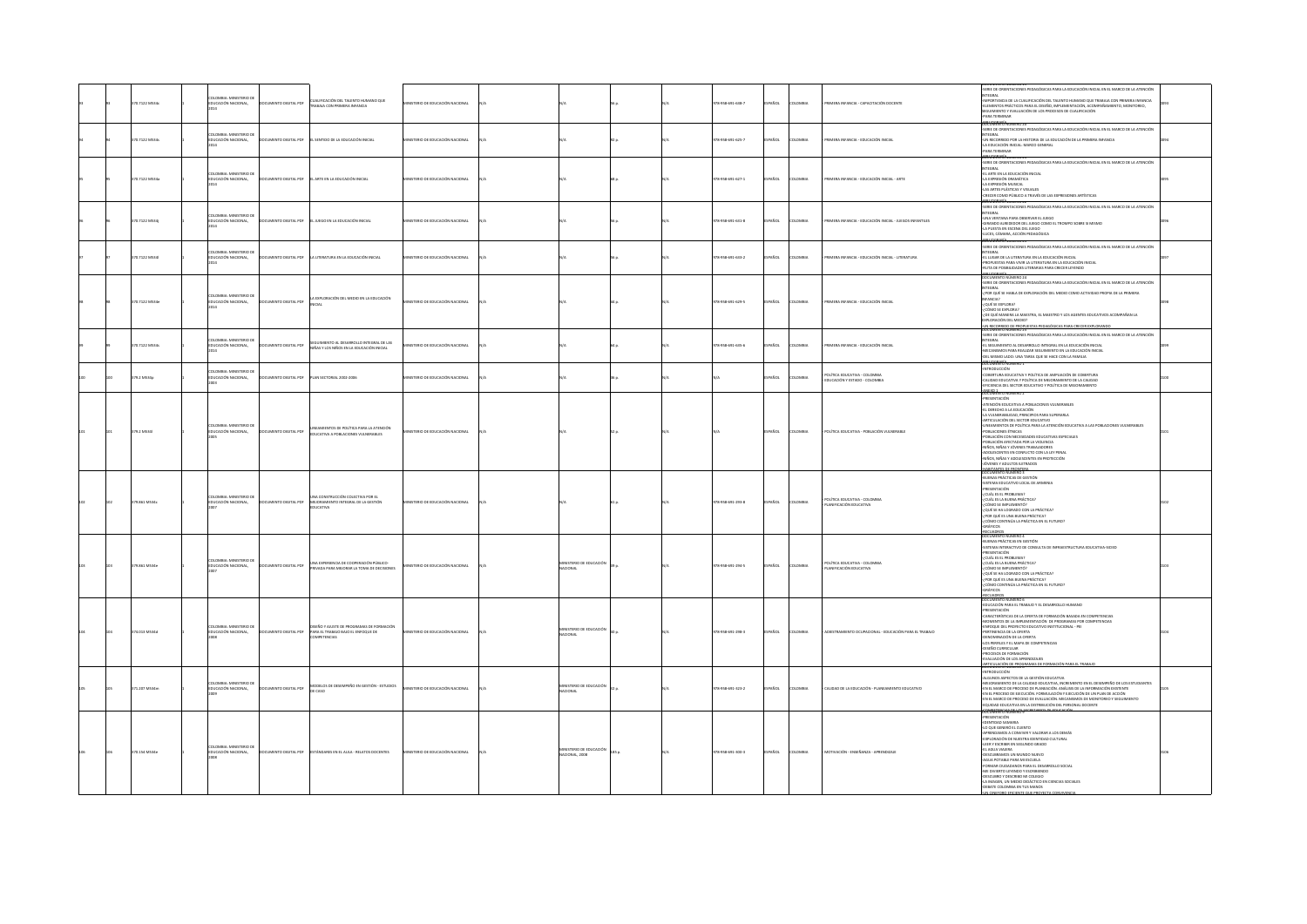|  | 70.7122 M534d |                                                     | OMBIA: MINISTERIO D<br><b>CACIÓN NACIONAL</b>         | UMENTO DIGITAL PDF          | ARROUG INFANTILY COMPETENCIAS EN LA<br>IMERA INFANCIA                                                                          | STERIO DE EDUCACIÓN NACIONAL         |                                         |       | 8-958-691-363-8  | PAÑOL  | CARGIA         | .<br>PRIMERA INFANCIA - EDUCACIÓN INICIAL                                                                                 | CARTA DE LA MINISTRA<br>JNA POLÍTICA EDUCATIVA PARA LA PRIMERA INFANCIA<br><b>INTRODUCCIÓN</b><br><b>SECURRIENDO EL DESARROLLO DE LOS NIÑOS Y LAS NIÑAS EN LA PRIMERA INFANCIA</b><br>DESCRIBINARS LE DESPIRIDAD DE EDS NIÑOS Y DES NINAS EN<br>DESARROLLO Y COMPETENCIAS DE LOS BEBES DE 0 A 1 AÑO<br>DESARROLLO Y COMPETENCIAS DE LOS NIÑOS DE 1 A 3 AÑOS<br>DESARROLLO Y COMPETENCIAS DE LOS NIÑOS DE 3 A 5 AÑOS<br>CREANING FSPACIOS EDUCATIVOS SISNIFICATIVOS CON LOS NUROS                                                                                                                                                                                                  |  |
|--|---------------|-----------------------------------------------------|-------------------------------------------------------|-----------------------------|--------------------------------------------------------------------------------------------------------------------------------|--------------------------------------|-----------------------------------------|-------|------------------|--------|----------------|---------------------------------------------------------------------------------------------------------------------------|-----------------------------------------------------------------------------------------------------------------------------------------------------------------------------------------------------------------------------------------------------------------------------------------------------------------------------------------------------------------------------------------------------------------------------------------------------------------------------------------------------------------------------------------------------------------------------------------------------------------------------------------------------------------------------------|--|
|  | 371.27 MS346  | EDUCACIÓN NACIONAL                                  | LOMBIA: MINISTERIO DE                                 |                             | <b>DAMENTACIONES Y ORIENTACIONES PARA LA</b><br>OCUMENTO DIGITAL PDF IMPLEMENTACIÓN DEL DECRETO 1290 DEL 16 DE<br>881L DE 2009 | VISTERIO DE EDUCACIÓN NACIONAL       | NISTERIO DE EDUCACIÓN<br>CIONAL         | 108n  | X-XXX-XXX-826-87 | PAÑOL  | <b>OLOMBIA</b> | EVALUACIÓN EDUCATIVA - LEGISLACIÓN - COLOMBIA                                                                             | UMENTO NUMERO 13<br>-CARTA DE LA MINISTRA<br><b>NTFCFDENTES</b><br>NALIDADES Y ALCANCES DEL DECRETO 1290<br>-FINALIDADES T ACCANCES DEL DECRETO 1250<br>-ÁMBITOS DE LA EVALUACIÓN DE LOS ESTUDIANTES<br>-LA EVALUACIÓN EN EL AULA<br>SISTEMA INSTITUCIONAL DE EVALUACIÓN<br>ESCALA DE VALORACIÓN NACIONAL<br>"-JACHA DE FRONDONO INFORMAL<br>-PROMOCIÓN ESCOLAR<br>-RESPONSABILIDADES, DERECHOS Y DEBERES<br>-DOCENTES: ENSEÑANZA, APRENDIZAJE Y EVALUACIÓN<br>PROCEDIMIENTOS ADMINISTRATIVOS PARA LA APLICACIÓN DEL DECRETO 1290<br>-ANEXO 1: DECRETO 1290 DE 2009<br>ANEXO 2: FIFMBLOS DE CONSTRUCCIÓN DEL SISTEMA INSTITUCIONAL DE EVALUACIÓN<br>ANEXO 3: PREGUNTAS FRECUENTES |  |
|  | 73.01 MS34o   | EDUCACIÓN NACIONAL                                  | <b>DMBIA: MINISTERIO D</b>                            | <b>OCUMENTO DIGITAL PDF</b> | DRIENTACIONES PEDAGÓGICAS PARA LA FILOSOFÍA<br>N LA EDUCACIÓN MEDIA                                                            | INISTERIO DE EDUCACIÓN NACIONAL      | NISTERIO DE EDUCACIÓN<br><b>ACIONAL</b> | 143 n | 78-958-691-394-2 | SPAÑOL | <b>OLOMBIA</b> | FILOSOFÍA - ORIENTACIONES PEDAGÓGICAS                                                                                     | LOCOMENTO NOMENO<br>-CARTA DEL MINISTERIO<br>-PRESENTACIÓN<br>-INTRODUCCIÓN<br>LA FORMACIÓN FILOSÓFICA PARA EL DESARROLLO DE COMPETENCIAS<br>PREGUNTAS CENTRALES DE LA TRADICIÓN FILOSÓFICA<br>PROPUESTA CURRICULAR, DIDÁCTICA E IMPLEMENTACIÓN<br>RTICIPANTES EN EL PROCESO DE VALIDACIÓN                                                                                                                                                                                                                                                                                                                                                                                        |  |
|  | 72.86 M534o   |                                                     | MBIA: MINISTERIO D<br>UCACIÓN NACIONAL,               | OCUMENTO DIGITAL PDF        | RIENTACIONES PEDAGÓGICAS PARA LA EDUCACIÓN<br><b>ISICA, RECREACIÓN Y DEPORTE</b>                                               | INSTERIO DE EDUCACIÓN NACIONAL       | INISTERIO DE EDUCACIÓN<br>CIONAL        |       | 8-958-691-393-5  | PAÑOL  | <b>ILOMBIA</b> | EDUCACIÓN FÍSICA - RECREACIÓN - DEPORTES                                                                                  | ECCRENCIAS RIPLIAGRÁJ<br>OCUMENTO NÚMERO 15<br>-CARTA DEL MINISTERIO<br><b>RESENTACIÓN</b><br>PRESENTACION<br>INTRODUCCIÓN<br>LAS GRANDES METAS DE FORMACIÓN DEL ÁREA DE EDUCACIÓN FÍSICA, RECREACIÓN Y DEPORTE<br>COMPETENCIAS EN EDUCACIÓN<br>COMPETENCIAS ESPECÍFICAS DE LA EDUCACIÓN FÍSICA, RECREACIÓN Y DEPORTE<br>COMPETENCIAS ESPECÍFICAS Y SU RELACIÓN CON LAS COMPETENCIAS BÁSICAS<br><b>DRENTACIONES DIDÁCTICAS</b><br>MPETENCIAS Y DESEMPEÑOS EN EDUCACIÓN FÍSICA<br><b>REFERENCIAS</b><br>OCUMENTO NÚMERO 14                                                                                                                                                         |  |
|  | 372.5 MS34c   |                                                     | OMRIA: MINISTERIO DE<br><b><i>CACIÓN NACIONAL</i></b> | UMENTO DIGITAL PDF          | <b>ENTACIONES PEDAGÓGICAS PARA LA EDUCACIÓN</b><br>RTÍSTICA EN BÁSICA Y MEDIA                                                  | NISTERIO DE EDUCACIÓN NACIONAL       | NISTERIO DE EDUCACIÓN<br>CIONAL         |       | 8-958-691-395-9  | PAÑOL  |                | <b>DUCACIÓN ARTÍSTICA - EDUCACIÓN RÁSICA</b><br>DUCACIÓN ARTÍSTICA - EDUCACIÓN MEDIA                                      | CARTA DEL MINISTRO<br>PRESENTACIÓN<br><b>INTRODUCCIÓN</b><br>OMPETENCIAS, PROCESOS, PRODUCTOS Y CONTEXTOS DE LA EDUCACIÓN ARTÍSTICA<br>COMPETENCIAS, PROCESOS, PRODUCIOS T CONTEXTOS DE DA EDUCADOR MATISTICA<br>COMPETENCIAS EN EL CAMPO DE LA EDUCACIÓN ARTÍSTICA<br>¿PROCESOS DEL CAMPO DE LA EDUCACIÓN ARTÍSTICA. COMO SE DESARROLLAN LAS COMPETENCIAS<br>IN LA EDUCACIÓN ARTÍSTICA?<br>EDUCACIÓN ARTÍSTICA: COMPETENCIAS BÁSICAS, PLAN DE ESTUDIO, AMBIENTES DE APRENDIZAJE,<br>OLLOWAN CHRESTLIC<br>-<br>RECOMENDACIONES PARA LA IMPLEMENTACIÓN DE LA EDUCACIÓN ARTÍSTICA POR GRADOS<br>ABREVIATURAS                                                                        |  |
|  | 78 M534e      | EDUCACIÓN NACIONAL                                  | LOMBIA: MINISTERIO DE                                 | OCUMENTO DIGITAL PDF        | EDUCACIÓN SUPERIOR INCLUSIVA E INTERCULTURAL                                                                                   | INISTERIO DE EDUCACIÓN NACIONAL      | NISTERIO DE EDUCACIÓN<br>CIONAL         | 1520  | 78-958-691-624-0 | PAÑOL  | <b>QLOMBIA</b> | EDUCACIÓN SUPERIOR                                                                                                        | RESENTACIÓN<br>ODOJÓRK<br><b>INTRODUCCIÓN</b><br>LA EDUCACIÓN INCLUSIVA EN EDUCACIÓN SUPERIOR: ENFOQUE CONCEPTUAL<br>.<br>DINÁMICA DE LA EDUCACIÓN INCLUSIVA EN LA EDUCACIÓN SUPERIOR COLOMBIANA: PROCESO,<br>UNIMINICA DE LA EDUCACION INCLUSIVA EN LA EDUCACION SUPENIUR COLUMBIANA: PRUCESO,<br>PRINCIPIOS Y RETOS<br>ESTRATEGIAS Y ACCIONES DE EDUCACIÓN INCLUSIVA EN LA EDUCACIÓN SUPERIOR COLOMBIANA<br>CONSIDERACIÓN FINAL: RUTA METODOLÓGICA PARA LA GESTIÓN DE LOS LINEAMIENTOS DE POLÍTICA<br>ANEXO: MARCO NORMATIVO DE LOS GRUPOS PRIORIZADOS PARA LA IMPLEMENTACIÓN DE LA<br>EDUCACIÓN SUPERIOR INCLUSIVA<br>ABREVIATURAS                                             |  |
|  | 378 MS34      | EDUCACIÓN NACIONAL                                  | LOMBIA: MINISTERIO DE                                 | DOCUMENTO DIGITAL PDF       | INDICE DE INCLUSIÓN PARA EDUCACIÓN SUPERIOR                                                                                    | INISTERIO DE EDUCACIÓN NACIONAL      | CREATIVE COMMONS                        | 158   | 78-958-691-885-5 | SPAÑOL | <b>OLOMBIA</b> | EDUCACIÓN SUPERIOR                                                                                                        | AIRMONAUMAS<br>- AREVEROÓN NOCIAL<br>- AREVEROÓN NOCIAL<br>-GLOSARIO DE TÉRMINOS RELACIONADOS CON EL CONCEPTO DE EDUCACIÓN INCLUSIVA EN COLOMBIA<br>-{QUÉ ES EL ÍNDICE DE INCLUSIÓN PARA EDUCACIÓN SUPERIOR (INES)?<br>CÓMO ESTÁ CONSTRUIDO EL INES?<br>CÓMO SE APLICA LA HERRAMIENTA?<br>COMO SE ANALIZAN LOS DATOS?<br>QUÉ SIGUE PARA LAS IES?<br>ONSIDERACIONES FINALES<br>ANEXOS                                                                                                                                                                                                                                                                                              |  |
|  | 78.2 MS34     | EDUCACIÓN NACIONAL,                                 | <b>DMBIA: MINISTERIO D</b>                            | CUMENTO DIGITAL PDF         | INEAMIENTOS DE CALIDAD PARA LAS<br>ICENCIATURAS EN EDUCACIÓN                                                                   | ISTERIO DE EDUCACIÓN NACIONAL        |                                         |       |                  | AÑOL   | LOMBIA         | EDUCACIÓN SUPERIOR - LICENCIATURAS                                                                                        | <b>MTECEDENTES</b><br>LLGUNOS REFERENTES DE LA PROFESIÓN DE MAESTRO<br>LAS COMPETENCIAS BÁSICAS Y FUNDAMENTALES DEL MAESTRO<br>L REGISTRO CALIFICADO DE LOS PROGRAMAS DE LICENCIATURA<br>OS REQUISITOS Y CONDICIONES DE CALIDAD PARA LOS PROGRAMAS DE LICENCIATURA EN<br><b>CASARILLUS</b>                                                                                                                                                                                                                                                                                                                                                                                        |  |
|  | 370.11 M534o  | EDUCACIÓN NACIONAL,                                 | LOMBIA: MINISTERIO DE                                 | UMENTO DIGITAL PDF          | ORIENTACIONES PARA LA RENDICIÓN DE CUENTAS<br>EN EL SECTOR EDUCATIVO                                                           | ISTERIO DE EDUCACIÓN NACIONAL        |                                         |       |                  | AÑOL   |                | EDUCACIÓN - INFORMES                                                                                                      | JOUÉ ES RENDICIÓN DE CUENTAS?<br>MANCO NORMATIVO<br>DIAGNÓSTICO DE LA RENDICIÓN DE CUENTAS EN EL SECTR EDUCATIVO<br>ORIENTACIONES PARA LA RENDICIÓN DE CUENTAS EN EL SECTOR EDUCATIVO<br>SECRETARÍAS DE EDUCACIÓN<br><b>ESTABLECIMIENTOS EDUCATIVOS</b>                                                                                                                                                                                                                                                                                                                                                                                                                           |  |
|  | 363.125 MS34o | EDUCACIÓN NACIONAL,                                 | <b>NOMBIA: MINISTERIO DE</b>                          | OCUMENTO DIGITAL PDF        | BIENTACIONES PEDAGÓGICAS EN MOVILIDAD<br>EGURA SABER MOVERSE                                                                   | <b>ISTERIO DE EDUCACIÓN NACIONAL</b> |                                         |       | 78-958-691-662-2 | PAÑOL  | LOMBIA         | SEGURIDAD VIA                                                                                                             | VEFRIFINGIAS SIGNIFICATIVAS DE INFOR<br>OCUMENTO NÚMERO 27<br>RESENTACIÓN CONTEXTO NORMATIVO<br>OLÍTICA PÚBLICA PARA LA EDUCACIÓN EN MOVILIDAD SEGURA<br>POR QUÉ HABLAR DE MOVILIDAD SEGURA?<br><b>COMPETENCIAS PROPUESTAS PARA LA MOVILIDAD SEGURA</b><br>COMPETENCIAS PRIDIRIES INSPIRANTA IN MICHIELIND SEGUNA<br>FACTORES DE LA MOVILIDAD SEGURA<br>RELACIÓN ENTRE LA FORMACIÓN EN MOVILIDAD SEGURA Y LAS ÁREAS DEL CONOCIMIENTO<br>ARTICULACIÓN ENTRE EL ENFOQUE DE COMPETENCIAS Y UN MODELO DE PREVENCIÓN<br>-RUTA PARA LA EDUCACIÓN EN MOVILIDAD SEGURA DESDE LOS COMPROMISOS A NIVEL SECTORIAL<br>ADAPTACIÓN DE LAS ÁREAS DE GESTIÓN PROPUESTAS                           |  |
|  | 330.07 MS34o  | EDUCACIÓN NACIONAL                                  | LOMBIA: MINISTERIO DE                                 | OCUMENTO DIGITAL PDF        | RIENTACIONES PEDAGÓGICAS PARA LA EDUCACIÓN<br>CONÓMICA Y FINANCIERA                                                            | MINISTERIO DE EDUCACIÓN NACIONAL     |                                         |       | 78-958-691-660-8 | PAÑOL  | <b>AISMOJC</b> | ECONOMÍA - ENSEÑANZA                                                                                                      | RESENTACIÓN<br><b>INTRODUCCIÓN</b><br>FUNDAMENTOS CON LA EDUCACIÓN ECONÓMICA Y FINANCIERA<br>CONTEXTO Y CONCEPTUALIZACIÓN DE LA EDUCACIÓN ECONÓMICA Y FINANCIERA<br>CÓMO DESARROLLAR LA EDUCACIÓN ECONÓMICA Y FINANCIERA EN EL ÁMRITO ESCOLARZ<br>.<br>CÓMO GESTIONAR LA EDUCACIÓN ECONÓMICA Y FINANCIERA EN EL ESTABLECIMIENTO EDUCATIV<br>VEXOS                                                                                                                                                                                                                                                                                                                                 |  |
|  | 371.207 MS34o | EDUCACIÓN NACIONAL.                                 | LOMBIA: MINISTERIO DE                                 | CUMENTO DIGITAL PDF         | PLAN SECTORIAL 2006 - 2010                                                                                                     | NISTERIO DE EDUCACIÓN NACIONAL       |                                         |       |                  | AÑOL   | <b>JLOMBIA</b> | PLANIFICACIÓN EDUCATIVA - INFORMES - COLOMBIA                                                                             | DOCUMENTO NO MENO DE LA COBERTURA EDUCATIVA<br>- AMPUACIÓN DE LA COBERTURA EDUCATIVA<br>- PERTINENCIA DE LA ENUCACIÓN<br>- PERTINENCIA DE LA EDUCACIÓN<br>MEJORAMIENTO DE LA EFICIENCIA DEL SECTOR EDUCATIVO<br>METAS 2006 - 2010. PROYECTOS ESTRATÉGICOS<br>MEXO 1: EL PLAN SECTORIAL 2006 - 2010 FRENTE AL PLAN NACIONAL DECENAL DE EDUCACIÓN 2000E<br>.<br>NEXO 2: ANÁLISIS METODOLÓGICO DE COBERTURA EN EDUCACIÓN BÁSICA, MEDIA Y SUPERIOR CON                                                                                                                                                                                                                                |  |
|  | 71.26 M534s   | .<br>COLOMBIA: MINISTERIO DE<br>EDUCACIÓN NACIONAL, |                                                       | CUMENTO DIGITAL PDR         | SISTEMA NACIONAL DE INDICADORES EDUCATIVOS<br>PARA LOS NIVELES DE PREESCOLAR, BÁSICA Y MEDIA<br>AI8MOJOS I                     | INSTERIO DE EDUCACIÓN NACIONAL       |                                         |       |                  | AÑOL   | OLOMBIA        | MEDICIÓN EDUCATIVA - INDICADORES - EVALUACIÓN EDUCATIVA                                                                   | PRESENTACIÓN<br><b>INTRODUCCIÓN</b><br>OKKINNA FOLICATIVO COLOMBIANO<br>-351 ENNE EUGLATIVO LOLOUNIBINNO<br>-MARICO NORMATIVO DEL SISTEMA EDUCATIVO COLOMBIANO<br>-ANTECEDENTES DEL SISTEMA NACIONAL DE INDICADORES EDUCATIVOS<br>-SISTEMA DE INFORMACIÓN DEL MINISTERIO DE EDUCACIÓN NACIONAL<br>MARCO CONCEPTUAL DEL SISTEMA NACIONAL DE INDICADORES EDUCATIVOS<br>.<br>ISTEMA NACIONAL DE INDICADORES EDUCATIVOS PARA EDUCACIÓN PREESCOLAR, BÁSICA Y MEDIA<br>SISTEMA NAGIONAL DE INDICADOR<br>LISTADO DE VARIABLES GLOSARIO<br>LISTADO DE VARIABLES GLOSARIO<br>VORMAS NÚMERO 2<br>PRESERVIACIÓN                                                                              |  |
|  | 935 IC15n     |                                                     | OMBIA: MINISTERIO D<br>CACIÓN NACIONAL                | NTO DIGITAL PDF             | MA TÉCNICA COLOMBIANA NTC 4595 - 4596                                                                                          |                                      |                                         |       |                  |        |                | .<br>NSTALACIONES EDUCATIVAS - COLOMBIA - NORMAS TÉCNICAS<br>EÑALES INSTALACIONES EDUCATIVAS - COLOMBIA - NORMAS TÉCNICAS | OBJETO<br>DEFINICIONES<br><b>NAMEAMENTO GENERAL</b><br>LASIFICACIÓN DE LOS AMBIENTES<br>REQUISITOS ESPECIALES DE ACCESIBILIDAD<br>INSTALACIONES TÉCNICAS<br>COMODIDAD<br>SEGURIDAD                                                                                                                                                                                                                                                                                                                                                                                                                                                                                                |  |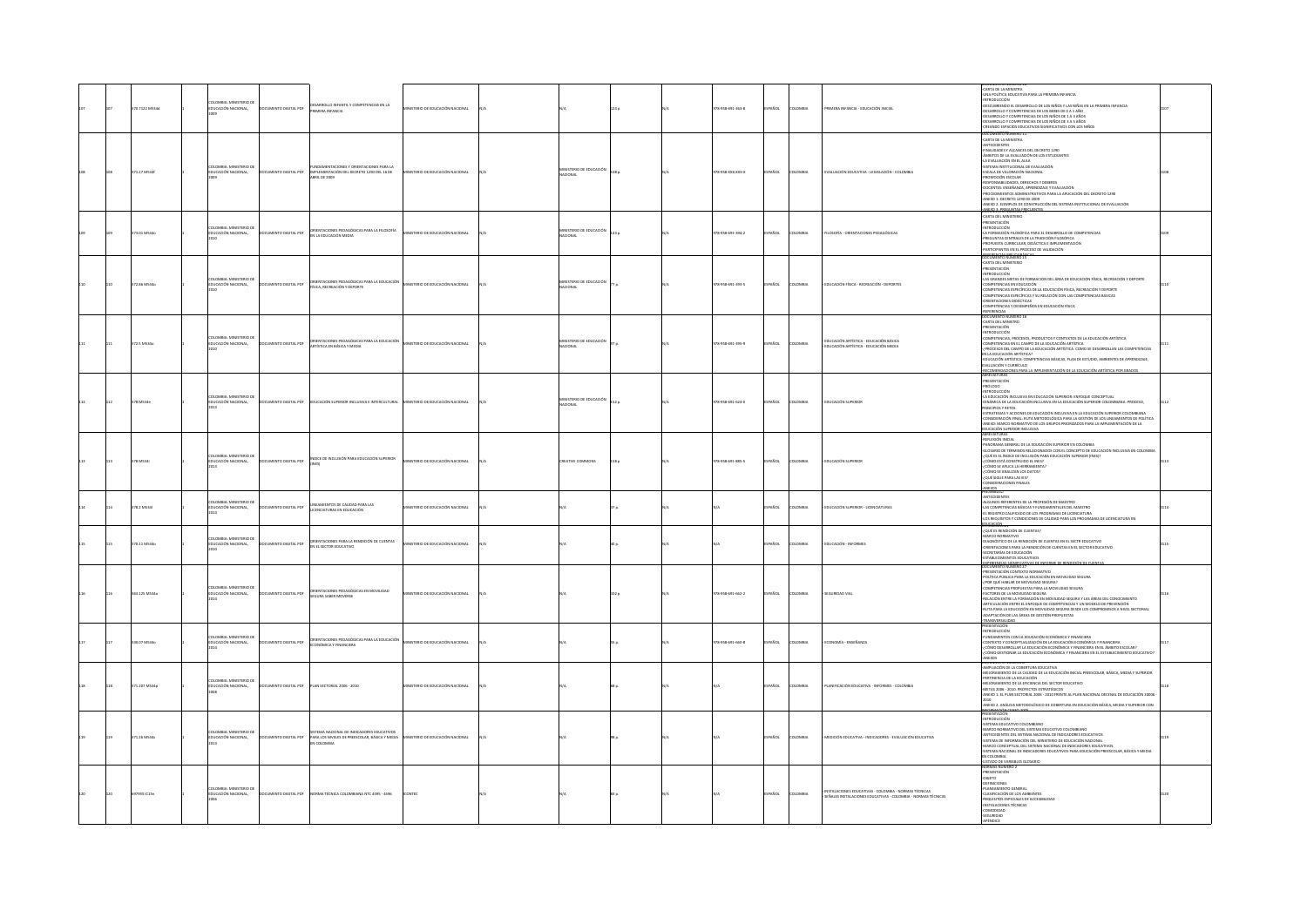|  | 70.196 MS34n  | MBIA: MINISTERIO DI<br><b>DUCACIÓN NACIONAL,</b>  | OCUMENTO DIGITAL PDF        | ORMATIVIDAD BÁSICA PARA ETNOEDUCACIÓN                                                                                                   | INSTERIO DE EDUCACIÓN NACIONAL        |  |  |                  | PAÑOL                    | <b>JLOMBIA</b>  | ETNOEDUCACIÓN - COLOMBIA - LEGISLACIÓN                                                                                            | -REALMINGUM<br>-LEY 115 DE 1994<br>-MODALIDADES DE ATENCIÓN EDUCATIVA<br>-EDUCACIÓN PARA GRUPOS ÉTNICOS<br>DECRETO 804<br>DECRETO 1122<br>DIRECTIVA MINISTERIAL N° 08                                                                                                                                                                                                                                                                                                                                                                                                                                                                                                                                                                                                                                                                                      |  |
|--|---------------|---------------------------------------------------|-----------------------------|-----------------------------------------------------------------------------------------------------------------------------------------|---------------------------------------|--|--|------------------|--------------------------|-----------------|-----------------------------------------------------------------------------------------------------------------------------------|------------------------------------------------------------------------------------------------------------------------------------------------------------------------------------------------------------------------------------------------------------------------------------------------------------------------------------------------------------------------------------------------------------------------------------------------------------------------------------------------------------------------------------------------------------------------------------------------------------------------------------------------------------------------------------------------------------------------------------------------------------------------------------------------------------------------------------------------------------|--|
|  | 0.7 MS34c     | OMBIA: MINISTERIO DI<br>DUCACIÓN NACIONAL         | <b>DCUMENTO DIGITAL PDF</b> | ONGRESO INTERNACIONAL: TECNOLOGÍAS<br>COMPUTACIONALES EN EL CURRÍCULO DE<br>TEMÁTICAS. COMUNICACIONES                                   | INISTERIO DE EDUCACIÓN NACIONAL       |  |  |                  | PAÑOL                    | <b>ILOMBIA</b>  | MATEMÁTICAS - PLANES DE ESTUDIO - COLOMBIA - CONGRESOS<br>- CONFERENCIAS<br>ECNOLOGÍA - COLOMBIA - CONGRESOS - CONFERENCIAS       | NTRODUCCIÓN<br>-DESCRIPCIÓN Y LA EXPERIENCIA<br>MARCO TEÓRICO<br>DISEÑO Y METODOLOGÍA<br>PRESENTACIÓN DE UNO DE LOS TRABAJOS DE LOS ESTUDIANTES<br>-CONCLUSIONES                                                                                                                                                                                                                                                                                                                                                                                                                                                                                                                                                                                                                                                                                           |  |
|  | 10.7 MS34c    | COLOMBIA: MINISTERIO DI<br>EDUCACIÓN NACIONAL,    | CUMENTO DIGITAL PDR         | ONGRESO INTERNACIONAL: TECNOLOGÍAS<br>COMPUTACIONALES EN EL CURRÍCULO DE<br>TEMÁTICAS. CONVERSATORIO                                    | NISTERIO DE EDUCACIÓN NACIONAL        |  |  |                  | PAÑOL                    | LOMBIA          | IATEMÁTICAS - PLANES DE ESTUDIO - COLOMBIA - CONGRESOS<br>- CONFERENCIAS<br>TECNOLOGÍA - COLOMBIA - CONGRESOS - CONFERENCIAS      | AECESENT-14<br>JE TIENE UN MEDIO DINÁMICO QUE AGILIZA LOS PROCESOS DE CONCEPTUALIZACIÓN. ESTA<br>HERRAMIENTA DEBE REVALORAR LA FORMA EN QUE LOS DOCENTES EVALÚAN AL ALUMNO. ¿QUÉ<br>TRABAJOS SE TIENEN AL RESPECTO?<br>/CÓMO SE MODIFICA EL CURRÍCULO DE MATEMÁTICAS AL DISPONER DE HERRAMIENTAS<br>OMPLITACIONALES?<br>¿CÓMO NACIÓ CABRI Y POR QUÉ SIEMPRE ESTÁ ENFOCADO HACIA LA GEOMETRÍA?<br>-CÓMO SE ARTICULA EL PROYECTO DE INCORPORACIÓN DE TECNOLOGÍAS COMPUTACIONALES DEL<br>MINISTERIO DE EDUCACIÓN NACIONAL CON EL PROYECTO DE ENSEÑANZA PARA LA COMPRENSIÓN DE<br>A LINIVERSIDAD DE HARWARD2<br>.<br>ALTRABAJAR LA GEOMETRÍA EN FORMA DINÁMICA, ¿EN QUÉ MOMENTO DEBE ACUDIRSE A LA<br>ORMAUZACIÓN?<br>-LOS NIÑOS LLEGAN A GRADO 6" CON EDADES ENTRE LOS 9 Y LOS 11 AÑOS. ¿CUÁLES PUEDEN SER LAS<br>THREE STARTING-POINT TRENDS AND ASSUMPTIONS |  |
|  | 10.7 MS341    | LOMBIA: MINISTERIO DI<br>EDUCACIÓN NACIONAL       | CUMENTO DIGITAL PDF         | ONGRESO INTERNACIONAL: TECNOLOGÍAS<br>COMPUTACIONALES EN EL CURRÍCULO DE<br>TEMÁTICAS. PLENARIAS                                        | NISTERIO DE EDUCACIÓN NACIONAL        |  |  |                  | SPAÑOL<br><b>DEL ESC</b> | I OMRIA         | MATEMÁTICAS - PLANES DE ESTUDIO - COLOMBIA - CONGRESOS<br>- CONFERENCIAS<br>FECNOLOGÍA - COLOMBIA - CONGRESOS - CONFERENCIAS      | ITHICE SI PATIURA-PORTI I RENIUS PANI PASIARIPI IUNG<br>-THE EVOLVING IMPORTANCE OF THE GRAPHICAL SIDE OF QUANTITATIVE REASONING<br>-HISTORICAL PERSPECTIVE: FINALLY, A DYNAMIC MEDIUM FOR GRAPHICAL REPRESENTATIONS<br>THE BASE MATHEMATICAL OBJECT OF THE NEW CENTURY IS PARAMETRIZED - GENERALITY AND<br>STRUCTURE ARE ALTERNATIVELY EXPRESSED VIA DIRECTLY MANIPULABLE DYNAMIC OBJECTS<br>SINUCI UNE PRE PALENTARI I VELT EXPRESSEU VIA DINECI LET NIMINI UDALE DITIAMINI, UBJELI S<br>-SUMMARY AND ILLUSTRATIONS OF SIMCALC REPRESENTATIONAL STRATEGIES<br>-DETERMINING MEAN VALUES--EXPLOITING SIMCALC REPRESENTATIONAL STRA<br>-BASING MATHEMATICAL EXPERIENCE IN PHYSICAL AND CYBERNETIC PHENOMENA                                                                                                                                                 |  |
|  | 0.7 MS34c     | LOMBIA: MINISTERIO DI<br>UCACIÓN NACIONAL         | UMENTO DIGITAL PDR          | NASRESO INTERNACIONAL: TECNOLOGÍAS<br>ONORESO INTERNACIONAL: TECNOLOGIA<br>COMPUTACIONALES EN EL CURRÍCULO DE<br>AATEMÁTICAS, PONENCIAS | <b>ISTERIO DE EDUCACIÓN NACIONAL</b>  |  |  |                  | PAÑOL                    | OMRIA           | <b>ATEMÁTICAS - PLANES DE ESTUDIO - COLOMBIA - CONGRESOS</b><br>- CONFERENCIAS<br>ECNOLOGÍA - COLOMBIA - CONGRESOS - CONFERENCIAS | INTRODUCCIÓN<br>MARCO DE REFERENCIA<br>-METODOLOGÍA<br>-SITUACIÓN PROBLEMÁTICA<br>-SOLUCIONES DE ALGUNOS GRUPOS<br>-OBSERVACIONES<br>mmarkis.                                                                                                                                                                                                                                                                                                                                                                                                                                                                                                                                                                                                                                                                                                              |  |
|  | 0.7 MS34c     | MBIA: MINISTERIO DI<br>EDUCACIÓN NACIONAL,        | UMENTO DIGITAL PDR          | MGRESO INTERNACIONAL: TECNOLOGÍA:<br>COMPUTACIONALES EN EL CURRÍCULO DE<br>ATEMÁTICAS, EL CONGRESO                                      | INSTERIO DE EDUCACIÓN NACIONAL        |  |  |                  | PAÑOL                    | LOMBIA          | ANTEMÁTICAS - PLANES DE ESTUDIO - COLOMBIA - CONGRESOS<br>- CONFERENCIAS<br>FECNOLOGÍA - COLOMBIA - CONGRESOS - CONFERENCIAS      | OBJETIVOS<br>-CONFERENCISTAS INTERNACIONALES<br>-PARTICIPANTES<br><b>AGRADECIMENTOS</b><br>-INTRODUCCIÓN<br>NIVEL INICIAL                                                                                                                                                                                                                                                                                                                                                                                                                                                                                                                                                                                                                                                                                                                                  |  |
|  | 10.7 MS341    | LOMBIA: MINISTERIO DE<br>FOUCACIÓN NACIONAL       | 209 IATI200 OTHERS          | ONGRESO INTERNACIONAL: TECNOLOGÍAS<br>COMPUTACIONALES EN EL CURRÍCULO DE<br>ATEMÁTICAS. TALLERES                                        | NISTERIO DE EDUCACIÓN NACIONAL        |  |  |                  | <b>IOBA</b>              | I OMRIA         | ANTEMÁTICAS - PLANES DE ESTUDIO - COLOMBIA - CONSBESOS<br>- CONFERENCIAS<br>ECNOLOGÍA - COLOMBIA - CONGRESOS - CONFERENCIA        | ONITED-<br>-DISCRIPCIÓN GENERAL DEL TALLER<br>-CONOCIMIENTOS PREVIOS<br>PROGRAMACIÓN<br><b>PROCEDIMENTOS</b><br>-PROCEDIMIENTOS<br>-INDICADORES BÁSICOS<br>-DEFINICIÓN DE LOS INDICADO<br>DIAGRAMAS DE LÍNEAS<br>MIRE DE PUNTOS<br>GRAMAS DE RABRA                                                                                                                                                                                                                                                                                                                                                                                                                                                                                                                                                                                                         |  |
|  | 71.207 MS34c  | MBIA: MINISTERIO DI<br>EDUCACIÓN NACIONAL         | OCUMENTO DIGITAL PDF        | OLOMBIA LA MEJOR EDUCADA 2025. INFORME DE<br>ESTIÓN 2014-2016                                                                           | <b>INSTERIO DE EDUCACIÓN NACIONAL</b> |  |  | 78-958-691-936-4 | PAÑOL                    | <b>DI OMRIA</b> | PLANIFICACIÓN EDUCATIVA - INFORMES - COLOMBIA                                                                                     | <b>ÁLCULO DE ESTADÍS</b><br>HRODULLOUN<br><b>RESUMEN FIECUTIVO</b><br>EDUCACIÓN INICIAL<br>JORNADA ÚNICA<br>ACUERDOS DE CALIDAD<br>COLOMBIA BILINGÜE<br>PROGRAMA TODOS A APRENDER 2.0<br>-PROGRAMA NACIONAL DE ALFABETIZACIÓN Y EDUCACIÓN PARA JÓVENES<br>EDUCACIÓN SUPERIOR<br>EXCELENCIA EN EL SISTEMA DE EDUCACIÓN SUPERIOR<br>OBSERVATORIO LABORAL PARA LA EDUCACIÓN<br>FOMENTO EN EL SISTEMA DE EDUCACIÓN SUPERIOR<br>SISTEMA DE ASEGURAMIENTO DE LA CALIDAD<br>STEMA NACIONAL DE EDUCACIÓN TERCIARIA<br>GOBERNABILIDAD EN LOS CSU Y LOS CD<br>STENIBULIDAD: ENANCIERA DE                                                                                                                                                                                                                                                                             |  |
|  | 19.209 MS34e  | LOMBIA: MINISTERIO DE<br>DUCACIÓN NACIONAL,       | UMENTO DIGITAL PDF          | :<br>DUCACIÓN DE CALIDAD EL CAMINO PARA LA<br>SPERIDAD. INFORME DE GESTIÓN 2010-2014                                                    | ISTERIO DE EDUCACIÓN NACIONAL         |  |  | 8-958-8575-56-8  | PAÑOL                    |                 | OLÍTICA FOLICATIVA - COLOMBIA<br>ALIDAD DE LA EDUCACIÓN - COLOMBIA                                                                | -EDUCACIÓN INICIAL EN EL MARCO DE LA ATENCIÓN INTEGRAL<br>MEJORAMIENTO DE LA CALIDAD EN TODOS LOS NIVELES<br>-CIERRE DE BRECHAS PARA EL ACCESO Y PERMANENCIA EN TODOS LOS NIVELES<br>-LIERRE DE BRELHAS PARA EL ALLESO T PERMANENLIA EN TODOS L<br>-PERTINENCIA E INNOVACIÓN<br>-FORTALECIMIENTO DE LAS CAPACIDADES DEL SECTOR EDUCATIVO<br>-GESTIÓN Y DISTRIBUCIÓN DE RECURSOS<br>DESARROLLO NORMATIVO<br><b>USTADO DE GRÁFICOS</b>                                                                                                                                                                                                                                                                                                                                                                                                                       |  |
|  | 70.196 MS34f  | OMBIA: MINISTERIO DE<br>EDUCACIÓN NACIONAL        | OCUMENTO DIGITAL PDF        | I FORO NACIONAL DE ETNOEDUCACIÓN                                                                                                        | INISTERIO DE EDUCACIÓN NACIONAL       |  |  |                  | PAÑOL                    | <b>OLOMBIA</b>  | ETNOEDUCACIÓN - COLOMBIA - CONGRESOS - SEMINARIOS                                                                                 | <b>PALARRAS DE INSTALACIÓN</b><br>-PAUMINOL DE INSIAURUM<br>- LA POLÍTICA DE ETNOEDUCACIÓN AFROCOLOMBIANA<br>- POLÍTICAS Y ACCIONES DE ORGANISMOS MULTILATERALES Y DE ENTES TERRITORIALES<br>- MULTICULTURALISMO, ETNOEDUCACIÓN Y EDUCACIÓN INTERCULTURAL<br>-EXPERIENCIAS ETNOEDUCATIVAS Y DE IMPLEMENTACIÓN DE LA CÁTEDRA DE ESTUDIOS<br><b>FROCOLOMBIANOS</b><br>PROPUESTA PARA LA RED NACIONAL DE ETNOEDUCACIÓN AFROCOLOMBIAN<br>-RECONOCIMIENTO A EL MAESTRO MANUEL ZAPATA OLIVELLA                                                                                                                                                                                                                                                                                                                                                                   |  |
|  | 172.832 MS34m | LOMBIA: MINISTERIO DE<br><b>DUCACIÓN NACIONAL</b> | CUMENTO DIGITAL PDF         | MORAS ENCUENTRO INTERNACIONAL DE<br>EDUCACIÓN CIUDADANA                                                                                 | NISTERIO DE EDUCACIÓN NACIONAL        |  |  |                  | AÑOL                     |                 | EDUCACIÓN CIUDADANA - CONGRESOS - SEMINARIOS                                                                                      | ACCHANGEMA<br>-EDUCACIÓN CIUDADANA, DESAFÍO SOCIAL<br>-EDUCACION CIUDADANA, DESATIO SOCIAL<br>-EXPERIENCIAS INTERNACIONALES<br>-LA ENSEÑANZA DE LA CIUDADANÍA Y DE LA DEMOCRACIA<br>-/NUEVA ENCARNACIÓN POR UN VIEJO IDEAL?<br>-<br>ASPECTOS Y RETOS ACTUALES EN EDUCACIÓN CIUDADANA: UNA PERSPECTIVA DESDE INGLATERRA<br>LA EDUCACIÓN CIUDADANA COMO TEMA DE PRIORIDAD PÚBLICA<br>-GATILLANDO CONVERSACIONES EN TORNO A LAS CIENCIAS SOCIALES Y LA EDUCACIÓN CIUDADANA<br>-EDUCAR EN LA DIVERSIDAD<br>LA EXPERIENCIA DE BOGOTÁ<br>CONVIVENCIA: REGLAS Y ACUERDOS<br>LA PERSPECTIVA NACIONAL                                                                                                                                                                                                                                                               |  |
|  | 172.6 MS34m   | MBIA: MINISTERIO DI<br>EDUCACIÓN NACIONAL,        | <b>OCUMENTO DIGITAL PDF</b> | MEMORIAS FORO EDUCATIVO NACIONAL 2003                                                                                                   | AINISTERIO DE EDUCACIÓN NACIONAL      |  |  |                  | PAÑOL                    | <b>JLOMBIA</b>  | ENGUAJE - ENSEÑANZA<br>MATEMÁTICAS - ENSEÑANZA                                                                                    | FILLENTIFICION<br>-INSTALACIÓN<br>-PRESENTACIÓN DE LOS RESULTADOS DE LAS PRUEBAS SABER EN MATEMÁTICAS Y LENGUAIE<br>EXPERIENCIAS SIGNIFICATIVAS EN EL ÁREA DE LENGUAJE<br>EXPERIENCIAS SIGNIFICATIVAS EN EL ÁREA DE MATEMÁTICAS<br>FRIENCIAS SIGNIFICATIVAS DE REDES                                                                                                                                                                                                                                                                                                                                                                                                                                                                                                                                                                                       |  |
|  | 372.832 MS34m | LOMBIA: MINISTERIO DE<br>DUCACIÓN NACIONAL        | OCUMENTO DIGITAL PDF        | MEMORIAS FORO NACIONAL DE COMPETENCIAS<br><b>UDADANAS TALLERES</b>                                                                      | INSTERIO DE EDUCACIÓN NACIONAL        |  |  |                  | PAÑOL                    | I OMRIA         | EDUCACIÓN CIUDADANA - CONGRESOS - SEMINARIOS                                                                                      | ,CLAUSURA<br>MEMORIAS NÚMERO<br>-PRESENTACIÓN<br>ENCIAS<br>LA CULTURA DE LA LEGALIDAD<br>-LA SOLIDARIDAD Y LAS COMPETENCIAS CIUDADANAS<br>-CREANDO Y SOSTENIENDO UNA CULTURA DE PAZ EN LA EDUCACIÓN<br>COMPETENCIAS CIUDADANAS, UNA PROPUESTA DE INTEGRACIÓN EN LAS ÁREAS ACADÉMICAS<br>-PANEL DE CIERRE<br>-RELATORÍAS DE LOS PARTICIPANTES<br>CONCLUSIONES                                                                                                                                                                                                                                                                                                                                                                                                                                                                                               |  |
|  | 172.832 MS34m | MBIA: MINISTERIO DE<br>UCACIÓN NACIONAL,          | DOCUMENTO DIGITAL PDF       | MEMORIAS FORO NACIONAL DE COMPETENCIAS<br><b>JDADANAS</b>                                                                               | INSTERIO DE EDUCACIÓN NACIONAL        |  |  |                  | PAÑOL                    |                 | EDUCACIÓN CIUDADANA - CONGRESOS - SEMINARIOS                                                                                      | TALLERES<br>MEMORIAS NÚMER<br>-PRESENTACIÓN<br><b>MODALATION</b><br>PONENCIAL<br>.<br>JUDADANÍA, LEGALIDAD Y EDUCACIÓN: LA EXPERIENCIA SICILIANA<br>CIUDADANÍA Y ESTADO SOCIAL DE DERECHO<br>FORMACIÓN EN CULTURA CIUDADANA: LA EXPERIENCIA BOGOTANA<br>OMO CREAR UN CIUDADANO: COMPETENCIAS Y EDUCACIÓN CIUDADANA<br>PANEL DE EXPERTOS<br>-MESA DE CONCLUSIONES                                                                                                                                                                                                                                                                                                                                                                                                                                                                                           |  |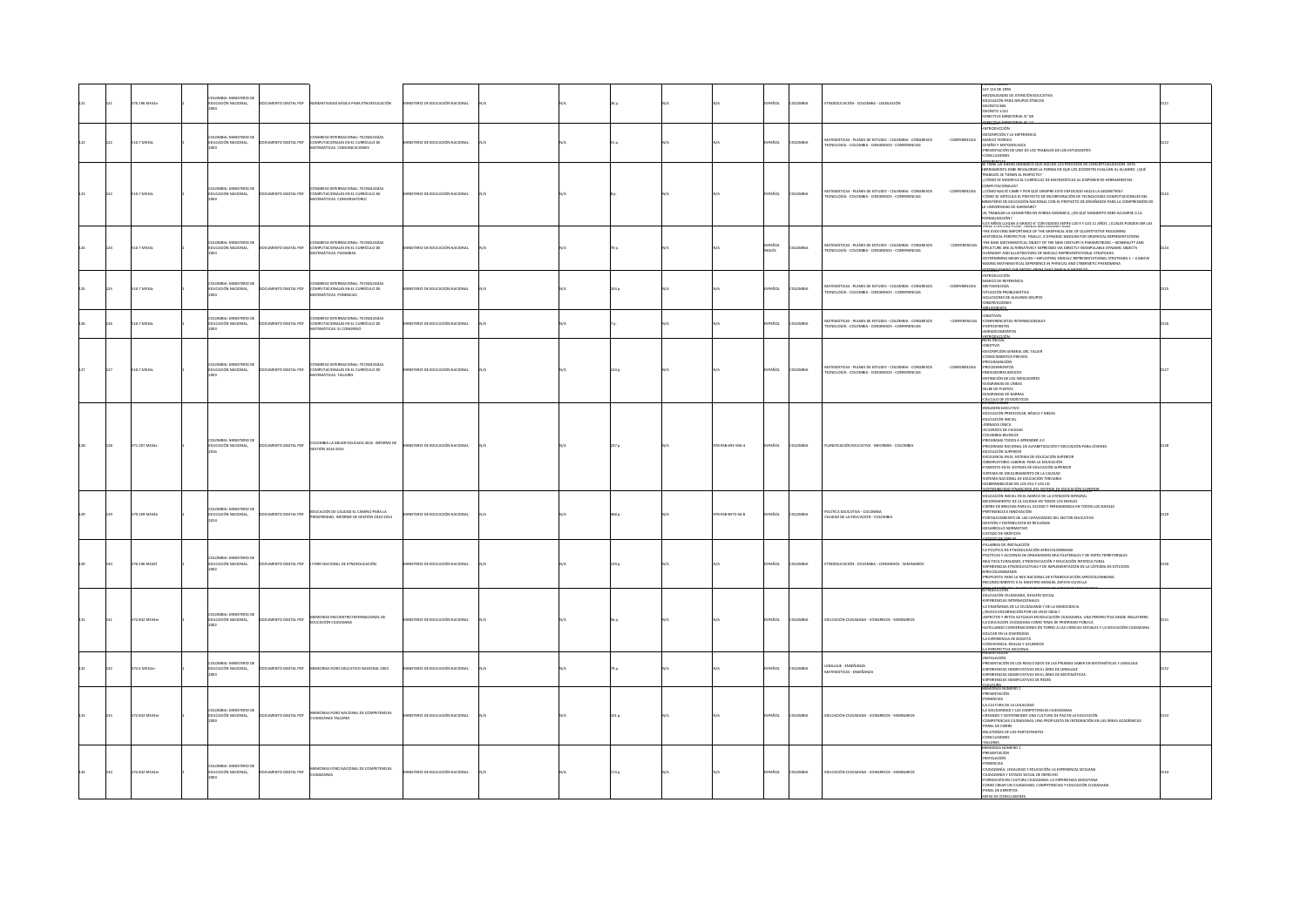|  | 370.9861 M534r | OMBIA: MINISTERIO DI<br>EDUCACIÓN NACIONAL                  | <b>COLUMENTO DIGITAL PDF</b> | REVOLUCIÓN EDUCATIVA 2002 - 2010 ACCIONES Y<br><b>FOONES</b>                                                                                                     | INISTERIO DE EDUCACIÓN NACIONAL                 |                                    | INISTERIO DE EDUCACIÓN<br>ACIONAL | 2710. | 078-058-601-391-1 | ESPAÑOL      | OLOMBIA        | DUCACIÓN - ASPECTOS SOCIALES<br>EDUCACIÓN - COLOMBIA - ESTADÍSTICAS<br>UCACIÓN - COLOMBIA - INVESTIGACIONES | ESENTACIÓ<br>-LA EDUCACIÓN: UNA PREOCUPACIÓN BICENTENARIA<br>-<br>TRANSFORMACIONES CRUCIALES<br>- EDUCACIÓN PARA TODOS<br>- EDUCACIÓN PERTINENTE Y DE CALIDAD<br>ESTRATEGIAS PARA EL MEJORAMIENTO<br>-ESTIMITEGIAS PAIN EL MEJORAMIENTO<br>-LA CALIDAD DE LA EDUCACIÓN SUPERIOR<br>-PERTINENCIA EDUCATIVA Y COMPETITIVIDAD<br>-LA FINANCIACIÓN DE LA EDUCACIÓN<br>IBLIOGRAFÍA Y REFERENCIAS<br>-SIGLAS Y ACRÓNIMOS                                                                                                                                                                                                                                                                                                |  |
|--|----------------|-------------------------------------------------------------|------------------------------|------------------------------------------------------------------------------------------------------------------------------------------------------------------|-------------------------------------------------|------------------------------------|-----------------------------------|-------|-------------------|--------------|----------------|-------------------------------------------------------------------------------------------------------------|-------------------------------------------------------------------------------------------------------------------------------------------------------------------------------------------------------------------------------------------------------------------------------------------------------------------------------------------------------------------------------------------------------------------------------------------------------------------------------------------------------------------------------------------------------------------------------------------------------------------------------------------------------------------------------------------------------------------|--|
|  | 371.262 MS34d  | LOMBIA: MINISTERIO DE<br>EDUCACIÓN NACIONAL                 | OCUMENTO DIGITAL PDF         | DEPARTAMENTO DE QUINDÍO                                                                                                                                          | NISTERIO DE EDUCACIÓN NACIONAL                  |                                    |                                   |       |                   | <b>PAÑOL</b> | <b>OLOMBIA</b> | CALIDAD DE LA EDUCACIÓN - QUINDÍO (COLOMBIA) - ESTADÍSTICAS                                                 | CALIDAD DE LA EDUCACIÓN EN QUINDÍO<br>-CHERIAD DE LA EDUCAJ<br>-{EN DÓNDE ESTAMOS?<br>-MATRÍCULAS<br>-ATENCIÓN A POBLACIÓN VULNERABLE<br>-<br>APOYO A LA AMPLIACIÓN DE COBERTURA<br>- FORMACIÓN T&T<br>-CERES<br>.acces                                                                                                                                                                                                                                                                                                                                                                                                                                                                                           |  |
|  | 04.68 M534c    | OLOMBIA: MINISTERIO DE<br>EDUCACIÓN NACIONAL,               | <b>IMENTO DIGITAL PDF</b>    | L CENTRO DE DATOS PARA LA GESTIÓN EDUCATIVA.<br>ACIA UN SECTOR EDUCATIVO DIGITAL                                                                                 | NISTERIO DE EDUCACIÓN NACIONAL                  | ATACENTER                          |                                   |       |                   | PAÑOL        |                | VTERNET<br>ERVICIOS DE INFORMACIÓN EN LÍNEA                                                                 | LAS SPORTABLES OF FOUCATION V.FL MINISTRIIO FN UNA SOLA BED OF BAR<br>-SERVICIOS DE INTERNET PARA ATENDER LOS USUARIOS Y CIUDADANOS<br>-SERVIDORES DE INTERNET PARA ATENDER MILES DE VISITAS DIARIAS SIMULTÁNEAS                                                                                                                                                                                                                                                                                                                                                                                                                                                                                                  |  |
|  | 371 207 MS34e  | LOMBIA: MINISTERIO DI<br>EDUCACIÓN NACIONAL                 | IMENTO DIGITAL PDF           | LEMENTOS DEL INFORME DE GESTIÓN. LA<br><b>UDIENCIA PÚBLICA Y EMPALME</b>                                                                                         | NISTERIO DE EDUCACIÓN NACIONAL                  | IRFODÓN DE DESCENTRALIZACIÓN       |                                   |       |                   | <b>IORAS</b> | <b>COMBIA</b>  | FOUCACIÓN - INFORMES                                                                                        | SERVIDORES DE APLICACIONES PARA TODOS LOS SISTEMAS DE GESTIÓN<br>-EL PLAN DE DESARROLLO REFERENTE DEL INFORME<br>-PRINCIPALES TEMAS POR EJE DE POLÍTICA<br>-<br>- INDICE DE EFICACIA DEL PLAN DE DESARROLLO<br>- RENDICIÓN DE CUENTAS: AUDIENCIA PÚBLICA                                                                                                                                                                                                                                                                                                                                                                                                                                                          |  |
|  | 372.207 MS34p  | MBIA: MINISTERIO DE<br>EDUCACIÓN NACIONAL,                  | CUMENTO DIGITAL PDF          | RESENTACIÓN VICEMINISTRA EDUCACIÓN<br>EESCOLAR, BÁSICA Y MEDIA, JUANA INÉS DIAZ                                                                                  | NISTERIO DE EDUCACIÓN NACIONAL                  |                                    |                                   |       |                   | <b>JORAS</b> | OMBIA          | LANEAMIENTO EDUCATIVO - DESARROLLO DE LA EDUCACIÓN                                                          | <b>RIGGESCUPE EMBALME ENTRE ADMINI</b><br>-EDUCACIÓN RURAL<br>-EVALUACIÓN DE DESEMPEÑO<br>-COLEGIOS PRIVADOS<br>-POLÍTICA DE COBERTURA<br>-POBLACIONES<br>-FOULACIONES<br>-PERMANENCIA<br>-POLÍTICA EDUCATIVA PARA LA PRIMERA INFANCIA<br>CONVENIO INTERSECTORIAL MEN-ICBF ATENCIÓN INTEGRAL DE LA PRIMERA INFANCIA<br>080YECTOS I EV.21.0E                                                                                                                                                                                                                                                                                                                                                                       |  |
|  | 370.11 M534e   | MBIA: MINISTERIO DI<br>EDUCACIÓN NACIONAL,                  | CUMENTO DIGITAL PDF          | ENCUENTRO DE SECRETARIOS DE EDUCACIÓN 2010                                                                                                                       | AINISTERIO DE EDUCACIÓN NACIONAL                |                                    |                                   |       |                   | SPAÑOL       | <b>LOMBIA</b>  | EDUCACIÓN - CONGRESOS - SEMINARIOS                                                                          | -EN ESTE MARCO, EL MINISTERIO DE EDUCACIÓN NACIONAL SE COMPROMETE:<br>-EN RELACIÓN CON EL PIAN SECTORIAL<br>-EN RELACIÓN CON EL PIAN SECTORIAL<br>-EN RELACIÓN CON EL PIAN DE APOYO AL MEJORAMIENTO DE LA CALIDAD<br>-EN RELACIÓN CON LA CONVIVENCIA ESCOLAR<br>EN RELACIÓN CON LA GESTIÓN<br>-L'HI NILHILION LON LA SECRETARÍAS DE EDUCACIÓN CERTIFICADAS SE COMPROMETEN:<br>-EN REJE MARCO LAS SECRETARÍAS DE EDUCACIÓN CERTIFICADAS SE COMPROMETEN:<br>-EN RELACIÓN CON EL PLAN DE APOYO AL MEJORAMIENTO DE LA CALIDAD<br>-<br>EN RELACIÓN CON LA CONVIVENCIA ESCOLAR                                                                                                                                          |  |
|  | 370.11 M534a   | LOMBIA: MINISTERIO DE<br>EDUCACIÓN NACIONAL                 | <b>COLUMENTO DIGITAL PDF</b> | AGENDA ENCUENTRO DE SECRETARIOS                                                                                                                                  | IINSTERIO DE EDUCACIÓN NACIONAL                 |                                    |                                   |       |                   | SPAÑOL       | OLOMBIA        | EDUCACIÓN - CONGRESOS - SEMINARIOS                                                                          | -BIENVENIDA MINISTRA DE EDUCACIÓN<br>-SOCIALIZACIÓN EXPERIENCIAS TERRITORIALES<br>-EXPOSICIÓN Y TALLER ANÁLISIS INFORMACIÓN<br>-EXP COCOON 1 PALLIA PRAELISCHE COMPACION<br>-ESTRATEGIAS AUMENTO DE COBERTURA<br>-RECURSOS HUMANOS DEL SECTOR EDUCATIVO<br>-PROCESO DE MATRÍCULA 2008<br>TALLER PROCESO DE MATRÍCULA 2008<br>USO DEL SIMAT<br>MODELOS EDUCATIVOS FLEXIBLES<br>-SISTEMAS DE CALIDAD Y FINANCIERO<br>STRIBUCIÓN DE RECURSOS CONPES SEPTIEMBRE DE 2007<br>FORO EDUCATIVO NACIONAL PROCESO DE                                                                                                                                                                                                         |  |
|  | 371.207 MS34c  | LOMBIA: MINISTERIO DE<br>EDUCACIÓN NACIONAL,                | OCUMENTO DIGITAL PDF         | CALIDAD DE LA INFORMACIÓN 2007                                                                                                                                   | INSTERIO DE EDUCACIÓN NACIONAL                  | MORA CASTAÑEDA, DANIEL EDUARDO     |                                   |       |                   | AÑOL         |                | <b>VFORMES - EDUCACIÓN</b>                                                                                  | -EFICIENCIA INTERNA REPORTE 2007<br>-MATRÍCULA 2007<br>CONTRATACIÓN 2007                                                                                                                                                                                                                                                                                                                                                                                                                                                                                                                                                                                                                                          |  |
|  | 371.207 MS34t  | .<br>COLOMBIA: MINISTERIO DE<br>EDUCACIÓN NACIONAL,         | OCUMENTO DIGITAL PDF         | ERCERA MEDICIÓN PROYECTO MEN EVALUACIÓN SS                                                                                                                       | CENTRO DE INVESTIGACIÓN DEL<br>INSUMIDOR - CICO | NISTERIO DE EDUCACIÓN NACIONAL     |                                   |       |                   | AÑOL         |                | NFORMES - EDUCACIÓN                                                                                         | STANO REPORTE<br>OBJETIVO BÁSICO<br><b>PÚBLICO OBJETIVO</b><br>PLANTEAMIENTO METODOLÓGICO<br>-SATISFACCIÓN CON EL SERVICIO DE CONECTIVIDAD A INTERNET<br>-ANTIFICADO SON LE ANYINO DE LONGETININO PINTERNET<br>-RAZONES DE SATISFACCIÓN CON EL SERVICIÓ DE CONECTIVIDAD A INTERNET<br>-EVALUACIÓN CALIFICADA DE LA VELOCIDAD DE ACCESO AL SERVICIO DE CONECTIVIDAD A INTERNET<br>-RAZONES POR LAS CUALES LA VELOCIDAD DE ACCESO AL SERVICIO DE CONECTIVIDAD A INTERNET ES<br><b>RUFNA</b><br>-GRADO EN EL CUAL SE LE HAN PRESENTADO INCONVENIENTES CON EL SERVICIO DE CONECTIVIDAD A<br>INTERNET<br>-INCONVENIENTES CON EL SERVICIO DE CONECTIVIDAD A INTERNET<br>CORREO ELECTRÓNICO<br><b>EXPECTATIVAS Y NEO</b> |  |
|  | 371.207 MS34e  | I OMRIA: MINISTERIO DI<br>EDUCACIÓN NACIONAL,               | CUMENTO DIGITAL PDF          | ENCUENTROS SECRETARIOS PRESENTACIÓN 2109 07                                                                                                                      | MINISTERIO DE EDUCACIÓN NACIONAL                |                                    |                                   |       |                   | SPAÑOL       |                | NFORMES - EDUCACIÓN                                                                                         | -ENCUESTA TRIMESTRAL<br>ARQUITECTURA PROYECTO<br>INDICADORES<br>AVANCES DEL PROVECTO                                                                                                                                                                                                                                                                                                                                                                                                                                                                                                                                                                                                                              |  |
|  | 371.207 MS34e  | <b>OLOMBIA: MINISTERIO DE</b><br>EDUCACIÓN NACIONAL,        | CUMENTO DIGITAL PDF          | <b>STRATEGIAS AMPLIACIÓN COBERTURA.</b><br>VICEMINISTRA DE EDUCACIÓN PREESCOLAR, BÁSICA<br><b>AFOIA</b>                                                          | MINISTERIO DE EDUCACIÓN NACIONAL                |                                    |                                   |       |                   | <b>AÑOL</b>  | LOMBIA         | <b>VFORMES - EDUCACIÓN</b>                                                                                  | <u>SISTEMA DE MATRÍCIU A EN LINEA</u><br>METAS AMPLIACIÓN COBERTURA A<br>-SITUACIÓN ACTUAL<br>-POBLACIÓN POR FUERA CENSO DANE<br><b>ESTRATEGIAS COBERTURA</b>                                                                                                                                                                                                                                                                                                                                                                                                                                                                                                                                                     |  |
|  | 371.207 MS34u  | LOMBIA: MINISTERIO DI<br>EDUCACIÓN NACIONAL                 | OCUMENTO DIGITAL PDF         | ILUNO MENOS TODOS A LAS AULAS                                                                                                                                    | ECRETARÍA DE EDUCACIÓN CARTAGENA                | <b>SEGOVIA DE CABRALES, ROXANA</b> |                                   |       |                   | SPAÑOL       | OLOMBIA        | <b>VFORMES - EDUCACIÓN</b>                                                                                  | <b>ESTRATEGIAS 2008 - 2010</b><br>VOLITICA COBERTURA CON<br>-ESTRATEGIAS<br>-RESULTADOS<br>-FACTORES DE ÉXITO<br>-INCHALS DE EXITO<br>-DIFICULTADES<br>-COBERTURA BRUTA Y NETA<br>-RELACIÓN MATRÍCULA OFICIAL VS PRIVADA<br>anns whrappen.<br>-POBLACIÓN Y MATRÍCULA EN EDAD ESCOLAR POR COMUNA SEGÚN CENSO 2005<br>-OPTIMIZACIÓN CAPACIDAD INSTALADA<br>CONTRATACIÓN DE CUPOS<br>-<br>POBLACIÓN VULNERABLE CONSTRUCIONES I.E.                                                                                                                                                                                                                                                                                    |  |
|  | 371.217 SE437o | OLOMBIA: SECRETARÍA DE<br>EDUCACIÓN, 2007                   | OCUMENTO DIGITAL PDF         | PROCESO DE MATRÍCULA, DEPARTAMENTO DE<br>INDINAMARCA SECRETARÍA DE EDUCACIÓN 2007                                                                                | ECRETARÍA DE EDUCACIÓN                          |                                    |                                   |       |                   | SPAÑOL       | <b>LOMBIA</b>  | EDUCACIÓN - MATRÍCULAS                                                                                      | FACTORES DE ÉXITO<br>CONTINUIDAD DEL PROCESO DURANTE EL AÑO 2007?<br>-¿QUIÉNES SON LOS GARANTES DEL PROCESO?<br>-RESULTADOS DEL PROCESO<br>PVOLIDON DE LA MATRÍCULA<br>-EVOLUCIÓN DE LA MATRICOLA<br>-DIFICULTADES DEL PROCESO<br>-EVOLUCIÓN DE LAS TASAS DE EFICIENCIA INTERNA                                                                                                                                                                                                                                                                                                                                                                                                                                   |  |
|  | 371.334 SD437i | LOMBIA: SECRETARÍA<br>DEPARTAMENTAL DE<br>DUCACIÓN, 2007    | CUMENTO DIGITAL PDF          | MPLEMENTACIÓN SISTEMA DE MATRÍCULA                                                                                                                               | CRETARÍA DEPARTAMENTAL DE<br>EDUCACIÓN          | INASCO AGUDELO, BENJAMIN ANTONIO   |                                   | 22a   |                   | PAÑOL        |                | WIQVACIÓN TECNOLÓGICA - USO DE COMPUTADORES                                                                 | <b>GALFJÓN DE LAS TASAS DE GOBBELIRA DEL DEL</b><br>INICIO DE LA SISTEMATIZACIÓN AUTOMÁTICA<br>-INICIO DE DA SISTEMATIZACION ADTOMATICA<br>-2006 IMPLEMENTACIÓN DEL SIMAT<br>-2007 ACCIONES DE MEJORAMIENTO CONTINUO<br>-RESULTADOS<br>OFRILIDADES<br>RODUCT                                                                                                                                                                                                                                                                                                                                                                                                                                                      |  |
|  | 171.334 SD437p | COLOMBIA: SECRETARÍA<br>DEPARTAMENTAL DE<br>EDUCACIÓN, 2007 | UMENTO DIGITAL PDF           | ROYECTO DE MODERNIZACIÓN DE SECRETARÍAS DE<br>FROTCETO DE INDODEREDOR DE JECHE PRI<br>EDUCACIÓN, SISTEMA DE INFORMACIÓN DE<br>GESTIÓN DE CALIDAD EN LA EDUCACIÓN | NISTERIO DE EDUCACIÓN NACIONAL                  |                                    |                                   |       |                   | AÑOL         |                | WIOVACIÓN TECNOLÓGICA - USO DE COMPUTADORES                                                                 | PRESENTACIÓN GENERAL<br>-MARCO CONCEPTUAL<br>-SISTEMA DE INFORMACIÓN<br>PLAN DEL PROYECTO<br>PILOTO<br>-ANTECEDENTES<br>CADENA DE VALOR<br>ROCESOS<br><b>LOTOTIPS</b>                                                                                                                                                                                                                                                                                                                                                                                                                                                                                                                                             |  |
|  | 371.21 SE437p  | COLOMBIA: SECRETARÍA<br>DEPARTAMENTAL DE<br>UCACIÓN, 2007   |                              | OCUMENTO DIGITAL PDF PRESENTACIÓN CONPES SEPTIEMBRE 2007                                                                                                         | INISTERIO DE EDUCACIÓN NACIONAL                 |                                    |                                   |       |                   | <b>IORAS</b> | OLOMBIA        | EDUCACIÓN - MATRÍCULAS                                                                                      | CONPES SEPTIEMBRE<br><b>PROCEDIMIENTO ANÁLISIS PARA RECONOCIMIENTO DE COMPLEMENTO</b><br>STRIBUCIÓN DE RECURSOS SGP 2007<br><b>MON BECO</b>                                                                                                                                                                                                                                                                                                                                                                                                                                                                                                                                                                       |  |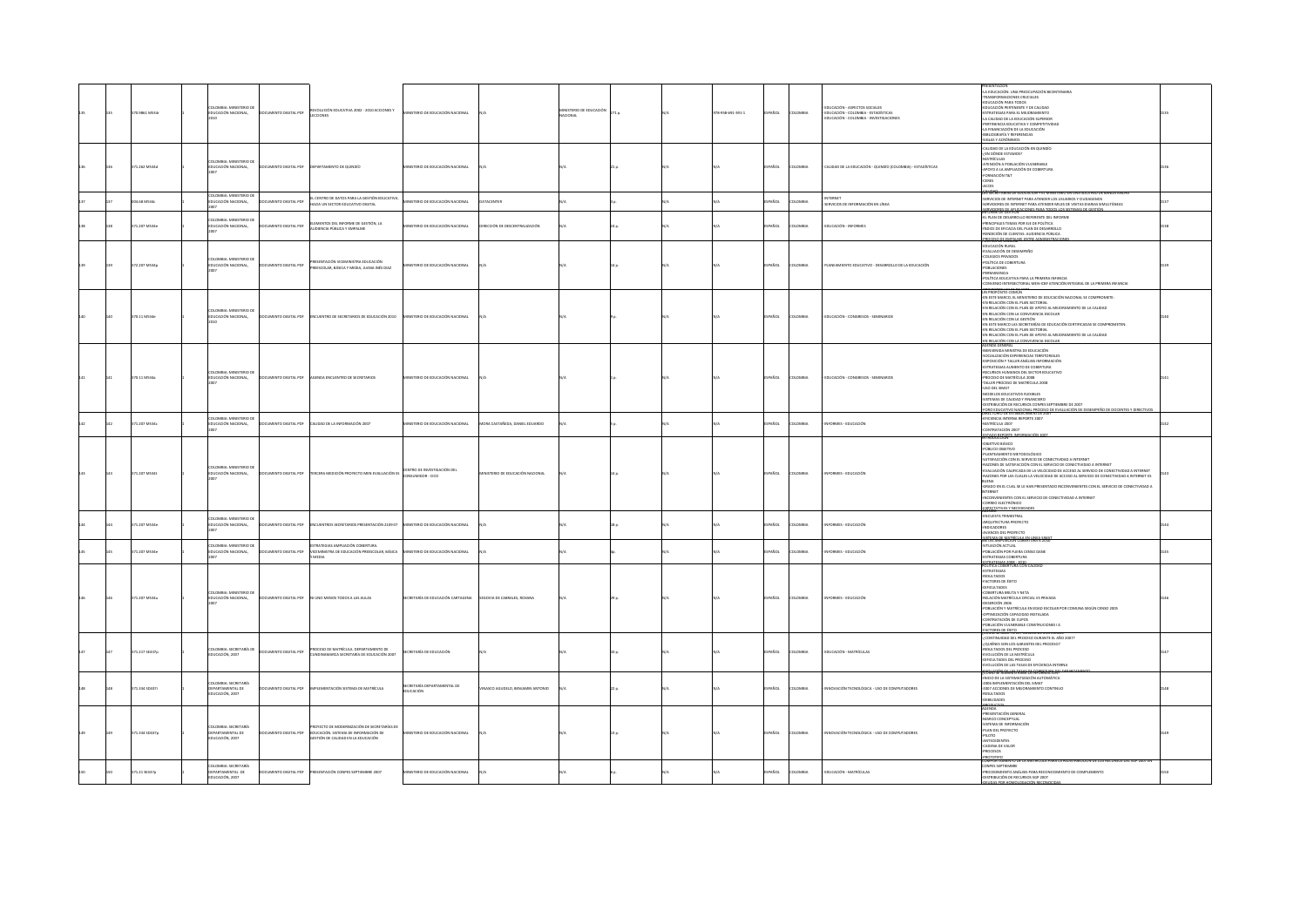|  | 371.144 MS34e | )<br>LOMBIA: MINISTERIO DE<br>JUCACIÓN NACIONAL,      | MENTO DIGITAL PDF    | LA EVALUACIÓN ANUAL DE DESEMPEÑO DE<br>DOCENTES Y DIRECTIVOS EN EL MARCO DE LA<br>POLÍTICA DE CALIDAD DE LA EDUCACIÓN | TERIO DE EDUCACIÓN NACIONAL             |  |  | AÑOL  |                | VALUACIÓN DOCENTE - CALIDAD DE LA EDUCACIÓN   | DOOS NOS TENEMOS QUE EVALUAR<br>COMPETENCIAS OBJETO DE EVALUACIÓN<br><b>FUNCIONALES</b><br>COMPORTAMENTALES<br>-LOMPUNIMMENTALES<br>-COMPETENCIAS FUNCIONALES EN EL ÁREA DE GESTIÓN PARA DOCENTES Y DIRECTIVOS DOCENTES<br>-ESOALA<br>-RESULTADO GRÁFICO DE EVALUACIÓN ANUAL POR COMPETENCIAS<br>-PROCESO DE LA EVALUACIÓN ANUAL DE DESEMPEÑO<br>-PERÍODO DE EVALUACIÓN<br>FASES DE LA EVALUACIÓN ANUAL DE DESEMPEÑO<br><b>FSPONSABLES LOCALES</b><br><b>ISOS DE LOS RESULTADOS</b><br>REQUERIMIENTOS DE INFRAESTRUCTURA EN LA AMPLIACIÓN DE                                                                                                                                                                                                                    |  |
|--|---------------|-------------------------------------------------------|----------------------|-----------------------------------------------------------------------------------------------------------------------|-----------------------------------------|--|--|-------|----------------|-----------------------------------------------|-----------------------------------------------------------------------------------------------------------------------------------------------------------------------------------------------------------------------------------------------------------------------------------------------------------------------------------------------------------------------------------------------------------------------------------------------------------------------------------------------------------------------------------------------------------------------------------------------------------------------------------------------------------------------------------------------------------------------------------------------------------------|--|
|  | 27 MS34       | OMBIA: MINISTERIO DE<br>EDUCACIÓN NACIONAL,           | LUMENTO DIGITAL PDF  | <b>IFRAESTRUCTURA PARA LA COBERTURA EDUCATIVA</b>                                                                     | INSTERIO DE EDUCACIÓN NACIONAL          |  |  | AÑOL  | LOMBIA         | DIFICIOS ESCOLARES                            | MINIGUIG INSIGUI PRIM ULTEIMINIMI INTOLOGICI IN DI CHI INVESTIGETUR<br>-DEPARTAMENTO - MATRICULA POR GRADO Y ZONA 2007<br>-MUNICIPIO - MATRICULA POR GRADO Y ZONA 2007<br>-GENERACIÓN DE OFERTA NUEVA PARA POBLACIÓN POR FUERA DEL SIST<br>CUPOS NUEVOS GENERADOS POR INFRAESTRUCTURA A TENER EN CUENTA EN LA PROYECCCIÓN 2018<br>ASPECTOS A TENER EN CUENTA EN LA EJECUCIÓN DE OBRAS PARA GARANTIZAR LA ADECUADA<br>ASPECTION TERRE EN CUENTR EN LA ELECUCIÓN DE OBRAS PRINCIPAIRES<br>RESTACIÓN DEL SERVICIO EDUCATIVO<br>LEY 21 DE 1982 PROYECTOS COFINANCIADOS 2003 - 2006<br>LEY 21 DE 1982 PRINCIPALES DEMORAS EN LA EJECUCIÓN DE PROYECTOS<br>ONSTRUCCIÓN ESTABLECIMIENTOS EDUCATIVOS PARA CONSECIONAR 2007 - 2010<br>ULUCION DE LA MATRICULA POR SECTOR |  |
|  | 379.86 MS34r  | LOMBIA: MINISTERIO DE<br>UCACIÓN NACIONAL             | MENTO DIGITAL PDF    | LA REVOLUCIÓN EDUCATIVA. RESULTADOS DE<br>COBERTURA 2002 - 2007                                                       | STERIO DE EDUCACIÓN NACIONAL            |  |  | AÑOL  |                | <b>2011 FLORIDATIVA - COLOMBIA</b>            | EVOLUCIÓN DE LA MATRÍCULA POR GRADO<br>EVOLUCIÓN DE LA MATRÍCULA POR GRADO<br>MATRÍCULA POR ZONA Y GRADO - 2007<br>EVOLUCIÓN DE LA MATRÍCULA TOTAL POR EDAD<br>EVOLUCIÓN DE LA MATRÍCULA POR CICLOS Y OTROS<br>ANTRÍCULA POR ZONA, CICLOS Y OTROS<br>SISTENCIA (DATOS CENSO 2005<br>-MATRÍCULA TOTAL POR GRADO, POBLACIÓN AFRODESCENDIENTE<br>-POBLACIÓN AFRO - BASE DANE<br>POBLACIÓN INDÍGENA - BASE DANE<br>ANALFABETISMO CON CENSO<br><u>ICEES EVOLUCIÓN MATEMÁTICAS 2002 - 2006.</u><br>ICEES EVOLUCIÓN MATEMÁTICAS 2002 - 2006.<br>A META: DISMINUIR DESERCIÓN ESCOLAR DE BÁSICA Y MEDIA DEL 5.8% AL 5%.                                                                                                                                                  |  |
|  | 71.2913 M534  | .<br>COLOMBIA: MINISTERIO DE<br>EDUCACIÓN NACIONAL,   | UMENTO DIGITAL PDF   | EAMIENTOS PARA DEFINIR ACCIONES EN<br>RMANENCIA                                                                       | STERIO DE EDUCACIÓN NACIONAL            |  |  | vior  |                | DESERCIÓN ESCOLAR                             | ALGUNAS EXPLICACIONES<br><b>FLORIETIVO</b><br>ACCIONES PARA MEJORAR LA PERMANENCIA<br>-EL RETO<br>-IDENTIFICAR POBLACIÓN DESERTORA Y EN RIESGO DE DESERCIÓN<br>-DEFINIR ESTRATEGIAS DE OFERTA<br>-MODELOS PEDAGÓGICOS FLEXIBLES<br><b>DEFINIR ESTRATEGIAS DE DEMANDA</b><br>DEFINIR ESTRATEGIAS DE<br>ALIMENTACIÓN ESCOLAR<br>TRANSPORTE ESCOLAR                                                                                                                                                                                                                                                                                                                                                                                                                |  |
|  | 371.21 M534m  | LOMBIA: MINISTERIO DE<br>EDUCACIÓN NACIONAL           | TUMENTO DIGITAL PDF  | MODELO DE GESTIÓN DE COBERTURA                                                                                        | <b>USTERIO DE EDUCACIÓN NACIONAL</b>    |  |  | PAÑOL | <b>AISMOJC</b> | FOUCACIÓN - MATRÍCULAS                        | <b>TOTAL RECURSOS INVER</b><br>TEMAS A TRATAR<br>EL PROCESO DE MATRÍCULA - ETAPAS - ESTADO<br>ROYECCIÓN DE CUPOS<br>-FROTECCION<br>-TALLER<br>-DEFINICIÓN<br>VENTAIAS<br>-PROCESO DE MATRÍCULA - ROLES<br>-DEFINICIÓN ETAPAS<br>-DEFINICION ETAPAS<br>-REPORTE PRODUCTOS 2008<br>-ARTICULACIÓN DEL MODELO<br>N FI SMAT<br>OFERTA Y DEMANDA<br>PROYECTAR COPUS<br>COMPONENTES CUPO<br>SPECTOS BÁSICOS PARA LA ELABORACIÓN DE UNA PROYECCIÓN DE CUPOS<br>ANÁLISIS DE LA INFORMACIÓN GENERADA A TRAVÉS DE LA PROVECCIÓN DE CI                                                                                                                                                                                                                                      |  |
|  | 351.1 M534r   | .<br>COLOMBIA: MINISTERIO DE<br>EDUCACIÓN NACIONAL,   | UMENTO DIGITAL PDF   | RECURSOS HUMANOS PARA LA COBERTURA<br>EDUCATIVA                                                                       | STERIO DE EDUCACIÓN NACIONAL            |  |  | AÑOL  |                | RECURSOS HUMANOS - EDUCACIÓN - MATRICULAS     | ALIMAN VAS BASIKALS PARA LA ADMINISTRACION <mark>DE RECURSUS HUMANIOS"<br/>AUSTITUCION DE MATRICULA OFICIAL ATENDIDA CON DOCENTES POR CONTRATACION DE LA<br/>IESTACION</mark><br>-RECURSO HUMANO DENTRO DE LA PROYECCION DE LA OFERTA EN 2008<br>-NUEVOS ELEMENTOS PARA LA GESTION DE RECURSO HUMANOS<br>ESTRUCTURA ORGANIZACIONAL                                                                                                                                                                                                                                                                                                                                                                                                                              |  |
|  | 71.2913 M534t | OMBIA: MINISTERIO DE<br><b><i>CACIÓN NACIONAL</i></b> | ENTO DIGITAL PDF     | <b>ULFR DESERCIÓN</b>                                                                                                 | <b>STERIO DE EDUCACIÓN NACIONAL</b>     |  |  | AÑOL  |                | DESERCIÓN ESCOLAR                             | <b>EN COBERTURA</b><br>-NI UNO MENOS<br>ANÁLISIS DE CASO: REPITENCIA Y DESERCIÓN INTRANUAL<br>"HIMILIS DE CASO: REPITENCIA Y DESERCIÓN INTRANUAL POR GRADOS<br>-ANÁLISIS DE CASO: REPITENCIA Y DESERCIÓN INTRANUAL POR GRADOS<br>-ANÁLISIS DE CASO: DESERCIÓN INTERANUAL POR GRADOS<br>-ANÁLISIS DE CASO: ¿CUÁL SERÍA LA MATRÍCULA CON EFICIENCIA?<br>ANÁLISIS DE CASO: CUANTIFICACIÓN DE LA DESERCIÓN                                                                                                                                                                                                                                                                                                                                                          |  |
|  | 370.11 M534m  | LOMBIA: MINISTERIO DE<br>EDUCACIÓN NACIONAL           | CUMENTO DIGITAL PDF  | INISTERIO DE EDUCACIÓN NACIONAL REUNIÓN DE<br>SECRETARIOS DE EDUCACIÓN 14 Y 15 DE DICIEMBRE<br>E 2009 AGENDA          | MINISTERIO DE EDUCACIÓN NACIONAL        |  |  | AÑOL  | <b>JLOMBIA</b> | EDUCACIÓN - CONGRESOS - SEMINARIOS            | insi Himilion<br>-Organización de la Gestión del recurso Humano<br>-Intervención de la ministra<br>-Organización de la Gestión del recurso Humano<br>ORGANIZACIÓN DE LA GESTIÓN DE COBERTURA<br>CONEXIÓN TOTAL - RED EDUCATIVA NACIONAL<br>PRUEBAS SABER (ICFES)<br>TIPOLOGÍAS - VICEMINISTRA<br>NERRE<br>ORTALECIMIENTO DE LA INSTIT                                                                                                                                                                                                                                                                                                                                                                                                                           |  |
|  | 71.207 MS34b  | N OMRIA: MINISTERIO DE<br>EDUCACIÓN NACIONAL,         | O DIGITAL PDF        | ALANCE 2009 Y RETOS 2010, CINCO ACCIONES QUE<br>ESTÁN TRANSFORM<br>ANDO LA EDUCACIÓN EN<br>LOMBIA                     | ERIO DE EDUCACIÓN NACIONA               |  |  | ιÑΟι. |                | <b>IALANCES - EDUCACIÓN - INFORMES</b>        | EFICIENCIA DEL SECTOR<br>CONCURSO Y EVALUACIONES<br>EVALUACIÓN DEL PERÍODO DE PRUEBA<br>-EVALUALION DEL PENGDO DE<br>-PUNTAJE PROMEDIO<br>-EVALUACIÓN DEL DESEMPEÑO<br>EVALORICON DE DEJENIFENCI<br>PRESTACIONES ECONÓMICAS Y SEGURIDAD SOCIAL INTEGRAL EB 2009<br>DISTRIBUCIÓN POR NIVEL JERÁRQUICO ASISTENCIAL<br>SALARIO DE ADMINISTRATIVOS PROMEDIO Y MÁXIMO POR CARGO FUNCIONAL<br>CONCEPTOS DE DEUDAS<br>.<br>FUDAS LARORALES RESPONSARILIDADES POR NIVEL<br>-RESUMEN DEUDAS<br>TALLERES DE ENCUENTRO CON RECTOR                                                                                                                                                                                                                                          |  |
|  | 371.207 MS34i | LOMBIA: MINISTERIO DE<br>EDUCACIÓN NACIONAL,          |                      | OCUMENTO DIGITAL PDF INFORME SOBRE TALLERES DE ENCUENTRO CON                                                          | NISTERIO DE EDUCACIÓN NACIONAL          |  |  | AÑOL  | OLOMBIA        | INFORMES - EDUCACIÓN - CONGRESOS - SEMINARIOS | IALIZANO SE DIVLODI INDI LON RELIURES<br>-COMENINO<br>-PARAMENTIS<br>-PARA FORTALECER LAS COMPETENCIAS PARA EL DESARROLLO DE SU ACTIVIDAD DIRECTIVA<br>-GRUPOS PROYECTADOS PARA EJECUCIÓN DE TALLERES<br>SBUO RON-<br>CÓMO?<br>RESULTADOS<br>------------<br>-iabilidades<br>Experiencias significativas<br>RAMIENTAS METODOLÓGICAS<br>HERRAMIENTAS CONCEPTUALES PUESTAS EN ACCIÓ                                                                                                                                                                                                                                                                                                                                                                               |  |
|  | 371.207 MS34r | OMBIA: MINISTERIO DE<br>UCACIÓN NACIONAL,             | MENTO DIGITAL PDF    | REUNIÓN DE SECRETARIOS DE EDUCACIÓN.<br>ENTIDADES TERRITORIALES CERTIFICADAS                                          | STERIO DE EDUCACIÓN NACIONAL            |  |  | AÑOL  | LOMBIA         | INFORMES - EDUCACIÓN - CONGRESOS - SEMINARIOS | EMAS<br>CONCURSO CARRERA DOCENTE - CONVOCATORIAS 056 A 122 DE 2009<br>ONCURSO DE ORIENTADORES 2010<br>-CAMILINISU DE AMERINANAMES ADU<br>-PRUEBAS DE APTITUDES Y COMPETENCIAS Y PSICOTÉCNICA: ICFES<br>-NITECEDENTES Y ENTREVISTOS<br>-VEBIFICACIÓN DE REQUISITOS<br>-VALORACIÓN DE RATECEDENTES<br>ENTREVISTAS<br><b>USTADO DE ELEGIBLES</b><br>NSOLIDACIÓN DE LA OPE                                                                                                                                                                                                                                                                                                                                                                                          |  |
|  | 371.144 MS34e | OLOMBIA: MINISTERIO DE<br>EDUCACIÓN NACIONAL,         | OCUMENTO DIGITAL PDF | EVALUACIÓN DE COMPETENCIAS 2010 REUBICACIÓN<br>SALARIAL O ASCENSO                                                     | <b>IINISTERIO DE EDUCACIÓN NACIONAL</b> |  |  | AÑOL  | OLOMBIA        | EVALUACIÓN DOCENTE - CALIDAD DE LA EDUCACIÓN  | -FORTALECIMIENTO DE LA INSTITUCIÓN EDUCATIVA<br>ELEMENTOS PARA PROPICIAR LA CALIDAD<br>-ELEMENTIUS PANA MODERNES<br>-EVALUACIÓN PARA DOCENTES<br>-EVALUACIÓN DE COMPETENCIAS<br>-ASCENSO O REUBICACIÓN DE NIVEL SALARIAL<br>-ESCALAFÓN DOCENTE<br>ESCALA SALARIAL<br>ETAPAS DEL PROCESO<br>ONVOCATORIA<br>-LONVOLATIONIA<br>-LA CONVOCATORIA DEBERÁ CONTENER POR LO MENOS LOS SIGUIENTES ASPECTOS<br>-DIVLIGACIÓN EN EL PROCESO<br>-PRUEBAS<br>-RESULTADOS                                                                                                                                                                                                                                                                                                      |  |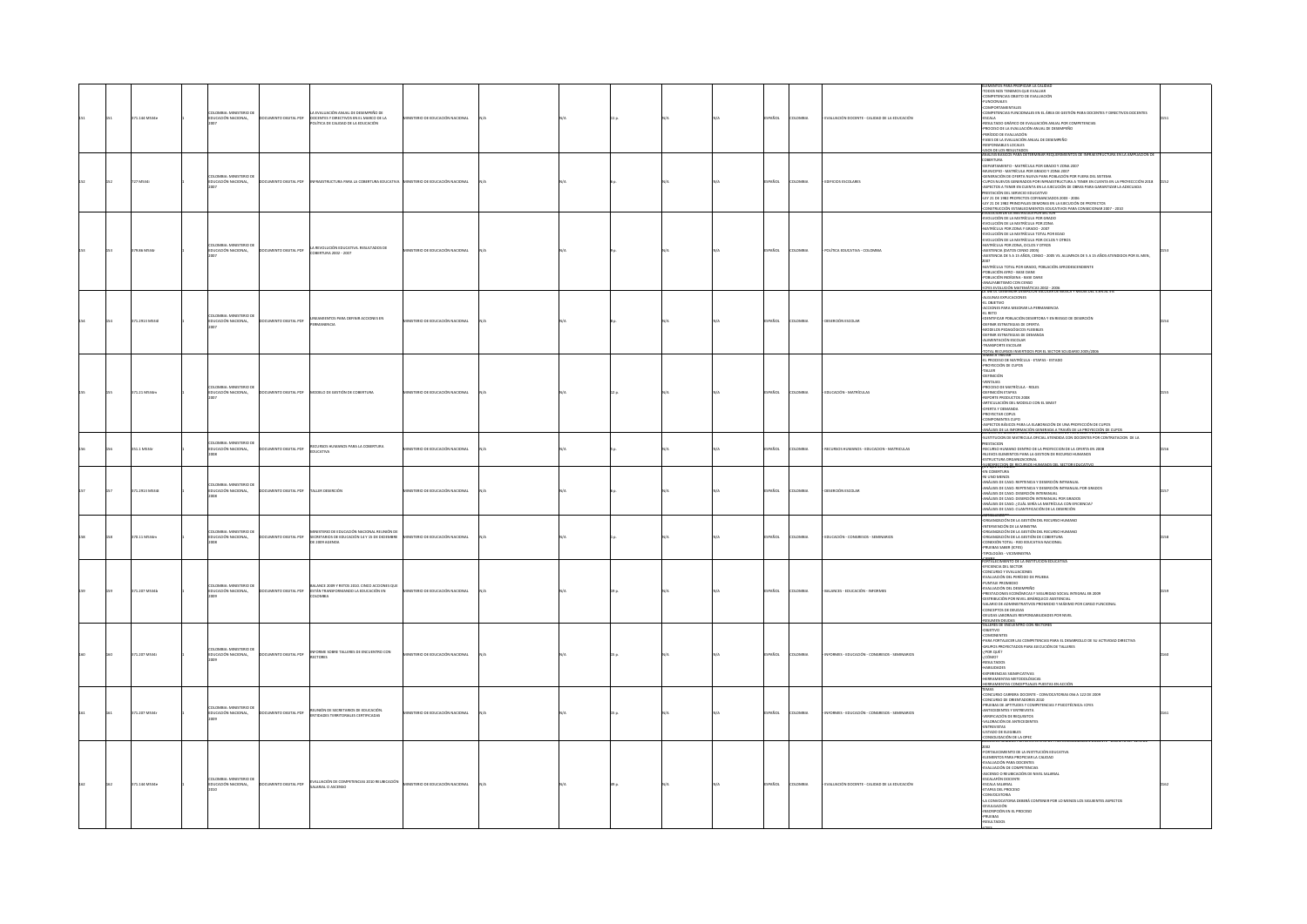|     | 2.207 MS34    | LOMBIA: MINISTERIO DE<br>UCACIÓN NACIONAL,          | ENTO DIGITAL PDF      | .<br>CINCO ACCIONES QUE ESTÁN TRANSFORMANDO LA<br>EDUCACIÓN EN COLOMBIA       | NISTERIO DE EDUCACIÓN NACIONAL       |  |  | AÑOL          |         | ESARROLLO DE LA EDUCACIÓN                             | EDUCACION DUKANTE TODA LA VIDA<br>EDUCACIÓN PARA LA INNOVACIÓN, LA COMPETITIVIDAD Y LA PAZ<br>-<br>FORTALECIMIENTO DE LA INSTITUCIÓN EDUCATIVA<br>MODERNIZACIÓN PERMANENTE DEL SECTOR<br>GESTIÓN PARTICIPATIVA                                                                                                                                                                                                                                                                                                                                                                                                                                                                                    |  |
|-----|---------------|-----------------------------------------------------|-----------------------|-------------------------------------------------------------------------------|--------------------------------------|--|--|---------------|---------|-------------------------------------------------------|---------------------------------------------------------------------------------------------------------------------------------------------------------------------------------------------------------------------------------------------------------------------------------------------------------------------------------------------------------------------------------------------------------------------------------------------------------------------------------------------------------------------------------------------------------------------------------------------------------------------------------------------------------------------------------------------------|--|
|     | 371.21 M534d  | .<br>COLOMBIA: MINISTERIO DE<br>EDUCACIÓN NACIONAL, | OCUMENTO DIGITAL PDF  | IRECCIÓN DE COBERTURA Y EQUIDAD. TALLER DE<br>SECRETARIOS DE EDUCACIÓN        | INSTERIO DE EDUCACIÓN NACIONAL       |  |  | PAÑOL         | OMBIA   | MATRÍCULAS - DESERCIÓN ESCOLAR - EDUCACIÓN DE ADULTOS | EVOLUCIÓN DE LA POBLACIÓN ATENDIDA 2002 - 2009<br>-EVOLUCION ATENDIDA EN 2009<br>-POBLACIÓN ATENDIDA EN 2009<br>-POBLACIÓN ATENDIDA 2009 POR TIPO DE POBLACIÓN<br>-POBLACIÓN ATENDIDA EN TRANSICIÓN EN 2009<br>POR ACIÓN ATENDIDA EN PRIMARIA EN 2009.<br>-POBLACIÓN ATENDIDA EN PRIMARIA EN 2009<br>-POBLACIÓN ATENDIDA EN SECUNDARIA EN 2009<br>-POBLACIÓN ATENDIDA Y MEDIA EN 2009<br>-EXTRAEDAD<br>TASA EXTRAEDAD 2009<br>-EXTRAEDAD SEGÚN MATRÍCULA TOTAL<br>-ENTINADRO ANDUN MINIMUM I UTAL<br>-EXTRAEDAD POR ZONA 2009<br>-ENTIDADES TERRITORIALES CON TASA DE EXTRAEDAD SUPERIOR AL 13% EN 2009<br>-MATRÍCULA POR CICLOS DE ADULTOS<br>ANÁUSIS DE CASO<br>UNUD ALUDNES QUE TRANSFURMAN LA |  |
|     | 23 MS34       | COLOMBIA: MINISTERIO DE<br>CACIÓN NACIONAL,         | ENTO DIGITAL PDF      | PLEMENTACIÓN DE LA JORNADA ESCOLAR<br><b>TENDIDA</b>                          | STERIO DE EDUCACIÓN NACIONAL         |  |  | PAÑOL         |         | RNADA ESCOLAR                                         | -OBJETIVO<br>-PROPUESTA DE IMPLEMENTACIÓN DE LA JORNADA ESCOLAR EXTENDIDA<br>-EXPERIENCIAS                                                                                                                                                                                                                                                                                                                                                                                                                                                                                                                                                                                                        |  |
|     | 79.158 MS34d  | <b>OLOMBIA: MINISTERIO DE</b><br>UCACIÓN NACIONAL,  | UMENTO DIGITAL PDF    | <b>ISTRIBUCIÓN DE RECURSOS DEL SGP TIPOLOGÍAS</b>                             | STERIO DE EDUCACIÓN NACIONAL         |  |  | PAÑOL         |         | EDUCACIÓN - LEGISLACIÓN                               | MANEIO DEL TIEMPO ESCOLAR<br>-SGP - RECURSOS DISPONIBLES 2010<br>-307 - INCONSOLIDATION INTERNATIONAL AND INCREMENTO REAL INCLUIDO EN TIPOLOGÍA<br>-INCREMENTO REAL INCLUIDO EN TIPOLOGÍA<br>-USO INCREMENTO REAL - OTROS CONCEPTOS<br>-GRUPOS DE ENTIDADES POR DISPERSIÓN                                                                                                                                                                                                                                                                                                                                                                                                                        |  |
|     | 372.207 MS34e | .<br>COLOMBIA: MINISTERIO DE<br>EDUCACIÓN NACIONAL, | TRA JATIDO OTMENCI    | ESTRATEGIA DE ACOMPAÑAMIENTO INTEGRAL A<br>ESTABLECIMIENTOS EDUCATIVOS - AIEE | <b>NSTERIO DE EDUCACIÓN NACIONAL</b> |  |  | PAÑOL         | LOMBIA  | LANEAMIENTO EDUCATIVO - DESARROLLO DE LA EDUCACIÓN    | LA POLÍTICA<br>-OBJETIVOS ESTRATÉGICOS<br>-PROYECTOS ESTRATÉGICOS<br>-FORTALECIMIENTO DE LA INSTITUCIÓN EDUCATIVA: SUS SECTORES<br>FSTRATEGIA DE ACOMPAÑAMIENTO INTEGRAL A ESTARI ECIMIENTOS EDUCATIVOS , AIEE<br>-ESTINTEGIA DE ALUMIPAI<br>-MOMENTOS DE AIEE<br>-CRITERIOS DE SELECCIÓN<br>-REGIONALIZACIÓN<br>-COMPONENTES DE AIEE<br>-DESARROLLO DE COMPETENCIAS DE LOS ESTUDIANTES<br>-<br>-DESARROLLO DE COMPETENCIAS DE LOS EDUCADORES<br>-PLAN NACIONAL DE FORMACIÓN<br>-MOMENTOS DEL PLAN                                                                                                                                                                                                |  |
|     | 370 MS34e     | LOMBIA: MINISTERIO DE<br>EDUCACIÓN NACIONAL,        | DOCUMENTO DIGITAL PPT | ESTRUCTURA DEL MINISTERIO                                                     | INSTERIO DE EDUCACIÓN NACIONAL       |  |  | SPAÑOL        | OLOMBIA | EDUCACIÓN - SECTOR EDUCATIVO - ORGANIZACIÓN           | MODELO DE INTEGRACIÓN INSTITUCIONAL<br>MISIÓN<br>-MISION<br>-VISIÓN<br>-VALORES ÉTICOS<br>-CLIENTES<br>-OBJETIVOS Y ESTRATEGIAS DEL PLAN SECTORIAL<br>encrsos.<br>SISTEMA DE GESTIÓN                                                                                                                                                                                                                                                                                                                                                                                                                                                                                                              |  |
|     | 372.207 MS34p | <b>DMBIA: MINISTERIO DE</b><br>UCACIÓN NACIONAL,    | DOCUMENTO DIGITAL PPT | PLAN ESTRATÉGICO DEL SECTOR EDUCATIVO 2011-                                   | NISTERIO DE EDUCACIÓN NACIONAL       |  |  | PAÑOL         | LOMBIA  | LANEAMIENTO EDUCATIVO - DESARROLLO DE LA EDUCACIÓN    | <b>FLAN NACIONAL DE DESARROLLO 2010 - 2014</b><br>FORMACIÓN DE CAPITAL HUMANO<br>-OBJETIVOS Y ESTRATEGIAS DE PLAN SECTORIAL<br>PRIMERA INFANCIA<br>-MEJORAR LA CALIDAD EN LA EDUCACIÓN EN TODOS LOS NIVELES<br>-PREESCOLAR, BÁSICA Y MEDIA<br><b>EDUCACIÓN SUPERIOR</b><br>-FORMACIÓN PARA EL TRABAJO<br>NNOVACIÓN Y PERTINENCIA<br>MODELO DE GESTIÓN                                                                                                                                                                                                                                                                                                                                             |  |
|     | 379.158 MS34c | LOMBIA: MINISTERIO DE<br>UCACIÓN NACIONAL,          | UMENTO DIGITAL PPT    | INCERTACIÓN CON ORGANIZACIONES SINDICALES                                     | INSTERIO DE EDUCACIÓN NACIONAL       |  |  | SPAÑOL        | OMBIA   | EDUCACIÓN - LEGISLACIÓN                               | TEMAS EXCLUIDOS DE LA CONCERTACIÓN<br>-REQUISITOS DE LA CONCERTACIÓN<br>-TRÁMITE<br>-ANTECEDENTES                                                                                                                                                                                                                                                                                                                                                                                                                                                                                                                                                                                                 |  |
|     | 379.11 M534m  | .<br>COLOMBIA: MINISTERIO DE<br>EDUCACIÓN NACIONAL, | DOCUMENTO DIGITAL PPT | METODOLOGÍAS, ASIGNACIÓN Y USOS DE LOS<br>ECURSOS DEL SGP - VIGENCIA 2011     | INSTERIO DE EDUCACIÓN NACIONAL       |  |  | PAÑOL         | OLOMBIA | INANCIAMIENTO DE LA EDUCACIÓN                         | .<br>.CONCERTACIÓN 2011<br>.<br>-¿CÓMO SE VEÍA CONSTRUYENDO LA TIPOLOGÍA?<br>- CUÁL ES EL PROBLEMA?<br>-LA METODOLOGÍA QUE SE VENÍA UTILIZANDO TENÍA SERIOS PROBLEMAS TÉCNICOS<br>-DI METODOLOGÍA<br>-METODOLOGÍA<br>-CÁLCULO DE UN ÍNDICE SINTÉTICO PARA CADA DIMENSIÓN<br>-AGRUPACIÓN DE ETC CON CONDICIONES SIMILARES<br>LAS BONDADES DE LA NUEVA METODOLOGÍA<br><b>PERITADOS</b><br>MATRÍCULA DE ASIGNACIÓN 2011                                                                                                                                                                                                                                                                              |  |
| 172 | 379.2 MS34p   | OMBIA: MINISTERIO DE<br>EDUCACIÓN NACIONAL,         | DOCUMENTO DIGITAL PPT | POLÍTICA DE FORTALECIMIENTO A LA GESTIÓN<br>RRITORIAL                         | NISTERIO DE EDUCACIÓN NACIONAL       |  |  | SPAÑOL        | LOMBIA  | OLÍTICA EDUCATIVA                                     | -TIPOLOGÍAS DE ASIGNACIÓN 2010<br>LA DIRECCIÓN DE FORTALECIMIENTO DENTRO DEL VPBM<br>-LA DIRECCIÓN DE FORTALECIMIENTO DENTRO DEL PLAN SECTORIAL 2011 - 2014<br>-OBJETIVO SECTORIAL<br>-ENFASIS DE POLÍTICA<br>-ACCIONES ESTRATÉGICAS<br>-SUBDIRECCIÓN DE RECURSOS HUMANOS DEL SECTOR<br>-SUBDIRECCIÓN DE FORTALECIMIENTO INSTITUCIONAL<br>-SUBDIRECCIÓN DE MONITOREO Y CONTROL<br>SEGUINIENTO A RECURSOS<br><b>FOURNENTO FINANCIFRO</b><br>-COUL A CUMBO SE DEBE REPORTAR?                                                                                                                                                                                                                        |  |
| 173 | 371.21 M534s  | MBIA: MINISTERIO DE<br>EDUCACIÓN NACIONAL,          | DOCUMENTO DIGITAL PPT | UBDIRECCIÓN DE ACCESO                                                         | INSTERIO DE EDUCACIÓN NACIONAL       |  |  | JORAS !       | OLOMBIA | MATRÍCULAS                                            | -<br>Seguimiento a recursos humanos<br>Proceso de Gestión de Cobertura<br>-Contratación del Servicio Educativo<br>-INFRAESTRUCTURA ESCOLAR<br>EDUCACIÓN DE ADULTOS<br>RESPONSABILIDADES DEL PROCESO DE COBERTURA<br>-RESPONSIBILINAIS DEL PROCESO DE COBERTORA<br>-(CÓMO SE LOGRA?)<br>-OFERTAS Y DEMANDA DE LA EDUCACIÓN<br>-EL PROCESO DE MATRÍCULA - ETAPAS FECHAS ESTABLECIDAS<br>ANÁLISIS DE INFORMACIÓN<br><b>JROCESO DE MATRÍCULAS</b><br>OBJETIVO DE LA CONTRATACIÓN DEL SERVICIO EDUCATIVO<br>MARCO NORMATIVO<br>MODALIDADES DE CONTRATACIÓN<br><b>JOUE SE CONTRATA?</b>                                                                                                                 |  |
|     | 371.334 MS34p | MBIA: MINISTERIO DE<br>EDUCACIÓN NACIONAL,          | DOCUMENTO DIGITAL PPT | ROGRAMA CONEXIÓN TOTAL                                                        | INSTERIO DE EDUCACIÓN NACIONAL       |  |  | JORAS !       | LOMBIA  | ACCESO A INTERNET                                     | ANTECEDENTES<br>-RESULTADOS 2010<br>MODELO DE EJECUCIÓN 2010<br>-EJECUCIÓN REALIZADA A TRAVÉS DEL ENCARGO FIDUCIARIO<br>MODELO 2011<br>-SIMAT - MITIGACIÓN DE PROBLEMAS<br>PROCESOS CONTRATADOS POR LAS ENTIDADES TERRITORIALES<br>ABOWE CREW TELLO DANA LA DINAMINA INFANCIA FALFICK                                                                                                                                                                                                                                                                                                                                                                                                             |  |
|     | 70.712 MS34p  | COLOMBIA: MINISTERIO DE<br>UCACIÓN NACIONAL,        | UMENTO DIGITAL PPT    | IOGRAMA INTEGRAL DE ATENCIÓN A LA PRIMERA<br>FANCIA                           | <b>NSTERIO DE EDUCACIÓN NACIONAL</b> |  |  | JORAS         | OMBIA   | <b>PRIMERA INFANCIA - ATENCIÓN DE LA NIÑEZ</b>        | STRATEGIAS DE ACCESO Y CALIDAD (PAIPI 2010 MEN)<br>INVERSIÓN<br>-BALANCE ADMINISTRATIVO Y FINANCIERO FONDO MEN-ICETEX 2010<br><b>EPISIDERAGIONES IMPORTANTES</b>                                                                                                                                                                                                                                                                                                                                                                                                                                                                                                                                  |  |
|     | 331.1 MS34a   | OMBIA: MINISTERIO DE<br>EDUCACIÓN NACIONAL,         | DOCUMENTO DIGITAL PPT | ANÁLISIS DE EFICIENCIA EN LA APLICACIÓN DE<br>CURSOS HUMANOS Y FINANCIEROS    | NISTERIO DE EDUCACIÓN NACIONAL       |  |  | <b>SPAÑOL</b> | LOMBIA  | RECURSOS HUMANOS<br>RECURSOS FINANCIEROS              | ANÁLISIS DE FROENCIA DEL RECURSO HUMANO<br>-MARIJOS DE ETICIENCIA DEL RECORSO MOMANO<br>-INEFICIENCIA EN USO DE RECURSO HUMANO<br>-RECURSOS DISPONIBLES PARA NÓMINA ANÁLISIS PARA DEFINIR NECESIDADES DE PARTIDAS<br>COMPLEMENTARIAS<br>-ESCENARIOS DE AJUSTES REQUERIDOS EN LOS COSTOS<br>CONTRATACIÓN DEL SERVICIO EDUCATIVO<br>ANÁLISIS DE LA CONTRATACIÓN DEL SERVICIO EDUCATIVO<br>RESERVAS EN EL BROCECO DE CONT                                                                                                                                                                                                                                                                            |  |
|     | 371.21 M534d  | LOMBIA: MINISTERIO DE<br>EDUCACIÓN NACIONAL,        | T91 JATI200 OTM3MUDDD | DIRECCIÓN DE COBERTURA Y EQUIDAD                                              | NISTERIO DE EDUCACIÓN NACIONAL       |  |  | SPAÑOL        | OLOMBIA | MATRÍCULAS - EDUCACIÓN                                | -NOMBRE PROYECTO ESTRATÉGICO<br>"HAMINIM" / MONEL VIOLININGUIDO<br>- CRISTINYO PROYECTO ESTRATÉGICO<br>- SER COHERENTES CON LA POLÍTICA DE CIERRE DE BRECHAS ENTRE REGIONES Y ZONAS<br>- PROGRAMAS DE APOYO ECONÓMICO Y COMPLEMENTARIOS A LA CANASTA EDUCATIVA<br>- AFECTA<br>FORTALFORD A OFFRTA<br>-FURTHLECER LA OFERTA<br>-PERTINENCIA<br>-CONVIVENCIA ESCOLAR<br>-TRAYECTORIA PREVIA<br>MOVILIZACIÓN                                                                                                                                                                                                                                                                                         |  |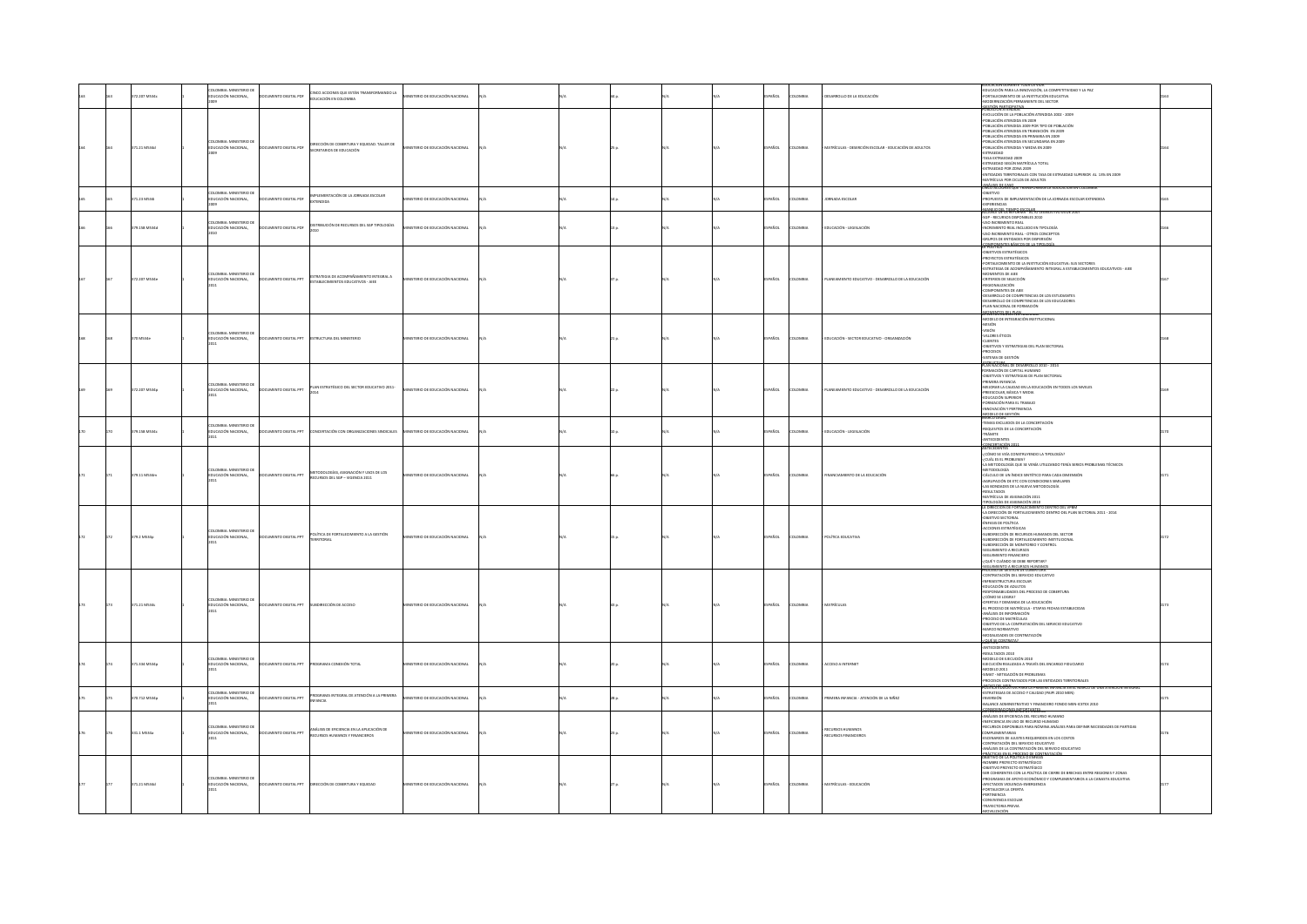|  | 1.1 MS34g      | OMRIA: MINISTERIO D<br>EDUCACIÓN NACIONAL,          | MENTO DIGITAL PPT           | <b>STIÓN DE RECURSOS HUMANOS EN EL SECTOR</b><br>SESTION DE RECONSOS HUMANOS EN EL SECTOR<br>EDUCATIVO OFICIAL: ENCUENTRO NACIONAL DE<br>SECRETARIOS DE EDUCACIÓN | TERIO DE EDUCACIÓN NACIONA            |                                       |  |  | AÑO          |                | <b>CURSOS HUMANO</b>                                                | EDUCATIVO EN 2011<br>PROYECTO DE FORTALECIMIENTO DE LA GESTIÓN DE LAS SECRETARÍAS DE EDUCACIÓN Y SUS<br><b>FSTARLECIMIENTOS EDUCATIVOS</b><br>OPERACIÓN DEL TALLER DE RECURSOS HUMANOS<br>-<br>-ENCUENTROS CON RECTORES<br>-GESTIÓN DE LA JORNADA LABORAL DOCENTE<br><b>OBJETIVOS</b><br>ESTRATEGIA PARA LA GESTIÓN DE LA JORNADA LABORAL DOCENTE                                                                                                                                                                                                                                                                                                                                                                                                                                                                                                                                              |  |
|--|----------------|-----------------------------------------------------|-----------------------------|-------------------------------------------------------------------------------------------------------------------------------------------------------------------|---------------------------------------|---------------------------------------|--|--|--------------|----------------|---------------------------------------------------------------------|------------------------------------------------------------------------------------------------------------------------------------------------------------------------------------------------------------------------------------------------------------------------------------------------------------------------------------------------------------------------------------------------------------------------------------------------------------------------------------------------------------------------------------------------------------------------------------------------------------------------------------------------------------------------------------------------------------------------------------------------------------------------------------------------------------------------------------------------------------------------------------------------|--|
|  | 70.11 M534c    | OLOMBIA: MINISTERIO DE<br>EDUCACIÓN NACIONAL,       | UMENTO DIGITAL PPT          | <b>AISIÓN NACIONAL DEL SERVICIO CIVIL: REUNIÓN</b><br>DE SECRETARIOS DE EDUCACIÓN. ENTIDADES<br>RITORIALES CERTIFICADAS                                           | <b>VISTERIO DE EDUCACIÓN NACIONAL</b> |                                       |  |  | AÑOL         | LOMBIA         | EDUCACIÓN - INFORMES - CONGRESOS - SEMINARIOS                       | <b>NVUCATURAS DOCENTES</b><br>USO DE LISTAS ELEGIBLES<br>INSTRUCTIVO DE AUTORIZACIÓN DE ENCARGOS Y NOMBRAMIENTOS PROVICIONALES<br>REGISTRO PÚBLICO DE CARRERA DOCENTE<br>COMISIONES DE RERSONAL RARA EL MAGISTERIO<br><b>STABILIDAD EN LA CARRERA DOCENTE</b><br>CRMASARUCARI                                                                                                                                                                                                                                                                                                                                                                                                                                                                                                                                                                                                                  |  |
|  | 4 M534p        | COLOMBIA: MINISTERIO DE<br>EDUCACIÓN NACIONAL,      | MENTO DIGITAL PPT           | .<br>PROGRAMA NACIONAL DE ALFABETIZACIÓN Y<br>EDUCACIÓN BÁSICA Y MEDIA PARA IÓVENES Y<br>ULTOS                                                                    | <b>STERIO DE EDUCACIÓN NACIONAL</b>   |                                       |  |  | AÑO          |                | FABETIZACIÓN                                                        | LOGROS<br><b>REFCHAS</b><br>-BRECHACIÓN BÁSICA Y MEDIA<br>-EDICACIÓN BÁSICA Y MEDIA<br>-ANTECEDENTES DEL PROGRAMA<br>-ANTECEDENTES DEL PROGRAMA MODELOS IMPLEMENTADOS<br>-IMPLEMENTACIÓN ACTUAL CICLO 1<br>CALIDAD EN LA EDUCACIÓN DE ADULTOS<br><b>CARETHERATO ACTIVAL</b>                                                                                                                                                                                                                                                                                                                                                                                                                                                                                                                                                                                                                    |  |
|  | 79.155 M534e   | OLOMBIA: MINISTERIO DE<br>EDUCACIÓN NACIONAL,       | <b>DCUMENTO DIGITAL PPT</b> | EDUCACIÓN DE CALIDAD EL CAMINO PARA LA<br><b>ROSPERIDAD</b>                                                                                                       | INSTERIO DE EDUCACIÓN NACIONAL        |                                       |  |  | AÑOL         |                | ALIDAD DE LA EDUCACIÓN                                              | OBJETIVOS ESTRATÉGICOS<br>OBJETIVO DE LA DIRECCIÓN DE CALIDAD.<br>-<br>OBJETIVOS Y ESTRATEGIAS<br>- DESARROLLO DE COMPETENCIAS<br>FORTALECIMIENTO DE LA INSTITUCIÓN EDUCATIVA: SUS ACTORES<br>-TIPOS DE ACTIVIDADES<br>PROYECTOS ESTRATÉGICOS<br>ASEGURAMIENTO DE LA CALIDAD EDUCATIVA Y FORTALECIMIENTO DE LA EVALUACIÓN EN LOS<br>NIVELES PREESCOLAR RÁSICA Y MEDIA<br>SISTEMA NACIONAL DE EVALUACIÓN<br>-SISTEMA NACIONAL DE EVALUACION<br>-PRUEBAS SABER 5 Y 9<br>-RESULTADOS DE LAS PRUEBAS SABER 5 Y 9 - 2009<br>PRUEBA SABER 11<br>STRUCTURA DEL EXAMEN DE ESTADO DE LA EDUCACIÓN MEDIA SABER                                                                                                                                                                                                                                                                                           |  |
|  | 72.21 M534a    | OLOMBIA: MINISTERIO DE<br>EDUCACIÓN NACIONAL        | TRA JATIZIO OTMENDO         | ATENCIÓN INTEGRAL A LA PRIMERA INFANCIA -PAIPI-                                                                                                                   | MINISTERIO DE EDUCACIÓN NACIONAL      |                                       |  |  | SPAÑOL       | <b>LOMBIA</b>  | <b>NICACIÓN DE NIÑOS</b><br>UCACIÓN PREESCOLAR                      | POLÍTICA EDUCATIVA PARA LA PRIMERA INFANCIA<br>ESTRATEGIAS DE ACCESO Y CALIDAD<br><b>ESTRATEGIAS TRANSVERSALES</b><br>INVERSIÓN<br>-INVERSION<br>-METAS Y RECURSOS 2011 - 2014<br>-OLA INVERNAL                                                                                                                                                                                                                                                                                                                                                                                                                                                                                                                                                                                                                                                                                                |  |
|  | 1.334 M534i    | DLOMBIA: MINISTERIO DE<br>EDUCACIÓN NACIONAL,       | THE JATIOU DISTRIPT         | DVACIÓN EDUCATIVA CON USO DE NUEVAS<br><b>FECNOLOGÍAS</b>                                                                                                         | <b>USTERIO DE EDUCACIÓN NACIONAL</b>  |                                       |  |  | AÑOL         |                | NOVACIÓN TECNOLÓGICA - USO DE COMPUTADORES                          | TRATEGIA WAGIO<br>DEL PROGRAMA NACIONAL DE USO DE MEDIOS Y TIC AL SISTEMA NACIONAL DE INNOVACIÓN<br>DUCATIVA<br>-DESARROLLO DE LA CAPACIDAD LOCAL, REGIONAL Y NACIONAL PARA CONSOLIDAR EL SISTEMA<br>NACIONAL DE INNOVACIÓN EDUCATIVA                                                                                                                                                                                                                                                                                                                                                                                                                                                                                                                                                                                                                                                          |  |
|  | 8.403801 MS34s | <b>DLOMBIA: MINISTERIO DE</b><br>EDUCACIÓN NACIONAL | CUMENTO DIGITAL PPT         | <b>STEMAS DE INFORMACIÓN</b>                                                                                                                                      | NISTERIO DE EDUCACIÓN NACIONAL        |                                       |  |  | AÑO          | OMRIA          | ISTEMAS DE INFORMACIÓN - ADMINISTRACIÓN DE RECURSOS DE INFORMACIÓN  | .<br>KTICOERLIGA DE TES SISTEMAS DE INFORMA<br>EDUCACIÓN PARA LA PRIMERA INFANCIA<br>COUCHOUN PRINT CHRISTIAN IN MILITARY<br>SISTEMA DE INFORMACIÓN PARA LA PRIMERA INFANCIA - SIPI<br>PROGRAMA DE ATENCIÓN INTEGRAL A LA PRIMERA INFANCIA - PAIPI<br>NIÑOS<br>EDUCACIÓN BÁSICA Y MEDIA<br>-SISTEMA DE INFORMACIÓN NACIONAL PARA LA EDUCACIÓN BÁSICA Y MEDIA - SINEB<br>-DIRECTORIO ÚNICO DE ESTABLECIMIENTOS - DUE<br>-SISTEMA NACIONAL DE INFORMACIÓN DE LA CONTRATACIÓN EDUCATIVA - SISTEMA<br>-SISTEMA INTERACTIVO DE CONSULTA DE INFRAESTRUCTURA EDUCATIVA - SISTED<br>-SISTEMA SEGUIMIENTO A PROYECTOS FINANCIADOS POR LA LEY 21<br>INVERSIÓN DEL SECTOR SOLIDARIO EN LA EDUCACIÓN<br>-SISTEMA DE INFORMACIÓN PROYECTO EDUCACIÓN RURAL SISPER<br>-SISTEMA DE MATRÍCULA ESTUDIANTIL DE EDUCACIÓN BÁSICA Y MEDIA - SIMAT<br>SISTEMA DE INFORMACIÓN DE GESTIÓN DE RECURSOS HUMANOS - HUMANO |  |
|  | 71.623 MS34o   | OLOMBIA: MINISTERIO DE<br>EDUCACIÓN NACIONAL        | T99 IATING OTHERWICK        | OYECTO DE MODERNIZACIÓN DE SECRETARÍAS DE<br>DUCACIÓN                                                                                                             | INISTERIO DE EDUCACIÓN NACIONAL       |                                       |  |  | <b>IORAS</b> | <b>COMBIA</b>  | MODERNIZACIÓN - INNOVACIÓN - PLANTAS FÍSICAS<br>- SECTOR<br>UCATIVO | .<br>EN 2003, COANDO HICLO LE PHOPECTO DE MODERNIZACION, SE I<br>CON LAS SIGUIENTES CONDICIONES<br>LAS ENTIDADES DESARROLLABAN LOS PROCESOS QUE DECÍAN EJECUTAR, SIN QUE EXISTIERA UNA<br>-uas entitunides desimunuament las processos que decinit etecotait, sita que existient atin.<br>ARTICULACIÓN DEL SECTOR<br>-ENLTABA ESTANDARIZACIÓN DE PROCESOS<br>-ENSTÍA UNA INFRAESTRUCTURA TECNOLÓGICA Y SISTEMAS DE INFORMACIÓN DE<br>-LAS PLANTAS ORGANIZACIONALES ERAN INSUFICIENTES Y CON PERFILES INADECUADOS<br>-NO SE CONTABA CON PLANTAS FÍSICAS APROPIADAS<br>ORIETIVO GENERAL<br>MODELO DE TRABAIC<br>-museus de Thouris<br>-COMPONENTE DE PROCESOS<br>-REINGENIERÍA DE PROCESOS<br>-GESTIÓN ESTRATÉGICA DE LA SECRETARÍA DE EDUCACIÓN<br>ESTRUCTURA<br>COMPONENTE DE TECNOLOGÍA<br>COMPONENTE DE GENTE Y CULTURA                                                                      |  |
|  | 0 MS34         | OMRIA: MINISTERIO D<br>UCACIÓN NACIONAL             | MENTO DIGITAL PDF           | ENCUENTRO REGIONAL DE SECRETARIOS DE<br>EDUCACIÓN BUCARAMANGA - OCTUBRE 1 Y 2                                                                                     | STERIO DE EDUCACIÓN NACIONAL          |                                       |  |  | AÑO          |                | <b>UCACIÓN - CONGRESOS - SEMINARIOS</b>                             | <b><i>ERATEGIA DE GEROBIACIÓN</i></b><br>PRESENTACIÓN DE LOS PARTICIPANTES<br>ESTILOS DE LIDERAZGO<br>-ENTIUS DE UNERWOOD<br>-APLICACIÓN DEL DISC<br>-RETROALIMENTACIÓN Y CONCLUSIONES<br>-FORTALECIMIENTO A LAS SECRETARÍAS DE EDUCACIÓN PARA EL TRABAJO DE RECTORES<br>CONCURSO DE DOCENTES - COMISIÓN NACIONAL DEL SERVICIO CIVIL<br><b>FRAS SARER, COMISIÓN MACIONAL DEL CO</b>                                                                                                                                                                                                                                                                                                                                                                                                                                                                                                            |  |
|  | 0 MS34e        | OLOMBIA: CODIDAR, 2009                              | DOCUMENTO DIGITAL PDF       | EXPERIENCIA DE ARAUCA EN TRABAJO CON<br><b>CTORES</b>                                                                                                             |                                       |                                       |  |  | AÑOL         | LOMBIA         | EDUCACIÓN - CONGRESOS - SEMINARIOS                                  | MIEMBROS DE LAS IE<br>F3RND SURGE?<br>- CUÁL ES SU OBJETIVO?<br>-CLUMES SUS COMPROMISOS?<br>-CLUMES SUS COMPROMISOS?<br>-CLUMES SON LOS FACTORES DE ÉXITO?<br><b>UCLUM ES SON HO</b>                                                                                                                                                                                                                                                                                                                                                                                                                                                                                                                                                                                                                                                                                                           |  |
|  | <b>M534</b>    | COLOMBIA: SECRETARÍA DE<br>EDUCACIÓN DE BOYACÁ,     | ENTO DIGITAL PDF            | XPERIENCIA DE BOYACÁ EN TRABAJO CON<br><b>TORES</b>                                                                                                               | RETARÍA DE EDUCACIÓN DE BOYACÁ        |                                       |  |  | Ñ0L          |                | <b>JUCACIÓN - CONGRESOS - SEMINARIOS</b>                            | GENENADIOADES<br>-POBLACIÓN EN EDAD ESCOLAR 2005 - 2011<br>-ESTRATEGIA BÁSICA<br>ESTRATEGIAS DE COMUNICACIÓN MASIVA<br>EIEMBLOS DE LOGROS Y BUIDOS VIGENTI                                                                                                                                                                                                                                                                                                                                                                                                                                                                                                                                                                                                                                                                                                                                     |  |
|  | 0 MS34         | COLOMBIA: SECRETARÍA DE<br>DUCACIÓN DE PASTO, 200   | IMENTO DIGITAL PDF          | PERIENCIA DE PASTO EN TRABAJO CON RECTORES                                                                                                                        | ECRETARÍA DE EDUCACIÓN DE PASTO       |                                       |  |  | AÑOL         | OMRIA          | DUCACIÓN - CONGRESOS - SEMINARIOS                                   | RENDICIÓN PÚBLICA DE CUENTAS<br>POLÍTICA DE ESTÍMULO A E. EDUCATIVOS<br>TRABAJO PARTICIPATIVO CON RECTORES (AS) Y DIRESTORES (AS)<br>MINGAS ESCOLARES.<br>APLICACIÓN NACIONAL - OCTUBRE DE 2009                                                                                                                                                                                                                                                                                                                                                                                                                                                                                                                                                                                                                                                                                                |  |
|  | 1.26 IC15p     | OLOMBIA: ICFES, 2009                                | <b>UMENTO DIGITAL PDF</b>   | RUEBAS SABER 2009                                                                                                                                                 |                                       | <b>IISTERIO DE EDUCACIÓN NACIONAL</b> |  |  | AÑOL         |                | ALUACIÓN EDUCATIVA                                                  | -CONTEXTUALIZACIÓN SABER<br>- PRUEBAS SABER - 2009<br>-PRUEBAS SABEN - 2009<br>- ALCANCE DE LAS PRUEBAS<br>- INSTRUMENTOS QUE SE UTILIZAN<br>- PROGRAMACIÓN<br>- TIPOS DE APLICACIÓN<br>-UNIDADES DE AGRUPACIÓN<br>-DESARROLLOS<br>MONILO DE ACTUALIZACIÓN DE DATOS<br>MODULO DE CONSULTA DE INFO<br>DULO DE INGRESO DE DATOS DE APLICACIÓN                                                                                                                                                                                                                                                                                                                                                                                                                                                                                                                                                    |  |
|  | 1.1 MS34o      | <b>DLOMBIA: MINISTERIO DE</b><br>EDUCACIÓN NACIONAL | CUMENTO DIGITAL PDF         | ROCESO NACIONAL DE RECURSOS HUMANOS.<br>SESTIÓN DE RECURSOS EN EL SECTOR EDUCATIVO                                                                                | NISTERIO DE EDUCACIÓN NACIONAL        |                                       |  |  | SPAÑOL       | <b>U OMRIA</b> | FOURSOS HUMANOS                                                     | -APLICACIÓN<br>GESTIÓN DEL TALENTO HUMANO EN LAS SECRETARÍAS DE EDUCACIÓN<br>-PRINCIPIOS<br><b>MATRÍCULA</b><br>-RECURSOS HUMANOS<br>RECURSOS FINANCIEROS<br>EDUCACIÓN BÁSICA Y MEDIA<br>-<br>- MÉTODO DE CÁLCULO DE DOCENTES REQUERIDOS<br>-CÁLCULO DE RECURSOS COMPLEMENTARIOS<br>-GASTOS CONTEMPLADOS<br>DESCUENTOS POR INEFICIENCI                                                                                                                                                                                                                                                                                                                                                                                                                                                                                                                                                         |  |
|  | M534p          | COLOMBIA: MINISTERIO DE<br>EDUCACIÓN NACIONAL,      | OCUMENTO DIGITAL PDF        | PROYECTO DE FORTALECIMIENTO DE LA GESTIÓN<br>DIRECTIVA EN LAS INSTITUCIONES EDUCATIVAS<br>DIRIGIDO A RECTORES                                                     | <b>NISTERIO DE EDUCACIÓN NACIONAL</b> |                                       |  |  | <b>Viol</b>  | LOMBIA         | EDUCACIÓN - DIRECCIÓN EDUCATIVA                                     | <b>ESTRATEGIAS</b><br>ACTIVIDAD E INDICADORES DEL PROVECTO<br><b>AGNÓSTICO DEL PROYECTO</b><br>LAS TRES PREGUNTAS<br>-<br>EXPECTATIVA FRENTE A LAS COMPETENCIAS DE LIDERAZGO DE LOS RECTORES<br>RECOMENDACIONES PARA LOS RECTORES<br>OBJETIVO<br>COMPONENTE DE GESTIÓN ADMINISTRATIVA                                                                                                                                                                                                                                                                                                                                                                                                                                                                                                                                                                                                          |  |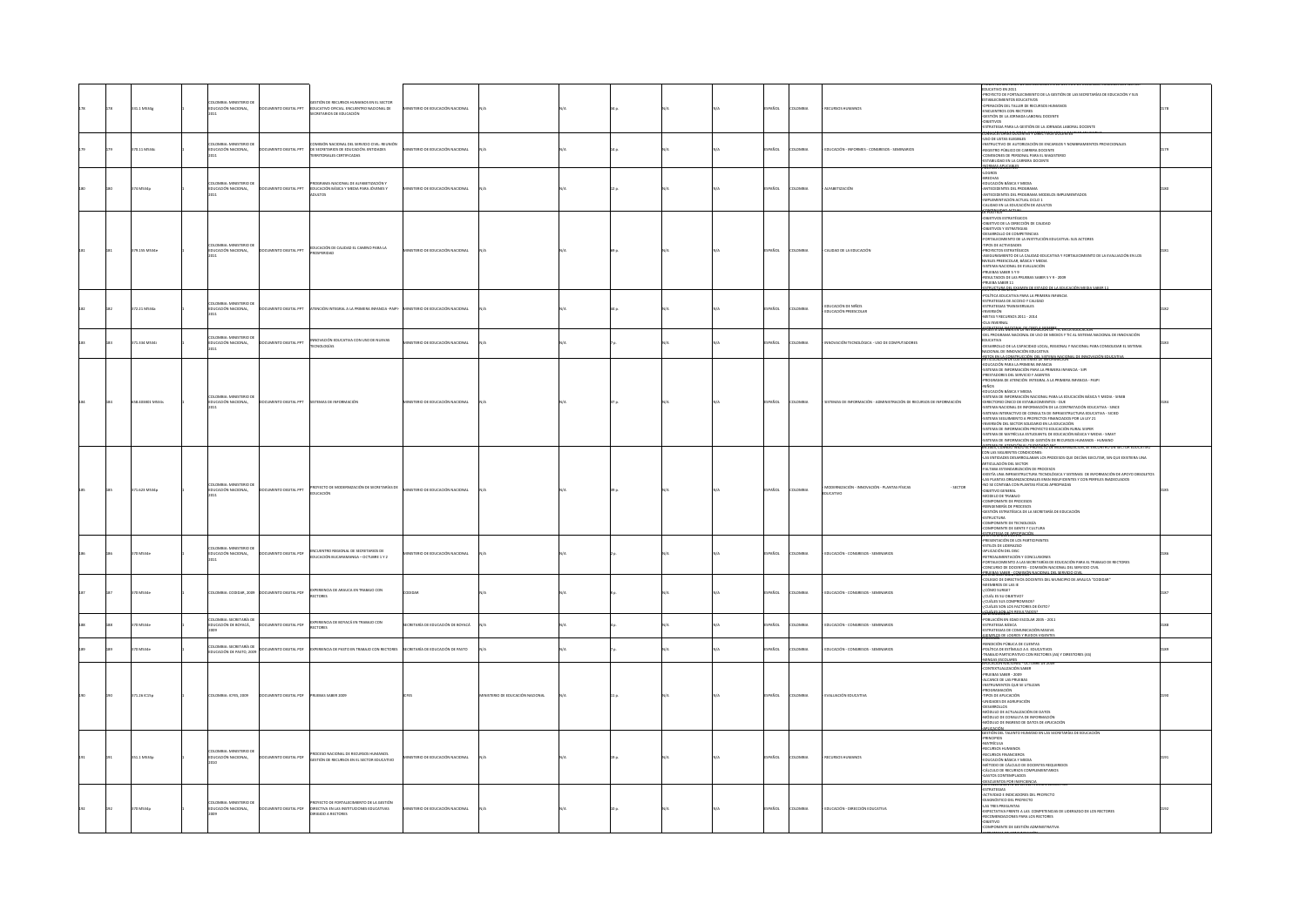|  | 70.11 M534p   | <b>OLOMBIA: MINISTERIO DE</b><br>EDUCACIÓN NACIONAL, | CUMENTO DIGITAL PDF          | ROYECTO DE MODERNIZACIÓN CERTIFICACIÓN DE<br>ROCESOS                                 | INSTERIO DE EDUCACIÓN NACIONAL              |  |  | AÑOL          |                | EDUCACIÓN - PROYECTOS                               | -PREMISAS<br>-CERTIFICACIÓN PROCESO NACIONAL<br>CADENA DE VALOR<br>CRONOGRAMA GE                                                                                                                                                                                                                                                                                                                                                                                                                                                                                                                                                                                                                                                                                                                                                                                                                                                                                                               |  |
|--|---------------|------------------------------------------------------|------------------------------|--------------------------------------------------------------------------------------|---------------------------------------------|--|--|---------------|----------------|-----------------------------------------------------|------------------------------------------------------------------------------------------------------------------------------------------------------------------------------------------------------------------------------------------------------------------------------------------------------------------------------------------------------------------------------------------------------------------------------------------------------------------------------------------------------------------------------------------------------------------------------------------------------------------------------------------------------------------------------------------------------------------------------------------------------------------------------------------------------------------------------------------------------------------------------------------------------------------------------------------------------------------------------------------------|--|
|  | 79.11 M534s   | COLOMBIA: MINISTERIO DE<br>EDUCACIÓN NACIONAL,       | CUMENTO DIGITAL PDF          | ISTEMA DE GESTIÓN FINANCIERA                                                         | INSTERIO DE EDUCACIÓN NACIONAL              |  |  | PAÑOL         | LOMBIA         | <b>IDMINISTRACIÓN FINANCIERA - SECTOR EDUCATIVO</b> | AVANCE IMPLEMENTACIÓN<br>PROCESO ALIMENTACIÓN<br><b>HALLAZGOS</b><br>ELECHCIÓN 2009 -                                                                                                                                                                                                                                                                                                                                                                                                                                                                                                                                                                                                                                                                                                                                                                                                                                                                                                          |  |
|  | 0 M534        | OLOMBIA: MINISTERIO DE<br>EDUCACIÓN NACIONAL         | OCUMENTO DIGITAL PDF         | <b>ENCUENTRO REGIONAL DE SECRETARIOS DE</b><br>EDUCACIÓN GIRARDOT SEPTIEMBRE 17 Y 18 | NISTERIO DE EDUCACIÓN NACIONAL              |  |  | PAÑOL         | LOMBIA         | EDUCACIÓN - CONGRESOS - SEMINARIOS                  | <b>TEMÁTICAS</b><br>-APERTURA DEL EVENTO<br>PRESENTACIÓN DE LOS PARTICIPANTES<br>-ESTILOS DE LIDERAZGO<br>APLICACIÓN DE DISC<br>RETROALIMENTACIÓN Y CONCLUSIONES                                                                                                                                                                                                                                                                                                                                                                                                                                                                                                                                                                                                                                                                                                                                                                                                                               |  |
|  | 379.155 MS34g | OLOMBIA: MINISTERIO DE<br>EDUCACIÓN NACIONAL,        |                              | OCUMENTO DIGITAL PPT POLÍTICA DE CALIDAD PLAN DE ACCIÓN                              | INSTERIO DE EDUCACIÓN NACIONAL              |  |  | <b>JORAGE</b> | AISMOJO:       | CALIDAD DE LA EDUCACIÓN                             | <b>CORTAL CORAIGNEO</b><br>OLÍTICA DE CALIDA<br>ENFOQUE DE LA POLÍTICA DE CALIDAD<br>-MAPA DE OBJETIVOS ESTRATÉGICOS<br>PROCESOS Y SUBPROCESOS<br>-REFERENTES DE CALIDAD<br>EVALUACIÓN<br>RESULTADOS DE PRUEBAS EXTERNAS<br>-FORTALECIMIENTO A LA GESTIÓN INSTITUCIONAL<br>-<br>ASISTENCIA TÉCNICA A LAS SECRETERÍAS DE EDUCACIÓN SECRETARÍAS DE EDUCACIÓN FOCALIZADAS<br>- PORCENTAJE DE ESTABLECIMIENTOS EDUCATIVOS ACOMPAÑADOS<br>-PROYECTOS ETNOEDUCATIVOS<br>-ARTICULACIÓN EDUCATIVA<br>EDUCACIÓN INICIAL DE CALIDAD: EN EL MARCO DE LA ATENCIÓN INTEGRAL: BASES PARA LA EQUIDAD                                                                                                                                                                                                                                                                                                                                                                                                          |  |
|  | 79.2 MS34p    | .<br>COLOMBIA: MINISTERIO DE<br>EDUCACIÓN NACIONAL,  | CUMENTO DIGITAL PPT          | OLÍTICA EDUCATIVA PARA LA PRIMERA INFANCIA:<br>N EL MARCO DE UNA ATENCIÓN INTEGRAL   | <b>ASTERIO DE EDUCACIÓN NACIONAL</b>        |  |  | PAÑOL         | LOMBIA         | POLÍTICA EDUCATIVA - PRIMERA INFANCIA               | -<br>¿CÓMO ENTENDEMOS EL DESARROLLO INFANTIL Y LA EDUCACIÓN INICIAL?<br>¿CÓMO ESTAMOS TRABAJANDO PARA LLEGAR A LOS NIÑOS MÁS VULNERABLES?<br>-CÓMO GARANTIZAMOS LA ATENCIÓN DE CA<br>20NPES SOCIAL 123 DE 2009                                                                                                                                                                                                                                                                                                                                                                                                                                                                                                                                                                                                                                                                                                                                                                                 |  |
|  | 72.21 M534f   | ON OMBIA: MINISTERIO DE<br>EDUCACIÓN NACIONAL,       | MENTO DIGITAL PPT            | NDO DE FOMENTO A LA ATENCIÓN INTEGRAL DE<br>PRIMERA INFANCIA                         | STERIO DE EDUCACIÓN NACIONAL                |  |  | PAÑOL         |                | RIMERA INFANCIA - ATENCIÓN DE LA NIÑEZ              | FONDO DE FOMENTO A LA ATENCIÓN INTEGRAL DE LA PRIMERA INFANCIA<br>-CANASTAS DE ATENCIÓN<br>-<br>PROCESO DE ADHESIÓN DE LOS MUNICIPIOS AL FONDO<br>DESARROLLO INFANTIL, COMPETENCIAS Y EDUCACIÓN INICIAL                                                                                                                                                                                                                                                                                                                                                                                                                                                                                                                                                                                                                                                                                                                                                                                        |  |
|  | 72.21 M534f   | COLOMBIA: MINISTERIO DE<br>EDUCACIÓN NACIONAL,       | MENTO DIGITAL PPT            | OLÍTICA EDUCATIVA PARA LA PRIMERA INFANCIA.<br>ERENTES DE CALIDAD                    | <b><i>ASTERIO DE EDUCACIÓN NACIONAL</i></b> |  |  | PAÑOL         | OMBIA          | PRIMERA INFANCIA - ATENCIÓN DE LA NIÑEZ             | PLAN DE ATENCIÓN INTEGRAL (PAI)<br>RUTA OPERATIVA PARA LA PRESTACIÓN DEL SERVICIO<br>ARTICULACIÓN EDUCATIVA                                                                                                                                                                                                                                                                                                                                                                                                                                                                                                                                                                                                                                                                                                                                                                                                                                                                                    |  |
|  | 371.23 M534r  | LOMBIA: MINISTERIO DE<br>EDUCACIÓN NACIONAL          |                              | OCUMENTO DIGITAL PPT REFLEXIONES SOBRE EL TIEMPO ESCOLAR                             | NISTERIO DE EDUCACIÓN NACIONAL              |  |  | <b>JORAS</b>  | OLOMBIA        | JORNADA ESCOLAR                                     | -REFLEXIONES SOBRE EL TIEMPO EN EL CONTEXTO EDUCATIVO<br>-EL PROBLEMA DEL TIEMPO ESCOLAR<br>REFLEXIONES EN ESTE ENCUENTRO<br>ENFOQUE PEDAGÓGICO<br>CALIDAD<br>EL TIEMPO ESCOLAR<br>-EL TIEMPO DE LOS ESTUDIANTES<br>-EL TIEMPO DE LOS ESTOL<br>-40 SEMANAS<br>-DÍAS LECTIVOS ANUALES<br>CALENDARIO ACADÉMICO<br>-REFLEXIONES<br>EL TIEMPO DE LOS D                                                                                                                                                                                                                                                                                                                                                                                                                                                                                                                                                                                                                                             |  |
|  | 0 M534        | OLOMBIA: MINISTERIO DE<br>EDUCACIÓN NACIONAL         | TRA JATI200 OTM3MIOD         | ENCUENTRO REGIONAL DE SECRETARIOS DE<br>EDUCACIÓN PEREIRA SEPTIEMBRE 24 Y 25         | NISTERIO DE EDUCACIÓN NACIONAL              |  |  | PAÑOL         | LOMBIA         | EDUCACIÓN - CONGRESOS - SEMINARIOS                  | TEMÁTICAS<br>-APERTURA DEL EVENTO<br>PRESENTACIÓN DE LOS PARTICIPANTES<br>-ESTILOS DE LIDERAZGO<br>APLICACIÓN DE DISC<br>RETROALIMENTACIÓN Y CONCLUSIONES                                                                                                                                                                                                                                                                                                                                                                                                                                                                                                                                                                                                                                                                                                                                                                                                                                      |  |
|  | 79.2 MS34p    | OLOMBIA: MINISTERIO DE<br>EDUCACIÓN NACIONAL,        | OCUMENTO DIGITAL PPT         | POLÍTICA DE CALIDAD PLAN DE ACCIÓN                                                   | ISTERIO DE EDUCACIÓN NACIONAL               |  |  | PAÑOL         | <b>JLOMBIA</b> | POLÍTICA EDUCATIVA                                  | ENFOQUE DE LA POLÍTICA DE CALIDAD<br>-MAPA DE OBJETIVOS ESTRATÉGICOS<br>PROCESOS Y SUBPROCESOS<br>-REFERENTES DE CALIDAD<br>PV4/114/10W<br>RESULTADOS DE PRUEBAS EXTERNAS<br>-FORTALECIMIENTO A LA GESTIÓN INSTITUCIONAL<br>-<br>ASISTENCIA TÉCNICA A LAS SECRETARÍAS DE EDUCACIÓN SECRETARÍAS DE EDUCACIÓN FOCALIZADAS<br>PROYECTOS ETNOEDUCATIVOS                                                                                                                                                                                                                                                                                                                                                                                                                                                                                                                                                                                                                                            |  |
|  | 70 MS34       | OLOMBIA: MINISTERIO DE<br>EDUCACIÓN NACIONAL         | <b>OCUMENTO DIGITAL PDF</b>  | INSTALACIÓN - PRESENTACIÓN MINISTRA.<br><b>EVOLUCIÓN EDUCATIVA</b>                   | INISTERIO DE EDUCACIÓN NACIONAL             |  |  | SPAÑOL        | AI8MOJO:       | - EDUCACIÓN - CONGRESOS - SEMINARIOS                | -ARTICULACIÓN EDUCATIVA<br>UNA EDUCACIÓN DE CALIDAD CENTRADA EN EL ESTUDIANT<br>ONA EDOLACIÓN DE CADIAD CENTRADA EN EL ESTODIANTE<br>-CINCO ACCIONES QUE TRANSFORMARON LA EDUCACIÓN EN COLOMBIA<br>-EDUCACIÓN INCLUYENTE A LO LARGO DE TODA LA VIDA<br>-EDUCACIÓN DE CALIDAD PARA INNOVAR Y COMPETIR<br>-FORTALECIMIENTO DE LA INSTITUCIÓN EDUCATIVA<br>-MODERNIZACIÓN PERMANENTE DEL SECTOR<br><b>GESTIÓN PARTICIPATIVA</b><br>-AMPLÍA LAS OPORTUNIDADES A TODOS LOS NIVELES<br>PRINCIPAL CONTINUIDAD Y PERMANENCIA DE LA PERSONA EN EL SISTEMA EDUCATIVO<br>-BUSCA CONTINUIDAD Y PERMANENCIA DE LA PERSONA EN EL SISTEMA EDUCATIVO<br>AMPLIA LAS NECESIDADES DE EINANCIAMIENTO<br>-HAIFIEN LAS NECESILINUES DE FINANCIAMIENTO<br>-ENTIENDE EL APRENDIZAJE COMO EL DESARROLLO DE COMPETENCIAS CON REFERENTES DE CALIDAD<br>NACIONALES E INTERNACIONALES<br>-BUSCA LA ARTICULACIÓN DE LAS NECESIDADES DEL PAÍS CON LA OFERTA EDUCATIVA<br>E DA CARÁCTER DE PRIORIDAD AL RUINGÜÍSMO, LA INCORPO |  |
|  | 79.11 MS34t   | COLOMBIA: MINISTERIO DE<br>EDUCACIÓN NACIONAL        | <b>COLUMENTO DIGITAL PDF</b> | TIPOLOGÍAS Y ASIGNACIÓN DE RECURSOS                                                  | IINSTERIO DE EDUCACIÓN NACIONAL             |  |  | <b>JORAS</b>  | <b>ILOMBIA</b> | ASIGNACIÓN DE RECURSOS - EDUCACIÓN                  | -METODOLOGÍA PARA LA ASIGNACIÓN DE LOS RECURSOS 2009<br>-COMPOSICIÓN DE LA TIPOLOGÍA<br>-TIPOLOGIAS 2009<br>-OTRAS ASIGNACIONES<br>-DESTINACIÓN DE RECURSOS SGP CALIDAD<br>-RESTRICCIONES EN EL USO DE LOS RECURSOS DE CALIDAD<br><b>AFCURSOS SOP GRATULOM</b>                                                                                                                                                                                                                                                                                                                                                                                                                                                                                                                                                                                                                                                                                                                                 |  |
|  | 371.21 MS34c  | COLOMBIA: MINISTERIO DE<br>EDUCACIÓN NACIONAL        | DOCUMENTO DIGITAL PDF        | COBERTURA Y ESTRATEGIAS PARA AMPLIARLA Y<br>ANTENERLA                                | <b>INSTERIO DE EDUCACIÓN NACIONAL</b>       |  |  | <b>JORAS</b>  | <b>OLOMBIA</b> | MATRÍCULAS - COBERTURA (EDUCACIÓN) - COLOMBIA       | <b>JONDOE DE SERVICIOS SI</b><br>-PERMANENCIA<br>-ACCESO DE NIÑOS NUEVOS<br>-EVOLUCIÓN MATRÍCULA POR SECTOR, ZONA<br>-PROMEDIO DE ALUMNOS POR GRUPO, POR METODOLOGÍA, NIVEL Y ZONA<br>EVOLUCIÓN DE LAS TASAS DE COBERTURAS POR NIVEL<br>TASA DE ANALFABETISMO<br>-MATRÍCULA DE POBLACIÓN VULNERABLE<br>PRIMERA INFANCIA<br>MATRÍCULA ORCIAL Y CONTRATADA SEGÚN FUENTE DE RNANCIACIÓN<br>-MINIMILIUM UTILINE, T LUINTINI NUM SEGUNT FUERTE DE FINANCIALION<br>-REPORTE DE MATRÍCULA OFICIAL Y NO OFICIAL<br>-ESTADO DEL PROCESO DE MATRÍCULA (PRODUCTOS DEL PROCESO S/RES. 5360 DE 2006)<br>POBLACIÓN EN EDAD ESCOLAR POR FUERA DEL SISTEMA SEGÚN PROYECCIONES DANE (MATRÍCULA<br><b>POR EDAD SIMPLE VS. POBLACIÓN POR EDADES SIMPLE!</b>                                                                                                                                                                                                                                                       |  |
|  | 351.1 MS34t   | OLOMBIA: MINISTERIO DE<br>EDUCACIÓN NACIONAL         | <b>COLUMENTO DIGITAL PDF</b> | TALLERES DE SECRETARIOS DE EDUCACIÓN                                                 | MINISTERIO DE EDUCACIÓN NACIONAL            |  |  | <b>JORAS</b>  | AISMOJC        | - EDUCACIÓN - CONGRESOS - SEMINARIOS                | -ILUSTRACIÓN SOBRE METODOLOGÍA DE ANÁLISIS DE LA EFICIENCIA EN LA APUCACIÓN DE LOS<br>RECURSOS HUMANOS Y FINANCIEROS<br>-ANÁLISIS DE EFICIENCIA DEL RECURSO HUMANO<br>-EFECTOS DE LA EFICIENCIA O INEFICIENCIA EN LA APLICACIÓN DE LOS RECURSOS HUMANOS EN LOS<br>RECURSOS FINANCIEROS                                                                                                                                                                                                                                                                                                                                                                                                                                                                                                                                                                                                                                                                                                         |  |
|  | 71.6 MS34p    | OLOMBIA: MINISTERIO DE<br>EDUCACIÓN NACIONAL,        |                              | OCUMENTO DIGITAL PDF PLAN DE INFRAESTRUCTURA                                         | <b>INSTERIO DE EDUCACIÓN NACIONAL</b>       |  |  | PAÑOL         | <b>ILOMBIA</b> | EDUCACIÓN - INFRAESTRUCTURA - EDIFICIOS ESCOLARES   | RECOMENDACIÓNES<br>EJECUCIÓN ACTUAL Y DESAFÍOS EN PROYECTOS LEY 21<br>-OTROS TEMAS RELEVANTES DE LA INFRAESTRUCTURA EDUCATIVA<br>-PROPUESTA DE INVERSIÓN 2009 - 2011<br>-PROYECTOS LEY 21 DE 1982 RESUMEN DE EJECUCIÓN 2003 - 2008<br>MFTAS 2009 - 2010<br>-CONSOLIDADO DE EJECUCIÓN DE RECURSOS LEY 21 ENTIDAD TERRITORIAL VIGENCIAS 2003-2007<br>PROBLEMAS<br>-SOLUCIONES PROPUESTAS<br>DESAFÍOS EN INFRAESTRUCTURA EDUCATIVA<br>ACCIONES EN CURSO BASES DE PLANEACIÓN EN INFRAESTRUCTURA<br>RELACIÓN DE INVENTARIOS                                                                                                                                                                                                                                                                                                                                                                                                                                                                         |  |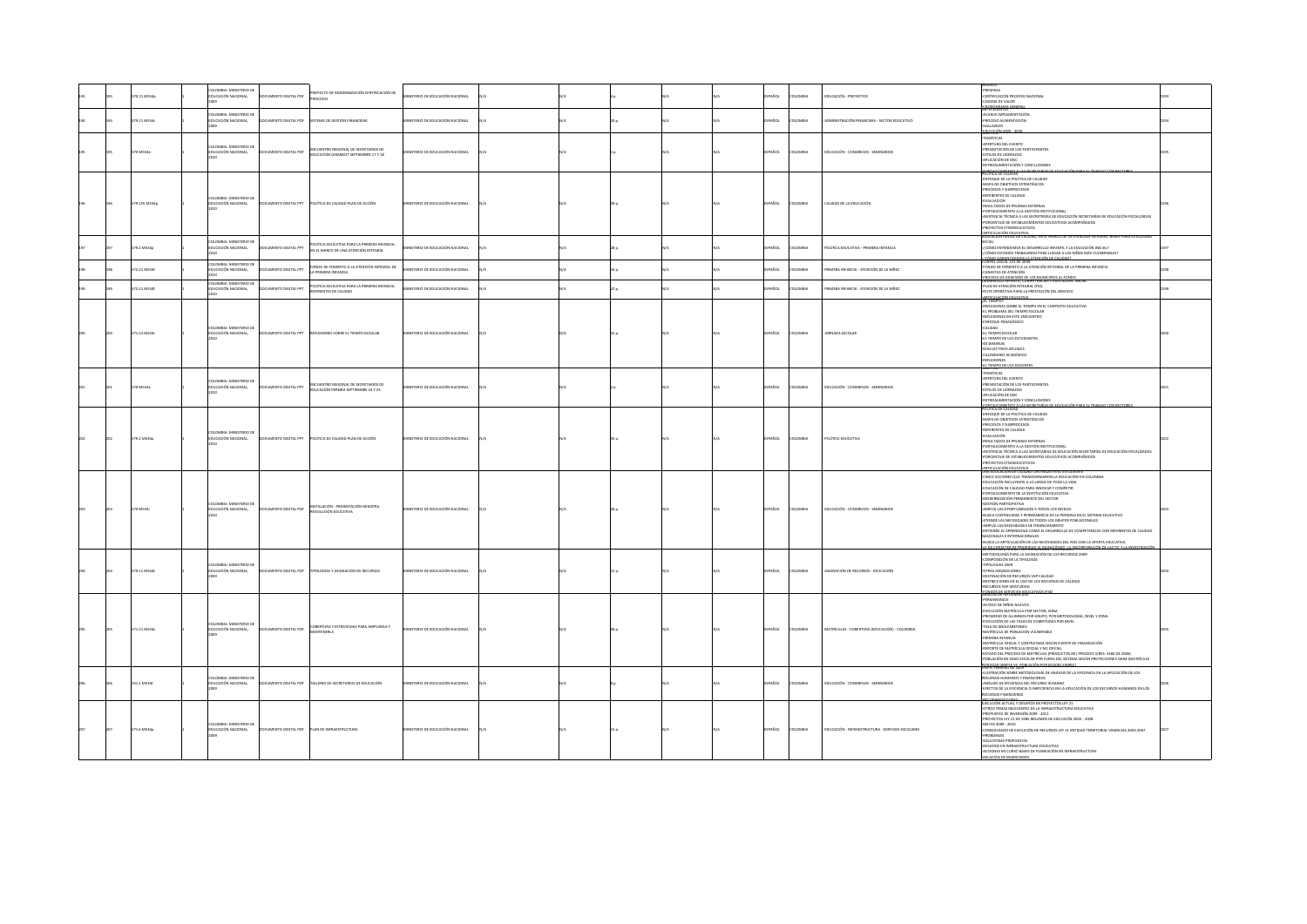|     | 372.357 M534p | COLOMBIA: MINISTERIO DE<br>EDUCACIÓN NACIONAL,                         | OCUMENTO DIGITAL PDF        | PROGRAMAS PARA EL DESARROLLO DE<br>COMPETENCIAS CIENTÍFICAS Y COMUNICATIVAS                                                                                       | NISTERIO DE EDUCACIÓN NACIONAL       |         |      |  | AÑOL         |                | CIENCIAS - COMPETENCIAS EDUCATIVAS                    | : I ENCIAS CIENTIFICA<br>-DESARROLLO DE COMPETENCIAS COMUNICATIVAS<br>OWITHING<br>-GULLITO<br>-ETAPAS DEL PROYECTO<br>-AVANCES 2008<br>FORMACIÓN DOCENTE 2008<br>-TOMMACON DOCUME 2000<br>- ESTADÍSTICAS CONCURSO "LOS ESTUDIANTES PREGUNTAN"<br>- SOCIALIZACIÓN DE LAS 200 PREGUNTAS<br>Y PARA RESPONDER LAS PREGUNTAS ¿QUÉ?<br>-PARA TENER EN CUENTA<br>-<br>-DESCRIPCIÓN DEL PROYECTO<br>-CONCURSO NACIONAL<br>COMUNIDADES DE APRENDIZAJE<br>-CRONOGRAMA<br>CONCURSO NACIONAL CUENTO<br><b>PRINCIPALES HALLAZGOS E</b><br>LINDAMENTACIÓN                                                                                                                                                   |           |
|-----|---------------|------------------------------------------------------------------------|-----------------------------|-------------------------------------------------------------------------------------------------------------------------------------------------------------------|--------------------------------------|---------|------|--|--------------|----------------|-------------------------------------------------------|-----------------------------------------------------------------------------------------------------------------------------------------------------------------------------------------------------------------------------------------------------------------------------------------------------------------------------------------------------------------------------------------------------------------------------------------------------------------------------------------------------------------------------------------------------------------------------------------------------------------------------------------------------------------------------------------------|-----------|
|     | 71.334 MS34p  | MBIA: MINISTERIO DE<br>EDUCACIÓN NACIONAL,                             | OCUMENTO DIGITAL PDF        | PROYECTO RED EDUCATIVA NACIONAL                                                                                                                                   | NISTERIO DE EDUCACIÓN NACIONAL       |         |      |  | PAÑOL        | LOMBIA         | PRENDIZAJE POR MEDIO DE COMPUTADOR                    | PUNUMMENTALIUM<br>-DIAGNÓSTICO NACIONAL<br>-PROYECTO RED EDUCATIVA NACIONAL<br>-SECRETARÍA DE CUNDINAMARCA<br>-MARCO DE POLÍTICA<br>-TICS EN EL SECTOR EDUCATIVO<br>-OBJETIVOS 2009 - 2010<br>TIRIFICACIÓN SECRETARÍAS<br>-TIPIPICACIÓN SECRETARIAS<br>-CLASIFICACIÓN SECRETARÍAS DE EDUCACIÓN<br>-MERCADO INTERNET<br>METAS 2009<br><b>EIFCUCIÓN PROYECTO</b><br>SOSTENIBILIDAD DEL PR                                                                                                                                                                                                                                                                                                       |           |
|     | 52.4 MS34i    | OLOMBIA: MINISTERIO DE<br>EDUCACIÓN NACIONAL                           | <b>OCUMENTO DIGITAL PDF</b> | LA INTELIGENCIA EMOCIONAL Y EL LIDERAZGO<br>GEBENCIAL                                                                                                             | INSTERIO DE EDUCACIÓN NACIONAL       | TELLEGO |      |  | <b>JORAS</b> | <b>JLOMBIA</b> | INTELIGENCIA EMOCIONAL<br>OPEAN11                     | ORIETIVO DEL TALLER<br>-OBJETIVO DEL TALLER<br>-CONTENIDO GENERAL<br>-REGLAS DEL JUEGO<br>-FUNDAMENTOS DE IE<br>-LOS TRES TIPOS DE INTELIGENCIA<br>-HISTORIA DE LA IE<br>-COMPONENTES DE LA IE<br><b>FUNCIONAMENTO EMOCIONAL</b><br>-FUNCIUMMIENTO EMOCION<br>-EL "ASALTO DE LA AMIGDALA"<br>-APRENDIZAJE EMOCIONAL<br>-MODIFICACION DE LA PROGRAMACION EMOCIONAL<br>-LOS NUEVOS DESCUBRIMIENTOS DE LA IE<br>-LA IE Y EL LIDERAZGO GERENCIAL<br>LIDERAZGO<br>UNLIDER NACE OSE                                                                                                                                                                                                                 |           |
|     | 51.1 MS34f    | <b>COLOMBIA: MINISTERIO DE</b><br>EDUCACIÓN NACIONAL                   | OCUMENTO DIGITAL PDF        | FORTALECIMIENTO DE LAS ENTIDADES<br>TERRITORIALES PARA<br>A GESTIÓN DEL RECURSO HUMANO                                                                            | NISTERIO DE EDUCACIÓN NACIONAL       |         |      |  | PAÑOL        | LOMBIA         | ECURSOS HUMANOS                                       | UGAL IVO<br>- ESTRATEGIAS<br>- PROYECTO: FORTALECIMIENTO DE LAS SECRETARÍAS DE EDUCACIÓN<br>- ACTIVIDAD E INDICADORES DEL PROYECTO<br>GESTIÓN DEL RECURSO HUMANO EN LAS SECRETARÍAS<br>-GESTION DEL RECORSO HOMANO EN DAS SECRETARIA<br>-SUBDIRECCIÓN DE GESTIÓN DEL RECURSO HUMANO<br>-ADMINISTRACIÓN DE LA PLANTA DE PERSONAL<br>ADMINISTRACIÓN DE LA NÓMINA<br>-ADMINISTRACIÓN DE LAS HISTORIAS LABORALES<br>-ADMINISTRACIÓN DE LAS HISTORIAS LABORALES<br>-SELECCIÓN E INDUCCIÓN DE PERSONAL<br>-<br>ADMINISTRACIÓN DE LA CARRERA<br>-BIENESTAR Y SEGURIDAD SOCIAL<br>-DESARROLLO DE PERSONAL<br>-SEGURIDAD SOCIAL Y PRESTACIONES (FOMAG)<br>PARTICIPANTES EN LOS TALLERES DE REINDUCCIÓN |           |
| 212 | 71.26 MS34a   | OLOMBIA: MINISTERIO DE<br>EDUCACIÓN NACIONAL                           |                             | DOCUMENTO DIGITAL PDF APLICACIÓN SABER 2009                                                                                                                       | INISTERIO DE EDUCACIÓN NACIONAL      |         |      |  | PAÑOL        | 11 OMRIA       | EVALUACIÓN EDUCATIVA - ESTADÍSTICAS                   | JROYFOTOS NI<br>APLICACIONES<br>-MUNICIPIOS NO CERTIFICADOS<br>-MUNICIPIOS CERTIFICADOS<br>-APLICACIÓN CENSAL<br>-APLICACIÓN ENTERAMENTE A CARGO DEL ICFES<br>-COSTOS CONTROL APLICACIONES<br>MATERIAL DE PRUEBAS<br><b>IMPRESIÓN</b><br>INTERCALACIÓN CONTROLADA<br>EMPAQUE CONTROLADA                                                                                                                                                                                                                                                                                                                                                                                                       |           |
|     | 1.144 MS34e   | OLOMBIA: MINISTERIO DE<br>EDUCACIÓN NACIONAL                           | OCUMENTO DIGITAL PDF        | VALUACIÓN DE DESEMPEÑO DE DOCENTES Y<br>IRECTIVOS DOCENTES                                                                                                        | NISTERIO DE EDUCACIÓN NACIONAL       |         |      |  | PAÑOL        | OLOMBIA        | VALUACIÓN DOCENTE                                     | INTERCALACIÓN ESTADÍSTICA<br>ELEMENTOS PARA PROPICIAR I<br><b>ESTÁNDARES</b><br><b>ZRICOLATINERS</b><br>EVALUACIÓN<br>OTABINAROLEM-<br>POLÍTICA EDUCATIVA<br>-POLITICA LOCATIVA<br>-PERÍODO DE PRUEBA<br>-EVALUACIÓN DEL PERÍODO DE PRUEBA<br>-JOUE SE EVALUA?<br>ACCIONES INTENCIONALES DEL DOCENTE Y DIRECTIVO<br>CRITERIOS MÍNIMOS DE LOS INSTRUMENTOS PARA LA EVALUACIÓN DEL PERÍODO DE PRUEBA                                                                                                                                                                                                                                                                                            |           |
|     | 47.055 M534e  | EDUCACIÓN NACIONAL,                                                    | OCUMENTO DIGITAL PDF        | INCUESTA DE SERVICIOS FONDO DE PRESTACIONES<br>DEL MAGISTERIO FIDUPREVISORA S.A.                                                                                  | AINISTERIO DE EDUCACIÓN NACIONAL     |         |      |  | PAÑOL        | <b>OLOMBIA</b> | FORMULARIOS                                           | -<br>PUNTOS CLAVE DE CONTROL POR PARTE DE LA SECRETARÍA DE EDUCACIÓN<br>DIRECCIÓN DE AFILIACIONES Y RECAUDOS<br>-DIRECCIÓN DE PRESTACIONES ECONÓMICAS                                                                                                                                                                                                                                                                                                                                                                                                                                                                                                                                         | $^{1214}$ |
|     | 0 M534        | OLOMBIA: MINISTERIO DE<br>EDUCACIÓN NACIONAL,                          | IMENTO DIGITAL PDF          | EUNIÓN DE SECRETARIOS DE EDUCACIÓN AGENDA<br>ETALLADA, PAIPA - FEBRERO 12 AL 14 DE 2009                                                                           | <b>USTERIO DE EDUCACIÓN NACIONAL</b> |         |      |  | PAÑOL        | LOMBIA         | EDUCACIÓN - REUNIONES - CONGRESOS - SEMINARIOS        | <b>GERENCIA DE SALUD</b><br>TIPOLOGÍAS Y ASIGNACIÓN DE RECURSOS<br>-IDENTIFICACIÓN DE LAS PROBLEMÁTICAS DE LAS SECRETARÍAS PARA AMPLIAR Y MANTENER LA<br>CORFRTURA                                                                                                                                                                                                                                                                                                                                                                                                                                                                                                                            |           |
|     | 70 MS34       | OLOMBIA: MINISTERIO DE<br>EDUCACIÓN NACIONAL,                          | UMENTO DIGITAL PDF          | NCUENTRO REGIONAL DE SECRETARIOS DE<br><b>DUCACIÓN ATENCIÓN INTEGRAL DE LA PRIMERA</b><br>NFANCIA Y POLÍTICA DE CALIDAD BARRANQUILLA,<br>20 AL 22 DE MAYO DE 2009 | <b>NSTERIO DE EDUCACIÓN NACIONAL</b> |         |      |  | <b>PAÑOL</b> | LOMBIA         | <b>EDUCACIÓN - REUNIONES - CONGRESOS - SEMINARIOS</b> | -PLANES DE ACCIÓN PABA EL DESARROLLO DEL RECURSO HUMANO DOCENTE<br>OBJETIVO<br>-APERTURA MINISTRA<br>POLÍTICA FOLICATIVA PRIMERA INFANCIA<br>-PRESENTACIÓN DE AVANCES EN LA CONTRATACIÓN Y ESQUEMA DE ATENCIÓN FONDO ICETEX<br>-SESIÓN DE PREGUNTAS<br>TALLER DE IMPLEMENTACIÓN DE LA POLÍTICA EDUCATIVA PRIMERA INFANCIA<br>.<br>EDUCATION TRICIAL DE CALIDADE EN LE MAINCO DE LA ATENCIÓN INTEGRAL BAS                                                                                                                                                                                                                                                                                      |           |
|     | 22.21 M534p   | COLOMBIA: MINISTERIO DE<br>EDUCACIÓN NACIONAL,                         | CUMENTO DIGITAL PDF         | POLÍTICA EDUCATIVA PARA LA PRIMERA INFANCIA                                                                                                                       | NISTERIO DE EDUCACIÓN NACIONAL       |         |      |  | PAÑOL        | <b>JLOMBIA</b> | RIMERA INFANCIA - ATENCIÓN DE LA NIÑEZ                | -¿CÓMO ENTENDEMOS EL DESARROLLO INFANTIL Y LA EDUCACIÓN INICIAL?<br>- CÓMO ESTAMOS TRABAJANDO PARA LLEGAR A LOS NIÑOS MÁS VULNERABLES?<br>CÓMO GARANTIZAMOS LA ATENCIÓN DE CALIDAD?<br>ONPES SOCIAL 123 DE 2009                                                                                                                                                                                                                                                                                                                                                                                                                                                                               |           |
|     | 72.21 MS34f   | COLOMBIA: MINISTERIO DE<br>EDUCACIÓN NACIONAL,                         | <b>NORTH LIGHTED</b>        | ONDO DE FOMENTO PRIMERA INFANCIA                                                                                                                                  | VISTERIO DE EDUCACIÓN NACIONAL       |         |      |  | PAÑOL        | <b>JLOMBIA</b> | PRIMERA INFANCIA - ATENCIÓN DE LA NIÑEZ               | FONDO DE FOMENTO A LA ATENCIÓN INTEGRAL DE LA PRIMERA INFANCIA<br>CANASTAS DE ATENCIÓN<br>-<br>PROCESO DE ADHESIÓN DE LOS MUNICIPIOS AL FOND                                                                                                                                                                                                                                                                                                                                                                                                                                                                                                                                                  |           |
|     | 372.21 M534a  | .<br>COLOMBIA: MINISTERIO DE<br>EDUCACIÓN NACIONAL,                    | OCUMENTO DIGITAL PDF        | <b>GRAMA DE ATENCIÓN INTEGRAL PARA LA</b><br>RIMERA INFANCIA. AVANCES 2007 - 2009 EN LA<br>CONTRATACIÓN INTEGRAL DE NIÑOS MENORES DE 5<br>AROS                    | INSTERIO DE EDUCACIÓN NACIONAL       |         |      |  | <b>PAÑOL</b> | <b>JLOMBIA</b> | .<br>PRIMERA INFANCIA - ATENCIÓN DE LA NIÑEZ          | CONVENIO 030 DE 2007<br>-OBJETO<br>-PROGRAMA DE ATENCIÓN INTEGRAL A LA PRIMERA INFANCIA CONTRATACIÓN 2007<br>CONVENIO 877 DE 2007<br>CONVENIO MEN - ICBF 887 DE 2007<br>-EXPERIENCIAS DEL PROGRAMA DE ATENCIÓN INTEGRAL A LA PRIMERA INFANCIA DURANTE EL 2008<br>-CONTINUIDAD DEL OPERADOR<br>-CONSECUCIÓN Y MANTENIMIENTO DE LA INFRAESTRUCTURA<br>-CONSECUCIÓN Y MANTENIMIENTO DE LA INFRAESTRUCTURA<br>-INCUMPLIMIENTO DE LOS CONTRATISTAS - ASPECTOS TÉCNICOS<br>-<br>IMPOSICIÓN DE SANCIÓN Y/O INICIO DE UN PROCESO SANCIONATORIO<br>DESARROLLO INFANTIL: COMPETENCIAS Y EDUCACIÓN INICIAL                                                                                               |           |
|     | 72.21 M534f   | OLOMBIA: MINISTERIO DE<br>EDUCACIÓN NACIONAL,                          | CUMENTO DIGITAL PDF         | POLÍTICA EDUCATIVA PARA LA PRIMERA INFANCIA.<br>REFERENTES DE CALIDAD                                                                                             | NISTERIO DE EDUCACIÓN NACIONAL       |         | 22 p |  | PAÑOL        | LOMBIA         | RIMERA INFANCIA - ATENCIÓN DE LA NIÑEZ                | PLAN DE ATENCIÓN INTEGRAL (PAI)<br>RUTA OPERATIVA PARA LA PRESTACIÓN DEL SERVICIO<br>ARTICULACIÓN FOUCATIVA                                                                                                                                                                                                                                                                                                                                                                                                                                                                                                                                                                                   |           |
|     | 0 M534        | I OMRIA: MINISTERIO DE<br>EDUCACIÓN NACIONAL,<br>LOMBIA: MINISTERIO DE | CUMENTO DIGITAL PDF         | NOTAS REUNIÓN DE SECRETARIOS<br>STRATEGIA DEL MEN PARA AFRONTAR EL RIESGO                                                                                         | NISTERIO DE EDUCACIÓN NACIONAL       |         |      |  | PAÑOL        | COLOMBIA       | EDUCACIÓN - CONGRESOS - SEMINARIOS                    | -FUENTES DE RECURSO<br><b>FSTRUCTURA</b><br>FOCALIZACIÓN DE LAS MODALIDADES<br>-PLANES Y ARTICULACIÓN EDUCATIVO<br>-SEGUIMIENTO Y SUPERVISIÓN<br>-ARTICULACIÓN EDUCATIVA<br>EVALUAÇIÓN<br>LOS EJES DE LA ESTRATEGIA                                                                                                                                                                                                                                                                                                                                                                                                                                                                           |           |
|     | 371.7 MS34e   | EDUCACIÓN NACIONAL                                                     |                             | DOCUMENTO DIGITAL PDF DE LA PANDEMIA OCASIONADA POR EL VIRUS                                                                                                      | INISTERIO DE EDUCACIÓN NACIONAL      |         |      |  | SPAÑOL       | AI8MOJO2       | SALUD - SEGURIDAD ESCOLAR                             | LAS ALIANZAS<br>A ESTRATEGIA PEDAGÓGICA A TRAVÉS DEL PORTAL COLOMBIA APRENDE                                                                                                                                                                                                                                                                                                                                                                                                                                                                                                                                                                                                                  |           |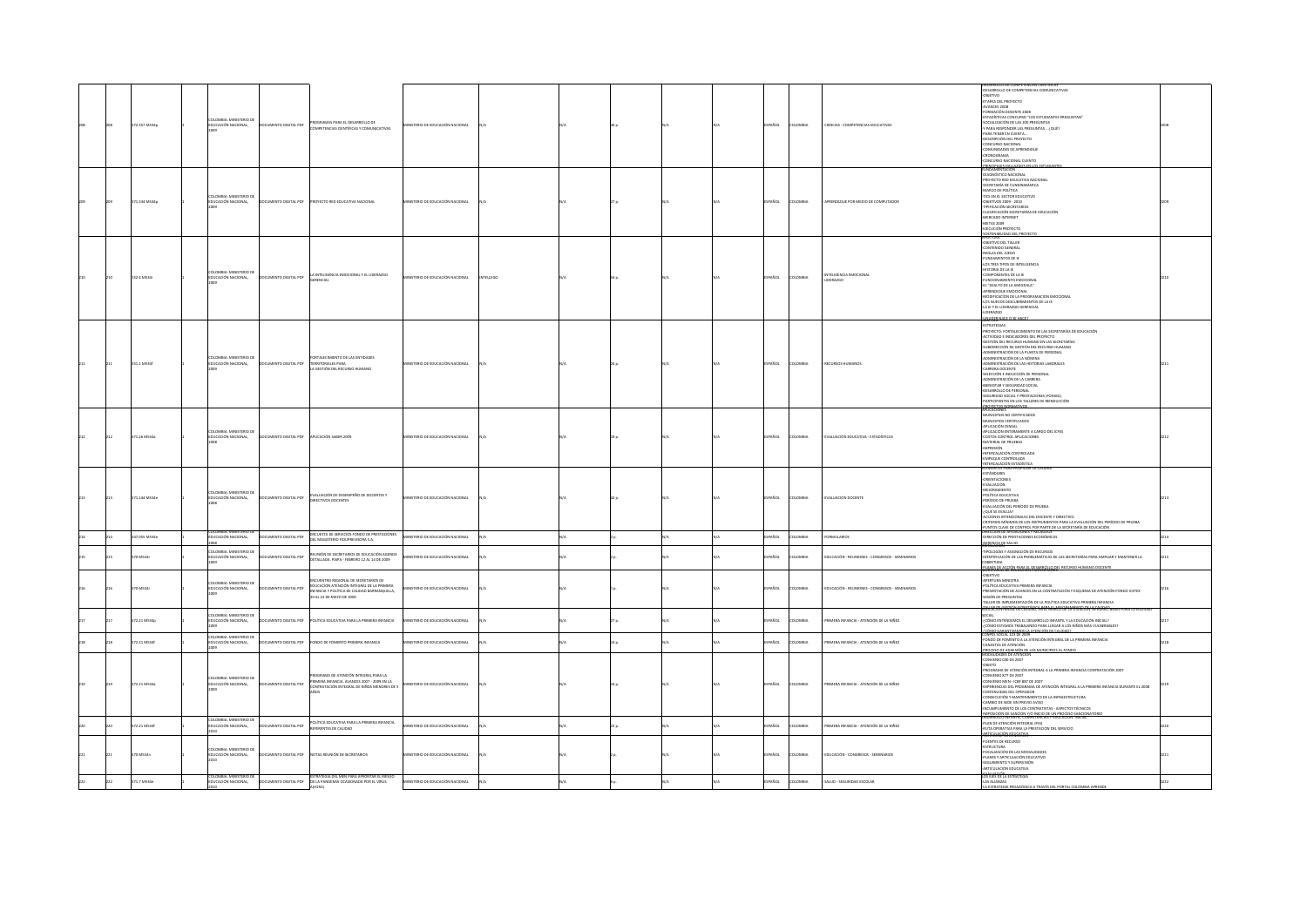|            |               |                                                     |                      |                                                                                                                                                                 |                                       |  |  |               |                |                                                                 | PLANEACION INSTITUCIONAL                                                                                                                                                                                                                                                                                                                                                                                                                                                                                                                                                                                                                                                                                                                                                                                                                     |  |
|------------|---------------|-----------------------------------------------------|----------------------|-----------------------------------------------------------------------------------------------------------------------------------------------------------------|---------------------------------------|--|--|---------------|----------------|-----------------------------------------------------------------|----------------------------------------------------------------------------------------------------------------------------------------------------------------------------------------------------------------------------------------------------------------------------------------------------------------------------------------------------------------------------------------------------------------------------------------------------------------------------------------------------------------------------------------------------------------------------------------------------------------------------------------------------------------------------------------------------------------------------------------------------------------------------------------------------------------------------------------------|--|
| <b>SCI</b> | 379.2 MS34m   | <b>DLOMBIA: MINISTERIO DE</b><br>EDUCACIÓN NACIONAL |                      | DOCUMENTO DIGITAL PPT EL MINISTERIO DE EDUCACIÓN AL SERVICIO DE LAS                                                                                             | <b>INSTERIO DE EDUCACIÓN NACIONAL</b> |  |  | <b>SPAÑOL</b> | AISMOJO        | EDUCACIÓN - EDUCACIÓN PÚBLICA Y ESTADO                          | -MODELO DE INTEGRACIÓN ORGANIZACIONAL<br>FUNCIONES ESPECÍFICAS<br>MISIÓN<br>-MISION<br>-VISIÓN MEN A 2010<br>-POLÍTICA DE CALIDAD<br>-CLIENTES<br>-VALORES Y COMPROMISOS ÉTICOS<br>-PROYECTOS ESTRATÉGICOS<br><b><i>PROCESOS Y SERVICIOS</i></b><br>MODELOS REFERENCIALES SIG<br>-<br>- ESTRUCTURA ORGANIZACIONAL<br>- OFICINA ASESORA DE PLANEACIÓN<br>OFICINA DE COOPERACIÓN INTERNACIONAL<br>OFICINA JURÍDICA<br>OFICINA DE COMUNICACIONES                                                                                                                                                                                                                                                                                                                                                                                                |  |
|            | 71.207 MS34c  | I OMRIA: MINISTERIO DE<br>EDUCACIÓN NACIONAL        |                      | CUMENTO DIGITAL PPT CINCO ACCIONES QUE TRANSFORMARON LA                                                                                                         | NISTERIO DE EDUCACIÓN NACIONAL        |  |  | <b>JORAS</b>  | LOMBIA         | -<br>NANEAMIENTO EDUCATIVO - DESARROLLO DE LA EDUCACIÓN         | OPICINA DE CONTROL INTERNO.<br>OPICNA DE CONTROL INTERNO.<br>EDUCACIÓN INCLUYENTE A LO LARGO DE TODA LA VIDA.<br>AMPLÍA LAS OPORTUNIDADES EDUCATIVAS A TODOS LOS NIVELES<br>ATENCIÓN INTEGRAL A LA PRIMERA INFANCIA<br>-ESTUDIANTES PREESCOLAR, BÁSICA Y MEDIA<br>CONTRATACIÓN DE LA PRESTACIÓN DEL SERVICIO<br>-LUMINATION DE LA PRESTAUDIN DEL SENVIDO PARA JÉVENES Y ADULTOS<br>-ALFABETIZACIÓN Y EDUCACIÓN BÁSICA Y MEDIA PARA JÉVENES Y ADULTOS<br>-ATENDE LAS NECESIDADES DE TODOS LOS GRUPOS POBLACIONALES<br>-ATENCIÓN DE POBLACIÓN CON NECESID<br>NFRAESTRUCTURA EDUCATIVA<br>DUCACION DURANTE TODA LA VIDA                                                                                                                                                                                                                         |  |
|            | 1.207 MS346   | DLOMBIA: MINISTERIO DE<br>EDUCACIÓN NACIONAL,       | UMENTO DIGITAL PPT   | UNA EDUCACIÓN DE CALIDAD CENTRADA EN EL<br>TUDIANTE                                                                                                             | ISTERIO DE EDUCACIÓN NACIONAL         |  |  | AÑOL          | AIBMO          | <b>DESARROLLO DE LA EDUCACIÓN</b>                               | EDUCACIÓN PARA LA INNOVACIÓN, LA COMPETITIVIDAD Y LA PAZ<br>FORTALECIMIENTO DE LA INSTITUCIÓN EDUCATIVA<br>MODERNIZACIÓN PERMANENTE DEL SECTOR                                                                                                                                                                                                                                                                                                                                                                                                                                                                                                                                                                                                                                                                                               |  |
|            | 371.207 MS34c | OLOMBIA: MINISTERIO DE<br>EDUCACIÓN NACIONAL        |                      | DOCUMENTO DIGITAL PPT CINCO ACCIONES QUE TRANSFORMARON LA                                                                                                       | INSTERIO DE EDUCACIÓN NACIONAL        |  |  | SPAÑOL        | AISMOJO        | PLANEAMIENTO EDUCATIVO - DESARROLLO DE LA EDUCACIÓN             | .<br>EDUCACIÓN INCLUYENTE A LO LARGO DE TODA LA VID<br>LOUGHEMENTHE AT THE SERVE OF THE STOLEN IN THE STATE OF THE STATE OF THE SAME AND THE STATE OF THE STATE OF TH<br>- BUSCA CONTINUIDAD Y PERMANENCIA DE LA PERSONA EN EL SISTEMA EDUCATIVO<br>- ATIENDE LAS NECESIDADES DE TODOS LOS<br>AMPLÍA LAS POSIBILIDADES DE FINANCIAMIENTO<br>INFRAESTRUCTURA EDUCATIVA<br>-EDUCACIÓN DE CALIDAD PARA INNOVAR Y COMPETIR<br>-ENTIENDE EL APRENDIZAJE COMO EL DESARROLLO DE COMPETENCIAS CON REFERENTES DE CALIDAD<br>NACIONALES E INTERNACIONALES<br>FORMULACIÓN DE REFERENTES DE CALIDAD<br>-SISTEMA DE EVALUACIÓN<br>BILINGÜÍSMO, MTIC E INVESTIGACIÓN<br>MEDIOS AUDIOVISUALES E IMPRESOS<br>FORTALECIMIENTO DE LA EDUCACIÓN TÉCNICA Y TECNOLÓGICA<br>-<br>PLANES DE MEJORAMIENTO Y PLANES DE APOYO<br>LRITERRIS ASIGNALION DE RELUISOS 2009 |  |
|            | 79.11 M534s   | COLOMBIA: MINISTERIO DE<br>EDUCACIÓN NACIONAL,      | CUMENTO DIGITAL PPT  | SISTEMA GENERAL DE PARTICIPACIONES -<br>EDUCACIÓN. TIPOLOGÍAS ASIGNACIÓN DE RECURSOS                                                                            | INSTERIO DE EDUCACIÓN NACIONAL        |  |  | PAÑOL         | LOMBIA         | FINANCIAMIENTO DE LA EDUCACIÓN                                  | -SEGUIMIENTO A RECURSOS<br>ANÁLISIS DE EFICIENCIA EN LA APLICACIÓN DE RECURSOS HUMANOS Y FINANCIEROS<br>ASISTENCIA TÉCNICA DIRECCIÓN DE DESCENTRALIZACIÓN<br>RECURSOS HUMANOS DEL SECTOR<br>-RECURSOS FINANCIEROS                                                                                                                                                                                                                                                                                                                                                                                                                                                                                                                                                                                                                            |  |
|            | 68.4 MS34     | <b>QLOMBIA: MINISTERIO DE</b><br>EDUCACIÓN NACIONAL | OCUMENTO DIGITAL PPT | EUNIÓN CON SECRETARIOS DE EDUCACIÓN.<br>PRESTACIONES Y SEGURIDAD SOCIAL DEL<br>CIETERIO                                                                         | NISTERIO DE EDUCACIÓN NACIONAL        |  |  | PAÑOL         | <b>AISMOJC</b> | <b>EGURIDAD SOCIAL</b>                                          | .<br>FORTALECIMIENTO A LA GESTIÓ<br>LEY 91 DE 1989<br><b>OBJETIVOS</b><br>-PRODUCTOS<br>AFILIACIONES<br>-RECAUDOS<br>REFSTACIONES SOCIALES<br>-MESTACIONES SUCIALES<br>COMPETENCIA SECRETARÍAS EN LOS TRÁMITES PRESTACIONALES<br>SERVICIO DE SALUD<br>RIESGOS PROFESIONALES Y SALUD OCUPACIONAL                                                                                                                                                                                                                                                                                                                                                                                                                                                                                                                                              |  |
|            | 1.6 MS34p     | .<br>COLOMBIA: MINISTERIO DE<br>EDUCACIÓN NACIONAL, | TRA JATION OTHER     | PROYECTO MODERNIZACIÓN. SECRETARÍAS DE<br>DUCACIÓN                                                                                                              | MISTERIO DE EDUCACIÓN NACIONAL        |  |  | PAÑOL         | OMBIA          | EDUCACIÓN - INFRAESTRUCTURA - EDIFICIOS ESCOLARES               | INCAPACIDADES<br>AODERNIZACIÓN DE SECRETARIAS<br>AYUDAR A CONSOLIDAR LOS PROCESOS DE REORGANIZACIÓN Y FORTALECIMIENTO DE LAS<br>ECRETARÍAS, PARA QUE AMPUEN SU CAPACIDAD DE APOYO A LAS INSTITUCIONES EDUCATIVAS A SU                                                                                                                                                                                                                                                                                                                                                                                                                                                                                                                                                                                                                        |  |
|            | 79.1 MS34c    | OLOMBIA: MINISTERIO DE<br>EDUCACIÓN NACIONAL        | OCUMENTO DIGITAL PPT | CUMPLIMIENTO DE REQUISITOS PARA ASUMIR LA<br>PRESTACIÓN DEL SERVICIO EDUCATIVO                                                                                  | INSTERIO DE EDUCACIÓN NACIONAL        |  |  | PAÑOL         | <b>QLOMBIA</b> | SUPERVISIÓN DE LA EDUCACIÓN                                     | SOLOTANISM, PANA QUE ANNICOLA DEL DISPOSITO A APOIS DE DE LA BROCALICANISME DE LA BROCALICANISMENTALE CARRIERA<br>LA BROCA LOGICA DE LA BROCA DE LA BROCA DE SENINGO?<br>L'ORIGI PAPILEA ASUNARI AL NA BROCA DE LA BROCA DE LA BROCA<br>-FASES PARA ASUMIR LA ADMINISTRACIÓN DEL SERVICIO EDUCATIVO<br>-REQUISITOS PARA LA ENTREGA DEL SERVICIO<br><b>PROPUESTA ESTRUCTURA SECRETARÍAS DE EDUCACIÓN</b><br>-PROPOESTA ESTRUCTURA SECRETARIAS DE EDOCACIÓN<br>-FORMALIZACIÓN DE LA ENTREGA DE LA ADMINISTRACIÓN DEL SERVICIO<br>-INFORMACIÓN OBJETO DE ENTREGA<br>ASPECTOS LEGALES<br>RECURSOS HUMANOS<br>-RECURSOS FÍSICOS<br>PASOS A SEGUIR EN EL PROCESO DE LE                                                                                                                                                                             |  |
|            | 1.63 M534b    | <b>MARIA MANICTERIO P</b><br>EDUCACIÓN NACIONAL,    | LUMENTO DIGITAL PPT  | BIENES MUEBLES E INMUEBLES<br>A TALLER INDUCCION: NUEVOS SECR                                                                                                   | <b>NSTERIO DE EDUCACIÓN NACIONAL</b>  |  |  | PAÑOL         | <b>JLOMBIA</b> | <b>MOBILIARIO</b>                                               | PASOS A SEGUIN EN EL PROCESO DE LEGALIZAD<br>-INMUEBLES DE PROPIEDAD DE LA NACIÓN<br>-INMUEBLES PROPIEDAD DEL DEPARTAMENTO<br>SI ES PROPIEDAD DEL DEPARTAMENTO<br>-SI NO ES PROPIEDAD DEL DEPARTAMENTO<br>INMUEBLES DE PROPIEDAD O NO DEL MUNICIPIO                                                                                                                                                                                                                                                                                                                                                                                                                                                                                                                                                                                          |  |
|            | n MSR4        | OLOMRIA: MINISTERIO DE<br>DUCACIÓN NACIONAL         | CUMENTO DIGITAL      | <b>DE EDUCACIÓN ENTIDADES TERRITORIALES</b><br>: EDUCACION ENTIDADES TENTITORIALES<br>:RTIFICADAS Y ENTIDADES QUE RECIBIRÁN LA<br>>MINISTRACIÓN DE LA EDUCACIÓN | <b>NSTERIO DE EDUCACIÓN NACIONAL</b>  |  |  | AÑOL          | OMRIA          | EDUCACIÓN - CONGRESOS - CONFERENCIAS                            | ORIETIVOS<br>PARTICIPANTES<br>AGENDA                                                                                                                                                                                                                                                                                                                                                                                                                                                                                                                                                                                                                                                                                                                                                                                                         |  |
|            | 71.21 M534d   | MBIA: MINISTERIO DE<br>EDUCACIÓN NACIONAL,          |                      | DOCUMENTO DIGITAL PDF DATOS DE COBERTURA EDUCATIVA                                                                                                              | INSTERIO DE EDUCACIÓN NACIONAL        |  |  | PAÑOL         | OLOMBIA        | MATRÍCULAS - COBERTURA (EDUCACIÓN) - COLOMBIA                   | OLUCIÓN DE LA MATRÍCULA POR SECTOR 2002 - 2010<br>EVOLUCIÓN DE LA COBERTURA BRUTA EN COLOMBIA<br>COBERTURA 2009 POR ENTIDAD TERRITORIAL<br>-LUBERTUWN ZUUD PUNTERUTIOND TERRITORIAL<br>-TASA DE ASISTENCIA 2009<br>-RTENCIÓN PROGRAMA NACIONAL DE ALFABETIZACIÓN 2003 - 2009<br>-POBLACIÓN POR FUERA 2009<br>-EVOLUCIÓN DE LA DESERCIÓN EN COLOMBIA 2002 - 2008<br>DESERCIÓN 2007 POR ENTIDAD TERRITORIAL<br>EVOLUCIÓN DE LA REPITENCIA EN COLOMBIA 2002 - 2009<br>REPITENCIA 2009 POR ENTIDAD TERRITORIAL<br>ERRITORIAL<br>DUCACION DUKANTE TODA LA VIDA                                                                                                                                                                                                                                                                                    |  |
|            | 1.207 MS34    | OLOMBIA: MINISTERIO DE<br><b>UCACIÓN NACIONAL</b>   | ENTO DIGITAL PDF     | <b>LINCO ACCIONES QUE TRANSFORMARON LA</b><br><b>DUCACIÓN EN COLOMBIA</b>                                                                                       | TERIO DE EDUCACIÓN NACIONAL           |  |  | PAÑOL         |                | LANEAMIENTO EDUCATIVO - DESARROLLO DE LA EDUCACIÓN              | EDUCACIÓN PARA LA INNOVACIÓN, LA COMPETITIVIDAD Y LA PAZ<br>COUCHOUN PROVENTING VIOLOG, DECORPETITY<br>FORTALECIMIENTO DE LA INSTITUCIÓN EDUCATIVA                                                                                                                                                                                                                                                                                                                                                                                                                                                                                                                                                                                                                                                                                           |  |
|            | 1.26 M534r    | COLOMBIA: MINISTERIO DE<br>EDUCACIÓN NACIONAL,      | MENTO DIGITAL PPT    | ESULTADOS SABER 2009                                                                                                                                            | ISTERIO DE EDUCACIÓN NACIONAL         |  |  | JORAS         | <b>LOMBIA</b>  | EVALUACIÓN EDUCATIVA                                            | -GESTIÓN PARTICIPATIVA<br>ASPECTOS GENERALES SOBRE LOS RESULTAI<br>PRESENTACIÓN RESULTADOS SABER 2009<br>VISITA GUIADA: WWW.ICFESSABER.EDU.CO<br>TALLER EN GRUPOS                                                                                                                                                                                                                                                                                                                                                                                                                                                                                                                                                                                                                                                                            |  |
|            | 2 M534p       | <b>DMBIA: MINISTERIO DI</b><br>EDUCACIÓN NACIONAL,  | OCUMENTO DIGITAL PDF | <b>IOGRAMAS PARA EL DESARROLLO DE</b><br><b>PRUGHAML-</b>                                                                                                       | STERIO DE EDUCACIÓN NACIONAL          |  |  | PAÑOL         |                | OMPETENCIAS EDUCAT                                              | ESTRATEGIAS DE DIVULG<br>EDUCACIÓN INCLUYENTE A LO LARGO DE TODA LA VIDA<br>EDUCACIÓN DE CALIDAD PARA INNOVAR Y COMPETIR<br>FORTALECIMIENTO DE LA INSTITUCIÓN EDUCATIVA<br>-SISTEMA DE ASEGURAMIENTO DE LA CALIDAD<br>LOS RETOS DESDE EL MEN<br>-LOUINE IN LUCHA LA INICIÓN, SUPUESTOS<br>-{QUIÉ SON COMPETENCIAS?<br>-{QUÉ SON COMPETENCIAS?<br>-EDUCACIÓN PARA LA INNOVACIÓN, LA COMPETITIVIDA Y LA PAZ<br>-COMPETENCIAS CIENTÍFICAS (NATURALES Y SOCIALES)<br>-COMPETENCIAS CIUDADANAS<br>-COMPETENCIAS COMUNICATIVAS<br>COMPETENCIAS MATEMÁTICAS<br>.<br>VALUACIÓN DE COMPETENCIA<br>OSRAMAS P                                                                                                                                                                                                                                           |  |
|            | 1.67 M534p    | COLOMBIA: MINISTERIO DE<br>EDUCACIÓN NACIONAL,      | UMENTO DIGITAL PDF   | PROYECTO DE MODERNIZACIÓN. SISTEMA DE<br>INFORMACIÓN DE GESTIÓN DE CALIDAD EDUCATIVA<br><b>ISCF</b>                                                             | NISTERIO DE EDUCACIÓN NACIONAL        |  |  | JORAS         | LOMBIA         | MODERNIZACIÓN - INNOVACIÓN - PLANTAS FÍSICAS - SECTOR EDUCATIVO | AIUSTES Y NOVEDADES EN LOS MÓDULOS DEL SISTEMA<br>ALCANCE EN EL 2010<br><b>TODOLOGÍA DEL DESPUEGUI</b>                                                                                                                                                                                                                                                                                                                                                                                                                                                                                                                                                                                                                                                                                                                                       |  |
|            | M534          | OMBIA: MINISTERIO DE<br>CACIÓN NACIONAL,            | UMENTO DIGITAL PDF   | <b>ORD EDUCATIVO NACIONAL</b>                                                                                                                                   | TERIO DE EDUCACIÓN NACIONAL           |  |  | vilor         |                | EDUCACIÓN - CONGRESOS - SEMINARIOS                              | ANTELEDENTES<br>- DRIO EDUCATIVO NACIONAL 2010<br>- POBLACIÓN OBJETIVO<br>SELECCIÓN DE EXPERIENCIAS SIGNIFICATIVAS<br>ESTRATEGIAS DE MOVILIZACIÓN TEMÁTICA<br>20YO DE LA ESTRATEGIA DE COMUNIC                                                                                                                                                                                                                                                                                                                                                                                                                                                                                                                                                                                                                                               |  |
|            | 70.196 MS34c  | LOMBIA: MINISTERIO DE<br>EDUCACIÓN NACIONAL         | CUMENTO DIGITAL PDF  | OMPETENCIAS Y PROYECTOS ETNOEDUCATIVOS.<br>REFERENTES DE CALIDAD DESDE LA CONSTRUCCIÓN<br>DE LOS PROYECTOS ETNOEDUCATIVOS                                       | NISTERIO DE EDUCACIÓN NACIONAL        |  |  | <b>SPAÑOL</b> | <b>AISMOJC</b> | ETNOEDUCACIÓN - PROYECTOS - EDUCACIÓN                           | EL QUE<br>i covo<br>-EL COMO<br>-COHERENCIA TRANSVERSAL DE LOS REFERENTES<br>-UN EJEMPLO: PRODUCCIÓN TEXTUAL DEL CICLO BÁSICO U'WA<br>-COHERENCIAS HOLÍSTICA DE LOS REFERENTES                                                                                                                                                                                                                                                                                                                                                                                                                                                                                                                                                                                                                                                               |  |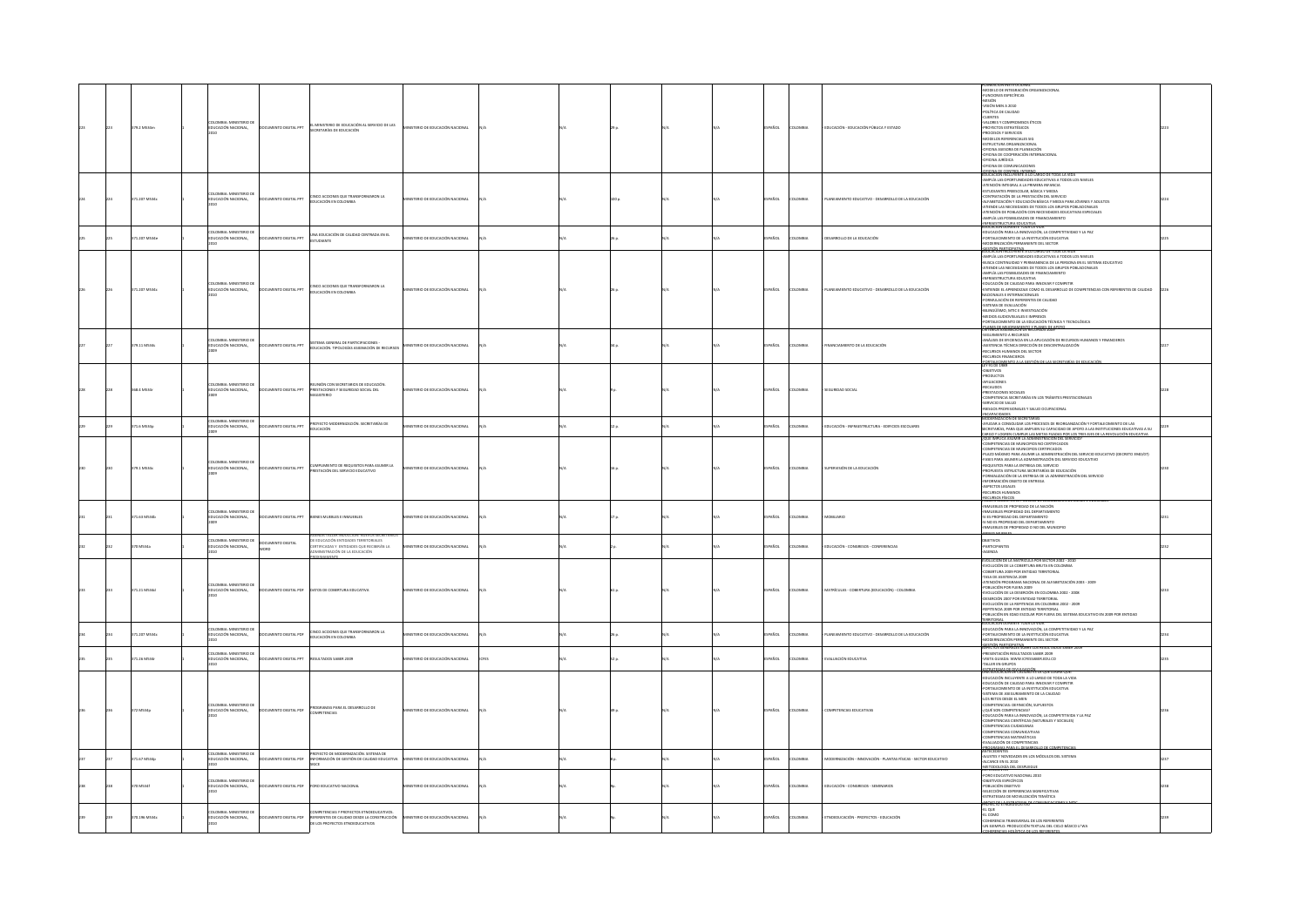|  | 371.242 MS34i  | LOMBIA: MINISTERIO DI<br>EDUCACIÓN NACIONAL                      |                             | A JORNADA EXTENDIDA PARA LOS ESTUDIANTES DE<br>OCUMENTO DIGITAL PDF LA EDUCACIÓN BÁSICA PRIMARIA: UN PROPÓSITO<br>IONAL | NISTERIO DE EDUCACIÓN NACIONAL                      |  |  | ESPAÑOL        | AI8MOJO:       | JORNADA ESCOLAR                                                | FINICIÓ<br>AT3M AL-<br>-<br>-OBJETIVO GENERAL<br>-OBJETIVOS ESPECÍFICOS<br>-COMPONENTES<br>-ESCENARIOS POSIBLES PARA LA PUESTA EN MARCHA<br>-CRITERIOS RELACIONADOS CON LOS RECURSOS DOCENTES<br>-CRITERIOS RELACIONADOS CON RECURSOS FÍSICOS Y PEDAGÓGICOS<br>ESTRATEGIAS DE REAUZACIÓN 1 Y 2<br><b>IRGANIZACIÓN DEL TIEMPO EN LA JORNADA EXTENDIDA</b><br>RESPONSABILIDADES                                                                                                                                                                                                                                                                                                                                                                       |  |
|--|----------------|------------------------------------------------------------------|-----------------------------|-------------------------------------------------------------------------------------------------------------------------|-----------------------------------------------------|--|--|----------------|----------------|----------------------------------------------------------------|-----------------------------------------------------------------------------------------------------------------------------------------------------------------------------------------------------------------------------------------------------------------------------------------------------------------------------------------------------------------------------------------------------------------------------------------------------------------------------------------------------------------------------------------------------------------------------------------------------------------------------------------------------------------------------------------------------------------------------------------------------|--|
|  | 370.11 M534p   | <b>DLOMBIA: MINISTERIO DE</b><br>DUCACIÓN NACIONAL               |                             | LANTAS PERSONAL DOCENTE Y DIRECTIVOS<br>CUMENTO DIGITAL PDF POCENTES, TALLER DE SECRETARIOS DE EDUCACIÓN                | NISTERIO DE EDUCACIÓN NACIONAL                      |  |  | PAÑOL          | <b>AISMOJC</b> | EDUCACIÓN - CONGRESOS - SEMINARIOS                             | PLANTAS DE PERSONAL: OBJETIVOS DE LA ADMINISTRACIÓN DE PLANTAS PERSONAL DOCENTE Y<br>DIRECTIVO DOCENTE<br>URECTIVO DOCENTE<br>INSTRUMENTOS PARA LA ADMINISTRACIÓN ADECUADA DE LAS PLANTAS DE PERSONAL DOCENTE Y<br>DIRECTIVO DOCENTE<br>-<br>ENTIDADES QUE HAN REPORTADO INFORMACIÓN SOBRE JORNADA EXTENDIDA<br>-NUEVOS DECRETOS DE TRASLADOS Y ZONAS DE DIFICIL ACCESO<br>-CARRERA DOCENTE<br>ASCENSO O REUBICACIÓN SALARIAL<br>NDUCCIÓN<br>OBJETIVOS ESPECÍFICOS                                                                                                                                                                                                                                                                                  |  |
|  | 74.013 MS34e   | OLOMBIA: MINISTERIO DE<br>EDUCACIÓN NACIONAL,                    | UMENTO DIGITAL PDF          | DUCACIÓN PARA EL TRABAJO Y DESARROLLO                                                                                   | <b>ISTERIO DE EDUCACIÓN NACIONAL</b>                |  |  | PAÑOL          | <b>ILOMBIA</b> | ADIESTRAMIENTO OCUPACIONAL - EDUCACIÓN PARA EL TRABAJO         | <b>DEFINICIÓN</b><br>EDUCACIÓN PARA EL TRABAJO Y EL DESARROLLO HUMANO<br>MARCO LEGAL<br>-ORGANIZACIÓN Y FUNCIONAMIENTO DE LAS IETDH<br><b>PROGRAMAS DE FORMACIÓN</b><br>SISTEMA NACIONAL DE INFORMACIÓN<br><b>USUARIOS</b><br><b>SECRETARÍA</b><br><br>TEMA DE CALIDAD DE LA FORMACIÓN PARA EL TRABAJO - SCAFT                                                                                                                                                                                                                                                                                                                                                                                                                                      |  |
|  | 171 334 MS34r  | <b>COLOMBIA: MINISTERIO DE</b><br>EDUCACIÓN NACIONAL             | 309 IATION OTHERS           | CONEXIÓN TOTAL RED EDUCATIVA NACIONAL                                                                                   | ISTERIO DE EDUCACIÓN NACIONAL                       |  |  | <b>ESPAÑOL</b> | <b>TIOMRIA</b> | FOUCACIÓN POR MEDIO DE COMPUTADORES                            | ESTRUCTURA DEL SCAFT<br>-<br>PUNTO DE PARTIDA<br>RESULTADOS CONEXIÓN TOTAL 2009<br>MODELO DE VINCULACIÓN A CONEXIÓN TOTAL<br>SISTEMA DE MONITOREO DE TIC - MONTIC<br>RETOS 2010                                                                                                                                                                                                                                                                                                                                                                                                                                                                                                                                                                     |  |
|  | 61.57 MS34     | <b>COLOMBIA: MINISTERIO DE</b><br>FOUCACIÓN NACIONAL             |                             | OCUMENTO DIGITAL PDF RED PARA LA SUPERACIÓN DE LA POBREZA EXTREMA                                                       | <b>INSTERIO DE EDUCACIÓN NACIONAL</b>               |  |  | <b>IORAS</b>   | DI OMRIA       | PORREZA - PREVENCIÓN                                           | A PORREZA EXTREMA<br>LA POBREZA EXTREMA<br>-ESTADO ACTUAL DE LA ESTRATEGIA<br>-INFORMACIÓN EN LÍNEA DE BASE FAMILIAR DE JUNTOS EDUCACIÓN<br>JOSROS RÁSICOS FAMILIARES EN EDUCACIÓN<br>-LUGHUS BASICUS FAMILIARES EN EDUCACION<br>-ATENCIÓN A MENORES DE CINCO AÑOS<br>-SITUACIÓN EDUCATIVA DE LA POBLACIÓN EN EDAD ESCOLAR<br>-RAZONES PARA NO ESTUDIAR<br>NIVEL EDUCATIVO ALCANZADO POR LOS MAYORES DE 18 AÑOS                                                                                                                                                                                                                                                                                                                                     |  |
|  | 371.223 MS34p  | <b>QLOMBIA: MINISTERIO DE</b><br>EDUCACIÓN NACIONAL,             | TUMENTO DIGITAL PDF         | PROGRAMA FAMILIAS EN ACCIÓN. ASPECTOS<br>INERALES                                                                       | <b><i>ASTERIO DE EDUCACIÓN NACIONAL</i></b>         |  |  | AÑOL           |                | BECAS - ASPECTOS SOCIOECONÓMICOS - COLOMBIA - ESTUDIOS DE CASO | <b>WEEKLIDADES DE BROGRAMA</b><br>ANTECEDENTES<br>OBJETIVOS<br>ESTADO ACTUAL DEL PROGRAMA<br>MENORES INSCRITOS POR GRADO<br>CICLO OPERATIVO<br>ΕΠΕΤΑΙ ΕΠΜΙΕΝΤΟ ΙΝSTITUCIONAL<br>OPERACIÓN A ESCALA MUNICIPAL<br>ESTRUCTURA FUNCIONAL A ESCALA MUNICIPAL<br>EL CONVENIO DE PARTICIPACIÓN<br>LA MESA TEMÁTICA EN EL PFA<br>ACUERDOS POR DEPARTAMENTO SECTOR EDUCATIVO<br>CONSIDERACIONES: SECTOR EDUCATIVO                                                                                                                                                                                                                                                                                                                                            |  |
|  | 0 MS34         | <b>DLOMBIA: MINISTERIO DE</b><br>EDUCACIÓN NACIONAL,             | UMENTO DIGITAL PDF          | UNIÓN DE SECRETARIOS DE EDUCACIÓN FEBRERO<br>18 Y 19 DE 2010                                                            | STERIO DE EDUCACIÓN NACIONAL                        |  |  | AÑOL           |                | DUCACIÓN - CONGRESOS - SEMINARIOS                              | COORDINACIÓN - COLABORACIÓN<br>-COBERTURA EDUCATIVA<br>INTERVENCIÓN DE LA MINISTRA<br>PRUEBAS SABER<br>ESTRATEGIAS DE MEJORAMIENTO DE COMPETENCIAS                                                                                                                                                                                                                                                                                                                                                                                                                                                                                                                                                                                                  |  |
|  | 370 MS34r      | <b>LOMBIA: MINISTERIO DE</b><br>EDUCACIÓN NACIONAL               |                             | OCUMENTO DIGITAL PDF REUNIÓN DE SECRETARIOS DE EDUCACIÓN                                                                | INSTERIO DE EDUCACIÓN NACIONAL                      |  |  | ESPAÑOL        | OLOMBIA        | EDUCACIÓN - CONGRESOS - SEMINARIOS                             | CIFREE, VICEMINISTRA DE FOUCACIÓN PREESCOLAR RÁSICA Y M<br>28JE INUS DEL MILENIO<br>HACIA DONDE VA LA EDUCACIÓN EN COLOMBIA PND<br>-METAS A 2015 OBJETIVOS DESARROLLO DEL MILLENIO CONPES SOCIAL 91 DE 2005<br>AMPLIACIÓN DE CORERTURA<br>AEJORAMIENTO DE LA CALIDAD                                                                                                                                                                                                                                                                                                                                                                                                                                                                                |  |
|  | 371.21 MS34s   | COLOMBIA: MINISTERIO DE<br>EDUCACIÓN NACIONAL                    | <b>OCUMENTO DIGITAL PDF</b> | SITUACIÓN EDUCATIVA DE LOS JÓVENES Y<br>ARTICULACIÓN COMO ESTRATEGIA DE COBERTURA Y<br>TINENCIA                         | NISTERIO DE EDUCACIÓN NACIONAL                      |  |  | <b>ESPAÑOL</b> | <b>U OMRIA</b> | MATRÍCULAS - EDUCACIÓN                                         | MEJORAMIENTO DE LA FEICIENCIA DE S<br>MARCO GENERAL<br>SITUACIÓN EDUCATIVA DE LOS JÓVENES<br>-LA FORMACIÓN POR COMPETENCIAS<br>POLÍTICAS Y ACCIONES DEL MEN<br>EDUCACIÓN BÁSICA Y MEDIA<br>EDUCACIÓN SUPERIOR<br>LA ARTICULACIÓN COMO PROCESO INTEGRAL<br>-UN MITILULACIÓN DE LA EDUCACIÓN METOLANCA Y LA EDUCACIÓN SUPERIOR<br>-ARTICULACIÓN DE LA EDUCACIÓN MEDIA TÉCNICA Y LA EDUCACIÓN SUPERIOR<br>-CONDICIONES PARA LA ARTICULACIÓN<br>INFORMACIÓN OPORTUNA Y CONFIARI F<br>INFORMACION OPORTONA T CONFIABLE<br>ESTRATEGIAS INSTRUMENTOS Y HERRAMIENTAS<br>PUNTOS CLAVE                                                                                                                                                                        |  |
|  | 0 MS34r        | OLOMBIA: MINISTERIO DE<br>UCACIÓN NACIONAL,                      | UMENTO DIGITAL PDF          | ENCUENTRO NACIONAL DE SECRETARIOS DE<br>EDUCACIÓN 3, 4 Y S DE 2007                                                      | <b>ESTERIO DE EDUCACIÓN NACIONAL</b>                |  |  | AÑOL           |                | DUCACIÓN - CONGRESOS - SEMINARIOS                              | <u>IDUCACIÓN BÁSICA Y MEDIA.</u><br>ISTEMA NACIONAL DE FORMACIÓN PARA EL TRABAJO<br>FORMACIÓN DE COMPETENCIAS: EJE ARTICULADOR DEL PROCESO EDUCATIVO Y DEL SISTEMA<br>FORMALION DE COMPETENCIAS: EJE ARTICOLADOR DE<br>PROPUESTA DECRETO REGLAMENTARIO LEY 1064<br>SISTEMA NACIONAL DE FORMACIÓN PARA EL TRABAJO<br>-ARTICULACIÓN DE LA EDUCACIÓN MEDIA. NO FORMAL Y SUPERIOR<br>PRINCIPADO DE EN REGULAN<br>-NORMAS QUE LA REGULAN<br>-EDUCACIÓN PARA EL TRABAJO Y EL DESARROLLO HUMANO (ANTES DE LA EDUCACIÓN NO FORMAL)<br>-SISTEMA DE CALIDAD DE FORMACIÓN PARA EL TRABAJO - SCAFT - DECRETO 2020 DE 2006<br>CONFORMACIÓN CCAFT<br>CONFORMACIÓN CCAFT<br>COMITES SECTORIALES Y ORGANISMOS DE TERCERA PARTE<br>PROGRAMAS OBJETO DE CERTIFICACIÓN |  |
|  | 4.013 MS34c    | LOMBIA: MINISTERIO DI<br>EDUCACIÓN NACIONAL,                     | OCUMENTO DIGITAL PDF        | COMPETENCIAS LABORALES MAYO 2006                                                                                        | STERIO DE EDUCACIÓN NACIONAL                        |  |  | AÑOL           |                | OIESTRAMIENTO OCUPACIONAL - EDUCACIÓN PARA EL TRABAJO          | STITUCIONES OBJETO DE CERTIFICACIÓN<br>ROBLEMÁTICA<br>IMPLEMENTACIÓN<br>-ARTICULACIÓN<br>-ARTICULACIÓN<br>-ARTICULACIÓN DEL SENA CON LA EDUCACIÓN MEDIA TÉCNICA<br>ARTICULACIÓN CON EL SECTOR PRODUCTIVO<br>ARTICULACIÓN CON LA EDUCACIÓN NO FORMAL<br>-ARTICULACION CON LA EDUC<br>-ACCIONES DESARROLLADAS<br>-LOGROS 2003 - 2005                                                                                                                                                                                                                                                                                                                                                                                                                  |  |
|  | 970 IT89p      | COLOMBIA: INSTITUTO<br>TECNOLÓGICO DE SOLEDAD<br>ATLÁNTICO, 2007 |                             | DOCUMENTO DIGITAL PDF PROYECTO DE ARTICULACIÓN EDUCACIÓN MEDIA Y                                                        | INSTITUTO TECNOLÓGICO DE SOLEDAD<br><b>TLÁNTICO</b> |  |  | ESPAÑOL        | OLOMBIA        | EDUCACIÓN MEDIA<br>EDUCACIÓN SUPERIOR                          | ETX'ESPECIFICA y BENEFICIANIOS<br>-METAS VISIÓN 2019 DEL PROYECTO DE ARTICULACIÓN DE LA EDUCACIÓN MEDIA CON LA EDUCACIÓN<br><b>UPERIOR TÉCNICA Y TECNOLÓGICA</b><br>COMPETENCIAS<br>-COMPETENCIAS LABORALES GENERALES<br>-<br>PROYECTO TUNING<br>- PROYECTO TUNING AMÉRICA LATINA<br>PROYECTO DE ARTICULACIÓN DE LA EDUCACIÓN MEDIA CON LA EDUCACIÓN SUPERIOR MODELO DE<br>-<br>CICLOS ITSA<br>-INSTITUCIÓN EDUCATIVA<br>-INSTITUCIÓN DE EDUCACIÓN SUPERIOR<br><b>ISOBACIÓN FMPRESARIAI</b><br>FORMACIÓN EMPRESARIAL<br>FORMACIÓN SEGUNDA LENGUA<br>TÉCNICA PROFESIONAL EN PROCESOS EMPRESARIALES<br>TÉCNICA PROFESIONAL EN INFORMÁTICA<br><b>RFS SARANA</b>                                                                                        |  |
|  | 371.207 SE474i | COLOMBIA: SENA, 2007                                             |                             | OCUMENTO DIGITAL PDF INTEGRACIÓN DEL SENA CON LA EDUCACIÓN MEDIA                                                        |                                                     |  |  | AÑOL           | LOMBI          | PROYECTOS EDUCATIVOS - EDUCACIÓN MEDIA                         | RESPONSABILIDAD DEL MINISTERIO DE EDUCACIÓN<br>RESPONSABILIDAD DEL MINISTERIO DE EDUCACIÓN<br>RESPONSABILIDAD INSTITUCIONES DE EDUCACIÓN<br>-RESPONSABILIDAD INEITIOCIONES DE EDUCACIÓN<br>-RESPONSABILIDAD DEL SENA<br>-APRENDICES FORMADOS EN PROGRAMAS INTEGRADOS<br>INTEGRACIÓN CON LA EDUCACIÓN MEDIA<br><b>POROL</b><br>DESAFÍOS                                                                                                                                                                                                                                                                                                                                                                                                              |  |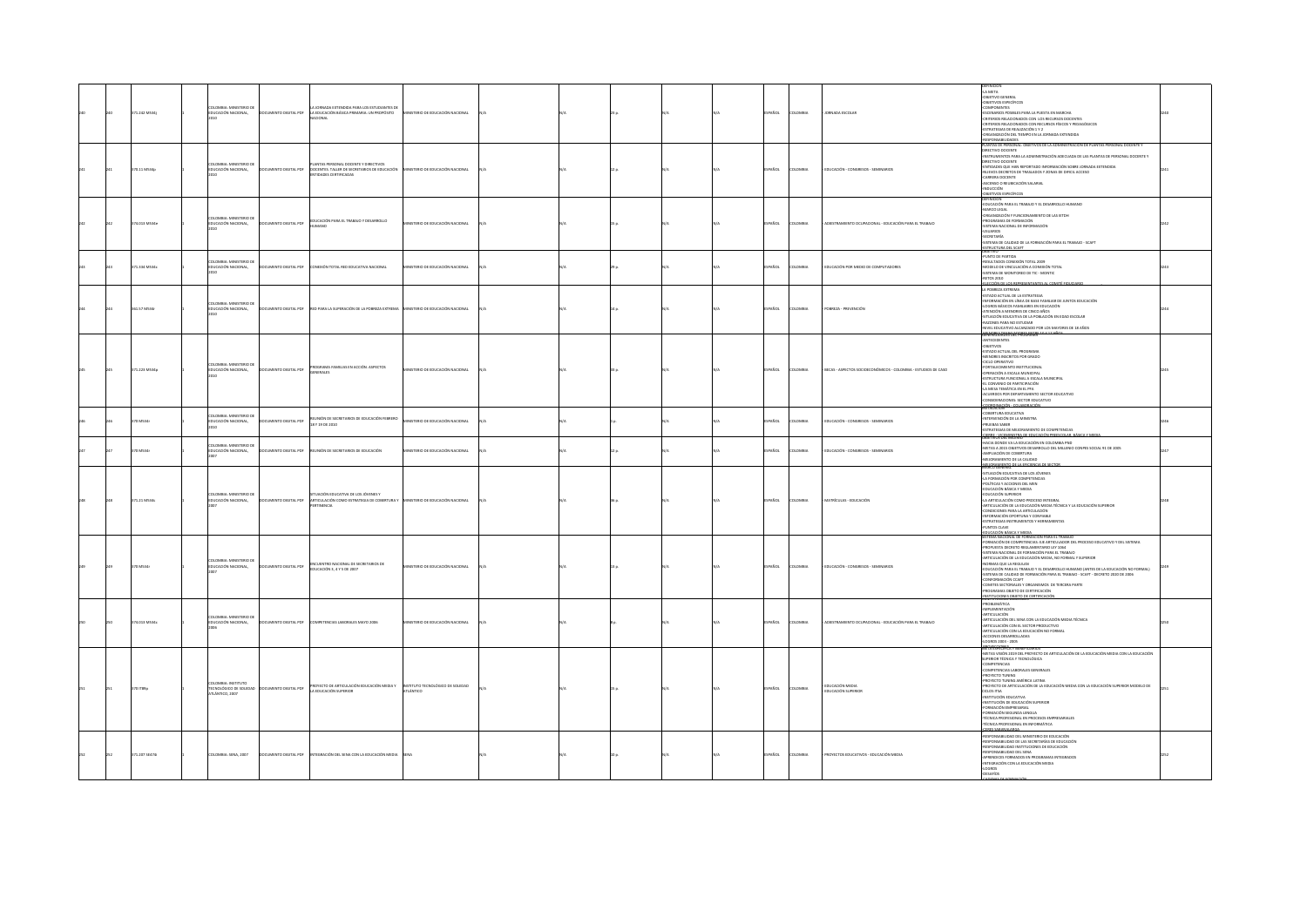|  | 371.207 SE447o     | EDUCACIÓN<br>DEPARTAMENTAL DE   | <b>DLOMBIA: SECRETARÍA DI</b>                        | CUMENTO DIGITAL PDF       | ROCESO DE ARTICULACIÓN DE NIVELES<br>DUCATIVOS EN CALDAS 2004 - 2007                                                                      | ECRETARÍA DE EDUCACIÓN<br><b>JEPARTAMENTAL DE CALDAS</b>       |  |  | AÑOL        | <b>JLOMBIA</b> | PROYECTOS EDUCATIVOS - EDUCACIÓN MEDIA                                      | WITCULACION DE LA EDUCACION MEDIA TECNICA CON EL SECTOR PRODUCTIVO<br>ARTICULACIÓN DE LA MEDIA TÉCNICA CON LA EDUCACIÓN SUPERIOR CENTROS REGIONALES DE<br>EDUCACIÓN SUPERIOR<br>-OBJETIVO GENERAL<br>-OBJETIVO GENERAL<br>-BENEFICIOS DEL PROGRAMA DE ARTICULACIÓN<br>LOGROS CUANTITATIVOS<br>SUBREGIONES DE CALDAS<br>RELACIÓN DE SALIDAS PARCIALES CERTIFICADAS POR EL SENA ESPECIALIDAD AGROPECUARIA 2004 -<br>iuus<br>PROGRAMAS DE FORMACIÓN ESPECIALIZADA OFRECIDA POR EL SENA<br>PROGRAMAS DE FORMACIÓN ESPECIALIZADA OFRECIDAS POR EL PROYECTO<br>OT23UPUESTO<br>FACTORES DE ÉXITO DEL PROGRAMA EN CALDAS                                                                                                                                                                                                              |  |
|--|--------------------|---------------------------------|------------------------------------------------------|---------------------------|-------------------------------------------------------------------------------------------------------------------------------------------|----------------------------------------------------------------|--|--|-------------|----------------|-----------------------------------------------------------------------------|-------------------------------------------------------------------------------------------------------------------------------------------------------------------------------------------------------------------------------------------------------------------------------------------------------------------------------------------------------------------------------------------------------------------------------------------------------------------------------------------------------------------------------------------------------------------------------------------------------------------------------------------------------------------------------------------------------------------------------------------------------------------------------------------------------------------------------|--|
|  | 79.158 MS34        |                                 | LOMBIA: MINISTERIO DI<br>EDUCACIÓN NACIONAL,         | 309 IATION OTHER          | EY GENERAL DE EDUCACIÓN 115 DE 1994                                                                                                       | <b><i>SECRETARÍA DE EDUCACIÓN</i></b><br>PARTAMENTAL DE CALDAS |  |  | afine       | I OMRIA        | DUCACIÓN - LEGISLACIÓN                                                      | <b>SORMAGIÓN DE LOS DOCENTES</b><br>FSTRUCTURA DEL SISTEMA EDUCATIVO COLOMBIANO<br>ESTRUCTURA DEL SISTEMA EDUCATIVO COLOMBIANO<br>NIVELES DEL SISTEMA EDUCATIVO FORMAL<br>- LEY 749 DE 2002<br>- ÁREAS FUNDAMENTALES DE LA EDUCACIÓN BÁSICA Y MEDIA<br>- PROYECTOS TRANSVERSALES (ENSEÑANZA OBLIGATORIA)<br>AUTONOMÍA ESCOLAR<br>LEY 715 DE 2001<br>ARTICULACIÓN DE LA EDUCACIÓN CON EL MUNDO PRODUCTIVO<br>-ARII KUMADUN BE LA EDUCACION CON EL MUNIDO PRODUCTIVO: PORMACIÓN DE<br>-POLÍTICA DE ARTICILIACIÓN DE LA EDUCACIÓN CON EL MUNDO PRODUCTIVO: FORMACIÓN DE<br>-FOMMACIÓN POR COMPETENCIAS<br>-QUE SON LAS COMPETENCIAS LABORALES<br>-QUE SON<br>COMPETENCIAS LABORALES GENERALES (CLG)<br>-<br>CLASES DE COMPETENCIAS LABORALES GENERALES<br>- CARACTERÍSTICAS DE LA FORMACIÓN EN COMPETENCIAS LABORALES GENERALES  |  |
|  | 1.207 MS34d        |                                 | .<br>COLOMBIA: MINISTERIO DE<br>EDUCACIÓN NACIONAL,  | UMENTO DIGITAL PDF        | DIRECCIÓN DE CALIDAD DE LA EDUCACIÓN<br>PREESCOLAR, BÁSICA Y MEDIA                                                                        | STERIO DE EDUCACIÓN NACIONAL                                   |  |  | <b>Viol</b> |                | ROYECTOS EDUCATIVOS - EDUCACIÓN MEDIA                                       | METAS SIGOB<br>DISTRIBUCIÓN DEL PRESUPUESTO 2007 - PROYECTOS SSP (MILLONES DE PESOS)<br>-DISTINIBULDIN DEL PRESUPUESTO 2007 - PROYECTOS SSP (MILLONES DE PESOS)<br>-ENFOQUE DE TRABAIO<br>-FAFOQUE DE TRABAIO<br>-LOCOMPAÑAMIENTO A LOS ESTABLEOMIENTO. CON QUIÉN SE FORMULA?<br>-ACOMPAÑAMIENTO A LOS ESTABLEOMIENTOS EDUCATIVOS<br>FORMACIÓN DE DOCENTES Y DIRECTIVOS DOCENTES                                                                                                                                                                                                                                                                                                                                                                                                                                              |  |
|  | <b>121 6 SFAAA</b> | EDUCACIÓN DE<br>CARTAGENA, 2007 | <b>OLOMBIA: SECRETARÍA DE</b>                        | HARVED DIGITAL PDF        | STEMA INTERACTIVO DE CONSULTA DE<br><b>FRAESTRUCTURA EDUCATIVA SIGED</b>                                                                  | CRETARÍA DE EDUCACIÓN DE<br><b>RTAGENA</b>                     |  |  | PAÑOI       | 11 OMRIA       | INFRAESTRUCTURA EDUCATIVA - EDIFICIOS ESCOLARES                             | PROCESO<br>GESTIONES SED<br>LOGROS<br>-FACTORES CLAVE DE ÉXITO                                                                                                                                                                                                                                                                                                                                                                                                                                                                                                                                                                                                                                                                                                                                                                |  |
|  | 371.207 MS34d      |                                 | MBIA: MINISTERIO DE<br>EDUCACIÓN NACIONAL,           | IMENTO DIGITAL PDF        | IRECCIÓN DE COBERTURA Y EQUIDAD                                                                                                           | NISTERIO DE EDUCACIÓN NACIONAL                                 |  |  | AÑOL        | <b>AISMOJO</b> | LANEAMIENTO EDUCATIVO - DESARROLLO DE LA EDUCACIÓN                          | DESAFÍO<br>IITUACIÓN 2006 Y METAS 2010<br>ESTRATEGIAS POBLACIONALES VULNERABLES Y DIVERSAS<br>-ESTRATEGIAS VOBIADIONALES VOUNERABLES Y DIVERSAS<br>-ESTRATEGIAS DE PERMANENCIA<br>-RETRATEGIAS DE COBERTURA<br>-RED DE PROTECCIÓN SOCIAL PARA LA SUPERACIÓN DE LA POBREZA EXTREMA<br>-RED DE PROTECCIÓN SOCIAL PARA LA SUPERACIÓN DE LA<br>ESTRATEGIA DE INVERSIÓN<br>LOGROS EN EDUCACIÓN<br>PERACIÓN DEL PROGRAM<br><b>ESQUEMA GENERAL ACOMPAÑAMIENT</b>                                                                                                                                                                                                                                                                                                                                                                     |  |
|  | 71.23 M534c        |                                 | OMBIA: MINISTERIO DE<br>EDUCACIÓN NACIONAL           | HOW JATIOU OTHER          | ALENDARIO ACADÉMICO 2007, RECESO<br>STUDIANTIL EN OCTUBRE DECRETO 1373 DE 2007                                                            | NISTERIO DE EDUCACIÓN NACIONAL                                 |  |  | AÑOL        | <b>JLOMBIA</b> | <b>DRNADA FSCOLAR</b>                                                       | INTECEDENTES<br>SEMANA DE RECESO ESTUDIANTIL<br>SEMANA DE DESARROLLO INSTITUCIONAL<br>IMPLICACIONES PARA CALENDARIO A<br>IMPLICACIONES PARA CALENDARIO B<br>EXCEPCIÓN: INTERNADOS<br>ORENTACIÓN GENERAL<br>ORIENTACION GENERAL<br>FECHA INICIAL DEL CALENDARIO<br>IDENTIFICACIÓN DE CADA SEMANA<br>SEMANAS DE DESARROLLO INSTITUCIONAL<br>SUGERENCIA PARA ALGUNAS ENTIDADES<br><b>ODIFICACIÓN DE LA RESOLUCIÓN</b><br>SUNDO ENCOENTRO DE SECRETA                                                                                                                                                                                                                                                                                                                                                                              |  |
|  | 171.21 M534a       |                                 | .<br>COLOMBIA: MINISTERIO DI<br>EDUCACIÓN NACIONAL,  | OCUMENTO DIGITAL PDF      | VANCES Y RETOS DEL SECTOR EDUCATIVO                                                                                                       | NISTERIO DE EDUCACIÓN NACIONAL                                 |  |  | AÑOL        | <b>JLOMBIA</b> | MATRÍCULAS - EDUCACIÓN                                                      | SENDINGO ENCUENTINU DE SECRETANDS DE EDUCATION NUID 30 -<br>-GRANDES LOGROS 2010 - 2012<br>- GRANDES LOGROS 2010 - 2012<br>- PLAN NACIONAL DE DESARROLLO Y PLAN SECTORIAL 2012 - 2014<br>- RETOS Y TEMAS PARA ANALIZAR<br>ASPECTOS DE LA GESTIÓN DE RECURSOS EN LAS ETC<br>RECURSOS DE GRATUIDAD                                                                                                                                                                                                                                                                                                                                                                                                                                                                                                                              |  |
|  | 79.11 M534o        |                                 | OMBIA: MINISTERIO DE<br>EDUCACIÓN NACIONAL           |                           | RÉSTAMO BID 2709/OC-CO "PROGRAMA DE APOYO<br>CUMENTO DIGITAL PDF EN GESTIÓN AL PLAN DE EDUCACIÓN DE CALIDAD<br><b>ARA LA PROSPERIDAD"</b> | INSTERIO DE EDUCACIÓN NACIONAL                                 |  |  | AÑOL        | <b>AISMOJC</b> | INANCIAMIENTO DE LA EDUCACIÓN                                               | ENERALIDADI<br>.O QUE VIENE<br>COMPONENTE 1. MODERNIZACIÓN DE LA GESTIÓN DESCENTRALIZADA<br>COMPONENTE 2. DESARROLLO DE COMPETENCIAS CIUDADANAS<br>DISTRIBUCIÓN DE RECURSOS COMPONENTE 2 COMPETENCIAS CIUDADANAS<br>FONDOS CONCURSABLES<br>"UNIDUS CUNCURONICES"<br>REQUISITOS PARA LA PRESENTACIÓN Y EVALUACIÓN DE PROYECTOS<br>REQUISITOS PARA LA ELEGIBILIDAD DE PROYECTOS<br>-FINANCIAMIENTO DE PROYECTOS DE SECRETARÍAS DE EDUCACIÓN<br>INANCIAMIENTO DE PROYECTOS DE ESCUELAS NORMALES SUPERIORES OFICIALES<br>CONDICIONES PARA LA EJECUCIÓN                                                                                                                                                                                                                                                                            |  |
|  | 28.9 MS34p         |                                 | <b>IMBIA: MINISTERIO DE</b><br>EDUCACIÓN NACIONAL,   | CUMENTO DIGITAL PDF       | PLAN NACIONAL DE LECTURA Y ESCRITURA PARA LA<br>EDUCACIÓN PREESCOLAR, BÁSICA Y MEDIA.<br>CUBIERTAS DE LA COLECCIÓN SEMILLA 2011           | ISTERIO DE EDUCACIÓN NACIONAL                                  |  |  | AÑOL        | LOMBIA         | ROMOCIÓN DE LA LECTURA                                                      | -<br>DICCIONARIO DE LA LENGUA ESPAÑOLA PRIMARIA<br>TODO LO QUE NECESITAS SABER DE LA CIENCIA<br>DICCIONARIO ENCICLOPÉDICO CÍRCULO<br>CANCIONES PARA CRECER<br>-CHNCIONES PHRA CRECER<br>-351 ADIVINANZAS PARA JUGAR<br>-QUIERE A ESE PERRO<br>LA ALMOHADA<br>EL SUPERZORRO<br>UN MONTÓN DE UNICORNIOS<br>SETE CUENTOS MARAVILLOSOS<br><b>15 BRUJAS</b>                                                                                                                                                                                                                                                                                                                                                                                                                                                                        |  |
|  | 71.6 MS34e         |                                 | COLOMBIA: MINISTERIO DE<br>EDUCACIÓN NACIONAL,       | <b>IMENTO DIGITAL PDF</b> | <b>STRATEGIAS DE ACCESO</b>                                                                                                               | STERIO DE EDUCACIÓN NACIONAL                                   |  |  | <b>VioL</b> | <b>JLOMBIA</b> | RAESTRUCTURA EDUCATIVA - EDIFICIOS ESCOLARES<br>LFABETIZACIÓN<br>MATRÍCULAS | ONILIBOS Y SOBTILEGIOS.<br>IGUNDO ENCUENTRO DE SECRETARIOS DE EDUCACIÓN JULIO 30 - AGOSTO 1 DE 2012.<br>PROGRAMA NACIONAL DE ALFABETIZACIÓN<br>INFRAESTRUCTURA EDUCATIVA<br>-INTRACINOLI UNA EDIDICATIVA<br>ECONTRATACIÓN SERVICIO EDUCATIVO<br>ESTRATEGIAS PARA ALIMENTAR LA COBERTURA Y EFICIENCIA DEL PROGRAMA<br>-{QUÉ SE FINANCIA CON RECURSOS DE LEY 21?<br>- NVENTARIOS Y PLANES DE INFRAESTRUCTURA<br>ESTADO DE LA INFRAESTRUCTURA - SICIED<br>MEJORAMIENTO. CONSTRUCCIÓN Y DOTACIÓN DE INFRAESTRUCTURA EDUCATIVA<br>OTROS PROCESOS GESTIONADOS POR EL MEN PARA INFRAESTRUCTURA EDUCATIVA<br>-UIBIUS PRINCESIOS GESTIONNUUS PUR EL RIEN PARA INFRAES<br>-OBJETIVO DE LA CONTRATACIÓN DEL SEÑVICIO EDUCATIVO<br>-OBJETIVO DE LA CONTRATACIÓN<br>-OTRIOS ASPECTOS DE LA ESTRATECIA<br>-OTRIOS ASPECTOS DE LA ESTRATECIA |  |
|  | 371.2913 MS34e     |                                 | OMBIA: MINISTERIO DE<br>EDUCACIÓN NACIONAL           | OCUMENTO DIGITAL PDF      | STRATEGIAS DE PERMANENCIA ESCOLAR                                                                                                         | NISTERIO DE EDUCACIÓN NACIONAL                                 |  |  | PAÑOL       | <b>JLOMBIA</b> | DESERCIÓN ESCOLAR                                                           | PROGRAMAS DE APOYO ECONÓMICO Y COMPLEMENTARIO A LA CANASTA<br>ALIMENTACIÓN ESCOLAR<br>TRANSPORTE ESCOLAR<br>INVERSIÓN DE EXCEDENTES FINANCIEROS<br>MODELOS EDUCATIVOS FLEXIBLES<br>-FINALIDADES DE LOS MODELOS FLEXIBLES<br>-PRINCIPALES LOGROS DEL PROCESO DE IMPLEMENTACIÓN DE MODELOS FLEXIBLES<br>-ROL Y COMPROMISOS DE LAS SECRETARÍAS DE EDUCACIÓN FRENTE A LA IMPLEMENTACIÓN DEL MEF<br>FIDE T COMPROMISOS DE DIS SECRETARI<br>CONTRATOS MODELOS FLEXIBLES 2012<br>ARTICULACIÓN CON OTROS SECTORES<br>200 MU G3R<br>ACCIONES PARA LA ARTICULACIÓN Y ATENCIÓN EFECTIVA DE LA POBLACIÓN UNIDOS<br>JORNADAS ESCOLARES COMPLEMENTARIAS<br>IMPORTANCIA DE LAS ALIANZAS SSTRATÉGIC<br>POSTULACIONES MINISTERIO DE EDUCACIÓN                                                                                                  |  |
|  | 71.21 M534         |                                 | <b>DLOMBIA: MINISTERIO DE</b><br>EDUCACIÓN NACIONAL, | UMENTO DIGITAL PDF        | ONDO ADAPTACIÓN. SECRETARIOS DE EDUCACIÓN -<br>BOGOTÁ JULIO 2012                                                                          | NISTERIO DE EDUCACIÓN NACIONAL                                 |  |  | Ñ0          |                | MATRÍCULAS - EDUCACIÓN                                                      | <b><i>AFECTACIÓN POR DEPARTAMENTO</i></b><br>AFECTACIÓN EDUCACIÓN URBANO VS RURAL - SEDES<br>-AFECTACIÓN EDUCACIÓN URBANO VS RURAL - MATRÍCULA<br>MATRÍCULA EN SEDES AFECTADAS<br>MATINICULA EN SAIDA APECITADAS<br>ARSUMEN ARECTACIÓN QUE SERÁ ATENDIDA POR EL FONFO<br>ARSUMEN ARECTACIÓN POR TAMAÑO DE SEDE<br>AVANCES EN EL ALISTAMISTO DE LA IMPLIFACIÓN<br>COMPROMISOS SECRETANDS CON EL PROYECTO DE RECONSTRUCCIÓN<br>CO<br>PROPUESTA<br>RECONSTRUCCIÓN                                                                                                                                                                                                                                                                                                                                                                |  |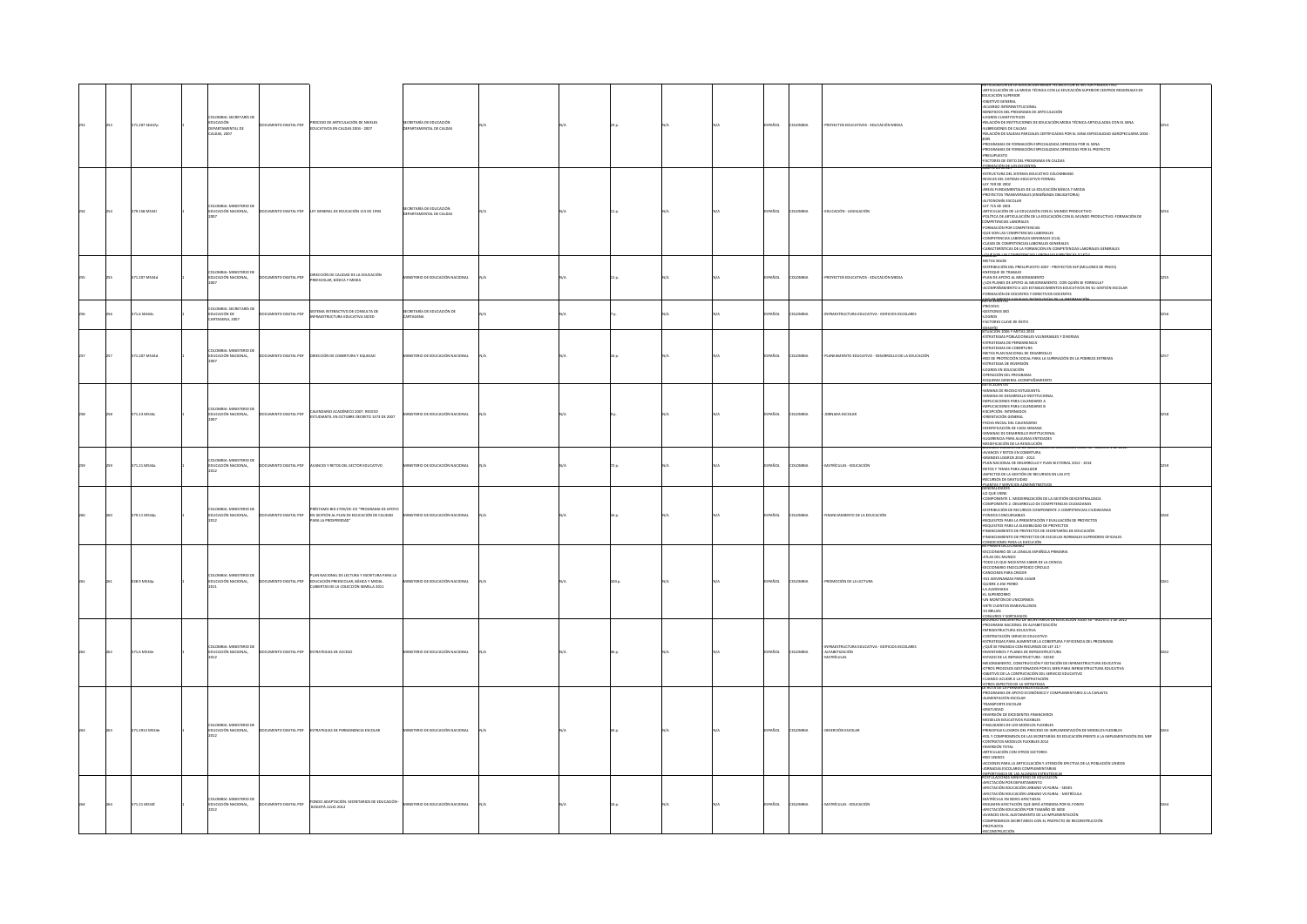|  | 11 M534           | OMBIA: MINISTERIO D<br>EDUCACIÓN NACIONAL           | UMENTO DIGITAL PDF          | <b>RTALECIMIENTO DE LA GESTIÓN ADMINISTRA</b><br>FINANCIERA DE LOS ESTABLECIMIENTOS<br><b>UCATIVOS ESTATALES</b>                                                                            | STERIO DE EDUCACIÓN NACIONAL         |  |  | AÑOL         | <b>LOMBIA</b>  | DMINISTRACIÓN DE LA EDUCACIÓN - FINANZAS     | k DE SEGI<br>-MÓDULOS DEL SISTEMA<br>-FLUJO DE INFORMACIÓN<br>-MÓDULOS DE REPORTE<br>-CONCEPTOS DE GASTOS<br><b>MINISTERIO DE EDUCACIÓN NACIONA</b><br>-MINISTERIO DE EDOCACIÓN NACIONAL<br>-ENTIDAD TERRITORIAL CERTIFICADA<br>-ENTIDAD TERRITORIAL NO CERTIFICADA<br>WEDDAY ANGEMA SEMAIA CO                                                                                                                                                                                                                                                                                                                                                                                                                                                                                                                                                                                                         |  |
|--|-------------------|-----------------------------------------------------|-----------------------------|---------------------------------------------------------------------------------------------------------------------------------------------------------------------------------------------|--------------------------------------|--|--|--------------|----------------|----------------------------------------------|--------------------------------------------------------------------------------------------------------------------------------------------------------------------------------------------------------------------------------------------------------------------------------------------------------------------------------------------------------------------------------------------------------------------------------------------------------------------------------------------------------------------------------------------------------------------------------------------------------------------------------------------------------------------------------------------------------------------------------------------------------------------------------------------------------------------------------------------------------------------------------------------------------|--|
|  | 71.21 M534m       | OLOMBIA: MINISTERIO DE<br>EDUCACIÓN NACIONAL,       | UMENTO DIGITAL PDF          | ETODOLOGÍA CONSOLIDACIÓN DE MATRÍCULA                                                                                                                                                       | STERIO DE EDUCACIÓN NACIONAL         |  |  | PAÑOL        | LOMBIA         | MATRÍCULAS - EDUCACIÓN                       | NUEVA DINÁMICA DE LA INFORMACIÓN DE MATRÍCULA<br>METODOLOGÍA CONSOLIDACIÓN DE MATRÍCULA<br>PROCESO CONSOLIDACIÓN DE MATRÍCULA 2011                                                                                                                                                                                                                                                                                                                                                                                                                                                                                                                                                                                                                                                                                                                                                                     |  |
|  | 71.2913 M534p     | OLOMBIA: MINISTERIO DI<br>EDUCACIÓN NACIONAL        | CUMENTO DIGITAL PDF         | ANEACIÓN DEL ACCESO Y LA PERMANENCIA<br>ESCOLAR. SEGUNDO ENCUENTRO DE SECRETARIOS<br>E EDUCACIÓN JULIO 30 AGOSTO 1 DE 2012                                                                  | STERIO DE EDUCACIÓN NACIONAL         |  |  | <b>PAÑOL</b> | <b>OLOMBIA</b> | <b>DESERCIÓN ESCOLAR</b>                     | <u>RESULTADOS PROCESO DE CONSOUDACIÓN DE MATRÍCULA.</u><br>EL ACCESO Y LA PERMANENCIA ESCOLAR EN EL MARCO DE LA POLITICA<br>PLANEACIÓN DE ACCESO<br>-<br>PLANEACIÓN DE LA PERMANENCIA<br>-DISTRIBUCIÓN DE LAS ETC POR GRUPOS<br>ADITION AL-<br>ESTRATEGIAS PLAN NACIONAL DE DESARROLLO<br>-GESTIÓN DE LA COBERTURA DEL SERVICIO EDUCATIVO<br>-EL PROCESO DE MATRÍCULA - ETAPAS ESTABLECIDAS<br>ORIETIVO<br>-ETAPAS<br>-EJEMPLO DE PROYECCIÓN DE CUPOS DONDE SE GARANTIZA LA CONTINUIDAD<br>-EVOLUCIÓN DE LA POBLACIÓN ATENDIDA 2002 - 2012                                                                                                                                                                                                                                                                                                                                                             |  |
|  | <b>DR 9 MS346</b> | <b>OLOMBIA: MINISTERIO DE</b><br>FOUCACIÓN NACIONAL |                             | OCUMENTO DIGITAL PDF PLAN NACIONAL DE LECTURA Y ESCRITURA 2010-                                                                                                                             | NISTERIO DE EDUCACIÓN NACIONAL       |  |  | 108492       | <b>AVANO I</b> | <b>ROMOCIÓN DE LA LECTURA</b>                | -<br>ESTADO DEL REPORTE POR ENTIDAD TERRITORIAL Y SECTOR<br>-COMPONENTES DEL PLAN<br>LA META<br>-<br>MATERIALES DE LECTURA Y ESCRITURA<br>- FORTALECIMIENTO DE LA ESCUELA Y LA BIBLIOTECA ESCOLAR<br>PORMACIÓN DE MEDIADORES<br>-FURNMULIN DE MEDIADORES DE LECTURA Y ESCRITURA<br>-FOIMACIÓN DE MEDIADORES DE LECTURA Y ESCRITURA<br>-RUTA DE FORMACIÓN CON PTCE 2012<br>-CONTENIDOS DE LA FORMACIÓN<br>-ROL DE LAS ETC EN EL PLAN<br>-COSTOS POR ESTABLECIMIENTO EDUCATIVO<br>¿QUÉ SON LAS PRUEBAS SABER 3, 5 Y 9?                                                                                                                                                                                                                                                                                                                                                                                   |  |
|  | 126 IC15i         | COLOMBIA: ICFES, 2012                               | CUMENTO DIGITAL PDF         | ICFES 3, 5 Y 9                                                                                                                                                                              |                                      |  |  | AÑOL         |                | VALUACIÓN EDUCATIVA                          | -MODALIDADES DE APLICACIÓN<br>-DETALLE APLICACIÓN CENSAL<br>-ESTRATEGIA DE COMUNICACIÓN<br>-PARTICULARIDADES DE LAS PRUEBAS<br>-PARTICULARIDADES DE DIS PROEBAS<br>-GENERALIDADES<br>- APLICACIÓN CENSAL<br>- PORTAL SECRETARIOS DE EDUCACIÓN<br>OPERACIÓN LOGÍSTICA<br>CAPACITACIÓN DE RECTORES<br><b><i>ESPONSABILIDADES RECTORES</i></b><br>ANACTERISTICAS DE LA MUESTR                                                                                                                                                                                                                                                                                                                                                                                                                                                                                                                             |  |
|  | 1.26 IC15i        | DLOMBIA: ICFES, 2012                                | CUMENTO DIGITAL PDF         | ICFES 3, 5 Y 9. RESULTADOS DE LA APLICACIÓN<br>ALIZADA EN OCTUBRE DE 2011                                                                                                                   |                                      |  |  | AÑOL         | LOMBIA         | VALUACIÓN EDUCATIVA                          | -RESULTADOS EN QUINTO GRADO 2009 - 2011<br>-RESULTADOS EN NOVENO GRADO 2009 - 2011<br>MUESTRA NACIONAL 2011 QUINTO GRADO<br><b>CATESTRA NACIONAL SOLUTION COMPANY</b>                                                                                                                                                                                                                                                                                                                                                                                                                                                                                                                                                                                                                                                                                                                                  |  |
|  | 71.21 M534s       | MRIA: MINISTERIO D<br>UCACIÓN NACIONAL              | MENTO DIGITAL PDF           | STEMAS DE MATRÍCULAS SIMAT                                                                                                                                                                  | STERIO DE EDUCACIÓN NACIONAL         |  |  | AÑOL         |                | MATRÍCULAS - EDUCACIÓN                       | -DIRECTORÍA DE ESTABLECIMIENTOS EDUCATIVOS - DUE<br>SISTEMA INTEGRADO DE DE MATRÍCULAS - SIMA<br>-<br>PROCESO DE MATRÍCULA QUE APOYA EL SIMAT<br>-MESA DE AYUDA - SIMAT<br>-CAPACITACIÓN VIRTUAL DUE - SIMAT<br>EUNCIONES ADMINISTRADOR SIMAT -                                                                                                                                                                                                                                                                                                                                                                                                                                                                                                                                                                                                                                                        |  |
|  | 1.27 MS34t        | COLOMBIA: MINISTERIO DE<br>EDUCACIÓN NACIONAL       | UMENTO DIGITAL PDF          | <b>DDOS A APRENDER: PROGRAMA PARA LA</b><br>ANSFORMACIÓN DE LA CAUDAD EDUCATIVA                                                                                                             | <b>NSTERIO DE EDUCACIÓN NACIONAL</b> |  |  | AÑOL         | <b>AISMOJO</b> | ALIDAD DE LA EDUCACIÓN                       | FORMACIÓN SITUADA<br>COMPONENTE PEDAGÓGICO<br>GESTIÓN EDUCATIVA<br><b>GONDUCIONES.BÁSICAS</b>                                                                                                                                                                                                                                                                                                                                                                                                                                                                                                                                                                                                                                                                                                                                                                                                          |  |
|  | 2.172 MS34        | MBIA: MINISTERIO D<br>UCACIÓN NACIONAL              | MENTO DIGITAL PDF           | AUDITORÍAS CENSALES NACIONALES DEL SECTOR<br>EDUCATIVO                                                                                                                                      | STERIO DE EDUCACIÓN NACIONAL         |  |  | AÑO          |                | <b>JDITORÍAS</b>                             | <b>ANTECEDENTES</b><br>-ANTECEDENTES<br>- OBJETIVOS PROCESO DE ALIDITORÍAS<br>- ACTORES DEL PROCESO DE ALIDITORÍAS<br>- ALIDITORÍA Y UNIDADES DE ANÁLISIS<br>- FUENTES DE INFORMACIÓN<br>EVIDENCIAS POR UNIDAD DE ANÁLISIS                                                                                                                                                                                                                                                                                                                                                                                                                                                                                                                                                                                                                                                                             |  |
|  | 1.2913 M534       | OLOMBIA: MINISTERIO DI<br>EDUCACIÓN NACIONAL        | CUMENTO DIGITAL PDF         | INCENTIVOS, SEGUIMIENTO Y EVALUACIÓN DE LA<br><b>BAMANENCIA ESCOLAR</b>                                                                                                                     | NISTERIO DE EDUCACIÓN NACIONAL       |  |  | SPAÑOL       | <b>QLOMBIA</b> | <b>JESERCIÓN ESCOLAR</b>                     | <b>SAS ROSIN SE VARIORTES BARAJ</b><br>-COUÉ ES DESERCIÓN Y COMO LA MEDIMOS ACTUALMENTE?<br>-EL SISTEMA DE MONITOREO, PREVENCIÓN Y ANÁLISIS DE LA DESERCIÓN ESCOLAR - SIMPADE<br>-LOS INCENTIVOS A LAS ENTIDADES TERRITORIALES Y A LOS ESTABLECIMIENTOS<br>-EL SEGUIMIENTO DE LA DESERCIÓN HA TENIDO UN GRAN AVANCE EN LOS ÚLTIMOS AÑOS<br><b>EVENTOS ANITALES DE DESERCIÓN</b><br>TASA DE DESERCIÓN INTRA-ANUA                                                                                                                                                                                                                                                                                                                                                                                                                                                                                        |  |
|  | 11.1 MS34         | LOMBIA: MINISTERIO DI<br>EDUCACIÓN NACIONAL         | CUMENTO DIGITAL PDF         | <b>TEMPO ESCOLAR Y ADMINISTRACIÓN DE PLANTA</b><br>OCENTE (GESTIÓN DEL TIEMPO ESCOLAR)                                                                                                      | <b>NSTERIO DE EDUCACIÓN NACIONAL</b> |  |  | PAÑOL        | <b>OLOMBIA</b> | FRSONAL DOCENTE - DERERES - ORLIGACIONES     | ENFASIS DE LA POLÍTICA<br>MEJORAMIENTO DE LA CALIDAD<br>PRIMERA INFANCIA<br>-CERRAR LAS BRECHAS EXISTENTES<br>-PERTINENCIA PARA LA INNOVACIÓN Y LA PRODUCTIVIDAD<br>-MODELO DE GESTIÓN DEL SECTOR EDUCATIVO<br>-MODELO DE GESTION<br>-MARCO CONCEPTUAL<br>-DIRECTIVA 02 DE 2012<br>-TIEMPOS EN EL ESTABLECIMIENTO EDUCATIVO<br><b>JORNADA ESCOLAR</b><br>JORNADA LABORAL                                                                                                                                                                                                                                                                                                                                                                                                                                                                                                                               |  |
|  |                   | MBIA: MINISTERIO DI<br>EDUCACIÓN NACIONAL,          | MENTO DIGITAL PDR           | NO IFNTRO REGIONAL DE SECRETARIOS DE<br>ENCUENTRO REGIONAL DE SECRETARIOS DE<br>EDUCACIÓN ATENCIÓN INTEGRAL DE LA PRIMERA<br>INFANCIA Y POLÍTICA DE CALIDAD CALI, 6 AL 8 DE<br>6005 30 0YAM | STERIO DE EDUCACIÓN NACIONAL         |  |  | AÑO          |                | -<br>EDUCACIÓN - CONGRESOS - SEMINARIOS      | -OBJETIVO<br>-APERTURA MINISTRA<br>-POLÍTICA EDUCATIVA PRIMERA INFANCIA<br>-POLITING EDUCATIVA PRIMERA INTERNATA<br>-PRESENTACIÓN DE AVANCES EN LA CONTRATACIÓN Y ESQUEMA DE ATENCIÓN FONDO ICETEX<br>-SESIÓN DE PREGUNTAS<br>-REFERENTES DE CALIDAD: RUTA OPERATIVA, PLANES DE ATENCIÓN INTEGRAL Y ARTICULACIÓN<br>EDUCATIVA<br>POLÍTICA DE CALIDAD<br>TALLER DE GEGNÁN FETRATÍGUSA BARA EL MEJOR AMENCIÓN INTEGRAL: BASES PARA LA EQUIDAD                                                                                                                                                                                                                                                                                                                                                                                                                                                            |  |
|  | 179.2 MS34p       | EDUCACIÓN NACIONAL,                                 | CUMENTO DIGITAL PDF         | .<br>POLÍTICA EDUCATIVA PARA LA PRIMERA INFANCIA:<br>EN EL MARCO DE UNA ATENCIÓN INTEGRAL                                                                                                   | ISTERIO DE EDUCACIÓN NACIONAL        |  |  | <b>PAÑOL</b> | <b>AISMOJO</b> | POLÍTICA EDUCATIVA - PRIMERA INFANCIA        | SOCIAL<br>JODNO ENTENDEMOS EL DESARROLLO INFANTIL Y LA EDUCACIÓN INICIAL?<br>-COMO ESTANDS TRABAIANDO PARA LIEGAR A LOS NIÑOS MAS VULNERABLES?<br>-CÓMO ESTANDS TRABAIANDO PARA LIEGAR A LOS NIÑOS MAS VULNERABLES?<br>-CÓMO GARANTIZAMOS LA ATENCIÓN DE CALIDAD?<br>-EDUCACIÓN INCLUYENTE A LO LARGO DE TODA LA VID<br>BASES PARA EQUIDAD SOCIAL<br>-DESARROLLO INFANTIL Y EDUCACIÓN INICIAL<br>ACCESO A UNA ATENCIÓN INTEGRAL DE CALIDAD<br>ACCESO A UNA ATENCIÓN EDUCATIVA DE CALIDAD: MODALIDADES DE ATENCIÓN<br>-PACEAS PLOUGATIVA DE CALIDAD VE DE MONDE DE AGENTES EDUCATIVOS<br>-ATENCIÓN EDUCATIVA DE CALIDAD: FORMACIÓN DE AGENTES EDUCATIVOS<br>-ATENCIÓN EDUCATIVA DE CALIDAD: FORTALECIMIENTO TERRITORIAL PARA IMPLEMENTACIÓN DE L<br>CUNYES SU                                                                                                                                           |  |
|  | 2.21 M534f        | LOMBIA: MINISTERIO DE<br>EDUCACIÓN NACIONAL         | CUMENTO DIGITAL PDF         | INDO DE FOMENTO A LA ATENCIÓN INTEGRAL DE<br>A PRIMERA INFANCIA                                                                                                                             | INSTERIO DE EDUCACIÓN NACIONAL       |  |  | SPAÑOL       | <b>OLOMBIA</b> | <b>RIMERA INFANCIA - PROGRAMAS</b>           | -<br>FINALIDAD DEL FONDO, RECURSOS Y ADMINISTRACIÓN<br>-MODALIDADES Y PRESTADORES DEL SERVICIO<br>CONTRAPARTIDAS DE COFINANCIACIÓN<br><b>ADHESIÓN AL FONDO DE LOS MUNICIPIOS O DEPARTAMENTOS</b>                                                                                                                                                                                                                                                                                                                                                                                                                                                                                                                                                                                                                                                                                                       |  |
|  | 72.21 M534d       | .<br>COLOMBIA: MINISTERIO DI<br>EDUCACIÓN NACIONAL, | LUMENTO DIGITAL PDF         | ARROLLO INFANTIL Y EDUCACIÓN INICIAL RUTA<br>FRATIVA Y PAI Y ARTICULACIÓN EDUCATIVA                                                                                                         | STERIO DE EDUCACIÓN NACIONAL         |  |  | PAÑOL        | LOMBIA         | RIMERA INFANCIA - EDUCACIÓN INICIAL          | JUSOBALLA ATENCIÓN ASSERICIA TÉCNICA SEGI<br>-CONCEPTO DE NIÑO Y NIÑA Y DESARROLLO INFANTIL<br>-APUESTA POR EL PROCESO EDUCATIVO: DESARROLLO DE COMPETENCIAS<br>-APOESTA FOR EL PROCESO EDOCATIVO: DESARROLLO DE CI<br>-PAPEL DEL AGENTE EDUCATIVO EN LA PRIMERA INFANCIA<br>-PLAN DE ATENCIÓN INTEGRAL<br>-RUTA OPERATIVA<br>-FASE I: PREPARACIÓN PARA LA PRESTACIÓN DEL SERVICIO<br>FASE II: PROCESO METODOLÓGICO<br><b><i>KYÓN DE BEGULT</i></b>                                                                                                                                                                                                                                                                                                                                                                                                                                                    |  |
|  | 379.2 MS34p       | OMBIA: MINISTERIO DI<br>EDUCACIÓN NACIONAL,         | <b>OCUMENTO DIGITAL PDF</b> | POLÍTICA EDUCATIVA PARA LA PRIMERA INFANCIA.<br><b>ITICH ACIÓN FOUCATIVA F INTERINSTITUCIONAL</b>                                                                                           | INSTERIO DE EDUCACIÓN NACIONAL       |  |  | SPAÑOL       | LOMBIA         | <b>POLÍTICA EDUCATIVA - PRIMERA INFANCIA</b> | TRANSICIONES EXITOSAS DE LOS NIÑOS Y NIÑAS EN LA PRIMERA INFANCIA HACIA LA EDUCACIÓN<br>RÁSICA                                                                                                                                                                                                                                                                                                                                                                                                                                                                                                                                                                                                                                                                                                                                                                                                         |  |
|  | 19.155 MS34p      | lombia: Ministerio di<br>Ucación Nacional,          | O DIGITAL PDF               | DLÍTICA DE CALIDAD PLAN DE ACCIÓN                                                                                                                                                           | ERIO DE EDUCACIÓN NACIONAL           |  |  | AÑO          |                | ALIDAD DE LA EDUCACIÓ                        | --------<br>COBERTURA, CALIDAD, PERTINENCIA Y EFICIENCIA<br>POLÍTICA DE CALIDAD<br>ENFOQUE DE LA POLÍTICA DE CALIDAD<br>MARA DE ORIETIVOS ESTRATÉGICOS<br>-USO Y APROPIACIÓN DE MTIC PARA EL FORTALECIMINENTO DE LA CALIDAD DE LA EPBM<br>-USU T MPROPUNDIN DE RITIR. PARA EL FURTALECIMINENTO DE LA CALIDAD DE LA EPRIN<br>-ARTICULACIÓN EDUCATIVA<br>-ARTICULACIÓN DE LA EDUCACIÓN MEDIA CON SUPERIOR Y FORMACIÓN PARA EL TRABAIO<br>-FORTALECIMIENTO A LA GESTIÓN INSTITUCIONAL<br>-ASISTENCIA TÉCNICA A LA SECRETARÍA DE EDUCACIÓN<br>-FORTALECIMIENTO DE PROGRAMAS PARA EL DESARROLLO DE COMPETENCIAS<br>-FORTALECIMIENTO DE PROGRAMAS TRANSVERSALES PARA EL DESARROLLO DE COMPETENCIAS<br>DESARROLLO PROFESIONAL DE DOCENTES Y DIRECTIVOS DOCENTES<br>-DESHMODLO PROFESIONAL DE DOCENTES Y DIRECTIVOS DOCENT<br>-USO Y APROPIACIÓN PEDAGÓGICA DE MEDIOS Y TECNOLÓGICAS<br>-FORMACIÓN DE DOCENTES |  |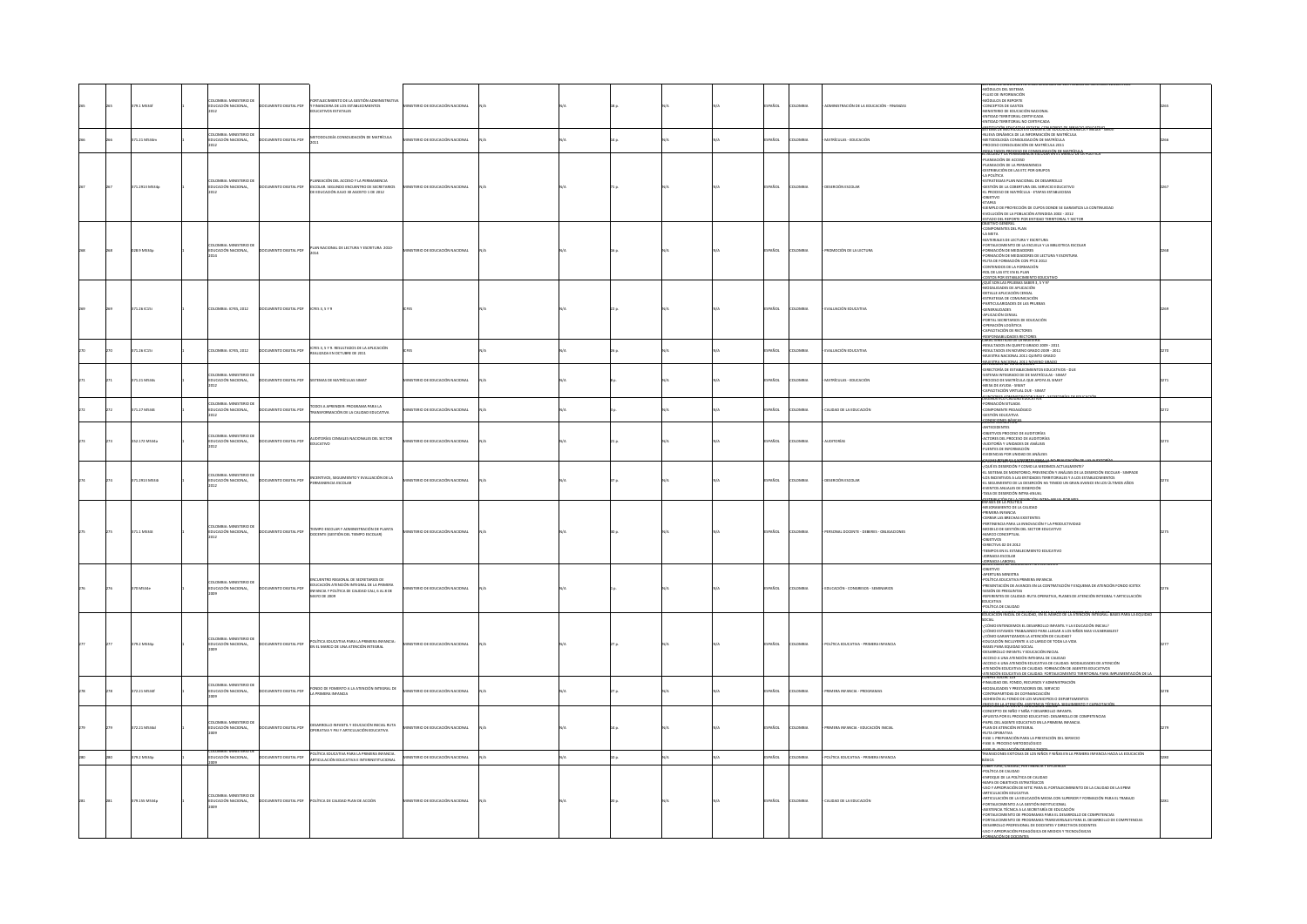|  |                     | <b>IMBIA: MINISTERIO D</b><br><b>CACIÓN NACIONAL</b> | IMENTO DIGITAL PDF         | IVELES DE DOMINIO DE LAS COMPETENCIAS                                                                                                                        | ERIO DE EDUCACIÓN NACIONAL       |  |  |               |                | <b>IPETENCIAS EDUCATIVAS</b>                                                        | NIVELES DE COMPET<br>-NIVEL BÁSICO<br>-NIVEL INTERMEDIO<br>-NIVEL ALTO<br>PRUEBAS SABER                                                                                                                                                                                                                                                                                                                                                                                                                                        |  |
|--|---------------------|------------------------------------------------------|----------------------------|--------------------------------------------------------------------------------------------------------------------------------------------------------------|----------------------------------|--|--|---------------|----------------|-------------------------------------------------------------------------------------|--------------------------------------------------------------------------------------------------------------------------------------------------------------------------------------------------------------------------------------------------------------------------------------------------------------------------------------------------------------------------------------------------------------------------------------------------------------------------------------------------------------------------------|--|
|  |                     |                                                      |                            |                                                                                                                                                              |                                  |  |  |               |                |                                                                                     | <b>IDEAL EN CALIDAD</b>                                                                                                                                                                                                                                                                                                                                                                                                                                                                                                        |  |
|  | 371.23 M534r        | OMBIA: MINISTERIO DE<br>UCACIÓN NACIONAL,            | POCUMENTO DIGITAL PDF      | REFLEXIONES SOBRE EL TIEMPO ESCOLAR                                                                                                                          | MINISTERIO DE EDUCACIÓN NACIONAL |  |  | JORAS:        | OLOMBIA        | JORNADA ESCOLAR                                                                     | <b>AFTAS A</b><br>IMPACTO<br><b>ENFOQUE PEDAGÓSICO</b><br>-ENFOQUE PEDAGOGICO<br>- EL TIEMPO ESCOLAR<br>- SEMANAS ANUALES MÍNIMAS<br>- CALENDARIO ACADÉMICO<br>- DÍAS LECTIVOS ANUALES<br>-CALENDARIO ACADÉMICO<br>-TIEMPO DE LOS DOCENTES<br>-TIEMPO DE LOS DOCENTES<br>- DESARROLLO INSTITUCIONAL<br>- TIEMPOS DE LA INSTITUCIÓN<br>- LORNADA LABORAL<br>- CALENDARIO ACADÉMICO 2009                                                                                                                                         |  |
|  | <b>DR FSA MSRAH</b> | LOMBIA: MINISTERIO DE<br>DUCACIÓN NACIONAL           | OCUMENTO DIGITAL PDF       | DECRETO 1290 DE 2009 EVALUACIÓN DE LOS<br>APRENDIZAJES DE LOS ESTUDIANTES Y LA<br>PROMOCIÓN ESCOLAR                                                          | NISTERIO DE EDUCACIÓN NACIONAL   |  |  | <b>IORAS</b>  | I OMRIA        | POLÍTICA EDUCATIVA<br>CALIDAD DE LA EDUCACIÓN<br>EVALUACIÓN EDUCATIVA               | -HORAS SEMANALES<br><b>HORAS SEMANALES DE PER</b><br>-LA EVALUACIÓN DE ESTUDIANTES: EL PLAN DECENAL EN ACCIÓN<br>-ESTRATEGIAS DE MOVILIZACIÓN<br>CONCLUSIONES DE LA MOVILIZACIÓN<br>CONCLUSIONALE DE MOTHLINGON<br>CONSULTA NACIONAL PARA LA ELABORACIÓN DE LA NORMA<br>ESTRUCTURA DEL DECRETO<br>CARACTERÍSTICAS PRINCIPALES DEL NUEVO DECRETO                                                                                                                                                                                |  |
|  |                     |                                                      |                            |                                                                                                                                                              |                                  |  |  |               |                |                                                                                     |                                                                                                                                                                                                                                                                                                                                                                                                                                                                                                                                |  |
|  | 0 MS34a             | .<br>COLOMBIA: MINISTERIO DE<br>EDUCACIÓN NACIONAL,  | POR JATION OTHER           | AGENDA I ENCUENTRO DE SECRETARIOS MARZO 30 Y                                                                                                                 | MINISTERIO DE EDUCACIÓN NACIONAL |  |  | SPAÑOL        | LOMBIA         | EDUCACIÓN - CONGRESOS - SEMINARIOS                                                  | <b>MOFFORMACIÓ</b><br>OBJETIVO GENERAL<br>-OBJETIVOS ESPECÍFICOS<br>-BANCO DE LA EXCELENCIA<br>-JORNADA ÚNICA<br>-PROGRAMA DE ALIMENTACIÓN ESCOLAR (PAE)<br>-FIDUPREVISORA                                                                                                                                                                                                                                                                                                                                                     |  |
|  |                     |                                                      |                            |                                                                                                                                                              |                                  |  |  |               |                |                                                                                     | INFRAFSTRUCTURA                                                                                                                                                                                                                                                                                                                                                                                                                                                                                                                |  |
|  | 74 M534d            | LOMBIA: MINISTERIO DE<br>EDUCACIÓN NACIONAL          | <b>CUMENTO DIGITAL PDF</b> | IRECCIÓN COBERTURA Y EQUIDAD SUBDIRECCIÓN<br>DE PERMANENCIA PROGRAMA EDUCACIÓN RURAL Y<br>ADULTOS. ENCUENTRO SECRETARIOS DE<br>DUCACIÓN. 29 DE MARZO DE 2017 | INISTERIO DE EDUCACIÓN NACIONAL  |  |  | <b>JORAS</b>  | LOMBIA         | ALFABETIZACIÓN - EDUCACIÓN RURAL                                                    | or a vica cióni.<br>GENERALIDADES ALFABETIZACIÓN Y EDUCACIÓN FORMAL DE ADUL<br>-TASA DE ANALFABETISMO POR DEPARTAMENTOS EN COLOMBIA<br>OWITHING<br>-LICITACIÓN PÚBLICA MEN - ACRECER<br>OBJETO<br><b>FASES DE IMPLEMENTACIÓN</b><br>-PASES DE INFERIENTIACION<br>-FOCALIZACIÓN<br>-CONVENIO MEN - ASOCIACIÓN COLOMBIANA DE UNIVERSIDADES<br>-CONVENIO MEN - CONSEIO NORUEGO PARA REFUGIADOS<br>EDUCACIÓN RURAL<br>UCITACIÓN MODELOS EDUCATIVOS FLEXIBLES, INTERNADOS Y MUJERES VÍCTIMAS                                        |  |
|  | 371.829 MS34a       | .<br>COLOMBIA: MINISTERIO DE<br>EDUCACIÓN NACIONAL,  | OCUMENTO DIGITAL PDF       | ATENCIÓN A POBLACIÓN EXTRANJERA                                                                                                                              | INSTERIO DE EDUCACIÓN NACIONAL   |  |  | SPAÑOL        | OLOMBIA        | ESTUDIANTES EXTRANJEROS                                                             | IDENTIFICACIÓN DE LOS NNA<br>ORENTACIONES 2017<br>-UNIENI HULINES JULI7<br>- DISPOSICIONES PARA ATENCIÓN EN EL SISTEMA EDUCATIVO DE LOS MENORES DE EDAD<br>- VENEZOLANOS EN COLOMBIA<br>- PROCESO DE ASIGNACIÓN, UNIFICACIÓN Y REGISTRO DEL ESTUDIANTE<br>TAMIZ AD ORTZIGS-<br>-UBICACIÓN DEL GRADO DEL ESTUDIANTE<br><b>ENCON A BORLACK</b>                                                                                                                                                                                   |  |
|  | 371.716 MS34o       | LOMBIA: MINISTERIO DE<br>DUCACIÓN NACIONAL           | OCUMENTO DIGITAL PDF       | OGRAMA DE ALIMENTACIÓN ESCOLAR DEL<br>DISTRITO CAPITAL PAE                                                                                                   | INISTERIO DE EDUCACIÓN NACIONAL  |  |  | SPAÑOL        | LOMBIA         | <b>UMENTOS PARA ESCOLARES</b><br>NUTRICIÓN INFANTIL                                 | <b>GAONITAMRON-</b><br>-METAS PLAN DE DESARROLLO BOGOTÁ MEJOR PARA TODOS 2016 - 2019<br>-INITIAT FOR DE LO REFRIGERIOS ESCOLARES<br>- FORNOPALES RESULTADOS Y VENTAIAS DEL NUEVO MODELO DE CONTRATACIÓN<br>- FRINCIPALES RESULTADOS Y VENTAIAS DEL NUEVO MODELO DE CONTRATACIÓN<br>- ACULONAS PEDAGÓGICAS DEL PARE - ESTILOS DE<br>EVALUACIÓN Y SEGUIMENTO A EL PAE.<br>FRAU PERISTI AZ TRENCIPADA NA BINAL DE CONDIGENCIA ESP                                                                                                 |  |
|  | 70.115 MS34c        | MBIA: MINISTERIO DE<br>UCACIÓN NACIONAL,             | OCUMENTO DIGITAL PDF       | ONVIVENCIA ESCOLAR                                                                                                                                           | INSTERIO DE EDUCACIÓN NACIONAL   |  |  | PAÑOL         | MBIA           | CONVIVENCIA ESTUDIANTIL - COLOMBIA - GUÍAS<br>DISCIPLINA ESCOLAR - COLOMBIA - GUÍAS | CONTEXTUALIZACION SISTEMA NACIONAL DE CONV<br>-TALLER LÍNEA DE PARTIDA<br>-PRESENTACIÓN PLAN DE EDUCACIÓN PARA LA PAZ<br>-LEY 1620 DE 2013<br>ONITED-<br><b>UNEARTANZIOAN SISTEMA NACIONAL DE 1</b>                                                                                                                                                                                                                                                                                                                            |  |
|  |                     |                                                      |                            |                                                                                                                                                              |                                  |  |  |               |                |                                                                                     | TALLER LÍNEA DE PARTIDA                                                                                                                                                                                                                                                                                                                                                                                                                                                                                                        |  |
|  | 70.115 MS34c        | LOMBIA: MINISTERIO DE<br><b>UCACIÓN NACIONAL,</b>    | OCUMENTO DIGITAL PDF       | CONVIVENCIA ESCOLAR                                                                                                                                          | NISTERIO DE EDUCACIÓN NACIONAL   |  |  | <b>IORAS</b>  | OMRIA          | MVIVENCIA ESTUDIANTIL - COLOMBIA - GUÍAS<br>NSCIPLINA ESCOLAR - COLOMBIA - GUÍAS    | -PRESENTACIÓN PLAN DE EDUCACIÓN PARA LA PAZ<br>LEY 1620 DE 2013<br>-LO HETIVO<br>-OBJETIVO<br>-RECORDEMOS FUNCIONES DE LOS COMITÉS TERRITORIAL DE CONVIVENCIA ESCOLAR                                                                                                                                                                                                                                                                                                                                                          |  |
|  |                     |                                                      |                            |                                                                                                                                                              |                                  |  |  |               |                |                                                                                     | LÍNEA DE PARTIDA                                                                                                                                                                                                                                                                                                                                                                                                                                                                                                               |  |
|  | 79.154 MS34d        | LOMBIA: MINISTERIO DE<br>JUCACIÓN NACIONAL           | UMENTO DIGITAL PDF         | DECRETO 915 2016                                                                                                                                             | NISTERIO DE EDUCACIÓN NACIONAL   |  |  | <b>SPAÑOL</b> | OMBIA          | LEGISLACIÓN - EDUCACIÓN - DOCENTES - CONCURSOS                                      | 01110301011405<br>DETERMINACIÓN DE VACANTES<br>AUDIENCIA PÚBLICA<br>NOMBRAMIENTO EN PERÍODO DE PRUEBA                                                                                                                                                                                                                                                                                                                                                                                                                          |  |
|  | 1.207 MS34d         | )<br>LOMBIA: MINISTERIO DE<br>JUCACIÓN NACIONAL,     | MENTO DIGITAL PDF          | IRECCIÓN DE COBERTURA Y EQUIDAD                                                                                                                              | STERIO DE EDUCACIÓN NACIONAL     |  |  | <b>VioL</b>   |                | NEAMIENTO EDUCATIVO - DESARROLLO DE LA EDUCACIÓN                                    | INSCRIBCIÓN O ACTUALIZACIÓN EN EL ESCALA<br>SUBDIRECCIÓN DE ACCESO<br>-COORDINACIÓN: GESTIÓN DE COBERTURA<br>-FUNCIONES<br>-SECRETARÍAS CON MAYOR AVANCE EN EL REPORTE<br>-ACORDINACIÓN: CONTRATACIÓN DEL SERVICIO<br>- COORDINACIÓN: CONTRATACIÓN DEL SERVICIO<br>- ARREGLO INSTITUCIONAL Y EJECUCIÓN DE RECURSOS DE LEY 21 DESPUÉS DE 2015<br><b>ESQUEMAS - RESUMEN EJECUTIVO</b><br>SUBDIRECCIÓN DE PERMANENCIA<br>-GERENCIA: PROGRAMA DE AUMENTACIÓN ESCOLAR<br>-GERENCIA: EDUCACIÓN RURAL Y DE ADULTOS                    |  |
|  | 0 M534e             | OMBIA: MINISTERIO DE<br>EDUCACIÓN NACIONAL,          |                            | DOCUMENTO DIGITAL PDF ESTRUCTURA ORGANIZACIONAL MEN                                                                                                          | INSTERIO DE EDUCACIÓN NACIONAL   |  |  | PAÑOL         | OLOMBIA        | EDUCACIÓN - SECTOR EDUCATIVO - ORGANIZACIÓN                                         | COORDINACIÓN: ATENCIÓN A POBLACIÓN V<br>OBJETIVO GENERAL<br>MODIM.<br>munun<br>VISIÓN<br>ORGANIGRAMA<br>-VICEMINISTERIO DE EDUCACIÓN PREESCOLAR, BÁSICA Y MEDIA<br>DIRECCIÓN DE CALIDAD<br>DE LA EDUCACIÓN PBM<br>-DIRECCIÓN DE FORTALECIMIENTO A LA GESTIÓN TERRITORIAL                                                                                                                                                                                                                                                       |  |
|  | 379.11 M534m        | LOMBIA: MINISTERIO DE<br>EDUCACIÓN NACIONAL          | OCUMENTO DIGITAL PDF       | FONDOS EN ADMINISTRACIÓN, SUMATE AL PODER<br>RANSFORMADOR DE LA EDUCACIÓN                                                                                    | INSTERIO DE EDUCACIÓN NACIONAL   |  |  | <b>SPAÑOL</b> | <b>OLOMBIA</b> | INANCIAMIENTO DE LA EDUCACIÓN                                                       | VALORES CORPORATIVOS<br><b>ICETEX EN CIFRAS</b><br>-ICEIX EN CHINA<br>-ICEIEX, MODELO DE FINANCIAMIENTO DE AMÉRICA LATINA<br>-FONDOS DE ADMINISTRACIÓN<br>-OBJETIVOS<br>-EXPERTOS DE LA ADMINISTRACIÓN DE PROGRAMAS CON GRAN IMPACTO SOCIAL<br>FONDOS QUE MÁS INVIERTEN EN LA EDUCACIÓN<br>-IMPACTO EN TODAS LAS REGIONES DEL PAÍS<br>-ACTOR FUNDAMENTAL DE LA TRANSFORMACIÓN DE MILES DE COLOMBIANOS A TRAVÉS DE LA<br>-REIGNATOR<br>EDUCACIÓN<br>-IMPACTO SOCIAL<br>-CONSTITUCIÓN DE UN FONDO EN ICETEX<br>-DISEÑO DEL FONDO |  |
|  | P9.15 M534          | .<br>DLOMBIA: MINISTERIO DE<br>DUCACIÓN NACIONAL,    | LUMENTO DIGITAL PDF        | INSPECCIÓN Y VIGILANCIA DE LA EDUCACIÓN<br>INICIAL: ENCUENTRO DE SECRETARÍAS DE<br>EDUCACIÓN                                                                 | ISTERIO DE EDUCACIÓN NACIONAL    |  |  | PAÑOL         | owau           | SUPERVISIÓN DE LA EDUCACIÓN                                                         | A ECU CACIÓN, LA MEICR UNIFRSIÓN<br>MMINO MOMMINIO DI LONDONOMI IRRANE<br>-INSPECCIÓN Y VIGILANCIA PARA LA PRESTACIÓN DE LA EDUCACIÓN INICIAL<br>-INSPECCIÓN Y VIGILANCIA PARA LA PRESTACIÓN Y VIGILANCIA                                                                                                                                                                                                                                                                                                                      |  |
|  | 72.207 MS34c        | OLOMBIA: ALCALDÍA DE                                 | TUMENTO DIGITAL PDF        | EN EL COLEGIO CONTAMOS CON VOS QUE NADIE SE<br>QUEDE SIN ESTUDIAR EN MEDELLÍN                                                                                | LCALDÍA DE MEDELLÍN              |  |  | PAÑOL         | OMBIA          | <b>DESARROLLO DE LA EDUCACIÓN</b>                                                   | HELMI ESSEEN VEGASES DE MANGARENTACIÓN ?<br>MEDIOS PARA LAS BÚSQUEDAS EN TERRITORIO<br>RESULTADOS DE LA CAMPAÑA                                                                                                                                                                                                                                                                                                                                                                                                                |  |
|  |                     | <b>EDELLÍN, 2017</b>                                 |                            |                                                                                                                                                              |                                  |  |  |               |                |                                                                                     | -/QUÉ ENCONTRAMOS?<br>ARTICULACIÓN CON EL MINISTERIO DE EDUCACIÓN NACIONAL<br>JOHÉ SIGHE?<br>CONTEXTO PAE - ENCUENTRO DE SECRETARIOS 30 Y 31 DE DE MARZI                                                                                                                                                                                                                                                                                                                                                                       |  |
|  | 71.716 MS34p        | lombia: Ministerio de<br>Ucación Nacional,           | DOCUMENTO DIGITAL PDF      | PAE PROGRAMA DE ALIMENTACIÓN ESCOLAR                                                                                                                         | INSTERIO DE EDUCACIÓN NACIONAL   |  |  | PAÑOL         | LOMBIA         | AUMENTOS PARA ESCOLARES<br>NUTRICIÓN INFANTIL                                       | HISTORIA DEL PAE EN COLOMBIA<br>ESQUEMA OPERACIÓN PAE<br><b>ROL DEL MEN<br/>PARA INICIAR</b><br>DURANTE LA OPERACIÓN<br>-INDUSTRIALIZADA<br>-PREPARADA PARA EL SITIO<br>MODELO MONITOREO Y CONTROL 2017<br>-ESTADO DE LA OPERACIÓN<br>GUIMIENTO OPERACIÓN EN IE                                                                                                                                                                                                                                                                |  |
|  |                     |                                                      |                            |                                                                                                                                                              |                                  |  |  |               |                |                                                                                     | RESULTADOS 2016                                                                                                                                                                                                                                                                                                                                                                                                                                                                                                                |  |
|  |                     |                                                      |                            |                                                                                                                                                              |                                  |  |  |               |                |                                                                                     |                                                                                                                                                                                                                                                                                                                                                                                                                                                                                                                                |  |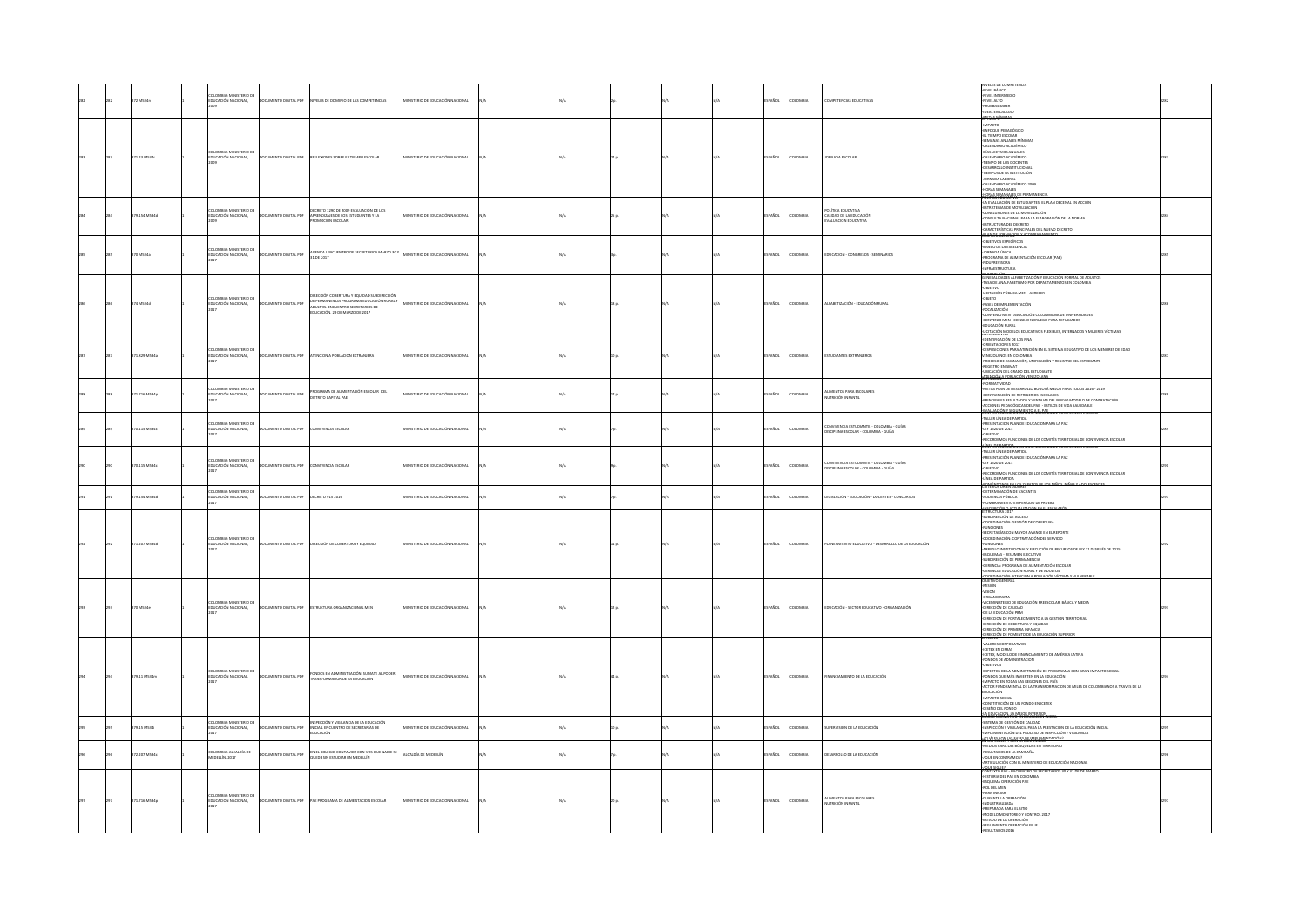|  | 171.207 MS34p  | OMRIA: MINISTERIO D<br>EDUCACIÓN NACIONAL,           | MENTO DIGITAL PDF           | PLAN NACIONAL DECENAL DE EDUCACIÓN 2016 -<br>2025: MI PLAN ES LA EDUCACIÓN                  | STERIO DE EDUCACIÓN NACIONAL          |  |     |  | AÑOL   |                | LANEAMIENTO EDUCATIVO - DESARROLLO DE LA EDUCACIÓN                                   | <b>RINCIPIOS ORIENTADORES</b><br>MARCO JURÍDICO DE LOS PNDE<br>-<br>- QUÉ ENTENDEMOS POR INDICATIVO?<br>- EJERCICIO PARTICIPATIVO<br>EJERCICIO PARTICIPATIVO Y TÉCNICO<br>ROCESO DE CONSTRUCCIÓN DE LOS UNEAMENTOS ESTRATÉGICOS<br><b><i><u>RIETXTEGEYEREAL</u></i></b>                                                                                                                                                                                                                                                                                                                                                                                                                                                                                                                                                                                                                                           |  |
|--|----------------|------------------------------------------------------|-----------------------------|---------------------------------------------------------------------------------------------|---------------------------------------|--|-----|--|--------|----------------|--------------------------------------------------------------------------------------|-------------------------------------------------------------------------------------------------------------------------------------------------------------------------------------------------------------------------------------------------------------------------------------------------------------------------------------------------------------------------------------------------------------------------------------------------------------------------------------------------------------------------------------------------------------------------------------------------------------------------------------------------------------------------------------------------------------------------------------------------------------------------------------------------------------------------------------------------------------------------------------------------------------------|--|
|  | 71.11509 M534p | COLOMBIA: MINISTERIO D<br>EDUCACIÓN NACIONAL,        | MENTO DIGITAL PDF           | LAN NACIONAL DE EDUCACIÓN PARA LA PAZ                                                       | MSTERIO DE EDUCACIÓN NACIONAL         |  |     |  | AÑOL   |                | EDUCACIÓN PARA LA PAZ - COLOMBIA<br>CULTURA DE PAZ - ENSEÑANZA - COLOMBIA            | n hillin tung tingdidas.<br>NUESTRO OBJETIVO: FORMAR NIÑOS, NIÑAS Y ADOLESCENTES EN COMPETENCIAS CIUDADANAS.<br>NAN DE ACCIÓN "TRANSFORMACIÓN ESCUELA".<br>TRANSFORMACIÓN DEL ENTORNO SOCIAL                                                                                                                                                                                                                                                                                                                                                                                                                                                                                                                                                                                                                                                                                                                      |  |
|  | 371.207 MS34p  | COLOMBIA: MINISTERIO DE<br>EDUCACIÓN NACIONAL,       | CUMENTO DIGITAL PDF         | POLÍTICA DE CALIDAD PARA LA EDUCACIÓN<br>REESCOLAR, BÁSICA Y MEDIA                          | INSTERIO DE EDUCACIÓN NACIONAL        |  |     |  | SPAÑOL | OLOMBIA        | PLANEAMIENTO EDUCATIVO - DESARROLLO DE LA EDUCACIÓN                                  | NECESTAMOS DE SU AROX<br>CUAL ES LA EDUCACIÓN QUE SOÑAMOS<br>-DEBEMOS CERRAR LAS BRECHAS EXISTENTES<br><b>ESTRATEGIAS E INICIATIVAS</b><br>-DRNADA ÚNICA<br>-TODOS A APRENDER 2.0<br>-COLOMBIA BILINGÜE: BALANCE 2016<br>ESTRATEGIAS 2017<br>EDUCACIÓN MEDIA<br>ESARROLLO DEL PROGRAMA BECA:<br>ESARROLLO DEL PROGRAMA BECA:<br>ITRAS PROPUESTAS IMPORTANTES<br>MA BECAS PARA LA EXCELENCIA DOCENTE<br>DIA E<br>AULAS SIN FRONTERAS                                                                                                                                                                                                                                                                                                                                                                                                                                                                               |  |
|  | 371.207 MS34   | LOMBIA: MINISTERIO DE<br>EDUCACIÓN NACIONAL          | OCUMENTO DIGITAL PDF        | NEAS ESTRATÉGICAS DEL MINISTERIO DE<br>DUCACIÓN                                             | <b>ISTERIO DE EDUCACIÓN NACIONAL</b>  |  |     |  | SPAÑOL | <b>OLOMBIA</b> | PLANEAMIENTO EDUCATIVO - DESARROLLO DE LA EDUCACIÓN                                  | XEGIOS 10<br>LOMBIA LE APOSTO A LA EDUCA<br>QUE HEMOS LOGRADO<br>-CHENNADA ÚNICA<br>-AULAS PARA LA PAZ<br>-EXCELENCIA DOCENTE<br>ROGRAMA TODOS APRENDER<br>TEXTOS DE ALTA CALIDAD<br>COLOMBIA BILINGUE<br>MUEBAS SABER 11<br>SER PILO PAGA<br>OLOMBIA CIENTÍFICA                                                                                                                                                                                                                                                                                                                                                                                                                                                                                                                                                                                                                                                  |  |
|  | 371.23 MS34i   | <b>OLOMBIA: MINISTERIO DE</b><br>EDUCACIÓN NACIONAL  | <b>OCUMENTO DIGITAL PDF</b> | <b>ORNADA ÚNICA, ENCUENTRO DE SECRETARIOS DE</b><br>DUCACIÓN                                | INISTERIO DE EDUCACIÓN NACIONAL       |  |     |  | SPAÑOL | <b>OLOMBIA</b> | ORNADA ESCOLAR                                                                       | MIDE<br>ACE 3 AÑOS LA JORNADA ÚNICA ERA UN SUEÑO<br>JEN QUÉ VAMOS CON LA IMPLEMENTACIÓN?<br>JCUÁLES SON LOS OBJETIVOS EN 2017?<br>CÓMO HA SIDO LA IMPLEMENTACIÓN?<br>CONO MEJORAMOS SI IMPLEMENTACIÓN?<br>COMO MEJURAMOS SO IMPLE<br>LANES DE IMPLEMENTACIÓN<br>OMPONENTE PEDAGÓGICO<br><b>INFRAESTRUCTURA</b><br>RECURSOS DE AUMENTACIÓN ESCOLAR<br>:<br>IPLIACIONES DE PLANTA<br>IPRIMEROS ANOS: UNA VENTANA DE OPORT                                                                                                                                                                                                                                                                                                                                                                                                                                                                                           |  |
|  | 371.207 MS34m  | <b>ILOMBIA: MINISTERIO D</b><br>EDUCACIÓN NACIONAL,  | HOLDING DIGITAL PDF         | MINISTERIO DE EDUCACIÓN NACIONAL: DIRECCIÓN<br>DE PRIMERA INFANCIA SECRETARIOS DE EDUCACIÓN | <b>NISTERIO DE EDUCACIÓN NACIONAL</b> |  |     |  | SPAÑOL | LOMBIA         | LANEAMIENTO EDUCATIVO - DESARROLLO DE LA EDUCACIÓN<br>EDUCACIÓN PREESCOLAR           | RETORNOS DE LA INVERSIÓN EN PRIMERA INFANCIA<br>ETORNOS SOCIALES Y ECONÓMICOS<br>A TASA DE RETORNO DE LA INVERSIÓN EN CAPITAL HUMANO ES MAYOR DURANTE LA PRIMERA<br>ANCIA<br>-APUESTAS DE LA DIRECCIÓN DE PRIMERA INFANCIA<br>NSTITUCIONALIZACIÓN DE LA EDUCACIÓN INICIAL<br>-INSITIOURUMIZZATION DE LA EDUCADONI INICIAL<br>-SISTEMA DE ASEGURAMIENTO DE LA CALIDAD DE LA EDUCACIÓN INCIAL<br>-GARANTIZAR EL TRÁNSITO ARMÓNICO<br>-COMO ESTAMOS EN COBERTURA EN EDUCACION PARA NIÑOS EN PRIMERA INFANCIA?<br>TODOS LISTOSI PARA ACOMPAÑAR LAS TRANSCIONES DE LAS NIÑAS Y LOS NIÑOS<br>RECURSOS PARA MOVILIZACION DE LAS TRANSICIONES EN LA ENTIDAD TERRITORIAL<br>EJORAR LA CALIDAD<br><b>EESCOLAR ES UNA NOTA</b><br><b>ESCURRICULARES</b>                                                                                                                                                                      |  |
|  | 371.716 MS34p  | <b>NOMBIA: MINISTERIO D</b><br>EDUCACIÓN NACIONAL,   | UMENTO DIGITAL PDF          | AE NUESTRA GRAN APUESTA                                                                     | ASTERIO DE EDUCACIÓN NACIONAL         |  |     |  | SPAÑOL | LOMBIA         | ALIMENTOS PARA ESCOLARES<br>NUTRICIÓN INFANTIL                                       | EL CAMBIO DEL MODELO<br>LIFSTRO MODELO DE PAF<br>NUESTRU MODELU DE PAE<br>LOS RETOS DEL FUTURO<br>DESMOSTE LE LA COCINA INTEGRAL<br>LA FINANCIACION DEL PROGRAMA<br>L FORTALECIMINETO DEL PROGRAMA A NIVEL ADTIVO<br>DESETIGMATIZACION DEL PROGRAMA<br>LUDIANTES CALEÑOS MEJORARON SUS CALIFICACIONES EN LA PRUEBA SABEI                                                                                                                                                                                                                                                                                                                                                                                                                                                                                                                                                                                          |  |
|  | 371.26 M534i   | <b>NOMBIA: MINISTERIO D</b><br>EDUCACIÓN NACIONAL,   | IMENTO DIGITAL PDF          | LA IMPORTANCIA DEL INFORME POR COLEGIO<br>PRUEBA SABER 3, 5 Y 9 2015                        | <b>STERIO DE EDUCACIÓN NACIONAL</b>   |  |     |  | SPAÑOL | LOMBIA         | VALUACIÓN EDUCATIVA                                                                  | -SEÑALES PARA LA ESPERANZA<br>OIRE IN CORRECTED IN<br>is informer for colegio<br>ATERRIZANDO LOS APRENDIZAJES<br>EXPLOREMOS UNO SOLO DE LOS MÁS DE 120 APRENDIZAJES DEL INFORME POR COLEGIO<br>COMO PUEDE LA ETC USAR EL INFORME POR COLEGIO<br>HISTORGRAMA NACIONAL<br>STOSRAMA POR 20NA Y SECTOR<br>IDAS LAS ETC POR ZONA - SECTOR                                                                                                                                                                                                                                                                                                                                                                                                                                                                                                                                                                              |  |
|  | 371.207 MS34s  | .<br>COLOMBIA: MINISTERIO DE<br>EDUCACIÓN NACIONAL,  | UMENTO DIGITAL PDF          | EL SECTOR EDUCATIVO EN EL POSTCONFLICTO                                                     | INSTERIO DE EDUCACIÓN NACIONAL        |  |     |  | PAÑOL  |                | LANEAMIENTO EDUCATIVO - DESARROLLO DE LA EDUCACIÓN<br>NIÑOS VÍCTIMAS DE LA VIOLENCIA | IS DATOS<br>ALUERDO PARA LA TERMINALION DEL CONFUCTO Y LA<br>L'ALUGINIO FAMA UN TENNIMINANT DEL CONTENUE DE L'ON CONTENUES DE L'ON FAIL L'ENNIER.<br>NURADERA PLANTEA TRES GRANDES DESAFÍOS<br>RESPUESTA DEL SECTOR EDUCATIVO FRENTE A ESTOS GRANDES DESAFÍOS DEL ACUERDO PARA LA<br>RMINACIÓN DEL CONFLICTO Y LA CONSTRUCCIÓN DE UNA PAZ ESTABLE Y DURADERA<br>ROYECTOS DE RESPUESTA RÁPIDA IMPLEMENTACIÓN SOCIO ECONÓMICA<br>IOTECTOS DE RESPOESTA NAPIDA IMPLEMENTACIÓN<br>IOYECTOS RESPUESTA RÁPIDA<br>ANOS A LA ESCUELA: IMPLEMENTACIÓN FASE UNO<br>ALFABETIZACIÓN<br>-MEF- INTERNADOS Y MUJERES VÍCTIMAS<br>-<br>ATENCIÓN A MENORES DESVINCULADOS REINCORPORACIÓN<br>RUTA REINCORPORACIÓN MENORES EXCOMBATIENTES<br>TENCIÓN A MENORES DESVINCULADOS<br>TENCIÓN EN ZONAS VEREDALES<br>LAN ATENCIÓN ZVNT Y PTN<br><br>LAN DE EDUCACIÓN PARA LA PAZ<br>STEMA GENERAL DE PARTICIPACIONES - SGP SECTOR EDUCATIVO |  |
|  | 379.11 MS34s   | OLOMBIA: MINISTERIO DE<br>EDUCACIÓN NACIONAL         | HOR JATION OTHER            | <b>TUACIÓN PRESUPUESTAL MINISTERIO DE</b><br>EDUCACIÓN NACIONAL                             | <b>ISTERIO DE EDUCACIÓN NACIONAL</b>  |  |     |  | SPAÑOL | <b>U OMRIA</b> | INANZAS - PLANEAMIENTO EDUCATIVO - DESARROLLO DE LA EDUCACIÓN                        | SISTEMA GENERAL DE PARTICIPACIONES<br>COMPETENCIAS<br>COMPETENCIAS<br>CRITERIOS DE DISTRIBUCIÓN<br>SGP - TOTAL<br>-SGP - COMPOSICIÓN Y DISTRIBUCIÓN 2017<br>SGP - COMPOSICION 1 UISTRI<br>POBLACIÓN ATENDIDA - PA<br>CALIDAD MATRÍCULA<br>CALIDAD GRATUIDAD<br>CALIDAD MATRÍCULA Y GRATUIDAD<br><b>ANCELACIONES</b>                                                                                                                                                                                                                                                                                                                                                                                                                                                                                                                                                                                               |  |
|  | 379.11 MS34s   | OLOMBIA: MINISTERIO DE<br>EDUCACIÓN NACIONAL         | CUMENTO DIGITAL PDF         | LIACIÓN PRESUPLIESTAL Y PRIORIDADES DEL<br>SECTOR 2016-2017                                 | <b>ISTERIO DE EDUCACIÓN NACIONAL</b>  |  | 60. |  | SPAÑOL | COLOMBIA       | FINANZAS - PLANEAMIENTO EDUCATIVO - DESARROLLO DE LA EDUCACIÓN                       | CLIÁL ES LA SITUACIÓN PRESUPUESTAL?<br>SISTEMA GENERAL DE PARTICIPACIONES, / CÓMO ESTAMOS HOY?<br>ROCESO DE AUDITORÍA<br>-FRUCESO DE PRODITORIA<br>-PRIORIDADES PARA EL USO DE RECURSOS DE POBLACIÓN ATENDIDA<br>-CALIDAD GRATUIDAD 2017                                                                                                                                                                                                                                                                                                                                                                                                                                                                                                                                                                                                                                                                          |  |
|  | 370 MS34a      | <b>OLOMBIA: MINISTERIO DI</b><br>EDUCACIÓN NACIONAL, | UMENTO DIGITAL PDF          | GENDA I ENCUENTRO DE SECRETARIOS DE<br>DUCACIÓN 2015                                        | <b>STERIO DE EDUCACIÓN NACIONAL</b>   |  |     |  | SPAÑOL | LOMBIA         | EDUCACIÓN - CONGRESOS - SEMINARIOS                                                   | <b>JACENCIA 2016</b><br>OBJETIVO GENERAL<br>OBJETIVO GENERAL<br>OBJETIVOS ESPECÍFICOS<br>ESTRUCTURA GENERAL DEL ENCUENTRO<br>INSCRIPCIÓN<br>INSTALACIÓN Y PRESENTACIÓN DE LA AGENDA<br>PALABRAS DE LA MINISTRA<br>FALMINO DE LA INTHUITION<br>LA REVOLUCIÓN DE LAS LOCUCIONES<br>ASPECTOS A DESTACAR DE LA EJECUCIÓN DE LA POLÍTICA SECTORIAL DEL VICEMINISTERIO DE<br>EDUCACIÓN PRESCOLAR, BÁSICA Y MEDIA<br>OIROTAZEN 2010<br><b>SULTADOS PRUEBAS SABER 2014</b>                                                                                                                                                                                                                                                                                                                                                                                                                                                |  |
|  | 70 M534v       | MBIA: MINISTERIO I<br>EDUCACIÓN NACIONAL,            | TRA JATIOU OTREMU.          | CEMINISTERIO DE EDUCACIÓN PREESCOLAR,<br>BÁSICA Y MEDIA                                     | STERIO DE EDUCACIÓN NACIONAL          |  |     |  | AÑOL   | LOMBIA         | EDUCACIÓN                                                                            | YLAN NACIONAL DE DESARROLLI<br>AS CONVOCATORIAS<br>JORNADA ÚNICA<br><b>INFRAESTRUCTURA</b><br>FOUCACIÓN MEDIA PARA TODOS<br>DÍA DE LA EXCELENCIA EDUCATIVA<br>EXCELENCIA DOCENTE<br>ROGRAMA TODOS A APRENDER<br>BECAS DOCENTES<br>LEAS BUCENTE<br>ILINGÜÍSMO<br>LBABETIZACIÓ!                                                                                                                                                                                                                                                                                                                                                                                                                                                                                                                                                                                                                                     |  |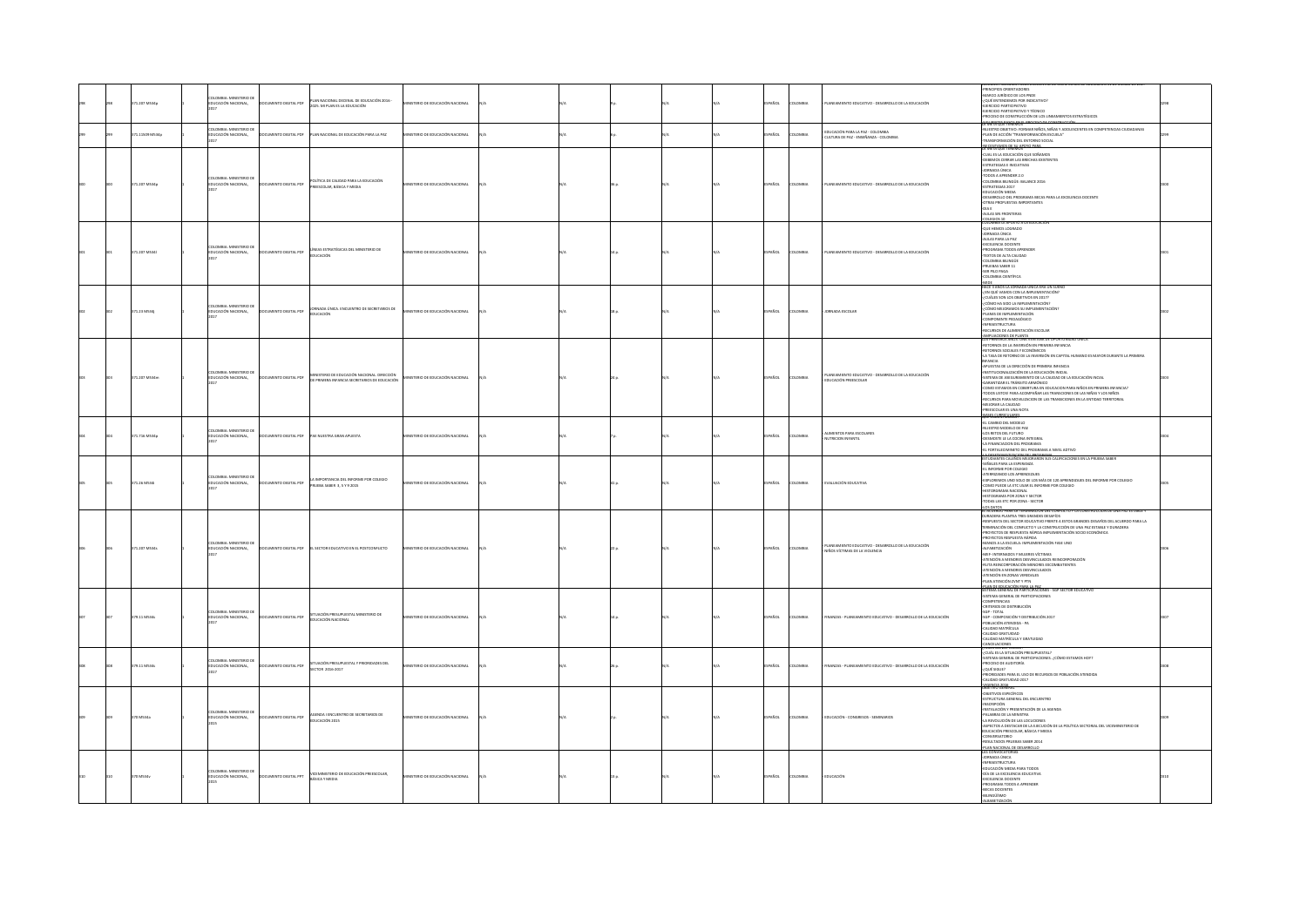|  | 71.207 MS34c      | <b>IBIA: MINISTERIO DI</b><br>UCACIÓN NACIONAL,   | TP1 JATI200 OTM3MU3         | OLOMBIA LA MÁS EDUCADA 2014-2018                                                                                                  | INSTERIO DE EDUCACIÓN NACIONAL       |                 |  |  | PAÑOL        |                | LANEAMIENTO EDUCATIVO - DESARROLLO DE LA EDUCACIÓN                     | <b>ACTO QUE QUEREMOS</b><br>-A TRAVÉS DE UN GRAN IDEAL<br>NUESTRO GRAN ORIETIVO: ACCESO CON CAUDAD A LA EDUCACIÓN SUPERIOR<br>LOS CINCO PILARES PARA AUMENTAR LA COBERTURA DE ALTA CALIDAD DE LA ES<br>-LA ESTRATEGIA<br>ACCIONES: TABLERO DE CONTROL DE INDICADORES DE COBERTURA, CALIDAD Y PERTINENCIA DE LA ES<br>ACCIONES: PLAN MAESTRO DE REGIONALIZACIÓN DE CORERTURA CON CALIDAD<br>ACCIONES: BALANCE EN LOS INCENTIVOS DESDE LA OFERTA Y LA DEMANDA PARA EL ACCESO A<br>DUCACIÓN SUPERIOR DE CALIDAD<br>LAS METAS COMO CUMPLIRLAS                                                                                                                                                                                                                                       |  |
|--|-------------------|---------------------------------------------------|-----------------------------|-----------------------------------------------------------------------------------------------------------------------------------|--------------------------------------|-----------------|--|--|--------------|----------------|------------------------------------------------------------------------|---------------------------------------------------------------------------------------------------------------------------------------------------------------------------------------------------------------------------------------------------------------------------------------------------------------------------------------------------------------------------------------------------------------------------------------------------------------------------------------------------------------------------------------------------------------------------------------------------------------------------------------------------------------------------------------------------------------------------------------------------------------------------------|--|
|  | <b>21.21 MS34</b> | LOMBIA: MINISTERIO DE<br>FOUCACIÓN NACIONAL       |                             | NFORME DE MATRÍCULA, VICEMINISTERIO DE<br>OCUMENTO DIGITAL PDF EDUCACIÓN PREESCOLAR, BÁSICA Y MEDIA<br>ECCIÓN COBERTURA Y EQUIDAD | NISTERIO DE EDUCACIÓN NACIONAL       |                 |  |  | <b>PAÑOL</b> | <b>TIOMRIA</b> | MATRÍCULAS - EDUCACIÓN                                                 | COBERTURA NETA 2005 - 2014<br>MATRÍCULA 2005 - 2014<br>-MATRÍCULA 2014 VS 2015<br>FTC CON BAID REPORTE DE MATRÍCULA ORIGIAL 2015<br>-<br>FTC CON REPORTE SUPERIOR AL 100% DE MATRÍCULA OFICIAL 2015<br>-CAUSAS DE BAIO REPORTE<br>OFICIAL<br><b>CONTRATADA</b><br>VISI PRIMERAS REACCIO                                                                                                                                                                                                                                                                                                                                                                                                                                                                                         |  |
|  | 371.207 MS34e     | COLOMBIA: MINISTERIO DE<br>EDUCACIÓN NACIONAL,    | OCUMENTO DIGITAL PPT        | DE EDUCACIÓN EL SECRETARIO COMO MEDIADOR<br>DAGÓGICO: ACCIONES Y RECURSOS                                                         | AINISTERIO DE EDUCACIÓN NACIONAL     |                 |  |  | <b>JORA</b>  | OLOMBIA        | LANEAMIENTO EDUCATIVO - DESARROLLO DE LA EDUCACIÓN                     | TRES PREGUNTAS<br>-¿QUÉ CONCLUSIONES PODEMOS SACAR?<br>LIDERAZGO ES<br>FL RETO DE SOSTENER ALTOS NIVELES DE ENFRISÍA<br>LIDERANDO EQUIPOS<br>-EL EQUIPO DE LA SECRETARÍA HACE LA DIFERENCIA<br>-EL CASO DE MINAS GERAIS, BRASIL: UNA TRAYECTORÍA DE SUCESO 2006 - 2014<br>-LE CASO DE MINAR GENAU, SINGIE DINA TINTEET<br>- UNIDADES EDUCATIVAS<br>- PORCENTAJE DE ATENDIMIENTO POR NIVEL Y RED<br>-CULTURA DE EVALUACIÓN Y GESTIÓN DE RESULTADOS<br>-SISTEMAS EVALUACIÓN DE LAS REDES OFICIALES DE EDUCACIÓN BÁSICA DE MINAS GERAIS - SIMAVE<br>OGRAMA DE INTERVENCIÓN PEDAGÓGICA LECTO ESCRITURA EN EL TIEMPO CORRECTO                                                                                                                                                        |  |
|  | 70.115 MS34e      | OMRIA: MINISTERIO DI<br><b>DUCACIÓN NACIONAL</b>  | TRA JATIDO OTHER            | EXPERIENCIA REFLEXIVA: EL SECRETARIO PARA LA<br>NSFORMACIÓN EDUCATIVA                                                             | NISTERIO DE EDUCACIÓN NACIONAL       |                 |  |  | AÑOL         |                | EDUCACIÓN - COMPETENCIAS CIUDADANAS - ENSEÑANZA<br><b>EXPERIENCIAS</b> | -FOCO EN EL DESEMPEÑO DE LOS ALUMNOS<br>EXPERIENCIA REFLEXIVA PARA DESPERTAR CON<br>-LA COYUNTURA ACTUAL<br><b>/TENGO POSIBILIDADES DE MÁS?</b><br>TODOS POR UN NUEVO PAÍS. ¿QUÉ SIGNIFICA ESA FRASE PARA UN SECRETARIO DE EDUCACIÓN?<br>CON QUÉ CONTAMOS?<br>ÓMO LOGRAR LA TRANSFORMACIÓN?<br><b>SR32 OR3IUD 3UD3-</b><br>PARA QUÉ? / CUÁL ES EL SENTIDO DE TODO ESTE PROCESO?<br>-LA QUE ESTOY DISPUESTO?<br>-LA QUA E ECONE ES EL SENTIDO / PARA QUE SER SECRETARIO DE EDUCACIÓN?<br>-LA QUE ESTOY DISPUESTO?<br>UNA INVITACIÓN: COMIENZA TU PROPIA TRANSFORMACIÓN<br>JISJE I IVUS DEL TALLER DIA - E                                                                                                                                                                        |  |
|  | 70.72 MS34d       | LOMBIA: MINISTERIO DI<br>DUCACIÓN NACIONAL        | HOW JATIOU OTNEWS           | DIA E - LA RUTA HACIA LA EXCELENCIA EDUCATIVA                                                                                     | INSTERIO DE EDUCACIÓN NACIONAL       |                 |  |  | PAÑOL        | I OMRIA        | TALLERES - EDUCACIÓN - APRENDIZAJE                                     | OBJETIVOS DEL TALLEN DIA - E<br>-EL TALLER ESTÁ COMPUESTO POR CINCO ACTIVIDADES<br>-¿CUÁNTO CONOCEMOS DE NUESTRA ETC?<br>JOENTIFICAR LA SITUACIÓN ACTUAL ÍNDICE<br>-¿QUÉ ESTÁ EN NUESTRAS MANOS?<br><b>CREAG METAS TO TAX PETI</b>                                                                                                                                                                                                                                                                                                                                                                                                                                                                                                                                              |  |
|  | 71.33 EG29r       | OMBIA: MINISTERIO DI<br>DUCACIÓN NACIONAL,        | TUMENTO DIGITAL PDF         | "LA REVOLUCIÓN DE LAS SOLUCIONES"                                                                                                 | V. EGGERS Y P. MACMILLAN             | UNDACIÓN CORONA |  |  | JORAS        | I OMRIA        | EDUCACIÓN - AYUDAS EDUCATIVAS                                          | -LA REVOLUCIÓN DIGITAL<br>CONFIANZA<br>INICIALES Y NÚMEROS<br>EL PODER PARA PODER<br>-DE QUE ESTAMOS HABLANDO                                                                                                                                                                                                                                                                                                                                                                                                                                                                                                                                                                                                                                                                   |  |
|  | 371.207 MS34q     | COLOMBIA: MINISTERIO DE<br>EDUCACIÓN NACIONAL,    | TRA JATION OTHER            | ¿QUé QUIERE DECIR COLOMBIA LA MÁS EDUCADA<br>DE LATINOAMERICA?                                                                    | AINISTERIO DE EDUCACIÓN NACIONAL     |                 |  |  | PAÑOL        | OLOMBIA        | PLANEAMIENTO EDUCATIVO - DESARROLLO DE LA EDUCACIÓN                    | <b>The Channel Contains com Austria Montcanaghung der allegend</b><br>CERRAR LA BRECHA EN LOS RESULTADOS DE LAS PRUEBAS PIS<br>CERRAR LA BRECHA EN COBERTURA EN LA EDUCACIÓN SUPERIOR<br>-MEJORAR EN LOS RANKINGS INTERNACIONALES<br>JO NOTO VAMOS A LOGRAR EN PRIMARIA Y RACHILLERATO?<br>EXCELENCIA DOCENTE<br>PROGRAMA TODOS A APRENDER<br>IMPLEMENTACIÓN DE JORNADA ÚNICA<br>ACUERDOS DE CALIDAD<br>EL MODELO<br>CÓMO LO LOGRAREMOS EN EDUCACIÓN SUPERIOR?<br>ACUERDOS DE CALIDAD CON IES PÚBLICAS DE ALTA CALIDAD - SUBSIDIO A LA OFERTA<br><b>BECAS: SUBSIDIO A LA DEMANDA</b><br>MITHAS WHITTANNITZIN IN 201                                                                                                                                                             |  |
|  | 71 334 MS34e      | LOMBIA: MINISTERIO DI<br>LAMOUNA MACIONAL         | T99 IATION OTHER            | "MI FOUCACIÓN DERENDE DE TU GESTIÓN"                                                                                              | ISTERIO DE EDUCACIÓN NACIONAL        |                 |  |  | PAÑOL        | I OMRIA        | FOUCACIÓN POR MEDIO DE COMPUTADORES                                    | -BENEFICIOS<br>APLICACIÓN 2015<br>-<br>PRESENTACIÓN DE RES                                                                                                                                                                                                                                                                                                                                                                                                                                                                                                                                                                                                                                                                                                                      |  |
|  | 71.207 MS34d      | LOMBIA: MINISTERIO DI<br><b>DUCACIÓN NACIONAL</b> | UMENTO DIGITAL PPT          | RECCIÓN DE CALIDAD PARA LA EDUCACIÓN PBM                                                                                          | INSTERIO DE EDUCACIÓN NACIONAL       |                 |  |  | AÑOL         | LOMBIA         | LANEAMIENTO EDUCATIVO - DESARROLLO DE LA EDUCACIÓN                     | SABER 11 POR CATEGORÍAS DE DESEMPEÑO<br>-HISTÓRICO SABER 11<br>-COBERTURA BRUTA<br>CORFRTURA NETA                                                                                                                                                                                                                                                                                                                                                                                                                                                                                                                                                                                                                                                                               |  |
|  |                   |                                                   |                             |                                                                                                                                   |                                      |                 |  |  |              |                |                                                                        | LA CAÍDA EN LA POBLACIÓN SOLO EXPLICA UN PORCENTAJE EN LA CAÍDA DE LA MATRÍCULA<br>-RESULTADOS 2012 ILA REGIÓN EN CONTEXTO)<br>-COLOMBIA EN PISA<br>RESULTADOS 2012 INIVELES DE COMPETENCIAI<br>COLOMBIA MEJORA O SE ESTANCA?                                                                                                                                                                                                                                                                                                                                                                                                                                                                                                                                                   |  |
|  | 71.207 MS34e      | OMBIA: MINISTERIO DI<br>DUCACIÓN NACIONAL.        | CUMENTO DIGITAL PPT         | I ENCUENTRO DE SECRETARIOS DE EDUCACIÓN 2014                                                                                      | MINISTERIO DE EDUCACIÓN NACIONAL     |                 |  |  | PAÑOL        | <b>OLOMBIA</b> | PLANEAMIENTO EDUCATIVO - DESARROLLO DE LA EDUCACIÓN<br>- CONGRESOS     | -¿QUÉ BRECHAS DEBEMOS CERRAR?<br>-PRESENTACIÓN MINISTRA DE EDUCACIÓN NACIONAL<br>-PRESENTACION MINISTRA DE EDUCACION NAC<br>-METAS COBERTURA<br>-PROGRAMA DE ALIMENTACIÓN ESCOLAR - PAE<br>-INFRAESTRUCTURA<br>-MI INCORNOCI<br>-GESTIÓN<br>-EJE CALIDAD<br>EDUCACIÓN SUPERIOR<br>-DIRECCIÓN DE CALIDAD                                                                                                                                                                                                                                                                                                                                                                                                                                                                         |  |
|  | 71.716 MS34a      | <b>NOMBIA: MINISTERIO DI</b><br>UCACIÓN NACIONAL, | TRA JATI2NO OTMENCI         | <b>UMENTACIÓN ESCOLAR- EXPERIENCIA EXITOSA EN</b>                                                                                 | INSTERIO DE EDUCACIÓN NACIONAL       |                 |  |  | PAÑOL        |                | <b>UMENTOS PARA ESCOLARES</b><br>UTRICIÓN INFANTIL                     | .<br>PRIMERA INFANCIA<br>KVYACA SE ATREVE POR LA ALIMENTACION ESCOLAR Y LA NUTRI<br>ODAILI'NDA OLARAD - AZOTOSA FORESTA<br>SECRETARÍA DE EDUCACIÓN<br>CONVENIO INTERADMINISTRATIVO 002958                                                                                                                                                                                                                                                                                                                                                                                                                                                                                                                                                                                       |  |
|  | 71.207 MS34p      | MBIA: MINISTERIO DE<br>UCACIÓN NACIONAL,          | <b>DCUMENTO DIGITAL PPT</b> | ESENTACIÓN OFICINA DE PLANEACIÓN Y FINANZA<br>MINISTERIO DE EDUCACIÓN NACIONAL MARZO DE                                           | AINISTERIO DE EDUCACIÓN NACIONAL     |                 |  |  | <b>JORA</b>  | OMBIA          | LANEAMIENTO EDUCATIVO - DESARROLLO DE LA EDUCACIÓN                     | PAKENIO INTERADVINISTRATIVO REP<br>-CAMBIOS DEL MODELO DE POBLACIÓN ATENDIDA 2013 - 2014<br>IMPACTOS EN GRUPO<br>IMPACTOS EN GRUPOS<br>VARIACIÓN EN TIPOLOGÍAS<br>-RECURSOS DISTRIBUIDOS EN CONPES 170<br><b>JENSAIES IMPORTANTES</b>                                                                                                                                                                                                                                                                                                                                                                                                                                                                                                                                           |  |
|  | 70.196 MS34a      | LOMBIA: MINISTERIO DE<br>DUCACIÓN NACIONAL,       | DCUMENTO DIGITAL PPT        | ATENCIÓN EDUCATIVA A GRUPOS ÉTNICOS                                                                                               | INSTERIO DE EDUCACIÓN NACIONAL       |                 |  |  | AÑOL         | OMBIA          | EDUCACIÓN INDÍGENA - ETNOEDUCACIÓN                                     | ALIMENTACIÓN ESCOLAR<br>POLÍTICA EDUCATIVA PARA LOS GRUPOS ETNICO<br>LÍNEAS DE TRABAJO<br>WANCES EN LAS LÍNEAS DE ACCIÓN<br>-NUMELES EN LAS LINEAS LIE ALCUNN<br>-MEIORAMIENTO DE LA CALIDAD Y LA PERTINENCIA EDUCATIVA DE LOS GRUPOS ÉTNICOS<br>-PROCESOS EDUCATIVOS PROPIOS, COMUNITARIOS E INTERCULTURALES AÑO 2014<br>-PROCESOS CON PUEBLOS INDÍGENAS AÑO 2014<br>-PROCESOS EDUCATIVOS CON COMUNIDADES AFRODESCENDIENTES, PALENQUERAS, NEGRAS Y<br>RAIZALES<br>-TALLERES DE CONSTRUCCIÓN DE LINEAMIENTOS DEL PUEBLO RROM<br>-PROTECCIÓN DE LOS DERECHOS FUNDAMENTALES DE LAS PERSONAS Y LOS PUEBLOS INDÍGENAS<br>CUMPLIMIENTO DE LOS AUTOS Y SENTENCIAS DE LA HONORABLE CONTE CONSTITUCIONAL<br>CUMPLIMIENTO DE LOS AUTOS Y SENTENCIAS DE LA HONORABLE CONTE CONSTITUCIONAL |  |
|  | 79.2 MS34a        | MBIA: MINISTERIO DI<br>DUCACIÓN NACIONAL,         | T99 JATIOD OTAEMUS          | AVANCES EN LA CONSTRUCCIÓN DE LA POLÍTICA<br>PÚBLICA DE EDUCACIÓN SUPERIOR                                                        | <b>ESTERIO DE EDUCACIÓN NACIONAL</b> |                 |  |  | PAÑOL        |                | POLÍTICA EDUCATIVA - EDUCACIÓN SUPERIOR                                | -DEFINICIÓN CONCERTADA DE LOS SISTEMAS EDUCATIVOS PROPIOS E INTERCULTURALES<br>AVANCES EN LA CONSTRUCCIÓN DE LA POLÍTICA PÚBLICA DE EDUCACIÓN SUPERIOR<br>-NUESTRA PRIORIDAD ES LA AGENDA INTERNA<br>-EL GRAN DIÁLOGO NACIONAL POR LA EDUCACIÓN SUPERIOR<br>-FASE 1: INICIA EL GRAN DIÁLOGO NACIONAL POR LA EDUCACIÓN<br>-FASE 2: ANÁLISIS TÉCNICO DE PROPUESTAS Y TENDENCIAS<br>-FASE 3: EL CESU COMO ABANDERADO DEL DIÁLOGO NACIONAL<br><b>FASE 4: DELIBERACIÓN</b><br>-LA CONSTRUCCIÓN DE LA POLÍTICA<br>-LOS COMPONENTES DEL SISTEMA<br>LO QUE ES Y NO ES EL DIÁLOGO NACIONAL<br>COSECHA<br>PUEDEN LAS HERRAMIENTAS TIC GENERAR CAMBIOS POSITIVOS EN LA REALIDAD SOCIALI                                                                                                    |  |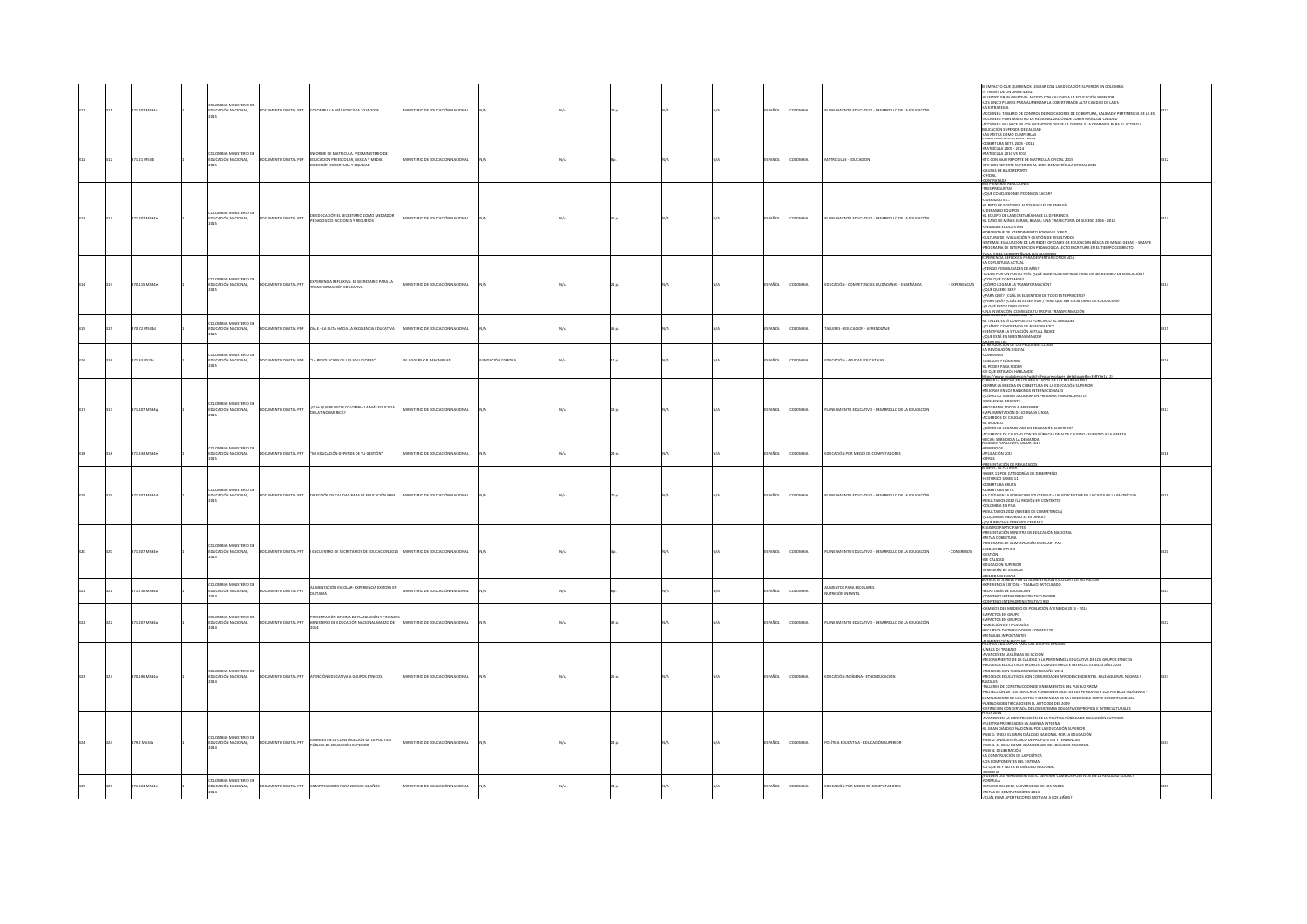|  | <b>M534e</b>       | OMRIA: MINISTERIO DI<br><b>UCACIÓN NACIONAL</b>      | MENTO DIGITAL PPT           | ENCUENTRO DE SECRETARIOS DE EDUCACIÓN<br>14. CONCLUSIONES                                                   | <b>STERIO DE EDUCACIÓN NACIONA</b>   |  |  |        |                | <b>JUCACIÓN - CONGRESOS - SEMINARIOS</b>                                         | ONCH ISONES CORFRTHRA<br>LONICLOSIONES CUBERIUMA<br>-ETC CON AVANCE MENOR AL 100% EN REPORTE DE MATRÍCULA OFICIAL<br>-CONCLUSIONES COBERTURA: ALFABETIZACIÓN DE ADULTOS<br>-CONCLUSIONES COBERTURA: PROGRAMA DE ALIMENTACIÓN ESCOLAR - PAE<br>CONCLUSIONES COBERTURA: INFRAESTRUCTURA - CONVENIOS DERIVADOS<br>CONCLUSIONES EJE DE GESTIÓN: ASIGNACIÓN DE RECURSOS CONPES 2014<br>-CONCLUSIONES EIE DE CALIDAD: COMPETENCIAS CIUDADANAS<br>-CONCLUSIONES EIE DE CALIDAD: COMPETENCIAS CIUDADANAS<br>-CONCLUSIONES EDUCACIÓN PARA EL TRABAJO Y EL DESARROLLO HUMANO<br>CONCLUSIONES PROGRAMA TODOS A APRENDER<br>CONCLUSIONES PLAN NACIONAL DE LECTURA<br>ESIGNIFICAR LA BIBLIOTECA ESCOLAR ES LA GRAN APUESTA PARA 2014<br><b>ONCLUSIONES PRIMERA INFANCIA</b><br><b>ONCLUSIONES ATEN</b> |  |
|--|--------------------|------------------------------------------------------|-----------------------------|-------------------------------------------------------------------------------------------------------------|--------------------------------------|--|--|--------|----------------|----------------------------------------------------------------------------------|-------------------------------------------------------------------------------------------------------------------------------------------------------------------------------------------------------------------------------------------------------------------------------------------------------------------------------------------------------------------------------------------------------------------------------------------------------------------------------------------------------------------------------------------------------------------------------------------------------------------------------------------------------------------------------------------------------------------------------------------------------------------------------------------|--|
|  | 71.334 MS34o       | LOMBIA: MINISTERIO DE<br>EDUCACIÓN NACIONAL          | <b>DCUMENTO DIGITAL PPT</b> | OGRAMA CONEXIÓN TOTAL RED EDUCATIVA<br>NACIONAL - REN "PRIMER ENCUENTRO DE<br>ECRETARIOS DE EDUCACIÓN 2014" | NISTERIO DE EDUCACIÓN NACIONAL       |  |  | SPAÑOL | LOMBIA         | EDUCACIÓN POR MEDIO DE COMPUTADORES                                              | METAS<br>COMPORTAMIENTO HISTÓRICO DE INDICADORES<br>CÓMO FUNCIONAZ<br>LA RUTA A SEGUIR<br>ECOMENDACIONE                                                                                                                                                                                                                                                                                                                                                                                                                                                                                                                                                                                                                                                                                   |  |
|  | 379.1 MS34g        | COLOMBIA: MINISTERIO DE<br>EDUCACIÓN NACIONAL,       | CUMENTO DIGITAL PPT         | GESTIÓN FINANCIERA ENTIDADES TERRITORIALES                                                                  | <b>ISTERIO DE EDUCACIÓN NACIONAL</b> |  |  | SPAÑOL | <b>AISMOJO</b> | ANANZAS - SUPERVISIÓN FINANCIERA                                                 | DEUDAS LABORALES<br>NANCIACIÓN DEL SECTOR Y REPORTE DE INFORMACIÓN<br>EJORAMIENTO DE GESTIÓN FINANCIERA                                                                                                                                                                                                                                                                                                                                                                                                                                                                                                                                                                                                                                                                                   |  |
|  | 371.6 MS34i        | LOMBIA: MINISTERIO DE<br>EDUCACIÓN NACIONAL,         |                             | OCUMENTO DIGITAL PPT INFRAESTRUCTURA EDUCATIVA                                                              | INSTERIO DE EDUCACIÓN NACIONAL       |  |  | SPAÑOL | LOMBIA         | <b>EDIFICIOS ESCOLARES</b>                                                       | <b>ENDICIÓN DE CUENTAS</b><br>ESTADO ACTUAL Y PROYECCIONES DE CONVENIOS INTERADMINISTRATIVOS<br>CONVENIOS DERIVADOS<br>-LUNYENIUS DERIVADUS<br>-INFORMACIÓN GENERAL - CONVENIOS DERIVADOS<br>-CATEGORIZACIÓN - ESTADO ACTUAL DE LAS ETC<br>-CON OBRAS E INTERVENTORÍAS ADIUDICADAS<br>CON PLIEGOS DEFINITIVOS PUBLICADOS<br>CON PRE-PLIEGOS PUBLICADOS<br><b>SIN AVANCE EN PUBLICACIÓN DE PROCESOS DE CONTRATACIÓN</b><br>PLAZOS DE EJECUCIÓN DE OBRAS CONV<br>MEGACOLEGIOS MEN - FONADE<br>MATRÍCULA COLEGIOS EN CONCESIÓN<br>MEGACOLEGIOS MEN - FINDETER<br>UNDAMENTACION                                                                                                                                                                                                               |  |
|  | 61614 (019)        | .<br>COLOMBIA: MINISTERIO DE<br>EDUCACIÓN NACIONAL,  | IMENTO DIGITAL PPT          | NSTITUTO DE EDUCACIÓN EN DERECHOS HUMANOS                                                                   | JEDH-OEI                             |  |  | AÑO    |                | ERECHOS HUMANOS                                                                  | CONDAMENTACION<br>-GRUPOS OBJETIVO<br>-MARCO INSTITUCIONAL<br><b>ESTRUCTURA</b><br>AREAS DE GESTIÓN<br>RTICULACIÓN PARA LA OPERACIÓN                                                                                                                                                                                                                                                                                                                                                                                                                                                                                                                                                                                                                                                      |  |
|  | 0.115 MS34         | OMBIA: MINISTERIO DE<br>CACIÓN NACIONAL,             | TO DIGITAL PPT              | LEY DE CONVIVENCIA ESCOLAR GUÍAS PARA EL<br>OYO A LA IMPLEMENTACIÓN                                         | TERIO DE EDUCACIÓN NACIONAL          |  |  | AÑOL   |                | ONVIVENCIA ESTUDIANTIL - COLOMBIA - GUÍAS<br>SCIPLINA ESCOLAR - COLOMBIA - GUÍAS | <b>CHEARER CATHLINE</b><br>FORMACIÓN PARA LA CILIDADANÍA<br>FUNNALION PARA LA CHUDADANIA<br>TRANSFORMACIÓN DE LA CALIDAD EDUCATIVA: DESARROLLO DE COMPETENCIAS BÁSICAS<br>FOMENTO DE LA CALIDAD PARA LA EQUIDAD<br>FORMACIÓN DOCENTE PARA LA CALIDAD DE LA EDUCACIÓN                                                                                                                                                                                                                                                                                                                                                                                                                                                                                                                      |  |
|  | <b>21.21 MS344</b> | OLOMBIA: MINISTERIO DE<br>EDUCACIÓN NACIONAL         | IMENTO DIGITAL PPT          | RECOÓN DE CORERTURA Y FOLUDAD                                                                               | STERIO DE EDUCACIÓN NACIONAL         |  |  | AÑO    | I OMRIA        | MATRÍCULAS - FOUCACIÓN                                                           | SEGURAMIENTO DE LA CAUDAD EDI.<br>ETAS COBERTURA<br>RETAS COBERTORA<br>COMPROMISOS MATRICULATÓN<br>COMPROMISOS RESTO DEL PAÍS<br>PORCENTAJE DE REPORTE DE MATRÍCULA OFICIAL MARZO 10 DE 2014 CONTRA MATRÍCULA OFICIAL<br>EEGS AGACILITY<br>11 ETC CON AVANCE SUPERIOR AL 100% EN REPORTE DE MATRÍCULA OFICIAL 2014<br>FTC CON AVANCE AL 100% EN REPORTE DE MATRÍCULA OFICIAL<br>Z ETC CON AVANCE AL 100% EN REPORTE DE MATRICOLA OFICIAL<br>81 ETC CON AVANCE MENOR AL 100% EN REPORTE DE MATRÍCULA OFICIAL<br>ATENCIÓN A POBLACIÓN JOVEN Y ADULTA - CICLOS 5 Y 6<br>EVOLUCIÓN DE LA CONTINUIDAD CICLO 5 Y 6<br>AMPLIACIÓN DE COBERTURA<br>A Y 2 O DD MÖDARES 30 MÖDARES                                                                                                                  |  |
|  | 370.113 MS34e      | LOMBIA: MINISTERIO DE<br>EDUCACIÓN NACIONAL          | <b>OCUMENTO DIGITAL PPT</b> | STEMA DE ASEGURAMIENTO DE CALIDAD DE LA<br>EDUCACIÓN PARA EL TRABAJO Y EL DESARROLLO<br>MANO                | ISTERIO DE EDUCACIÓN NACIONAL        |  |  | SPAÑOL | AI8MOJO        | EDUCACIÓN Y EMPLEO - COLOMBIA                                                    | PROGRAMA NACIONAL DE ALFABETIZACIÓN Y EDUCACIÓN BÁSICA Y MEDIA PARA JÓVENES Y ADULTO<br>XINTEXTO<br>ESTADO ACTUAL<br>MODELO ESTRATÉGICO<br>MUDIELU ESTIMITEUILO<br>SISTEMA DE ASEGURAMIENTO<br>GESTIÓN DESDE LAS ENTIDADES TERRITORIALES<br>ELEMENTOS PARTICULARES<br>CONDICIONES DE CALIDAD PARA INSTITUCIONES<br>CONDICIONES DE CALIDAD PARA PROGRAMAS<br>NUEVO CONTEXTO DE PAÍS<br>POLÍTICA FOLICATIVA 2010 - 2014<br>CONCLUSIONES GENERALES<br>EQUERIMIENTO INMEDIATO<br>CONSOLIDAR SISTEMA NAL DE FORMACIÓN PARA EL TRABAJO<br>CORERTURA A NIVEL NACIONAL ETDH                                                                                                                                                                                                                       |  |
|  | 71.207 MS34e       | <b>ILOMBIA: MINISTERIO DE</b><br>EDUCACIÓN NACIONAL, | UMENTO DIGITAL PDF          | EDUCACIÓN SANTA MARTA                                                                                       | CALDÍA DE SANTA MARTA                |  |  | AÑOL   | LOMBIA         | LANEAMIENTO EDUCATIVO - DESARROLLO DE LA EDUCACIÓN                               | CORCINION ANNUNDUS EN BANCO DE PARES.<br>OUA ACCIONES SE HAN ADELANTADO DESDE LA SECRETARIA DE EDUCACION DE :<br>QUA ACCIONES SE HAN ADELANTADO DESDE LA SECRETARIA DE EDUCACION L'<br>ERRITORIAL, PARA LA VINCULACIÓN DE POBLACIÓN POR FUERA DEL SISTEMA?<br>FOCALIZACIÓN DE POBLACIÓN POR FUERA DEL SISTEMA EDUCATIVO<br>CAMPAÑAS PUBLICITARIAS DESDE LOS ESTABLECIMIENTOS EDUCATIVOS                                                                                                                                                                                                                                                                                                                                                                                                   |  |
|  | 370 MS34s          | <b>NOMBIA: MINISTERIO DE</b><br>EDUCACIÓN NACIONAL,  | OCUMENTO DIGITAL PDF        | SECTOR EDUCACIÓN REUNIÓN DE SECRETARIOS<br>MARZO 2014                                                       | STERIO DE EDUCACIÓN NACIONAL         |  |  | PAÑO   |                | EDUCACIÓN - CONGRESOS - SEMINARIOS                                               | FERTA DE ESTRATEGIAS DE ACCESO Y DER<br>UENUA<br>RUNCIPALES LOGROS AGOSTO 2010 - DICIEMBRE 2013<br>MAYOR EJECUCIÓN PRESUPUESTAL DEL ESTADO COLOMBIANO<br>ALIMENTACIÓN PARA APRENDER MEJOR<br>JOUÉ HIGMOS CON ESTOS RECURSOS?<br>REDUJIMOS LA DESERCIÓNI<br>PROPÓSITO DE LA ESTRATEGIA DE MATRICULACIÓN<br>ONSOLIDADA 2013<br>COMPARATIVO MATRÍCULA NACIONAL COLOMBIA<br><b>CREAMOS EL PROGRAMA TODOS A APRENDER</b><br>REAMOS EL PROGRAMA TODOS A APRENDER<br>RUEBAS SABER 5 NIVELES<br>AS INSTITUCIONES CON MAYOR TIEMPO LOGRAN MEJORES RESULTADOS<br>SISTEMA NACIONAL DE CONVIVENCIA ESCOLAR                                                                                                                                                                                            |  |
|  | 371.716 MS34p      | COLOMBIA: MINISTERIO DE<br>EDUCACIÓN NACIONAL        | MENTO DIGITAL PPT           | GRAMA DE ALIMENTACIÓN ESCOLAR PAE 2014                                                                      | NISTERIO DE EDUCACIÓN NACIONAL       |  |  | AÑOL   |                | <b>UMENTOS PARA ESCOLARES</b><br><b>ULTRICIÓN INFANTIL</b>                       | INTECEDENTES<br>OBJETIVO GENERAL<br>OBJETIVOS ESPECÍFICOS<br>-MODALIDADES DE ATENCIÓN DEL PAE (2014)<br>AVANCES INICIO PRESTACIÓN DEL SERVICIO VS CALENDARIO ESCOLAR<br>AVANCES PROGRAMA DE ALIMENTACIÓN ESCOLAR - PAE<br><b>SUPERVISIÓN HALLAZGOS ETC EIECUTORAS</b><br>SOPENVISION MALLAGUOS ETC LIECUTORAS<br>CRONOGRAMA OPERACIÓN II SEMESTRE ETC QUE OPERA EL PAE CONVENIOS ACTUALES POR 108 DÍAS<br>CE OPERACIÓN (JULIO 2014)<br>CRONOGRAMA SOLICITUD VIGENCIA FUTURA Y CONTRATACIÓN PAE 2015 - 2016<br>ROL SECRETARÍAS DE EDUCACIÓN CERTIFICADAS<br>.<br>RESPONSABILIDADES DE LAS SECRETARÍAS DE EDUCACIÓN CERTIFICADA                                                                                                                                                             |  |
|  | 371.716 MS34o      | LOMBIA: MINISTERIO DE<br>EDUCACIÓN NACIONAL          | <b>OCUMENTO DIGITAL PDF</b> | OGRAMA DE ALIMENTACIÓN ESCOLAR - PAE<br>EPARTAMENTO DE SANTANDER                                            | INSTERIO DE EDUCACIÓN NACIONAL       |  |  | SPAÑOL | LOMBIA         | <b>LIMENTOS PARA ESCOLARES</b><br><b>NUTRICIÓN INFANTIL</b>                      | INVERSIÓN PAE VIGENCIA 2014<br>COBERTURA VIGENCIA 2014<br>CONTRATOS SUSCRITOS<br>NCULACIÓN DE PROFESIONALES PARA APOYO TÉCNICO Y A LA SUPERVISIÓN DEL PAE                                                                                                                                                                                                                                                                                                                                                                                                                                                                                                                                                                                                                                 |  |
|  | 70 MS34e           | OMBIA: MINISTERIO DE<br>EDUCACIÓN NACIONAL,          | CUMENTO DIGITAL PPT         | ENCUENTRO DE SECRETARIOS DE EDUCACIÓN 2014<br><b>DOS A APRENDER</b>                                         | NISTERIO DE EDUCACIÓN NACIONAL       |  |  | SPAÑOL | LOMBIA         | EDUCACIÓN - CONGRESOS - SEMINARIOS                                               | GIORELPEOGRAMAZIONE ENFRO DE 2<br>UMPUNENTE PEDAGOGICU<br>COMPONENTE DE FORMACIÓN SITUADA<br>COMPONENTE DE GESTIÓN EVALUACIÓN DE IMPACTO DEL PTA<br>SESTIÓN DEL CONOCIMIENTO<br>OMPONENTE DE COMUNICACIÓN, MOVILIZACIÓN Y COMPROMISO<br>ERIAS REGIONALES DEL CONOCIMIENTO: 1000 PARTICIPANTES COSTA CARIBE - MONTERÍA<br><b>DOS A APRENDER EN REDES SOCIALES</b><br>.<br>1988 - BEGYNNI ES DEL CONOCH HENTO, A ENTIDADES TERRITORIALES COSTA CARIBE.<br>20 DE RECURSOS DE REGALIAS ARROBADOS EN LOS OCAD DICIEMBRE 2013 VS DIOEMBRE 201                                                                                                                                                                                                                                                   |  |
|  | 44 M534p           | OMBIA: MINISTERIO DI<br>EDUCACIÓN NACIONAL           | CUMENTO DIGITAL PPT         | PROYECTOS APROBADOS EN EL SISTEMA GENERAL<br>DE REGALÍAS. CORTE A DICIEMBRE 31 DE 2013                      | TERIO DE EDUCACIÓN NACIONAL          |  |  | AÑOI   | LOMBIA         | EGALÍAS - LEGISLACIÓN - COLOMBIA                                                 | NO. PROYECTOS APROBADOS EN LOS OCAD DICEMBRE 2013 VS DICIEMBRE 2012<br>ROYECTOS DEL SECTOR EDUCATIVO<br>DISTRIBUCIÓN DE LOS PROYECTOS DEL SECTOR EDUCATIVO<br>AUSTRIBULION DE LOS PROFIECIOS DEL SECTOR EDUCATIVO<br>ASIGNACIONES DIRECTAS, FONDO DE COMPENSADON REGIONAL Y FONDO DE DESARROLLO REGIONA<br>ASIGNACIONES DIRECTAS, FONDO DE COMPENSADON REGIONAL Y FONDO DE DESARROLLO REGIONA<br>EPON<br>EQUIPO DE TRABAJO DE REGALÍAS DEL MEN<br>80LES FOLURO DE BEGALÍAS<br>TRUCTURA FRENTE DE TRABAJO DE REGALÍAS<br>NLACES<br>CONES DEL FRENTE DE TRABAJO DE REGAL<br>ICINA ASESORA DE PLANEACIÓN Y FINANZA                                                                                                                                                                           |  |
|  | 371.716 MS34r      | COLOMBIA: MINISTERIO DE<br>CACIÓN NACIONAL,          |                             | UMENTO DIGITAL EXCEL RECURSOS ALIMENTACIÓN ESCOLAR                                                          | NISTERIO DE EDUCACIÓN NACIONAL       |  |  | SPAÑOL | OMBIA          | <b>UMENTOS PARA ESCOLARES</b><br>UTRICIÓN INFANTI                                | RECURSOS DE ALIMENTACIÓN ESCOLAR<br>RESUMEN 94 ET<br>REGALÍAS - ET<br><b>IPFS 15</b>                                                                                                                                                                                                                                                                                                                                                                                                                                                                                                                                                                                                                                                                                                      |  |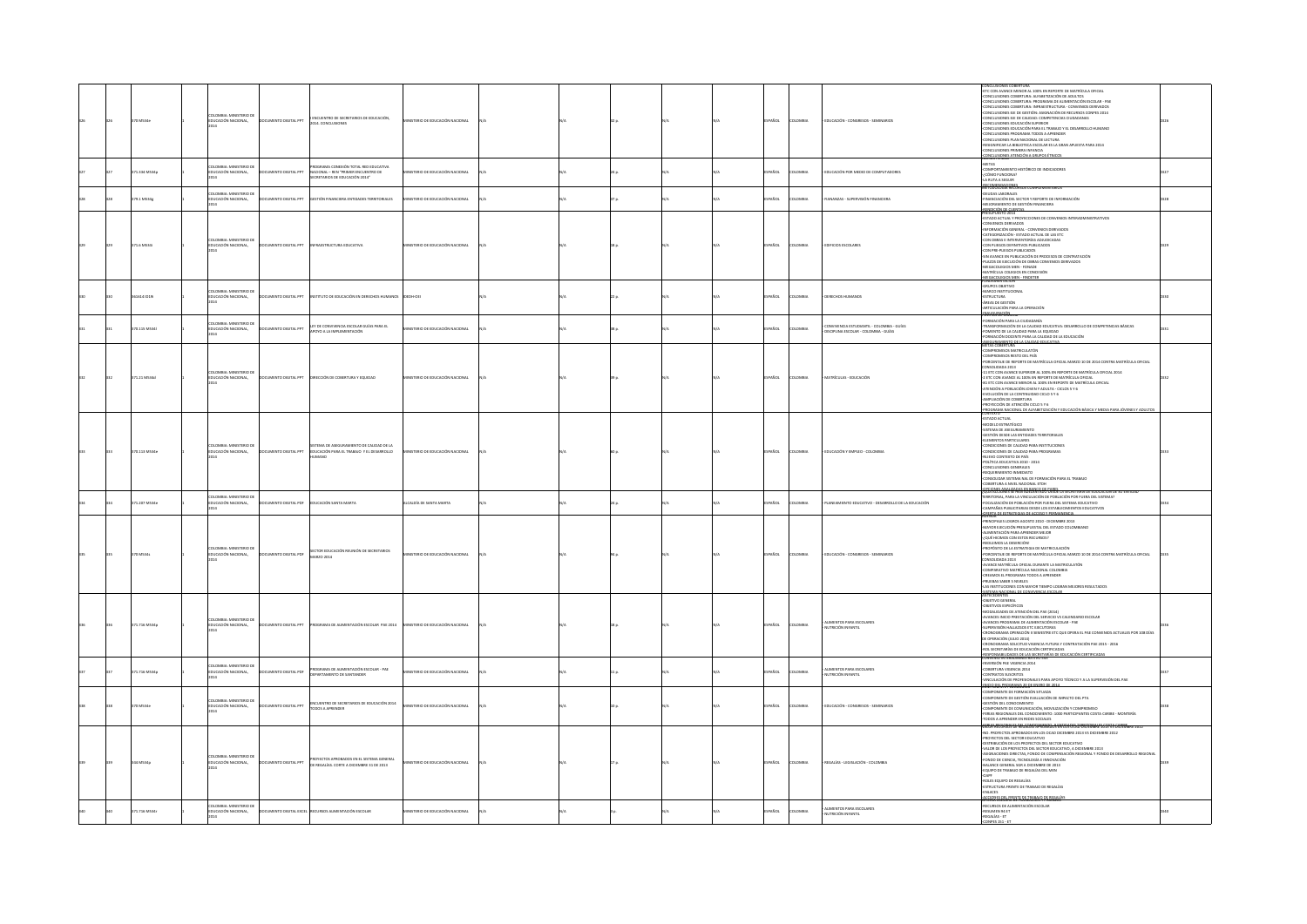|  | 171.207 MS346 | .<br>COLOMBIA: MINISTERIO DE<br>EDUCACIÓN NACIONAL,  | CUMENTO DIGITAL PPT         | ESTRATEGIA DE COMUNICACIÓN SUPÉRATE CON EL<br><b>ABER 2014</b>                  | NISTERIO DE EDUCACIÓN NACIONAL                                      |  |  | SPAÑOL | <b>OLOMBIA</b> | INTO EDUCATIVO - DESARROLLO DE LA EDUCACIÓN                           | -2Y CON ESO QUE BUSCAMOS?<br>-/A QUIÉNES QUEREMOS LLEGAR?<br>-EX QUEENLY QUERERINGS LECONY<br>-{CÓMO VAMOS EN LAS INSCRIPCIONES?<br>-{CÓMO VAMOS POR ÁREAS?<br>-/CÓMO VAMOS POR GÉNEROS?<br>-COMO VAMOS POR SECTOR?<br>-COMO VAMOS POR SECTOR?<br>-COMO VAMOS POR DEPARTAMENTO?<br>-¿HASTA DÓNDE QUEREMOS LLEGAR?<br>-/QUÉ LES VAMOS A DECIR?<br>-<br>COMO LOS VAMOS A CONVENCER?<br>- COUÉ VAMOS A UTILIZAR?<br>PIEZAS IMPRESAS<br>-<br>MEDIOS VIRTUALES<br>-CORREOS ELECTRÓNICOS                                                                                                                                                                                                 |  |
|--|---------------|------------------------------------------------------|-----------------------------|---------------------------------------------------------------------------------|---------------------------------------------------------------------|--|--|--------|----------------|-----------------------------------------------------------------------|------------------------------------------------------------------------------------------------------------------------------------------------------------------------------------------------------------------------------------------------------------------------------------------------------------------------------------------------------------------------------------------------------------------------------------------------------------------------------------------------------------------------------------------------------------------------------------------------------------------------------------------------------------------------------------|--|
|  | 71.207 MS34o  | OLOMBIA: MINISTERIO DE<br>EDUCACIÓN NACIONAL         | CUMENTO DIGITAL PPT         | <b>PREPARACIÓN SUPERATE 2014</b>                                                | NISTERIO DE EDUCACIÓN NACIONAL                                      |  |  | SPAÑOL | <b>OLOMBIA</b> | LANEAMIENTO EDUCATIVO - DESARROLLO DE LA EDUCACIÓN                    | <u>REDES SOCIALES</u><br>SEGURAMIENTO DE LA CALIDAD EDI<br>POLÍTICA EDUCATIVA DE CALIDAD<br>-¿QUÉ ES SUPÉRATE CON EL SABER?<br>-OBJETIVOS SUPÉRATE CON EL SABER<br>PARTICIPANTES<br>ÁREAS A EVALUAR<br>-CONDICIONES PARA PARTICIPAR<br><b>FACES</b><br>-<br>PROPUESTA DE INCENTIVOS 2014<br>-ESTADÍSTICAS<br>- CÓMO VAMOS EN LAS INSCRIPCIONES A NIVEL PAÍS?<br>¿CÓMO VAMOS EN LAS INSCRIPCIONES POR MUNICIPIO?<br>MUNICIPIO DE CAUCASIA<br><b>ESTADÍSTICAS GENERALES DE LAS</b>                                                                                                                                                                                                   |  |
|  | 171.207 MS34a | <b>OLOMBIA: MINISTERIO DE</b><br>EDUCACIÓN NACIONAL, |                             | DOCUMENTO DIGITAL PPT ALCALDÍA MAYOR DE TUNIA SECRETARÍA DE                     | NISTERIO DE EDUCACIÓN NACIONAL                                      |  |  | SPAÑOL | <b>AISMOJO</b> | LANEAMIENTO EDUCATIVO - DESARROLLO DE LA EDUCACIÓN                    | -COMPARATIVO ENTIDAD TERRITORIAL CERTIFICADA VS PAÍS<br>COMPARATIVO AÑOS 2012 - 2014<br>-COMPARATIVO ANOS 2012 - 2014<br>- COMPARATIVO NACIONAL, DEPARTAMENTAL Y MUNICIPAL<br>- COMPARATIVO AÑOS 2009 - 2014<br>- ACTIVIDADES A REALIZAR EN EL DÍA E<br>-<br>CAMERINO<br>-CALENTAMIENTO<br>-ENTRENAMIENTO<br>-EL BALÓN ESTÁ EN NUESTRA CANCHA<br>-EL BALON ESTA EN NUESTRA L<br>-ANTES DE SALIR A LA CANCHA<br>-EL PARTIDO<br>CONCLUSIONES                                                                                                                                                                                                                                         |  |
|  | 1.144 MS34e   | LOMBIA: MINISTERIO DE<br>EDUCACIÓN NACIONAL          | CUMENTO DIGITAL PPT         | EXCELENCIA DOCENTE, VICEMINISTRO DE<br>DUCACIÓN PREESCOLAR, BÁSICA Y MEDIA      | NISTERIO DE EDUCACIÓN NACIONAL                                      |  |  | AÑOL   | OLOMBIA        | ERSONAL DOCENTE - COLOMBIA<br>-<br>CALIDAD DE LA EDUCACIÓN - COLOMBIA | -RECONOCIMIENTO<br>-RECONOCIMIENTOS A LA EXCELENCIA - CATEGORÍAS Y RECONOCIMIENTOS<br>COMUNICACIÓN<br>-CONNONCACION<br>-HERRAMIENTAS E INSTRUMENTOS<br>-CARRERA DOCENTE                                                                                                                                                                                                                                                                                                                                                                                                                                                                                                            |  |
|  | 72.21 M534c   | COLOMBIA: MINISTERIO DE<br>EDUCACIÓN NACIONAL        | TRA JATIZIO DIGITAL PRT     | CONSTRUYENDO HOY LA CALI DEL MAÑANA                                             | LCALDÍA DE CALI                                                     |  |  | SPAÑOL | AI8MOJO        | EDUCACIÓN INICIAL                                                     | AOL DEL SECRETARIO DE EDUCACIÓN.<br>PREFORO EDUCACIÓN INICIAL EN EL MARCO ATENCIÓN INTEGRAL A LA PRIMERA INFANCI<br>-<br>ENFOQUE ECOLÓGICO DEL DESARROLLO HUMANO<br>-EL PROGRAMA DE ATENCIÓN INTEGRAL A LA PRIMERA INFANCIA<br>-LA PROPUESTA<br>-LA PROPUESTA<br>-LAS PRIORIDADES<br>-COBERTURA CON INTEGRALIDAD<br>INCLUSIÓN Y DIVERSIDAD<br>-INCLUSION T DIVERSIDAD<br>-ATENCIÓN INTEGRAL A LOS INFANTES EN LAS COMUNIDADES INDÍGENAS<br>-COBERTURA Y CALIDAD CON INTEGRALIDAD<br>-CALIDAD EDUCACIÓN INICIAL CON INTEGRALIDAD<br>-MENING EDUCACIÓN MICHEL CON IN<br>- MOVILIZACIÓN SOCIAL<br>- INNOVACIÓN: PROGRAMA IMPULSO<br>LOVERTURA E INVERSIÓN                             |  |
|  | 22.21 M534e   | OMBIA: MINISTERIO DE<br>EDUCACIÓN NACIONAL,          | CUMENTO DIGITAL PPT         | A EDUCACIÓN INICIAL EN EL MARCO DE LA<br>TENCIÓN INTEGRAL A LA PRIMERA INFANCIA | DFICINA DE LA PRIMERA INFANCIA<br>SECRETARÍA DE EDUCACIÓN MUNICIPAL |  |  | AÑO    | OLOMBIA        | DUCACIÓN INICIAL                                                      | -PROCESOS DE ARTICULACIÓN<br>-<br>-REFERENTES TÉCNICOS DE EDUCACIÓN INICIAL<br>-SISTEMA DE GESTIÓN DE CALIDAD<br>CUALIFICACIÓN DEL TALENTO HUMANO<br>-FORTALECIMIENTO TERRITORIAL<br>ENCUENTROS DE REFLEXIÓN Y PLANEACIÓN<br>-ACTORES O SECTORES ALIADOS                                                                                                                                                                                                                                                                                                                                                                                                                           |  |
|  | 2.21 M534d    | OLOMRIA: MINISTERIO DE<br>UCACIÓN NACIONAL,          | MENTO DIGITAL PPT           | RECCIÓN DE EDUCACIÓN INICIAL JULIO 02 DE 2015                                   | NISTERIO DE EDUCACIÓN NACIONAL                                      |  |  | PAÑOL  |                | DUCACIÓN INICIAL                                                      | <b>FARA QUE ESTE ESPACIO DE DISE</b><br>METODOLOGÍA<br>-<br>-EL ROL DE LAS SECRETARÍAS EN LA GESTIÓN DE LA EDUCACIÓN INICIAL<br>-¿QUÉ TENEMOS HOY?<br>-LÍNEAS PROGRAMÁTICAS                                                                                                                                                                                                                                                                                                                                                                                                                                                                                                        |  |
|  | 70.986 MS34s  | <b>QLOMBIA: MINISTERIO DE</b><br>EDUCACIÓN NACIONAL, | UMENTO DIGITAL PPT          | SISTEMA NACIONAL DE EDUCACIÓN TERCIARIA                                         | ISTERIO DE EDUCACIÓN NACIONAL                                       |  |  | AÑOL   |                | DUCACIÓN TERCIARIA - COLOMBIA                                         | MODELO DE SESTIÓN DE L<br>-ENCUENTRO SECRETARIOS DE EDUCACIÓN<br>-ANTECEDENTES<br>-LOS NIVELES DE LA EDUCACIÓN DESPUES DE LA MEDIA<br>-LUS NIVELES DE LA EDUCACIÓN DESPUES DE<br>-SITUACIÓN ACTUAL<br>-NÚMERO DE INSTITUCIONES EN COLOMBIA<br>DISTRIBUCIÓN DE LA MATRÍCULA DE LA EDUCACIÓN POSTMEDIA<br>-COMO CAMBIAR LA TASA DE COBERTURA EN UN MARCO DE ASEGURAMIENTO DE LA CALIDAD DE LA<br>ÉDUCACIÓN TERCURIA?<br>- MATRÍCULA DE LA OFERTA DE EDUCACIÓN POSTMEDIA POR ESTRATO SOCIOECONÓMICO<br>-ETDH: CERTIFICACIONES POR REGIÓN<br>-SALARIO PROMEDIO RECIEN GRADUADOS<br>-ÁMBITO DE COMPETITIVIDAD Y DESARROLLO PRODUCTIVO<br>-ACUERDO POR LO SUPERIOR<br>CONPES 3634 - 2010 |  |
|  | 71.207 MS34d  | LOMBIA: MINISTERIO DI<br>EDUCACIÓN NACIONAL,         | <b>DCUMENTO DIGITAL PPT</b> | DÍA E Y SIEMPRE DÍA E                                                           | NISTERIO DE EDUCACIÓN NACIONAL                                      |  |  | SPAÑOL | <b>AISMOJO</b> | LANEAMIENTO EDUCATIVO - DESARROLLO DE LA EDUCACIÓN                    | e an nacional de c<br>-¿CÓMO ESTAMOS?<br>-/A DÓNDE DEBEMOS LLEGAR?<br>-CA DONDE DEBENNOS LLEGARI?<br>-{CÓMO LO VAMOS HACER?<br>-ÍNDICE SINTÉTICO DE CALIDAD EDUCATIVA (ISCE)<br>MÍNIMO DE MEJORAMIENTO ANUAL (MM4)<br>-MINIMO DE MEJORAMIENTO A<br>-CAJA DE HERRAMIENTAS DIE E<br>-ACUERDO POR LA EXCELENCIA<br>DURANTE EL DÍA E<br>-<br>-{Y AHORA?<br>-FORO EDUCATIVO NACIONAL 2015<br>-ESTRUCTURA TEMÁTICA DEL DOCUMENTO ORIENTADOR<br><b>MOCFSO GENERAL</b><br>-PROCESO GENERAL<br>-FORO TERRITORIAL<br>-CRONOGRAMA GENERAL<br>OUMPIADAS SUPÉRATE O                                                                                                                             |  |
|  | 1.144 MS34    | OLOMBIA: MINISTERIO DE<br>EDUCACIÓN NACIONAL         |                             | OCUMENTO DIGITAL PPT INCENTIVOS A LA CAUDAD EDUCATIVA                           | NISTERIO DE EDUCACIÓN NACIONAL                                      |  |  | SPAÑOL | AI8MOJO        | VALUACIÓN DOCENTE - CAUDAD DE LA EDUCACIÓN                            | -COMPROMISOS<br>-<br>¿QUIÉNES SON ELEGIBLES EN 2015?<br>¿CÓMO GANAR INCENTIVOS?<br>- PAQUETE DE INCENTIVOS A ETC<br>-MEDICIÓN INDICADORES DE GESTIÓN<br>-INCENTIVOS PARA COLEGIOS<br>-INCENTIVOS PARA COLEGIOS<br>-LOGROS EN CADA NIVEL<br>ECÓMO LO LOGRAMOS?<br>MERA DE VALUR DIRECCION DE COB                                                                                                                                                                                                                                                                                                                                                                                    |  |
|  | 71.21 M534d   | OLOMBIA: MINISTERIO DE<br>EDUCACIÓN NACIONAL,        | DOCUMENTO DIGITAL PPT       | DIRECCIÓN COBERTURA Y EQUIDAD. ENCUENTRO<br>SECRETARIOS DE EDUCACIÓN            | INSTERIO DE EDUCACIÓN NACIONAL                                      |  |  | SPAÑOL | <b>AISMOJO</b> | MATRÍCULAS - EDUCACIÓN                                                | -PROCESO DE GESTIÓN DE LA COBERTURA EDUCATIVA<br>-RESOLUCIÓN 7797 DE 2015<br>-RESOLUCIÓN 7797 DE 2015<br>-MATRÍCULA 2014 - JULIO 1 DE 2015<br>-PROGRAMA DE ALIMENTACIÓN ESCOLAR<br>"FROGUERINO DE PAE EN EL MEN<br>- EL OBJETIVO DEL PAE EN EL MEN<br>- PRESUPUESTO Y COBERTURA<br>- MODALIDADES DE OPERACIÓN 2014 - 2015 -2016<br>-LAS SECRETARÍAS SON NUESTRAS ALIADAS<br>-MO SECRETARIAS SON NOESTAND AGRICULT.<br>-HOY TENEMOS UN PAE MEIORADO Y RECARGADO<br>-TRABAJAMOS POR UN NUEVO MODELO DE OPERACIÓN PAE PARA 2016<br>INFRAESTRUCTURA EDUCATIVA<br>ANTECEDENTES: PLAN NACIONAL DE DESARROLLO 2014 - 2018<br>DIAGNÓSTICO                                                  |  |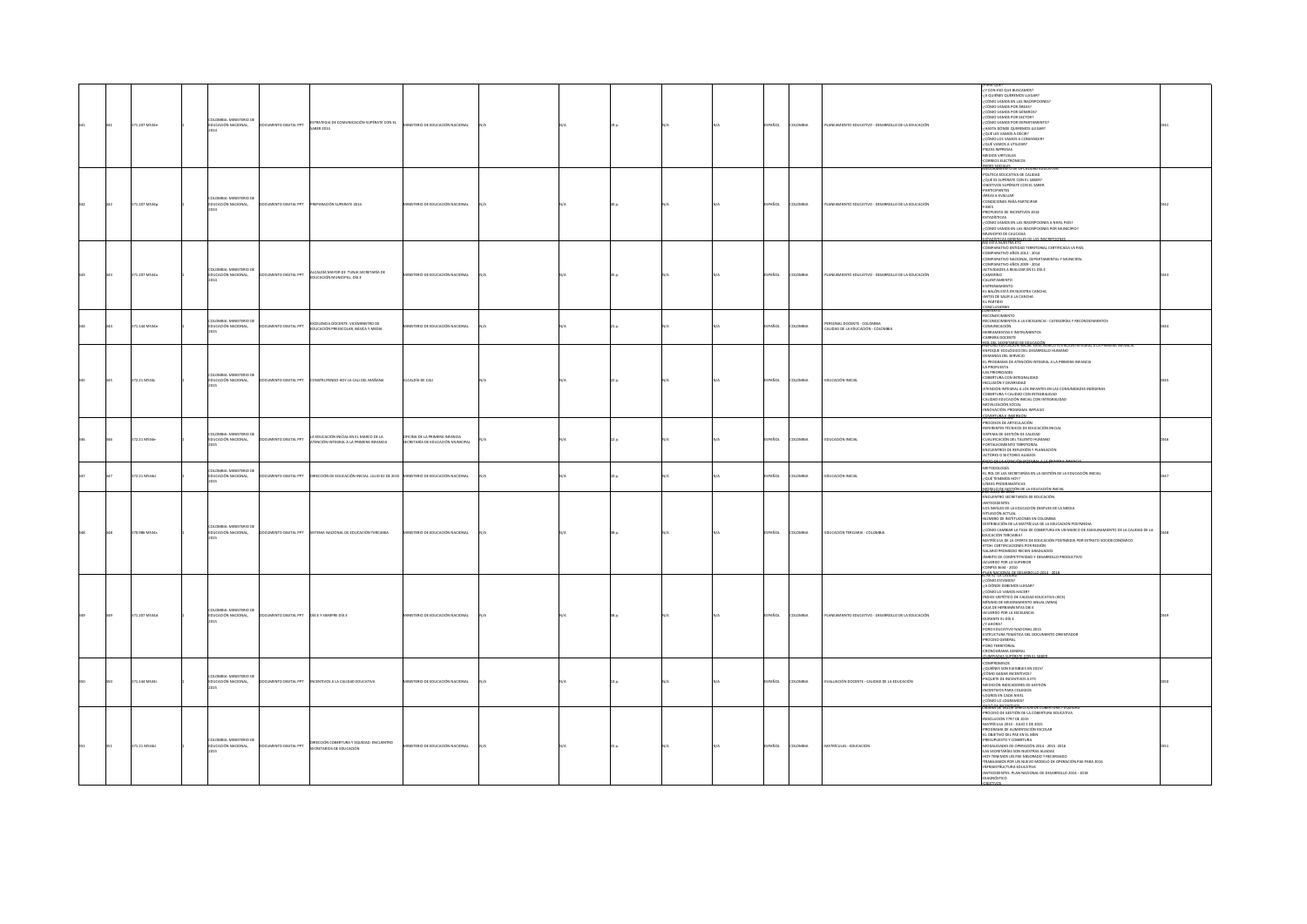|  | 371.207 MS34c | N OMRIA: MINISTERIO DE<br>EDUCACIÓN NACIONAL,        | <b>DCUMENTO DIGITAL PPT</b> | CIUDAD ESCUELA. NUESTRA NUEVA MEDELLÍN                                                             | LCALDÍA DE MEDELLÍN                  |  |  | PAÑOL       | LOMBIA         | LANEAMIENTO EDUCATIVO - DESARROLLO DE LA EDUCACIÓN                     | <b>UE ES MOW</b><br><b>PUNTOS DE PARTIDA</b><br>-PONTOS DE PARTIDA<br>-DIMENSIONES DE MOVA<br>-PRINCIPIOS DE MOVA<br>LINEAS DE FORMACIÓN<br>-LINEAS DE FORMALION<br>-LABORATORIOS Y TALLERES<br>-TEJIDO CONECTOR X<br><b>EXTERIORES</b><br>NJDITORIO<br>ESTRATEGIAS DE FORMACIÓN                                                                                                                                                                                                                                                                                                                                                                                                                                                                                                     |  |
|--|---------------|------------------------------------------------------|-----------------------------|----------------------------------------------------------------------------------------------------|--------------------------------------|--|--|-------------|----------------|------------------------------------------------------------------------|--------------------------------------------------------------------------------------------------------------------------------------------------------------------------------------------------------------------------------------------------------------------------------------------------------------------------------------------------------------------------------------------------------------------------------------------------------------------------------------------------------------------------------------------------------------------------------------------------------------------------------------------------------------------------------------------------------------------------------------------------------------------------------------|--|
|  | 1.1 MS34t     | OLOMBIA: MINISTERIO DE<br><b>CACIÓN NACIONAL</b>     | MENTO DIGITAL PPT           | <b>ALLER EN MESAS TEMÁTICAS</b>                                                                    | ASTERIO DE EDUCACIÓN NACIONAL        |  |  | AÑOL        |                | <b>APACITACIÓN DOCENTE - ENSEÑANZA - CALIDAD EDUCATIVA</b>             | INTERCAMBIOS EDUCATIVOS Y CULTURALES<br><b>ESCUELAS Y TERRITORIOS</b><br>METODOLOGIA DEL TALLER<br>MESAS DE TRARAJO EN RELACIÓN CON EXCELENCIA DOCENTE<br>ORNADA ÚNICA<br>FORMACIÓN DOCENTE                                                                                                                                                                                                                                                                                                                                                                                                                                                                                                                                                                                          |  |
|  | 79.158 M534e  | COLOMBIA: MINISTERIO DE<br>EDUCACIÓN NACIONAL,       | UMENTO DIGITAL PPT          | ENCUENTRO DE SECRETARIOS DE EDUCACIÓN.<br>MIÉRCOLES 1 DE JULIO, 2015                               | TERIO DE EDUCACIÓN NACIONAL          |  |  | <b>Viol</b> |                | DUCACIÓN - LEGISLACIÓN                                                 | RIEMESTAR DOCENTE<br>DESCENTRALIZACIÓN DE LA EDUCACIÓN - ANTECEDENTES<br>PRP 199 PC V3L<br>EY 91 DE 1989 ARTÍCULO 9<br>-LEY 60 DE 1993<br>-LEY 115 DE 1994 ARTÍCULO 180<br>ACTO LEGISLATIVO 1 DE 2001 (ARTÍCULO 357 DE CP)<br>-LEY 715 DE 2001<br>COMPETENCIAS ENTIDADES TERRITORIALES<br>VOMINADORA<br>ADMINISTRACIÓN DEL SERVICIO EDUCATIVO                                                                                                                                                                                                                                                                                                                                                                                                                                        |  |
|  | 371.207 MS34p | OMBIA: MINISTERIO DE<br>EDUCACIÓN NACIONAL,          | <b>DCUMENTO DIGITAL PPT</b> | OGRAMA TODOS A APRENDER 2.0 ESTRATEGIA DE<br>GESTIÓN PARA LOGRO METAS MMA Y SABER JUNIO<br>30.2015 | INSTERIO DE EDUCACIÓN NACIONAL       |  |  | SPAÑOL      | <b>AISMOJO</b> | LANEAMIENTO EDUCATIVO - DESARROLLO DE LA EDUCACIÓN                     | INSPECCIÓN, VIGILANCIA Y SUPERVISIÓN DE LA EDUCACIÓN<br>IOMO VA MI ETC EN EL PROGRAMA TODOS A APRENDER 2.0<br>EL ISCE Y PROGRAMA TODOS A APRENDER 2.0<br>DIAGNÓSTICO PROGRAMA TODOS A APRENDER 2.0<br><b>ENFOCANDONOS EN METAS</b><br>SABER 3ROY STO<br>-ESTRATEGIA DE GESTIÓN<br>BUENAS PRÁCTICAS<br>NUEVAS PROPUESTAS<br>CRUCE ENTRE PARES DE PROPUESTAS<br>RESENTACIÓN Y RETROALIMENTAC                                                                                                                                                                                                                                                                                                                                                                                           |  |
|  | 371.144 MS34e | COLOMBIA: MINISTERIO DE<br>EDUCACIÓN NACIONAL        | CUMENTO DIGITAL PPT         | EXCELENCIA DOCENTE. VICEMINISTRO DE<br>EDUCACIÓN PREESCOLAR, BÁSICA Y MEDIA, JULIO 1<br>E 2015     | <b>ISTERIO DE EDUCACIÓN NACIONAL</b> |  |  | SPAÑOL      | AI8MOJ0        | FRSONAL DOCENTE - COLOMBIA<br>CALIDAD DE LA FOLICACIÓN - COLOMBIA      | INDUCCIÓN<br>HEADCEADH<br>FORMACIÓN EN SERVICIO<br>APOYO CURRICULAR<br>SEGUIMIENTO Y ACOMPAÑAMIENTO<br>-BECAS PARA LA EXCELENCIA DOCENTE<br>RECONOCIMIENTO A MAESTROS                                                                                                                                                                                                                                                                                                                                                                                                                                                                                                                                                                                                                |  |
|  | 395.5 MS34j   | OMRIA: MINISTERI<br>EDUCACIÓN NACIONAL,              | CUMENTO DIGITAL PPT         | JUEGOS DEPORTIVOS NACIONALES DEL MAGISTERIO                                                        | MINISTERIO DE EDUCACIÓN NACIONAL     |  |  | SPAÑOL      | AISMOJO        | DEPORTES - EDUCACIÓN                                                   | <b>IFOOE DEBORTINGE NACIONALES DEL ARAGISTERIO.</b><br>PORTES CONVOCADOS FASE ZONAL NACIONAL - PAI<br>MARTICIPANTES REGIONES Y DEPARTAMENTOS                                                                                                                                                                                                                                                                                                                                                                                                                                                                                                                                                                                                                                         |  |
|  | 371.207 MS34n | <b>DLOMBIA: MINISTERIO DE</b><br>EDUCACIÓN NACIONAL, | CUMENTO DIGITAL PPT         | NUEVA DIRECTIVA, 30 DE 2015                                                                        | NISTERIO DE EDUCACIÓN NACIONAL       |  |  | PAÑOL       | AMMO II        | LANEAMIENTO EDUCATIVO - DESARROLLO DE LA EDUCACIÓN                     | <b>REUNIÓN CON LOS JEFES DE BIENESTAR</b><br>ELEMENTOS BÁSICOS<br>PRINCIPALES RESPONSABILIDADES DE LOS DIFERENTES ACTORES<br>THINGH PHEAD DER 2.0 ES POSIBLE POR EL TRABAJO COORDINADO DE SEIS ACTORES<br>-TODOS A APRENDER 2.0 ES POSIBLE POR EL TRABAJO COORDINADO DE SEIS ACTORES                                                                                                                                                                                                                                                                                                                                                                                                                                                                                                 |  |
|  | 371.207 MS34p | COLOMBIA: MINISTERIO DE<br>EDUCACIÓN NACIONAL        | TPP JATION OTHER            | PROGRAMA TODOS A APRENDER 2.0                                                                      | <b>ISTERIO DE EDUCACIÓN NACIONAL</b> |  |  | PAÑOL       | I OMRIA        | ANEAMIENTO EDUCATIVO - DESARROLLO DE LA EDUCACIÓN                      | .<br>REMENTOS BÁSICOS DE LA REINGENIERÍA OPERATIVA<br>ELEMENTOS BÁSICOS DE LA REINGENIERÍA OPERATIVA<br>FUNDAMENTOS DE LA REINGENIERÍA PEDAGÓGICA<br>DEJETIVOS, PERFIL DEL DOCENTE & METAS<br>RUTA DE FORMACIÓN & ACOMPAÑAMIENTO 2015<br>SESIONES DE TRABAJO SITUADO<br><b>ACOMPAÑAMENTO EN AULA</b><br><b>EVALUACIÓN DEL APRENDIZAJE</b><br>FORMACIÓN A DIRECTIVOS DOCENTES<br>MATERIALES EDUCATIVOS<br>NOMBRAMIENTO DE TUTORES                                                                                                                                                                                                                                                                                                                                                     |  |
|  | 371.26 M534p  | LOMBIA: MINISTERIO DE<br>EDUCACIÓN NACIONAL,         | OCUMENTO DIGITAL PPT        | PRUEBAS SABER 3º, 5º, 7º Y 9º APLICACIÓN 2015                                                      | ISTERIO DE EDUCACIÓN NACIONAL        |  |  | PAÑO        |                | VALUACIÓN DE LA EDUCACIÓN                                              | APLICACIÓN 2015<br>COMPROMISO GOBERNADORES, ALCALDES, SECRETARIOS DE EDUCACIÓN<br><b>COMPAÑAMIENTO A RECTORES</b><br><b>BENEFICIOS</b><br>ESTABLECIMIENTOS Y SEDES POR DEPARTAMENTO CON INVENTARIO REGISTRADO<br>COMPUTADORES POR DEPARTAMENTO<br>ESTUDIANTES PARTICIPANTES 3, 5, 7, Y 9<br>JOUÉ INSTITUCIONES PRESENTAN LA PRUEBA ELECTRÓNICA?<br>DALIDADES DE LA APLICACIÓN<br>ÁREAS A SER EVALUADAS - 2015<br>FECHAS Y TIEMPOS DE APLICACIÓN<br>APLICACIÓN CENSAL MATRÍCULA                                                                                                                                                                                                                                                                                                       |  |
|  | 371.334 MS34p | OLOMBIA: MINISTERIO DE<br>EDUCACIÓN NACIONAL,        |                             | OCUMENTO DIGITAL PPT PLAN NACIONAL TIC EN EDUCACIÓN                                                | NISTERIO DE EDUCACIÓN NACIONAL       |  |  | PAÑO        | LOMBIA         | EDUCACIÓN POR MEDIO DE COMPUTADORES                                    | <b>CARACIONAL DE 1</b><br>JORNADA ÚNICA<br>EXCELENCIA DOCENTE<br>-ÍNDICE DE CALIDAD<br>-<br>COMO ESTÁ EL PAÍS EN PROGRAMAS TIC EN EDUCACIÓN<br>-PRINCIPALES CONCLUSIONES ESTUDIOS DE IMPACTO DE LAS TIC ICFES 2014<br>ESTUDIO DE COMPUTADORES PARA EDUCAR 2014 - UNIVERSIDAD DE LOS ANDES, CENTRO NACIONAL<br>DE CONSULTORÍA<br>2014 - 2018<br>ALIANZA NACIONAL<br>PLANES REGIONALES<br>INFRAESTRUCTURA TECNOLÓGICA ALIANZA CON COMPUTADORES PARA EDUCAR Y SE<br>-CONTENIDOS EDUCATIVOS DIGITALES "DISEÑADOS Y/O ADAPTADOS PARA EL AULA<br>FORMACIÓN DOCENTE Y ACOMPAÑAMIENTO - OFICINA DE INNOVACIÓN Y COMPUTADORES PARA<br>NICAR<br>OMPROMISO 7 ANEXO IV DEL PND                                                                                                                   |  |
|  | 341.767 MS34a | OLOMBIA: MINISTERIO DE<br>EDUCACIÓN NACIONAL,        | UMENTO DIGITAL PDF          | ASISTENCIA TÉCNICA INTEGRAL EN EL MARCO DEL<br>ECRETO 2500 / 2010                                  | STERIO DE EDUCACIÓN NACIONAL         |  |  | SPAÑOL      | LOMBIA         | LEGISLACIÓN - COOPERACIÓN - EDUCACIÓN                                  | LUMPROMISO 7 ANIEAU IV DEL PNU<br>-COMPROMISOS EN LA SESIÓN 20 DE LA CONTCEPI - MARZO 21 Y 22 DE 2013<br>-PROGRAMACIÓN ASISTENCIA TÉCNICA INTEGRAL 2500                                                                                                                                                                                                                                                                                                                                                                                                                                                                                                                                                                                                                              |  |
|  | 378.105 MS34c | COLOMBIA: MINISTERIO DE<br>EDUCACIÓN NACIONAL,       | OCUMENTO DIGITAL PDF        | CÓMO RINDE LA FOLICACIÓN SUPERIOR ASÍ VAMOS<br>EN ACCESO Y PERMANENCIA DE LA EDUCACIÓN<br>UPERIOR  | <b>ASTERIO DE EDUCACIÓN NACIONAL</b> |  |  | AÑOI        | <b>LOMBIA</b>  | MATRÍCULAS - EDUCACIÓN SUPERIOR                                        | INDICE DE PROGRESO DE LA EDUCACIÓN SUPERIOR<br>CONCLUSIONES Y RETOS EN ACCESO Y PERMANENCIA DE LA EDUCACIÓN SUPERIOR<br>DE DONDE PARTIMOS<br>MÁS ACCESO A LA EDUCACIÓN SUPERIOR<br>HIHA HOLDAN POR DEPARTAMENTO - 2012<br>-COBERTURA POR DEPARTAMENTO - 2012<br>-DISTRIBUCIÓN OFERTA DE EDUCACIÓN SUPERIOR MUNICIPAL EN DEPARTAMENTOS<br>MÁS EDUCACIÓN EN LAS REGIONES 2012<br>-<br>QUIEN ACCEDIO A LA EDUCACIÓN SUPERIOR EN 2012<br>- MÁS EQUIDAD EN EL ACCESO - A LA EDUCACIÓN SUPERIOR<br>ESTAMOS MEJORANDO LA EQUIDAD EN LAS REGIONES<br>STANDS INDUIDING DE LEGIONS DE DO NOBINES<br>AMOS REDUCIENDO LA DESERCIÓN EN EL CORTO PLAZO<br>EN EMBARGO, TENEMOS RETOS EN EL LARGO PLAZO                                                                                              |  |
|  | 72.21 M534d   | LOMBIA: MINISTERIO DE<br>EDUCACIÓN NACIONAL,         | OCUMENTO DIGITAL PDF        | RECCIÓN DE PRIMERA INFANCIA. ENCUENTRO DE<br>SECRETARIOS AS DE EDUCACIÓN                           | STERIO DE EDUCACIÓN NACIONAL         |  |  |             |                | DUCACIÓN PREESCOLAR<br>-<br>EDUCACIÓN PRIMARIA<br>- EDUCACIÓN DE NIÑOS | <b>COOCH BLA DESERCIÓN UNIVERSITARIA A NIVEL REGA</b><br>-COMISIÓN INTERSECTORIAL DE PRIMERA INFANCIA<br>-COMISIÓN INTERSECTORIAL DE PRIMERA INFANCIA<br>EDUCACIÓN INICIAL DE CALIDAD<br>-DOUGNOUS Y PROYECCIONES PARA FAVORECER LA CALIDAD DE LA EDUCACIÓN INICIAL<br>-REFERENTES DE LA EDUCACIÓN INICIAL<br>CUÁLES SON LOS REFERENTES DE LA EDUCACIÓN INICIAL?<br>-CONDESTANTOS MATERIALES DE EN ESCORDON INICIAL<br>-CONENTACIONES PEDAGÓGICAS DE EDUCACIÓN INICIAL<br>AVANCES Y METAS<br>ACCIONES REFERENTES 2013<br>IALIFICACIÓN DE MAESTRAS, MAESTROS Y AGENTES EDUCATIVOS<br>SISTEMA DE GESTIÓN DE CALIDAD PARA MODALIDADES DE EDUCACIÓN INICIAL EN EL MARCO DE<br>FORTALECIMIENTO TERRITORIAL DEL SECTOR EDUCATIVO<br><b>CESO A LA FINICACIÓN INICIAL EN EL MARCO DE UNA</b> |  |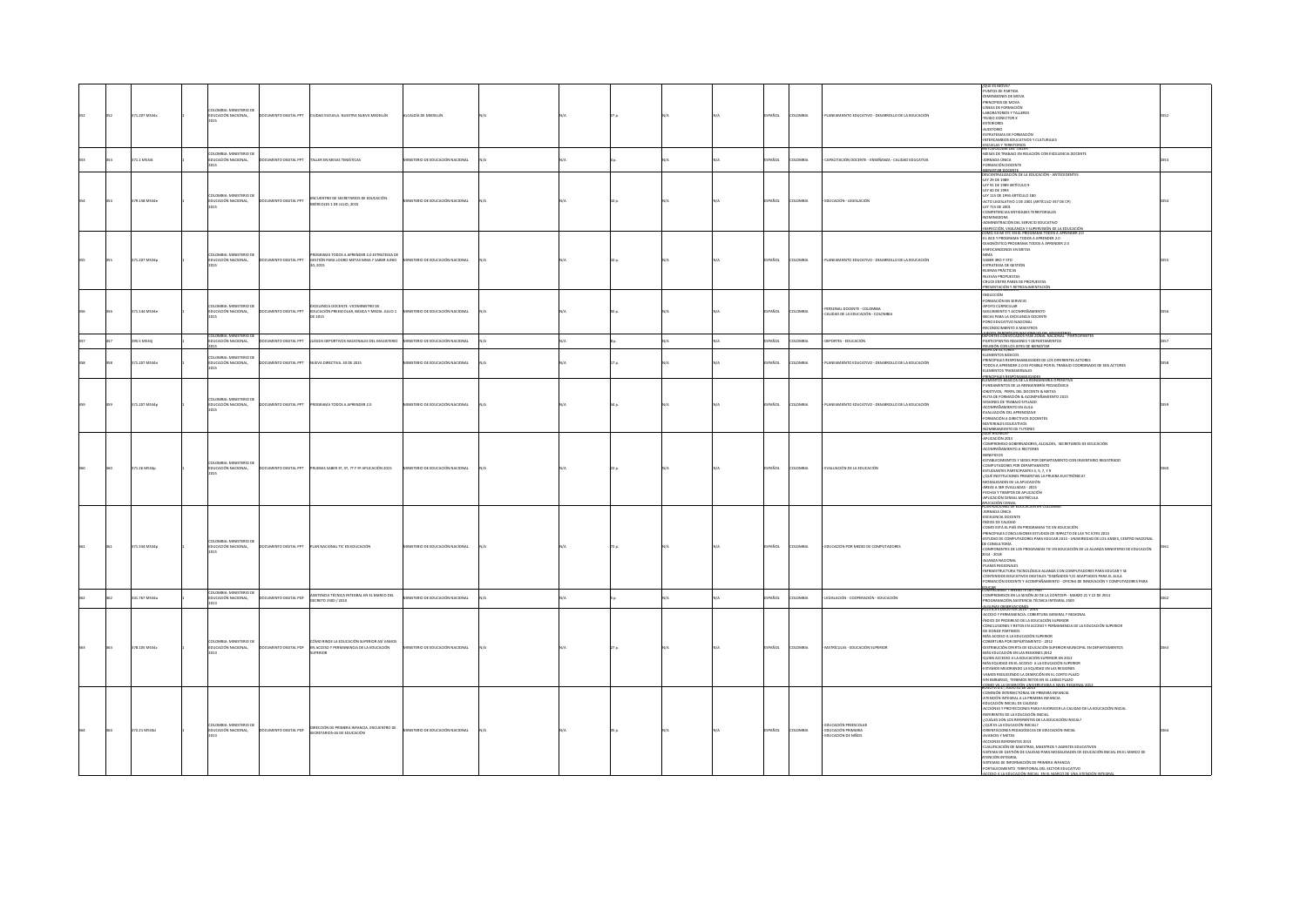|     | 70.13 MS34v  | OLOMBIA: MINISTERIO DE<br>EDUCACIÓN NACIONAL                |                       | CEMINISTERIO DE EDUCACIÓN SUPERIOR<br>OCUMENTO DIGITAL PDF EDUCACIÓN PARA EL TRABAJO. II ENCUENTRO DE<br>ECRETARIOS DE EDUCACIÓN                       | INSTERIO DE EDUCACIÓN NACIONAL        |  |  | <b>JORAS</b>  | AI8MOJO        | EDUCACIÓN Y EMPLEO - COLOMBIA                                                       | -CRONOGRAMA<br>-MODELO ESTRATÉGICO<br>COUNTRIES.<br><b>RECOMENDACIONE</b><br>CARACTERIZACIÓN DE LA POBLACIÓN ENTRE 15 Y 24 AÑOS<br>-PRINCIPALES POLÍTICAS Y RECOMENDACIONES DE ORGANISMOS INTERNACIONALES OECD, OIT Y<br>CINTERFOR<br>CEDS AIRMO IO MOUNT<br>-VISION COLONIBIN 2032<br>- NUEVO CONTEXTO DEL PAÍS<br>- PRINCIPALES RETOS DEL COMPONENTE DE RECURSO HUMANO<br>- POLÍTICA EDUCATIVA 2010 - 2014<br>-REFERENTE LEGAL<br>-hai anan'i Leane<br>-FORO INTERNACIONAL FTDH - 2012<br>-ARBOL DE PROBLEMAS - EDUCACIÓN PARA EL TRABAJO                                                                                                                              |  |
|-----|--------------|-------------------------------------------------------------|-----------------------|--------------------------------------------------------------------------------------------------------------------------------------------------------|---------------------------------------|--|--|---------------|----------------|-------------------------------------------------------------------------------------|--------------------------------------------------------------------------------------------------------------------------------------------------------------------------------------------------------------------------------------------------------------------------------------------------------------------------------------------------------------------------------------------------------------------------------------------------------------------------------------------------------------------------------------------------------------------------------------------------------------------------------------------------------------------------|--|
|     | 71.6 MS34e   | OLOMBIA: MINISTERIO DE<br>EDUCACIÓN NACIONAL                |                       | DOCUMENTO DIGITAL PDF ESTADO DE LA DESCENTRALIZACIÓN DE RECURSOS.<br>INFRAESTRUCTURA EDUCATIVA                                                         | <b>INSTERIO DE EDUCACIÓN NACIONAL</b> |  |  | <b>SPAÑOL</b> | <b>QLOMBIA</b> | INFRAESTRUCTURA EDUCATIVA - EDIFICIOS ESCOLARES                                     | <u>. ábbol objetivos , edicación daba el trabajo</u><br>BOGOTÁ D.C. – JULIO 31 DE 2013<br>-MÁS Y MEJORES ESPACIOS ESCOLARES<br>-PROYECTO ESTRATÉGICO MÁS Y MEJORES ESPACIOS ESCOLARES<br>-CIFRAS GENERALES<br>ESQUEMAS DE FIECUCIÓN DE RECURSOS Y PROYECTOS<br>ESQUEMAS DE EJECULION DE RECURSOS T PROTECTOS<br>-PROCESO DE INFRAESTRUCTURA EDUCATIVA<br>-ESFUERZO PARA DESCENTRALIZAR RECURSOS Y DERIVADOS DE LEY 21<br>PASOS PARA FIRMA DE CONVENIOS DERIVADOS<br>-INFORME DE VISITAS DE VERIFICACIÓN CONVENIOS DERIVADOS<br>ETC CON DISEÑOS VARIABLES<br>REFERENTE GENERAL                                                                                            |  |
|     | 70.196 MS34e | LOMBIA: MINISTERIO DE<br><b>EDUCACIÓN NACIONAL</b>          | CUMENTO DIGITAL PDF   | NOEDUCACIÓN AFROCOLOMBIANA - EDUCACIÓN<br>INTERCULTURAL PARA LAS COMUNIDADES NEGRAS<br>ROCOLOMBIANAS, RAIZALES Y PALENQUERAS                           | NISTERIO DE EDUCACIÓN NACIONAL        |  |  | <b>SPAÑOL</b> | <b>TIOMRIA</b> | <b>ETNOFDLICACIÓN</b>                                                               | -COMPRENSIONES BÁSICAS<br>-ETNOEDUCACIÓN AFROCOLOMBIANA<br>EDUCACIÓN INTERCULTURAL<br>LOS APORTES DEL SISTEMA EDUCATIVO COLOMBIANO<br>LA ENSEÑANZA DE LAS LENGUAS NATIVAS                                                                                                                                                                                                                                                                                                                                                                                                                                                                                                |  |
|     | 71.782 MS34  | LOMBIA: MINISTERIO DE<br>EDUCACIÓN NACIONAL,                | CUMENTO DIGITAL PDF   | LEY 1620 DE 2013 PROCESO DE REGLAMENTACIÓN                                                                                                             | NISTERIO DE EDUCACIÓN NACIONAL        |  |  | PAÑOL         | OMBIA          | 10 FNOIA EN LA EDUCACIÓN - LEGISLACIÓN - COLOMBIA<br>FNCIA - LEGISLACIÓN - COLOMBIA | CONCLUSIONES<br>OLITICA DE CALIDAD DE LA EDUCACIÓN 2010 - 2014<br>DIAGNÓSTICO A PARTIR DE LA ENCUESTA NACIONAL DE DESERCIÓN<br>FORMAR PARA LA CIUDADANÍA SUPONE QUE LOS NIÑOS Y JÓVENES CUENTEN CON CAPACIDADES PAR<br><b>ESTRATEGIAS</b><br>-VOUÉ ESTAMOS HACIENDO?<br>LEY 1620 DE 2013<br>-LO AND MADONAL DE CONVIVENCIA ESCOLAR<br>-COMITÉS MAJIONAL DE CONVIVENCIA ESCOLAR<br>-COMITÉS MUNICIPALES, DISTRITALES Y DEPARTAMENTALES DE CONVIVENCIA ESCOLAR<br>COMITÉ ESCOLAR DE CONVIVENCIA<br>HERRAMIENTAS CREADAS POR LA LEY<br>-PROCESO REGLAMENTACIÓN LEY 1620 DE 2013<br>-OBJETIVO DEL REGLAMENTARIO Y ASPECTOS A REGLAMENTAR<br>-REGLAMENTACIÓN LEY 1620 DE 2013 |  |
|     | 71.207 MS34p | OMBIA: MINISTERIO DI<br>EDUCACIÓN NACIONAL,                 | UMENTO DIGITAL PDF    | POLÍTICA PÚBLICA EDUCATIVA: "MODERNIZANDO LA<br>EDUCACIÓN MEDIA EN COLOMBIA"                                                                           | INSTERIO DE EDUCACIÓN NACIONAL        |  |  | PAÑOL         | <b>ILOMBIA</b> | LANEAMIENTO EDUCATIVO - DESARROLLO DE LA EDUCACIÓN                                  | CANALES PARA LA PARTICIPACIÓN<br>ONTEXTO GENERAL<br>ESTADO DE LA EDUCACIÓN MEDIA<br>TASA DE COBERTURA NETA EN EDUCACIÓN MEDIA<br>ASEGURAMIENTO DE LA CALIDAD EDUCATIVA<br>-SALIDAD DE LA EDUCACIÓN<br>-EVALUACIÓN INTERNACIONAL<br>-EVALUACIÓN INTERNACIONAL<br>-EDUCACIÓN MEDIA EN EL CONTEXTO INTERNACIONAL<br>-ACCIONES ADELANTADAS<br>MISIÓN.<br>A AGENDA DE LA MODERNIZACIÓN<br>FORO EDUCATIVO NACIONAL                                                                                                                                                                                                                                                             |  |
|     | 70.196 MS34p | COLOMBIA: MINISTERIO DE<br>EDUCACIÓN NACIONAL,              | CUMENTO DIGITAL PDF   | POLÍTICA PÚBLICA EDUCATIVA PARA LOS GRUPOS<br>INICOS EN COLOMBIA AGOSTO DE 2013                                                                        | ISTERIO DE EDUCACIÓN NACIONAL         |  |  | PAÑOL         |                | TNOEDUCACIÓN                                                                        | <b>FOROS TERRITORIALES CONFIRMADO:</b><br>INVERSIDAD ÉTNICA Y CULTURAL<br>DIVERSIDAD LINGÜÍSTICA<br>-ATENCIÓN EDUCATIVA<br>-<br>- METAS PARA EL MEJORAMIENTO DE LA CALIDAD EDUCATIVA A LOS GRUPOS ÉTNICOS<br>- RUTA DE ACOMPAÑAMIENTO<br>- PROCESO DE CONSTRUCCIÓN DE LA EDUCACIÓN PARA GRUPOS ÉTNICOS<br>-MARCO NORMATIVO PARA LOS GRUPOS ÉTNICOS<br>INSTANCIAS DE CONCERTACIÓN CON LOS GRUPOS ÉTNICOS<br>-INSTANCIAS DE CONCENTACION CON COS SNOV<br>-SISTEMA EDUCATIVO INDÍGENA PROPIO<br>-HACIA UN SISTEMA EDUCATIVO INTERCULTURAL<br>-<br>ACOMPAÑAMIENTO A SECRETARÍAS DE EDUCACIÓN - ACCIONE<br>LET 1450 DE 2011: POR EL LURL DE EAPIDE EL PORR NAUDIRIEL          |  |
|     | 71.716 MS34p | OMBIA: MINISTERIO DE<br>EDUCACIÓN NACIONAL,                 | CUMENTO DIGITAL PDF   | OGRAMA DE ALIMENTACIÓN ESCOLAR (PAE)                                                                                                                   | JAMODAN MÒDACIÓN SO DIRETTE           |  |  | SPAÑOL        | LOMBIA         | <b>ILIMENTOS PARA ESCOLARES</b><br>NUTRICIÓN INFANTIL                               | VENTAIAS DEL RETO<br>-RESPONSABILIDADES<br>-ESQUEMA DE TRABAJO PARA TRANSICIÓN<br>-CRONOGRAMA<br>VANCES<br><b><i>DRÓXIMAS ACCIONE</i></b><br>FORMACION SITUADA                                                                                                                                                                                                                                                                                                                                                                                                                                                                                                           |  |
|     | 1.207 MS34p  | .<br>Colombia: Ministerio di<br>Educación Nacional,<br>2013 | MENTO DIGITAL PDF     | PROGRAMA PARA LA TRASFORMACIÓN DE LA<br>ALIDAD EDUCATIVA 30 DE JULIO DE 2013                                                                           | STERIO DE EDUCACIÓN NACIONAL          |  |  | <b>PAÑOL</b>  | <b>AISMC</b>   | LANEAMIENTO EDUCATIVO - DESARROLLO DE LA EDUCACIÓN                                  | -COMPONENTE PEDAGÓGICO<br>GESTIÓN EDUCATIVA                                                                                                                                                                                                                                                                                                                                                                                                                                                                                                                                                                                                                              |  |
|     | 3 M534       | LOMBIA: MINISTERIO DE<br>EDUCACIÓN NACIONAL,<br><b>SOLD</b> | LUMENTO DIGITAL PDF   | INSTITUCIÓN EDUCATIVA IDEBIC                                                                                                                           | ISTERIO DE EDUCACIÓN NACIONAL         |  |  | <b>JORAS</b>  | LOMBIA         | CULTIVOS - ENSEÑANZA                                                                | <b>WOICKWES RÁSICAS</b><br>UNA PROPUESTA EDUCATIVA DE LOS INDÍGENAS Y PARA LOS INDÍGENAS<br>-ESTRUCTURA CURRICULAR QUE SE DESPRENDE DE LOS SEIS COMPONENTES TEMÁTICOS<br>VACAS BIVINAZA<br>-FÁBRICA DE ABONOS ORGÁNICOS<br>-PROCESO DE PRODUCCIÓN AGRÍCOLA CON ABONOS ORGÁNICOS<br>-PROYECTOS CÍCLICOS DE PRODUCCIÓN<br>-MOTECHO GENOCOLA<br>-CALENDARIO AGRÍCOLA<br>-CATEGORIZACIÓN DE INSTITUCIONES EDUCATIVAS                                                                                                                                                                                                                                                         |  |
|     | 71.207 MS34  | LOMBIA: MINISTERIO DE<br>EDUCACIÓN NACIONAL,                | UMENTO DIGITAL PDF    | RETOS DEL PLAN NACIONAL DE DESARROLLO 2010 -                                                                                                           | <b>USTERIO DE EDUCACIÓN NACIONAL</b>  |  |  | <b>SPAÑOL</b> | LOMBIA         | LANEAMIENTO EDUCATIVO - DESARROLLO DE LA EDUCACIÓN                                  | 34961619588<br>-CALIDAD EDUCATIVA<br>INNOVACIÓN Y PERTINENCIA<br>CIERRE DE BRECHAS                                                                                                                                                                                                                                                                                                                                                                                                                                                                                                                                                                                       |  |
|     | 71.206 MS34s | OMBIA: MINISTERIO DI<br>EDUCACIÓN NACIONAL                  | UMENTO DIGITAL PDF    | EMA GENERAL DE REGALÍAS FONDO<br>CTEI:PROGRAMAS Y PROYECTOS APROBADOS<br>ORMACIÓN DE CAPITAL HUMANO PARA LA CTEI<br>2012 Y 2013                        | <b>NISTERIO DE EDUCACIÓN NACIONAL</b> |  |  | <b>JORAS</b>  | <b>JLOMBIA</b> | NVERSIÓN - EDUCACIÓN                                                                | . GESTIÓN<br>PRI HORARASY V DRIVET TITY, ADRITHATY IV. DVIR TERRA<br>PRESUPUESTO APROBADO FCTEL-SGR 2012, 2013 - 2014<br>VALORES APROBADOS FCTEL-SGR PROGRAMAS Y PROYECTOS POR PNC TEL<br>INVERSIÓN EN PROGRAMAS Y PROYECTOS FORMACIÓN ALTO NIVEL<br>RECURSOS APROBADOS, 2012 - 2013<br>RECURSOS APROBADOS POR REGIÓN, 2012 - 2013<br><b><i><u>OBMAGEANAE</u></i></b>                                                                                                                                                                                                                                                                                                    |  |
|     | 79.158 M534t | OLOMBIA: MINISTERIO DE<br>EDUCACIÓN NACIONAL,               | CUMENTO DIGITAL PDF   | IPOS EN LA INSTITUCIÓN EDUCATIVA. A<br>PROPÓSITO DE UNA MIRADA INTEGRAL DEL<br>DECRETO 1850 DE 2002, LA DIRECTIVA 02 DE 2012 Y<br>DIRECTIVA 16 DE 2013 | INSTERIO DE EDUCACIÓN NACIONAL        |  |  | <b>JORA</b>   | <b>JLOMBIA</b> | LEGISLACIÓN - EDUCACIÓN                                                             | -CRITERIOS ORIENTADORES<br>TIEMPOS EN LA INSTITUCIÓN<br>JORNADA ESCOLAR DE LOS ESTUDIANTES<br>JORNADA LABORAL DE LOS EDUCADORES<br>PERMISOS ORDINARIOS DE LOS EDUCADORES<br>DECRETO 179 DE ENERO DE 1982<br>DECRETO 1235 DE 3 DE MAYO DE 1982<br>-DECRETO 1002 DEL 24 DE ABRIL 1994                                                                                                                                                                                                                                                                                                                                                                                      |  |
|     | 71.1 MS34s   | COLOMBIA: MINISTERIO DE<br>EDUCACIÓN NACIONAL               | CUMENTO DIGITAL PPT   | SEGUIMIENTO ACUERDOS MEN - FECODE                                                                                                                      | <b>NSTERIO DE EDUCACIÓN NACIONAL</b>  |  |  | <b>SPAÑOL</b> | <b>JLOMBIA</b> | PERSONAL DOCENTE - PRESTACIONES                                                     | -NOLLSOS DE NEGOCIALE<br>-ACUERDOS RELEVANTES<br>-PRIMA DE SERVICIOS<br>AMENAZADOS<br>-ACUERDO MAYO 2014<br>-MOLINIO<br>-PROCESO TRANSITORIO DE ASCENSO Y REUBICACIÓN DE NIVEL SALARIAL, MIENTRAS SE CONSESUA EL<br>ESTATUTO ÚNICO DOCENTE<br>-PRESTACIÓN DE LOS SERVICIOS DE SALUD Y LAS PRESTACIONES SOCIALES DE LOS DOCENTES                                                                                                                                                                                                                                                                                                                                          |  |
|     | 0 MS34       | <b>DLOMBIA: MINISTERIO DE</b><br>EDUCACIÓN NACIONAL,        |                       | <b>CUMENTO DIGITAL PPT</b> SECRETARÍA DE EDUCACIÓN MUNICIPAL SAN JOSÉ DE                                                                               | NISTERIO DE EDUCACIÓN NACIONAL        |  |  | PAÑOL         | I OMRIA        | EDUCACIÓN - INFORMES - CONFERENCIAS                                                 | soccco<br>CONVOCATORIA<br>INSCRIPCIÓN PARA ASISTIR AL EVENTO<br>INSCRIPTION OF PREGLINTAS V/O RESPUESTAS<br>DESARROLLO DE LA AUDIENCIA PÚBLICA<br>-AGENDA                                                                                                                                                                                                                                                                                                                                                                                                                                                                                                                |  |
| CO. | 71.207 MS34c | OLOMBIA: MINISTERIO DE<br>EDUCACIÓN NACIONAL                | TRA JATI200 OTM3MU200 | CENTROS DE INNOVACIÓN EDUCATIVA REGIONAL                                                                                                               | INISTERIO DE EDUCACIÓN NACIONAL       |  |  | PAÑOL         | <b>AISMOJC</b> | PLANEAMIENTO EDUCATIVO - DESARROLLO DE LA EDUCACIÓN                                 | PROPOSITO<br>-CENTROS DE INNOVACIÓN<br>-COMPONENTES DEL PROYECTO<br>-CENTROS DE INNOVACIÓN<br>-CENTRO DE INNOVACIÓN EDUCATIVA REGIONAL NORTE<br>AVANCES<br>INFRAFSTRUCTURA FÍSICA Y TECNOLÓGICA<br>-PRODUCCIÓN DE CONTENIDOS<br>-INVESTIGACIÓN ESCUELAS INNOVADORAS<br>FORMACIÓN DE FORMADORES<br>-CIER NORTE AVANCES CONVOCATORIA                                                                                                                                                                                                                                                                                                                                       |  |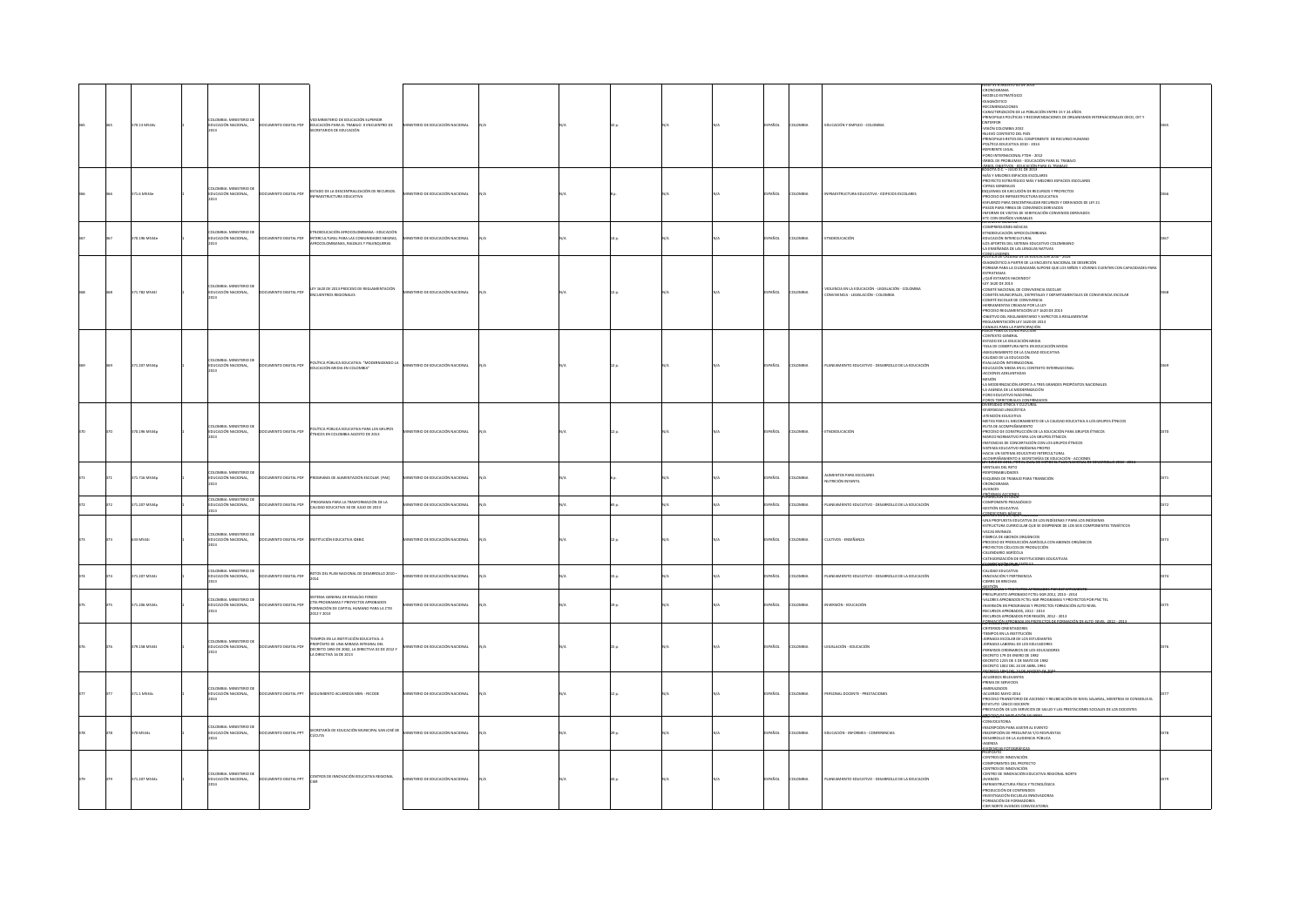|  |                      |                                                                            |                             |                                                                                                                                                                                                                                                                                    |                                       |  |  |              |                |                                                                  | <b>TEMATICAS QUE ABOR</b>                                                                                                                                                                                                                                                                                                                                                                                                                                                                                                                                                                                                                                        |  |
|--|----------------------|----------------------------------------------------------------------------|-----------------------------|------------------------------------------------------------------------------------------------------------------------------------------------------------------------------------------------------------------------------------------------------------------------------------|---------------------------------------|--|--|--------------|----------------|------------------------------------------------------------------|------------------------------------------------------------------------------------------------------------------------------------------------------------------------------------------------------------------------------------------------------------------------------------------------------------------------------------------------------------------------------------------------------------------------------------------------------------------------------------------------------------------------------------------------------------------------------------------------------------------------------------------------------------------|--|
|  | 71.207 MS34c         | )<br>LOMBIA: MINISTERIO DE<br>JUCACIÓN NACIONAL,<br>OLOMBIA: MINISTERIO DE | ENTO DIGITAL PPT            | INES II ENCUENTRO SECRETARIOS DE<br>DUCACIÓN - 2014                                                                                                                                                                                                                                | TERIO DE EDUCACIÓN NACIONAL           |  |  | vior         |                | ENTO EDUCATIVO - DESARROLLO DE LA EDUCACIÓN                      | BALANCE DEL PERÍODO DE GOBIERNO 2010 - 2014<br>EDUCACIÓN INICIAL<br>-EDUCACIÓN SUPERIOR<br>-EDUCACION SUPERIOR<br>-EN COBERTURA<br>-EN CALIDAD DE EPBM<br>-PERTINENCIA<br>GESTIÓN<br>-RESUMEN RETOS DE LA POLÍTICA EDUCATIVA<br>-RETOS PRIMERA INFANCIA<br>RETOS CALIDAD EN LA EDUCACIÓN<br>RETOS CHLIUND EN LA EUGO<br>RETOS CIERRE DE BRECHAS<br>RETOS PERTINENCIA<br><b>BETOS GESTIÓN<br/>STRUCTURA DE LA EXP</b><br>ESTRUCTURA DE LA EXPLISI<br>-EL ACUERDO NÚMERO 8<br>-TRABAJO DE REDACCIÓN<br>ESTRUCTURA DEL DECRETO<br><b>ÓRGANO DE ADMINISTRACIÓN</b>                                                                                                   |  |
|  | 370.196 MS34d        | EDUCACIÓN NACIONAL                                                         | MENTO DIGITAL PPT           | DECRETO PARA LOS PUEBLOS INDÍGENAS                                                                                                                                                                                                                                                 | ISTERIO DE EDUCACIÓN NACIONAL         |  |  | AÑOL         | I OMRIA        | ETNOEDUCACIÓN - LEGISLACIÓN                                      | -UNDANG DE MARINISTRALIAN<br>- CONTINUACIÓN DE LA PARTE GENERAL<br>- CONTINUACIÓN DE LA ESTRUCTURA DEL DECRETO<br>- PROCESO DE CERTIFICACIÓN EN EDUCACIÓN<br>- PROCEDIMIENTO DE CERTIFICACIÓN<br>CONSECUENCIAS DE LA CERTIFICACIÓN<br>SENDA<br>SENDA<br>SENDA<br>-<br>WALLIACIÓN DE CERES                                                                                                                                                                                                                                                                                                                                                                        |  |
|  | 378.166 MS34v        | COLOMBIA: MINISTERIO DE<br>EDUCACIÓN NACIONAL,                             | <b>DCUMENTO DIGITAL PPT</b> | INISTERIO DE EDUCACIÓN SUPERIOR<br>VICENING IENIO DE EDUCACION SUPERIOR.<br>FOMENTO A LA EDUCACIÓN SUPERIOR. CIERRE DE<br>BRECHAS CON ENFOQUE REGIONAL II ENCUENTRO<br>SECRETARIOS DE EDUCACIÓN                                                                                    | STERIO DE EDUCACIÓN NACIONAL          |  |  | .<br>Not     | <b>ILOMBIA</b> | EDUCACIÓN SUPERIOR - EVALUACIÓN DE LA EDUCACIÓN                  | SEGUIMIENTO PROMISOS PACTO POR LA EDUCACIÓN SUPERIOR<br>FORTALECIMIENTO DE LAS ESTRATEGIAS DE REGIONALIZACIÓN (COMITÉS DEPARTAMENTALES DE<br><b>ILCACIÓN SUPERIORI</b><br>ENTROS REGIONALES DE EDUCACIÓN SUPERIOR - CERES<br>ERTINENCIA REGIONAL EN LOS CERES<br>CONFORMACIÓN DE LAS ALIANZAS<br>FUNCIONES DE LA ALIANZA<br>CERES EN CIFRAS<br>MATRÍCULA EN CERES 2010 - 2013<br>MATRICULA EN CERES 2010 - 2015<br>MATRÍCULA EN CERES 2013 POR ETC<br>EVALUACIÓN ESTRATEGIA CERES<br>STRATEGIA DE EVALUACIÓN                                                                                                                                                     |  |
|  | 372.21 MS34f         | OMBIA: MINISTERIO DE<br>EDUCACIÓN NACIONAL                                 | <b>DCUMENTO DIGITAL PPT</b> | MDO DE FOMENTO PARA LA ATENCIÓN INTEGRAL<br>LA PRIMERA INFANCIA CONVENIO 929 DE 2008                                                                                                                                                                                               | NISTERIO DE EDUCACIÓN NACIONAL        |  |  | AÑOL         | <b>JLOMBIA</b> | EDUCACIÓN PREESCOLAR<br>EDUCACIÓN PRIMARIA<br>EDUCACIÓN DE NIÑOS | FONDO DE FOMENTO A LA ATENCIÓN INTEGRAL DE LA PRIMERA INFANCIA<br><b>CONVENIO 929 DE 2008</b><br>"-UNIVENTO 243 US JUNIO<br>- PROCESO DE TERMINACIÓN DE ADHESIONES<br>- DOCUMENTOS REQUERIDOS PARA EL TRÁMITE DE EVOLUCIÓN DE RECURSOS POR TERMINACIÓN DE<br>LA ADHESIÓN                                                                                                                                                                                                                                                                                                                                                                                         |  |
|  | 74.013 MS34v         | MBIA: MINISTERIO DE<br>EDUCACIÓN NACIONAL,                                 | UMENTO DIGITAL PPT          | ACIÓN PARA EL TRABAJO Y EL DESARROLLO<br>HUMANO. VICEMINISTERIO DE EDUCACIÓN<br>SUPERIOR EDUCACIÓN PARA EL TRABAIO Y EL<br>ESARROLLO HUMANO                                                                                                                                        | STERIO DE EDUCACIÓN NACIONAL          |  |  | <b>ÑOL</b>   | LOMBIA         | ADIESTRAMIENTO OCUPACIONAL - EDUCACIÓN PARA EL TRABAJO           | muzación de<br>Itroducción<br>ALLERES REGIONALES<br>SITUACIÓN ACTUAL DE LA GESTIÓN DE LAS SEC<br>-STORIUM WILLIAM DE LA SECONDI DE LAS SEC<br>-SECONSTADAS POR EL PIIC<br>-CARACTERIZACIÓN DE LA ETOH COLOMBIA MEN 2014<br>-ESTADO DEL ARTE - DIAGNÓSTICO DE ETOH<br>-MEJORES PRÁCTICAS IDENTIFICADAS<br>PROPUESTA DE MODELO DE GESTIÓN DE ET<br>ARTICULACIÓN FUNCIONAL DE LOS ACTORES DIRECTOS EN LA ET<br>PRINCIPALISM I DINCIDINDES PARA LA APLICACIÓN DEL MODELO PROPUESTO<br>FORTALEZAS Y DEBILIDADES PARA LA APLICACIÓN DEL MODELO PROPUESTO<br>PROPUESTA DE MODIFICACIONES O CAMBIOS A LA NORMATIVIDAD VIGENTE                                            |  |
|  | 370.115 MS34f        | <b>DLOMBIA: MINISTERIO DE</b><br>EDUCACIÓN NACIONAL                        | TRA IATION OTHER            | MACIÓN PARA LA CIUDADANÍA VICEMINISTERIO<br>DE EDUCACIÓN PREESCOLAR, BÁSICA Y MEDIA<br>GOTÁ, 11 DE JULIO DE 2014                                                                                                                                                                   | <b>USTERIO DE EDUCACIÓN NACIONAL</b>  |  |  | AÑOL         | 11 OMRIA       | DUCACIÓN CIUDADANA - CONGRESOS - SEMINARIOS<br>ENTO EDUCATIVO    | - <u>Síntesis de Aspectos relevantes para el nuevo decreto</u><br>Política de Caudad y Formación para la ciudadanía<br>-Educación egonómica y financiera<br>-Educación para la movilidad segura: un enfoque de Educación Víal<br>OLABART 30 AM3T212<br>APUESTA PROGRAMÁTICA<br>STRATEGIA DE INCLUSIÓN EINANCIERA NACIONAL<br>ESTRATEGIA DE INCLUSI<br>¿POR QUÉ SURGE?<br>¿A QUIÉNES BENEFICIA?<br><b>MARCO NORMATIVO</b><br>IN EL ÁMBITO ESCOLAR<br><b>COMPETENCIAS QUE FOMENTA</b><br>RODELLI SESTION DE EDUCACION INFLIALT                                                                                                                                     |  |
|  | 72.21 M534f          | MBIA: MINISTERIO DE<br>EDUCACIÓN NACIONAL,                                 | LUMENTO DIGITAL PPT         | ODELO DE GESTIÓN DE EDUCACIÓN INICIAL PARA<br>AS SECRETARÍAS DE EDUCACIÓN                                                                                                                                                                                                          | <b>NISTERIO DE EDUCACIÓN NACIONAL</b> |  |  | AÑOL         | LOMBIA         | EDUCACIÓN INICIAL - PRIMERA INFANCIA                             | MUDELO GESTION DE EDOCACIÓN INICIAL PARA DIS SECRETARIAS DE EDO<br>CADENA DE VALOR DEL MODELO DE GESTIÓN DE LA EDUCACIÓN INICIAL<br>PROCESOS DEL MODELO DE GESTIÓN DE LA EDUCACIÓN INICIAL<br>PROCESO: FOMENTO DE LA EDUCACIÓN INICIAL<br>PROCESO: ASESORÍA Y ACOMPAÑAMIENTO TÉCNICO<br>PROCESO: INSPECCIÓN, VIGILANCIA Y SEGUIMIENTO<br>QUÉ BUSCA LA IMPLEMENTACIÓN DEL MODELO DE GESTIÓN?<br>UANGREAMERED BEEN KANARUTA <sup>de 1</sup>                                                                                                                                                                                                                        |  |
|  | 70 M534m             | OMBIA: MINISTERIO DE<br>UCACIÓN NACIONAL,                                  | <b>ENTO DIGITAL PPT</b>     | ODIFICACIONES NORMATIVIDAD DEL SECTOR<br>RODIFICACIONES NORMATIVIDAD DEL SECTOR<br>ICEMINISTERIO DE EDUCACIÓN PREESCOLAR,<br>ÁSICA Y MEDIA DIRECCIÓN DE COBERTURA Y<br>EQUIDAD. ENCUENTRO NACIONAL DE SECRETARIO!<br>DE EDUCACIÓN (9 AL 11 DE JULIO DE 2014)                       | <b>STERIO DE EDUCACIÓN NACIONAL</b>   |  |  | <b>PAÑOL</b> |                | EDUCACIÓN - CONGRESOS - SEMINARIOS                               | -<br>DROGRAMA DE ALIMENTACIÓN ESCOLAR - PAE<br>MODIFICACIONES NORMATIVIDAD DEL SECTOR:<br>DECRETO 2355 DE 2009 (CONTRATACIÓN)<br>RESOLUCIÓN 5360 DE 2006 (PROCESO DE COBERTURA)<br>ECRETO 3011 DE 1997 (ADULTOS)<br>FTO SKTFMA DF RESPONSARI                                                                                                                                                                                                                                                                                                                                                                                                                     |  |
|  | <b>OBF2M 23F SSF</b> | <b>DLOMBIA: MINISTERIO DE</b><br>EDUCACIÓN NACIONAL                        | O DIGITAL PPT               | NTACIONES GENERALES SOBRE LA APLICACIÓN<br>E LA CIRCULAR CNSC NO 003 DE 2014. A PROPÓSITI<br>DE LA SUSPENSIÓN PROVISIÓN DE APARTES<br>MOOS DEL DECRETO 4968 DE 2005 Y LA<br><b>IRCULAR CNSC NO 05 DE 2012 ORDENADA POR EL</b><br>UTO DEL 5 DE MAYO DE 2014 DEL CONSEJO DE<br>STADO | TERIO DE EDUCACIÓN NACIONAL           |  |  | AÑOL         | <b>CAMBIA</b>  | FGISLACIÓN - EDUCACIÓN - EMPLEO                                  | CIRCULAR INSTRUCTIVA 03 DE 2014 DE LA CNSC<br>CIRCULAR 28 DE 2014 - VPBM<br>SOLICITUD DEL DEMANDANTE<br>ARGUMENTOS DEL DEMANDANTE<br>ONSIDERACIONES DEL PONENTE<br>:CRISIDERACIONES DEL PONENTE<br>3ECISIÓN<br>CIRCULAR INSTRUCTIVA 03 DE 2014 - CNSC<br>IRCULAR 028 DE 2014 - VEBPM<br><b><i><u><i><u>RAFAQONES GENTRA VEL-um</u></i></u></i></b>                                                                                                                                                                                                                                                                                                               |  |
|  | 328.55 M534p         | OMBIA: MINISTERIO DE<br>EDUCACIÓN NACIONAL,                                | MENTO DIGITAL PPT           | LAN NACIONAL DE LECTURA 1                                                                                                                                                                                                                                                          | STERIO DE EDUCACIÓN NACIONAL          |  |  | AÑOL         | LOMBIA         | ROMOCIÓN DE LA LECTURA                                           | ATERIALES DE APOYO A LA FORMACIÓN<br>CONSOLIDAR Y AMPLIAR LOS PROCESOS DE FORMACIÓN<br>IMPLEMENTACIÓN DE LA ESTRATEGIA A MEDIADORES (CERLALC)<br>NTITUCIONALIZACIÓN DE PROYECTOS DE LECTURA Y ESCRITURA Y BIBLIOTECAS ESCOLARES                                                                                                                                                                                                                                                                                                                                                                                                                                  |  |
|  | 371.207 MS34s        | OMBIA: MINISTERIO D<br>EDUCACIÓN NACIONAL,                                 | OCUMENTO DIGITAL PPT        | SECTOR EDUCACIÓN BALANCE DEL PERÍODO DE<br>GOBIERNO 2010-2014                                                                                                                                                                                                                      | MSTERIO DE EDUCACIÓN NACIONAL         |  |  | AÑOL         | LOMBIA         | PLANEAMIENTO EDUCATIVO - DESARROLLO DE LA EDUCACIÓN              | ATENCIÓN A PRIMERA INFANCIA<br>ALIDAD DE LA EDUCACIÓN CIERRE DE BRECHAS<br>-DILIUND DE DI EDUCACION C<br>-PERTINENCIA E INNOVACIÓN<br>-MODELO DE GESTIÓN<br>RETOS PRIMERA INFANCIA<br>MEJORAR LA CALIDAD DE LA EDUCACIÓN<br>LOS RESULTADOS MUESTRAN QUE YA LO ESTAMOS LOGRANDO<br><b>SAMOESHA</b>                                                                                                                                                                                                                                                                                                                                                                |  |
|  | 372.65 M534o         | COLOMBIA: MINISTERIO DE<br>EDUCACIÓN NACIONAL                              |                             | OCUMENTO DIGITAL PDF PROGRAMA NACIONAL DE INGLÉS COLOMBIA VERY                                                                                                                                                                                                                     | <b>NSTERIO DE EDUCACIÓN NACIONAL</b>  |  |  | AÑOL         | <b>AISMOJC</b> | INGLÉS - ENSEÑANZA                                               | ANTECEDENTES<br>- EDICACIÓN DE CALIDAD<br>- LÍNEA BASE (EDUCACIÓN BÁSICA Y MEDIA - ESTUDIANTES)<br>- EVOLUCIÓN PRUEBA ESTUDIANTES SABER 11<br>-SEGMENTACIÓN ESTUDIANTES POR TIPO DE COLEGIO<br>EL NIVEL REAL DE LOS DOCENTES ENTRE EL DIAGNÓSTICO VOLUNTARIO Y UN ESCENARIO DONDE<br>EK HIVEL REAL DE LUS DOUCHT ES EN INFE EL DINIGIOSTICO VOLONT IARIO T UN ESCENARIO DONIDE<br>1000S LOS QUE NO SE PRESENTARON SON A1<br>SOLAMENTE EL 8% DE LOS ESTUDIANTES DE EDUCACIÓN SUPERIOR ALCANZAN EL NIVEL B2 O MAS<br>OS ESTUDIANTES DE UNIVERSIDAD SE GRADUAN EN PROMEDIO CON MEJORES NIVELES DE INGLÉS<br>UE LOS DE LAS OTRAS IES<br><b>DE EDUCACIÓN SUPERIOR</b> |  |
|  | 71.623 MS34p         | MBIA: MINISTERIO DE<br>UCACIÓN NACIONAL,                                   | MENTO DIGITAL PDF           | ROYECTO DE MODERNI<br>CIÓN DE SECRETARÍAS DE<br><b>DUCACIÓN - PMSE</b>                                                                                                                                                                                                             | STERIO DE EDUCACIÓN NACIONAL          |  |  | AÑOL         | LOMBIA         | MODERNIZACIÓN - INNOVACIÓN - PLANTAS FÍSICAS - SECTOR EDUCATIVO  | COMPONENTES PMSE<br>MODELO OPERATIVO<br>-MODELO OPERATIVO<br>-ANTECEDENTES - LOGROS PROCESOS<br>-ANTECEDENTES - LOGROS GENTE Y CULTURA<br>ANTECEDENTES - LOGROS SISTEMAS DE INFORMACIÓN<br>ANTECEDENTES - LOGROS ESTRUCTURAS<br>QUIPO DE TRABAJO COMPONENTE PROCESOS Y GENTE & CULTURA<br><b>PORTE FUNCIONAL Y TÉCNICO</b>                                                                                                                                                                                                                                                                                                                                       |  |
|  | <b>BERM CD</b>       | LOMBIA: MINISTERIO DE<br>UCACIÓN NACIONAL                                  | <b>OCUMENTO DIGITAL PPT</b> | .<br>FODOS A APRENDER ENCUENTRO DE SECRETARIOS -<br>IULIO 2014 AMPLIACIÓN A BÁSICA SECUNDARIA                                                                                                                                                                                      | ISTERIO DE EDUCACIÓN NACIONAL         |  |  | PAÑOL        | <b>QLOMBIA</b> | FOUCACIÓN - CONSRESOS - CONFERENCIAS                             | NCUESTA PERCEPCIÓN A DOCENTES<br>ENCUESIA PERCEPCION A DOCENTES<br>COMUNIDADES DE APRENDIZAJE - ESTUDIO DE CLASE<br>SISTEMATIZACIÓN DE EXPERIENCIAS<br>DESARROLLO DE LA CAPACIDAD DE FORMACIÓN CONTINUA<br>.<br>HISTEMA DE INFORMACIÓN ESTRATÉGICO PARA EL MEJORAMIENTO DE LAS PRÁCTICAS EDUCATIVAS<br><b>IPLEMENTACIÓN EVALUACIÓN DE IMPACTO</b><br>INFICENTIFICION EVALUAUDO DE IMPALTO<br>ALIANZAS PÚBLICO - PRIVADAS<br>COMPROMISO Y MOVILIDAD SOCIAL<br>MOVILIZACIONES REGIONALES AUTOGESTIONADAS<br>RETOS<br>PROYECCIÓN SECUNDARIA<br>CALC CE N                                                                                                            |  |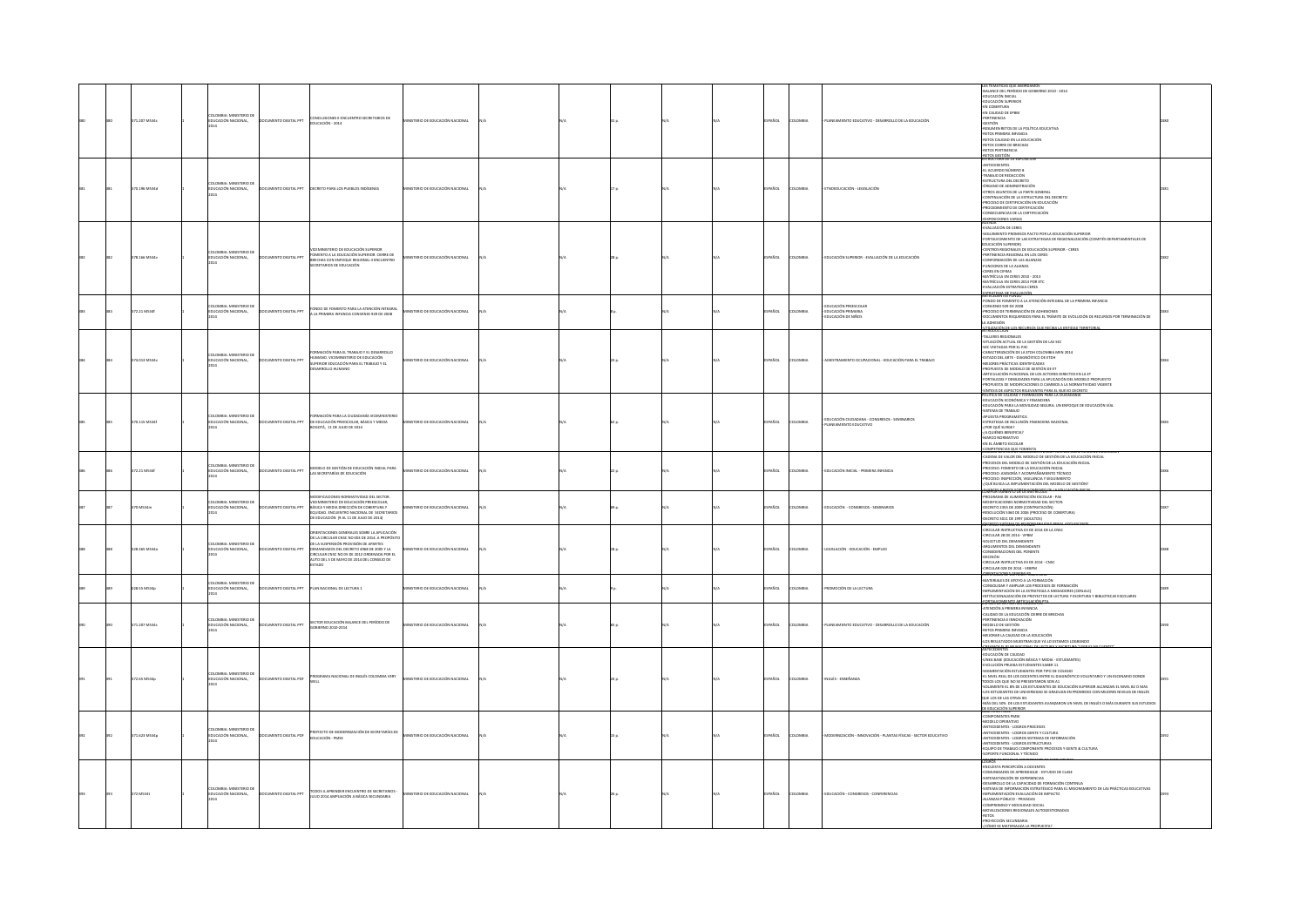|  | 172.21 M534e  | <b>DLOMBIA: MINISTERIO DE</b><br>EDUCACIÓN NACIONAL, | CUMENTO DIGITAL PPT    | EDUCACIÓN INICIAL DE CALIDAD EN EL MARCO DE LA<br>ATENCIÓN INTEGRAL                                             | MINISTERIO DE EDUCACIÓN NACIONAL                      |                                |  |  | SPAÑOL | LOMBIA         | EDUCACIÓN INICIAL - PRIMERA INFANCIA                            | MARCO POLÍTICO, TÉCNICO Y DE GESTIÓN<br>-RUTA INTEGRAL DE ATENCIONES<br>-REFERENTES TÉCNICOS DE EDUCACIÓN INICIAL Y DE CUALIFICACIÓN DEL TALENTO HUMANO<br>-REFERENTES TECNICUS DE EDUCACION INICIA<br>-¿QUÉ ES LA EDUCACIÓN INICIAL?<br>-¿PARA QUÉ EDUCAR EN PRIMERA INFANCIA?<br>-QUIENES PARTICIPAN EN LA EDUCACIÓN INICIAL<br>-LOUIS E ENSERA Y QUE SE APRENDE EN LA EDUCACIÓN INICIAL?<br>-ARTE, JUEGO, LITERATURA Y EXPLORACIÓN DEL MEDIO<br>-EL JUEGO, LITERATURA Y EXPLORACIÓN DEL MEDIO<br>FLARTE EN LA EDUCACIÓN INICIAL<br>-EL ARTE EN DI EDUCACIÓN INICIAL<br>-LA LITERATURA EN LA EDUCACIÓN INICIAL<br>-LA EXPLORACIÓN DEL MEDIO EN LA EDUCACIÓN INICIAL<br>-¿CÓMO SE ORGANIZA EL TRABAJO PEDAGÓGICO EN LA EDUCACIÓN INICIAL?<br>EGUIMIENTO AL DESARROLLO INTEGRAL EN LA EDUCACIÓN INICIAL<br><b>BOLOS LAMAESTRA MAESTRO</b>                                                                                                |  |
|--|---------------|------------------------------------------------------|------------------------|-----------------------------------------------------------------------------------------------------------------|-------------------------------------------------------|--------------------------------|--|--|--------|----------------|-----------------------------------------------------------------|------------------------------------------------------------------------------------------------------------------------------------------------------------------------------------------------------------------------------------------------------------------------------------------------------------------------------------------------------------------------------------------------------------------------------------------------------------------------------------------------------------------------------------------------------------------------------------------------------------------------------------------------------------------------------------------------------------------------------------------------------------------------------------------------------------------------------------------------------------------------------------------------------------------------------------------|--|
|  | 79.11 IE22i   | <b>DLOMBIA: MINISTERIO DE</b><br>EDUCACIÓN NACIONAL, | TRA JATION OTREM       | FORME FINANCIERO DE INGRESOS Y EGRESOS DE<br>LOS RECURSOS DE GRATUIDAD VIGENCIA 2013                            | STITUCIÓN EDUCATIVA "COLEGIO<br><b>NTOS APOSTOLES</b> |                                |  |  | PAÑOL  | LOMBIA         | INANZAS - EDUCACIÓN                                             | LEY 489 DE 1998<br>-DECRETO 4791 DICEMBRE 2008<br>CONVOCATORIA<br>DESARROLLO DE LA AUDIENCIA PÚBLICA<br>DISTRIBUCIÓN DE RECURSOS RECIBIDOS AÑO 2013<br>INVERSIÓN Y EJECUCIÓN DE LOS RECURSOS<br><b>RENTO FOTOGRÁFICO</b>                                                                                                                                                                                                                                                                                                                                                                                                                                                                                                                                                                                                                                                                                                                 |  |
|  | 70.115 MS34   | <b>OLOMBIA: MINISTERIO DE</b><br>EDUCACIÓN NACIONAL  | CUMENTO DIGITAL PPT    | RESULTADOS CENSALES 2012-2013                                                                                   |                                                       | NISTERIO DE EDUCACIÓN NACIONAL |  |  | PAÑOL  | LOMBIA         | COMPETENCIAS CIUDADANAS - EVALUACIÓN - RESULTADOS               | ODARD 2 ORRAMED BY DE DESEMBERO 5 GRADO.<br>-RESULTADOS NIVELES DE DESEMPENO, S GINDO<br>-PENSAMIENTO CIUDADANO, QUINTO GRADO VARIACIONES 2012 - 2013<br>-RESULTADOS NIVELES DE DESEMPEÑO, 9 GRADO<br>-PENSAMIENTO CIUDADANO, NOVENO GRADO VARIACIONES 2012 - 2013<br>-COURTNILLING COMMINING, NOVEMBER DIRECT VANDED INTO THE<br>-ACTITUDES HACIA LAS JUSTIFICACIONES PARA EL USO DE LA AGRESIÓN<br>BOLES DE LA INTIMIDACIÓN ESCOLAR<br>-RULES DE DA INTIMIDADON ESCODAR<br>-ALTONOS NIVELES DE VICTIMIZACIÓN ESCOLAR QUINTO GRADO<br>-TIPOS DE AGRESIÓN<br>-NIVELES DE MODERADOS Y BAJOS DE EMPATÍA FRENTE A PERSONAS EN SITUACIÓN DE AGRESIÓN O<br>MALTRATO<br>MALTRATO<br>- RESULTADOS PARTICIPACIÓN Y RESPONSABILIDAD DEMOCRÁTICA<br>-OPORTUNIDADES DE PARTICIPACION EN EL COLEGIO<br>-ACTITUDES HACIA EL GOBIERNO ESCOLAR Y LA PARTICIPACIÓN ESTUDIANTIL<br>ACTITUDES HACIA LA CORRUPCIÓN<br><b>JOUE INFORMACIÓN SE ENCUENTRA.</b> |  |
|  | 71.207 MS34   | OLOMBIA: MINISTERIO DI<br>EDUCACIÓN NACIONAL,        | CUMENTO DIGITAL PPT    | SISTEMA COLOMBIANO DE FORMACIÓN Y PLAN DE<br>INCENTIVOS                                                         | STERIO DE EDUCACIÓN NACIONAL                          |                                |  |  | PAÑOL  | OLOMBIA        | ENTO EDUCATIVO - DESARROLLO DE LA EDUCACIÓN                     | CONSOLIDACIÓN<br>-CONSOLIDACIÓN<br>-ESTRUCTURA<br>-CONSTRUCCIÓN PARTICIPATIVA<br><b>EJES TRANSVERSALES</b><br>-<br>LINEAMIENTOS<br>- FORMACIÓN INICIAL: LINEAMIENTOS DE POLÍTICA<br>-FORMACIÓN EN SERVICIO: LINEAMIENTOS DE POLÍTICA<br>FORMACIÓN AVANZADA: LINEAMIENTOS DE POLÍTICA<br><b>RETOS</b><br>-PLAN DE INCENTIVOS<br>-ANTECEDENTES ESTRUCTURA Y CONTENIDO<br>VARIARI FS A INCENTIVAR                                                                                                                                                                                                                                                                                                                                                                                                                                                                                                                                           |  |
|  | 1.23 M534     | LOMBIA: MINISTERIO DI<br>CACIÓN NACIONAL             | <b>ITO DIGITAL PPT</b> | <b>FMRO FSCOLAR IORNADA FSCOLAR EXTENDIDA</b><br>INA ESTRATEGIA PARA EL MEJORAMIENTO DE LA<br>CALIDAD EDUCATIVA | ERIO DE EDUCACIÓN NACIONA                             |                                |  |  | AÑO    |                | MDA ESCOLA                                                      | -RUTA DE IMPLEMENTACI<br>ÉNFASIS DE POLÍTICA<br>POLÍTICA DE CALIDAD<br>TIEMPO ESCOLAR<br>-MARCO NORMATIVO - JEEX<br>-MARCO NORMATIVO - 222A<br>-QUE ES LA JORNADA ÚNICA<br>-QUE ES LA JORNADA COMPLEMETARIA<br>OUE ES LA JORNADA EXTENDIDA<br>UMPLEMENTACIÓN DE LA IFEX2<br>-<br>NUTA PARA LA IMPLEMENTACIÓN JEEX ESTABLECIMIENTO EDUCATIVO<br>-LA SECRETARÍA POR SU PARTE<br>-ACCIONES ESTRATÉGICAS MEN                                                                                                                                                                                                                                                                                                                                                                                                                                                                                                                                 |  |
|  | 79.158 M534g  | OMBIA: MINISTERIO D<br><b>EDUCACIÓN NACIONAL</b>     | TO DIGITAL PPT         | MDES DEL PROCESO DE EMPALME                                                                                     | ERIO DE EDUCACIÓN NACIONA                             |                                |  |  | AÑO    |                | ONTROL DE LA EDUCACIÓN - LEGISLACIÓN                            | -CARACTERÍSTICAS DEL PROCESO DE EMPALME<br>MARCO NORMATIVO<br>-MARCO NORMATIVO<br>-¿CUÁL ES EL OBJETO PRINCIPAL?<br><b>S3VRIZ 3UD ARAS-</b><br>-Jeluándo inicia y cuando finaliza?<br>-{Cuiénes participan en el proceso de empalme?<br>-{Cuáles son las responsabilidades de los actores que intervienen en el proceso de<br>EMPALME?<br>¿CUÁLES SON LAS RESPONSABILIDADES DE LAS ADMINISTRACIONES QUE INTERVIENEN EN EL<br>EMPALME?<br>-ZQUÉ CONDICIONES SE REQUIEREN PARA LLEVAR A CABO UN BUEN PROCESO DE EMPALME?<br>-¿QUÉ ACTIVIDADES CONTEMPLA EL PROCESO DE EMPALME?<br><b>ACTIVIDADES DEL PROCESO DE EMPALME</b>                                                                                                                                                                                                                                                                                                                |  |
|  | 44.075 MS34a  | MBIA: MINISTERIO DE<br>EDUCACIÓN NACIONAL,           | OCUMENTO DIGITAL PDF   | ASESORÍA JURÍDICA                                                                                               | <b>USTERIO DE EDUCACIÓN NACIONAL</b>                  |                                |  |  | SPAÑOL | AISMOJO        | DERECHO - LEGISLACIÓN                                           | INHABILIDADES PARA CONTRATAR<br>-PROHIBICIÓN A EX SERVIDORES PÚBLICOS<br>-REVISORES FISCALES<br>CONTROL INTERNO<br>GACIOLIBUS-<br>-<br>-MEDIDAS PENALES<br>-MEDIDAS DISCIPLINARIAS<br>-REGULACIÓN DEL LOBBY<br>-ROLÍTICAS INSTITUCIONALES Y PEDAGÓGICAS<br>-ROLÍTICAS PEDAGÓGICAS<br>-CONTRATACIÓN PÚBLICA<br>-FALLO PROCURADURÍA CONTRA ANDRES FELIPE ARIAS Y OTROS<br>-DESCRIPCIÓN DE LA NECESIDAD<br>-LA DESCRIPCIÓN DEL OBJETO A CONTRATAR<br>LOS FUNDAMENTOS JURÍDICOS QUE SOPORTAN LA MODALIDAD DE SELECCIÓN<br><u>NUSS-PLYTARORPTA FE EN HORLER</u>                                                                                                                                                                                                                                                                                                                                                                               |  |
|  | 79.158 M534p  | OLOMBIA: MINISTERIO DE<br>EDUCACIÓN NACIONAL,        | CUMENTO DIGITAL PDR    | L PLAN SECTORIAL DE EDUCACIÓN DENTRO DEL<br>PROCESO DE EMPALME DE LAS NUEVAS<br><b>INISTRACIONES</b>            | ISTERIO DE EDUCACIÓN NACIONAL                         |                                |  |  | SPAÑOL | OLOMBIA        | CONTROL DE LA EDUCACIÓN - LEGISLACIÓN                           | -ETAPAS DEL CICLO DE PLANIFICACIÓN<br>-ROLES DE LAS SECRETARÍAS DENTRO DEL PROCESO DE PLANIFICACIÓN<br>-IMPORTANCIA DE LA INFORMACIÓN SECTORIAL EN EL PROCESO DE PLANIFICACIÓN<br>-IMPORTANCIA DE LA INFORMACIÓN SECTORIAL EN EL PROCESO DE PLANIFICACIÓN<br>-ESTE PROCESO PERMITIRÁ A LA ADMINISTRACIÓN SALIENTE<br>- LITE PROCESO FERRITIRA A DA ADRITIRA<br>-Y PARA LA ADMINISTRACIÓN ENTRANTE<br>-ENFASIS DE LA POLÍTICA EDUCATIVA                                                                                                                                                                                                                                                                                                                                                                                                                                                                                                   |  |
|  | 79.158 MS34g  | .<br>COLOMBIA: MINISTERIO DE<br>EDUCACIÓN NACIONAL,  | CUMENTO DIGITAL PDF    | SESTIÓN DE RECURSOS HUMANOS DEL SECTOR                                                                          | STERIO DE EDUCACIÓN NACIONAL                          |                                |  |  | PAÑOL  | OLOMBIA        | CONTROL DE LA EDUCACIÓN - LEGISLACIÓN                           | <b>NETINOS Y ESTRATEGIAS DEL DI AN SECTORIAL I</b><br>PECTOS CLAVE PARA UN BUEN PROCESO E INFO<br>CIÓN 2011 - 2014<br>EMPALMÉ EN LA GESTIÓN DE RECURSO<br>AANOS<br>-ADMINISTRACIÓN DE LA PLANTA DE CARGOS Y DE PERSONAL<br>-NAMING INSURANCE DE PARAMENTE DE PERSONAL<br>- ONENTACIÓN DE LA CARRERA DOCENTE<br>- GESTIÓN DE BIENESTAR LABORAL Y SEGURIDAD SOCIAL INTEGRADA<br>-GESTIÓN DE SISTEMAS DE INFORMACIÓN<br>-ADMINISTRACIÓN DE PLANTA DE PERSONAL DOCENTE<br>-MOMINISTRACIÓN DE PERSONAL RESPECTO AL DESARROLLO DE LA CARRERA DOCENTE<br>-ADMINISTRACIÓN DE PERSONAL RESPECTO AL DESARROLLO DE LA CARRERA DOCENTE                                                                                                                                                                                                                                                                                                               |  |
|  | 79.11 M534s   | <b>OLOMBIA: MINISTERIO DE</b><br>EDUCACIÓN NACIONAL, | CUMENTO DIGITAL PDF    | UBDIRECCIÓN DE MONITOREO Y CONTROL                                                                              | WSTERIO DE EDUCACIÓN NACIONAL                         |                                |  |  | PAÑOL  | <b>OLOMBIA</b> | DMINISTRACIÓN FINANCIERA - SECTOR EDUCATIVO                     | REGISTRO PÚBLICO DE CARRERA<br>FINANCIACIÓN DEL SECTOR 2010<br>- IMPHONACIÓN DE LOS GASTOS EN LA EJECUCIÓN CONSOLIDADO NACIONAL<br>-SITUACIÓN FINANCIERA AGREGADA<br>INFORME DE EMPALME ASPECTOS FINANCIEROS<br><b>PRACIDARD IOMOH.</b><br>- MUMOLUGACIONES<br>- DEUDAS LABORALES<br>- ADMINISTRACIÓN DE RECURSOS PREVISIÓN SOCIAL DOCENTES<br>-ASCENSOS EN EL ESCALAFÓN<br>DETALLE EJECUCIÓN FINANCIERA<br>AMIMÓM-                                                                                                                                                                                                                                                                                                                                                                                                                                                                                                                      |  |
|  | 379.158 MS34e | OLOMBIA: MINISTERIO D<br>EDUCACIÓN NACIONAL          | CUMENTO DIGITAL PDF    | EMPALME - FORTALECIMIENTO INSTITUCIONAL                                                                         | NISTERIO DE EDUCACIÓN NACIONAL                        |                                |  |  | SPAÑOL | AI8MOJO        | ONTROL DE LA EDUCACIÓN - LEGISLACIÓN                            | -MEDIDA PREVENTIVA - PLAN DE DESEMPEÑO DECRETO 028 DE 2008.<br>INSPECCIÓN Y VIGILANCIA CON FINES DE CONTROL<br>-ESTRUCTURAS ORGANIZACIONALES DE LA PLANTA CENTRAL DE LA SE                                                                                                                                                                                                                                                                                                                                                                                                                                                                                                                                                                                                                                                                                                                                                               |  |
|  | 1.623 MS34o   | COLOMBIA: MINISTERIO DE<br>UCACIÓN NACIONAL          | CUMENTO DIGITAL PDF    | PROYECTO DE MODERNIZACIÓN DE SECRETARÍAS DE<br><b>DUCACIÓN</b>                                                  | INSTERIO DE EDUCACIÓN NACIONAL                        |                                |  |  | AÑOL   | AISMOJO        | MODERNIZACIÓN - INNOVACIÓN - PLANTAS FÍSICAS - SECTOR EDUCATIVO | -ORGANIZACIÓN DE ESTABLECIMIENTOS EDUCATIVOS<br>DESDE UN INICIO EL PROYECTO DE MODERNIZACIÓN, SE ENCONTRO UN SECTOR EDUCATIVO CON :<br>SIGHTENTES CONDICIONES<br>IEMOS LLEGADO A LAS SECRETARÍAS DE EDUCACIÓN DE MANERA INTEGRAL, MEDIANTE EL DISEÑO E<br>IN FMENTACIÓN DE PROVECTOS EN 5 COMPONENTES                                                                                                                                                                                                                                                                                                                                                                                                                                                                                                                                                                                                                                    |  |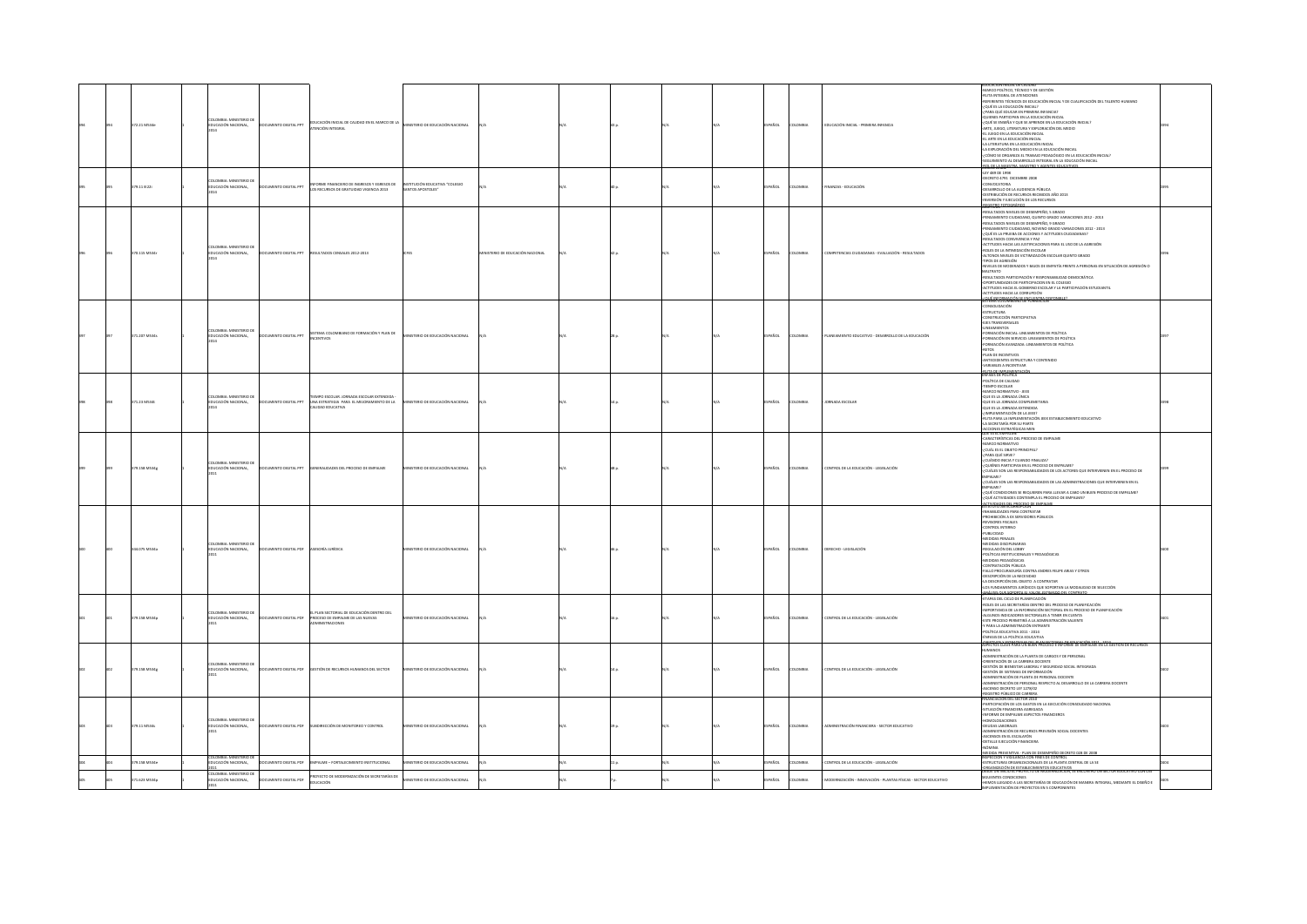|     |               |                                                |                            |                                                                                                                                                            |                                             |  |  |        |         |                                                    | JE ES CONEXION TOTA<br>CUÁLES SON LAS LÍNEAS DE ACCIÓN?<br>-COMES SON DO ENCOR DE MECION<br>-CUALES LA FUENTE DE RECURSOS DEL PROGRAMA?<br>-CUALES HAN SIDO LOS PRINCIPALES LOGROS DEL PROGRAMA                                                                                                                                                                                                                                                                                                                                                                                                                                      |  |
|-----|---------------|------------------------------------------------|----------------------------|------------------------------------------------------------------------------------------------------------------------------------------------------------|---------------------------------------------|--|--|--------|---------|----------------------------------------------------|--------------------------------------------------------------------------------------------------------------------------------------------------------------------------------------------------------------------------------------------------------------------------------------------------------------------------------------------------------------------------------------------------------------------------------------------------------------------------------------------------------------------------------------------------------------------------------------------------------------------------------------|--|
|     | 71.334 MS34p  | MBIA: MINISTERIO DI<br>EDUCACIÓN NACIONAL,     | OCUMENTO DIGITAL PDF       | ROGRAMA CONEXIÓN TOTAL                                                                                                                                     | INISTERIO DE EDUCACIÓN NACIONAL             |  |  | PAÑOL  | LOMBIA  | EDUCACIÓN POR MEDIO DE COMPUTADORES                | ¿CÓMO VINCULARSE A CONEXIÓN TOTAL?<br>DOCUMENTOS SOPORTE PARA EL CONVENIO A SUSCRIBIR ENTRE LA ENTIDAD TERRITORIAL Y EL<br>OIRSTERIO<br>RESULTADOS VINCULACIÓN A CONFIDÓN TOTAL 2011<br>-RESULTADUS VIRGUINICAIN A CONECTIVIDAD A AGOSTO DE 2011?<br>-¿CUÁL ES EL ESTADO DE CONECTIVIDAD A AGOSTO DE 2011?<br>-¿CUÁL ES EL PLAN DE EJECUCIÓN DE LAS SECRETARÍAS VINCULADAS EN FIDUCIA 2011<br>¿CUÁL ES LA VENTAJA AL VINCULARSE BAJO LA MODALIDAD DE FIDUCIA?                                                                                                                                                                        |  |
|     | 72.21 M534e   | COLOMBIA: MINISTERIO DE<br>EDUCACIÓN NACIONAL. | OCUMENTO DIGITAL PDF       | DIRECCIÓN DE PRIMERA INFANCIA                                                                                                                              | NISTERIO DE EDUCACIÓN NACIONAL              |  |  | SPAÑOL | LOMBIA  | EDUCACIÓN INICIAL - PRIMERA INFANCIA               | <u>JOUÉ IMPACTO TIENE VINCULARSE AL PROGRAMA?</u><br>POLÍTICA EDUCATIVA PARA LA PRIMERA INFANCIA EN EL MARCO DE UNA ATENCIÓN INTEGRAL<br><b>ESTRATEGIAS DE POLÍTICA</b><br>TOTAL POBLACIÓN Y POBLACIÓN VULNERABLE EN PRIMERA INFANCIA (0 A 5)<br>ATENCIÓN A PRIMERA INFANCIA<br>LÍNEAS DE ACCIÓN Y RETOS PLAN SECTORIAL<br>-APUESTAS POR LA PRIMERA INFANCIA<br>HOLLES DE CERO A SIEMPRE<br>-QUE ES DE CERO A SIEMPRE<br>-CONCEPCIÓN DE LA ATENCIÓN INTEGRAL EN PRIMERA INFANCIA                                                                                                                                                     |  |
|     | 1.26 M534d    | COLOMBIA: MINISTERIO DE<br>EDUCACIÓN NACIONAL, | <b>CUMENTO DIGITAL PDF</b> | IRECCIÓN DE CALIDAD                                                                                                                                        | <b>ISTERIO DE EDUCACIÓN NACIONAL</b>        |  |  | PAÑOL  | LOMBIA  | CALIDAD DE LA EDUCACIÓN                            | -LIES PROGRAMÁTICAS DE LA ESTRATEGIA<br>LA POLITICA<br>-EL MACRO PROCESO DE: CALIDAD EDUCATIVA<br>-RECORDEMOS LAS HERRAMIENTAS DE GESTIÓN: PAM<br>PROYECTOS DEL MEN A TENER EN CUENTA PARA 2012                                                                                                                                                                                                                                                                                                                                                                                                                                      |  |
|     | 171.207 MS34d | COLOMBIA: MINISTERIO DE<br>EDUCACIÓN NACIONAL, | CUMENTO DIGITAL PDF        | DIRECCIÓN DE COBERTURA Y EQUIDAD                                                                                                                           | <b><i>ASTERIO DE EDUCACIÓN NACIONAL</i></b> |  |  | AÑOL   | LOMBIA  | LANEAMIENTO EDUCATIVO - DESARROLLO DE LA EDUCACIÓN | TASA DE DESERCIÓN<br>-RESULTADOS ENDE Y ESTRATEGIAS<br>"HUGULFUOU ENDA" L'EUTRITUAIRE<br>- ESTRATEGIAS DE BRECENSO<br>- ESTRATEGIAS DE BRECENSO<br>- NÚMERO DE ENTIDADES TERRITORIALES SEGÚN FACTORES DE DESERCIÓN CRÍTICOS POR ZONA<br>- PROGRAMAS DE APOYO ECONÓMICO Y COMPLEMENTARIO A LA CANA<br>AFF(TADOS VIOLENCIA EMERGENCIA<br>AFECTADOS VIOLENCIA-EMERIGENCIA<br>COMPENSAR TRAYECTORIAS PREVIAS<br>FORTALECER OFERTA<br>-FORTALECER PERTINENCIA<br>-CONVIVENCIA ESCOLAR<br>MOVILIZACIÓN Y FOM                                                                                                                               |  |
|     | 70.196 MS34o  | COLOMBIA: MINISTERIO DE<br>EDUCACIÓN NACIONAL  | <b>CUMENTO DIGITAL PDF</b> | ROYECTO DE EDUCACIÓN RURAL FASE II                                                                                                                         | <b>ISTERIO DE EDUCACIÓN NACIONAL</b>        |  |  | SPAÑOL | LOMBIA  | EDUCACIÓN RURAL - PROYECTOS                        | EJES DE POLÍTICA<br>-COMPONENTES<br>OPERACIÓN<br>ENTIDADES TERRITORIALES EN LA ACTUALIDAD<br><b>LIPO INMEDIATO</b>                                                                                                                                                                                                                                                                                                                                                                                                                                                                                                                   |  |
|     | 79.11 M534f   | COLOMBIA: MINISTERIO DE<br>EDUCACIÓN NACIONAL, | CUMENTO DIGITAL PPT        | FUENTES DE RECURSOS SISTEMA GENERAL DE<br>ARTICIPACIONES - EDUCACIÓN                                                                                       | <b><i>ESTERIO DE EDUCACIÓN NACIONAL</i></b> |  |  | PAÑOL  | LOMBIA  | NANZAS - EDUCACIÓN                                 | - AQUÉ ES EL SISTEMA GENERAL DE PARTICIPACIONES?<br>-COOR ES EL SESTEMA DEMENSE DE PARTICIPACIONES I<br>-DISTRIBUCIÓN SECTORIAL<br>-ALCANCE DE LA REFORMA - ACTO LEGISLATIVO O4 DE 2007<br>-CRITERIOS DE DISTRIBUCIÓN - PARTICIPACIÓN PARA EDUCACIÓN<br>-USO DE LOS RECURSOS SGP EDUCACIÓN<br>METODOLOGÍA PARA LA ASIGNACIÓN DE LOS RECURSOS 2009<br>-METODOLOGIA PARA LA ASIGNALION DE<br>-COMPOSICIÓN DE LA TIPOLOGÍA<br>-DESTINACIÓN DE RECURSOS SGP CALIDAD<br>CANEACIÓN MEN **                                                                                                                                                  |  |
|     | 9.1 MS34d     | COLOMBIA: MINISTERIO DE<br>EDUCACIÓN NACIONAL, | CUMENTO DIGITAL PPT        | ESCUENTOS APORTES                                                                                                                                          | <b>ESTERIO DE EDUCACIÓN NACIONAL</b>        |  |  | AÑOL   |         | NANZAS - EDUCACIÓN                                 | ENTIDAD TERRITORIAL<br>-FIDUCIARIA LA PREVISORA<br>EJECUCIÓN PRESUPUESTAL                                                                                                                                                                                                                                                                                                                                                                                                                                                                                                                                                            |  |
|     | 9.1 MS34p     | COLOMBIA: MINISTERIO DE<br>EDUCACIÓN NACIONAL, | <b>IMENTO DIGITAL PPT</b>  | ANEACIÓN FINANCIERA                                                                                                                                        | STERIO DE EDUCACIÓN NACIONAL                |  |  | AÑOL   |         | ANZAS - EDUCACIÓN                                  | <u>PAC</u><br>ISTEMA PRESUPUESTAL<br>PLANIFICACIÓN FINANCIERA<br>PRINCIPIOS PRESUPUESTALES<br>INFENIOUS OF PRESIDENTO AN IAL                                                                                                                                                                                                                                                                                                                                                                                                                                                                                                         |  |
|     | 79.1 MS34s    | COLOMBIA: MINISTERIO DE<br>EDUCACIÓN NACIONAL, | OCUMENTO DIGITAL PPT       | SISTEMA DE INFORMACIÓN NACIONAL DE<br>DUCACIÓN BÁSICA Y MEDIA - SINEB                                                                                      | <b>ASTERIO DE EDUCACIÓN NACIONAL</b>        |  |  | PAÑOL  | LOMBIA  | NANZAS - EDUCACIÓN                                 | COMPETENCIAS Y OBLIGACIONES FRENTE AL SEGUIMIENTO DE LOS RECURSOS (LEY 715 DE 2001)<br>-COMPETENCIAS Y OBDISACIONES FRENT<br>-ESTRATEGIAS DE SEGUIMIENTO<br>-REPORTE - SEGUIMIENTO FINANCIERO<br>-¿QUÉ Y CUÁNDO SE DEBE REPORTAR?<br>-FLUJO DE INFORMACIÓN<br>-TLOSO DE TRI ORIGINADOR<br>-PREMISAS<br>-PROBLEMAS FRECUENTES                                                                                                                                                                                                                                                                                                         |  |
| 115 | 179.1 MS34s   | OLOMBIA: MINISTERIO DE<br>EDUCACIÓN NACIONAL,  | OCUMENTO DIGITAL PPT       | SISTEMA DE GESTIÓN Y CONTROL FINANCIERO<br>SGCF) AGOSTO 21 DE 2009                                                                                         | NISTERIO DE EDUCACIÓN NACIONAL              |  |  | AÑOL   | LOMBIA  | INANZAS - EDUCACIÓN                                | 656706.64<br>CONCERTO Y RENEFICIOS DE LA SOLUCIÓN<br>-CONCEPTO T BENEFICIOS DE DA SOL<br>-PROCESO PARA IMPLEMENTACIÓN<br>-COMPONENTES DEL APLICATIVO<br>-EXPLORACIÓN DEL APLICATIVO<br>CONCEPTO DEL SGCF<br>-CONCEPTO DEL SOCI<br>-GENERACIÓN DE INDICADORES DE GESTIÓN<br>-GENERACIÓN DE REPORTES EXPLICATIVOS<br>-GENERACIÓN DE REPORTES ESPECIALES<br>-PROYECCIONES PRESUPUESTALES<br>-SIMULACIONES PRESUPUESTALES<br>PROGRAMACIÓN DEL PAC Y ANÁLISIS DOFA<br>PROCESO DE IMPLEMENTACIÓN<br>-METODOLOGÍA<br><b>HOMOLOGACIÓN</b><br>-DEFINICIÓN ESTRUCTURA<br>QUE ES LA HOMOLOGACIÓN                                                |  |
| 116 | 79.1 MS34d    | MBIA: MINISTERIO DI<br>EDUCACIÓN NACIONAL,     | CUMENTO DIGITAL PPT        | .<br>DÉUDAS DE LAS ENTIDADES TERRITORIALES CON<br>DOCENTES Y ADMINISTRATIVOS POR SALARIOS Y<br>RESTACIONES, DIRECCIÓN DE DESCENTRALIZACIÓN<br>OSTO DE 2009 | NISTERIO DE EDUCACIÓN NACIONAL              |  |  | AÑOL   | LOMBIA  | INANZAS - EDUCACIÓN                                | EIEMBLO DE HOMOLI<br>UNDAMENTO LEGAL<br>DIRECTIVA MINISTERIAL 11 DE 2009<br>CONCEPTOS DE DEUDAS<br>-LOEILDAS LABORALES RESPONSABILIDADES POR NIVEL<br>-LA PRESCRIPCIÓN Y ASUNTOS JUDICIALES<br>-HOMOLOGACIÓN<br>-HOMOLOGACIONES ENTIDADES PENDIENTES<br>ASCENSOS EN EL ESCALAFÓN<br>-20NAS DE DIFICIL ACCESO<br>-OTROS CONCEPTOS<br>-RESUMEN DEUDAS                                                                                                                                                                                                                                                                                  |  |
| 417 | 379.1 MS34f   | DLOMBIA: MINISTERIO DE<br>EDUCACIÓN NACIONAL,  | OCUMENTO DIGITAL PPT       | FONDOS DE SERVICIOS EDUCATIVOS - FSE                                                                                                                       | INISTERIO DE EDUCACIÓN NACIONAL             |  |  | PAÑOL  | LOMBIA  | INANZAS - EDUCACIÓN                                | DEFINICION, CREACION Y ESTROCTORA<br>-PRESUPUESTO, MODIFICACIONES, EJECUCIÓN Y CIERRE<br>-CONTABILIDAD Y TESORERÍA<br>GACIOLISTS.<br>QUE SON LOS F.S.E<br>-<br>ENTIDAD TERRITORIAL<br>-LAS SECRETARÍAS DE EDUCACIÓN FRENTE A LOS F.S.E<br>-DAS SECRETARIAS DE EDUCACION FRENTE A LUI<br>-CREACIÓN DE FSE<br>-FUNCIONES DE LOS FSE<br>-ÓRGANOS DE ADMINISTRACIÓN Y DIRECCIÓN<br>-RESPONSIBILIDADES DE LOS RECTORES O DIRECTORES<br>-RESPONSIBILIONDES DE LOS RECTORES O DIRI<br>-FUNCIONES DE LA COMUNIDAD EDUCATIVA<br>-PRESLIPUESTO DE INGRESOS<br>PRESUPLIESTO DE GASTOS<br>-APROBACIÓN Y LIQUIDACIÓN DEL PRESUPUESTO<br>EJECUCIÓN |  |
|     | 79.1 MS34d    | COLOMBIA: MINISTERIO DE<br>EDUCACIÓN NACIONAL  | UMENTO DIGITAL PPT         | COON DE DESCI<br>DE SEGUIMIENTO AL USO DE RECURSOS TALLER<br>BÁSICO "PRESUPUESTO Y EJECUCIÓN DE LOS<br>IRSOS FINANCIFROS 2009-2010"                        | STERIO DE EDUCACIÓN NACIONAL                |  |  | SPAÑOL | AISMOJI | FINANZAS - EDUCACIÓN                               | OUTHEO<br>-<br>AGENDA TALLER BÁSICO PARA FINANCIEROS                                                                                                                                                                                                                                                                                                                                                                                                                                                                                                                                                                                 |  |
|     | 171.26 M534c  | COLOMBIA: MINISTERIO DE<br>EDUCACIÓN NACIONAL, | DOCUMENTO DIGITAL PPT      | ONSOLIDACIÓN DE UN SISTEMA NACIONAL DE<br>EVALUACIÓN ESTANDARIZADA: ALINEACIÓN DE<br>ABER 11"                                                              | NISTERIO DE EDUCACIÓN NACIONAL              |  |  | AÑOL   | LOMBIA  | EVALUACIÓN EDUCATIVA                               | A FINE ACTIVE PARA FETH SARRENTEEDS COMPETENCY<br>-OTROS CAMBIOS<br>- JOUÉ SE LOGRA CON ESTAS TRANSFORMACIONES?<br>-CUUS SE LUGINI CUN ESTAS TRANSFURINACIONES?<br>-ANTES DE EMPEZAR<br>-PROPÓSITO DE LA EDUCACIÓN: DESARROLLO DE COMPETENCIAS<br>-EL SISTEMA NACIONAL DE EVALUACIÓN ESTANDARIZADA<br>-PRUEBA DE LECTURA CRÍTICA<br>-PRUEBA DE MATEMÁTICAS<br>PRUEBA DE SOCIALES Y CIUDAD<br>-PRUEBA DE CIENCIAS NATURALES<br>PRUEBA DE INGLÉS<br>-JOUE OTRAS MEJORAS SE INTRODUCEN?<br><b>LES FLOGRA CON LA ALIMEA</b>                                                                                                              |  |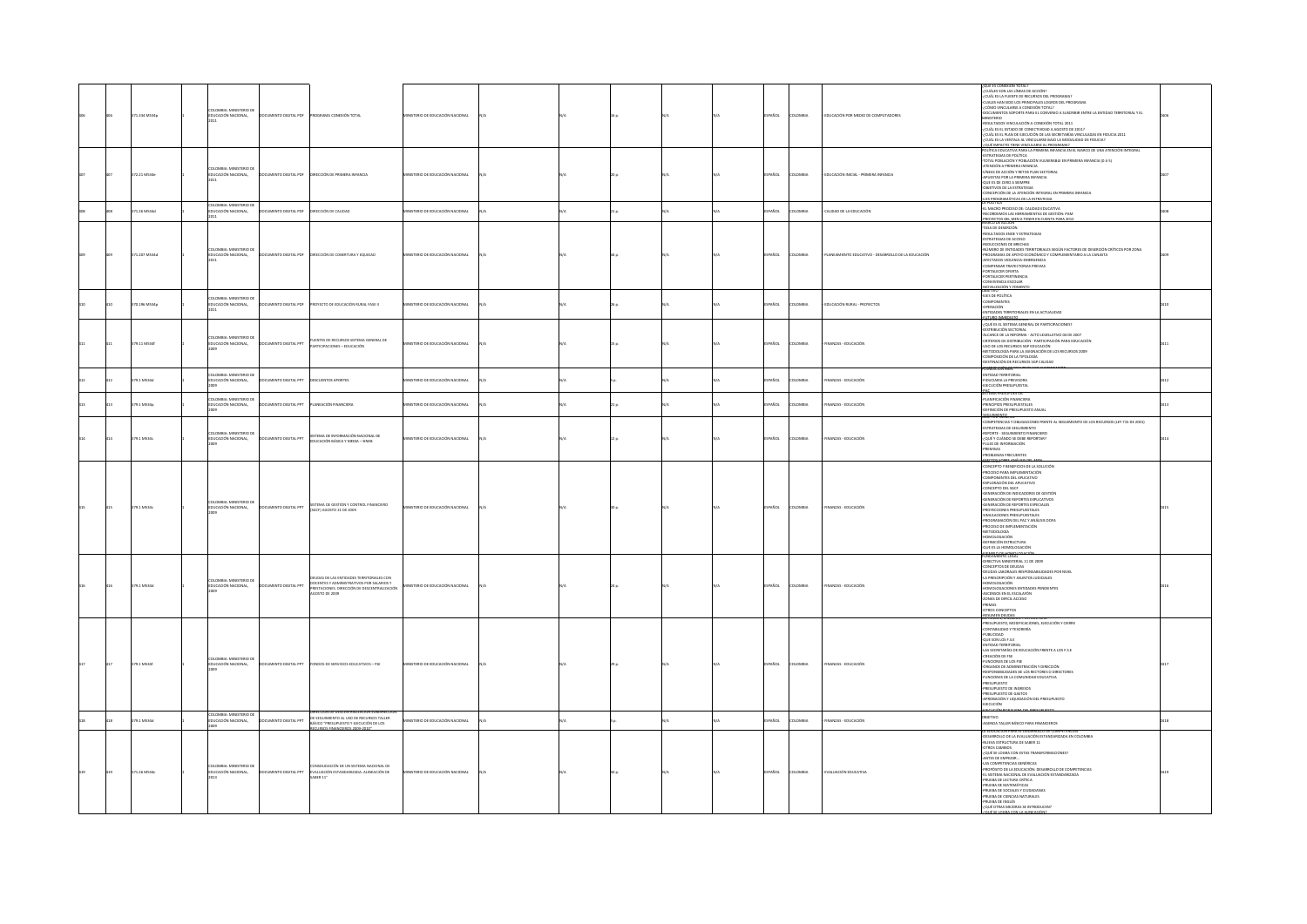|  | 19.2 MS34o          | OMBIA: MINISTERIO DI<br><b>DUCACIÓN NACIONAL</b>             | TPP JATION OTHER      | <b>JUÍTICA PÚBLICA EDUCATIVA: "MODERNIZANDO L</b><br>DUCACIÓN MEDIA EN COLOMBIA                                                                                 | MINISTERIO DE EDUCACIÓN NACIONAL      |  |  | PAÑOL        | <b>I</b> OMARIA | POLÍTICA EDUCATIVA - EDUCACIÓN MEDIA                      | LA MIRADA DESDE DONDE SE PARTE<br>CONTEXTO GENERAL<br>CONTEXTO SECTORIAL<br>-LOMI EXID SECTIONAL<br>-HACIA DONDE SE DEBE IR<br>-HACIA DONDE SE DEBE IR<br>-PREGUNTAS FRECUENTES<br><b>SA CONSTANTO A SHEE DE DOLLAR DE DELCATIVO</b>                                                                                                                                                                                                                                                                                                                                                                                                                                                                                                                                                                        |  |
|--|---------------------|--------------------------------------------------------------|-----------------------|-----------------------------------------------------------------------------------------------------------------------------------------------------------------|---------------------------------------|--|--|--------------|-----------------|-----------------------------------------------------------|-------------------------------------------------------------------------------------------------------------------------------------------------------------------------------------------------------------------------------------------------------------------------------------------------------------------------------------------------------------------------------------------------------------------------------------------------------------------------------------------------------------------------------------------------------------------------------------------------------------------------------------------------------------------------------------------------------------------------------------------------------------------------------------------------------------|--|
|  | 171.15 M534c        | .<br>DLOMBIA: MINISTERIO DE<br>DUCACIÓN NACIONAL,            | MENTO DIGITAL PPT     | ONTRATACIÓN DEL SERVICIO EDUCATIVO                                                                                                                              | STERIO DE EDUCACIÓN NACIONAL          |  |  |              |                 | ERVICIO EDUCATIVO - CONTRATACIÓN                          | -EVOLUCIÓN DE LA MATRÍCULA OFICIAL (GRADOS 0 A 13) POR SECTOR<br>-EVOLUCIÓN DE LA MATRÍCULA OFICIAL (GRADOS 0 A 13) POR SECTOR (ETC.XX)<br>EVOLUCIÓN DE LA MATRÍCULA OFICIAL (GRADOS 0 A 13) POR SECTOR (ETC YY)<br>CÓMO REDUCIR LA CONTRATACIÓN DEL SERVICIO EDUCATIVO<br>-CLOMO REDUCAN LA CUNTINITATION DEL SERVITO EDUCATIVO?<br>- MESA DE TRABAJO CON LÍDERES DE COBERTURA<br>- REDUCCIÓN DE MATRÍCULA CONTRATADA<br>- OPORTUNIDAD EN LA CONTRATACIÓN (MATRÍCULA DE REFERENCIA)<br>-PROPUESTAS MODIFICACIÓN DECRETO 2355 DE 2009<br>-ESTRATEGIAS PARA INCORPORAR AL SISTEMA EDUCATIVO POBLACIÓN POR FUERA DEL SISTEMA<br><b>FOLICATIVO</b><br>UNDERSTRUCTURA FOUCATIVA CONVENIOS DERIVADOS<br>ONVENIOS INTERADMINISTRATIVOS PRIMER DESEMBOLSO<br>CONVENIOS INTERADMINISTRATIVOS PUBLICACION DE PLIEGOS |  |
|  | 174.013 MS34v       | :<br>Olombia: Ministerio de<br>Ducación Nacional,            | LUMENTO DIGITAL PPT   | VICEMINISTERIO DE EDUCACIÓN SUPERIOR<br>EDUCACIÓN: PARA EL TRABAJO: III ENCUENTRO DE<br>SECRETARIOS DE EDUCACIÓN                                                | NISTERIO DE EDUCACIÓN NACIONAL        |  |  |              |                 | DIESTRAMIENTO OCUPACIONAL - EDUCACIÓN PARA EL TRABAJO     | -<br>PRINCIPALES POLÍTICAS Y RECOMENDACIONES DE ORGANISMOS INTERNACIONALES OECD, OIT Y<br><b>CINTERFOR</b><br>-FACTORES QUE INFLUYEN EN EDUCACIÓN POST SECUNDARIA<br>POLÍTICA EDUCATIVA 2010 - 2014<br>DESAFÍOS<br>-RETOS<br>-COBERTURA A NIVEL NACIONAL ETDH<br>-PARTICIPACIÓN REGIONES Y ÁREAS DE DESEMPEÑO<br>-MODELO ESTRATÉGICO<br>CONSOLIDAR SISTEMA DE ASEGURAMIENTO Y FOMENTO DE LA CALIDAD DE LA FTDH<br>MODELO DE ASEGURAMIENTO DE CALIDAD PARA LA FTDH<br>-MUJELU DE ASEGUIMMIENTO DE CHIDAD PARA<br>-CONDICIONES DE CALIDAD PARA INSTITUCIONES<br>-CONDICIONES DE CALIDAD PARA INSTITUCIONES<br>-MODELOS DE ASEGURAMIENTO DE CALIDAD ETDE<br><b>POLITICA DE ASSOURAMENTO DE CAUDIO PARA SO</b>                                                                                                  |  |
|  | 70.115 MS34f        | OMBIA: MINISTERIO DE<br>EDUCACIÓN NACIONAL                   | OCUMENTO DIGITAL PPT  | FORMACIÓN PARA LA CIUDADANÍA: COMPROMISO<br>DE TODOS                                                                                                            | MINISTERIO DE EDUCACIÓN NACIONAL      |  |  | PAÑOL        | <b>LOMBIA</b>   | EDUCACIÓN - COMPETENCIAS CIUDADANAS                       | DIAGNÓSTICO A PARTIR DE LA ENCUESTA NACIONAL DE DESERCIÓN<br>FORMAR PARA LA CIUDADANÍA SUPONE QUE LOS NIÑOS Y JÓVENES CUENTEN CON CAPACIDADES PA<br><b>ESTRATEGIAS</b><br>-ESIUNTERING<br>-{DIECISION ORENTO BID COMPONENTE 2<br>-EJECUCIÓN CRÉDITO BID COMPONENTE 2<br>-FONDO CONCURSABLE PARA SECRETARÍAS DE EDUCACIÓN Y ESCUELAS NORMALES SUPERIORES<br>-LOS QUE ESTÁN EN EJECUCIÓN<br>LOS QUE SE APLAZARON<br>-REQUISITOS PARA EL DESEMBOLSO 1<br>-REQUISITOS PARA EL DESEMBOLSO 2<br>-RELIOISHTOS PARALEL DESEMBOLSO Z<br>-LEFY 1620 DE 2013<br>-HERRAMIENTAS CREADAS POR LA LEY<br>-PROCESO REGLAMENTACIÓN LEY 1620 DE 2013                                                                                                                                                                           |  |
|  | <b>1652MCRE</b>     | LOMBIA: MINISTERIO DI<br>UCACIÓN NACIONAL                    | MENTO DIGITAL PPT     | ONDO DE REPARACIÓN PARA EL ACCESO.<br>DROD DE REFRIREDAVERIR EL RECESO,<br>ERMANENCIA Y GRADUACIÓN EN EDUCACIÓN<br>ONFLICTO ARMADO                              | <b>IANTERIO DE EDUCACIÓN NACIONAL</b> |  |  | inGas        |                 | GRADOS ACADÉMICOS - EDUCACIÓN SUPERIOR - CONFLICTO ARMADO | EX 1620 DE 2013 BETOS COM<br>-JOUE CUBRE EL FONDO?<br>-ELECCIONAL LE TONDOT                                                                                                                                                                                                                                                                                                                                                                                                                                                                                                                                                                                                                                                                                                                                 |  |
|  | 341.7675 M534i      | OMBIA: MINISTERIO DI<br>DUCACIÓN NACIONAL,                   | LUMENTO DIGITAL PPT   | NGRESO DE COLOMBIA A LA ORGANIZACIÓN PARA<br>LA COOPERACIÓN Y EL DESARROLLO ECONÓMICO                                                                           | <b>USTERIO DE EDUCACIÓN NACIONAL</b>  |  |  | PAÑOL        | <b>MBIA</b>     | OOPERACIÓN INTERNACIONAL                                  | ALGUNAS CIFRAS<br>COLOMBIA CAMINO A LA OCDE<br>- ASPECTOS EVALUADOS EN EL PROCESO DE ADHESIÓN<br>-EN QUE CONSISTE LA EVALUACIÓN DE COLOMBIA EN TÉRMINOS EDUCATIVOS ¿CÓMO REQUISITO DE<br>INGRESO A LA OCDE?<br>-PRINCIPIOS FUNDAMENTALES Y ALCANCE DE LA REVISIÓN<br>-CRONOGRAMA DEL PROCESO 2014 - 2015<br>-¿POR QUÉ ES IMPORTANTE PARA COLOMBIA HAER PARTE DE LA OCDE?<br>ACCIONES POR ADELANTAR DESDE EL SECTOR EDUCACIÓN<br>DOCUMENTOS QUE COMPONEN LA EVALUACIÓN<br>COMENTOS QUE COMPONEN DE ENSINONES<br>CÓMO ESTAMOS EN EDUCACIÓN EN RELACIÓN CON LOS PAÍSES DE LA OCDE?<br>RETOS EN EDUCACIÓN BÁSICA PRIMARIA                                                                                                                                                                                       |  |
|  | <b>371 26 MS34c</b> | LOMBIA: MINISTERIO DE<br>DUCACIÓN NACIONAL                   | T99 IATING OTHERS IDO | IMIENTO Y EVALUACIÓN PARA EL<br>MEJORAMIENTO DE LA CALIDAD EDUCATIVA                                                                                            | INSTERIO DE EDUCACIÓN NACIONAL        |  |  | <b>IORAS</b> | <b>COMBIA</b>   | VALUAÇIÓN FOLICATIVA                                      | COMO SE FUE FORMANDO?<br>CÓMO SE CRISTALIZÓ?<br>-<br>SE DISEÑÓ LA HERRAMIENTA DE AUTOEVALUACIÓN INSTITUCIONAL INTEGRADA<br>SE DISENO DI HERRAMIEI<br>-¿CÓMO SE DESARROLLÓ?<br>-RESULTADOS OBTENIDOS<br>-LECCIONES QUE DEJAN                                                                                                                                                                                                                                                                                                                                                                                                                                                                                                                                                                                 |  |
|  | 72.21 M534d         | ilombia: Ministerio de<br>Ijcación Nacional,                 | CUMENTO DIGITAL PPT   | DIRECCIÓN DE PRIMERA INFANCIA ENCUENTRO<br>SECRETARIOS DE EDUCACIÓN BOGOTÁ D.C.,<br>OVIEMBRE 27, 28 Y 29 DE 2013                                                | STERIO DE EDUCACIÓN NACIONAL          |  |  | AÑOL         |                 | DUCACIÓN INICIAL - PRIMERA INFANCIA                       | -LA EDUCACIÓN INICIAL<br>EL SENTIDO DE LA EDUCACIÓN INICIAL<br>CUÁLES SON LOS REFERENTES DE LA EDUCACIÓN INICIAL?<br>-LOWILLES SUN LOS RIFERIENIS DE LA EDUCACION INICIAL?<br>-AVANCES Y PROYECCIONES<br>-PROCESOS DE CUALIFICACIÓN X013<br>-PROCESO DE CUALIFICACIÓN 2013<br>-RGENTES A CUALIFICAR DURANTE 2013<br>-SISTEMA DE GESTIÓN DE CALIDAD<br>-FORTALECIMIENTO TERRITORIAL<br>-MOVILIZACIÓN SOCIAL<br>-<br>-SISTEMAS DE INFORMACIÓN DE PRIMERA INFANCIA<br>-SISTEMAS DE SEGUIMENTO Y MONITOREO NIÑO A NIÑO<br>-DISEÑO DEL PROTOTIPO FUNSIONAL DEL SSNN<br>FORTALECIMIENTO TERRITORIAL                                                                                                                                                                                                               |  |
|  | 371.716 MS34p       | COLOMBIA: MINISTERIO DE<br>EDUCACIÓN NACIONAL,               | OCUMENTO DIGITAL PPT  | <b>PROGRAMA ALIMENTACIÓN ESCOLAR<br/>-OESCENTRALIZACIÓN PROGRAMA DE</b><br>ALIMENTACIÓN ESCOLAR. GERENCIA DE SEGURIDAD<br>UMENTARIA Y NUTRICIONAL-MANA-OCT-2013 | INSTERIO DE EDUCACIÓN NACIONAL        |  |  | PAÑOL        | <b>JLOMBIA</b>  | UMENTOS PARA ESCOLARES<br>NUTRICIÓN INFANTIL              | OACIVITAM/ROM-<br>-PROGRAMA DE AUMENTACIÓN ESCOLAR (PAE) - ANTIOQUIA<br>COMPLEMENTACIÓN ALIMENTARIA « 14 AÑOS<br>ACCIONES EDUCATIVAS<br>-ALLIUNES EDUCATIVAS<br>-EVOLUCIÓN PAE ANTIOQUIA<br>-MODELO OPERACIÓN PAE ANTIOQUIA<br>-MODELO CENTRALIZADO<br>-MODELO DESCENTRALIZADO<br><b>MOCESO SELECCIÓN</b><br>PESCENTRALIZACIÓN 2013<br>-DESCENTINALIZACIÓN 2014<br>-DESCENTRALIZACIÓN 2014<br>-ACTORES Y RESPONSABILIDADES                                                                                                                                                                                                                                                                                                                                                                                  |  |
|  | 21.216 MS34n        | LOMBIA: MINISTERIO DI<br>UCACIÓN NACIONAL                    | THE IATION OTHER      | ROGRAMA DE ALIMENTACIÓN ESCOLAR: CASO<br><b>ISTRITO DE BARRANQUILLA</b>                                                                                         | NISTERIO DE EDUCACIÓN NACIONAL        |  |  | <b>IORAS</b> |                 | AUMENTOS PARA ESCOLARES<br><b>IUTRICIÓN INFANTIL</b>      | SEGUNDA ETAPA DE TRABAJO<br>COSTO DEL PROGRAMA<br>PUBLICACIÓN DEL PROVECTO DEL PUEGO DE CONDICIONES<br>PARTICULARIDADES DEL PROYECTO DE PUEGO DE CONDICIONES<br>COBERTURA                                                                                                                                                                                                                                                                                                                                                                                                                                                                                                                                                                                                                                   |  |
|  | 171.716 MS34p       | OMBIA: MINISTERIO DE<br>UCACIÓN NACIONAL,                    | TRA JATION OTHER      | ROGRAMA DE ALIMENTACIÓN ESCOLAR PAE<br>UCUTA                                                                                                                    | <b>USTERIO DE EDUCACIÓN NACIONAL</b>  |  |  | PAÑOL        |                 | UMENTOS PARA ESCOLARES<br><b>IUTRICIÓN INFANTIL</b>       | BECOMENDACIO<br>-PLANEACIÓN PROGRAMA PAE<br>PROYECCIÓN AÑO 2014<br>COBERTURA                                                                                                                                                                                                                                                                                                                                                                                                                                                                                                                                                                                                                                                                                                                                |  |
|  | 28.9 MS34p          | LOMBIA: MINISTERIO DE<br>DUCACIÓN NACIONAL,                  | TRA JATIOU OTNEM      | PLAN NACIONAL DE LECTURA "LEER ES MI CUENTO"                                                                                                                    | MINISTERIO DE EDUCACIÓN NACIONAL      |  |  | AÑOL         |                 | NOMOCIÓN DE LA LECTURA                                    | -RESOLUCIONES<br>¿CUÁLES HAN SIDO LOS AVANCES Y LOGROS DEL PNLE EN SUS DOS PRIMEROS AÑOS DE<br>IMPLEMENTACIÓN?<br>-MATERIALES DE LECTURA Y ESCRITURA<br>FORTAL FOMENTO DE LA ESCUELA Y LA RIBUOTECA<br>-TORI MEDIMIENTO DE LA ESCUEDA TIA BIBLIOTECA<br>-{CÓMO HEMOS EMPEZADO A TRABAJAR EN LA BIBLIOTECA ESCOLAR?<br>-FORMACIÓN DE MEDIADORES<br>-COMUNICACIÓN Y MOVILIZACIÓN<br>EVENTO BODEGA<br>PROYECTO TERRITORIOS NARRADOS<br>CONCURSO NACIONAL DE CUENTO<br>¿QUE SE ESPERA DE LA INNOVACIÓN EDUCA                                                                                                                                                                                                                                                                                                    |  |
|  | 171.12 M534p        | <b>CERIO DI</b><br>LOMBIA: MINISTERIO I<br>UCACIÓN NACIONAL, | CUMENTO DIGITAL PPT   | PROYECTO CENTROS DE INNOVACIÓN COMPONENTI<br>DE FORMACIÓN DE DOCENTES                                                                                           | NISTERIO DE EDUCACIÓN NACIONAL        |  |  | AÑOL         |                 | RMACIÓN PROFESIONAL DE MAESTROS                           | DOCENTES 2.0<br>-SISTEMA NACIONAL DE INNOVACIÓN EDUCATIVA CON USO DE TIC<br>-PENTÁGONO DE COMPETENCIAS TIC<br>-PENTHONNO DE COMPETENCIAS TIC<br>-COMPETENCIA TECNOLÓGICA<br>-CONTEXTO DEL PROYECTO CIEN - CIER<br>COMPONENTES Y METAS DEL PROYECTO<br>-<br>PROGRAMA DE FORMACIÓN EN USO Y DESARROLLO DE CONTENIDOS EDUCATIVOS DIGITALES<br>-CERTIFICACIÓN DE LA FORMACIÓN<br>CONVOCATORIA E INSCRIPCIÓN DE DOCENTES<br>DISTRIBUCIÓN DE CUROS POR CIE<br>DISTRIBUCION DE COPOS POR CIER<br>CUPOS SUGERIDOS POR SECRETARÍA DE EDUCACIÓN<br>CRONOGRAMA                                                                                                                                                                                                                                                         |  |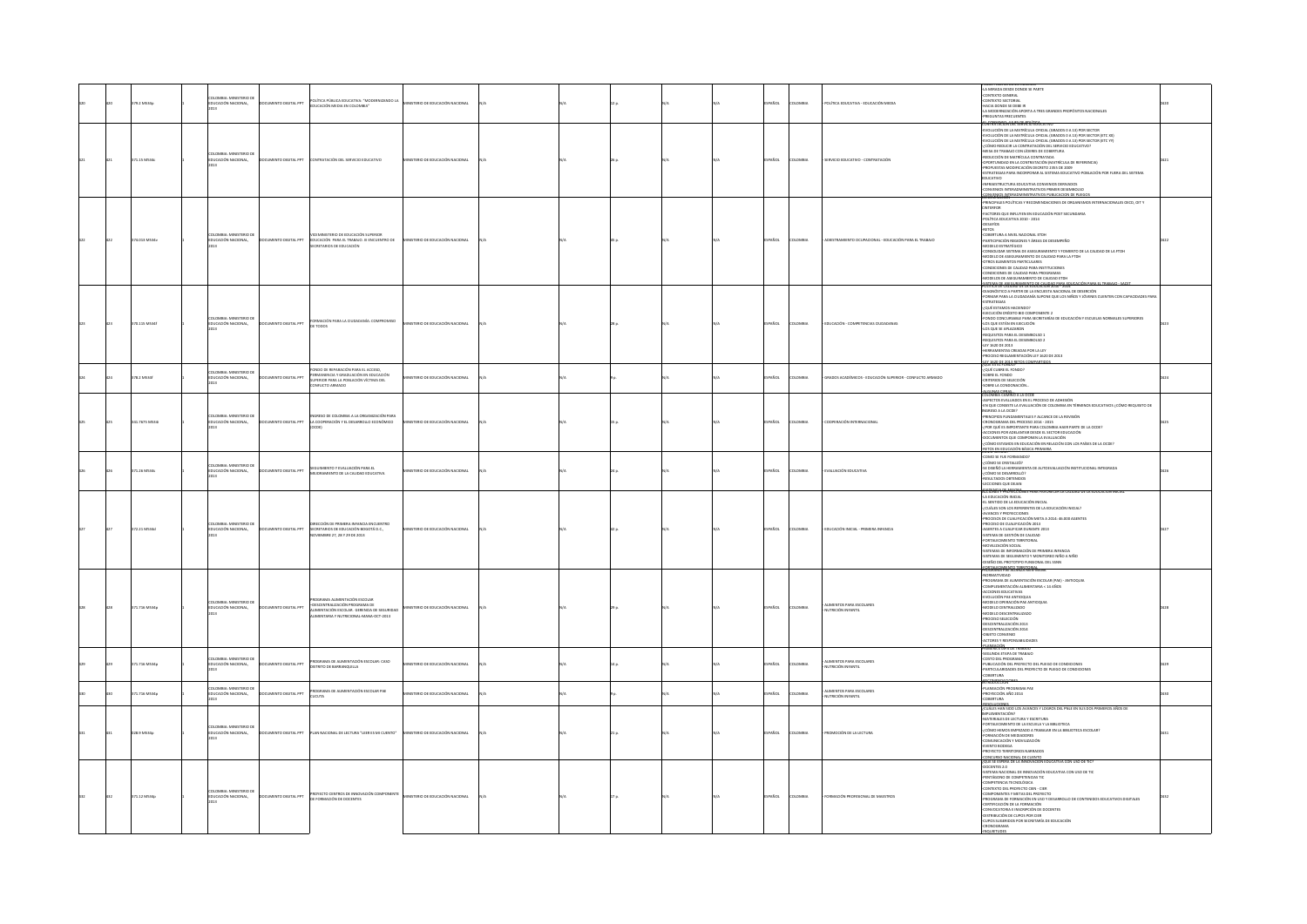|  | 171.207 MS34   | <b>QLOMBIA: MINISTERIO DE</b><br>EDUCACIÓN NACIONAL, | TRI JATION OTHER          | ETOS DEL PLAN NACIONAL DE DESARROLLO 2010 -                                                                 | NISTERIO DE EDUCACIÓN NACIONAL       |  |  | AÑOL        | OMRIA          | LANEAMIENTO EDUCATIVO - DESARROLLO DE LA EDUCACIÓN                | <b>NMEKA INFANLIA</b><br>CALIDAD EDUCATIVA<br>CIFREF OF REFCHAS<br>-LIERRE DE BRECHAS<br>-INNOVACIÓN Y PERTINENCIA<br>-AVANCES PRIMERA INFANCIA<br>-RETOS PRIMERA INFANCIA<br>-PAPEL DE LAS SECRETARÍAS EN LA POLÍTICA PÚBLICA DE PRIMERA INFANCIA<br>-RETOS CALIDAD EDUCATIVA EN LAS REGIONES<br>-RETOS CADDIAD EDUCATIVA EN CAS REGIONE<br>-AVANCES EN ATENCIÓN A GRUPOS ÉTNICOS<br>-EVOLUCIÓN DE LA MATRÍCULA OFICAL<br>META COBERTURA BRUTA TRANSICIÓN 2013<br>ESTRATEGIAS DE AMPLIACIÓN DE COBERTURA<br>AUDITORÍA DE MATRÍCULA<br>PROGRAMA DE INFINICION<br>PROGRAMA DE ALIMENTACIÓN ESCOLAR - PAE<br>PENDIENTE INFRAESTRUCTURA                                                                                                                                                                    |  |
|--|----------------|------------------------------------------------------|---------------------------|-------------------------------------------------------------------------------------------------------------|--------------------------------------|--|--|-------------|----------------|-------------------------------------------------------------------|---------------------------------------------------------------------------------------------------------------------------------------------------------------------------------------------------------------------------------------------------------------------------------------------------------------------------------------------------------------------------------------------------------------------------------------------------------------------------------------------------------------------------------------------------------------------------------------------------------------------------------------------------------------------------------------------------------------------------------------------------------------------------------------------------------|--|
|  | 71.716 MS34o   | OLOMBIA: MINISTERIO DE<br>EDUCACIÓN NACIONAL         | OCUMENTO DIGITAL PPT      | OGRAMA DE ALIMENTACIÓN ESCOLAR - PAE -<br>OVIEMBRE DE 2013                                                  | NISTERIO DE EDUCACIÓN NACIONAL       |  |  | PAÑOL       | LOMBIA         | <b>UMENTOS PARA ESCOLARES</b><br>UTRICIÓN INFANTIL                | <b>ESTIQN</b><br>ACTAS DE INICIO 2013<br>DESEMBOLSO 2013<br>-PROCESO CONTRACTUAL 2014<br>PROGRAMA DE AUMENTACIÓN ESCOLAR - PAE - SITUACIÓN ACTUAL                                                                                                                                                                                                                                                                                                                                                                                                                                                                                                                                                                                                                                                       |  |
|  | 71.207 MS34p   | .<br>COLOMBIA: MINISTERIO DE<br>EDUCACIÓN NACIONAL,  | CUMENTO DIGITAL PPT       | PROGRAMA TODOS A APRENDER PRESENTACIÓN<br>SECRETARIOS 27 DE NOVIEMBRE DE 2013                               | <b>ASTERIO DE EDUCACIÓN NACIONAL</b> |  |  | PAÑOL       | LOMBIA         | LANEAMIENTO EDUCATIVO - DESARROLLO DE LA EDUCACIÓN<br>- CONGRESOS | 510 as tempos<br>GESTIÓN TUTORES<br><b>ETOS COMPONENTE PEDAGÓSICO</b><br>-FORMACIÓN SITUADA<br>-PLAN ESTRATÉGICO DE MEJORAMIENTO<br>COMPONENTE DE GESTIÓN EDUCATIVA<br>COMPONENTE DE CONDICIONES RÁSICAS<br>OMPONENTE MOVILIZACIÓN Y COMPROMISO                                                                                                                                                                                                                                                                                                                                                                                                                                                                                                                                                         |  |
|  | 9.11 M534s     | OMBIA: MINISTERIO DI<br>EDUCACIÓN NACIONAL,          | <b>IMENTO DIGITAL PPT</b> | ITEMA DE INFORMACIÓN DE LOS FONDOS DE<br>RVICIOS EDUCATIVOS                                                 | STERIO DE EDUCACIÓN NACIONAL         |  |  | AÑO         |                | VANZAS - EDUCACIÓN                                                | RESOLUCIÓN 16378 DEL 18 DE NOVIEMBRE DE 2013<br>misauxicum advisions. Ad an may mimimis die sales distrituitus (SIFSE)<br>-SISTEMA DE INFORMACIÓN DE FONDOS DE SERVICIOS EDUCATIVOS (SIFSE)<br>-SISTEMA DE INFORMACIÓN DE FONDOS DE SERVICIOS EDUCATIVOS (SIFSE) - MÓDULOS<br>-SISTEMA<br>EPORTE                                                                                                                                                                                                                                                                                                                                                                                                                                                                                                        |  |
|  | ) M534a        | COLOMBIA: MINISTERIO DE<br>EDUCACIÓN NACIONAL,       | NTO DIGITAL PPT           | SENDA III ENCUENTRO SECRETARIOS DE<br>UCACIÓN 2014 "COLOMBIA LA MÁS EDUCADA"                                | TERIO DE EDUCACIÓN NACIONAL          |  |  | AÑOL        |                | DUCACIÓN - CONGRESOS - SEMINARIOS                                 | OBJETIVOS GENERALES<br>BLOQUES TEMÁTICOS<br>ECHAS                                                                                                                                                                                                                                                                                                                                                                                                                                                                                                                                                                                                                                                                                                                                                       |  |
|  | 4.079 MS34     | COLOMBIA: MINISTERIO DE<br>EDUCACIÓN NACIONAL        | CUMENTO DIGITAL PPT       | ÍNDICE DEL DERECHO A LA EDUCACIÓN                                                                           | <b>ISTERIO DE EDUCACIÓN NACIONAL</b> |  |  | PAÑOL       | LOMBIA         | DERECHO A LA EDUCACIÓN                                            | DERECHO A LA EDUCACIÓN<br>Faup Roqu-<br>ICEES<br>-PISA 2012<br>-<br>-DIMENSIONES Y VARIABLES<br>-¿CÓMO?<br><b>SEACIÓN DEL SISTEMA DE EDUCACIÓN</b>                                                                                                                                                                                                                                                                                                                                                                                                                                                                                                                                                                                                                                                      |  |
|  | 8 M534m        | COLOMBIA: MINISTERIO DE<br>EDUCACIÓN NACIONAL        | <b>UMENTO DIGITAL PPT</b> | MÁS ACCESO CON EXCELENCIA EN LA EDUCACIÓN<br><b>ROIR3N</b>                                                  | <b>ISTERIO DE EDUCACIÓN NACIONAL</b> |  |  | SPAÑOL      | LOMBIA         | EDUCACIÓN SUPERIOR - CALIDAD DE LA EDUCACIÓN SUPERIOR             | -COBERTURA CON CAUDAD<br>EXCELENCIA DE LA EDUCACIÓN SUPERIOR<br><u>EEKJENCIA EN LA GESTIÓL</u>                                                                                                                                                                                                                                                                                                                                                                                                                                                                                                                                                                                                                                                                                                          |  |
|  | 2.7 MS34a      | COLOMBIA: MINISTERIO DE<br>EDUCACIÓN NACIONAL,       | <b>IMENTO DIGITAL PPT</b> | I APORTE AL MEJORAMIENTO DE LA ENSEÑANZA Y<br>RENDIZAJE DE LA MATEMÁTICA                                    | <b>STERIO DE EDUCACIÓN NACIONAL</b>  |  |  | AÑOL        | OM8M           | MATEMÁTICAS - ENSEÑANZA                                           | MATEMÁTICA = ORDEN<br>LOGROS<br>VIDEOS MATEMÁTICOS                                                                                                                                                                                                                                                                                                                                                                                                                                                                                                                                                                                                                                                                                                                                                      |  |
|  | 71.12 M534p    | .<br>COLOMBIA: MINISTERIO DE<br>EDUCACIÓN NACIONAL,  | <b>IMENTO DIGITAL PPT</b> | ROGRAMA PARA LA EXCELENCIA DOCENTE Y<br>CADÉMICA: TODOS A APRENDER                                          | MSTERIO DE EDUCACIÓN NACIONAL        |  |  | AÑOL        | LOMBIA         | ORMACIÓN PROFESIONAL DE MAESTROS                                  | <b>BOBTE ALAMATEMÁTICA.run</b><br>COMONICHONY, MOVINIZACION T COMPROMISO<br>-DISTRIBUCIÓN POR REGIONES<br>-PARA CONTINUAR MEJORANDO LA CALIDAD EDUCATIVA DEL PAÍS NECESITAMOS<br>-PLANTA DE TUTORES (PROCESO DE SELECCIÓN NUEVOS TUTORES)<br>TALLER DE SECRETARIOS DE EDUCACIÓN - PROGRAMA TODOS A APRENDER<br><b>STRATEGIA DE ARTICULACIÓN SECRETARÍAS DE EDUCACIÓN - PROGRAMA TODOS</b><br>KTEMAS DE INFORMACIÓN COLOMBIA LA MAS ADECUADA                                                                                                                                                                                                                                                                                                                                                             |  |
|  | 71.21 M534s    | OLOMRIA: MINISTERIO DI<br>EDUCACIÓN NACIONAL,        | UMENTO DIGITAL PPT        | STEMAS DE INFORMACIÓN SECTOR EDUCATIVO                                                                      | NISTERIO DE EDUCACIÓN NACIONAL       |  |  | AÑOL        | <b>OLOMBIA</b> | <b>ESTADÍSTICAS EDUCATIVAS</b>                                    | SISTENNIS DE INFORMANOUN COCOMBIN LA MAS ADECUADA<br>-INTEROPERABILIDAD SISTEMAS DE INFORMACIÓN EDUCACIÓN BÁSICA Y MEDIA<br>-SISTEMA NACIONAL DE INFORMACIÓN<br>INFORMACIÓN RELEVANTE<br>-CONSULTA ESTADÍSTICAS SECTORIALES<br>COMO CONSULTAR LAS ESTADÍSTICAS DE SU ENTIDAD TERRITORIAL?<br>-CLIMIO CONSIGUIAR DAS ESTADISTICAS DE SU ENTIDAD TERRIT<br>-ESTADÍSTICAS DE EDUCACIÓN PREESCOLAR, BÁSICA Y MEDIA<br>-{QUÉ INFORMACIÓN SE PUEDE CONSULTAR?<br>-{CÓMO FILTRAR LA CONSULTA?<br>EJEMPLO DE LA MATRÍCULA POR NIVELES EN ANTIOQUIA<br>EJEMPLO DE LA TASA DE COBERTURA BRUTA PARA CALDAS<br>JEMPLO DE LA FICHA DEL COLEGIO INEM ISAACS DE CALI<br>ESTADÍSTICAS DE EDUCACIÓN SUPERIOR                                                                                                             |  |
|  | 71.207 MS34m   | COLOMBIA: MINISTERIO DE<br>EDUCACIÓN NACIONAL        | TRA JATION OTHER          | S.E.M. MANIZALES Y EL PROGRAMA TODOS A<br>RENDER                                                            | NISTERIO DE EDUCACIÓN NACIONAL       |  |  | <b>IORA</b> | LOMBIA         | LANEAMIENTO EDUCATIVO - DESARROLLO DE LA EDUCACIÓN                | -PRUEBAS SABER 2012 - 2013<br>PLAN DE TRABAJO<br>DESARROLLO DE COMPETENCIAS EN GESTIÓN EDUCATIVA A SE<br>-DESHARDULD DE COMPRETENTIAIS EN GESTION EDUCATIVA A SE<br>-EVALUACIÓN CONTINUA PTA<br>-ACOMPAÑAMIENTO ESCUELA NORMAL SUPERIOR DE MANIZALES<br>-DINAMIZACIÓN DE LA COLECCIÓN SEMILLA<br>-FORMACIÓN ENTRE PARES<br>JORNADAS DE FORMACIÓN DOCENTES<br>TRABAJO POR COMUNIDADES DE APRENDIZAJE<br>ORNADAS DE AUTOFORMACIÓN<br>ARTICULACIÓN PNLE-SERVICIO SOCIAL DEL ESTUDIANTADO<br>UTILIZACIÓN PLATAFORMA GALYLEO<br>-ACOMPAÑAMIENTO A ESTUDIANTES<br>ESTRATEGIA: ESTUDIO DE CLASE<br>APLICACIÓN PRUEBAS DIAGNÓSTICA                                                                                                                                                                              |  |
|  |                | .<br>COLOMBIA: MINISTERIO DE<br>EDUCACIÓN NACIONAL,  |                           |                                                                                                             |                                      |  |  |             |                |                                                                   | MINIDAD OF ARR<br>-<br>- (QUÉ SIGNIFICA PARA EL MOVIMIENTO QUE LA EDUCACIÓN SEA UNA PRIORIDAD NACIONAL?<br>- REINITIBIOS<br>-CUDE SKINFILA PA<br>-PRINCIPIOS<br>-QUE NOS INSPIRA                                                                                                                                                                                                                                                                                                                                                                                                                                                                                                                                                                                                                        |  |
|  | 70.11 M534t    |                                                      | CUMENTO DIGITAL PPT       | DDOS POR LA EDUCACIÓN                                                                                       | STERIO DE EDUCACIÓN NACIONAL         |  |  | PAÑOL       | LOMBIA         | EDUCACIÓN - COMPETENCIAS CIUDADANAS - ENSEÑANZA                   | NUESTRA PROPUESTA<br>-/CON QUIÉN CONTAMOS?<br>OUE QUEREMOS?                                                                                                                                                                                                                                                                                                                                                                                                                                                                                                                                                                                                                                                                                                                                             |  |
|  | 371.1 MS34c    |                                                      |                           | COLOMBIA: MINISTERIO DE DOCUMENTO DIGITAL EXCEL CUADRO PARA CALCULAR LAS NECESIDADES<br>EDUCACIÓN NACIONAL, | INSTERIO DE EDUCACIÓN NACIONAL       |  |  | ESPAÑOL     | AISMOJO        | PERSONAL DOCENTE                                                  | -<br>NTENSIDAD HORARIA DE LAS AREAS FUNDAMI<br>HORAS TOTALES DE ÁREA POR GRADO                                                                                                                                                                                                                                                                                                                                                                                                                                                                                                                                                                                                                                                                                                                          |  |
|  | 171.21 M534p   | COLOMBIA: MINISTERIO DE<br>DUCACIÓN NACIONAL,        | OCUMENTO DIGITAL PDF      | A PERMANENCIA Y LA GRADUACIÓN CONCIERNE<br>ON LA CALIDAD?                                                   | INISTERIO DE EDUCACIÓN NACIONAL      |  |  | añn         | OMRIA          | MATRÍCULAS - EDUCACIÓN - DESERCIÓN                                | <b>FOTAL DOCENTES REQUERIDOS EN EL EST</b><br>EDUCACIÓN Y DESARROLLO<br>JA FRI CACIÓN COMO OPORTUNIDAD<br>INCREMENTO EN LA COBERTURA<br>-INCREMIENTO EN LA CUBERTIURA<br>-TASA BRUTA DE COBERTURA ES<br>-MATRÍCULA IES<br>-DESERCIÓN LAS DESIGUALDADES SOCIALES<br>LAS IES ANTE LA DESERCIÓN<br>20NA DE DESARROLLO PRÓXIMO<br>-DESERCIÓN POR COHORTE EN COLOMBIA<br>-DESERCIÓN POR COHORTE EN ROLOMBIA<br>-DESERCIÓN POR COHORTE POR PUNTAIE ICFES EN COLOMBIA<br>-DESERCIÓN POR COHORTE SEGÚN INGRESOS FAMILIARES<br>DESERCIÓN POR TIPO DE INSTITUCIÓN<br>LA CAUDAD<br>-VOUÉ RELACIÓN EXISTE?<br>ENSIONES DE LA CALIDAD<br><b>IES Y SUS AGENDAS COMPARTIDAS</b>                                                                                                                                        |  |
|  | 178.2 MS34e    | COLOMBIA: MINISTERIO DE<br>EDUCACIÓN NACIONAL,       | CUMENTO DIGITAL PDF       | ENCUENTRO REGIONAL DE PERMANENCIA Y<br>ADUACIÓN EN EDUCACIÓN SUPERIOR                                       | <b>ASTERIO DE EDUCACIÓN NACIONAL</b> |  |  | PAÑOL       | LOMBIA         | SRADOS ACADÉMICOS - EDUCACIÓN SUPERIOR                            | <del>MALL GESTIÓN DE RECORSUS Y MUNICEOR DE RINKAS ENTRE LE SE</del> LIUR PRUDUI<br>ENTES TERRITORIALES PARA EL FORTALECIMIENTO DE PROYECTOS DE PERMANENCIA<br>-EXPERIENCIA CONVENIO DE ASOCIACIÓN EN PALMA<br>-CASO PALMERAS YAMIRA S.A.<br>BECAS PTP Y MADR                                                                                                                                                                                                                                                                                                                                                                                                                                                                                                                                           |  |
|  | 171.207 AM478s | COLOMBIA: MINISTERIO DE<br>EDUCACIÓN NACIONAL,       | UMENTO DIGITAL PDF        | SECRETARÍA DE EDUCACIÓN DE MEDELLÍN. EL PODER<br>TRANSFORMADOR DE LA EDUCACIÓN 2012                         | CALDÍA DE MEDELLÍN                   |  |  |             |                | ANEAMIENTO EDUCATIVO - DESARROLLO DE LA EDUCACIÓN                 | JNOTA FINAL<br>COMPETENCIA EJE ARTICULADOR DEL SISTEMA EDUCATIVO<br>DESARROLLO CONTINUO Y ARTICULADO DE COMPETENCIAS A LO LARGO DE TODA LA VIDA Y EN<br>TODOS LOS NIVELES DE FORMACIÓN<br>FOUCACIÓN RÁSICA Y MEDIA<br>-EUULHUND BHAILM T MIEUM<br>-ASESORÍA A LA GESTIÓN CURBICULAR<br>-AULAS TALLER LENGUAJE Y MATEMÁTICAS<br>-AULA TALLER DE MATEMÁTICAS PROYECTO POLYA<br>-AULA TALLER DE CIENCIA Y TECNOLOGÍA<br>-PROYECTO "FORTALECIMIENTO DE COMPETENCIAS DE INVESTIGACIÓN EN LA ESCUELA"<br>-ESTRUCTURA ZONAL<br>VOLUNTABIADO CIENCIA Y TECNOLOGÍA PHOTO CON 10 IE<br>-VOLONTANIADO CIENCIA Y TECNOLOGIA PILOTO CON 10TE<br>-RUTA DE FORMACIÓN DOCENTE EN TIC<br>-RUTA DE FORMACIÓN EN INGLÉS COMO SEGUNDA LENGUA<br>-RUTA PARA LA ARTICULACIÓN DE LA EDUCACIÓN MEDIA CON LA FORMACIÓN TÉCNICA Y |  |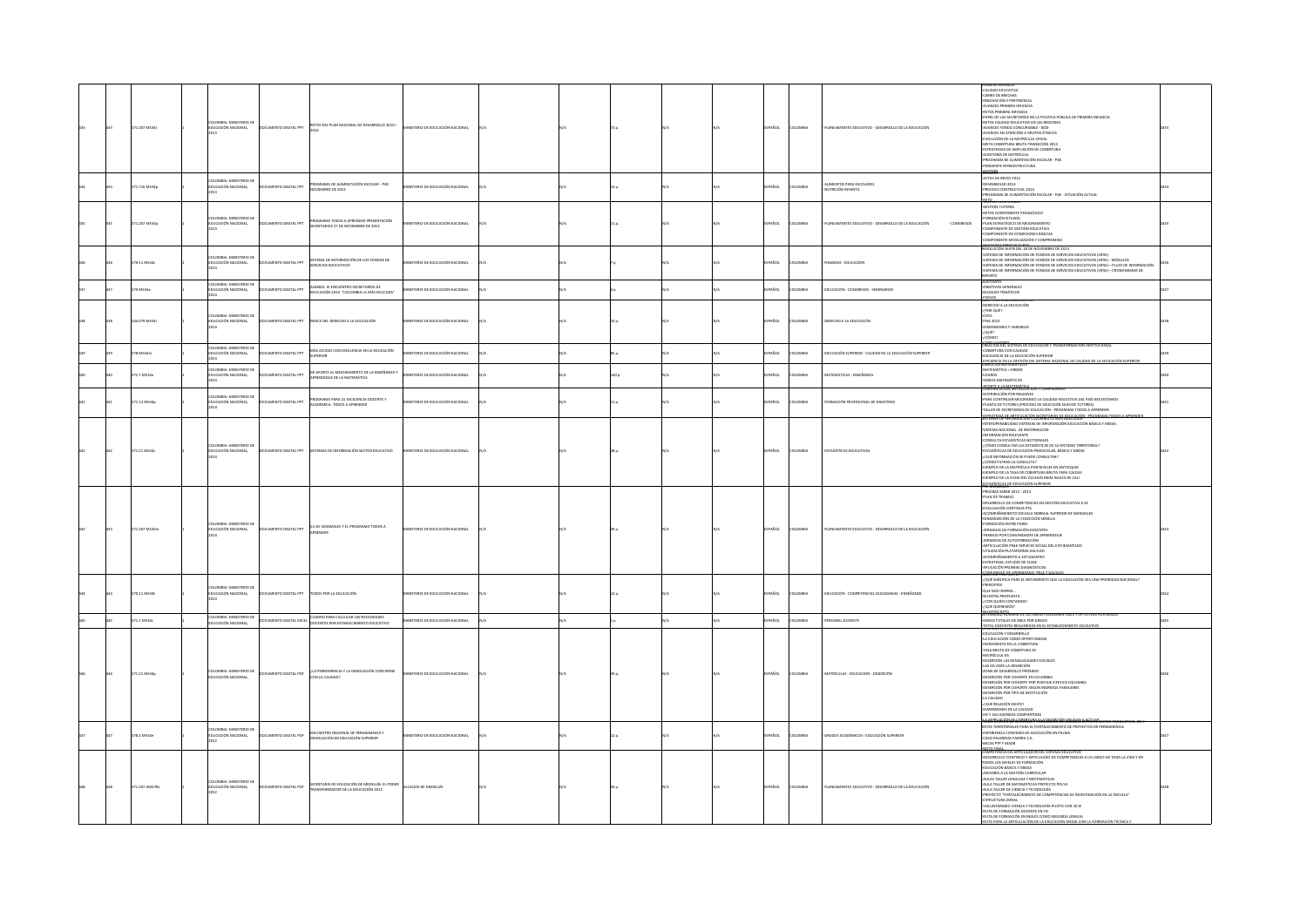|  | 8.34 F648     | OMBIA: MINISTERIO DI<br>EDUCACIÓN NACIONAL,                     | MENTO DIGITAL PDF           | IDACIÓN MAZDA PARA EL ARTE Y LA CIENCIA<br><b>DGRAMA DE BECAS</b>                                                                                                  | VDACIÓN MAZDI                               |                                                                                                                                                                             |  |  | AÑOL  |             | BECAS - EDUCACIÓN SUPERIOR                                    | -DISERVOS<br>-BECAS OTORSADAS 1991 - 2012<br>-CONVOCATORIA 2013 POLÍTICAS GENERALES<br>CONVOCATORIA 2013 REQUISITOS PARA APLICAR<br>WHO' ATORIA 2013 ARERTHRA Y ADHIDICACIÓ                                                                                                                                                                                                                                                                                                                                                                                                                                                                                                                                                                                                                                                                                                                                                                                            |  |
|--|---------------|-----------------------------------------------------------------|-----------------------------|--------------------------------------------------------------------------------------------------------------------------------------------------------------------|---------------------------------------------|-----------------------------------------------------------------------------------------------------------------------------------------------------------------------------|--|--|-------|-------------|---------------------------------------------------------------|------------------------------------------------------------------------------------------------------------------------------------------------------------------------------------------------------------------------------------------------------------------------------------------------------------------------------------------------------------------------------------------------------------------------------------------------------------------------------------------------------------------------------------------------------------------------------------------------------------------------------------------------------------------------------------------------------------------------------------------------------------------------------------------------------------------------------------------------------------------------------------------------------------------------------------------------------------------------|--|
|  | 4.013 MS34r   | MBIA: MINISTERIO I<br>UCACIÓN NACIONAL,                         | TO DIGITAL PDF              | FIORAMENTO DE LA EDUCACIÓN MEDIA.<br>REIORAMIENTO DE LA EDUCACIÓN MEDIA -<br>RTICULACIÓN DE LA EDUCACIÓN MEDIA CON LA<br>UPERIOR Y PARA EL TRABAJO Y EL DESARROLLO | <b>STERIO DE EDUCACIÓN NACIONAL</b>         |                                                                                                                                                                             |  |  | AÑOL  |             | DUCACIÓN PARA EL TRABAJO                                      | CIÓN SUPERIOR V P<br>RABAJO<br>-/ QUÉ ES LA ARTICULACIÓN?<br>-PARA QUÉ ARTICULAMOS?<br>LA ARTICULACIÓN DE LA EDUCACIÓN MEDIA REQUIERE-<br>- QUÉ SE DEBE TENER EN CUENTA PARA ADELANTAR LA ARTICULACIÓN?<br>¿CÓMO ABORDAR LA ARTICULACIÓN?<br>-¿CON QUIÉN ARTICULAMOS?<br>- CUÁLES SON LOS TIPOS DE VINCULACIÓN PARA LA ARTICULACIÓN?<br>-COMO SE PUEDE ORGANIZAR EL PROCESO DE ARTICULACIÓN?<br>-CÓMO SE PUEDE ORGANIZAR EL PROCESO DE ARTICULACIÓN?<br>-ACCIONES CLAVE EN EL PROCESO DE ARTICULACIÓN<br>-FACTORES DE ÉXITO<br>COMPROMISO CON LA REGION CARIBE Y EL PA                                                                                                                                                                                                                                                                                                                                                                                                 |  |
|  | 178.169 MS34g | OMRIA: MINISTERIO DE<br>EDUCACIÓN NACIONAL,                     | UMENTO DIGITAL PDF          | GESTIÓN DE RECURSOS Y ALIANZAS CON EL SECTOR<br>PRODUCTIVO PARA EL FORTALECIMIENTO DEL<br>ACCESO Y PERMANENCIA EN LA FUNDACIÓN<br>INVERSIDAD DEL NORTE             | NISTERIO DE EDUCACIÓN NACIONAL              | VERSIDAD DEL NORTE                                                                                                                                                          |  |  | PAÑOL |             | EDUCACIÓN SUPERIOR - PERMANENCIA ESTUDIANTIL                  | -ANTECEDENTES<br>-MITELEUENTES<br>-MODELO CONCEPTUAL<br>-MODELO UTILIZADO PARA MOVILIZAR RECURSOS<br>NUESTRO MODELO<br>GAGLIANIA-<br>-METODOLOGÍA PARA GESTIONAR NUEVAS ALIANZAS<br>NUESTRO SISTEMA DE BECAS Y APOYO FINANCIERO<br>-INCORDE BELECCIÓN DE NUESTROS ALIADOS<br>LOGROS DEL PROGRAMA<br>-LIMITACIONES Y NECESIDADES DEL PROGRAMA<br>-CIFRECIMIENTO AL SECTOR PRODUCTIVO<br>-NUESTRA PROPUESTA<br>-ATRIBUTOS E IMPACTO DEL SISTEMA<br>ACOMPAÑAMIENTO INTEGRAL<br>CENTRO DE RECURSOS PARA EL ÉXITO.<br>MESENCIA VIVA EN ANTIOQUIA                                                                                                                                                                                                                                                                                                                                                                                                                            |  |
|  | 78.103 MS34   | MBIA: MINISTERIO D<br>EDUCACIÓN NACIONAL,                       | UMENTO DIGITAL PDF          | D DE ANTIOQUIA. REGIONAL<br>UNA APUESTA POR LA EQUIDAD Y EL DESARROLLO<br><b>CIAL</b>                                                                              | <b>MSTERIO DE EDUCACIÓN NACIONAL</b>        | ERSIDAD DE ANTIOQUIA                                                                                                                                                        |  |  | AÑOL  |             | EDUCACIÓN SUPERIOR - DESARROLLO SOCIAL                        | -REGIONALIZACIÓN INCLUSIÓN<br>FOUCACIÓN SUPERIOR PÚBLICA DE CALIDAD<br>-EDUCACION SUPERIOR POBLICA DE CALIDAD<br>-POBLACIÓN MATRICULADA POSGRADO - 1998 - 2011<br>-REGIONALIZACIÓN - EGRESADOS 1995 - 2011<br>DISTRIBUCIÓN CALIDAD IE ANTIOQUIA 2010<br>DIAGNÓSTICO DE LA DESERCIÓN EN COLOMBIA 1998/1 - 2003/1<br>ESTUDIO DEMANDA SURORIENTE ANTIQQUEÑO 2010<br>UDIO DEMANDA ZONA INFLUENCIA SEDE AMALFI 2010<br>STUDIO DEMANDA SURORIENTE Y NORDESTE PREFERENCIA PROGRAMAS ACADÉM<br>LEMENTOS DE DIAGNOSTICO                                                                                                                                                                                                                                                                                                                                                                                                                                                         |  |
|  | M534g         | <b>DMBIA: MINISTERIO D</b><br>CACIÓN NACIONAL,                  | DIGITAL PDF                 | OYECTO EDUCACIÓN MEDIA FORTALECIDA Y<br>FOR ACCESO A LA EDUCACIÓN SUPERIOR<br>LALECIMIENTO DE LOS RROCESOS D                                                       | TERIO DE EDUCACIÓN NACIONAL                 | RETARÍA DE EDUCACIÓN DEL DISTRITO<br>CRETARIA DE EDUCACION DEL DISTRITO<br>PITAL; SUBSECRETARÍA DE CALIDAD Y<br>RTINENCIA; DIRECCIÓN DE EDUCACIÓN<br><b>BOIA Y SUPERIOR</b> |  |  |       |             | EDUCACIÓN MEDIA<br>EDUCACIÓN SUPERIOR - ACCESO A LA EDUCACIÓN | -EDUCACIÓN MEDIA Y SUPERIOR EN PDD BOGOTÁ POSITIVA (PROYECTO 290)<br>-EDUCACIÓN MEDIA I SUPERIOR DE POD BOGOTA POSITIVA (PROTECTO 230)<br>-FONDOS PARA LA FINANCIACIÓN DE EDUCACIÓN SUPERIOR<br>-EDUCACIÓN MEDIA Y SUPERIOR EN EL PLAN DE DESARROLLO BOGOTÁ HUMANA<br>-EDUCACIÓN MEDIA FORTALECIDA Y MAYOR ACCESO A EDUCACIÓN SUPERIOR<br>-EDUCACIÓN MEDIA PROPEDEÚTICA Y HOMOLOGABLE CON EDUCACIÓN SUPERIOR                                                                                                                                                                                                                                                                                                                                                                                                                                                                                                                                                           |  |
|  | 71.21 M534f   | LOMBIA: MINISTERIO DE<br>UCACIÓN NACIONAL,                      | O DIGITAL PDF               | <b>CULACIÓN ENTRE LA EDUCACIÓN MEDIA Y</b><br>UPERIOR COMO HERRAMIENTA PARA PROMOVER<br>ERMANENCIA ESTUDIANTI                                                      | <b>STERIO DE EDUCACIÓN NACIONAL</b>         |                                                                                                                                                                             |  |  | AÑOL  |             | ATRÍCULAS - EDUCACIÓN - DESERCIÓN                             | NTRODUCCIÓN<br>UNA PALABRA FUNDAMENTAL "ARTICULACIÓN"<br>COMO FORTALECER LA PERMANENCIA<br><b>UNLICAN DE ES EN LA REGIU</b>                                                                                                                                                                                                                                                                                                                                                                                                                                                                                                                                                                                                                                                                                                                                                                                                                                            |  |
|  | 78.169 MS34c  | OMRIA: MINISTERIO D<br>EDUCACIÓN NACIONAL,<br>OMRIA: MINISTERIO | MENTO DIGITAL PDR           | IAGNÓSTICO DE DESERCIÓN EN EDUCACIÓN<br>UPERIOR                                                                                                                    | <b>ESTERIO DE EDUCACIÓN NACIONAL</b>        |                                                                                                                                                                             |  |  | AÑOL  |             | ANTRÍCULAS - EDUCACIÓN SUPERIOR - DESERCIÓN                   | -CARACTERIZACIÓN SOCIOECONÓMICA DE LA POBLACIÓN ESTUDIANTIL<br>CARACTERIZACIÓN ACADÉMICA DE LA PORLACIÓN ESTUDIANTIL<br>-<br>TASA DE DESERCIÓN POR COHORTE (POR NIVEL DE FORMACIÓN)<br>TASA DE DESERCIÓN ANUAL<br>TASA GRADUACIÓN<br>IMPACTO DE LOS APOYOS                                                                                                                                                                                                                                                                                                                                                                                                                                                                                                                                                                                                                                                                                                             |  |
|  | 78.169 MS34d  | DUCACIÓN NACIONAL,                                              | <b>DCUMENTO DIGITAL PDF</b> | DESERCIÓN EN LA UNIVERSIDAD TECNOLÓGICA DEL<br>CHOCÓ-DIEGO LUIS CÓRDOBA                                                                                            | NISTERIO DE EDUCACIÓN NACIONAL              |                                                                                                                                                                             |  |  | PAÑOL | MBM         | DESERCIÓN - EDUCACIÓN SUPERIOR                                | MESA DE AYUDA SPADIES                                                                                                                                                                                                                                                                                                                                                                                                                                                                                                                                                                                                                                                                                                                                                                                                                                                                                                                                                  |  |
|  | 8 M534        | .<br>COLOMBIA: MINISTERIO DE<br>EDUCACIÓN NACIONAL,             | UMENTO DIGITAL PDR          | ALIDAD Y COMPLETITUD EN EL DEPARTAMENTO DE<br><b>ITIOQUIA</b>                                                                                                      | NISTERIO DE EDUCACIÓN NACIONAL              |                                                                                                                                                                             |  |  | AÑOL  |             | DUCACIÓN SUPERIOR - CALIDAD DE LA EDUCACIÓN SUPERIOR          | -IES SIN INFORMACIÓN<br><b>IES CON BENEFICIO DEL MEN</b><br>-CALIDAD<br>-COMPLETITUD<br>-APOYOS<br>-APOYOS ACADÉMICOS<br>-RECTION PLEASED BROS<br>- APOYOS FINANCIEROS<br>- OTROS APOYOS                                                                                                                                                                                                                                                                                                                                                                                                                                                                                                                                                                                                                                                                                                                                                                               |  |
|  | 78.169 MS34   | LOMBIA: MINISTERIO DE<br>EDUCACIÓN NACIONAL,                    | LUMENTO DIGITAL PDF         | ALLER DE NAVEGABILIDAD SPADIES                                                                                                                                     | <b>NSTERIO DE EDUCACIÓN NACIONAL</b>        |                                                                                                                                                                             |  |  | PAÑOL |             | DESERCIÓN - EDUCACIÓN SUPERIOR                                | <b>Altrix</b><br>-FFAN-J<br>-DESERCIÓN<br>-ESTADOS DEL ESTUDIANTE<br>-TASA DE DESERCIÓN POR PERÍODO (O DESERCIÓN ANUAL)<br><b>COHORTE</b><br>.<br>L'AARE QEE COMME LA EGUCACION DE CANA A LA FI                                                                                                                                                                                                                                                                                                                                                                                                                                                                                                                                                                                                                                                                                                                                                                        |  |
|  | 0.115 M534    | <b>IMBIA: MINISTERIO D</b><br>DUCACIÓN NACIONAL,                | O DIGITAL PDE               | "FORMACIÓN INTEGRAL" EN EL ÁMBITO<br>VERSITARIO COLOMBIAN                                                                                                          | STERIO DE EDUCACIÓN NACIONAL                |                                                                                                                                                                             |  |  | AÑOL  |             | DUCACIÓN - COMPETENCIAS CIUDADANAS - RESPONSABILIDAD SOCIAL   | LE PAS NUEVAS SOCIEDADES DEL CONOCIMIENTO<br>DE LAS NUEVAS SOCIEDADES DEL CONOCIMIENTO<br>-HOY MÁS QUE NUNCA LA SOCIEDAD LE EXIGE A LA EDUCACIÓN RESPUESTAS COMO<br>-ES LA MISMA SOCIEDAD LA QUE INTERROGA:<br>A MODO DE RESPUESTA, TENEMOS:<br>LOS PROPÓSITOS QUE DE MANERA EFECTIVA Y NO SÓLAMENTE NOMINAL, CONSTITUIRÍAN LA MISIÓN<br>LAS INSTITUCIONES Y DE SUS BROGRA                                                                                                                                                                                                                                                                                                                                                                                                                                                                                                                                                                                             |  |
|  | 70.207 MS34a  | OMBIA: MINISTERIO DI<br>EDUCACIÓN NACIONAL,                     | IMENTO DIGITAL PDF          | ALCALDÍA DE PALMIRA SECRETARÍA DE EDUCACIÓN<br><b>INICIPAL</b>                                                                                                     | CRETARÍA DE EDUCACIÓN DE PALMIRA            |                                                                                                                                                                             |  |  | AÑOL  |             | LANEAMIENTO EDUCATIVO - DESARROLLO DE LA EDUCACIÓN            | -VISIÓN<br>-FUNCIONES<br>-FUNCIONES<br>-PLAN MUNICIPAL DE DESARROLLO<br>-REGIONALIZACIÓN<br>-MOVILIZACIÓN A LA DEMANDA<br>MODALITY DRA<br>eesa Yyénaba                                                                                                                                                                                                                                                                                                                                                                                                                                                                                                                                                                                                                                                                                                                                                                                                                 |  |
|  | 78.169 MS34a  | COMBIA: MINISTERIO DI<br>EDUCACIÓN NACIONAL,                    | IMENTO DIGITAL PDF          | WANCES EN LA POLÍTICA PARA INCENTIVAR LA<br>MANENCIA EN EDUCACIÓN SUPERIOR                                                                                         | <b>ASTERIO DE EDUCACIÓN NACIONAL</b>        |                                                                                                                                                                             |  |  | AÑOL  |             | DESERCIÓN - EDUCACIÓN SUPERIOR                                | ACUERDO NACIONAL PARA REDUCIR LA DESERCIÓN<br>-ALUERUD NAHUNNA PARA REDUCIN LA DESERVIDO<br>-AVANCES DE LAS ESTRATEGIAS IMPLEMENTADAS<br>-APOYO FINANCIERO PARA EL ACCESO Y LA PERMANENCIA<br>-ARTICULACIÓN CON LA EDUCACIÓN MEDIA Y ORIENTACIÓN VOCACIONAL<br>-FORTALECIMIENTO DE LA CAPACIDAD DE LA IES PARA ATENDER EL TEMA<br>AVANCES DE ACUERDO NACIONAL PARA REDUCIR LA DESERCIÓN EN EDUCACIÓN SUPERIOR<br><u>ÍNEAS ABOVADAS EN EST</u><br>FERRO Y DEBALANENCIA                                                                                                                                                                                                                                                                                                                                                                                                                                                                                                  |  |
|  | 78.169 MS34a  | OMBIA: MINISTERIO DI<br>EDUCACIÓN NACIONAL,                     | UMENTO DIGITAL PDF          | .<br>ANCES EN LA POLÍTICA PARA INCENTIVAR LA<br>RMANENCIA EN EDUCACIÓN SUPERIOR 1<br>ARAMANGA                                                                      | <b>ESTERIO DE EDUCACIÓN NACIONAL</b>        |                                                                                                                                                                             |  |  | AÑOL  |             | DESERCIÓN - EDUCACIÓN SUPERIO                                 | ALCESO Y PERMANENCIA<br>-ACUERDO NACIONAL PARA REDUCIR LA DESERCIÓN<br>-AVANCES DE LAS ESTRATEGIAS IMPLEMENTADAS<br>-APOYO FINANCIERO PARA EL ACCESO Y LA PERMANENCIA<br>-ARTICULACIÓN CON LA EDUCACIÓN MEDIA Y ORIENTACIÓN VOCACIONAL<br>-ROINCIAIN DAN CONTROLLAIN INDIA TO THE REAL ATENDER EL TEMA<br>-FOBTALECIMIENTO DE LA CAPACIDAD DE LA IES PARA ATENDER EL TEMA<br>-POBLACIÓN BACHILLER QUE NO INGRESA A LA EDUCACIÓN SUPERIOR Y QUE INGRESA PERO DESERTA<br>$(2002 - 2011)$<br>TASA DE COBERTURA BRUTA: COLOMBIA VS PROMEDIO AMÉRICA LATINA 2002 - 2011<br>-COBERTURA EN EDUCACIÓN SUPERIOR<br>-JOANNING NORTHOLOGY AND HOT MANY THE FORMACIÓN Y CARÁCTER<br>-TASA DE DESERCIÓN POR COHORTE POR NIVEL DE FORMACIÓN Y CARÁCTER<br>-AVANCES DE ACUERDO NACIONAL PARA REDUCIR LA DESERCIÓN EN EDUCACIÓN SUPERIOR<br>-AVANCES DE ACUERDO N                                                                                                                      |  |
|  | 78.169 MS34a  | OMBIA: MINISTERIO DI<br>EDUCACIÓN NACIONAL,                     | <b>CUMENTO DIGITAL PDF</b>  | ANCES EN LA POLÍTICA PARA INCENTIVAR LA<br>ERMANENCIA EN EDUCACIÓN SUPERIOR 2<br>ARTAGENA                                                                          | <b><i>ESTERIO DE EDUCACIÓN NACIONAL</i></b> |                                                                                                                                                                             |  |  | AÑOL  | <b>MBIA</b> | DESERCIÓN - EDUCACIÓN SUPERIOR                                | SURSIDIO FOUCATIVO<br>ACCESO Y PERMANENCIA<br>HICLESO T PERMHANENICA<br>-ACUERDO NACIONAL PARA REDUCIR LA DESERCIÓN<br>-AVANCES DE LAS ESTRATEGIAS IMPLEMENTADAS<br>-APOYO FINANCIERO PARA EL ACCESO Y LA PERMANENCIA<br>ARTICULACIÓN CON LA FOLICACIÓN MEDIA Y ORIENTACIÓN VOCACIONAL<br>-ANI INJUANDAN LOVI LA CARACIDAD DE LA IES PARA ATENDER EL TEMA<br>-FORTALECIMIENTO DE LA CARACIDAD DE LA IES PARA ATENDER EL TEMA<br>-POBLACIÓN BACHILLER QUE NO INGRESA A LA EDUCACIÓN SUPERIOR Y QUE INGRESA PERO DESERTA<br>$(2002 - 2011)$<br>TASA DE COBERTURA BRUTA: COLOMBIA VS PROMEDIO AMÉRICA LATINA 2002 - 2011<br>COBERTURA EN EDUCACIÓN SUPERIOR<br>TASA DE DESERCIÓN POR COHORTE POR NIVEL DE FORMACIÓN Y CARÁCTER<br>- I ASA DE DESENCIAIN POR COMONTE POR NIVEL DE FORMACION Y CARACTER<br>-ACUEROD NACIONAL PARA REDUCIR LA DESERCIÓN NOVIEMBRE 22 DE 2012<br>-AVANCES DE ACUEROD NACIONAL PARA REDUCIR LA DESERCIÓN EN EDUCACIÓN SUPERIOR<br>-CRÉDITO EDU |  |
|  | 78.169 MS34d  | OMBIA: MINISTERIO D<br>EDUCACIÓN NACIONAL,                      | UMENTO DIGITAL PDR          | DIAGNÓSTICO DE DESERCIÓN EN EDUCACIÓN<br>SUPERIOR: DEPARTAMENTOS DE CAUCA, HUILA,<br>NARIÑO, PUTUMAYO Y VALLE DEL CAUCA CALI, 16 DE<br>GOSTO DE 2012               | INSTERIO DE EDUCACIÓN NACIONAL              |                                                                                                                                                                             |  |  |       |             | DESERCIÓN - EDUCACIÓN SUPERIOR                                | HISOGARI ENTIKA<br>CARACTERIZACIÓN SOCIOECONÓMICA DE LA POBLACIÓN ESTUDIANTIL<br>-<br>CARACTERIZACIÓN ACADÉMICA DE LA POBLACIÓN ESTUDIANTIL-<br>-TASA DE DESERCIÓN POR COHORTE (POR NIVEL DE FORMACIÓN)<br>-TASA DE DESERCIÓN ANUAL<br>TASA GRADUACIÓN<br>IMPACTO DE LOS APOYOS                                                                                                                                                                                                                                                                                                                                                                                                                                                                                                                                                                                                                                                                                        |  |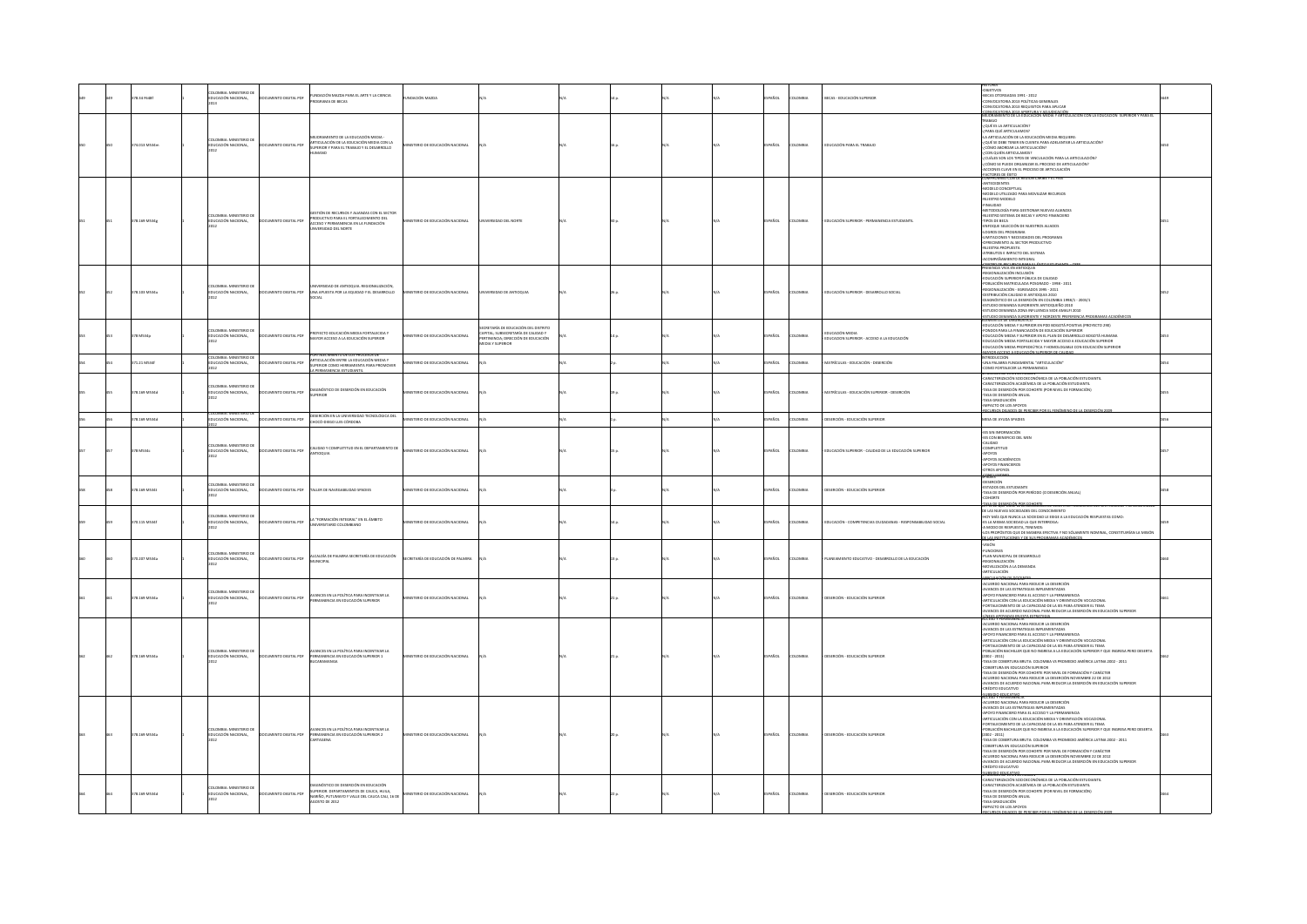|  | 78.169 MS34    | OMRIA: MINISTERIO DE<br>CACIÓN NACIONAL,             | OCUMENTO DIGITAL PDF        | .<br>CAPACIDAD INSTITUCIONAL PARA EL FOMENTO DE<br>LA PERMANENCIA Y GRADUACIÓN ESTUDIANTILES                                                                                | STERIO DE EDUCACIÓN NACIONAL          |  |  | AÑOL         |                | DESERCIÓN - EDUCACIÓN SUPERIOR                         | APACIDAD INSTITUCIONAL<br>SENSIBILIZACIÓN Y POSICIONAMIENTO DEL TEMA<br><b>THTIRA DE LA INFORMACIÓN Y DE LA EVALUACIÓN</b><br>-LOLLUNA DE LA INTURNACION TUE LA EVALUACION<br>-CALIDAD ACADÉMICA Y ARTICULACIÓN CON LA MEDIA<br>-GESTIÓN DE RECURSOS PROGRAMAS DE APOYO<br>-TRABAIO COLABORATIVO / EN RED<br>COMPROMISO DE LA FAMILIA<br><b>RECULTADOS CORONDOS</b><br>ESERCIÓN Y DERMANENCIA                                                                                                                                                                                                                                                      |  |
|--|----------------|------------------------------------------------------|-----------------------------|-----------------------------------------------------------------------------------------------------------------------------------------------------------------------------|---------------------------------------|--|--|--------------|----------------|--------------------------------------------------------|----------------------------------------------------------------------------------------------------------------------------------------------------------------------------------------------------------------------------------------------------------------------------------------------------------------------------------------------------------------------------------------------------------------------------------------------------------------------------------------------------------------------------------------------------------------------------------------------------------------------------------------------------|--|
|  | 378.169 MS34a  | <b>DLOMBIA: MINISTERIO DE</b><br>EDUCACIÓN NACIONAL, | MENTO DIGITAL PDF           | <b>SUNDS FLEMENTOS PARA PENSAR LA</b><br>ERMANENCIA Y DESERCIÓN DESDE LA ALTA CALIDA                                                                                        | ISTERIO DE EDUCACIÓN NACIONAL         |  |  | AÑOL         | <b>DLOMBM</b>  | DESERCIÓN - EDUCACIÓN SUPERIOR                         | JESERLIUN T PERMANENLIA<br>CATEGORÍAS VARIABLES<br>ALGUNOS MECANISMOS DE APOYO<br>FACTORES DE ANÁLISIS PARA LA ALTA CALIDAD<br>CNA-FACTORES<br>CARACTERÍSTICAS DE LA MISIÓN Y EL PROYECTO INSTITUCIONAL<br>CARACTERÍSTICAS DE LOS ESTUDIANTES<br>CARACTERÍSTICAS DE LOS ESTUDIANTES<br>CARACTERÍSTICAS DE LOS PROCESOS ACADÉMICOS<br>CARACTERÍSTICAS DEL BIENESTAR<br><b>SCREDITACIÓN Y AROYO FINANCIERO</b><br>RACTERÍSTICAS DE ORGANIZACIÓN, ADMINISTRACIÓN Y GESTIÓN<br><b>CARACTERÍSTICAS DEL EGRESADO Y SU IMPACTO</b>                                                                                                                        |  |
|  | 378.169 MS34d  | LOMBIA: MINISTERIO DE<br>EDUCACIÓN NACIONAL          |                             | AGNÓSTICO DE DESERCIÓN DEPARTAMENTOS DE<br>OCUMENTO DIGITAL PDF DIAGNUSTICU DE DE ARADAS                                                                                    | INSTERIO DE EDUCACIÓN NACIONAL        |  |  | <b>IORAS</b> | <b>TIOMRIA</b> | DESERCIÓN - EDUCACIÓN SUPERIOR                         | CARACTERIZACIÓN SOCIOECONÓMICA DE LA POBLACIÓN ESTUDIANTIL<br>ARACTERIZACIÓN ACADÉMICA DE LA POBLACIÓN ESTUDIANTIL<br>TASA DE DESERCIÓN POR COHORTE (POR NIVEL DE FORMACIÓN)<br>TASA DE DESERCIÓN POR CO<br>TASA DE DESERCIÓN ANUAL<br>TASA GRADUACIÓN<br>IMPACTO DE LOS APOYOS<br><b>CLIREDE DE LADOS DE BERCU</b>                                                                                                                                                                                                                                                                                                                                |  |
|  | 378.169 MS34d  | LOMBIA: MINISTERIO DE<br>EDUCACIÓN NACIONAL          | OCUMENTO DIGITAL PDF        | AGNÓSTICO DE DESERCIÓN EN EDUCACIÓN<br>SUPERIOR BOGOTÁ, BOYACÁ, CUNDINAMARCA Y                                                                                              | NISTERIO DE EDUCACIÓN NACIONAL        |  |  | PAÑOL        | <b>JLOMBIA</b> | DESERCIÓN - EDUCACIÓN SUPERIOR                         | CARACTERIZACIÓN ACADÉMICA DE LA POBLACIÓN ESTUDIANTIL<br>TASA DE DESERCIÓN POR COHORTE (POR NIVEL DE FORMACIÓN)<br>TASA DE DESERCIÓN ANUAL<br>TASA DE DESERCIÓN<br>TASA GRADUACIÓN<br>IMPACTO DE LOS APOYOS<br><b>FOURFOR DEVADOR DE BERC</b>                                                                                                                                                                                                                                                                                                                                                                                                      |  |
|  | 378.169 MS34d  | OMBIA: MINISTERIO DE<br>EDUCACIÓN NACIONAL           |                             | GNÓSTICO DE DESERCIÓN DEPARTAMENTOS DE<br>OCUMENTO DIGITAL PDF ATLÁNTICO, BOLIVAR, CESAR, LA GUAJIRA.<br>GOALENA Y SAN ANDRÉS                                               | NISTERIO DE EDUCACIÓN NACIONAL        |  |  | <b>PAÑOL</b> | <b>AISMOJC</b> | DESERCIÓN - EDUCACIÓN SUPERIOR                         | .<br>CARACTERIZACIÓN SOCIOECONÓMICA DE LA POBLACIÓN ESTUDIANTIL<br>ARACTERIZACIÓN ACADÉMICA DE LA POBLACIÓN ESTUDIANTIL<br>TASA DE DESERCIÓN POR COHORTE (POR NIVEL DE FORMACIÓN)<br>TASA DE DESERCIÓN ANUAL<br>IASA DE DESERCION ANOA<br>FASA GRADUACIÓN<br>MPACTO DE LOS APOYOS<br>ECURSOS OF IADOS DE REBOIRIR POR EL EENI                                                                                                                                                                                                                                                                                                                      |  |
|  | 378.169 MS34d  | OMBIA: MINISTERIO DE<br>EDUCACIÓN NACIONAL,          | OCUMENTO DIGITAL PDF        | IAGNÓSTICO DE DESERCIÓN DEPARTAMENTOS DE<br>SANTANDER Y NORTE DE SANTANDER                                                                                                  | NSTERIO DE EDUCACIÓN NACIONAL         |  |  | AÑOL         | <b>AISMOJO</b> | DESERCIÓN - EDUCACIÓN SUPERIOR                         | SHOWAUN DE ES EN AN REGIUN<br>-CARACTERIZACIÓN SOCIOECONÓMICA DE LA POBLACIÓN ESTUDIANTIL<br>-CARACTERIZACIÓN ACADÉMICA DE LA POBLACIÓN ESTUDIANTIL<br>-TASA DE DESERCIÓN POR COHORTE (POR NIVEL DE FORMACIÓN)<br>TASA DE DESERCIÓN ANUAL<br><b>KODALIGARD AZAT</b><br>MPACTO DE LOS APOYOS<br>RECURSOS DEJADOS DE<br>MESENCIA REGIONAL                                                                                                                                                                                                                                                                                                            |  |
|  | 338.7 MS34e    | OMBIA: MINISTERIO DE<br>EDUCACIÓN NACIONAL,          | OCUMENTO DIGITAL PDF        | EMPRESARIOS POR LA EDUCACIÓN                                                                                                                                                | NISTERIO DE EDUCACIÓN NACIONAL        |  |  | PAÑOL        | OLOMBIA        | EMPRESAS - INVERSIÓN SOCIAL                            | NVERSIÓN DE LAS EMPRESAS EN RESPONSABILIDAD SOCIAL EMPRESARIAL<br>-SEÑALE QUE TIPO O TIPOS DE MECANISMOS EMPLEA PARA EL DESARROLLO DE ACCIONES DE<br><b>VERSIÓN SOCIAL</b><br>inversion Social<br>"Áreas de Inversión en RSE (% de Empresas)<br>"Principales impactos de Iniciativas de Responsabilidad Social Empresarial - 2009<br>PREMISAS DESDE EXE<br>-COMO SUMAMOS DESDE EL SECTOR EMPRESARIAL<br>-MEJORAMIENTO DE LA CALIDAD EDUCATIVA<br>-MEJORAMIENTO DE LA CALIDAD EDUCATIVA<br>-MOVILIZACIÓN SOCIAL Y EMPRESARIAL<br>ACCESO CON EQUIDAD (INCLUSIÓN)<br>INCIDENCIA EN POLÍTICA PÚBLICA                                                   |  |
|  | 371.2913 M534e | OMBIA: MINISTERIO DE<br>EDUCACIÓN NACIONAL,          | OCUMENTO DIGITAL PDF        | ESTADÍSTICAS E INDICADORES DE DESERCIÓN<br><b>STUDIANTIL</b>                                                                                                                | NISTERIO DE EDUCACIÓN NACIONAL        |  |  | AÑOL         | OLOMBIA        | DESERCIÓN ESCOLAR - ESTADÍSTICAS                       | IODELOS ESCOLARES PARA LA EQUID.<br>TUDIANTE DESERTOR<br>CONCEPTUALIZACIÓN<br>DESERCIÓN POR COHORTE<br>DESERCIÓN POR COHORTE NIVEL UNIVERSITARIO<br>DESERCIÓN POR COMONTE NIVEL ONIVERSITARIO<br>DESERCIÓN POR COHORTE NIVEL TECNOLÓGICO<br>TASA DE DESERCIÓN POR COHORTE POR NIVEL DE FORMACIÓN Y CARÁCTER<br>TASA DE DESERCIÓN POR COHORTE POR DEPARTAMENTO<br>DESERCIÓN ANUAL (O POR PERÍODO)<br>TASA DE DESERCIÓN ANUAL POR DEPARTAMENTO<br>ALGUNOS RESULTADOS TENDENCIAS<br><b>ERMINANTES DE LA DESERCIÓN EN EDUCACIÓN SUPERIOR</b><br>.<br>SISTEMA PARA LA PREVENCIÓN DE LA DESERCIÓN EN EDUCACIÓN SUPERIOR SPADIES<br>MESA DE AYUDA SPADIES |  |
|  | 378 M534c      | OLOMBIA: MINISTERIO DE<br>EDUCACIÓN NACIONAL,        | UMENTO DIGITAL PDF          | ALIDAD Y COMPLETITUD EN EL CARIBE                                                                                                                                           | STERIO DE EDUCACIÓN NACIONAL          |  |  | AÑOL         |                | EDUCACIÓN SUPERIOR - CALIDAD DE LA EDUCACIÓN SUPERIOR  | ES SIN INFORMACIÓN<br>ES CON BENEFICIO DEL MEN<br><b>GALIDAD</b>                                                                                                                                                                                                                                                                                                                                                                                                                                                                                                                                                                                   |  |
|  | 378 M534c      | COMBIA: MINISTERIO O<br>CACIÓN NACIONAL,             |                             | OCUMENTO DIGITAL PDF CALIDAD Y COMPLETITUD EN EL EJE CAFETERO                                                                                                               | INISTERIO DE EDUCACIÓN NACIONAL       |  |  | <b>PAÑOL</b> | LOMBIA         | EDUCACIÓN SUPERIOR - CALIDAD DE LA EDUCACIÓN SUPERIOR  | COMPLETITUD<br>VESA DE AYUDA SPADIE:                                                                                                                                                                                                                                                                                                                                                                                                                                                                                                                                                                                                               |  |
|  | 378.169 MS34e  | LOMBIA: MINISTERIO DE<br>UCACIÓN NACIONAL,           | UMENTO DIGITAL PDF          | KPERIENCIA EJECUCIÓN Y ADMINISTRACIÓN<br>LATIFICIALE REGIONALE INSURANCIA EN LA EDUCIÓNADOS<br>AL ACCESO Y LA PERMANENCIA EN LA EDUCACIÓN<br>SUPERIOR TÉCNICA Y TECNOLÓGICA | <b>ISTERIO DE EDUCACIÓN NACIONAL</b>  |  |  | AÑOL         | <b>ILOMBIA</b> | DESERTIÓN - EDUCACIÓN SUPERIOR<br>MANENCIA             | <u>LA DEFINICIÓN DE LOS TÉRMINOS QUE AFECTAN LA CALIDAD DE LA INFORI<br/>SUE ES EL FONDO DE DESARROLLO DE LA EDUCACIÓN SUPERIOR - FODESER</u><br>ROE ES EL FONDO DE DESARROLLO DE LA EDOCACIÓN SON<br>PROYECTO SED/ FODESEP - CONVENIO DE COOPERACIÓN<br>OBJETIVO DEL PROYECTO<br>-¿QUÉ BUSCA?<br>CÓMO?<br>OBLIGACIONES ACTORES<br>-DRINDRICHT PHILOPLE<br>-PRUEBA PILOTO<br>-EVALUACIÓN DE LA PRUEBA PILOTO DEL PROYECTO<br>CONCLUSIONES DE LA EVALUACIÓN<br>RECOMENDACINONES<br>FASES DE AMPLIACIÓN PRUEBA PILOTO<br><b>IPO Y VALOR SUBSIDIOS BENEFICIARIOS POR SEMESTRE</b>                                                                     |  |
|  | 74.013 M534f   | LOMBIA: MINISTERIO DE<br>UCACIÓN NACIONAL,           | MENTO DIGITAL PDF           | <b>ORTAL FOIMIENTO A LOS RROCESOS DE</b><br>DRIENTACIÓN VOCACIONAL BUCARAMANGA, 12 DE<br><b>RIL DE 2012</b>                                                                 | <b>NISTERIO DE EDUCACIÓN NACIONAL</b> |  |  | AÑOL         |                | ADIESTRAMIENTO OCUPACIÓNAL - EDUCACIÓN PARA EL TRABAJO | <b>UMERA FASE RESULTADOS</b><br>ORIENTACIÓN VOCACIONAL - PROFESIONAL (OVP)<br>RAYECTORIA MOMENTOS DE TRÁNSITO<br>ANÁUSIS DE LA ORIENTACIÓN<br>NENDRO ACTUAL DE ORIENTACIÓN EN IES<br>PROCESOS DE ORIENTACIÓN EN IES<br>STADO ACTUAL DE ORIENTACIÓN IES<br>COONES DEL MINISTERIO DE EDUCACIÓN                                                                                                                                                                                                                                                                                                                                                       |  |
|  | 128 007 MS34i  | <b>DLOMBIA: MINISTERIO DE</b><br>EDUCACIÓN NACIONAL  | MENTO DIGITAL PDF           | ORMACIÓN SPADIES Y CONDICIONES DE CALIDAD                                                                                                                                   | INSTERIO DE EDUCACIÓN NACIONAL        |  |  | AÑOL         | <b>CAMBIA</b>  | CALIDAD DE LA EDUCACIÓN SUPERIOR                       | CONCEPTO DE CAUDAD DE LA EDUCACIÓN<br>STEMA DE CALIDAD DE LA EDUCACIÓN SUPERIOR OBJETIVOS<br>REGISTRO CALIFICADO<br>REGISTRO CALIFICADO<br>DECRETO 1295 DE 2010: REGLAMENTA EL REGISTRO CALIFICADO                                                                                                                                                                                                                                                                                                                                                                                                                                                 |  |
|  | 378.1 MS34r    | LOMBIA: MINISTERIO DE<br>EDUCACIÓN NACIONAL          | <b>OCUMENTO DIGITAL PDF</b> | L ROL DE LA ADMINISTRACIÓN EDUCATIVA EN LA<br><b>NENTACIÓN PARA LA CARRERA</b>                                                                                              | NISTERIO DE EDUCACIÓN NACIONAL        |  |  | AÑOL         | <b>AISMOJC</b> | ADMINISTRACIÓN EDUCATIVA                               | LANTEAMENTOS QUE SE DERIVA<br>RECISIÓN DE CONCEPTOS<br>JA DÓNDE OLIFREMOS LLEGAR?<br>ORENTACIÓN PARA LA CARRERA A LO LARGO DEL CICLO VITAL<br>LOS 5 PRINCIPALES EJES DE COMPETENCIA<br>LAS COMPETENCIAS MÁS IMPORTANTES EN EL MERCADO LABORAL A NIVEL INTERNACIONAL ISCANS<br><b>DORTI</b><br>-PROPORCION DE EMPRESAS QUE ASIGNARON EL PRIME<br>SUS EMPLEADOS<br>-PERSPECTIVAS PARA LA ADMINISTRACIÓN EDUCATIVA<br>UN PRINCIPIO BÁSICO                                                                                                                                                                                                             |  |
|  | 379.11 M534    | LOMBIA: MINISTERIO DE<br>EDUCACIÓN NACIONAL,         | POCUMENTO DIGITAL PDF       | UMINI, UNA REVOLUCIÓN EN FINANCIAMIENTO DE<br>A EDUCACIÓN                                                                                                                   | INSTERIO DE EDUCACIÓN NACIONAL        |  |  | AÑOL         | <b>AISMOJO</b> | FINANCIAMIENTO DE LA EDUCACIÓN                         | -RECOMENDACIONES<br>ENFOQUE LUMNI<br>-LOS NÚMEROS DE LUMNI<br>-RECONOCIMIENTO<br>FOLURO GERENCIAL DE LUMNI COLOMBIA<br>UMNI ADMINISTRA 9 PROGRAMAS & FONDOS EN COLOMBIA<br>-LUMMI ADMINISTRA 9 PRUGRA<br>-COMO LOGRAR UN IMPACTO<br>-UN HISTORIAL SÓLIDO<br>LUMNI FRENTE A OTRAS ALTERNATIVAS<br>-PROCESOS<br>MAFSTIGACIÓN Y DISFRO<br>WOCATORIA Y SELECCIÓN<br>POSTULACIÓN<br>ENTREVISTA<br>ACOMPAÑAMIENTO Y CAPACITACIÓN<br>ECUPERACIÓN                                                                                                                                                                                                          |  |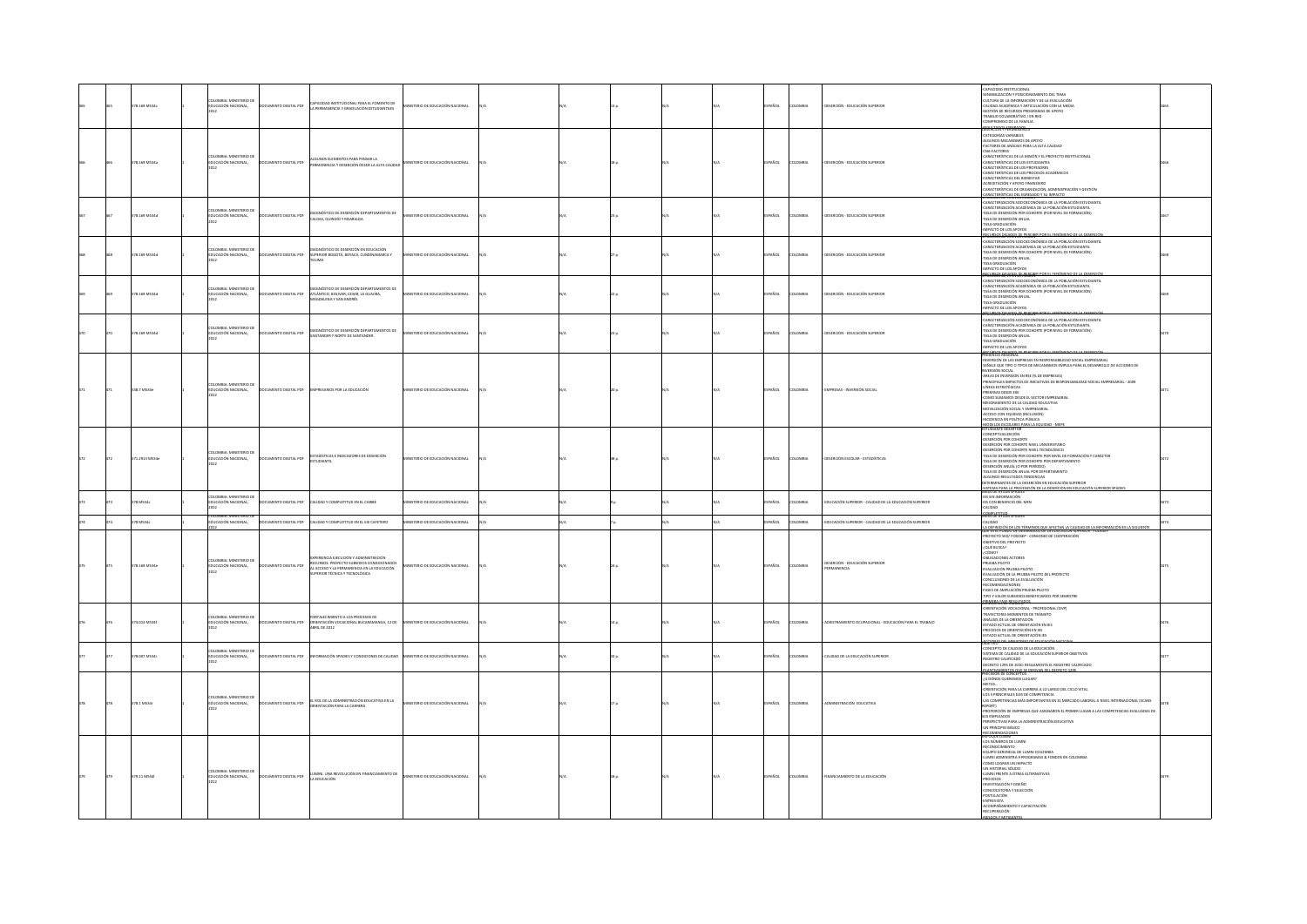|  | 378.169 MS34e | LOMBIA: MINISTERIO DE<br>EDUCACIÓN NACIONAL     | OCUMENTO DIGITAL PDF      | NALES DE PER<br>NCIA Y<br>ADUACIÓN EN EDUCACIÓN SUPERIOR MINISTERI<br>E EDUCACIÓN NACIONAL - MEN UTILIZACIÓN DE<br>ERRAMIENTAS TIC'S EN PROCESOS DE<br>OMPAÑAMIENTO ACADÉMICO PERMANENCIA EN<br>POLITÉCNICO GRANCOLOMBIANO INSTITUCIÓN<br>ERSITARIA CARTAGENA, ABRIL 26 DE 2012 | ISTERIO DE EDUCACIÓN NACIONAL                        |                             |      |  | <b>PAÑOL</b> | <b>QLOMBIA</b> | DESERCIÓN - EDUCACIÓN SUPERIOR - CONGRESOS - CONFERENCIAS | PROGRAMA DE PERTINENCIA EN EL IVOL<br>PRUSIRANA DE PERTINENCIA EN EL POLI<br>-HISTORIA Y SERVICIOS<br>-ANSTORIA Y SERVICIOS<br>-HERRAMIENTAS TIC'S EN PROCESOS DE ACOMPAÑAMIENTO ACADÉMICO<br>-PROCEDIMIENTOS DEL PROGRAMA DE PERMANENCIA<br>-PROCEDIMIENTO SEGUIMIENTO A ESTUDIANTES<br>-APLICATIVO PARA EL REGISTRO Y SEGUIMIENTO<br>DESERCIÓN POR PERÍODO<br>SERVICIOS DE AROYO AL ESTUDIANTE<br>ENVICUS DE APOTO AL ESTODIANTE<br>ÉGUIVOS DE DESERCIÓN MODALIDAD VIRTUAL<br>ÉGUIMIENTOS Y ACOMPAÑAMIENTO<br>ÉGUIMIENTO A ESTUDIANTES CON CRÉDITO ICETEX<br>FUNCIONALIDAD: SEGUIMIENTO<br>MESENCIA VIVA EN ANTIOQUIA                                                                                                                                                                           |      |
|--|---------------|-------------------------------------------------|---------------------------|---------------------------------------------------------------------------------------------------------------------------------------------------------------------------------------------------------------------------------------------------------------------------------|------------------------------------------------------|-----------------------------|------|--|--------------|----------------|-----------------------------------------------------------|---------------------------------------------------------------------------------------------------------------------------------------------------------------------------------------------------------------------------------------------------------------------------------------------------------------------------------------------------------------------------------------------------------------------------------------------------------------------------------------------------------------------------------------------------------------------------------------------------------------------------------------------------------------------------------------------------------------------------------------------------------------------------------------------------|------|
|  | 03.44 M534r   | LOMBIA: MINISTERIO DE<br>EDUCACIÓN NACIONAL     | CUMENTO DIGITAL PDF       | EGIONALIZACIÓN, UNA APUESTA POR LA EQUIDAD<br>EL DESARROLLO SOCIAL                                                                                                                                                                                                              | INSTERIO DE EDUCACIÓN NACIONAL                       |                             |      |  | <b>AÑOL</b>  | <b>ILOMBIA</b> | <b>ESARROLLO SOCIA</b>                                    | PRESENCIA VIAN EN PARTINGUIA<br>-EVOLUCIÓN MATRÍCULA EN REGIONES PREGRADO 1996 - 2012<br>-POGGRAMAS ACTIVOS 2012<br>-PROGRAMAS ACTIVOS 2012<br>-REGIONALIZACIÓN INCLUSIÓN<br>EDUCACIÓN SUPERIOR PÚBLICA CON CALIDAD<br>-POBLACIÓN MATRICULADA POSGRADO 1998 - 2011<br>EGRESADOS POR REGIÓN 1995 - 2012<br>EXIRCIANOS Y UN REGIONI 1995 - 2012<br>REGIONALIZACIÓN - EGRESADOS 1996 - 2012<br>DISTRIBUCIÓN CALIDAD IE ANTIOQUIA 2010<br>DIAGNÓSTICO DE LA DESERCIÓN EN COLOMBIA 1998 / 2003<br>ESTUDIO DEMANDA SURORIENTE ANTIOQUEÑO 2010<br>ESTUDIO DEMANDA ZONA INFLUENCIA SEDE AMALFI 2010<br>ESTUDIO DEMANDA SURORIENTE Y NORDESTE PREFERENCIA PROGRAMAS ACADÉMICOS<br>INIVERSIDAD DE ANTIOQUIA PROPUESTA DE INTERVENCIÓN EN EL DEPARTAMENTO.<br>NIVERSIDAD NACIONAL ABIERTA Y A DISTANCIA UNAD |      |
|  | 70.11 MS34s   | OMRIA: MINISTERIO D<br>UCACIÓN NACIONAL         | UMENTO DIGITAL PDF        | ISTEMA INTEGRADO DE INFORMACIÓN ACADÉMICA<br>.<br>STUDIANTIL                                                                                                                                                                                                                    | NISTERIO DE EDUCACIÓN NACIONAL                       |                             |      |  | AÑOL         | <b>CAMBIA</b>  | <b>EDUCACIÓN - SISTEMAS DE INFORMACIÓN</b>                | COBERTURA NACIONAL<br>VISAE<br>MISIÓN DEL SISTEMA NACIONAL DE CONSEJERÍA<br>-ATENCIÓN A POBLACIÓN CON NECESIDADES EDUCATIVAS ESPECIALES<br>-RISTEMA INTEGRADO DE INFORMACIÓN ACADÉMICA ESTUDIANTIL (PROPUESTA)<br>-ISSTEMA INTEGRADO DE INFORMACIÓN ACADÉMICA ESTUDIANTIL (PROPUESTA)<br>-ACCESO Y PERFILES DE ACUERDO A ROLES DESIGNADOS<br>SISTEMA DE ALERTAS TEMPRANAS<br>SEGUIMIENTO ESTUDIANTIL                                                                                                                                                                                                                                                                                                                                                                                              |      |
|  | 8.169 MS34t   | MRIA: MINISTERIO I<br>UCACIÓN NACIONAL,         | MENTO DIGITAL PDF         | ALLER DE NAVEGABILIDAD SPADIES                                                                                                                                                                                                                                                  | STERIO DE EDUCACIÓN NACIONAL                         |                             |      |  | AÑOL         |                | DUCACIÓN SUPERIOR - DESERCIÓN                             | -DESERCIÓN<br>ESTADOS DEL ESTUDIANTE<br>-TASA DE DESERCIÓN POR PERÍODO (O DESERCIÓN ANUAL)<br><b>TROHOT</b><br>TASA DE DESERCIÓN POR COHORTE<br>- I ASA DE DESERUDIN POR CUMORIE<br>- TASA DE DESERCIÓN SOR COHORTE SEGÚN NIVEL DE FORMACIÓN<br>- TASA DE DESERCIÓN SEGÚN ÁREAS DEL CONOCIMIENTO<br>- DISTRIBUCIÓN DE LOS INGRESOS DE LAS FAMILIAS DE LOS ESTUDIANTES DE LA EDUCACIÓN S<br>TASA DE GRADUACIÓN POR COHORTE SEGÚN NIVEL DE FORMACIÓN Y CONDICIONES ACADÉMICAS DE<br>LOS ESTUDIANTES EN LA PRUEBA SABER 11<br>-TASA DE DESERCIÓN ACUMULADA POR COHORTE SEGÚN APOYOS FINANCIEROS RECIBIDOS POR LOS                                                                                                                                                                                    |      |
|  | 78.169 MS34e  | MBIA: MINISTERIO DE<br>JUCACIÓN NACIONAL,       | <b>MENTO DIGITAL PDF</b>  | :<br>NCUENTRO REGIONAL DE PERMANENCIA Y<br>SRADUACIÓN. PROMOCIÓN DE ALIANZAS SECTOR<br>231 - QVITAQUO                                                                                                                                                                           | STERIO DE EDUCACIÓN NACIONAL                         |                             |      |  | PAÑOL        |                | EDUCACIÓN SUPERIOR - DESERCIÓN                            | -TASA DE DESERCON ACUMULADA POR O<br>ESTURIANTES Y EL SEKO DEL ESTUDIANTE<br>-UBICACIÓN - UTS<br>-REGIONALIZACIÓN - UTS<br>-PERMANENCIA Y GRADUACIÓN<br>-DESERCIÓN<br>-ESTADÍSTICAS<br>-GESTIÓN DE RECURSOS<br>GESTIÓN DE RECURSOS EN LAS REGIONES: CONVENIO ALCALDÍA - UTS                                                                                                                                                                                                                                                                                                                                                                                                                                                                                                                       |      |
|  | 378.196 MS34u | OMBIA: UNIVERSIDAD<br>JTÓNOMA DE MANIZALES.     | OCUMENTO DIGITAL PDF      | NIVERSIDAD AUTÓNOMA DE MANIZALES                                                                                                                                                                                                                                                | VERSIDAD AUTÓNOMA DE MANIZALES                       |                             |      |  | PAÑOL        | <b>QLOMBIA</b> | EDUCACIÓN SUPERIOR - PROGRAMAS DE APOYO                   | GESTIÓN DE BECUREOS, EMBRESAS - ESCTOR<br>ISTEMA DE PERMANENCIA Y GRADUACIÓN<br>-EQUIPO QUE APOYA EL DESARROLLO DEL SISTEMA EN LA UNIVERSIDAD<br><b>PROGRAMA CLASE EMPRESARIAL</b><br>PRODUCTOS DEL PROGRAMA<br>TIQUETERA<br>-OBJETIVO<br>-CARACTERÍSTICAS<br>-BENEFICIOS PARA LOS ESTUDIANTES<br>-TIPOS DE TIQUETERA<br><b>PESTRICIONES</b><br><b>PUPITRE FMPRESARIA</b><br>-FOFFINIL LINFINLANDINIL<br>-AULA EMPRESARIAL<br>-TARJETA CLASE EMPRESARIAL LIAM<br><b>DONACIONES</b><br>INTECEDENTES                                                                                                                                                                                                                                                                                                |      |
|  | 378.169 MS34t | OLOMBIA: UNIVERSIDAD<br>TECNOLÓGICA DE PEREIRA  | OCUMENTO DIGITAL PDF      | IC COMO SOPORTE DE LA CAPACIDAD<br>NSTITUCIONAL PARA REDUCIR LA DESERCIÓN<br><b>UDIANTIL</b>                                                                                                                                                                                    | VERSIDAD TECNOLÓGICA DE PEREIRA                      |                             |      |  | <b>JORA</b>  | LOMBIA.        | EDUCACIÓN SUPERIOR - DESERCIÓN                            | COMPRENSIÓN DE LA PROBLEMÁTICA<br>INTERVENCIÓN DE LA PROBLEMÁTICA<br>ESTRATEGIAS INICIALES<br>ACCIONES DIRIGIDAS A LAS POBLACIONES DE RIESGO<br>PLANEL DEL ORSENVATORIO ACADÊMICO IHACIA UN ACULTURA DEL USO DE LA INFORMACIÓNI<br>-EL PAPEL DEL OBSERVATORIO ACADEMICO (HAGA UN ACULTU<br>-VALORACIÓN DE POTENCIAL<br>-APLICATIVOS DE CONSULTA<br>-SISTEMA DE ONIENTACIÓN VOCACIONAL<br>-SISTEMA DE INFORMACIÓN ESTADÍSTICO ACADÉMICO SIEAU<br>-SISTEMA DE INFORMACIÓN ESTADÍST<br>-RESULTADOS                                                                                                                                                                                                                                                                                                   |      |
|  | 378.169 MS34e | CMRIL- I INNERSOLE<br>ECNOLÓGICA DE PEREIRA,    | <b>IMENTO DIGITAL PDF</b> | <b>UENTRO REGIONAL DE PERMANENCIA Y</b><br>UACIÓN EN EDUCACIÓN SUPERIOR                                                                                                                                                                                                         | <b>ERSIDAD NACIONAL ABIERTA Y A</b><br>TANCIA - UNAD |                             |      |  | AÑOL         |                | EDUCACIÓN SUPERIOR - DESERCIÓN                            | MISIÓN DEL SISTEMA NACIONAL DE CONSEIERÍA<br>SISTEMA INTEGRADO DE INFO<br>MACIÓN ACADÉMICA ESTUDIANTIL<br>-SISTEMA INTERNADO DE INFORMACION ACADEMICA ESTUDI<br>-USTIFICACIÓN<br>-ACCESO Y PERFILES DE ACUERDO A ROLES DESIGNADOS<br>-SISTEMA DE ALERTAS TEMPRANAS<br>-PRUEBA DE CARACTERIZACIÓN DEL ESTUDIANTE UNADISTA<br>SISTEMA DE CARACTERIZACIÓN DE ESTUD                                                                                                                                                                                                                                                                                                                                                                                                                                   |      |
|  | 371.291 MS34a | CENTRAL, 2012                                   | UMENTO DIGITAL PDF        | EL ACOMPAÑAMIENTO COMO ESTRATEGIA PARA<br>DISMINUIR LA DESERCIÓN ACADÉMICA EN<br><b><i>TEMÁTICAS</i></b>                                                                                                                                                                        |                                                      | TERIO DE EDUCACIÓN NACIONAL |      |  | AÑOL         |                | DESERCIÓN - MATEMÁTICAS                                   | -ANTECEDENTES DEL PROYECTO<br>-ESTRUCTURA OBJETO COMPETENCIA<br>-ESCENARIOS DEL AMBIENTE DE APRENDIZAJE<br>-<br>-CURSOS AULA VIRTUAL<br>-INVESTIGADORES INVOLUCRADOS<br>-INVESTIGADORES<br>-MONITORES<br>-CONTENIDOS<br>-EJERCITADORES<br><b>SIMULACIONES</b><br>-TRABAJOS COLABORATIVOS<br>CRUITARDRA IDD 2011 IRC<br>HERRAMIENTAS DE INTERACCIÓN<br>CASOS PARA ARGUMENTACIÓN<br>CALIFICACIONES                                                                                                                                                                                                                                                                                                                                                                                                  |      |
|  | 378.169 MS34p | LOMBIA: UNIVERSIDAD<br>CENTRAL 2012             | DOCUMENTO DIGITAL PDF     | <b>RMANENCIA ACADÉMICA CON CAUDAD DE VIDA Y INSTITUTO TECNOLÓGICO</b><br>ENESTAR                                                                                                                                                                                                | METROPOLITANO                                        |                             | 110. |  | <b>JORAS</b> | LOMBIA         | EDUCACIÓN SUPERIOR - DESERCIÓN                            | INTERACCIONES<br>SERVICIO DE INTERVENCION Y GESTION ACADEMICA SIGA - OBSER<br>-FACTORES DE RIESGO INTERVENIDOS EN SIGA Y ESTRUCTURA DE FUNCIONAMIENTO<br>-MÁS CRÍTICAS ATENDIDAS EN SIGA<br>-SERVICIO DE ATENCIÓN E INTERVENCIÓN PSICOLÓGICA<br>-SERVICIO DE ATENCIÓN E INTERVENCIÓN ACADÉMICA<br>-TIC'S COMO SOPORTE DE LA CAPACIDAD INSTITUCIONAL PARA REDUCIR LA DESERCIÓN<br>HIPFRYÍNCI II.OS.<br>NETROVÍNCI REGIONAL DE VERMANENCIA V GRADIAL IC                                                                                                                                                                                                                                                                                                                                             |      |
|  | 378.169 MS34d | LOMBIA: MINISTERIO DE<br>EDUCACIÓN NACIONAL     | DOCUMENTO DIGITAL PDF     | LA DESERCIÓN EN LA EVALUACIÓN DE PROGRAMAS<br>ACADÉMICOS DE PREGRADO                                                                                                                                                                                                            | MINISTERIO DE EDUCACIÓN NACIONAL                     |                             |      |  | JORAS        | <b>QLOMBIA</b> | EDUCACIÓN SUPERIOR - DESERCIÓN                            | DESAFÍOS DE LA EDUCACIÓN SUPERIOR<br>-DISHANDS DE LA EDIDANIA UNIVERSITARIO COLOMBI<br>- MODELO TRADICIONAL UNIVERSITARIO COLOMBI<br>- SITUACIONES QUE ENFRENTA<br>-EXPANSIÓN DE LA MATRÍCULA<br>COBERTURA<br>-ES INEXORABLE<br>LA AMPUACIÓN DE COBERTURA Y LA DESERCIÓN OBLIGAN A ACTUAR<br>IN IMPFRATIVO<br>SISTEMA EDUCATIVO DE MALA CALIDAD CONDUCE AL FRACASO<br>-LA CALIDAD CONCEPTO RELATIVO<br>-CALIDAD: COMPLEJIDAD<br>-CALIDAD: INTEGRALIDAD<br>CRITERIOS DE CALIDAD Y AUTONOMÍA<br>.<br>NIVERSIDAD NACIONAL ABIERIA Y A DISTA                                                                                                                                                                                                                                                          |      |
|  | 378.169 MS34e | OMRIA: MINISTERIO DE<br><b>UCACIÓN NACIONAL</b> | CUMENTO DIGITAL PDF       | <b>UENTRO REGIONAL DE PERMANENCIA Y</b><br>UACIÓN EN EDUCACIÓN SUPERIOR                                                                                                                                                                                                         | NISTERIO DE EDUCACIÓN NACIONAL                       |                             | 39p  |  | AÑOL         | <b>CAMBIA</b>  | EDUCACIÓN SUPERIOR - DESERCIÓN                            | -COBERTURA NACIONAL<br>-LUISENTURA MACIONAL DE CONSEJERÍA<br>-SISTEMA NACIONAL DE CONSEJERÍA<br>-VIACI - VISAE (CONSEJERÍA)<br>-ACCESO Y PERFILES DE ACUERDO A ROLES DESIGNADOS                                                                                                                                                                                                                                                                                                                                                                                                                                                                                                                                                                                                                   |      |
|  | 74.013 MS34f  | LOMBIA: MINISTERIO DE<br>JUCACIÓN NACIONAL      | HOR JATION OTHER          | ORTALECIMIENTO A LOS PROCESOS DE LA<br><b>IENTACIÓN VOCACIONAL Y PROFESIONAL</b>                                                                                                                                                                                                | ISTERIO DE EDUCACIÓN NACIONAL                        |                             |      |  | PAÑOL        | <b>OLOMBIA</b> | ORIENTACIÓN PROFESIONAL - EDUCACIÓN SUPERIOR              | INDUCCIÓN AL ESTUDIANTE<br>¿QUÉ ES LA ORIENTACIÓN VOCACIONAL Y PROFESIONAL?<br>XPERIENCIAS DE ORIENTACIÓN VOCACIONAL Y PROFESIONAL<br>-/POR QUÉ LA ORIENTACIÓN VOCACIONAL Y PROFESIONAL PARA LA PERMANENCIA Y LA GRADUACIÓN?<br>DECISIÓN SOBRE LA CONTINUIDAD<br>¿QUÉ HACEN LAS IES EN ORIENTACIÓN VOCACIONAL Y PROFESIONAL?                                                                                                                                                                                                                                                                                                                                                                                                                                                                      | 5940 |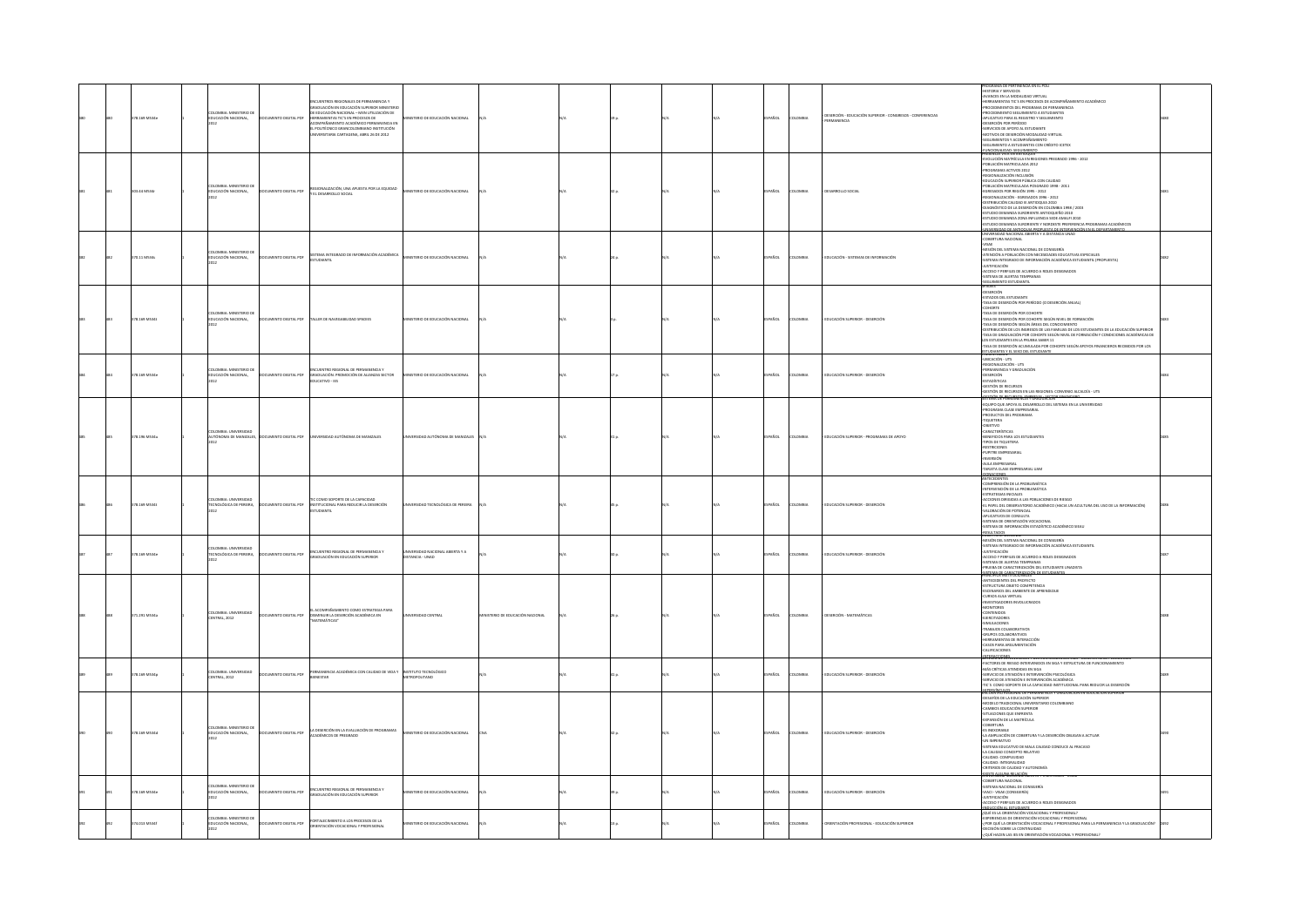|  | 78.199 MS34e  | OLOMBIA: MINISTERIO DE<br>EDUCACIÓN NACIONAL,         | OCUMENTO DIGITAL PDF       | EXPERIENCIA INSTITUCIONAL EN TUTORÍAS<br>ROGRAMA DE FORTALECIMIENTO ACADÉMICO                                   | ERSIDAD AUTÓNOMA DE BAJA<br>CALIFORNIA FACULTAD DE CIENCIAS<br>MANAS |  |          | PAÑOL  | OLOMBIA        | EDUCACIÓN SUPERIOR - CURRÍCULOS                                                                      | <b>FUTORIA</b><br>-LA TUTORÍA PARA QUIÉN?<br>-LA TUTORÍA PARA QUÉ?<br><b><i>FIRENCIA AIROTUT AJS</i></b><br>-/LA TUTORÍA DÓNDE?<br>LA TUTORÍA QUE?<br>-PERFIL DE UN TUTOR<br>-/LA TUTORÍA CÓMO?<br>-EN TUTURN COMOT<br>-SIT: DEFINICIÓN, OBJETIVOS Y MODELOS<br>-FACULTAD DE CIENCIAS HUMANAS<br>MODELO BÁSICO<br>-INSTANCIAS DE APOYO<br>-INSTANCIAS DE APOYO<br><b>BIFSGOS</b>                                                                                                                                                                                                                                                                                                                                                                                             |  |
|--|---------------|-------------------------------------------------------|----------------------------|-----------------------------------------------------------------------------------------------------------------|----------------------------------------------------------------------|--|----------|--------|----------------|------------------------------------------------------------------------------------------------------|------------------------------------------------------------------------------------------------------------------------------------------------------------------------------------------------------------------------------------------------------------------------------------------------------------------------------------------------------------------------------------------------------------------------------------------------------------------------------------------------------------------------------------------------------------------------------------------------------------------------------------------------------------------------------------------------------------------------------------------------------------------------------|--|
|  | 58.653 M534c  | COLOMBIA: PONTIFICIA<br>UNIVERSIDAD JAVERIANA,        | OCUMENTO DIGITAL PDF       | OFICINA DE GESTIÓN DE DONACIONES                                                                                | TIFICIA UNIVERSIDAD JAVERIANA                                        |  |          | PAÑOL  | OLOMBIA        | ONANTES - DONACIONES                                                                                 | <b>ROGRAMA</b><br>-PROYECTO DE GESTIÓN DE DONACIONES<br>DAR Y LA HISTORIA<br>CARIDAD<br>-CARIDAD<br>-FILANTROPÍA<br>EVOLUCIÓN HISTÓRICA DE LA FILANTROPÍA<br>-<br>- DEFINICIÓN<br>- LO QUE REALMENTE ES<br>-PRINCIPIOS BÁSICOS DE LA GESTIÓN DE DONACIONES<br>-OFICINA DE GESTIÓN DE DONACIONES<br>-FUNCIONES<br>-LA GESTIÓN DE DONACIONES ES UN TRABAJO DE TODOS<br>-<br>RESPONSABILIDADES DEL DIRECTOR DE GESTIÓN DE DONACIONES<br>-ALIADOS ESTRATÉGICOS<br>PROYECTO DE GESTIÓN DE DONACIONES                                                                                                                                                                                                                                                                              |  |
|  | 78.169 MS34s  | OLOMBIA: LINIVERSIDAD<br>DEL MAGDALENA, 2012          | UMENTO DIGITAL PDF         | SISTEMA DE ANÁLISIS DE SEGUIMIENTO Y<br>ALLIACIÓN DE LA DESERCIÓN (SASED)                                       | ERSIDAD DEL MAGDALENA                                                |  |          | PAÑOL  | LOMBIA         | EDUCACIÓN SUPERIOR - DESERCIÓN - EVALUACIÓN                                                          | MÓDULO DE ESTUDIANTES<br>-MÓDULO PADRES DE FAMILIA<br>-MODOLO FROM SIDE FRIEDRI<br>- PRINCIPALES LIMITANTES<br>- PRINCIPALES LIMITANTES<br>-ESTRATEGIAS - ENCUESTA<br>-<br>ESTRATEGIAS - ENCUENTRO DE PADRES DE FAMILIA<br>-PORTAL SASED<br>MÓDIFIO FAMILIA - SEGUIMENTO ACADÉMICO<br>-MODULO FAMILIA - HORARIOS<br>-MÓDULO FAMILIA - HORARIOS<br>-MÓDULO FAMILIA - ESTRATEGIAS DE APOYO<br>-MÓDULO FAMILIA - DIRECTORIO INSTITUCIONAL<br>-MÓDULO FAMILIA - INFORMACIÓN FINANCIERA.<br>DEPARTAMENTO ADMINISTRATIVO DE LA FUNCION PUBLICA DECRETO NUMERO 2482 DE 2012 -                                                                                                                                                                                                       |  |
|  | 79.158 M534d  | OLOMBIA: REPÚBLICA DE<br>OLOMBIA, 2012                | UMENTO DIGITAL PDF         | DECRETO NO. 2482 DE DICIEMBRE 3 DE 2012                                                                         | <b>VÚBLICA DE COLOMBIA</b>                                           |  |          | AÑOL   | LOMBIA         | EDUCACIÓN - LEGISLACIÓN                                                                              | CONSIDERANDO                                                                                                                                                                                                                                                                                                                                                                                                                                                                                                                                                                                                                                                                                                                                                                 |  |
|  | 42.861 MS34e  | OLOMBIA: REPÚBLICA DE<br>OMBIA, 2012                  | OCUMENTO DIGITAL PDF       | STRATEGIAS PARA LA CONSTRUCCIÓN DEL PLAN<br>ITICORRUPCIÓN Y DE ATENCIÓN AL CIUDADANO                            | <b>FÚBLICA DE COLOMBIA</b>                                           |  |          | PAÑOL  | OLOMBIA        | UNCIONARIOS PÚBLICOS - LEGISLACIÓN - COLOMBIA<br>ELITOS DE LOS FUNCIONARIOS - LEGISLACIÓN - COLOMBIA | -DECRETA<br>INTRODUCCION<br>OBJETIVO Y ALCANCE<br>-METODOLOGÍA DE DISEÑO<br>-METODOLOGIK DE DISENT<br>-ASPECTOS GENERALES<br>-COMPONENTES DEL PLAN<br>-METODOLOGÍA PARA LA IDENTIFICACIÓN DE RIESGOS DE CORRUPCIÓN Y ACCIONES PARA SU MANEIO<br>-<br>ESTRATEGIA ANTITRAMITES<br>-RENDICIÓN DE CUENTAS<br>-MECANISMOS PARA MEJORAR LA ATENCIÓN AL CIUDADANO<br>-<br>ESTÁNDARES PARA LA ATENCIÓN DE PETICIONES, QUEIAS, SUGERENCIAS Y RECLAMOS<br>-CONSOLIDACIÓN, SEGUIMIENTO Y CONTROL<br>RECOMENDACIONES GENERALES                                                                                                                                                                                                                                                           |  |
|  | 379.118 MS34i | OLOMBIA: ÍNDICE DE                                    | CUMENTO DIGITAL PDR        | .<br>INDICE DE TRANSPARENCIA NACIONAL<br>UNIVERSIDADES PÚBLICAS DEL ORDEN NACIONAL<br>2010-2011 MAYO 15 DE 2013 | NDICE DE TRANSPARENCIA NACIONAL                                      |  |          | SPAÑOL | OLOMBIA        | EDUCACIÓN SUPERIOR - UNIVERSIDADES PÚBLICAS                                                          | -RASGOS DE LA CALIFICACIÓN POR NIVELES DE RIESGO<br>-PROMEDIO DE LA CALIFICACIÓN POR FACTORES<br>-RANKING<br>-FACTOR VISIBILIDAD E INDICADORES<br>-HALLAZGOS FACTOR VISIBILIDAD<br>-FACTOR SANCIÓN E INDICADORES<br>-FACTOR SANCIÓN E INDICADORES<br>-HALLAZGOS FACTOR SANCIÓN<br>-FACTOR INSTITUCIONALIDAD E INDICADORES<br>-FACTOR INSTITUCIONALIDAD E INDICADO<br>-HALLAZGOS FACTOR INSTITUCIONALIDAD<br>-FACTOR GOBIERNO ORGANIZACIONAL<br>-HALLAZGOS FACTOR ORGANIZACIONAL<br>-<br>EN RESUMEN QUE ASPECTOS DEBEN FORTALECER LAS UNIVERSIDADES PÚBLICAS<br>-PARA QUÉ SIRVEN LOS RESULTADOS DEL ÍNDICE DE TRANSPARENCIA                                                                                                                                                   |  |
|  | 79.158 MS34   | OLOMBIA: DIARIO OFICIAL                               | 309 IATON OTHERSTAND       | LEY 1474 DE 2011                                                                                                | ARIO OFICIAL                                                         |  | 122-2112 | PAÑOL  | <b>OLOMBIA</b> | EDUCACIÓN - LEGISLACIÓN                                                                              | -COMPONENTES PARA LA CONSTRUCCIÓN DE UN PLAN ANTICORRUPCIÓN<br>AÑO COLVII NÚMERO 48.128, BOGOTÁ D.C., MARTES 12 DE JULIO DE 2011<br>-MEDIDAS ADMINISTRATIVAS PARA LA LUCHA CONTRA LA CORRUPCIÓN<br>-MEDIDAS PENALES EN LA LUCHA CONTRA LA CORRUPCIÓN PÚBLICA Y PRIVADA<br>-MEDIDAS DICIPLINARIAS PARA LA LUCHA CONTRA LA CORRUPCIÓN<br>REGULACIÓN DEL LOBBY O CABILDEO<br>-ORGANISMOS ESPECIALES PARA LA LUCHA CONTRA LA CORRUPCIÓN<br>POLÍTICAS INSTITUCIONALES Y PEDAGÓGICAS<br>-FOLLIDATIONISM DELONALES I FEDROLOGICAS<br>-DISPOSICIONES PARA PREVENIR Y COMBATIR LA CORRUPCIÓN EN LA CONTRATACIÓN PÚBLICA<br>-MEDIDAS PARA LA EFICIENCIA Y EFICACIA DEL CONTROL FISCAL EN LA LUCHA CONTRA LA CORRUPCIÓN<br>OFICINAS DE REPRESENTACIÓN<br><u>VIGENCIA</u><br>NTRODUCCIOI |  |
|  | 63.6 MS34m    | LOMBIA: MINISTERIO DI<br>EDUCACIÓN NACIONAL,          | OCUMENTO DIGITAL PDF       | ETODOLOGÍA PARA LA IMPLEMENTACIÓN DEL<br>MODELO INTEGRADO DE PLANEACIÓN Y GESTIÓN                               | WSTERIO DE EDUCACIÓN NACIONAL                                        |  |          | SPAÑOL | OLOMBIA        | SERVICIOS - ATENCIÓN AL CIUDADANO                                                                    | -OBJETIVO<br>-ALCANCE<br>-MARCO CONCEPTUAL<br>-POLÍTICAS DE DESARROLLO ADMINISTRATIVO<br>-REQUERIMIENTOS GENERALES<br>-GESTIÓN MISIONAL Y DE GOBIERNO<br>-TRANSPARENCIA, PARTICIPACIÓN Y SERVICIO AL CIUDADANO<br>-GESTIÓN DEL TALENTO HUMANO<br>EFICIENCIA ADMINISTRATIVA<br>-GESTIÓN FINANCIERA<br>-SOPORTES TRANSVERSALES<br>RMULARIO ÚNICO DE REPORTE DE AVANCES DE LA GESTIÓN TÉRMINOS Y DEFINICIONES                                                                                                                                                                                                                                                                                                                                                                   |  |
|  | 79.158 MS34   | <b>DLOMBIA: MINISTERIO DI</b><br>EDUCACIÓN NACIONAL   | <b>CUMENTO DIGITAL PDF</b> | ODELO INTEGRADO DE PLANEACIÓN Y GESTIÓN -<br>DECRETO 2482 DE 2012                                               | NISTERIO DE EDUCACIÓN NACIONAL                                       |  |          | SPAÑOL | <b>OLOMBIA</b> | EDUCACIÓN - LEGISLACIÓN                                                                              | LAMEXO 1: MATRIZ INICIAL DE BEOLIFRIMIENTOS.<br>SUBDIRECCIÓN DE APOYO A LA GESTIÓN DE LAS IES SUBDIRECCIÓN DE DESARROLLO ORGANIZACIONA<br>-OBJETIVO DEL EVENTO<br>-<br>REGISTRO DE PARTICIPANTES<br>-INSTALACIÓN DEL EVENTO<br>-IMPLEMENTACIÓN DEL MODELO INTEGRADO DE PLANEACIÓN Y GESTIÓN<br>-RESULTADOS ÍNDICE TRANSPARENCIA<br>ELEMENTOS CONCEPTUALES DEL PLAN ANTICORRUPCIÓN<br>TALLER ESTRATEGIAS PARA LA CONSTRUCCIÓN DEL PLAN ANTICORRUPCIÓN Y DE ATENCIÓN AL<br><b>OVADADA</b>                                                                                                                                                                                                                                                                                      |  |
|  | 379.158 M534  | <b>QLOMBIA: MINISTERIO DE</b><br>EDUCACIÓN NACIONAL,  | OCUMENTO DIGITAL PDF       | MODELO INTEGRADO DE PLANEACIÓN Y GESTIÓN -<br>DECRETO 2482 DE 2012                                              | ISTERIO DE EDUCACIÓN NACIONAL                                        |  |          | SPAÑOL | OLOMBIA        | EDUCACIÓN - LEGISLACIÓN                                                                              | -CONCLUSIONES<br>SUBDIRECCION DE APOYO A LA GESTION DE LASTES SUBDIRECCION DE DESARROLLO ORGANIZACIO<br>EQUIPO DE TRABAIC<br>-OBJETIVO<br>-¿DE DÓNDE SURGE LA NECESIDAD?<br>-<br>ELEMENTOS DEL MODELO<br>-ALINEACIÓN DE LA PLANEACIÓN<br>-MODELO INTEGRADO DE PLANEACIÓN Y GESTIÓN<br>-<br>ESQUEMA DEL MODELO<br>-REQUERIMIENTOS GENERALES<br>-POLÍTICAS DE DESARROLLO ADMINISTRATIVO<br>GESTIÓN MISIONAL Y DE GOBIERNO<br>-MODALIDADES DE LA PLANEACIÓN<br>OTHERWILDER CONSTRUIRE FLAUENO SISTEMA DE SEGUIMENTO<br>PRÁCTICAS DE SEGUIMIENTO<br>-ESQUEMA PIRAMIDAL DEL USO DE LA INFORMACIÓN<br>.<br>SISTEMA DE SEGUINIENTO A METAS DE GOBIERNO.<br>UNEAS DE TRABAID DE LA SURDIRECCIÓN DE AROYO A LAS IES.                                                                  |  |
|  | QAE2M 85      | COLOMBIA: MINISTERIO I<br>EDUCACIÓN NACIONAL,<br>2013 | OCUMENTO DIGITAL PDF       | PROYECTOS DE APOYO A LA GESTIÓN DE LAS IES 2013 MINISTERIO DE EDUCACIÓN NACIONAL                                |                                                                      |  |          | AÑOL   | LOMBIA         | DUCACIÓN SUPERIOR                                                                                    | ACOMPAÑAMIENTO CERTIFICACIÓN NTC GP 1000:2009<br>CÓDIGOS DE BUEN GOBIERNO<br>EVENTOS MASIVOS 2013                                                                                                                                                                                                                                                                                                                                                                                                                                                                                                                                                                                                                                                                            |  |
|  | 75.006 MS34c  | COLOMBIA: MINISTERIO DI<br>EDUCACIÓN NACIONAL,        |                            | DOCUMENTO DIGITAL PDF CARTA ABIERTA SOBRE LA EVALUACIÓN DE                                                      | MINISTERIO DE EDUCACIÓN NACIONAL                                     |  |          | SPAÑOL | <b>OLOMBIA</b> | LURRÍCULOS - EVALUACIÓN                                                                              | LA EVALUACIÓN DE COMPETENCIAS DOCENTES PARA EL ASCENSO O LA REUBICACIÓN DE NIVEL<br>SALARIAL EN EL ESCALAEÓN DOCENTE DEL ESTATUTO DE PROFESIONALIZACIÓN DOCENTE                                                                                                                                                                                                                                                                                                                                                                                                                                                                                                                                                                                                              |  |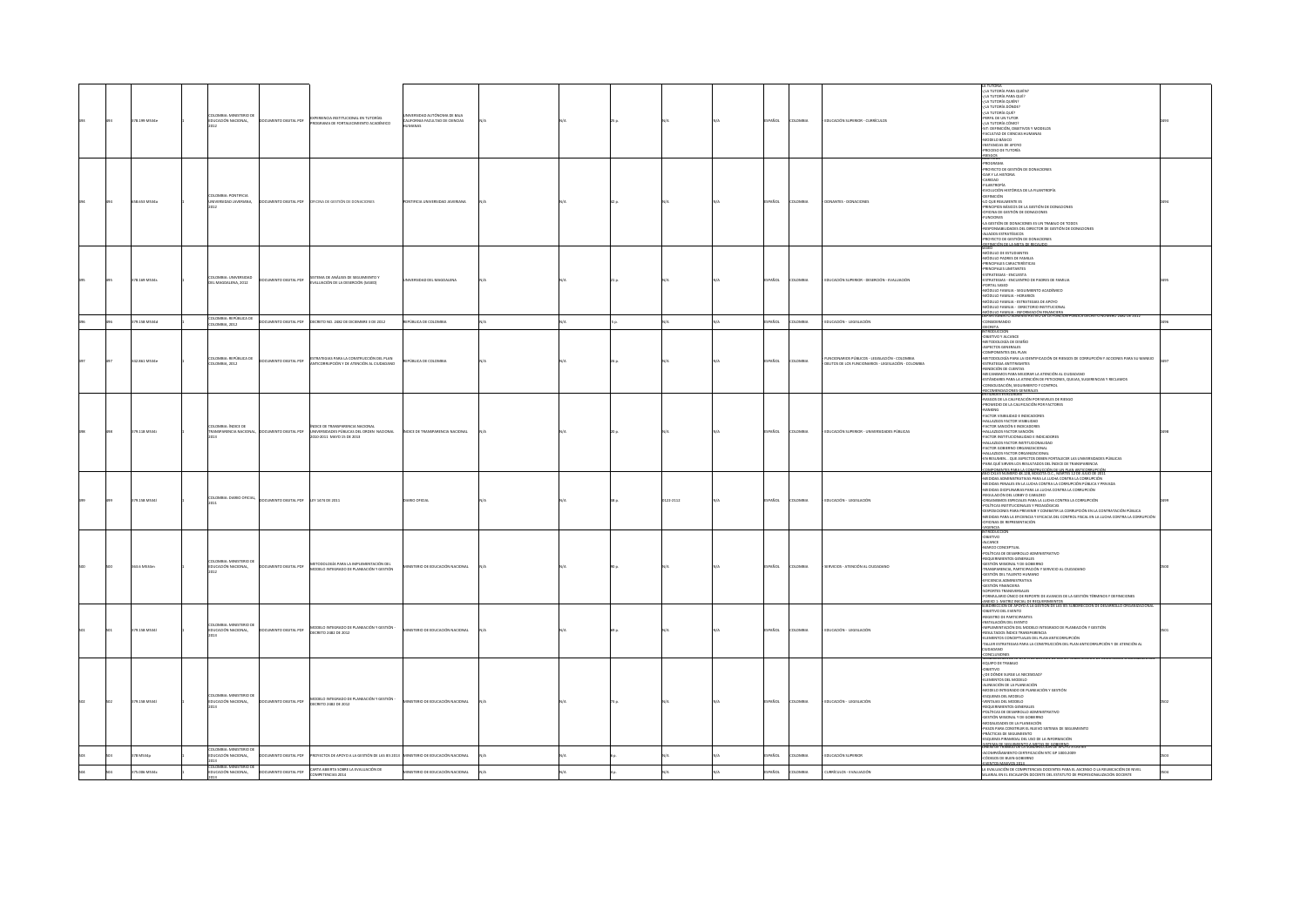|  |                    |                                                                                   |                             |                                                                                                                                       |                                                                 |  |  |              |                           |                                               | VTRODUCTION                                                                                                                                                                                                                                                                                                                                                                                                                                                                                                                                                                                                                                                                                                                                                     |  |
|--|--------------------|-----------------------------------------------------------------------------------|-----------------------------|---------------------------------------------------------------------------------------------------------------------------------------|-----------------------------------------------------------------|--|--|--------------|---------------------------|-----------------------------------------------|-----------------------------------------------------------------------------------------------------------------------------------------------------------------------------------------------------------------------------------------------------------------------------------------------------------------------------------------------------------------------------------------------------------------------------------------------------------------------------------------------------------------------------------------------------------------------------------------------------------------------------------------------------------------------------------------------------------------------------------------------------------------|--|
|  | 20 D277t           | DOS UNIDOS: DISTRIC<br>OF COLUMBIA PUBLIC<br>HOOLS, 2014                          | <b>DCUMENTO DIGITAL PDF</b> | EACHER QUALITY REFORMS IN THE WASHINGTON<br>.C. PUBLIC SCHOOLS                                                                        | DISTRICT OF COLUMBIA PUBLIC SCHOOLS                             |  |  | GLÉS         | STADOS UNIDOS - EDUCACIÓN |                                               | en holden.<br>- Agenda<br>- Reckisround on Washington D.C. Public Schools (DCPS)<br>- Recent Results from the National Assessment of Educational Progress Provide Evidence<br>THAT OUR REFORMS ARE WORKING<br>TEACHERS ARE THE MOST IMPORTAN RESOURCE IN OUR SCHOOLS<br>-WE HAVE A SIMPLE GOAL FOR OUR TEACHER AFFECTIVENESS WORK<br>WHERE WE WERE IN 2007<br>"HILHL HE WENT IN 2007<br>-OUR HUMAN CAPITAL THEORY OF ACTION<br>-A FIRST PRIORITY: OUR TEACHERS CONTRACT<br>-THE OTHER TOP PRIORITY: TEACHER EVALUATION<br>MPACT COVERS ALL SCHOOL BASED STAFF MENBERG                                                                                                                                                                                           |  |
|  | 71.144 P977i       | HILE: PONTIFICIA<br>IVERSIDAD CATÓLICA DE<br><b>HILE, 2013</b>                    |                             | IMPLEMENTACIÓN, LOGROS Y AJUSTES A LOS<br>DOCUMENTO DIGITAL PDF SISTEMAS DE EVALUACIÓN DOCENTE: EL CASO DE                            | PONTIFICIA UNIVERSIDAD CATÓLICA DE<br>cius.                     |  |  | PAÑOL        | HILE                      | EVALUACIÓN DOCENTE                            | -HITOS RELACIONADOS CON EVALUACIÓN DOCENTE<br>ANTECEDENTES DE LA EVALUACIÓN DOCENTE EN CHILE<br>-EL SISTEMA DE EVALUACIÓN DOCENTE<br>-EL SISTEMA DE EVADUADON DOCENTE<br>- CARACTERÍSTICAS GENERALES<br>- MARCO PARA LA BUENA ENSEÑANZA<br>- JPOR QUÉ UNA EVALUACIÓN BASADA EN ESTÁNDARES?<br>-INSTRUMENTOS<br>NIVELES DE DESEMPEÑO<br>PORTAFOLIO<br>OUF SE EVALUA MODULO 1 UNIDAD PEDAGOSICA<br>-QUE SE EVALUA MODULO 2 IONDAD PERANDIDICA<br>-QUE SE EVALUA MÓDULO 2 CLASE GRABADA<br>-COMO SE EVALUA MÓBULO 2 CLASE GRABADA<br>-COMO SE EVALUA CORRECCIÓN DE PORTAFOLIO<br>-COMO SE EVALUA PROCEDIMIENTOS PARA ASEGURAR CONSISTENCIA<br>-¿CÓMO SE LLEGA AL RESULTADO FINAL DE CADA DOCENTE?<br>INFORMES DE RESULTADOS<br><b>CONSCRIBING TESTA EDISTICIÓN</b> |  |
|  | 71.144 UH28p       | ADOS UNIDOS:<br>INIVERSIDAD DE HARVARD                                            |                             | NOYECTO DE MEDICIÓN DE EFECTIVIDAD DOCENTE<br>DOCUMENTO DIGITAL PDF LA EVALUACIÓN COMO HERRAMIENTA DE MEJORA<br><b>EL SISTEMA</b>     | VERSIDAD DE HARVARD                                             |  |  | JORAS        | DOS UNIDO                 | EVALUACIÓN DOCENT                             | ESARROLLO BOGOTÁ, COLOMBIA, 18 DE JUNIO, 2014<br>CEN OTHERS IS 29 BLOCK<br>-LOUIS ES IN PROTECTION RETORIES PRODUCTION CONTINUES PROCARSE EN LA EVALUACIÓN?<br>- LOUIS QUE ENFOCARSE EN LA EVALUACIÓN?<br>- LOUIS MESTINOS?<br>- LOUIS MESTINOS?<br>- LOUIS MESTINOS LA SOBSERVACIONES DE CLASE?<br>- LOUIS MESTINOS EL<br>-/POR QUÉ MET ES DIFERENTE?<br>COMARTMLIFE PLU<br><b>JSE HA HECHO ALGO SIMILAR EN AMÉRICA LATINA?</b><br>-25e ha hecho algo Similar en America Latina?<br>- ¿Qué hiomos en El Proceso de Selección?<br>- ¿Qué hiomos en El Proceso de Formación?<br>- ¿Qué hiomos en El Proceso de Evaluación?<br>- ¿Para Qué Estamos Usando Estas Mediciones?                                                                                       |  |
|  | 71.144 MS34d       | <b>DMBIA: MINISTERIO DE</b><br>UCACIÓN NACIONAL,                                  | CUMENTO DIGITAL PDF         | DIÁLOGO EN COLOMBIA SOBRE LOS AJUSTES A LOS<br>SISTEMAS DE EVALUACIÓN DOCENTE: REFORMAS<br>ARA MEIORAR LOS ARRENDIZAIES ESTUDIANTILES | INSTERIO DE EDUCACIÓN NACIONAL                                  |  |  | <b>JORA</b>  | LOMBIA                    | EVALUACIÓN DOCENTE - CONGRESOS - CONFERENCIAS | LOUÉ BOL DEBEBÍ<br>OBJETIVOS<br>-INTRODUCCIÓN<br>PRESENTACIÓN<br>-APERTURA DEL CONVERSATORIO<br>-IMPLEMENTACIÓN Y AJUSTES A LOS SISTEMAS DE EVALUACIÓN DOCENTE: CASO CHILE<br>-REFORMAS EN LA CALIDAD DE LOS PROFESORES DE LAS ESCUELAS PÚBLICAS DE HASHINGTON D.C.<br>h-Vu.<br>- Alguang Becomendaciones para el caso colombiano<br>- Comos se evalua a los docentes en caso colombiano<br>- Camera - Niema<br>- Politica de Calidad<br>- Politica de Calidad                                                                                                                                                                                                                                                                                                  |  |
|  | 371.144 MS34s      | LOMBIA: MINISTERIO DE<br>EDUCACIÓN NACIONAL                                       | DOCUMENTO DIGITAL PDF       | SISTEMA NACIONAL DE EVALUACIÓN                                                                                                        | INISTERIO DE EDUCACIÓN NACIONAL                                 |  |  | PAÑOL        | AISMOJO                   | EVALUACIÓN DOCENTE - CONGRESOS - CONFERENCIAS | -ASEGURAMIENTO DE LA CALIDAD EDUCATIVA<br>-ASEGUIRMIENTO DE LA CALIDAD EDUCATIVA<br>- PLANTA DOCENTE<br>- ESQUEMA DEL ESCALAFÓN DECRETO 1278 / 2002<br>- SISTEMA NACIONAL DE EVALUACIÓN<br>- CONCURSO DE MERITOS<br>JOUE SE EVALUA?<br>EVALUACIÓN DE DOCENTES - 1278<br>EVALUACIÓN DE PERÍODO DE PRUEBA<br>-EVALUACIÓN DE PERIODO DE PRIDOCA DE DESEMPEÑO ANUAL<br>-EVALUACIÓN POR COMPETENCIAS<br>-EVALUACIÓN POR COMPETENCIAS<br>-CARÁCTER Y PONDERACIÓN<br>-REFERENTES PSICOMÉTRICOS<br>PRUEBAS DISEÑADAS<br><b>PROCESO MEN</b><br>MARCO NORMATIVO                                                                                                                                                                                                           |  |
|  | 63.119 MS34e       | LOMBIA: MINISTERIO DE<br>DUCACIÓN NACIONAL,                                       | <b>OCUMENTO DIGITAL PDF</b> | ESTIÓN DE RIESGO                                                                                                                      | NISTERIO DE EDUCACIÓN NACIONAL                                  |  |  | AÑOL         | <b>CAMBIA</b>             | <b>NESGOS PROFESIONALES</b>                   | -OTROS ESTÁNDARES Y NORMAS<br>OBJETIVOS DE LA ADMINISTRACIÓN DEL RIESGO<br>CONCEPTOS BÁSICOS<br>-METODOLOGÍA DE ADMINISTRACIÓN DE RIESGO<br>CONTEXTO ESTRATÉGICO<br>-CONTEXTO ESTIMATEGICO<br>-ANÁLISIS DE RIESGOS<br>-VALORACIÓN DEL RIESGO<br><b>POLÍTICA DE ADMINISTRACIÓN DE RIESGOS.</b><br>ALTOR VISIBILIDAD E INDICADURES                                                                                                                                                                                                                                                                                                                                                                                                                                |  |
|  | gCaaM a.£a         | LOMBIA: MINISTERIO DI<br>CNOLOGÍA DE LA<br>ORMACIÓN Y LAS<br>OMUNICACIONES, 2013  | CUMENTO DIGITAL PDF         | OBERNO EN LÍNEA, CENTRAR LA ATENCIÓN EN EL                                                                                            | MINISTERIO DE TECNOLOGÍA DE LA<br>ORMACIÓN Y LAS COMUNICACIONES |  |  | AÑOL         |                           | SERVICIOS - ATENCIÓN AL CIUDADANO             | FACTOR VISIBILIDAD E INDICADORES<br>-PROBLEMA<br>-COMPONENTE DE ELEMENTOS TRANSVERSALES<br>COMPONENTE DE INTERACCIÓN EN LÍNEA<br>COMPONENTE DE TRANSACCIÓN EN LÍNEA<br>COMPONENTE DE TRANSFORMACIÓ<br>783E TIVO GENERAL                                                                                                                                                                                                                                                                                                                                                                                                                                                                                                                                         |  |
|  | SS.4013 M534i      | LOMBIA: MINISTERIO DE<br>DUCACIÓN NACIONAL,                                       | UMENTO DIGITAL PDF          | LOS INDICADORES COMO ESTRATEGIA DE CONTROL<br>DE LA GESTIÓN                                                                           | <b>INSTERIO DE EDUCACIÓN NACIONAL</b>                           |  |  | PAÑOL        |                           | NDICADORES DE GESTIÓN                         | CONTEXTO GENERAL DE LOS INDICADORES<br>NDICADORES COMO ÁMRITO DE CONTROL<br>METODOLOGÍA PARA DISEÑAR INDICADORES<br>INDICADORES, CUADRO DE INDICADORES O BALANCED SCORE CARD<br>NNÁMKAS V TAUFR<br>COSISTEMA DIGITAL                                                                                                                                                                                                                                                                                                                                                                                                                                                                                                                                            |  |
|  | 63.6 M667v         | MBIA: MINISTERIO<br>ECNOLOGÍA DE LA<br>ORMACIÓN Y LAS<br>MUNICACIONES, 2013       | CUMENTO DIGITAL PDF         | VICEMINISTERIO DE TECNOLOGÍAS Y SISTEMAS DE<br>INFORMACIÓN                                                                            | MINISTERIO DE TECNOLOGÍA DE LA<br>ORMACIÓN Y LAS COMUNICACIONES |  |  | AÑOL         | <b>ILOMBIA</b>            | SERVICIOS - ATENCIÓN AL CIUDADANO             | <b>COUL HACE?</b><br>LADEROS<br>-IDGROS<br>-MEDIOS ELECTRÓNICOS PARA REALIZAR TRÁMITES Y SERVICIOS CON ENTIDADES PÚBLICAS<br>-MEDIXS ELECTRONICOS PARA REALIZAR TRAMITE<br>TERRENCIAS<br>- (PARA DÓNDE VAMÓS?<br>- COMPONENTE DE ELEMENTOS TRANSVERSALES<br>- COMPONENTE DE ELEMENTOS TRANSVERSALES<br>COMPONENTE DE INFORMACIÓN EN LÍNEA<br>-COMPONENTE DE INTERACCIÓN EN LÍNEA<br>COMPONENTE DE TRANSACCIÓN EN LÍNEA<br>COMPONENTE DE TRANSFORMACIÓN<br>MPONENTE DE DEMOCRACIA EN LÍNEA                                                                                                                                                                                                                                                                       |  |
|  | 78.01 US84t        | OMBIA: UNIVERSIDAD<br>ESANTANDER, 2013                                            | FOR JATION OTHER            | ALLER CUADRO DE MANDO INTEGRAL                                                                                                        | ERSIDAD DE SANTANDER                                            |  |  | AÑOL         |                           | EDUCACIÓN SUPERIOR - PROGRAMAS DE DESARROLLO  | -INTRUMENTOS NORMATIVOS - DECRETO 2693 /<br>TALLER CMI<br>INFORMACIÓN INSTITUCIONAL<br>-VISIÓN<br>-OBJETO DE LA UNIVERSIDAD<br>-<br>CAMPOS DE ACCIÓN Y PROGRAMAS ACADÉMICOS<br>-PRINCIPIOS GENERALES, OBJETIVOS Y FUNCIONES<br>-SON OBJETIVOS DE LA UNIVERISIDAD DE SANTANDER<br>-<br>SON FUNCIONES SUSTANTIVAS DE LA UNIVERSIDAD DE SANTANDER<br>-PARA EL LOGRO DE SUS OBJETIVOS, LA UNIVERSIDAD DE SANTANDER EJERCERÁ LAS SIGUIENTES<br>FUNCIONES INSTITUCIONALES<br>RECOMENDACIÓN                                                                                                                                                                                                                                                                            |  |
|  | I63.6 M667t        | MBIA: MINISTERIO DI<br>TECNOLOGÍA DE LA<br>FORMACIÓN Y LAS<br>OMUNICACIONES, 2013 | UMENTO DIGITAL PDF          | TALLER DE INNOVACIÓN, EL VALOR DE GOBIERNO EN MINISTERIO DE TECNOLOGÍA DE LA                                                          | <b>VFORMACIÓN Y LAS COMUNICACIONES</b>                          |  |  | PAÑOL        | OLOMBIA                   | SERVICIOS - ATENCIÓN AL CIUDADANO             | CANNAS<br>OLUCIÓN DEL MODELO DE NEGOCIOS<br>TALLER DE IDEACIÓN<br>-DESARROLLEMOS CANVAS CON UN EJEMPLO<br>- RELACIÓN CON CLIENTES<br>- RELACIÓN CON CLIENTES<br>-PROPUESTA DE VALOR<br>-<br>CANALES<br>-FUENTE DE<br>-RECURSOS CLAVE<br>CTIVIDADES CLAVE<br>SOCIOS CLAVE<br>JOER DE PROCESC                                                                                                                                                                                                                                                                                                                                                                                                                                                                     |  |
|  |                    | OLOMRIA: MINISTERIO DI                                                            |                             |                                                                                                                                       |                                                                 |  |  |              |                           |                                               |                                                                                                                                                                                                                                                                                                                                                                                                                                                                                                                                                                                                                                                                                                                                                                 |  |
|  | 5.06 M534m         | UCACIÓN NACIONAL,                                                                 |                             | UMENTO DIGITAL EXCEL MATRIZ DE RIESGOS Y CONTROLES                                                                                    | <b>ESTERIO DE EDUCACIÓN NACIONAL</b>                            |  |  | AÑOL         |                           | DOCUMENTACIÓN - ADMINISTRACIÓN                | LIDER DE PROCESO<br>-MAPA DE RIESGO INHERENTE<br>-MAPA DE RIESGO RESIDUAL                                                                                                                                                                                                                                                                                                                                                                                                                                                                                                                                                                                                                                                                                       |  |
|  | <b>AFR 6 MSRAL</b> | LOMBIA: MINISTERIO DI<br>UCACIÓN NACIONAL                                         | THE IATION OTHERS           | SISTEMAS DE INFORMACIÓN PARA TRÁMITES DE<br>EDUCACIÓN SUPERIOR                                                                        | INSTERIO DE EDUCACIÓN NACIONAL                                  |  |  | <b>Ingas</b> | <b>AIRMO IO</b>           | SERVICIOS - ATENCIÓN AL CUIDADANO             | M BAFN<br>INTEROPERABILII<br>VOHMATIVIDAD<br>DECRETO LEY 019 DE 2012                                                                                                                                                                                                                                                                                                                                                                                                                                                                                                                                                                                                                                                                                            |  |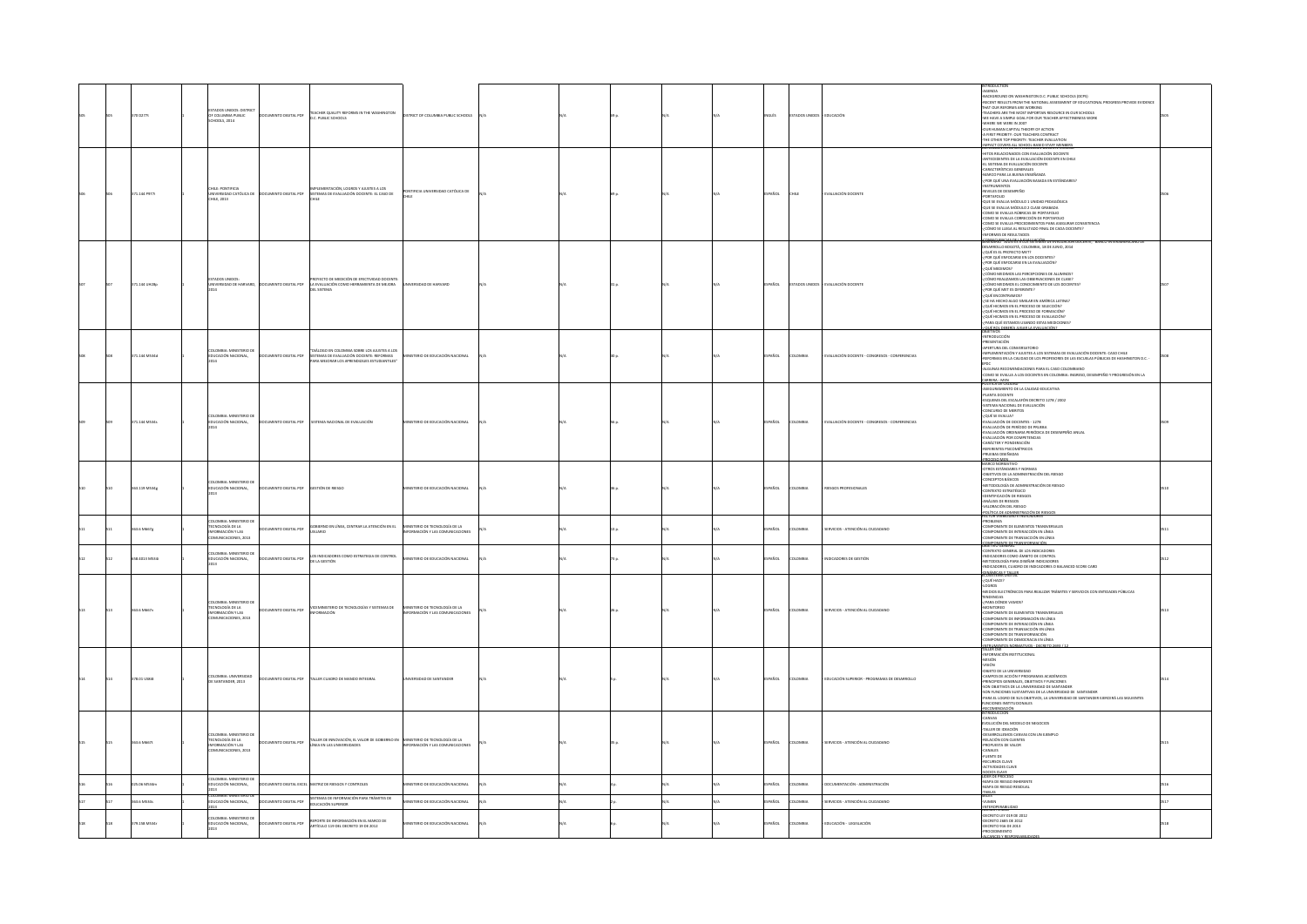|  | 05.8 M667s    | <b>OLOMBIA: MINISTERIO DI</b><br>TECNOLOGÍA DE LA<br>INFORMACIÓN Y LAS<br>COMUNICACIONES, 2013 | UMENTO DIGITAL PDF         | SENSIBILIZACIÓN, SEGURIDAD DE LA INFORMACIÓN                                                                                                                                                                                                   | <b>INSTERIO DE TECNOLOGÍA DE LA</b><br>INFORMACIÓN Y LAS COMU<br>COMED |  |  | JORAS        | <b>QLOMBIA</b> | INFORMACIÓN - MEDIDAS DE SEGURIDAD                        | PLAN NACIONAL DE DESARROLLO<br>-PLAN VIVE DIGITAL  TECNOLOGÍA EN LA VIDA DE CADA COLOMBIANO<br>-NUEVA ESTRUCTURA MIN TIC MEDIANTE EL DECRETO 2618 DE 2012<br>-NUEVEL ESTRUCTURA MINI TIC MEDIANTE EL DECRETO<br>-OBJETIVOS COTRATÉGICOS<br>-OBJETIVOS CONPES 3710<br>-PARA QUE LA SEGUIRIDAD EN LAS ENTIDADES (IES)<br>-/FUGA DE INFORMACIÓN? LEY DE PROTECCIÓN DE DATOS 1581<br><b>VECTORES</b><br><b>ESTADÍSTICAS DE SITIOS WER</b><br>-ESTADISTICAS DE SITIUS WEB<br>-ATAQUES<br>-¿PERCEPCIÓN EN LA ENTIDAD?<br>SEGURIDAD PARA ENTIDADES DEL ESTADO<br>-ESTRATEGIA<br><b>MORMATIVIDAD VISENTE</b><br>CUMPLIMIENTO CON LA ESTRATEGIA DE GEL |  |
|--|---------------|------------------------------------------------------------------------------------------------|----------------------------|------------------------------------------------------------------------------------------------------------------------------------------------------------------------------------------------------------------------------------------------|------------------------------------------------------------------------|--|--|--------------|----------------|-----------------------------------------------------------|-----------------------------------------------------------------------------------------------------------------------------------------------------------------------------------------------------------------------------------------------------------------------------------------------------------------------------------------------------------------------------------------------------------------------------------------------------------------------------------------------------------------------------------------------------------------------------------------------------------------------------------------------|--|
|  | 79.118 MS34g  | OLOMBIA: MINISTERIO DI<br>EDUCACIÓN NACIONAL,                                                  |                            | SESTIÓN FINANCIERA EN LAS INSTITUCIONES DE<br>LUMENTO DIGITAL PDF EDUCACIÓN SUPERIOR PÚBLICAS EN COLOMBIA<br>GEFIESI                                                                                                                           | ISTERIO DE EDUCACIÓN NACIONAL                                          |  |  | AÑOL         | LOMBIA         | DUCACIÓN SUPERIOR - FINANZAS                              | MONTORFO Y EVALUACIÓN - NO<br>-RESULTADOS ESPERADOS GEFIES<br>DESARROLLO METODOLÓGICO                                                                                                                                                                                                                                                                                                                                                                                                                                                                                                                                                         |  |
|  | 179.118 MS34a | OLOMBIA: MINISTERIO DE<br>EDUCACIÓN NACIONAL                                                   | UMENTO DIGITAL PDF         | ANÁLISIS ESTRUCTURAL SISTEMA DE FINANCIACIÓN                                                                                                                                                                                                   | STERIO DE EDUCACIÓN NACIONAL                                           |  |  | AÑOL         | LOMBIA         | EDUCACIÓN SUPERIOR - FINANZAS                             | <b>COMPROMISOS DE LAS JES</b> (COM<br>-GRÁFICO DE INFLUENCIAS DIRECTAS<br>-CÁLCULOS A PARTIR DE MII (MEDIANO PLAZO)<br>GRÁFICO DE INFLUENCIAS INDIRECTAS<br>-<br>CÁLCULOS A PARTIR DE MIIP (LARGO PLAZO)<br>-GRÁFICO DE INFLUENCIAS DIRECTAS POTENCIALES<br>-CÁLCULOS A PARTIR DE MIDP (VARIABLES ESTRATÉGICAS)<br>GRÁFICO DE INFLIENCIAS DIRECTAS POTENCIALES<br><b>DEAM</b>                                                                                                                                                                                                                                                                 |  |
|  | 2011 MS34F    | <b>OLOMBIA: MINISTERIO DE</b><br>EDUCACIÓN NACIONAL,                                           | MENTO DIGITAL PDF          | HENTES DE FINANCIACIÓN ALTERNATIVAS CASO ITM                                                                                                                                                                                                   | NISTERIO DE EDUCACIÓN NACIONAL                                         |  |  | <b>DAÑOI</b> | <b>UOMRIA</b>  | NANCIAMENTO DE LA EDUCACIÓN                               | -visión<br>-VALORES<br>-OBJETIVOS GENERALES<br>-DATOS GENERALES<br>FSTRUCTURA PRESUPLIESTAL DE INGRESOS<br>-ESTRUCTURA PRESUPUESTAL DE INGRESO<br>-EDUCACIÓN BÁSICA Y MEDIA PARA ADULTOS<br>MI FAMILIA EN LA U<br>-<br>Qué son los conven                                                                                                                                                                                                                                                                                                                                                                                                     |  |
|  | 79.11 MS34f   | COLOMBIA: MINISTERIO DI<br>EDUCACIÓN NACIONAL                                                  | UMENTO DIGITAL PDF         | FUENTES DE FINANCIACIÓN ALTERNATIVAS CASO<br>NAIC                                                                                                                                                                                              | ISTERIO DE EDUCACIÓN NACIONAL                                          |  |  | SPAÑOL       | <b>AISMOJO</b> | NANCIAMIENTO DE LA EDUCACIÓN                              | -ROBLACIÓN ESTUDIANTIL PROMEDIO POR SEMESTRE AÑO 2003 - 1 - 2012<br>-FINANCIACIÓN<br>NOVECTOS COMPROMISO DE TODO                                                                                                                                                                                                                                                                                                                                                                                                                                                                                                                              |  |
|  | 79.11 M534f   | MBIA: MINISTERIO DE<br>EDUCACIÓN NACIONAL,                                                     | LUMENTO DIGITAL PDF        | FUENTES DE FINANCIACIÓN ALTERNATIVAS CASO UTP MINISTERIO DE EDUCACIÓN NACIONAL                                                                                                                                                                 |                                                                        |  |  | AÑOL         | LOMBIA         | INANCIAMIENTO DE LA EDUCACIÓN                             | FUENTI ES DE FINANCIAMON ALTERNATIVAS DINVERSIDAD TECNOLOGO<br>-ENCLUCIÓN DE INSRESOS APORTES NACIÓN D'RECURSOS PROPIOS<br>-RECURSOS PROPIOS DISTRIBUCIÓN DE LA EJECUCIÓN DE INGRESOS<br>-COMERCIALIZACIÓN DE BIENES Y SERVICIOS<br>-EJECUCIÓN DE NÚMERO DE PROYECTOS ESPECIALES 2004 - 2011<br>RECURSOS DE CARITAL UNIVERSIDAD TECNOLÓGICA DE REREIRA                                                                                                                                                                                                                                                                                        |  |
|  | 79.11 M534g   | OMBIA: MINISTERIO DI<br>EDUCACIÓN NACIONAL,                                                    | MENTO DIGITAL PDF          | GESTIÓN Y CAPTACIÓN DE FONDOS EXTERNOS                                                                                                                                                                                                         | <b>ISTERIO DE EDUCACIÓN NACIONAL</b>                                   |  |  | PAÑOL        | LOMBIA         | INANCIAMIENTO DE LA EDUCACIÓN                             | EMOLLICIÓN EOMOGO BATRIMONIALES - LITR<br>PROBLEMAS COMUNES A NIVEL LATINOAMERICANO<br>-TENDENCIAS DE LA EDUCACIÓN SUPERIOR EN AMÉRICA LATINA<br>-FUENTES DE FINANCIAMIENTO EXTERNO<br>CROCKER MARIE 37200<br>-CEAISTE FINANCIACION<br>- FUENTES DE FINANCIAMIENTO PARA LA EDUCACIÓN SUPERIOR<br>- FUENTES DE FINANCIAMIENTO INTERNACIONAL PARA LA EDUCACIÓN SUPERIOR<br>- FUNDRAISING<br>-BARRERAS QUE IMPIDEN LA DIVERSIFICACIÓN DE LOS INGRESOS<br><b>BARRERAS INTERNAS</b><br>RECOMENDACIONES OFRECIDAS A LOS GOBIERNOS<br>-RECOMENDACIONES A LAS UNIVERSIDADES                                                                           |  |
|  | 71.207 MS34p  | <b>DLOMBIA: MINISTERIO DE</b><br>EDUCACIÓN NACIONAL                                            | <b>CUMENTO DIGITAL PDF</b> | PROYECTO GEFIES - 2013                                                                                                                                                                                                                         | INSTERIO DE EDUCACIÓN NACIONAL                                         |  |  | SPAÑOL       | <b>AISMOJO</b> | ADMINISTRACIÓN DE LA EDUCACIÓN - CONGRESOS - CONFERENCIAS | TALLERES GEFIES 2012<br>-(42) IES CON PLANES DE ACCIÓN 2012<br>GEFIES 2013<br><b><i>APLEMENTACIÓN PLANES DE ACCIÓN</i></b>                                                                                                                                                                                                                                                                                                                                                                                                                                                                                                                    |  |
|  | 70.152 MS34g  | COLOMBIA: MINISTERIO DE<br>EDUCACIÓN NACIONAL,                                                 | UMENTO DIGITAL PDF         | GESTIÓN DEL CONOCIMIENTO EN LAS IES                                                                                                                                                                                                            | <b>WSTERIO DE EDUCACIÓN NACIONAL</b>                                   |  |  | AÑOL         | LOMBIA         | OTABINIONO:                                               | <b>AGENDA</b> ENTO<br>-¿CÓMO INFLUYE EN CONOCIMIENTO?<br>-JEN QUÉ CONSISTE NORMALMENTE EL KM?<br>-EIEMPLOS DE KMS EN LA USB: CENDA, SINAI, PYCSIS, PÁGINA DEL VICERRECTORADO, BIBLIOTECA.                                                                                                                                                                                                                                                                                                                                                                                                                                                     |  |
|  | 170.152 MS34g | OLOMRIA: MINISTERIO DE<br>EDUCACIÓN NACIONAL                                                   | CUMENTO DIGITAL PDF        | SESTIÓN DEL CONOCIMIENTO INSTITUCIONAL EN EL<br>INISTERIO DE EDUCACIÓN NACIONAL. ACCIONES<br>MENTADAS Y LECCIONES APRENDIDAS                                                                                                                   | STERIO DE EDUCACIÓN NACIONAL                                           |  |  | <b>PAÑOI</b> |                | CONOCIMIENTO                                              | -PLATAFORMA CONCEPTUAL<br>-LECCIONES APRENDIDAS<br>PERSPECTIVAS<br>-PERSPELIVAS<br>-ACCIONES<br>-OFERTA CURRICULAR<br>-RED DE CONOCIMIENTO EL SABER QUE SE COMPARTE<br>-ANTECEDENTES<br>-EL CONOCIMIENTO EN EL MINISTERIO DE EDUCACIÓN NACIONAL<br>-EL CONOCIMIENTO IDENTIFICADO EN EL MEN SE MANIFIESTA EN<br>-MODELO DE GESTIÓN DEL CONOCIMIENTO DEL MINISTERIO DE EDUCACIÓN NACIONAL<br>-PLANEAMIENTO ESTRATÉGICO GESTIÓN INSTITUCIONAL<br>TALLERES GEFIES 2012                                                                                                                                                                            |  |
|  | 101 MS34      | <b>DLOMBIA: MINISTERIO DI</b><br>EDUCACIÓN NACIONAL                                            | MENTO DIGITAL PDF          | <b>TALLER GEFIES S: CONTRATACIÓN COMO UN FACTOR</b><br>E EFICIENCIA FINANCIERA                                                                                                                                                                 | NISTERIO DE EDUCACIÓN NACIONAL                                         |  |  | AÑOL         | <b>COMBIA</b>  | FOUCACIÓN - FINANZAS                                      | GEFIES 2013<br>IMPLEMENTACIÓN PLANES DE ACCIÓN<br>-TALLERES GEFIES 2013                                                                                                                                                                                                                                                                                                                                                                                                                                                                                                                                                                       |  |
|  | 19.11 UI33u   | COLOMBIA: UNIVERSIDA<br>INDUSTRIAL DE<br>NTANDER, 2013                                         | UMENTO DIGITAL PDF         | UNIVERSIDAD INDUSTRIAL DE SANTANDER. ERRORES<br>RECUENTES EN EL PROCESO DE CONTRATACIÓN                                                                                                                                                        | ERSIDAD INDUSTRIAL DE SANTANDER                                        |  |  | PAÑOL        | OLOMBIA        | EDUCACIÓN SUPERIOR - ADMINISTRACIÓN - CONTRATACIÓN        | .<br>CONTRATACIÓN COMO FACTOR DE FEICIENCIA EINANCIEI<br>ERRORES FRECUENTES EN EL PROCESO DE CONTRATACIÓN<br>AUTONOMÍA DE LAS UNIVERSIDADES EN MATERIA CONTRACTUAL<br>MARCO LEGAL<br>-LEY 30 DE 1992<br>FN MATFRIA CONTRACTUAL<br>-EN MATEMIA CONTRACTOAL<br>-RÉGIMEN DE CONTRATACIÓN DE LAS UNIVERSIDADES<br>-PRINCIPIOS DE LA CONTRATACIÓN ESTATAL<br>MARGO LEGAL                                                                                                                                                                                                                                                                           |  |
|  | 51.711 UT91u  | COLOMBIA: UNIVERSIDAD<br>TECNOLÓGICA DE PEREIRA,                                               | MENTO DIGITAL PDR          | UNIVERSIDAD TECNOLÓGICA DE PEREIRA.<br>PROCEDIMIENTO CONTRATACIÓN PARA LA COMPRA<br>DE BIENES                                                                                                                                                  | D TECNOLÓGICA DE PEREIRA                                               |  |  | PAÑOL        | OMBIA          | <b>DMINISTRACIÓN - CONTRATACIÓN</b>                       | FSOUFMA DE LA COMPRA DE RIENES EN LA LITR<br>CASO EXITOSO - BANCO DE EXITOS DAFF<br>-CASO EXITOSO - BANCO I<br>-CICLO PARA LA COMPRA<br>-LÍNEA DE TIEMPO<br>-SEGUIMIENTO A LA CONTRATACIÓN<br>-ESTADÍSTICA COMPRAS POR LICITACIÓN<br>CONTRATACIÓN POR LICITACIÓN<br>28JETIVO GENERAL                                                                                                                                                                                                                                                                                                                                                          |  |
|  | 5171110710    | OLOMBIA: UNIVERSIDAD<br>DEL QUINDÍO, 2013                                                      | IMENTO DIGITAL PDF         | IVERSIDAD DEL QUINDÍO. LA CONTRATACIÓN<br>COMO FACTOR DE EFICIENCIA FINANCIERA.<br>PRÁCTICAS APLICADAS EN CONTRATACIÓN<br>ACTICAS APLICADAS EN CONTRATACION<br>NERADORAS DE BUENOS RESULTADOS<br>MINISTRATIVOS Y FINANCIEROS. JULIO 25 DE 2013 | ORNIO 130 OADRES                                                       |  |  | PAÑOL        | OLOMBIA        | LOMINISTRACIÓN - CONTRATACIÓN                             | -OBJETIVOS ESPECÍFICOS<br>-PROCESO DE DESCENTRALIZACIÓN<br>-SISTEMA PRESUPUESTAL<br>-HERRAMIENTAS TÉCNICAS<br>-PLAN OPERATIVO ANUAL DE INVERSIONES<br>DIVERMINETIAN Y 2499MCD 30 MA 10.<br>-FLAW DE COMPRAS T MANTENIMIENTI<br>-MODALIDADES DE CONTRATACIÓN<br>-SISTEMA DE INFORMACIÓN SOPORTE<br>-EVALUACIÓN A PROVEEDORES<br>-CONTRIBUCIÓN AL ÍNDICE DE TRANSPARENCIA<br>-ESTRATEGIAS DE LOS PROCESOS DE NEGOCIACIÓN<br>MANUAL DE SUPERVISIÓN Y DE INTERVENTO<br>MOBLEMAS EN LA LUNTRATALION                                                                                                                                                |  |
|  | 51.711 UC16u  | <b>OLOMBIA: UNIVERSIDAD</b><br>DE CALDAS, 2013                                                 | OCUMENTO DIGITAL PDF       | UNIVERSIDAD DE CALDAS. EXPERIENCIA EXITOSA<br>GRUPO DE CONTRATACIÓN                                                                                                                                                                            | ERSIDAD DE CALDAS                                                      |  |  | PAÑOL        | OLOMBIA        | ADMINISTRACIÓN - CONTRATACIÓN                             | - MULEMMA EN DECIMINATION<br>- PRUEBA PILOTO<br>- LOGROS ALCANZADOS<br>-PROYECTOS - DIFICULTADES<br>-OTROS TEMAS: SEGURIDAD SOCIAL, PAGOS AL EXTRANJERO<br>ANTECEDENTES                                                                                                                                                                                                                                                                                                                                                                                                                                                                       |  |
|  | 51.711 US84c  | COLOMBIA: UNIVERSIDAD<br>SURCOLOMBIANA, 2011                                                   | <b>CUMENTO DIGITAL PDF</b> | INTRATACIÓN LINIVERSIDAD SURCOLOMBIANA                                                                                                                                                                                                         | FRSDAD SURCOLOMBIANA                                                   |  |  | SPAÑOL       | <b>AISMOJO</b> | ADMINISTRACIÓN - CONTRATACIÓN                             | <b>PROVEFOORES</b><br>-PROVEEDO<br>-ENTRADAS<br>-PLANEAR<br>HACER.<br>VERIFICAR<br>ACTUAR<br>SALIDAS<br>-<br>-USUARIOS<br>-DELEGACIÓN Y DESCONCENTRACIÓN<br>-FUNCIONARIOS CON ORDENACIÓN DEL GASTO<br>-PROCESOS CONTRACTUALES DE ACUERDO CON LA CUANTÍA<br>-HERRAMIENTA DE EVALUACIÓN DE PROVEEDORES<br>-MEDIDAS PARA AFRONTAR LA LEY DE GARANTÍAS<br>-CIRCULAR INFORMATIVA<br>DIRECTRIZ DE CIERRE                                                                                                                                                                                                                                            |  |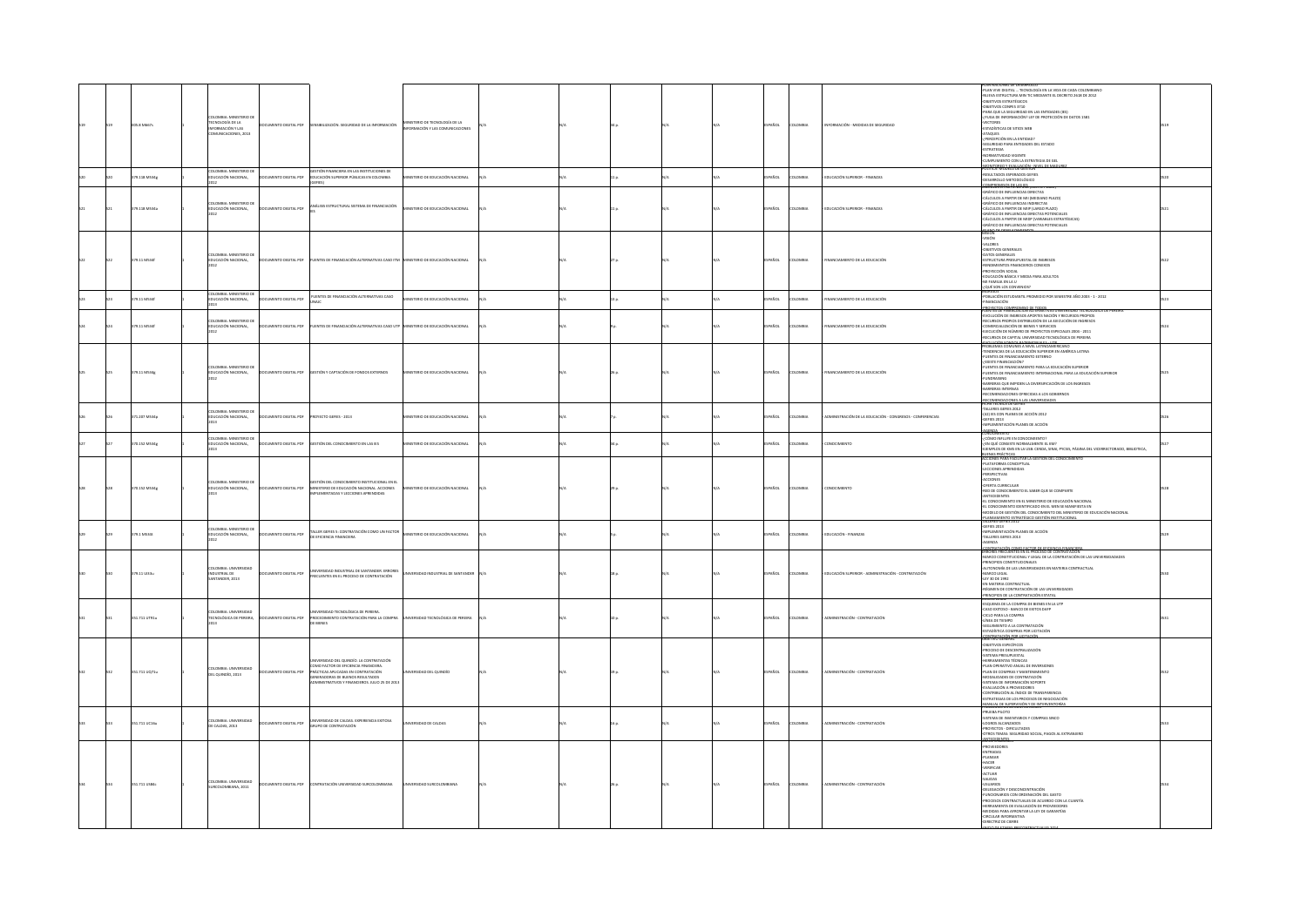|  | 51.711 UM48u  | OMBIA: UNIVERSIDAD<br>DEL MAGDALENA, 2016      | CUMENTO DIGITAL PDF         | INIVERSIDAD DEL MAGDALENA. ESTATUTO DE<br><b>INTRATACIÓN</b>                                                           | ERSIDAD DEL MAGDALENA                             |                                     |      |  | PAÑOL            | OMBIA          | <b>DMINISTRACIÓN - CONTRATACIÓN</b>                        | ELEMENTOS ESENCIALES<br>-LEY DE GARANTÍAS (LEY 996 DE 2005)<br>STEMA DE INFORMACIÓN                                                                                                                                                           |  |
|--|---------------|------------------------------------------------|-----------------------------|------------------------------------------------------------------------------------------------------------------------|---------------------------------------------------|-------------------------------------|------|--|------------------|----------------|------------------------------------------------------------|-----------------------------------------------------------------------------------------------------------------------------------------------------------------------------------------------------------------------------------------------|--|
|  |               |                                                |                             |                                                                                                                        |                                                   |                                     |      |  |                  |                |                                                            |                                                                                                                                                                                                                                               |  |
|  |               |                                                |                             |                                                                                                                        |                                                   |                                     |      |  |                  |                |                                                            | - CLEMAN CONTINUES I EN 30 ELCOCION<br>-RAZONES O FUNDAMENTOS DE LA REFORMA-<br>-ELIMINA PRÁCTICAS INEFICIENTES                                                                                                                               |  |
|  |               |                                                |                             |                                                                                                                        |                                                   |                                     |      |  |                  |                |                                                            | APLICACIÓN<br>-EXCEPCIONES CONTEMPLADAS EN LA LEY                                                                                                                                                                                             |  |
|  |               | OLOMBIA: MINISTERIO DI                         |                             |                                                                                                                        |                                                   |                                     |      |  |                  |                |                                                            | CAPACIDAD Y REPRESENTACIÓN<br>-UNIONES TEMPORALES O CONSORCIOS                                                                                                                                                                                |  |
|  | 351.711 MS34c | EDUCACIÓN NACIONAL,                            | CUMENTO DIGITAL PDF         | CONTRATACIÓN CON EL ESTADO                                                                                             | NISTERIO DE EDUCACIÓN NACIONAL                    |                                     |      |  | AÑOL             |                | <b>DMINISTRACIÓN - CONTRATACIÓN</b>                        |                                                                                                                                                                                                                                               |  |
|  |               |                                                |                             |                                                                                                                        |                                                   |                                     |      |  |                  |                |                                                            | -MINIMUM TERRITORIAL                                                                                                                                                                                                                          |  |
|  |               |                                                |                             |                                                                                                                        |                                                   |                                     |      |  |                  |                |                                                            | -OFRECIMIENTO FAVORABLE<br>-OTROS ASPECTOS DEL PRINCIPIO DE TRANSPARENCIA                                                                                                                                                                     |  |
|  |               |                                                |                             |                                                                                                                        |                                                   |                                     |      |  |                  |                |                                                            | -CRITERIOS DE VERIFICACIÓN Y EVALUACIÓN                                                                                                                                                                                                       |  |
|  |               |                                                |                             |                                                                                                                        |                                                   |                                     |      |  |                  |                |                                                            | -<br>PRINCIPIO DE ECONOMÍA<br>CONCEPTOS BÁSICOS PARA EL SISTEMA DE COMPRAS Y CONTRATACIÓN PÚBLICA<br>PARTICIPES DE LA CONTRATACIÓN PÚBLICA                                                                                                    |  |
|  |               |                                                |                             |                                                                                                                        |                                                   |                                     |      |  |                  |                |                                                            | -DEFINICIONES<br><b>PLAN ANI IAL DE ADOLISIONES</b>                                                                                                                                                                                           |  |
|  |               | LOMBIA: MINISTERIO DI<br>EDUCACIÓN NACIONAL,   |                             |                                                                                                                        |                                                   |                                     |      |  | AÑOL             |                |                                                            | " FINIT PRINT ON MODULEONING<br>- REGISTRO ÚNICO DE PROPONENTES<br>- PARÁLISIS DEL SECTOR ECONÓMICO Y DE LOS OFERENTES POR PARTE DE LAS ENTIDADES ESTATALES                                                                                   |  |
|  | 351.711 M534d |                                                | OCUMENTO DIGITAL PDF        | DECRETO NO. 1510 DE JULIO 17 DE 2013                                                                                   | AINISTERIO DE EDUCACIÓN NACIONAL                  |                                     |      |  |                  | OMBM           | DMINISTRACIÓN - CONTRATACIÓN - LEGISLACIÓN                 |                                                                                                                                                                                                                                               |  |
|  |               |                                                |                             |                                                                                                                        |                                                   |                                     |      |  |                  |                |                                                            | PLANEACIÓN<br>-SELECCIÓN                                                                                                                                                                                                                      |  |
|  |               |                                                |                             |                                                                                                                        |                                                   |                                     |      |  |                  |                |                                                            | CONTRATACIÓN<br>LIECUCIÓN<br>ONCEPTOS Y DEFINICIONES SOBRE EL RIESGO OPERAT                                                                                                                                                                   |  |
|  |               |                                                |                             |                                                                                                                        |                                                   |                                     |      |  |                  |                |                                                            | <b>RIESGO</b>                                                                                                                                                                                                                                 |  |
|  |               |                                                |                             |                                                                                                                        |                                                   |                                     |      |  |                  |                |                                                            | -RIESGO OPERACIONAL                                                                                                                                                                                                                           |  |
|  |               |                                                |                             |                                                                                                                        |                                                   |                                     |      |  |                  |                |                                                            | -RIESGO OPERATIVO<br>-RIESGO OPERATIVO<br>-LOS BANCOS MANEIAN DIFERENTES DEFINICIONES<br>-CADA VEZ MAS EXISTE UN CONSENSO ACERCA DE LA DEFINICIÓN<br>-FACTORES DE RIESGO OPERATIVO                                                            |  |
|  |               | MBIA: MINISTERIO DI                            |                             | AMBIO EN EL MODELO DE GESTIÓN, COMO                                                                                    |                                                   |                                     |      |  |                  |                |                                                            |                                                                                                                                                                                                                                               |  |
|  | 363.11 M534c  | EDUCACIÓN NACIONAL,                            | <b>OCUMENTO DIGITAL PDF</b> | ESTRATEGIA PARA DISMINUIR RIESGOS OPERATIVOS.<br>A EXPERIENCIA DE LA UNIVERSIDAD DE LA HABANA                          | AINISTERIO DE EDUCACIÓN NACIONAL                  | UNIVERSIDAD INDUSTRIAL DE SANTANDER |      |  | SPAÑOL           | LOMBIA         | RIESGOS OCUPACIONALES - CONGRESOS - CONFERENCIAS           | CATEGORIZACIÓN DE PÉRDIDA POR RIESGO OPERATIVO<br>-PÉRDIDAS POR RIESGO OPERATICO                                                                                                                                                              |  |
|  |               |                                                |                             |                                                                                                                        |                                                   |                                     |      |  |                  |                |                                                            | -/ CÓMO PREVENIR LOS RIESGOS OPERATIVOS?<br>-IDENTIFICACIÓN                                                                                                                                                                                   |  |
|  |               |                                                |                             |                                                                                                                        |                                                   |                                     |      |  |                  |                |                                                            |                                                                                                                                                                                                                                               |  |
|  |               |                                                |                             |                                                                                                                        |                                                   |                                     |      |  |                  |                |                                                            | -IDENTIFICALIO<br>-VALORACIÓN<br>-MONITOREO<br>-CONTROL                                                                                                                                                                                       |  |
|  |               |                                                |                             |                                                                                                                        |                                                   |                                     |      |  |                  |                |                                                            | -GESTIÓN Y RIEVENCIÓN DE BIESGOS<br>SISTEMA INTEGRADO DE GESTIÓN FINANCIERA<br>-PROCESO DE ADMINISTRACIÓN DEL RIESGO EN DETALLE<br>-MAPA DE RIESGOS                                                                                           |  |
|  |               |                                                |                             |                                                                                                                        |                                                   |                                     |      |  |                  |                |                                                            |                                                                                                                                                                                                                                               |  |
|  |               |                                                |                             |                                                                                                                        |                                                   |                                     |      |  |                  |                |                                                            | -ANÁLISIS ESTRUCTURAL DEL RIESGO<br>-MATRIZ ESTRUCTURAL DEL RIESGO                                                                                                                                                                            |  |
|  | 363.11 UIS3r  | OLOMBIA: UNIVERSIDAD<br>INDUSTRIAL DE          | <b>OCUMENTO DIGITAL PDF</b> | <b>UESGO OPERATIVO MEDIANTE ANÁLISIS</b>                                                                               | NIVERSIDAD INDUSTRIAL DE SANTANDER                |                                     |      |  | SPAÑOL           | OLOMBIA        | <b>NESGOS OCUPACIONALES</b>                                | PLANO DE INFLUENCIAS Y DEPENDENCIAS<br>PLANO DE INFLLUENCIAS DIRECTAS                                                                                                                                                                         |  |
|  |               | SANTANDER, 2013                                |                             | ESTRUCTURAL                                                                                                            |                                                   |                                     |      |  |                  |                |                                                            |                                                                                                                                                                                                                                               |  |
|  |               |                                                |                             |                                                                                                                        |                                                   |                                     |      |  |                  |                |                                                            | " DONNE DE MEDIENCIAS DIRECTAS<br>-GRÁFICA DE INFLUENCIAS DIRECTAS<br>-PLANO DE INFLUENCIAS DIRECTAS POTENCIALES<br>-GRÁFICA DE INFLUENCIAS DIRECTAS POTENCIALES                                                                              |  |
|  |               |                                                |                             |                                                                                                                        |                                                   |                                     |      |  |                  |                |                                                            | PLANO DE DESPLAZAMIENTOS                                                                                                                                                                                                                      |  |
|  |               |                                                |                             |                                                                                                                        |                                                   |                                     |      |  |                  |                |                                                            | <u>DESARROLLO DE LA ESTRATEGIA</u><br>SESTIÓN DEL RIESGOS<br>MARCO NORMATIVO Y CONCEPTUAL                                                                                                                                                     |  |
|  |               |                                                |                             |                                                                                                                        |                                                   |                                     |      |  |                  |                |                                                            | -ADMINISTRACIÓN DEL RIESGO<br>-METODOLOGÍA APLICADA AL MACROPROCESO GESTIÓN ADMINISTRATIVA Y FINANCIERA                                                                                                                                       |  |
|  | 63.11 UN54g   | COLOMBIA: UNIVERSIDAD                          | CUMENTO DIGITAL PDF         | ESTIÓN DEL RIESSO DEL MACROPROCESO DE<br>GESTIÓN ADMINISTRATIVA Y FINANCIERA EN LA                                     | ERSIDAD NACIONAL DE COLOMBIA                      |                                     |      |  | AÑOL             | nuwa           | ESGOS OCUPACIONALE:                                        | -OBJETIVOS DE LA GESTIÓN DEL RIESGO                                                                                                                                                                                                           |  |
|  |               | NACIONAL DE COLOMBIA.                          |                             | ERSIDAD NACIONAL DE COLOMBIA                                                                                           |                                                   |                                     |      |  |                  |                |                                                            | -CLASES DE RIESGOS<br>-CLASES DE RIESGOS<br>-METODOLOGÍA DE ADMINISTRACIÓN DEL RIESGO<br>-LA ADMINISTRACIÓN DEL RIESGO EN EL CICLO PHVA                                                                                                       |  |
|  |               |                                                |                             |                                                                                                                        |                                                   |                                     |      |  |                  |                |                                                            |                                                                                                                                                                                                                                               |  |
|  |               |                                                |                             |                                                                                                                        |                                                   |                                     |      |  |                  |                |                                                            | -DESPLIEGUE DE PROCESOS<br>-CONSOLIDACIÓN MAPAS DE RIESGO POR PROCES                                                                                                                                                                          |  |
|  |               |                                                |                             |                                                                                                                        |                                                   |                                     |      |  |                  |                |                                                            | OPP58.                                                                                                                                                                                                                                        |  |
|  |               | MBIA: UNIVERSIDAD                              |                             |                                                                                                                        |                                                   |                                     |      |  |                  |                |                                                            | -RIESOO<br>- RIESOOS OPERATIVOS<br>- METODOLOGÍA DE ADMNISTRACIÓN DEL RIESGO<br>- IDENTIFICACIÓN DEL RIESGO<br>- ANÁLISIS DEL RIESGO                                                                                                          |  |
|  | 363.11 UQ71r  | DEL QUINDÍO, 2013                              | FOR JATION OTHER            | RIESGOS OPERATIVOS FACTORES QUE AFECTAN EL<br>CUMPUMIENTO DE LOS OBJETIVOS DE PROCESOS<br>MISIONALES DE LA INSTITUCIÓN | ERSIDAD DEL QUINDÍO                               |                                     |      |  | SPAÑOL           | OMBIA          | <b>NESGOS OCUPACIONALES</b>                                |                                                                                                                                                                                                                                               |  |
|  |               |                                                |                             |                                                                                                                        |                                                   |                                     |      |  |                  |                |                                                            | VALORACIÓN DEL RIESGO<br>-IMPLEMENTAR ACCIONES                                                                                                                                                                                                |  |
|  |               |                                                |                             |                                                                                                                        |                                                   |                                     |      |  |                  |                |                                                            |                                                                                                                                                                                                                                               |  |
|  |               |                                                |                             |                                                                                                                        |                                                   |                                     |      |  |                  |                |                                                            | PLANIFICACIÓN FINANCIERA<br>-REVISIÓN DE SUPUESTOS MACROECONÓMICOS                                                                                                                                                                            |  |
|  | 330 4 UNS4r   | COLOMBIA: UNIVERSIDAD<br>NACIONAL ABIERTA Y A  |                             | UMENTO DIGITAL PDF RIESGO FINANCIERO EXPERIENCIA UNAD                                                                  | VERSIDAD NACIONAL ABIERTA Y A<br>DISTANCIA - UNAD |                                     |      |  | <b>CRASS</b>     | <b>UOMRIA</b>  | <b>NESGOS ECONÓMICOS</b>                                   | -REVISIÓN CRECIMIENTO ANUAL DEL PIB - AMÉRICA LATINA<br>-RIESGOS TRIBUTARIOS: FACTORES QUE PUEDEN INCIDIR EN EL RECAUDO TRIBUTARIO DE 2013 - 2014                                                                                             |  |
|  |               | STANCIA - UNAD, 2013                           |                             |                                                                                                                        |                                                   |                                     |      |  |                  |                |                                                            |                                                                                                                                                                                                                                               |  |
|  |               |                                                |                             |                                                                                                                        |                                                   |                                     |      |  |                  |                |                                                            |                                                                                                                                                                                                                                               |  |
|  |               |                                                |                             |                                                                                                                        |                                                   |                                     |      |  |                  |                |                                                            | -RESOOS TRIBUTANOS: FACTORIS QUE PUEDEN INCIDIR EN EL RECAUDO TRIBUTA<br>- ANTIGRA EL RESOO FINANCERO<br>- CONTINUIDAD DE RISSO FINANCERO<br>- CONTINUIDAD DEL NEGOLO - GESTIÓN FINANCERA<br>- RENEPICIOS DE UNA CULTURA DE PROYECTO<br>- BER |  |
|  | 658.155 UA11g | COLOMBIA: UNIVERSIDAD                          | CUMENTO DIGITAL PDF         | <b>SESTIÓN DE RIESGOS EN PROYECTOS</b>                                                                                 | ERSIDAD DE ALICANTE                               |                                     |      |  | PAÑOL            | OMBM           | MINISTRACIÓN DE RIESGOS                                    | -13 RIESGOS USUALES EN LOS PROYECTOS INTERNACIONALES                                                                                                                                                                                          |  |
|  |               | DE ALICANTE, 2013                              |                             | <b>TERNACIONALES</b>                                                                                                   |                                                   |                                     |      |  |                  |                |                                                            | -RECOMENDACIONES<br>-RECOMENDATIONS VS PROYECTOS INTERNACIONALES                                                                                                                                                                              |  |
|  |               |                                                |                             |                                                                                                                        |                                                   |                                     |      |  |                  |                |                                                            | 32 PARTNERS ARCHING THE WORLD                                                                                                                                                                                                                 |  |
|  | 339.4 G299m   | COLOMBIA: GEFIES, 2013<br>OMRIA: MINISTERIO D  | HOW JATIOU OTHER            | MESAS DE TRABAJO GEFIES                                                                                                | EFIES                                             |                                     |      |  | SPAÑOL           | <b>AISMOJO</b> | - RIESGOS ECONÓMICOS                                       | -GEFIES                                                                                                                                                                                                                                       |  |
|  | 379.1 MS34c   | UCACIÓN NACIONAL                               | <b>IMENTO DIGITAL PDF</b>   | BSC COMO HERRAMIENTA ESTRATÉGICA PARA LA<br>STIÓN FINANCIERA                                                           | NISTERIO DE EDUCACIÓN NACIONAL                    | VERSIDAD INDUSTRIAL DE SANTANDER    |      |  | <b>PAÑOL</b>     | LOMBIA         | <b>DMINISTRACIÓN FINANCIERA - EDUCACIÓN</b>                | TALLER DE FORMACIÓN 2. BSC - INDICADORES DE GESTIÓN OCTUBRE 4 Y S DE 2012<br>PERSPECTIVA FINANCIERA                                                                                                                                           |  |
|  |               |                                                |                             |                                                                                                                        |                                                   |                                     |      |  |                  |                |                                                            | OBJETIVO<br>-ESTRUCTURA (NIVEL DE RESPONSABILIDAD)                                                                                                                                                                                            |  |
|  |               |                                                |                             |                                                                                                                        |                                                   |                                     |      |  |                  |                |                                                            | AGENTES (/QUIÉNES PARTICIPAN?)                                                                                                                                                                                                                |  |
|  |               |                                                |                             |                                                                                                                        |                                                   |                                     |      |  |                  |                |                                                            | -MODELO DE PLANEACIÓN<br>-GESTIÓN BASADA EN INDICADORES<br>-¿A QUÉ NOS ENFRENTAMOS?                                                                                                                                                           |  |
|  |               |                                                |                             |                                                                                                                        |                                                   |                                     |      |  |                  |                |                                                            | -¿CÓMO AGRUPAMOS LOS INDICADORES?                                                                                                                                                                                                             |  |
|  | 658.40 T626   | COLOMBIA: TECNOLÓGICO<br>DE MONTERREY, 2012    | OCUMENTO DIGITAL PDF        | NDICADORES DE GESTIÓN                                                                                                  | ECNOLÓGICO DE MONTERREY                           |                                     |      |  | SPAÑOL           | <b>OLOMBIA</b> | NDICADORES DE GESTIÓN                                      | -CALIDAD ACADÉMICA                                                                                                                                                                                                                            |  |
|  |               |                                                |                             |                                                                                                                        |                                                   |                                     |      |  |                  |                |                                                            | -CALIDAD DE ALUMNOS QUE INGRESAN<br>-TRAYECTORIA                                                                                                                                                                                              |  |
|  |               |                                                |                             |                                                                                                                        |                                                   |                                     |      |  |                  |                |                                                            | -GRADUANDOS<br>-PROFESORES<br>-SERVICIOS                                                                                                                                                                                                      |  |
|  |               |                                                |                             |                                                                                                                        |                                                   |                                     |      |  |                  |                |                                                            |                                                                                                                                                                                                                                               |  |
|  |               |                                                |                             |                                                                                                                        |                                                   |                                     |      |  |                  |                |                                                            | CARACITACIÓN Y CRECH<br><b>ESS BUDS-</b>                                                                                                                                                                                                      |  |
|  | 370 MS34p     | LOMBIA: MINISTERIO DE<br>EDUCACIÓN NACIONAL,   | OCUMENTO DIGITAL PDF        | LANEACIÓN ESTRATÉGICA COLEGIO MAYOR DE<br>BOLÍVAR. INSTITUCIÓN TECNOLÓGICA COLEGIO                                     | <b>INSTERIO DE EDUCACIÓN NACIONAL</b>             | <b>ITUCIÓN TECNOLÓGICA COLEGIO</b>  | 130. |  | inGas            | OMRIA          | EDUCACIÓN - INDICADORES                                    |                                                                                                                                                                                                                                               |  |
|  |               |                                                |                             | <b>VOR DE BOLÍVAR</b>                                                                                                  |                                                   | <b>MYOR DE BOLÍVAR</b>              |      |  |                  |                |                                                            | - LCÓMO SE HACE?<br>- ASPECTOS EXTERNOS<br>- MAPA ESTRATÉGICO 2011 - 2014<br>- INDICADOR                                                                                                                                                      |  |
|  |               |                                                |                             |                                                                                                                        |                                                   |                                     |      |  |                  |                |                                                            | <b>CANERO DE COMMA</b>                                                                                                                                                                                                                        |  |
|  | 370.152 MS34g | COLOMBIA: MINISTERIO DE<br>EDUCACIÓN NACIONAL, | UMENTO DIGITAL PDF          | MEDICIÓN DEL DESEMPEÑO DE LA GESTIÓN DEL<br>CONOCIMIENTO A TRAVÉS DEL BALANCED                                         | <b>ASTERIO DE EDUCACIÓN NACIONAL</b>              | VERSIDAD INDUSTRIAL DE SANTANDER    |      |  | PAÑOL            | OMBIA          | OTABINDONG:                                                | GESTIÓN DEL CONOCIMIENTO<br>-GESTIÓN DEL CONOCIMIENTO Y EL DESEMPEÑO ORGANIZATIVO                                                                                                                                                             |  |
|  |               |                                                |                             | CORECARD                                                                                                               |                                                   |                                     |      |  |                  |                |                                                            | -<br>MEDICIÓN DEL DESEMPEÑO DE LA GESTIÓN DE CONOCIMIENTO<br>TALLER PRÁCTICO: CAPTACIÓN DE FONDOS PARA PROYECTOS INTERNACIONALES: OPORTUNIDA                                                                                                  |  |
|  |               | COLOMBIA: UNIVERSIDAD<br>DE ALICANTE, 2013     |                             |                                                                                                                        |                                                   |                                     |      |  |                  |                |                                                            | LAS CONVOCATORIAS DE LA COMISIÓN EUROPEA (2014 - 2020) REDACCIÓN DE PROPUESTAS                                                                                                                                                                |  |
|  | 70 UA11g      |                                                | UMENTO DIGITAL PDF          | SENDA                                                                                                                  | ERSIDAD DE ALICANTE                               | ISTERIO DE EDUCACIÓN NACIONAL       |      |  | AÑOL             |                | EDUCACIÓN - CONGRESOS - SEMINARIOS                         | INTRODUCCIÓN<br>PERTINENCIA DEL TALLER                                                                                                                                                                                                        |  |
|  |               |                                                |                             |                                                                                                                        |                                                   |                                     |      |  |                  |                |                                                            | -TENDENCIAS                                                                                                                                                                                                                                   |  |
|  |               |                                                |                             |                                                                                                                        |                                                   |                                     |      |  |                  |                |                                                            |                                                                                                                                                                                                                                               |  |
|  |               |                                                |                             |                                                                                                                        |                                                   |                                     |      |  |                  |                |                                                            | - IENUENIUM<br>- TARGETS<br>- ESTRATEGIA<br>- HEIS FUNDRAISING SOURCES NACIONALES                                                                                                                                                             |  |
|  |               |                                                |                             |                                                                                                                        |                                                   |                                     |      |  |                  |                |                                                            |                                                                                                                                                                                                                                               |  |
|  | 379.1 UA11f   | ESPAÑA: UNIVERSIDAD DE<br>ALICANTE, 2013       |                             | UNDRAISING PARA UNIVERSIDADES. COMO<br>DOCUMENTO DIGITAL PDF ENCONTRAR FINANCIACIÓN PARA LAS ACTIVIDADES               | UNIVERSIDAD DE ALICANTE                           |                                     |      |  | ESPAÑOL<br>NGLÉS | SPAÑA          | EDUCACIÓN SUPERIOR - FINANCIACIÓN DE LA EDUCACIÓN SUPERIOR | -HEIS FUNDRAISING SOURCES INTERNACIONALES<br>-/POR DÓNDE EMPEZAMOS?                                                                                                                                                                           |  |
|  |               |                                                |                             | E LAS IES                                                                                                              |                                                   |                                     |      |  |                  |                |                                                            | -HIGHER EDUCATION AND DEVELOPMENT                                                                                                                                                                                                             |  |
|  |               |                                                |                             |                                                                                                                        |                                                   |                                     |      |  |                  |                |                                                            |                                                                                                                                                                                                                                               |  |
|  |               |                                                |                             |                                                                                                                        |                                                   |                                     |      |  |                  |                |                                                            | -RIGHER EDUCATION AND DEVELOPMENT<br>-TRIDERICAS / ORGANIZACIONES INTERNACIONALES<br>-MODELOS INSTITUCIONALES DE COOPERACIÓN<br>-ENTENDIENDO EL NEGOCIO<br>-HOW DOES IT WORK? INTERNATIONAL PROJECTS                                          |  |
|  |               |                                                |                             |                                                                                                                        |                                                   |                                     |      |  |                  |                |                                                            | ESTRATEGIA<br><b>20SIBLES OBJETIVO</b>                                                                                                                                                                                                        |  |
|  |               | AÑA: UNIVERSIDAD DE                            |                             |                                                                                                                        |                                                   |                                     |      |  |                  |                |                                                            | FRICIAL VS FINANCIACIÓN                                                                                                                                                                                                                       |  |
|  | 378.104 UA11o | CANTE, 2013                                    | DOCUMENTO DIGITAL PDF       | )<br>PORTUNIDADES DE FINANCIACIÓN DE PROYECTOS<br>JE COOPERACIÓN UNIVERSITARIA                                         | UNIVERSIDAD DE ALICANTE                           |                                     |      |  | PAÑOL<br>GLÉS    | <b>ARAQ</b>    | COOPERACIÓN UNIVERSITARIA                                  | PRINCIPALES OPORTUNIDADES EN EL ÁMBITO DE LA EDUCACIÓN SUPERIOR<br>-LEXISTE FINANCIACIÓN DISPONIBLE?                                                                                                                                          |  |
|  |               |                                                |                             |                                                                                                                        |                                                   |                                     |      |  |                  |                |                                                            | TENCIA VS EINANCIACIÓN                                                                                                                                                                                                                        |  |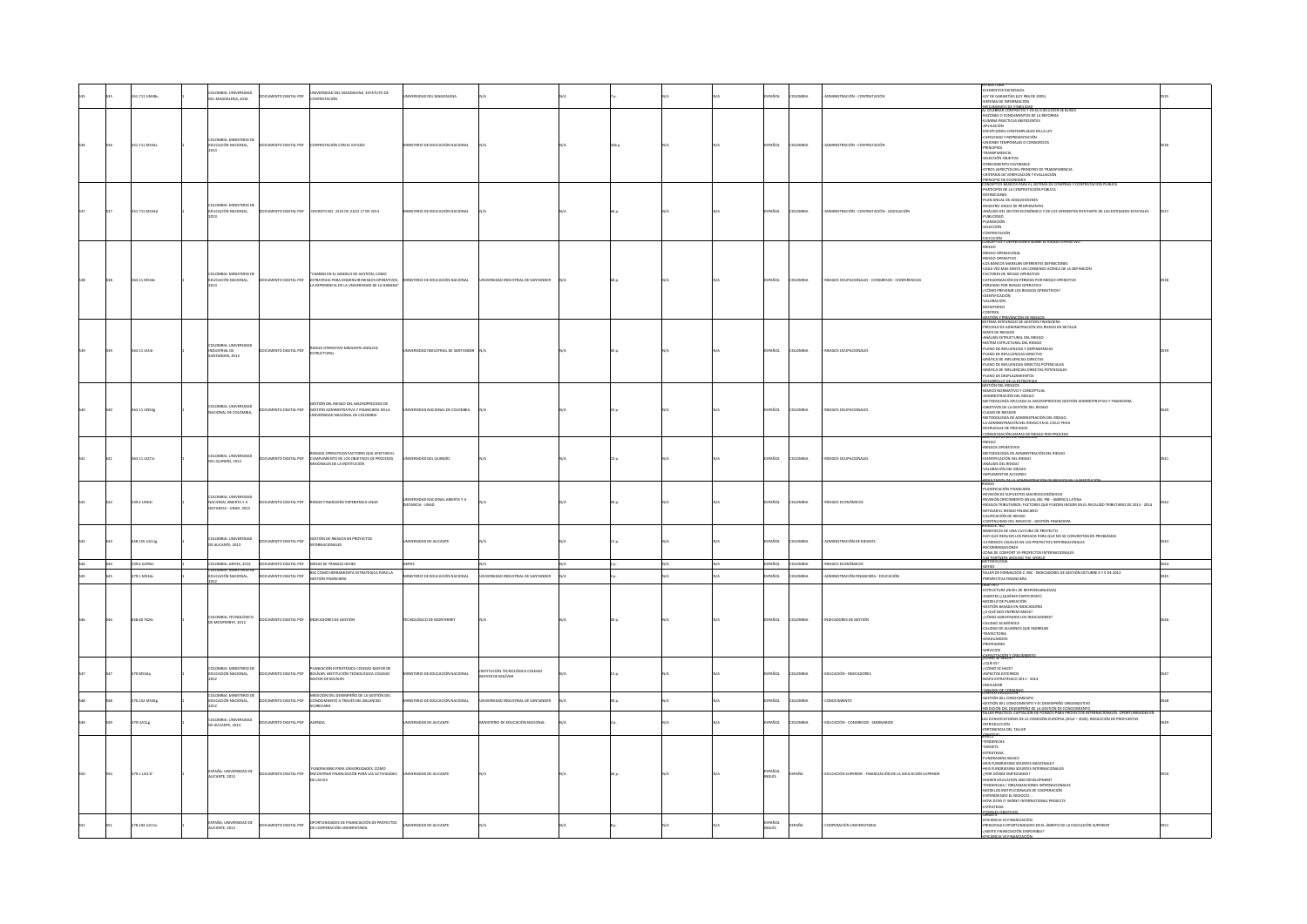|  | 379.1 CE387t | COMISIÓN EUROPEA: , 2013                            | DOCUMENTO DIGITAL PDF       | TERCERA FASE - ALFA III (2007--2013) PRESUPUESTO<br>NDICATIVO: 85 MI €                            | OMISIÓN EUROPEA                |  |      |          | SPAÑOL                         | <b>JLOMBIA</b> | EDUCACIÓN SUPERIOR - FINANCIACIÓN DE LA EDUCACIÓN SUPERIOR                                                          | -<br>PRINCIPALES CAMBIOS<br>- OBJETIVOS<br>PRIORIDADES ESPECÍFICAS<br>-COMPONENTES DEL PROGRAMA<br>PROYECTOS JUNTOS<br><b>PROYECTOS ESTRUCTURALES</b><br>MEDIDAS DE ACOMPAÑAMIENT<br>-PAÍSES ELEGIBLES<br>-DURACIÓN DE LAS ACCIONES<br>-SOCIOS PARTICIPANTES<br>-ENTIDAD SOLICITANTE (COORDINADORA)<br>-ENTIDADES COLABORADORAS<br>- ENTIDADES COLABORADORAS<br>- DOTACIÓN FINANCIERA Y REPARTO INDICATIVO POR LOTES (2008)<br>-REGLAS DE FINANCIACIÓN<br>RANGE ATORIA JE POBLIESTAS                                                                                                                                                                          |      |
|--|--------------|-----------------------------------------------------|-----------------------------|---------------------------------------------------------------------------------------------------|--------------------------------|--|------|----------|--------------------------------|----------------|---------------------------------------------------------------------------------------------------------------------|---------------------------------------------------------------------------------------------------------------------------------------------------------------------------------------------------------------------------------------------------------------------------------------------------------------------------------------------------------------------------------------------------------------------------------------------------------------------------------------------------------------------------------------------------------------------------------------------------------------------------------------------------------------|------|
|  | 78 EMS3e     | EUROPA: , 2013                                      | OCUMENTO DIGITAL PDF        | ASMUS MUNDUS.OPPORTUNITIES FOR HIGHER<br>UCATION INSTITUTIONS AND OTHER BODIES                    | <b>KMIK MINDIK</b>             |  |      |          | NGLÉS                          | UROPA          | EDUCACIÓN SUPERIOR                                                                                                  | ERASMUS MUNDUS - WHAT DOES IT OFFER?<br>-WHAT IS AN ERASMUS MUNDUS COURSE?<br>-ERASMUS MUNDUS - THEMATIC DISCIPLINES<br>-ENGINES MUNDES - THENRITE BELFERENCE<br>-BENEFITS FOR UNIVERSITIES<br>BENEFITS FOR STUDENTS AND ACADEMICS                                                                                                                                                                                                                                                                                                                                                                                                                            |      |
|  | 78 EMS3e     | UROPA: . 2013                                       | CUMENTO DIGITAL PDF         | RASMUS FOR ALL - AN INTRODUCTION                                                                  | ASMUS MUNDUS                   |  |      |          | NGLÉS                          | <b>UROPA</b>   | EDUCACIÓN SUPERIOR                                                                                                  | THE NEW PROGRAMME<br><b>BEACTIONS</b>                                                                                                                                                                                                                                                                                                                                                                                                                                                                                                                                                                                                                         |      |
|  | 378.4 EU86c  | <b>EUROPA: EUROPEAN<br/>UNIVERSITY ASSOCIATION,</b> | OCUMENTO DIGITAL PDF        | COOPERATION WITH NON-EU COUNTRIES: A NEW EU<br>TERNATIONALISATION STRATEGY                        | UROPEAN UNIVERSITY ASSOCIATION |  |      |          | NGLÉS                          | UROPA          | EDUCACIÓN SUPERIOR - INTERNACIONALIZACIÓN                                                                           | WHAT'S NEXT<br>A ESTRATEGY? FINALLY!<br>-HIGHER EDUCATION STRATEGIES FOR EUROPE<br>EUROPEAN STRATEGIES: SOME GENERIC PROBLEMS<br>QUESTIONS<br>MAIN ADDRESSEES OF THE STRATEGY<br>HOW ARON SUCCESS STORIES<br>- EUROPEAN SUCCESS STORIES<br>- PROMOTE EUROPE'S INTERNATIONAL PROFILE<br>- WHAT ELSE? A FEW POINT                                                                                                                                                                                                                                                                                                                                               |      |
|  | 378.4 EU86c  | LUROPA: EUROPEAN<br>UNIVERSITY ASSOCIATION.         | OCUMENTO DIGITAL PDF        | UPDATE ON COOPERATION PROGRAMMES WITH<br><b>JANEAU COLINTRIES</b>                                 | UROPEAN UNIVERSITY ASSOCIATION |  |      |          | NGLÉS                          | ASORU          | EDUCACIÓN SUPERIOR - INTERNACIONALIZACIÓN                                                                           | <b>CONCLUSION THERMA</b><br>-UPDATES ON<br><b>ERASMUS MUNDUS</b><br>-ERASMUS MUNDUS RESULTS 2012<br>SCHOLARSHIPS 2012<br>SCHOLARSHIPS ON OFFER 2013<br>-ACTION 3 PROJECTS TO DATE<br><b>ERASMUS MUNDUS CLUSTERS</b><br>3013 CALL FOR PROPOSALS<br>-SOLD CALL TON PRO<br>-EMIQA<br>-ATUDY IN EUROPE<br>-EM STUDENTS AND ALUMNI ASSOCIATION<br>INTRA-ACP ACADEMIC MOBILITY SCHEME<br>-INTRA-ACP CALL RESULTS 2012                                                                                                                                                                                                                                               |      |
|  | 338.91 UA11o | ESPAÑA: UNIVERSIDAD DE<br>ALICANTE, 2013            | OCUMENTO DIGITAL PDF        | OPORTUNIDADES DE FINANCIACIÓN DE LA<br>COOPERACIÓN CIENTÍFICA 7º PROGRAMA MARCO -<br>neron worken | NIVERSIDAD DE ALICANTE         |  |      |          | PAÑOL                          | <b>SPAÑA</b>   | - AYUDA AL DESARROLLO<br>- DESARROLLO CIENTÍFICO Y TECNOLÓGICO<br>COOPERACIÓN INTERNACIONAL                         | CONVOCATORIAS Y OPORTUNIDADES PARA LA PARTICIPACIÓN EN 2012 / 2013<br>HORIZONTE 2020<br>-PRINCIPALES CARACTERÍSTICAS DE LOS PROGRAMAS DE EC<br>-PRINCIPALES CARAL TERISTICAS DE LOS PROGRAMAS DE EL<br>-QUE ES EL PROGRAMA MARCO<br>-TENDENCIAS EN COLABORACIÓN EN I+D CON LATINOAMÉRICA<br><b>PROGRAMA MARCO FN GENERAL</b><br>-PM - PROGRAMAS ESPECÍFICOS<br>-OPORTUNIDADES EN MARIE CURIE<br>- EJEMPLO PROYECTO MARIE CURIE - ITN<br>BECAS PARA INVESTIGADORES DE TERCEROS PAÍSES<br>-IDEAS<br><b>KOOPFRACIÓN</b><br>-COOPERACION<br>-CRITERIOS CLAVES PARA PROYECTOS DEL 7 PM<br>-PROCESO DE LA IDEA HASTA EL PROYECTO<br>-PREPARACIÓN DE LA PROPUESTA    |      |
|  | 338.91 EC17o | EUROPA: , 2013                                      | OCUMENTO DIGITAL PDF        | OPPORTUNITIES FOR LATIN AMERICAN AND<br>CARIBBEAN (LAC) COUNTRIES                                 | <b>JROPEAN COMMISSION</b>      |  |      |          | <b>IGLÉS</b>                   | UROPA          | - AYUDA AL DESARROLLO<br>- DESARROLLO CIENTÍFICO Y TECNOLÓGICO<br><b>COOPERACIÓN INTERNACIONAL</b>                  | FVALUACIÓN<br>FP7 WORK PROGRAMMES 2013<br>- PARTICIPATION OF LAC COUNTRIES IN FP7<br>- FARTIST ATTOR OF DIC COURTINGS IN THE<br>-THE 4 FP7 SPECIFIC PROGRAMMES (SP)<br>-THE FP7 "COOPERATION" SPECIFIC PROGRAMME<br>-HEALTH - INTEREST FOR LAC<br>FOOD, AGRICULTURE AND BIOTECHNOLOGIES (FAB)<br>-FAB - INTEREST FOR LAC<br>-THE + PARTNERING INITIATIVE ON BIODIVERSITY IN AGRICULTURE » IS TARGETING LATIN AMERICA<br>-THE REPORTED MITCHING CONSIDERATION IN PROBATIONS<br>ICT-INTEREST FOR LAC<br>-ENERGY - INTEREST FOR LAC                                                                                                                              |      |
|  | 338.91 EC17o | EUROPA: . 2011                                      | <b>OCUMENTO DIGITAL PDF</b> | HORIZON 2020 THE EU FRAMEWORK PROGRAMME<br>OR RESEARCH AND INNOVATION                             | UROPEAN COMMISSION             |  |      |          | NGLÉS                          | UROPA          | AYUDA AL DESARROLLO<br>DESARROLLO CIENTÍFICO Y TECNOLÓGICO<br>OOPERACIÓN INTERNACIONAL                              | -<br>SAME MALINARIAL FINANCIA FRAMEWORK 2014-2020: COMMISSION'S PROPOSALS 29 JUNE 2011<br>THE MALINARIAL FINANCIA PRAMEWORK 2014-2020: COMMISSION'S PROPOSALS 29 JUNE 2011<br>- HIMATS THEW<br>- SPOLICIAN COENCIE<br>- SPOLICIAN COENCIE<br>- S<br>-INDUSTRIAL LONDONSHIP<br>-SOCIETAL CHALLENGES<br>-EURATOM PROGRAMME 2014 - 2018<br>-SIMPLIFICATION: RULES FOR PARTICIPATION<br>-HORIZON 2020 AND PARTNERING<br>-CONTRIBUTING TO THE EUROPEAN RESEARCH AREA (ERA)                                                                                                                                                                                         |      |
|  | 38.91 EC17p  | UROPA: , 2012                                       | OCUMENTO DIGITAL PDF        | MOTOR IN SUPPORT OF INTERNATIONAL<br>SEARCH AND INNOVATION COOPERATION                            | OPEAN COMMISSION               |  |      | 018-5593 | GLÉS                           | <b>JROPA</b>   | AYUDA AL DESARROLLO<br>-ATODA AL DESARROLLO<br>- DESARROLLO CIENTÍFICO Y TECNOLÓGICO<br>- COOPERACIÓN INTERNACIONAL | WIDENING PARTICIPATION<br>INTRODUCTION<br>-REINFORCEMENT OF NATIONAL CONTACT POINTS<br>-RUSTRALIA, NEW ZEALAND, PACIFIC<br>-AUSTRALIA, NEW ZEALAND, PACIFIC<br>-CHINA, INDIA, SOUTH-EAST ASIA<br>-LATIN AMERICA, CARIBBEAN<br>SUB-SAHARA AFRICA<br>-<br>RUSSIA, CENTRAL ASIA<br><b>EASTERN EUROPE</b><br>USA, CANADA<br>JAPAN, KOREA<br>-MIDDLE EAST. MEDITERRANEAN<br>-WESTERN BALKANS<br>COUPERACION UNIVERSITARI                                                                                                                                                                                                                                           |      |
|  | 338.91 UA11c | ESPAÑA: UNIVERSIDAD DE<br>ALICANTE, 2013            | OCUMENTO DIGITAL PDF        | / CÓMO PARTICIPAR? ESTRATEGIAS Y BÚSQUEDA DE<br>DCIOS EN PROGRAMA EUROPEOS, NETWORKING            | INFRSIDAD DE ALICANTE          |  |      |          | <b>INGLÉS</b><br><b>IORAGE</b> | 49493          | AYUDA AL DESARROLLO<br>ONDO IO INTERNATION O LIDRARYO<br>OOPERACIÓN INTERNACIONA                                    | -COOPERACIÓN CIENTÍFICA<br>ALGUNAS PSTRATFGIAS A CONSIDERAR<br>THE CONSORTIUM: MINIMUM REQUIREMENTS<br>-THE CONSORTIUM: WHO MAY PARTICIPATE<br>THE CONSORTIUM: THIRD COUNTRIES IN EP7<br>BUILDING A CONSORTIUM - STRUCTURE<br>-THE COORDINATOR: RESPONSABILITIES<br>STRATEGY FOR BEING A COORDINATOR<br>-SIMALEGT FOR BEING A COORDINATOR<br>-DIFFERENT ROLES IN PROJECTS<br>-PROJECT PARTNERS: RESPONSABILITIES<br>BUILDING A CONSORTIUM: HOW TO FIND PARTNERS<br>-BUILDING A CUNSUR<br>-PARTNER SEARCH<br>-THE CONSORTIUM<br>BUILDING A CONSORTILIM-STERS<br>NETWORKING AND PARTNER SEARCH<br><b>BLILDING A CONSORTILIM.</b><br>SIZE OF THE CONSORTIUM - MI |      |
|  | 021.65 F36f  | AUSTRIA: FIT FOR HEALTH.                            | 209 IATOD OTHERS OF         | WHAT MAKES A GOOD CONSORTHING                                                                     | IT FOR HEALTH                  |  | 16 n |          | 29 IOM                         | <b>ISTRA</b>   | consonning                                                                                                          | <b>BOLES OF THE PARTNERS</b><br><b>FEATURES OF A GOOD CONS</b><br>FURTHER SUPPORT                                                                                                                                                                                                                                                                                                                                                                                                                                                                                                                                                                             | cazo |
|  | 13 F36       | <b>NUSTRIA: FIT FOR HEALTH.</b>                     | MENTO DIGITAL PDF           | P7 - FURTHER SUPPORT                                                                              | T FOR HEALTH                   |  |      |          | GLÉS                           | <b>STRIA</b>   | ROMOCIÓN DE LA SALUD                                                                                                | FUKTHER SUPPURT: SYSTEM<br>-FURTHER SUPPORT: SYSTEM<br>-WHAT ELSE CAN FIT FOR HEALTH OFFERT YOU?                                                                                                                                                                                                                                                                                                                                                                                                                                                                                                                                                              |      |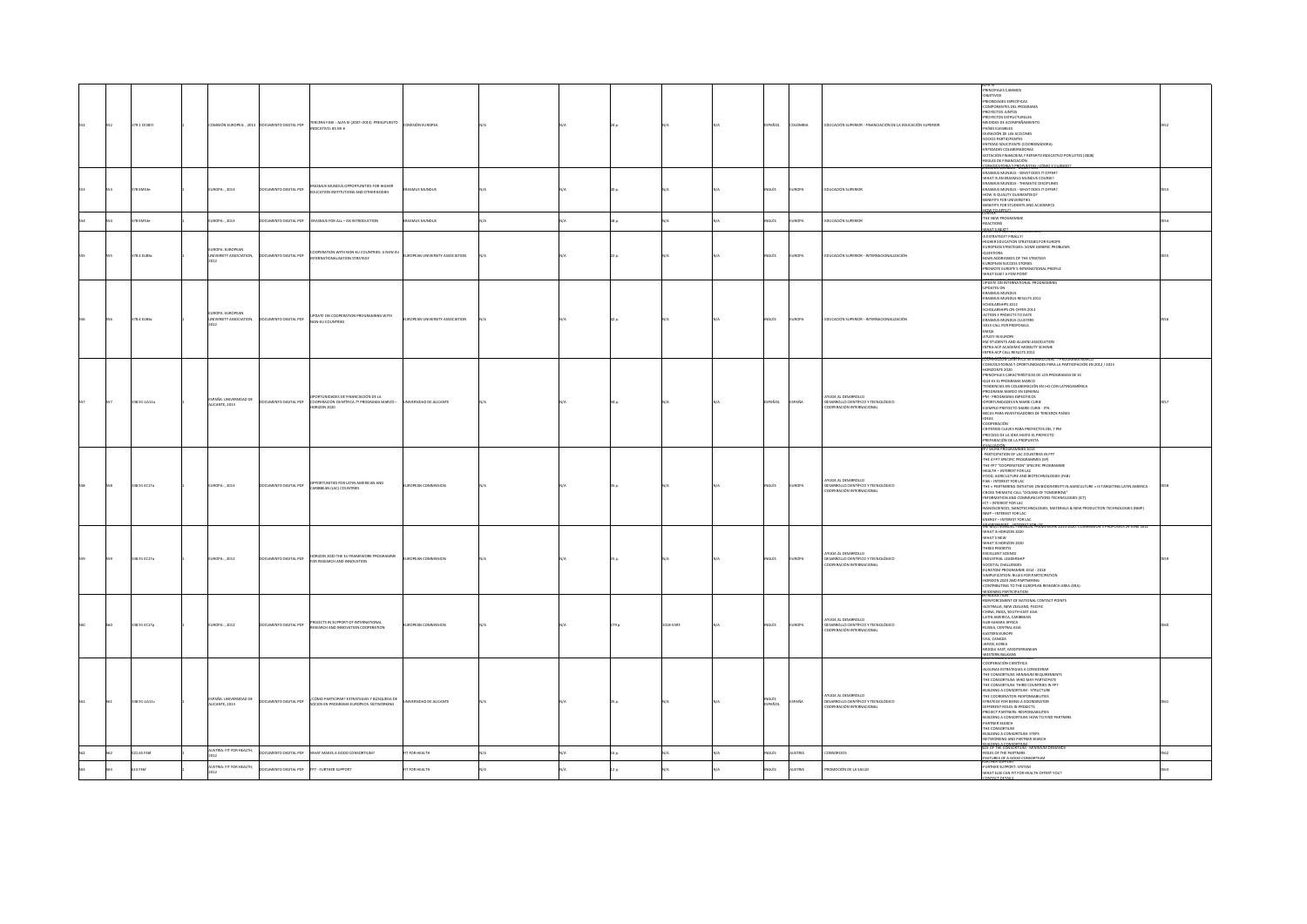|  | 327.17 UA11t<br>016.33 F648m | AÑA: UNIVERSIDAD DE<br>ALICANTE, 2013<br>ANA: FUNDACIO | DOCUMENTO DIGITAL PDF<br>DOCUMENTO DIGITAL PDF | <b>FALLER PRÁCTICO: CONVOCATORIAS,</b><br>OCUMENTACIÓN, BASES DE DATOS<br>MÓDULO 8 FUENTES DE INFORMACIÓN ÚTILES                                              | VERSIDAD DE ALICANTE<br>DACIÓN MADRIOT PARA |  | 40 p. | N/A | SPAÑOL<br>ESPAÑOL | <b>ARASS</b><br>ESPAÑA | COOPERACIÓN INTERNACIONA<br>FUENTES DE INFORMACIÓN | CONVOCATORIAS - FUENTI<br>-PROYECTOS APROBADOS<br>-PROYECTOS APROBADOS ANTERIORMENTE<br>LA PÁGINA WEB DE "CORDIS"<br><b>RÚSOLIEDA EN CORDIS</b><br>-BUSULINA EN CURIDS<br>-CONVOCATORIAS ABIERTAS<br>-COOPERACIÓN INTERNACIONAL<br>-RONVOCATORIAS COOPERACIÓN CIENTÍFICA PARTICIPANTS' PORTAL<br>-CONVOCATORIAS COOPERACIÓN CIENTÍFICA PARTICIPANTS' PORTAL<br>O HIMBI 3 / 2000/13 10 ASAM.<br>-MAPA DE FUNDUD - EJEMPIO<br>-COMO LEER E INTERPRETAR LA INFORMACIÓN<br>-LEER E INTERPRETAR LA CONVOCATORIA<br>DOCUMENTACIÓN CLAVE: INFORMATION PACKAGE<br>-2011 WORK PROGRAMMES<br>LA ESCRITURA DE LA RELEVANCIA PARA LA UE |                |
|--|------------------------------|--------------------------------------------------------|------------------------------------------------|---------------------------------------------------------------------------------------------------------------------------------------------------------------|---------------------------------------------|--|-------|-----|-------------------|------------------------|----------------------------------------------------|-----------------------------------------------------------------------------------------------------------------------------------------------------------------------------------------------------------------------------------------------------------------------------------------------------------------------------------------------------------------------------------------------------------------------------------------------------------------------------------------------------------------------------------------------------------------------------------------------------------------------------|----------------|
|  |                              | UOT. 2012                                              |                                                |                                                                                                                                                               |                                             |  |       |     |                   |                        |                                                    | <b>UENTES DE INFORM</b>                                                                                                                                                                                                                                                                                                                                                                                                                                                                                                                                                                                                     |                |
|  | 003.3 EC17r                  | EUROPA: COMISIÓN<br>EUROPEA, 2012                      | JON JATIOD OTHER                               | EARCH AND INNOVATION PARTICIPANT PORTAL<br>HOW TO REGISTER FOR AN ECAS ACCOUNT                                                                                | BOREAN COMMISSION                           |  |       |     | <b>DATE</b>       | <b>UROPA</b>           | SISTEMAS - PORTALES                                | WELLUME TO THE PARTICIP<br>-WHAT IS "ECAS" ?<br>-THE PARTICIPANT PORTAL<br>-IS YOUR ENTRY POINT FOR ELECTRONIC ADMINISTRATION OF YOUR EU-FUNDED RESEARCH AND<br>-IS FOUR ENTIR TAINT FOR EXECTINGULA JUSTICIAN IUN OF TOUR EG-FORDED RESERVICITATIO<br>INNOVATION PROJECTS OR PROPOSALS THAT<br>-HOSTS A FULL RANGE OF SERVICES FOR MANAGING AND MONITORING PROPOSALS AND PROJECTS<br>THROUGHOUT THEIR<br>-WELCOME TO THE PARTICIPANT PORTAL<br>TO BE ABLE TO LOGIN ON THE PARTICIPANT PORTAL AND BENEFIT FULLY FROM THESE SERVICES, USERS<br><b>NAVICATORIES</b> FIRST FOR                                                 |                |
|  | 016.33                       | EUROPA: , 2012                                         | CUMENTO DIGITAL PDF                            | <b>UENTES DE INFORMACIÓN CLAVES</b>                                                                                                                           |                                             |  |       |     | JORAS:            | UROPA                  | FUENTES DE INFORMACIÓN                             | -<br>STUDENT EXCHANGE / INTERCAMBIO<br>CONTACTOS Y BUSQUEDA DE SOCIOS<br>EGISTRO BASE DE DATOS                                                                                                                                                                                                                                                                                                                                                                                                                                                                                                                              |                |
|  | 003.3 EC17r                  | EUROPA: COMISIÓN<br>EUROPEA, 2012                      | CUMENTO DIGITAL PDF                            | RESEARCH AND INNOVATION PARTICIPANT PORTAL<br>NTRODUCTION TO THE SERVICES                                                                                     | ROPEAN COMMISSION                           |  |       |     | NGLÉS             | UROPA                  | SISTEMAS - PORTALES - SERVICIOS                    | . RROVECTOS ARROBADOS Y OTRA INFORMACIÓN<br>SERVICES OF THE PARTICIPANT PORTAL WITHOUT LOGI<br>-FURTHER SERVICES AFTER ECAS LOGIN<br>-FUNTHER SERVICES AFTER ECAS LO<br>-HOME PAGE AFTER ECAS LOGIN<br>-LATEST INFORMATION ON CALLS<br>-RODOSAL SUBMISSION<br>THE NEW PROPOSAL SUBMISSION SYSTEM<br>-THE NEW YHOTOJAE SOSIMILISUUS HUTHUM<br>-CINGANISATION REGISTRATION<br>-CINGANISATION REGISTRATION AFTER LOGIN<br>-ORGANISATION REGISTRATION AFTER LOGIN<br>-ORGANISATION REGISTRATION REGISTERING DATA<br>-ORGANISATION REGISTRATION REGIST<br>-ORGANISATION REGISTRATION - FINAL STEP                                |                |
|  | 371.207 UA11c                | ESPAÑA: UNIVERSIDAD DE<br>ALICANTE, 2013               | DOCUMENTO DIGITAL PDF                          | CLAVES EN LA FORMULACIÓN Y GESTIÓN DE<br>PROYECTOS                                                                                                            | ERSIDAD DE ALICANTE                         |  |       |     | PAÑOL             | spaña                  | LANIFICACIÓN - PROYECTOS                           | PRE-ANÁLISIS<br>-PRE-AMAILING<br>-FASE DE IDENTIFICACIÓN<br>-INFORMACIÓN ADICIONAL<br>-LOUÉ ES LA GOP?<br>-LOUÉ ES LA GOP?<br>-LPOR QUÉ LA GOP?<br>-/PRINCIPIOS BÁSICOS DE LA GCP?<br>-<br>DEFINICIÓN DE "PROYECTO DE ALTA CALIDAD"                                                                                                                                                                                                                                                                                                                                                                                         |                |
|  | 371.207 UA11f                | AÑA: UNIVERSIDAD DE<br>ALICANTE, 2013                  | OCUMENTO DIGITAL PDF                           | RMULACIÓN DE PROYECTOS: METODOLOGÍAS &<br>ERMINOLOGÍA CLAVE                                                                                                   | <b>VERSIDAD DE ALICANTE</b>                 |  |       |     | SPAÑOL            | spaña                  | LANIFICACIÓN - PROYECTOS                           | -CONTENIDO DEL TALLER<br>-3 PILARES CLAVE DE UNA BUENA PROPUESTA<br>-LANGUAGE AND TERMINOLOGY - SUCCESSFUL PROPOSALS<br>-EU PROJECTS - BASIC VOCABULARY<br>OBJETIVOS DE LA SESIÓN<br>-DE LA IDEA A LA PRESENTACIÓN DE LA PROPUESTA: TÉCNICAS Y CONCEPTOS CLAVE<br>-DE DA IDEA A CA PRESENTADUN DE DA PROPOESTA<br>-EL PROCESO DE LA IDEA A LA PROPUESTA<br>-UMI IDEA "CABE" EN LA CONVOCATORIA?<br>-DEFINICIÓN DE UN PROYECTO DE ALTA CALIDAD<br>TERMINOLOGÍA EN LA PRÁCTICA: REDACCIÓN<br><b>ESTRUCTURA DE UN TÍRICO RESUMEN-</b><br>-ESTRUCTURA BÁSICA DE UNA TÍPICA PROPUEST                                             |                |
|  | 374.29 UA11p                 | SPAÑA: UNIVERSIDAD DE<br>ALICANTE, 2013                | OCUMENTO DIGITAL PDF                           | <b>LANTILLA TRABAIO.</b> CAPTACIÓN DE FONDOS PARA<br>ROYECTOS INTERNACIONALES, REDACCIÓN DE<br>ROPUESTAS PARA LAS CONVOCATORIAS DE LA<br><b>ISIÓN EUROPEA</b> | VERSIDAD DE ALICANTE                        |  |       |     | <b>ESPAÑOL</b>    | SPAÑA                  | CAPACITACIÓN - PROYECTOS                           | ORGANIZACIÓN DEL TRABAJO<br>PAPEL DE LA UA<br>JUSTIFICACIÓN DEL PROYECTO<br>-DESCRIPTION ON THE ACTION (APARTADOS DEL MARCO LÓGICO)<br>-SUSTAINABILITY                                                                                                                                                                                                                                                                                                                                                                                                                                                                      |                |
|  | 371.21 M534c                 | OMBIA: MINISTERIO D<br>EDUCACIÓN NACIONAL              | <b>OCUMENTO DIGITAL PPT</b>                    | CÁLCULO DEL COMPLEMENTO POR POBLACIÓN<br><b>FENDIDA</b>                                                                                                       | INSTERIO DE EDUCACIÓN NACIONAL              |  |       |     | ESPAÑOL           | <b>AISMOJ</b>          | MATRÍCULAS                                         | METHODOLOGY<br>METODOLOGIA ASIGNACIÓN COMPLEMENTO<br>-METODOLOGÍA PARA LA ASIGNACIÓN COMPLEMENTARIA                                                                                                                                                                                                                                                                                                                                                                                                                                                                                                                         | $\overline{ }$ |
|  | 331.21 F451f                 | LOMBIA:<br>IDUPREVISORA, 2008                          | UMENTO DIGITAL PPT                             | <b>IPSM. FIDUPREVISORA. FONDO NACIONAL DE</b><br>RESTACIONES SOCIALES DEL MAGISTERIO FLUIO<br>CURSOS ENTIDADES TERRITORIALES                                  | <b>PREVISORA S.A.</b>                       |  |       |     | SPAÑOL            | LOMBIA                 | RESTACIONES SOCIALES - SUELDOS - MAESTROS          | .<br>DTIZACIÓN DE APORTES FONDO NACIONAL DE PRESTACIONES SOCIALES DEL MAGISTERIO<br>PRUTFECULIN PAC (PLAN ANUAL DE CAIA)<br>-LEY 812 DE 2003 / DECRETO 2341 DE 2003 / LEY 1122 DE 2007 / DECRETO 4982 DE 2007<br>-FLUJO DE INGRESOS DEL FONDO NACIONAL DE PRESTACIONES SOCIALES DEL MAGISTERIO<br>-ESQUEMA OPERATIVO DEL PAC<br>-PAC PROYECTADO ABRIL 2008                                                                                                                                                                                                                                                                  |                |
|  | 379.1 MS34f                  | ) LOMBIA: MINISTERIO DE<br>JUCACIÓN NACIONAL,          | DOCUMENTO DIGITAL PPT                          | ONDOS DE SERVICIOS EDUCATIVOS                                                                                                                                 | NISTERIO DE EDUCACIÓN NACIONAL              |  |       |     | SPAÑOL            | <b>LOMBIA</b>          | HANANCIACIÓN DE LA EDUCACIÓN - LEGISLACIÓN         | -i musicalismo minicialismo<br>FONDOS DE SERVICIOS EDUCATIVOS - FES- LEY 715/01<br>-SUSTENTACIÓN DE LA NECESIDAD DE ACTUALIZAR LA REGLAMENTACIÓN<br>FUNDAMENTO LEGAL FSE<br>-FUNCIONES DE LOS FSE<br>-CONTROL Y ASESORÍA DECRETO 992 ARTICULO 13<br>-PRESUPUESTO ARTÍCULO 3 DECRETO 992<br>-RECURSOS DE LOS FSE<br>-GASTOS - DECRETO 992 ARTÍCULO 5<br>EJECUCIÓN<br>-MODIFICACIONES<br>-INFORMES<br><b>TESORERÍA</b><br>JENEKALIDA                                                                                                                                                                                          |                |
|  | 1 MS34                       | LOMBIA: MINISTERIO DE<br>CACIÓN NACIONAL,              | MENTO DIGITAL PPT                              | MIENTO FINANCIERO                                                                                                                                             | STERIO DE EDUCACIÓN NACIONAL                |  |       |     | PAÑOL             |                        | NANZAS - EDUCACIÓN                                 | COMPONENTES<br>-COMPONENTES<br>-BENEFICIOS<br>INTERRELACIÓN EUT                                                                                                                                                                                                                                                                                                                                                                                                                                                                                                                                                             |                |
|  | 170 1 M F 34a                | LOMBIA: MINISTERIO DE<br>EDUCACIÓN NACIONAL,           | TRE IATION OTHER                               | SPECTOS ESPECIALES DEL SGP                                                                                                                                    | <b>USTERIO DE EDUCACIÓN NACIONAL</b>        |  |       |     | SPAÑOL            | OMRIA                  | <b>INANZAS, FOUCACIÓN</b>                          | -RECURSOS SIN SITUACIÓN DE FONDOS<br>DEUDAS POR HOMOLOGACIONES<br>PRIMAS TERRITORIALES<br>-PRIMAS TERRITORIALES<br>-OTRAS DEUDAS<br>-ASCENSOS ESCALAFÓN<br><b>LREGI AMENTO AL SEGLIMIENTO.</b><br>¿QUÉ ES EL SISTEMA GENERAL DE PARTICIPACIONE                                                                                                                                                                                                                                                                                                                                                                              |                |
|  | 336.86 M534s                 | OLOMBIA: MINISTERIO DE<br>EDUCACIÓN NACIONAL           | TRA JATI200 OTM3MUDD                           | SISTEMA GENERAL DE PARTICIPACIONES -<br><b>NÓDACIÓ</b>                                                                                                        | NISTERIO DE EDUCACIÓN NACIONAL              |  |       |     | SPAÑOL            | <b>OLOMBIA</b>         | EDUCACIÓN - PRESUPUESTO COLOMBIA                   | (CULIE ES L'OSITINA GIRENAL DE PARTICUPACIONES)<br>- CHECANICE DE LA REFORMA - ACTO LEGISLATIVO DA DE 2007<br>- CHECANICE DE LA REFORMA - ACTO LEGISLATIVO DA DE 2007<br>- CHITERIOS DE DISTIRIBUCIÓN - PARTICIPACIÓN PARA EDUCACIÓN (A<br>DISTRIBUCIÓN DE RECURSOS SGP EDUCACIÓN<br>CAMBIO METODOLÓGICO EN LA ASIGNACIÓN DE LOS RECURSOS<br>COMPOSICIÓN DE LA ASIGNACIÓN BÁSICA<br>TIPOLOGÍAS 2008<br>-<br>DISTRIBUCIÓN INCREMENTO REAL DE LOS RECURSOS DE EDUCACIÓN                                                                                                                                                       |                |
|  | 03.3 MS34                    | .<br>COLOMBIA: MINISTERIO DE<br>EDUCACIÓN NACIONAL,    | <b>DOCUMENTO DIGITAL PPT</b>                   | IMPLANTACIÓN DEL SISTEMA DE INFORMACIÓN DE<br>RECURSOS HUMANOS PARA SECRETARÍAS DE<br>DUCACIÓN                                                                | <b>MSTERIO DE EDUCACIÓN NACIONAL</b>        |  |       |     | PAÑOL             | OMBIA                  | <b>ISTEMAS - PORTALES - SERVICIOS</b>              | MSIÓN-<br>-PREMISAS<br>-OBJETIVO<br>-OBJETIVOS ESPECÍFICOS<br>-OBJETIVOS ESPECIFICOS<br>-GRUPO OBJETIVO<br>-PLAN DE PROYECTO<br>-ESTRATEGIA DE PROYECTO<br><b>JROCESO DE IMPLANTACIÓN</b><br>-PROCESO DE IMPORMACIÓN A SECRETARÍAS<br>-ANÁLISIS Y DEPURACIÓN DE LA INFORMACIÓN<br>-TALLER TEÓRICO - PRÁCTICO<br>MACIÓN RECIBIDA                                                                                                                                                                                                                                                                                             |                |
|  | 70 M534t                     | LOMBIA: MINISTERIO DE<br>EDUCACIÓN NACIONAL,           | OCUMENTO DIGITAL EXCEL TALLER CA               | ALLER, CÁLCULO PROMEDIO ESCALAFÓN 2008                                                                                                                        | <b>NSTERIO DE EDUCACIÓN NACIONAL</b>        |  |       |     | SPAÑOL            | LOMBIA                 | EDUCACIÓN - ESTADÍSTICAS                           | -VENTAIAS Y BENEFICIOS I<br>NO DUCENTES<br>-DATOS GENERALES<br>-PREESCOLAR<br>-<br>BÁSICA PRIMARIA<br>-BÁSICA SECUNDARIA Y MEDIA<br>-CICLO COMPLETO (NORMALES)<br><b>SIN FSPECIFICAR NIVEL</b><br>TOTAL NO DOCENTES<br>-AÑO<br>-PERÍODO<br><b>SECRETARÍA</b><br>CARGO<br>NIVEL EDUCATIVO                                                                                                                                                                                                                                                                                                                                    |                |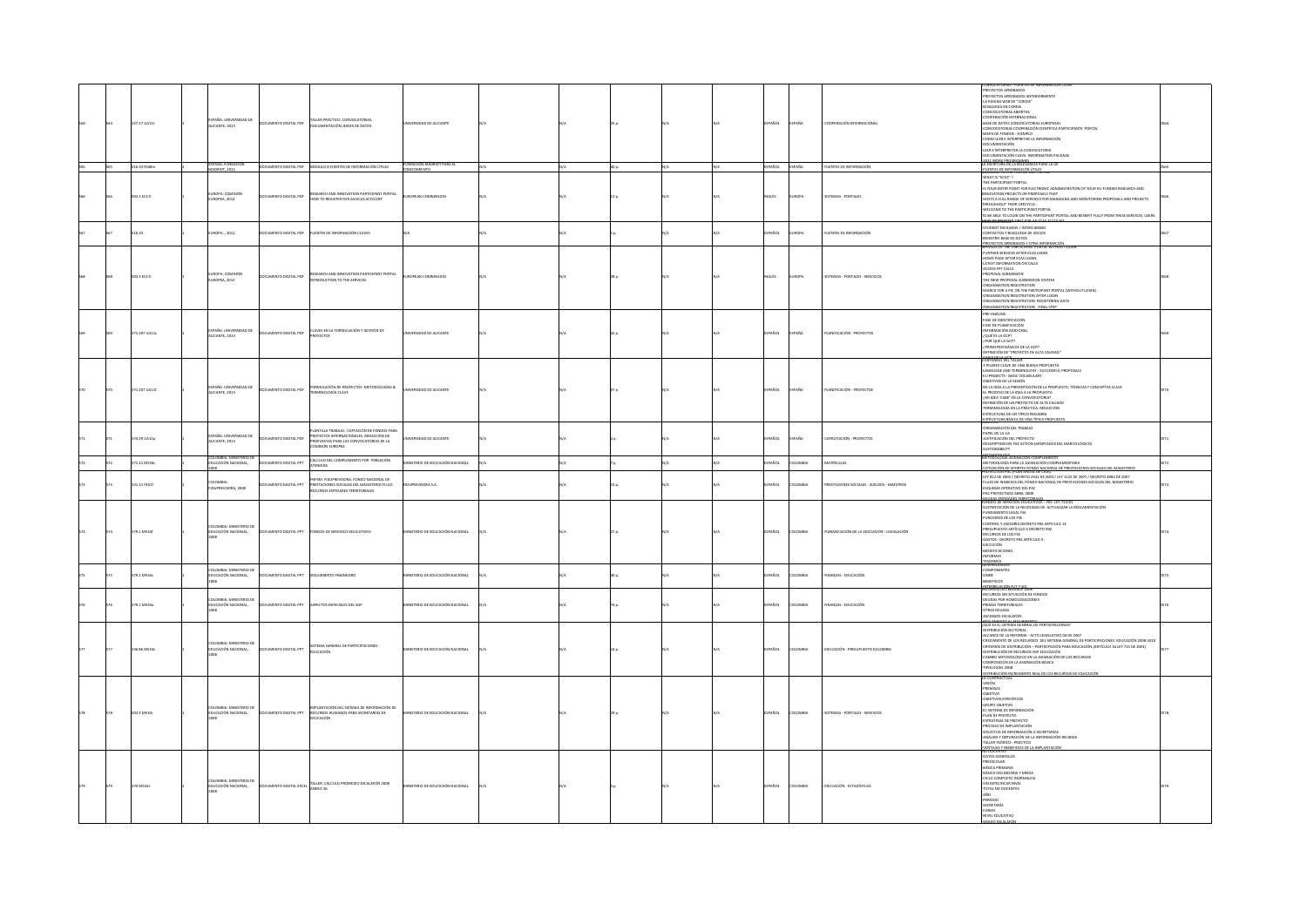|  | 71.334 EC19e    | COLOMBIA: ECOPETROL.                                               | <b>IMENTO DIGITAL PDF</b>    | ROGRAMA ACCESO Y CALIDAD DE LA EDUCACIÓN<br>MEJORAMIENTO DE LA CALIDAD DE LA EDUCACIÓN Y<br>ROMOCIÓN DE LA RETENCIÓN ESCOLAR A TRAVÉS | PETROL                          |  |       |  | <b>Viol</b>    |                                 | <b>INSEÑANZA POR MEDIO DE COMPUTADORES</b>                        | OTACIÓN DE COMPUTADORES PARA REDUCCIÓN DE LA BRECHA TECNOLÓGICA, MEJORAMIENTO DE<br>A CALIDAD Y LA RETENCIÓN ESCOLAR<br>A CALIDAD Y LA RETENCIÓN ESCOLAR<br>ESTRATEGIAS PARA LA CALIDAD - REDUCCIÓN DE BRECHA TECNOLÓGICA                                                                                                                                                                                                                                                                                                                                                                                                                             |  |
|--|-----------------|--------------------------------------------------------------------|------------------------------|---------------------------------------------------------------------------------------------------------------------------------------|---------------------------------|--|-------|--|----------------|---------------------------------|-------------------------------------------------------------------|-------------------------------------------------------------------------------------------------------------------------------------------------------------------------------------------------------------------------------------------------------------------------------------------------------------------------------------------------------------------------------------------------------------------------------------------------------------------------------------------------------------------------------------------------------------------------------------------------------------------------------------------------------|--|
|  | 371.6 MS34i     | OLOMBIA: FUNDACIÓN<br>ARGOS, 2012                                  | CUMENTO DIGITAL PDF          | E LAS NUEVAS TECNOLOGÍAS<br><b>IFRAESTRUCTURA EDUCATIVA PARA LA CAUDAD</b>                                                            | NDACIÓN ARGOS                   |  |       |  | <b>AÑOL</b>    | OMBIA                           | NFRAESTRUCTURA EDUCATIVA - PROYECTOS                              | <b>OBJETIVO</b><br>-ESTRATEGIA FUNDACIÓN ARGOS<br>LE. PABLO EMILIO CARVAIAL<br>-CONTEXTO<br>-PROBLEMÁTICA<br>-OBJETIVO GENERAL<br>-OBJETIVO COLEGIO VERDE<br>-CONVENIO<br>-METODOLOGÍA<br>-VINCULACIÓN DE LA COMUNIDAD<br>-CAPACITACIONES<br>MPI FMFNTACIÓN                                                                                                                                                                                                                                                                                                                                                                                           |  |
|  |                 |                                                                    |                              |                                                                                                                                       |                                 |  |       |  |                |                                 |                                                                   | -RESULTADOS                                                                                                                                                                                                                                                                                                                                                                                                                                                                                                                                                                                                                                           |  |
|  | 371.334 P948f   | COLOMBIA: FUNDACIÓN<br>TELEFÓNICA, 2011                            | CUMENTO DIGITAL PDF          | FUNDACIÓN TELEFÓNICA APROPIACIÓN DE TIC EN<br>INSTITUCIONES EDUCATIVAS                                                                | INDACIÓN TELEFÓNICA             |  |       |  | PAÑOL          | LOMBIA                          | INFRAESTRUCTURA EDUCATIVA - PROYECTOS                             | -<br>PANORAMA NACIONAL AFT<br>-APRENDIZAJES SIGNIFICATI                                                                                                                                                                                                                                                                                                                                                                                                                                                                                                                                                                                               |  |
|  | 333.794 H874e   | COLOMBIA: HUAWEI, 2009                                             | DOCUMENTO DIGITAL PDF        | NERGÍAS ALTERNATIVAS HUAWEI. APOYO A LA<br>EDUCACIÓN. CASO PRÁCTICO COLON                                                             |                                 |  |       |  | SPAÑOL<br>GLÉS | LOMBIA                          | RECURSOS ENERGÉTICOS RENOVABLES                                   | -RETOS EN COLOMBIA<br><b>ENERGÍAS ALTERNATIVAS</b><br>SANSANSA PALLONGONINA<br>-BAZARETH - URIBIA - LA GUAJIRA<br>-FUNCIONAMIENTO DEL SISTEMA EN NAZARETH - LA GUAJIRA<br>IMPLEMENTACIÓN DE ALTA CALIDAD<br>CONFIGURACIÓN DE EQUIPOS PARA UN CASO TÍPICO<br>-UNIT HISTORY TELLS US IN TRANSITION OF CT & IT TO ICT<br>- WHAT HISTORY TELLS US IN TRANSITION OF CT & IT TO ICT<br>- HUAWEI ICT STRATEGY- CLOUD + PIPE + CLIENT<br>-HUAWEI CLOUD STRATEGY - FOCUS ON DATA CENTER INFRASTRUCTURE, OPEN TO BUILD WIN-WIN<br>COSYSTEM<br><u>AFSTANCEAN SOBAR DAS ESCUEDAS A INTENVENTI</u>                                                                 |  |
|  | 18 CRO AMPT 078 | RGANIZACIÓN DE<br>LINANNIACH<br>ESTADOS<br>IBEROAMERICANOS: , 2012 | CUMENTO DIGITAL PDF          | FLUICES PARA APRENDER                                                                                                                 |                                 |  |       |  | <b>IORAS</b>   | <b>GANIZACIÓN</b><br>DE ESTADOS | <b>ESARROLLO RURAL - PROYECTOS</b>                                | COMPONENTES DEL PROYECTO<br>-LUCES PARA APRENDER - COLOMBIA<br>-LOCES FRICK AFRICAL RESIGNING<br>-ETAPAS DEL PROYECTO<br>-ETAPAS GENERALES DEL PROYECTO<br>PROYECTO PILOTO<br>OBERACIÓN DEL PROVECTO                                                                                                                                                                                                                                                                                                                                                                                                                                                  |  |
|  | 520 P985p       | COLOMBIA: PURDUE, 2012                                             | DOCUMENTO DIGITAL PDF        | PROYECTOS DE INGENIERÍA AL SERVICIO DE LA<br>COMUNIDAD: EL CASO DE EPICS EN PURDUE                                                    |                                 |  |       |  | PAÑOL          | OMBM                            | <b>VGENIERÍA - PROYECTO!</b>                                      | -COLOMBIA-PURDUE INSTITUTO DE INVESTIGACIÓN CIENTÍFICA<br>ATRIBUTOS OBJETIVO DEL INGENIERO DE PURDUE 2020<br>DOG IS ADAH SUCCESS WOO ORSUNSON.<br>-UN EJEMPLO: RELACIÓN ENTRE LIDERAZGO ESTUDIANTIL Y EL INGENIERO DE PURDUE - CURRICULUM<br>-PROGRAMA EPICS<br>-CARACTERÍSTICAS DE EPICS<br>-ESTADO ACTUAL DE PURDUE EPICS<br>-PROGRAMAS UNIVERSITARIOS EPICS<br>-PRODUNANO DINVERSITARIOS EPILS<br>-INFACTO EN TODOS LOS NIVELES DE LA EDUCACIÓN<br>-BALANCE<br>-PICS DIFERENCIACIÓN DE PLAZOS<br>PROCESO DE DISEÑO EPICS<br>-PROCESO DE UISENO EPICS<br>-EPICS PROGRAMAS<br>-EJEMPLO: PROYECTOS EPICS<br>-PROYECTOS EPICS: EDUCACIÓN Y DIVULGACIÓN |  |
|  | 371.207 OE28t   | ESTADOS UNIDOS: , 2012                                             | DOCUMENTO DIGITAL PDF        | TRUST THE TRUST FOR THE AMERICAS                                                                                                      |                                 |  |       |  | <b>IORAS</b>   |                                 | DESARROLLO DE LA EDUCACIÓN - PROGRAMAS - COOPERACIÓN INTERNACIONA | -PROGRAMAS<br>-NUESTRO MODELO DE TRABAJO<br>-EN DONDE ESTAMOS<br>-LOVERACIÓN CENTROS EN COLOMBIA<br>-IMPACTOS HEMISFÉRICOS<br>-POETA COLOMBIA EN NÚMEROS<br>-MI LLAVE COLOMBIA EN NÚMEROS<br>-LECCIONES APRENDIDAS                                                                                                                                                                                                                                                                                                                                                                                                                                    |  |
|  | 353.9291 M534   | COLOMBIA: MINISTERIO DE<br>EDUCACIÓN NACIONAL                      | TIMENTO DIGITAL PDF          | <b>ULIDACIÓN DE CONVENIOS</b>                                                                                                         | NISTERIO DE EDUCACIÓN NACIONAL  |  |       |  | <b>IORA</b>    |                                 | ONVENIOS - LIQUIDACIONES                                          | -HOUIDACIÓN DE CONVENIOS<br>CONCEPTO<br>CLASES DE LIQUIDACIÓN<br>-CONVENIO PRINCIPAL<br>-REQUISITOS PARA LIQUIDAR<br>-CONTRATO DE OBRA<br>CONTRATO DE DOTACIÓN O SUMINISTRO<br>-CONTRATO DE INTERVENTORÍA<br>-CONTRACTOR MICROPALIST<br>-CONCEPTOS GENERALES<br>-SALDOS Y RENDIMIENTOS FINANCIEROS<br>-ACTA DE LIQUIDACIÓN<br>-CASOS ESPECIALES<br>RENDIMIENTOS EXCEDENTES Y REINTEGROS<br>-RENDIMIENTOS EXCEDENTES<br>-PROBLEMAS MAS FRECUENTES<br>-ACCIONES CORRECTIVAS<br>PLAN DE MEJORAMIENTO                                                                                                                                                     |  |
|  | AAS 024 MS34w   | LOMBIA: MINISTERIO DE<br>EDUCACIÓN NACIONAL,                       | OCUMENTO DIGITAL PDF         | MANUAL DE PROCEDIMIENTOS DE INTERVENTORÍA Y<br>SUPERVISIÓN DE CONTRATOS. LEY 21 DE 1982                                               | INISTERIO DE EDUCACIÓN NACIONAL |  |       |  | <b>IORAS</b>   | OMRIA                           | CONTRATOS - LEGISLACIÓN - SUPERVISIÓN                             | <b>TADO ACTUAL DE LIQUID</b><br>-MARCO LEGAL Y NORMATIVO: INTERVENTORÍA Y DELEGADO LEY 21<br>-ORGANIGRAMA DE FUNCIONAMIENTO DE LOS PROYECTOS DE LEY 21<br>-FUNCIONES Y RESPONSABILIDADES DEL DELEGADO LEY 21<br>-FUNCIONES Y RESPONSABILIDADES DE LA INTERVENTORÍA<br>DEFINICIONES Y VOCABULARIO<br><b>BIBLIOGRAFÍA</b>                                                                                                                                                                                                                                                                                                                               |  |
|  | 371.207 MS34    | LOMBIA: MINISTERIO DE<br>EDUCACIÓN NACIONAL                        | <b>COLUMENTO DIGITAL PDF</b> | LEY 21 DE 1982                                                                                                                        | NISTERIO DE EDUCACIÓN NACIONAL  |  |       |  | SPAÑOL         | LOMBIA                          | LANEAMIENTO EDUCATIVO                                             | CONCLUSIONES<br>-CRITERIOS DE ASIGNACIÓN DE LOS RECURSOS<br>-CRITERIOS DE ELEGIBILIDAD.<br>-¿QUÉ SE FINANCIA?<br>- CÓMO SE PRESENTAN LOS PROYECTOS?<br>-¿COMO SE PRESENTAN LOS PROTECTOS?<br>INVENTARIOS Y PLANES DE INFRAESTRUCTURA.<br>-ESQUEMA GENERAL DE OPERACIÓN.<br>-ESTADO DEL PROYECTO.<br>-/DÓNDE CONSULTAR INFORMACIÓN?<br>RESULTADOS EVALUACIÓN PRIORIZACIÓN REGIÓN CENTRO Y ANTIGUOS TERRITORIOS<br>PRINCIPIOS                                                                                                                                                                                                                           |  |
|  | 346.024 MS34o   | COLOMBIA: MINISTERIO DE<br>EDUCACIÓN NACIONAL,                     | OCUMENTO DIGITAL PDF         | PROCESOS DE SELECCIÓN DE CONTRATISTAS                                                                                                 | NISTERIO DE EDUCACIÓN NACIONAL  |  |       |  | <b>AÑOL</b>    | OMRIA                           | CONTRATISTAS - CONTRATOS                                          | -<br>TRÁMITE DE PROCESOS DE SELECCIÓN<br>-CONTRATACIÓN DIRECTA<br>-SELECCIÓN ABREVIADA<br>-CONCURSO DE MÉRITOS<br>CONTRATACIÓN ORGANISMOS INTERNACIONALES<br>-LANITION DEL DESARROLLO, CONVOCATORIA<br>-PROMOCIÓN DEL DESARROLLO, CONVOCATORIA MIPYMES<br>-EMPRESAS INDUSTRIALES Y COMERCIALES DEL ESTADO, LAS SOCIEDADES DE ECONOMÍA MIXTA, SUS<br><b>FILIALES Y EMPRESAS</b><br>-ENTIDADES FINANCIERAS<br>-ENTIDADES EXCEPTUADAS EN EL SECTOR DEFENSA<br>UCITACIÓN PÚBLICA                                                                                                                                                                          |  |
|  | 371.207 MS34n   | LOMBIA: MINISTERIO DE<br>EDUCACIÓN NACIONAL,                       | OCUMENTO DIGITAL PDF         | ESENTACIÓN DEL PROCESO SEGUIMIENTO A<br>ROYECTOS DE LEY 21                                                                            | NISTERIO DE EDUCACIÓN NACIONAL  |  |       |  | 108492         | <b>UCMAN</b>                    | <b>UNITALIST OTNINGSHAP</b>                                       | FUNCIONES DEL DELEGADO.<br>-ASPECTOS PRECONTRACTUALES A LOS PROYECTOS.<br>-ASPECTOS PREVIOS AL INICIO DE LA OBRA.<br>-CONTROL DE LA EJECUCIÓN DE PROYECTOS A TRAVÉS DE LA INTERVENTORÍA.<br>-ASPECTOS A CONSIDERAR EN LA EJECUCIÓN DE DBRA.<br>-SEGUIMIENTO A LA EJECUCIÓN DE DOTACIÓN.                                                                                                                                                                                                                                                                                                                                                               |  |
|  | 182M FF 310     | LOMBIA: MINISTERIO DE<br>EDUCACIÓN NACIONAL,                       | HOW JATIOU OTHER             | RANSPARENCIA EN LA DIVULGACIÓN DE LA<br>FORMACIÓN                                                                                     | ISTERIO DE EDUCACIÓN NACIONAL   |  |       |  | <b>IORAS</b>   |                                 | UENTES DE INFORMACIÓN                                             | <b>INFERION OUN LIBE DRY RESISTED TEACH DISPONTISE TALK</b><br>CARACTERÍSTICAS DE OFERTA ACADÉMICA Y DE SERVICIOS<br>-INSPECCIÓN Y VIGILANCIA<br>VERIFICACIÓN POSTERIOR Y PERMANENTE<br>VERIFICACIÓN POSTERIOR<br>-ACCIONES PREVENTIVAS<br>-ACCIONES CORRECTIVAS                                                                                                                                                                                                                                                                                                                                                                                      |  |
|  | 370 MS34t       | OMBIA: MINISTERIO DE<br>EDUCACIÓN NACIONAL,                        |                              | DOCUMENTO DIGITAL PDF TRANSPARENCIA Y BUENAS PRÁCTICAS                                                                                | INISTERIO DE EDUCACIÓN NACIONAL |  | 73 p. |  | PAÑOL          | LOMBIA                          | EDUCACIÓN                                                         | TABEAS<br>GOBIERNO CORPORATIVO Y TRANSPARENCIA<br>-BUENAS PRÁCTICAS DE GESTIÓN Y TRANSPARENCIA<br>TOMA DE DECISIONES, SEGUIMIENTO A LA GESTIÓN Y RENDICIÓN DE CUENTAS<br>-MEJORAMIENTO DEL SERVICIO<br>-MEIGIMMIENTO UEL SENICIO<br>-PLAN ANTICORRUPCIÓN, ATENCIÓN AL CIUDADANO Y MEJORAMIENTO DEL ÍNDICE DE TRANSPARENCIA<br>-FORMACIÓN DE CIUDADANÍA EN CONTROL SOCIAL<br>-REFLEXIÓN                                                                                                                                                                                                                                                                |  |
|  |                 |                                                                    |                              |                                                                                                                                       |                                 |  |       |  |                |                                 |                                                                   |                                                                                                                                                                                                                                                                                                                                                                                                                                                                                                                                                                                                                                                       |  |